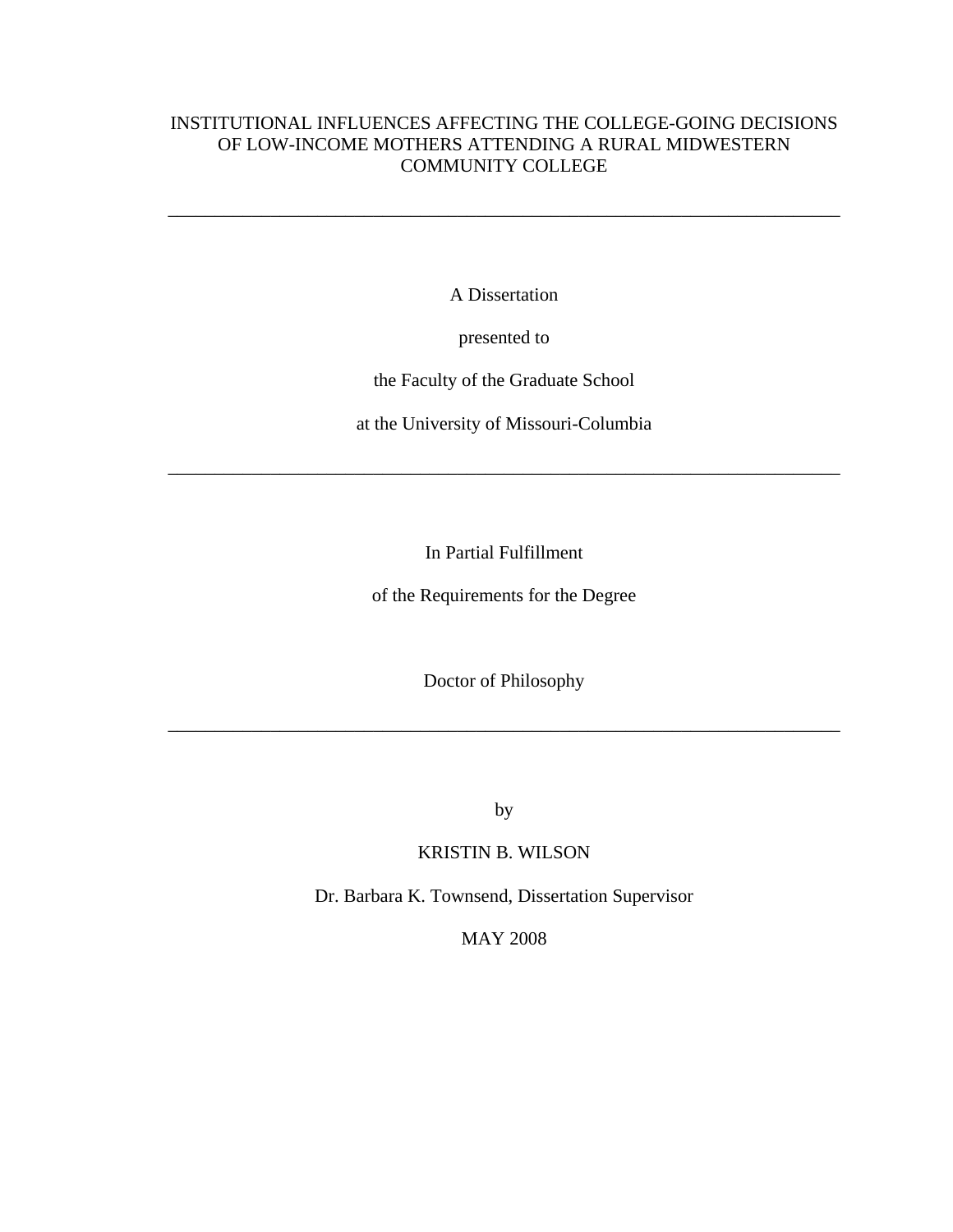The undersigned, appointed by the dean of the Graduate School, have examined the dissertation entitled

# INSTITUTIONAL INFLUENCES AFFECTING THE COLLEGE-GOING DECISIONS OF LOW-INCOME MOTHERS ATTENDING A RURAL MIDWESTERN COMMUNITY COLLEGE

presented by Kristin B. Wilson,

a candidate for the degree of doctor of philosophy,

and hereby certify that, in their opinion, it is worth of acceptance.

Dr. Barbara Townsend, Advisor Department of Educational Leadership & Policy Analysis

\_\_\_\_\_\_\_\_\_\_\_\_\_\_\_\_\_\_\_\_\_\_\_\_\_\_\_\_\_\_\_\_\_\_\_\_\_\_\_\_\_\_\_\_\_\_

Dr. Betsy Baker Department of Learning, Teaching, and Curriculum

\_\_\_\_\_\_\_\_\_\_\_\_\_\_\_\_\_\_\_\_\_\_\_\_\_\_\_\_\_\_\_\_\_\_\_\_\_\_\_\_\_\_\_\_\_\_

\_\_\_\_\_\_\_\_\_\_\_\_\_\_\_\_\_\_\_\_\_\_\_\_\_\_\_\_\_\_\_\_\_\_\_\_\_\_\_\_\_\_\_\_\_\_ Dr. Karen Cockrell Department of Educational Leadership & Policy Analysis

\_\_\_\_\_\_\_\_\_\_\_\_\_\_\_\_\_\_\_\_\_\_\_\_\_\_\_\_\_\_\_\_\_\_\_\_\_\_\_\_\_\_\_\_\_\_ Dr. Brad Curs Department of Educational Leadership & Policy Analysis

\_\_\_\_\_\_\_\_\_\_\_\_\_\_\_\_\_\_\_\_\_\_\_\_\_\_\_\_\_\_\_\_\_\_\_\_\_\_\_\_\_\_\_\_\_\_ Dr. Vicki Rosser Department of Educational Leadership University of Nevada, Las Vegas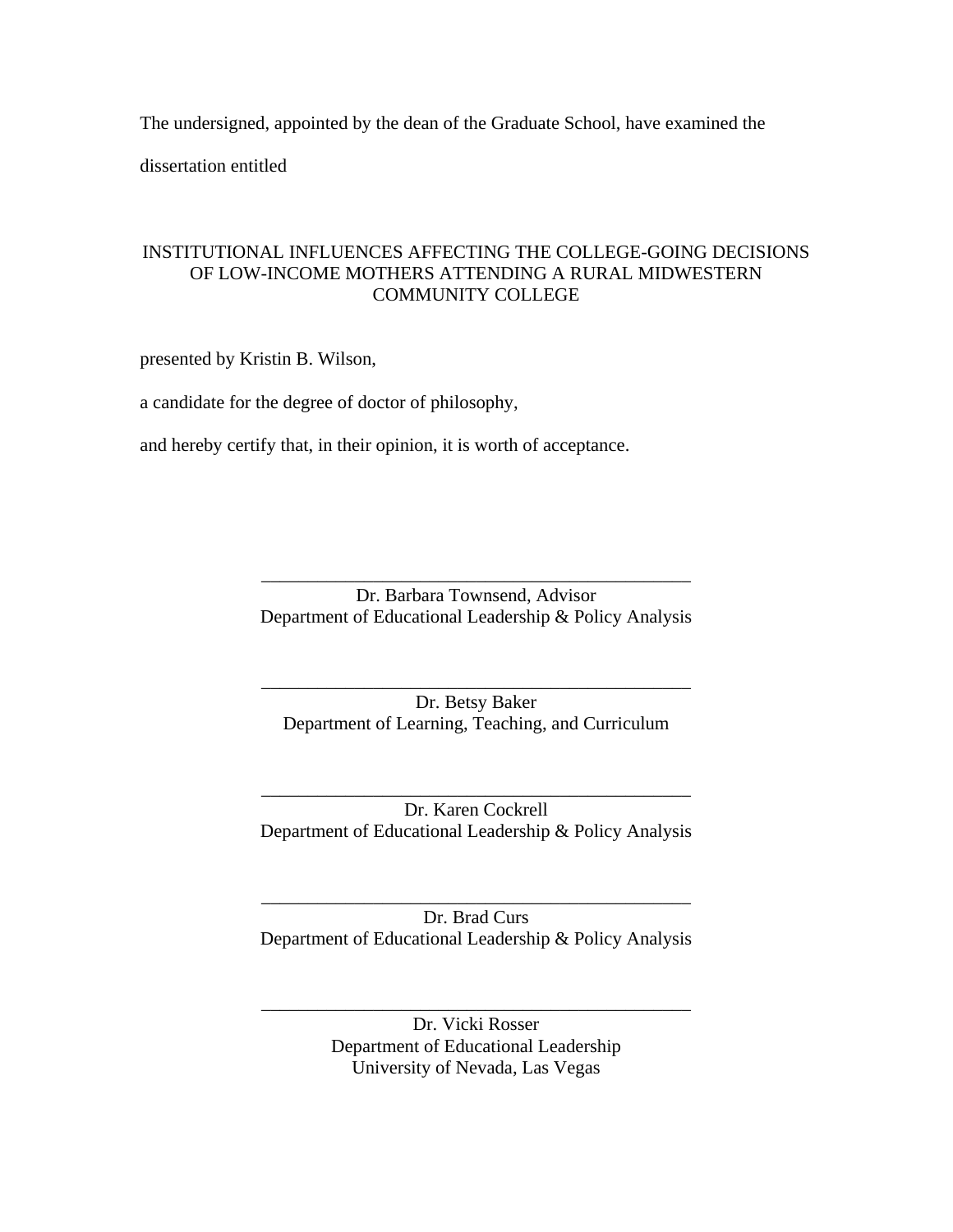# ACKNOWLEDGEMENTS

I would like to thank…

- Dr. Barbara Townsend, who repeatedly said, "It's not there yet," sending me back to the data and the words, who is more than a mentor and friend, who is an inspiration;
- my committee members, Dr. Betsy Baker, Dr. Karen Cockrell, Dr. Brad Curs, and Dr. Vicki Rosser, each of whom supported me and challenged me;
- Amy Hager, Jennifer Haynes, Tim Rowe, and Peggy Webb, the staff in the financial aid office, who spent hours explaining, explaining, and explaining;
- Dr. Mike Barrett, who read everything -- every word;
- Louise Wilson, my mother-in-law, who shows up every time it really matters like for ear infections and ball games;
- my parents: Mom, who walked across continents so I could go to college, and Dad, who paid my first speeding ticket and taught me to think big;
- my children, Dannar Henry and Bailey Michelle, who scatter their favorite books across the floor and tell me they are "researchers;"
- my husband, Rob, who shares a life with me, who I love, who spent too many nights doing more than his fair share of cooking, dishes, and laundry while I sat at the computer;
- and, the ten women who told me their stories and let me look at their particulars. It was a humbling privilege.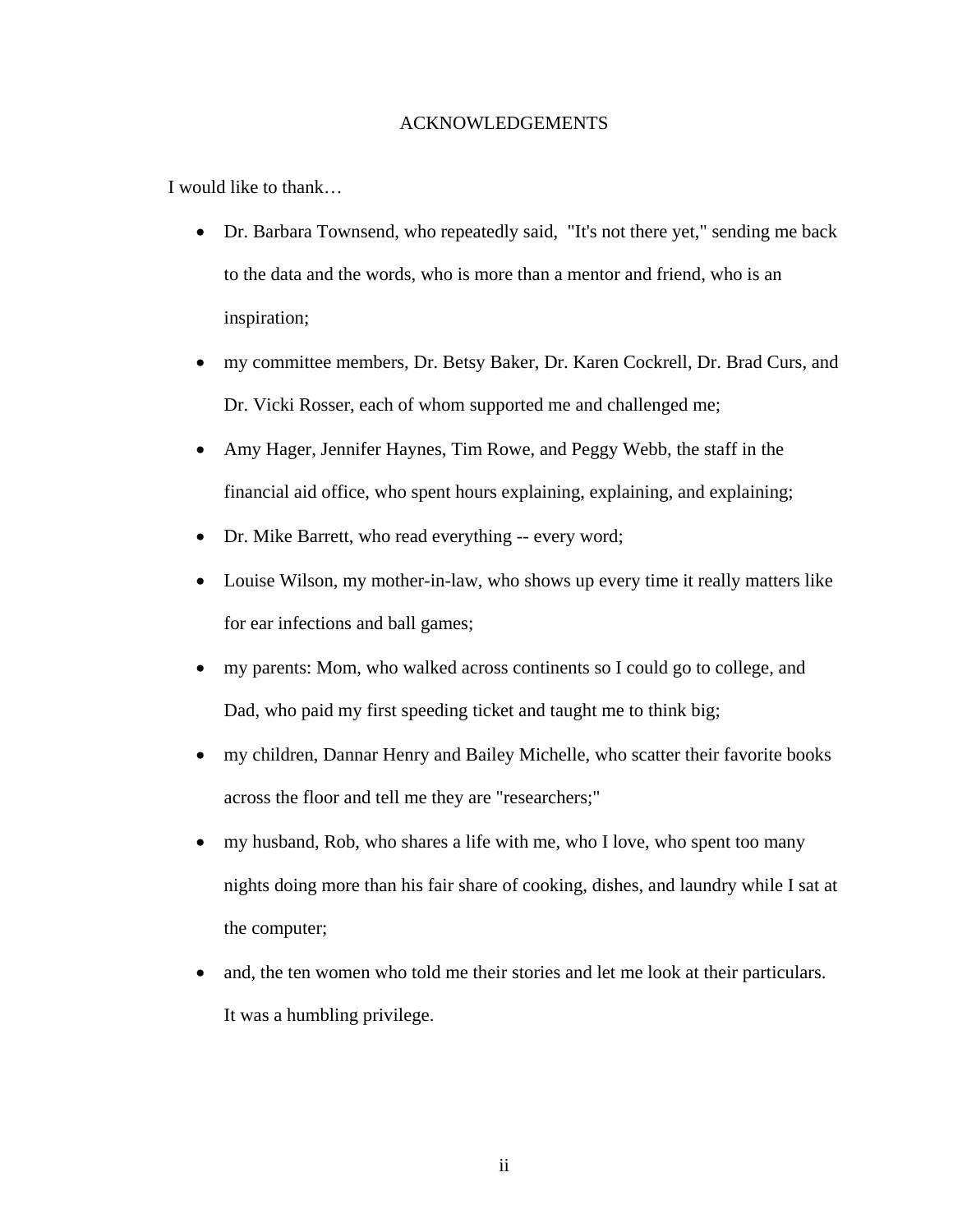# TABLE OF CONTENTS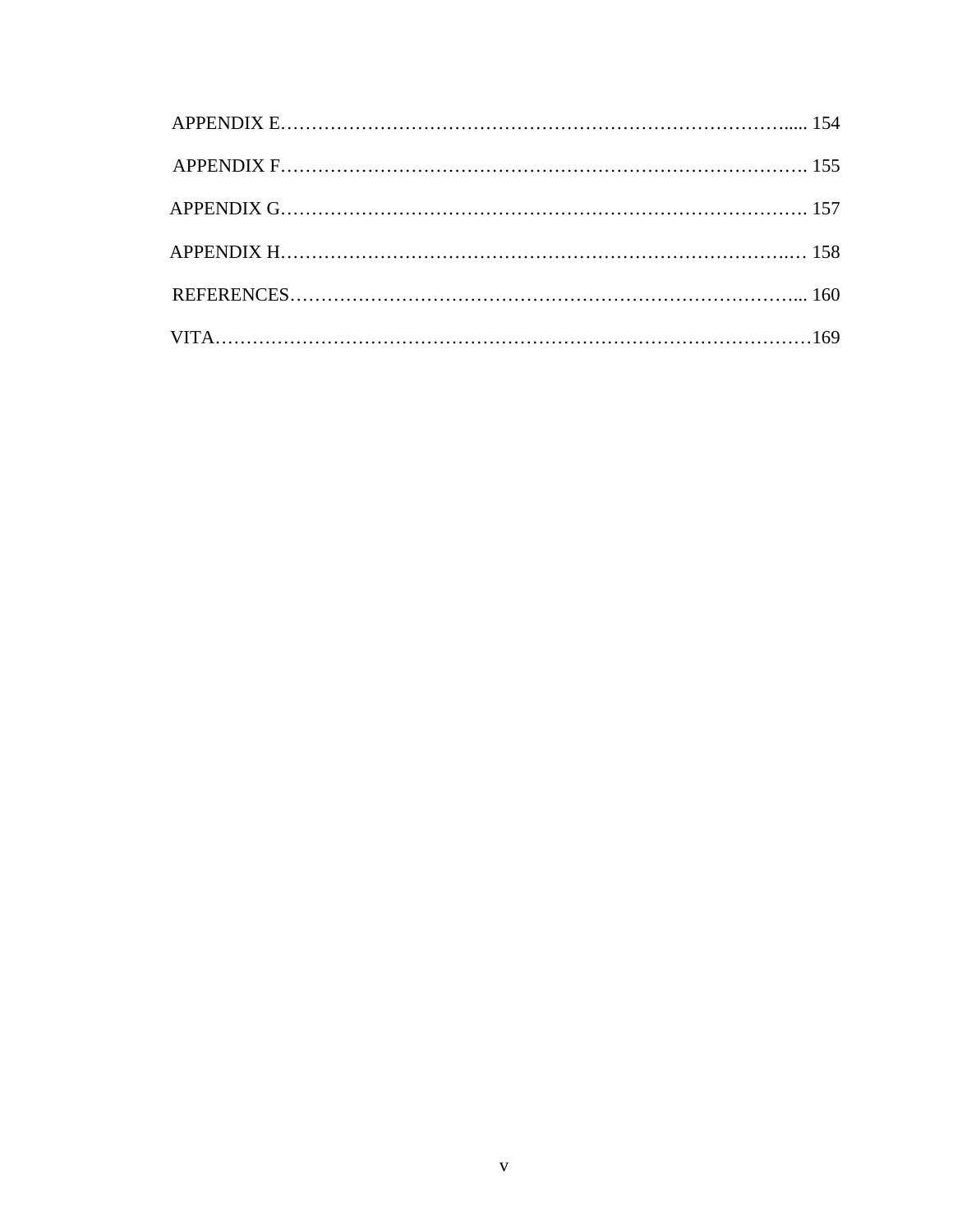# LIST OF TABLES

| Table | Page |
|-------|------|
|       |      |
|       |      |
|       |      |
|       |      |
|       |      |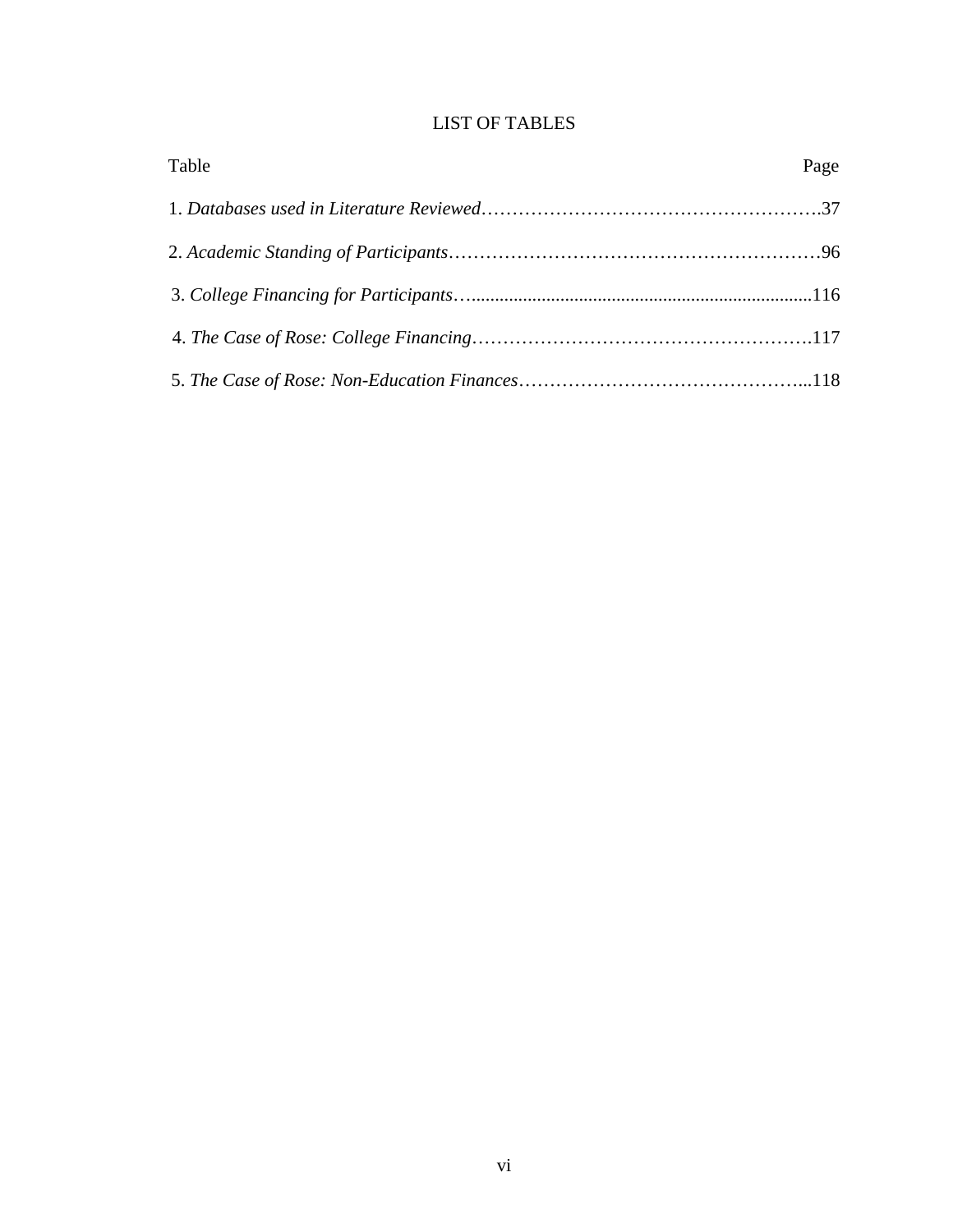# INSTITUTIONAL INFLUENCES AFFECTING THE COLLEGE-GOING DECISIONS OF LOW-INCOME MOTHERS ATTENDING A RURAL MIDWESTERN COMMUNITY COLLEGE

Kristin B. Wilson

Dr. Barbara Townsend, Dissertation Supervisor

# ABSTRACT

Education has proven one path out of poverty for low-income single mothers, yet many are not completing and transferring at high rates. Using theories of economic development as the lens for analysis, I sought to study how single mothers used certain government and institutional policies to facilitate their attendance at a rural community college in a Midwestern state, and how these policies shaped the women's choices about college attendance. More specifically, I wanted to understand how the single mothers' college-going decisions related to access, persistence, completion, and transfer were affected by the federal, state, and local policies they used to manage their economic circumstances. This was a qualitative study using a multiple-case study approach. Each participant was an individual case, and there were ten cases studied. For the participants in the study, the Pell Grant was an important avenue of access to the community college; however, it was not sufficient to serve as an avenue of access to the baccalaureate. As well, the lack of access to health coverage, child custody agreements, and an unwillingness to relocate proved to be important barriers to degree completion. Policy and practitioner implications include providing advising at the college

vii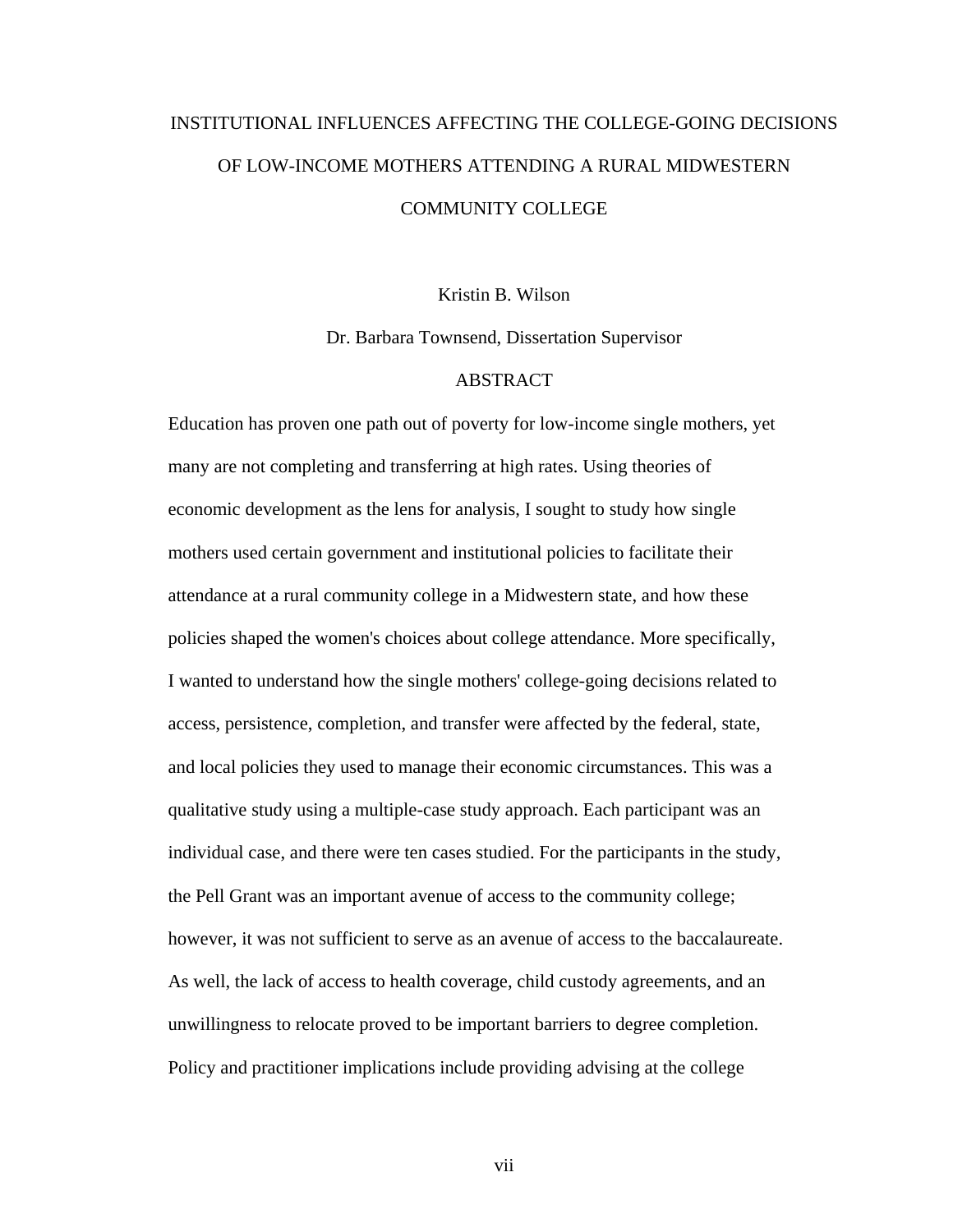about the intersections between higher education programs and welfare programs, developing learning communities for single mothers enrolled in higher education, and developing programs that bring a baccalaureate degree to rural areas. Implications for research include using conceptual frameworks that captures the whole life experiences of disadvantaged groups, disaggregating migration research to consider community college students separately, and studying how Work-Study funds are used by institutional context.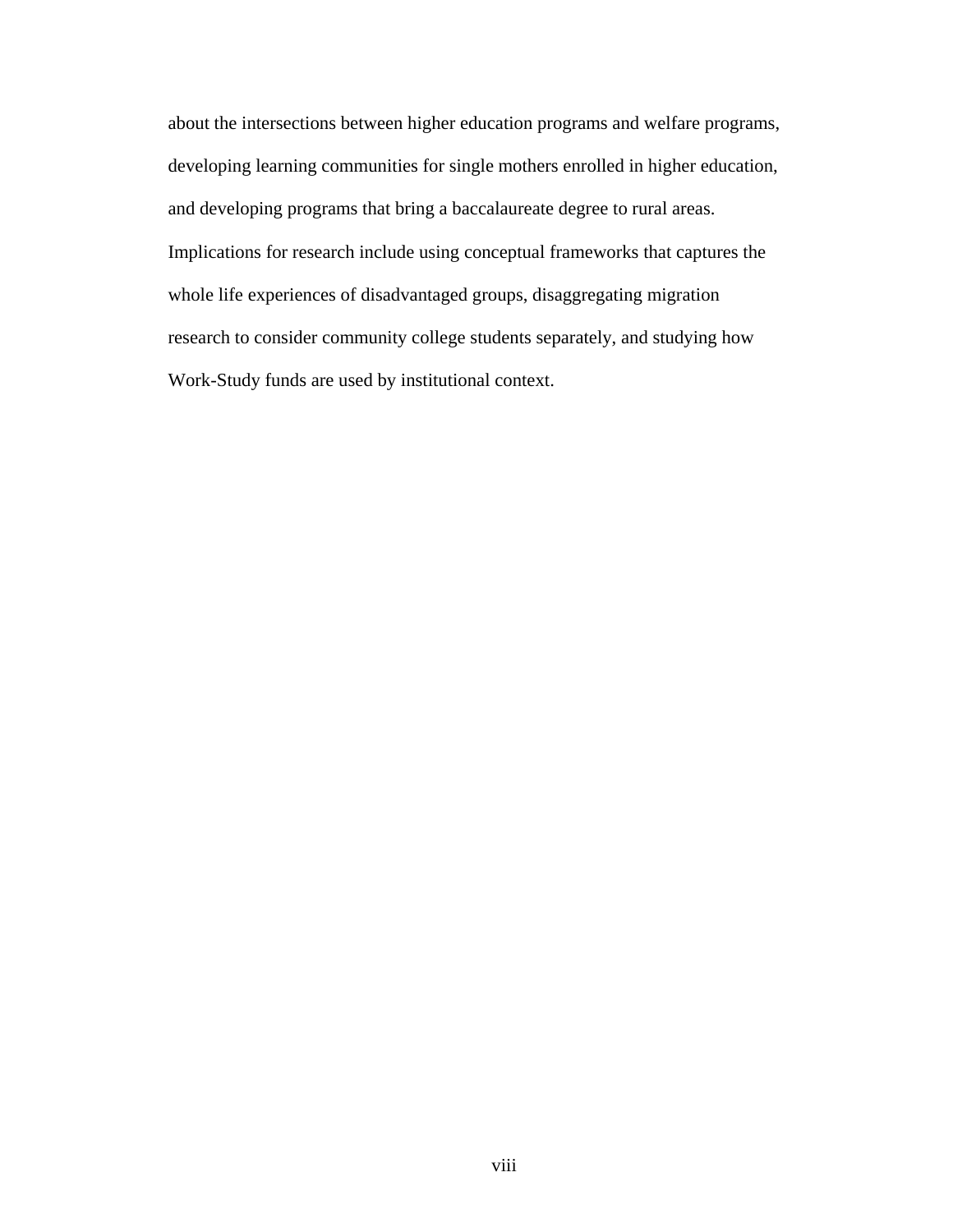# Chapter 1

## **OVERVIEW**

# **Introduction**

 The much touted and debated Spellings Commission report, *A Test of Leadership: Charting the Future of U.S. Higher Education*, has focused attention on the relationship between higher education and economic development in the United States (U.S. Department of Education, 2006). The report claimed:

 In tomorrow's world a nation's wealth will derive from its capacity to educate, attract, and retain citizens who are able to work smarter and learn faster – making educational achievement ever more important both for individuals and for society writ large. (p. ix).

The report asserted higher education's status quo will not be sufficient to generate increases in human capital necessary for self-sustaining economic development. Therefore, higher education must change to meet the demands of a growing knowledge economy. One of the five goals for higher education listed in the Spellings Commission report is "we want a world-class higher-education system…that contributes to economic prosperity…, and empowers citizens" (p. viii). Higher education is to contribute to the economic growth of the nation by empowering citizens to act in society.

 Accomplishing the goal of self-sustaining economic growth means considering the ways institutions, like higher education, create market inefficiencies through their rules and norms (North, 1990). For example, the low rate of transfer from community colleges to the baccalaureate sector (e.g., Dougherty & Kienzl, 2006) is an institutional inefficiency. To explain institutional inefficiencies, institutional economists employ theories of economic behaviorism to argue that individuals make decisions based on their institutional context rather than their utility (Campbell, 2004). Institutional economists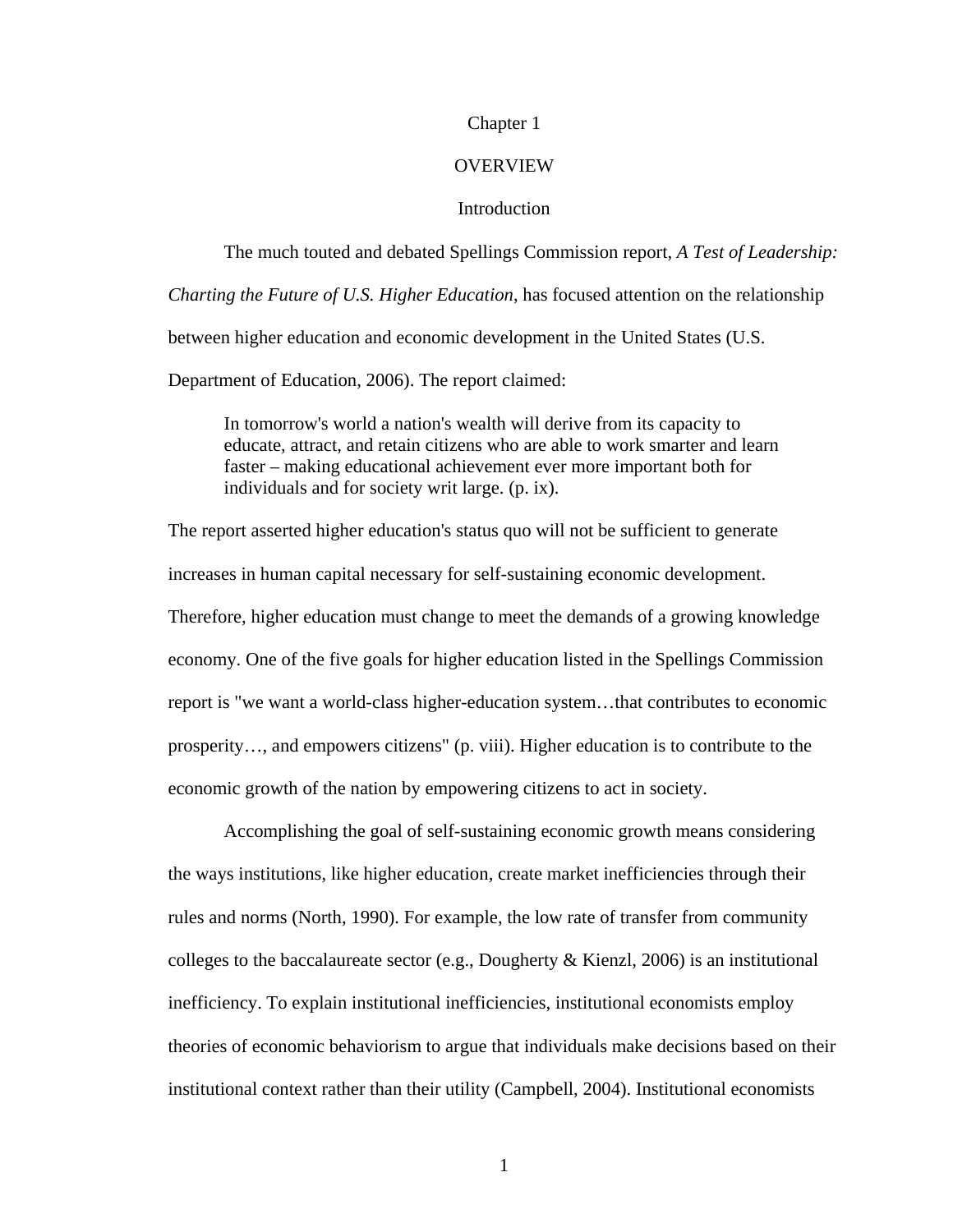assert that choice is not only bounded by the ability of humans to understand, which is the basic idea behind bounded rationality, it is constrained by institutional norms (North, 1990). Human choice is more like a multiple-choice question where the questions and options are provided by the institution than it is like an open-ended question. Nobel Prize winning economist Douglas North (1990) argued that institutional norms can work against each other, thus inhibiting economic development by constraining human choice. According to North, institutions need to be studied in interaction with other institutions to understand how conflicting institutional norms may be prohibiting economic growth.

 Economic literature contributes a great deal to understanding economic growth. Pointing to the importance of widely-shared economic growth, economic theorists have concluded that in countries where income is more equally distributed economic growth is greater (Galor & Zeira, 1993; Voitchovsky, 2005). However, this general effect hides complexities that that are important for higher education (Voitchovsky, 2005). For example, using US county data, Fallah and Partridge (2007) found that the link between income inequality and economic growth is *positive* in metro areas and *negative* in rural areas. In other words, greater income inequality in metro areas equated to greater economic growth, while greater income inequality in rural areas equated to less economic growth. Fallah and Partridge conclude that policies encouraging growth in human capital (e.g., increased access to higher education) in rural areas will likely have a positive impact on economic growth. In a study using county-level data, Goetz and Rupasingha (2003) calculated the income return on education across states and across metro and nonmetro areas. They found that increases in education results in increased income in general, but there are important contextual variations. Dividing the states into the four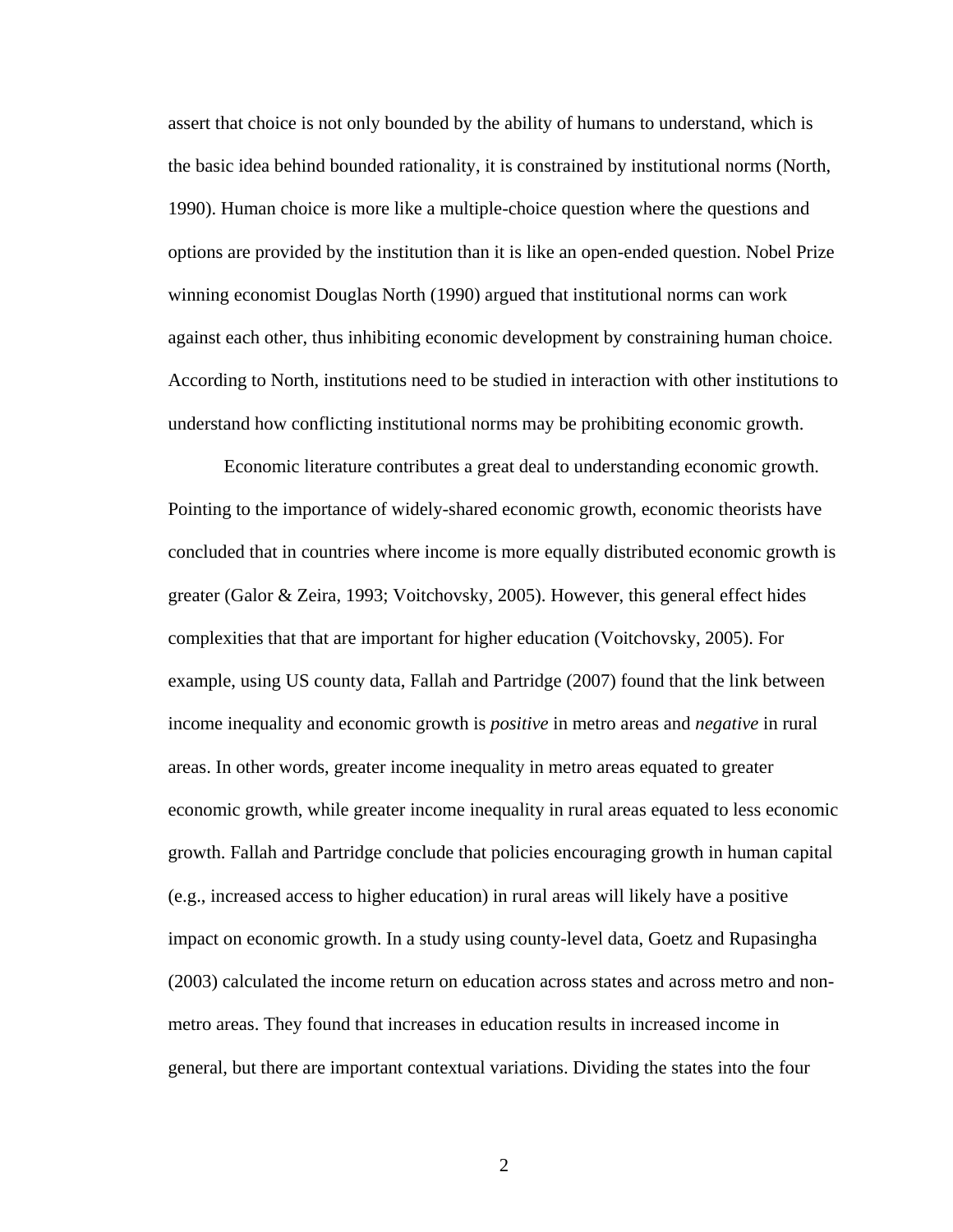census regions and considering metro and nonmetro differences, they found that in three regions, northeast, northcental, and southern regions, the returns on higher education are twice as large in metro areas as in nonmetro areas. As well, Aghion, Coustan, Hoxby, and Vandenbussche (2006) studied the impact of states' investment in community colleges versus states' investment in baccalaureate institutions and found that investments in community college education resulted in economic growth in rural areas. Research on economic development demonstrates that the relationship between human capital and economic growth is contextual (e.g., Aghion, Coustan, Hoxby, & Vandenbussche, 2006; Keller, 2006; Mamuneas, Savvides, & Stengos, 2006).

 The contextual nature of economic development means that effective change in higher education will be contextual in nature as well. A broad-sweep approach to change will not ensure self-sustaining growth (Evans, 2004; North, 1990). Specifically, policies that positively affect economic development will target groups of individuals in the greatest need of economic stability (Sen, 1999).

 In the United States, one such group is low-income mothers. In 2006, 36.5% of single mothers lived at or under the U.S. Census Bureau poverty threshold (CPS, 2007). For a woman with two children and no husband, that threshold was \$16,242 of income in 2006 (U.S. Census Bureau, 2007). As well, 53% of single mothers lived at or under 150% of the poverty threshold (CPS, 2007) which was \$24,363 of income (U. S. Census Bureau, 2007).

 The Spellings Commission addressed single mothers generically through another of the named goals: "we want a system that is accessible to all Americans, throughout their lives" (U.S. Department of Education, 2006, p. viii). For low-income mothers,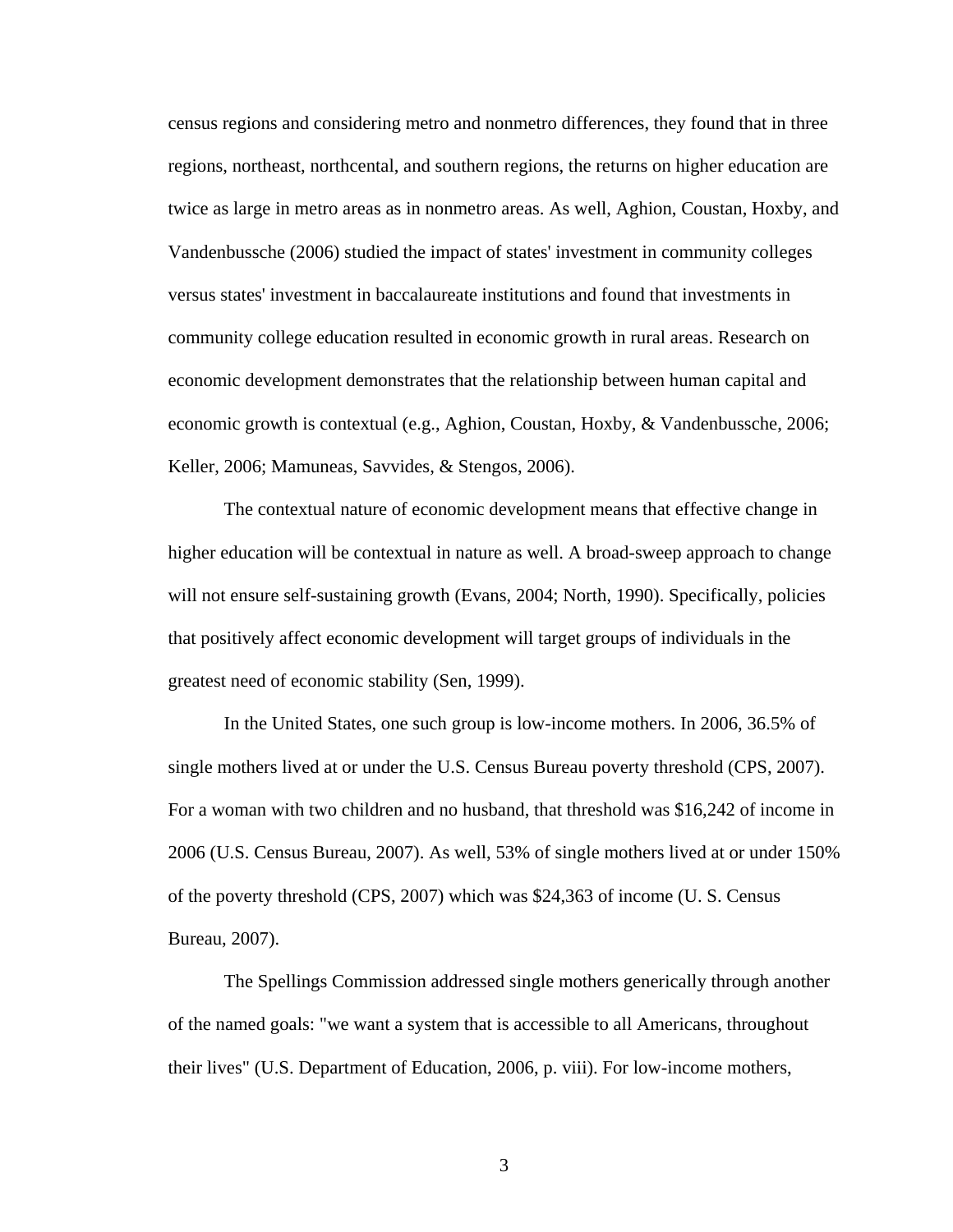having access to higher education can mean economic stability (Pandey, Zhan, Youngmi, 2006).

 Adult women are most likely to access higher education through community colleges. Goan and Cunningham (2007) found that at medium-sized community colleges, 79% of the students are over 20 years of age, and 62% of the students are women. In addition, 38% of community college students at medium-sized colleges are independents with dependents (Goan & Cunningham, 2007). However, researchers have demonstrated that adult women who begin at community colleges often fail to persist in college, fail to transfer, and fail to complete a degree (e.g., Dougherty & Kienzl, 2006; Dowd & Coury, 2006; Bailey, Calcagno, Jenkins, Leinbach, & Kienzl, 2006).

 Specifically, Berkner, He, Mason, and Wheeless (2007) considered degree attainment and persistence through 2006 using 2003-2004 BPS data. Sixty percent of the single parents who enrolled in a 2-year institution in 2003 did not have a degree and were not enrolled in college in 2006. As well, 55% of the married parents who enrolled in a 2 year institution in 2003 did not have a degree and were not enrolled in college in 2006 (Berkner, He, Mason, & Wheeless, 2007). Using IPEDS (Integrated Postsecondary Education Data System) data, Bailey, Calcagno, Jenkins, Leinbach, & Kienzl (2006) found that, in the community college sector, institutions with higher proportions of women have lower graduation rates than do institutions with higher proportions of men. Using data from the 1989-1990 NCES and the Beginning Postsecondary Students, Second Follow-up (BPS 90/94), Dowd and Coury (2006) tested the effect of indebtedness on persistence at community colleges. They found that older students who are classified independent are less likely to persist than dependent students. Relative to earning a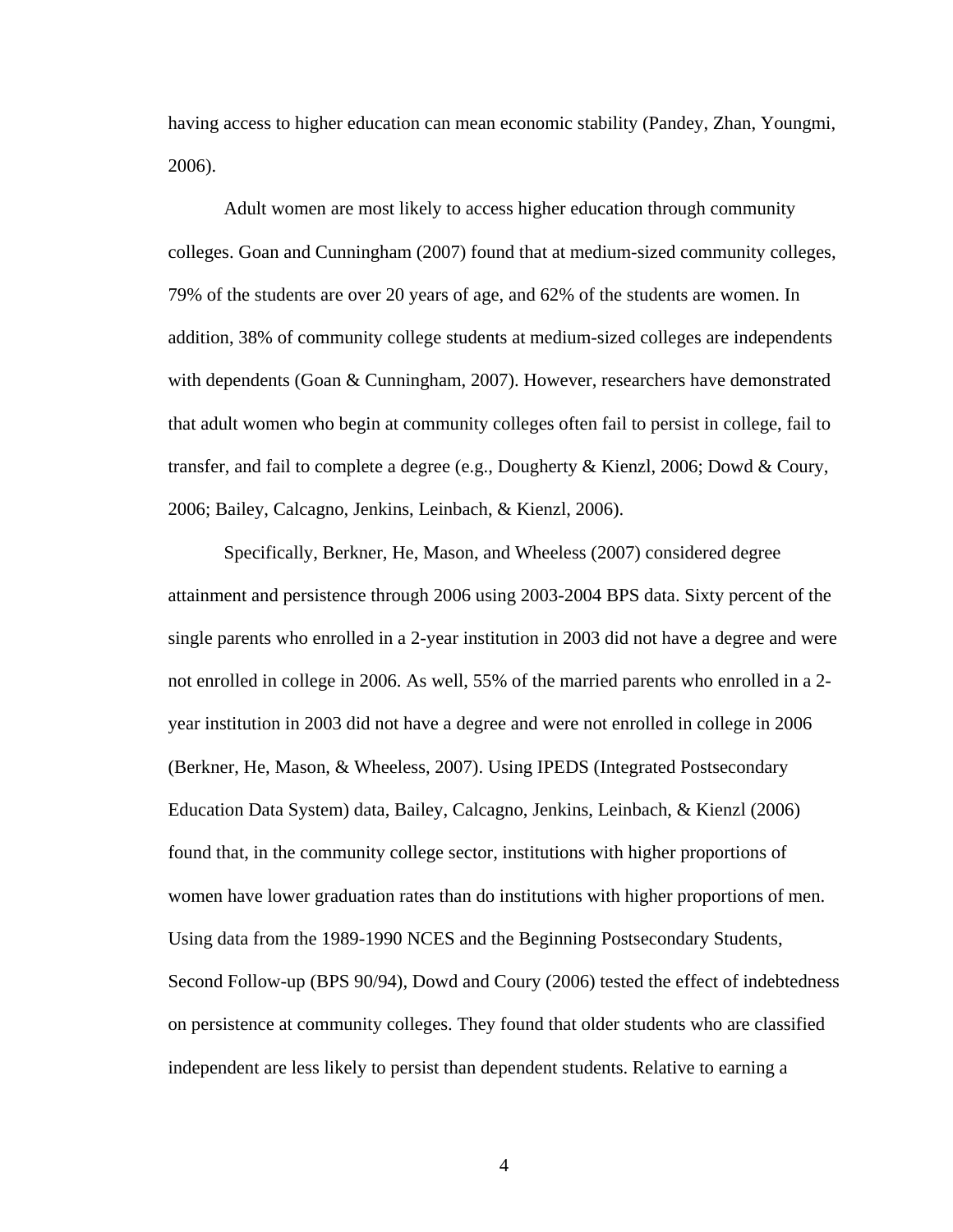baccalaureate degree, Dougherty and Kienzl (2006) found that older students, especially those with children, are less likely to transfer from the community college to the baccalaureate sector.

 Although single mothers represent a sizable portion of community college students, they are not completing and transferring at high rates (e.g., Bailey, Calcagno, Jenkins, Leinbach, & Kienzl, 2006). Yet research indicates that higher education can positively affect economic development through educational access for low-income mothers (Pandey, Zhan, Youngmi, 2006). To accomplish the Spellings Commission goal of accessible higher education and economic opportunity through education, more research is needed that considers the contextual variations in the income/growth relationship and the education/income relationship, as well as the impact of these contexts on individual decision-making about college attendance for at-risk groups, such as low-income mothers.

#### Conceptual Framework

 Implicit in the two Spellings Commission goals of lifelong learning and economic opportunity is the notion of *economic development* through education. Economic development can be distinguished from economic growth in that growth is confined to increases in gross domestic product (GDP), while development encompasses increases in GDP that are widely-shared and self-sustaining. One conceptual framework geared at achieving economic development is described by Amartya Sen (1999) in *Development as Freedom.* Sen defines economic development using the term *substantive freedoms*. Sen wrote, "[T]he usefulness of wealth lies in the things that it allows us to  $d\sigma$  – the substantive freedoms it helps us achieve" (p. 14). Sen argued that society's institutions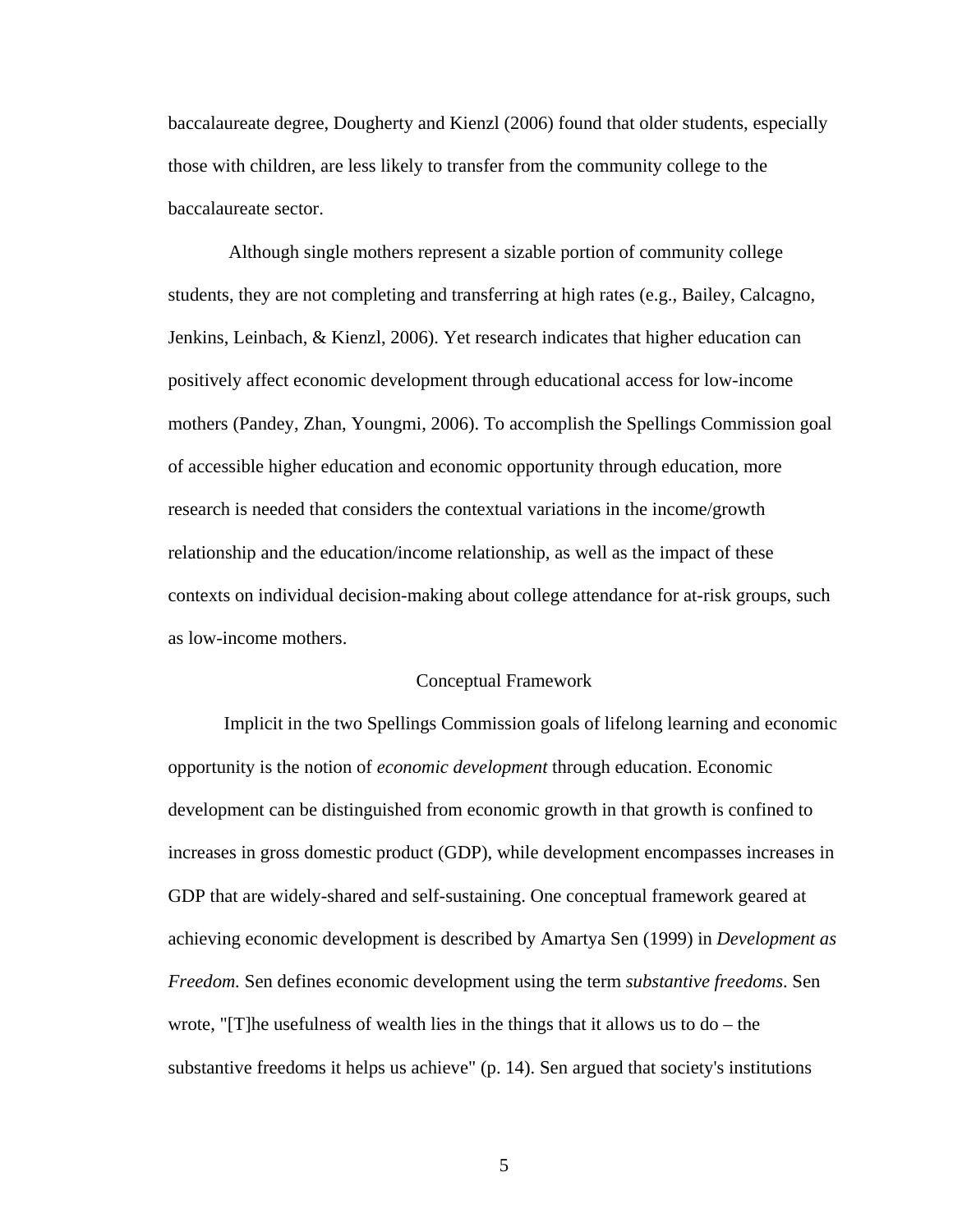can be judged by considering the "functionings and capabilities of its weakest members" (p. 132). The distinction between functionings and capabilities is that functionings capture the ways people act in societies and capabilities are the ways people could act. If a country is experiencing increases in GNP, but its poorest members do not have the capacity to get healthcare when it is needed, then the country is not experiencing economic development. Sen used access to education and healthcare extensively as examples of substantive freedoms or capabilities and functionings, as well as access to the credit market (e.g., student loans) and access to employment that raises one above poverty status. However, Sen has been criticized for underspecifying the capabilities and functionings he sees as critical to society.

 Several economists have worked to specify Sen's capabilities and functionings (Robeyns, 2003). One such specification was developed by Ingrid Robeyns, a feminist economist. She delineated fourteen capabilities or functionings and classified the fourteen into three types. While all fourteen will be named and described in Chapter 2, three will be briefly described here. Type I capabilities and functionings are those intrinsically desirable to all humans, such as shelter and health. Type II capabilities and functionings are those people choose to achieve, such as education and leisure. Type III capabilities are those that are most likely to be unequally distributed based on class, gender, and race, such as political empowerment and domestic work. Robeyns is most concerned with gender inequalities, but my study confounds gender and class in that all the participants are financially-strained women.

 Sen (1999) also contended that social policy can enact freedoms or opportunities. He wrote, "[P]ublic policy…is the art of the possible" (p. 132). Sen's framework is not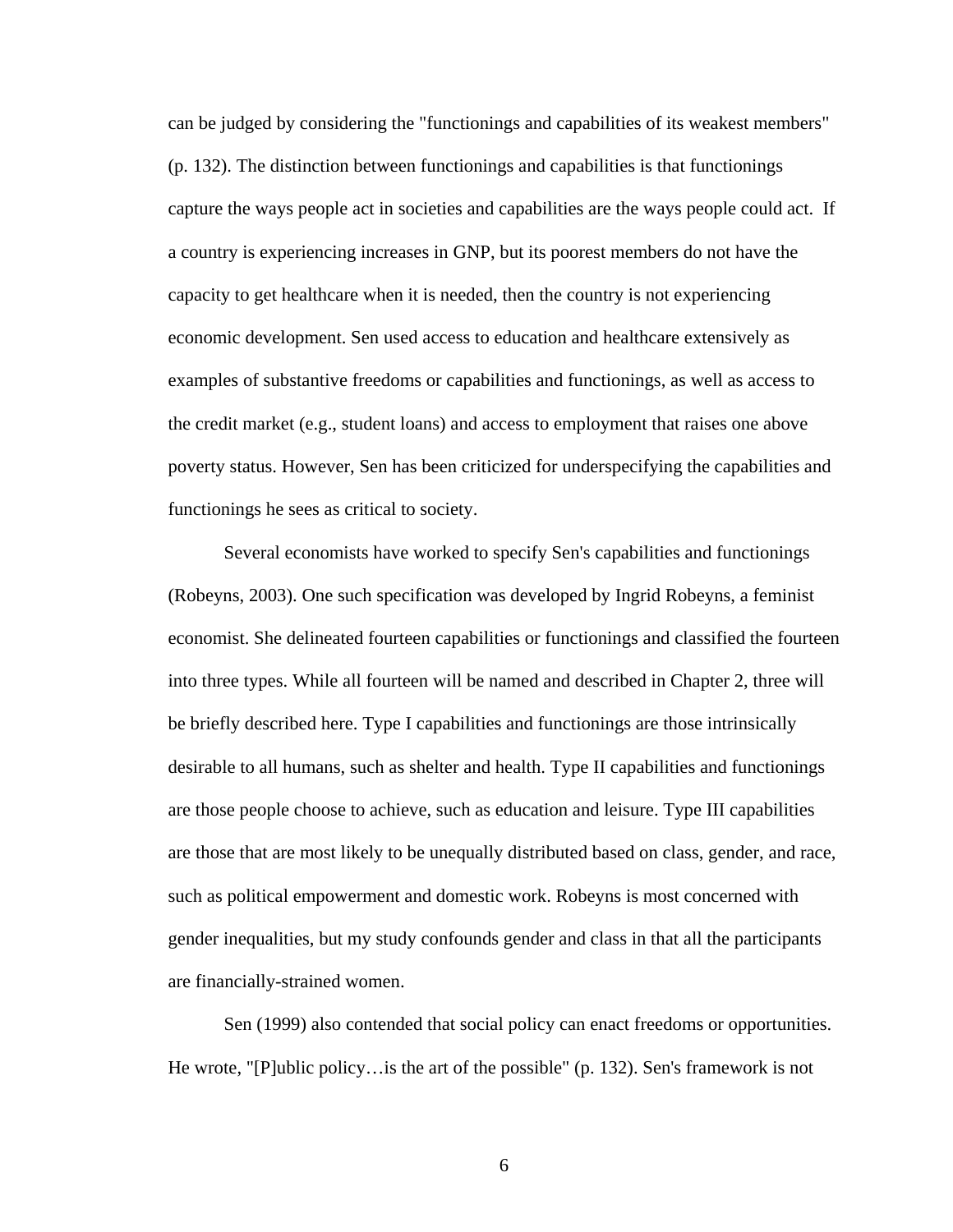specific enough to capture the relationship between the policy and individual decisionmaking. However, another institutional economist, David Dequech (2006), has described three influences institutions have on individuals: restrictive, cognitive, and motivational.

 The *restrictive function* of institutions is their role in constraining economic behaviors (Dequech, 2006). For instance in welfare reform, when the Personal Responsibility and Workforce Opportunity Act passed in 1996, it was premised on a "work-first" philosophy which necessarily discouraged or constrained the choice of education (e.g., Shaw, 2004). *Norms* are a group's rules of behavior that derive from values (Henslin, 2006). In the case of welfare reform, the norm was work. Education, by contrast, is considered counter to this norm and discouraged.

 The *cognitive function* of institutions refers to their influence on individual thinking (Dequech, 2006). There are two aspects of this function. One is the information provided through institutional policies and rules that guide individual thinking about the behavior of others. For example, articulation agreements encourage students to make particular curricular choices with the expectation that the chosen courses will transfer as indicated by the policies. The second aspect of the *cognitive function* is the influence that institutions have over an individual's perception of reality. For example, community college transfer students sometimes indicate that it is difficult to make friends at the receiving institution because of its large classes (Townsend & Wilson, 2006). Transfer students say that at their community college they form friendships through coursework, while at the baccalaureate institution friendships form through extracurricular activities. These contrasting institutional norms influence the transfer students' understanding of reality at the baccalaureate institution (Townsend & Wilson, 2006).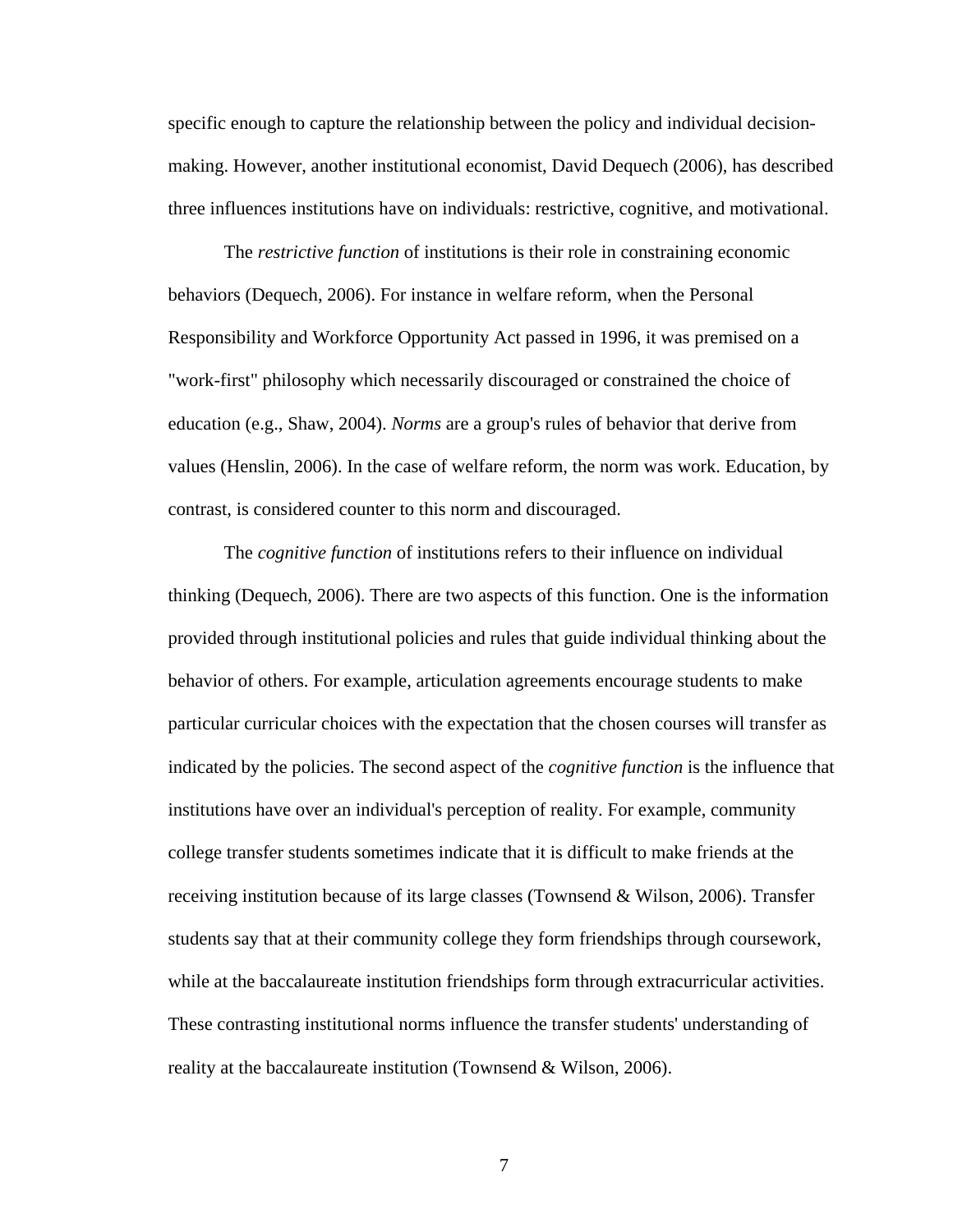Finally, the *motivational function* of institutions refers to their influence on an individual's goals or "the ends that people pursue" (Dequech, 2006). For example, if a student has the perception that there is greater job opportunity and income potential in being a nurse rather than an emergency medical technician, the student might well choose nursing as a major. Although Dequech's (2006) institutional influences overlap with one another, they are useful for thinking about the ways institutions influence individuals and individual decision-making relative to college attendance.

# Review of Literature

 Few studies consider mothers in higher education directly. More likely, this population is a subcategory within a larger study. While the literature review in Chapter 2 is a more comprehensive view of relevant literature, in this chapter the review is confined to the literature in which adult women in higher education are the target population.

 Using the 2000 National Longitudinal Survey of Youth (NLSY79), Pandey, Zhan, Youngmi (2006) studied the impact of education on poverty for mothers, both single and married. The authors found that having a degree significantly reduces the likelihood of poverty for both single and married mothers. Thus they conclude that their "study shows that we can reduce poverty among women with children through a college education especially among women that are motivated to pursue their education" (p. 500). Using the 1993 Panel Study of Income Dynamics (PSID) data, Zhan and Pandey (2004) found that among single mothers having an education significantly improves economic status. London (2006) used the same database as did Pandey, Zhan, Youngmi (2006) and noted that among welfare recipients welfare recidivism is significantly reduced by a college degree. As well, Attewell and Lavin (2007) found that some applied associate's degrees,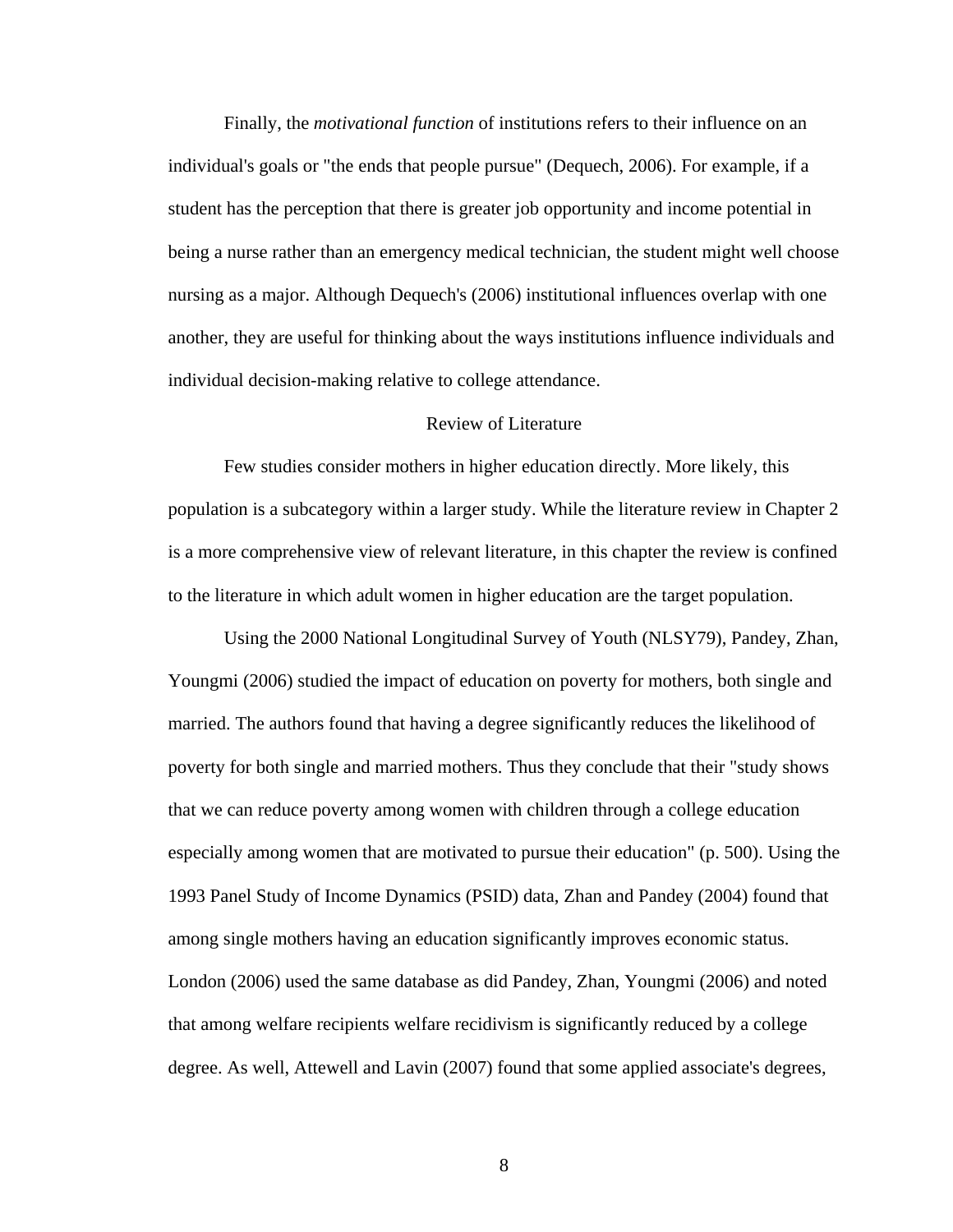like nursing, have a greater payoff, in terms of earnings, than do baccalaureate degrees. In addition, they found that there is some economic payoff for women who attended college, but did not complete a degree. In sum, the research indicates that having an education improves the economic circumstance for mothers.

 However, women do not always perceive themselves as welcome in postsecondary institutions. In a mixed-methods study of 69 low-income women enrolled in an educational training program, Bullock and Limbert (2003) found that the women expected college to result in a middle-class status; however, they were uncertain that postsecondary education was open to them and their children. The women in this study did not see postsecondary education as accessible.

 Although a number of studies indicate that degree attainment is low among adult women (e.g., Alfonso, 2006), there is some evidence that the low rates can be explained by the short time frames under study. In a longitudinal study, Attewell and Lavin (2007) used CUNY (City University of New York) and NLSY data to consider the impact of education on disadvantaged women. The CUNY data are survey responses from 2000 women who attended the college from 1970's to 2000's. Of the CUNY cohort, 71% of the women earned a degree within the thirty-year time frame of the study. Attewell and Lavin argued that this high rate of degree completion suggests that capturing a longer time frame might be important for understanding degree attainment among adults.

 Although Attewell and Lavin (2007) found that degree attainment rates are higher if the time frame under study is longer, they conceded that women from the most disadvantaged families are less likely to complete a degree than their counterparts from wealthier backgrounds. This finding coincides with those of Alfonso (2006) and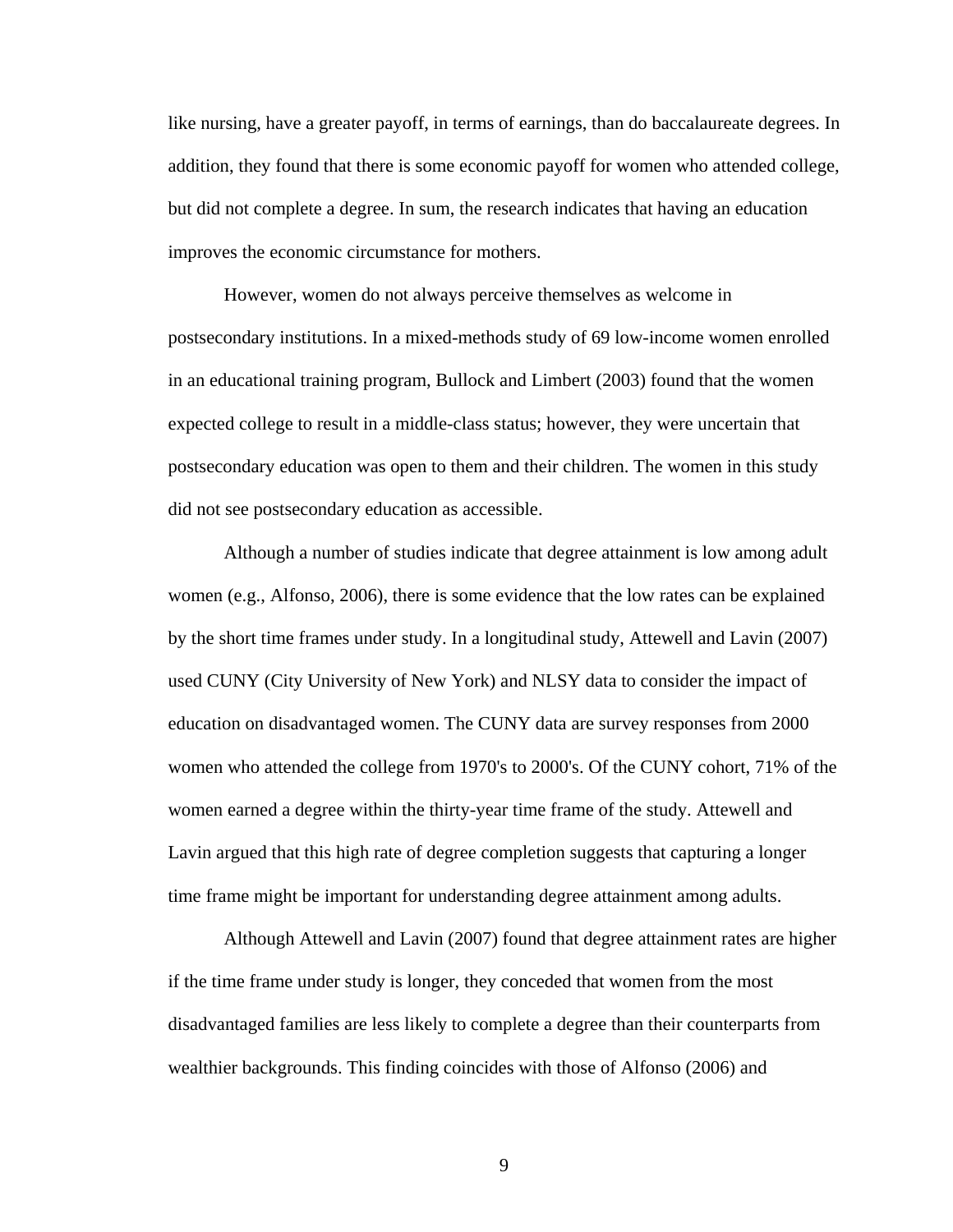Dougherty and Kienzl (2006). Taken together, the evidence shows that mothers and their children benefit from postsecondary education, but that postsecondary education is difficult to access for low-income mothers.

 Mothers seem to understand the importance of postsecondary education for their children. It is often the desire to improve life for their children that encourages lowincome mothers to try higher education. For example, Haleman (2004), in an ethnographic study of 10 mothers receiving public support and enrolled in higher education, found the women wanted to model educational attainment for their children. As well, Jennings (2004) conducted a qualitative study of young welfare recipients in college to determine how these women imagine themselves, especially in contrast to negative images of women in poverty. Jennings concluded that education was the path used by the women to resist negative images, and that the women were motivated by the desire to create a better life for their children. In another qualitative study, Luttrell (1997) taught a remedial education class and interviewed adult women returning to college. Many of the mothers indicated that they were returning specifically to be a good example for their kids or to demonstrate their worth as an individual to their kids or spouse. These studies indicate that mothers often are motivated to seek an education because they want to improve the lives of their children. Attewell and Lavin (2007) tested this reasoning and found that mothers pass on their educational advantage to their children through their parenting practices and through the later educational attainment by their children.

 Unfortunately, low-income mothers do not always view postsecondary education as accessible despite being strongly motivated by the desire to improve their children's lives. Attewell and Lavin (2007) observed that "our statistics represent in the barest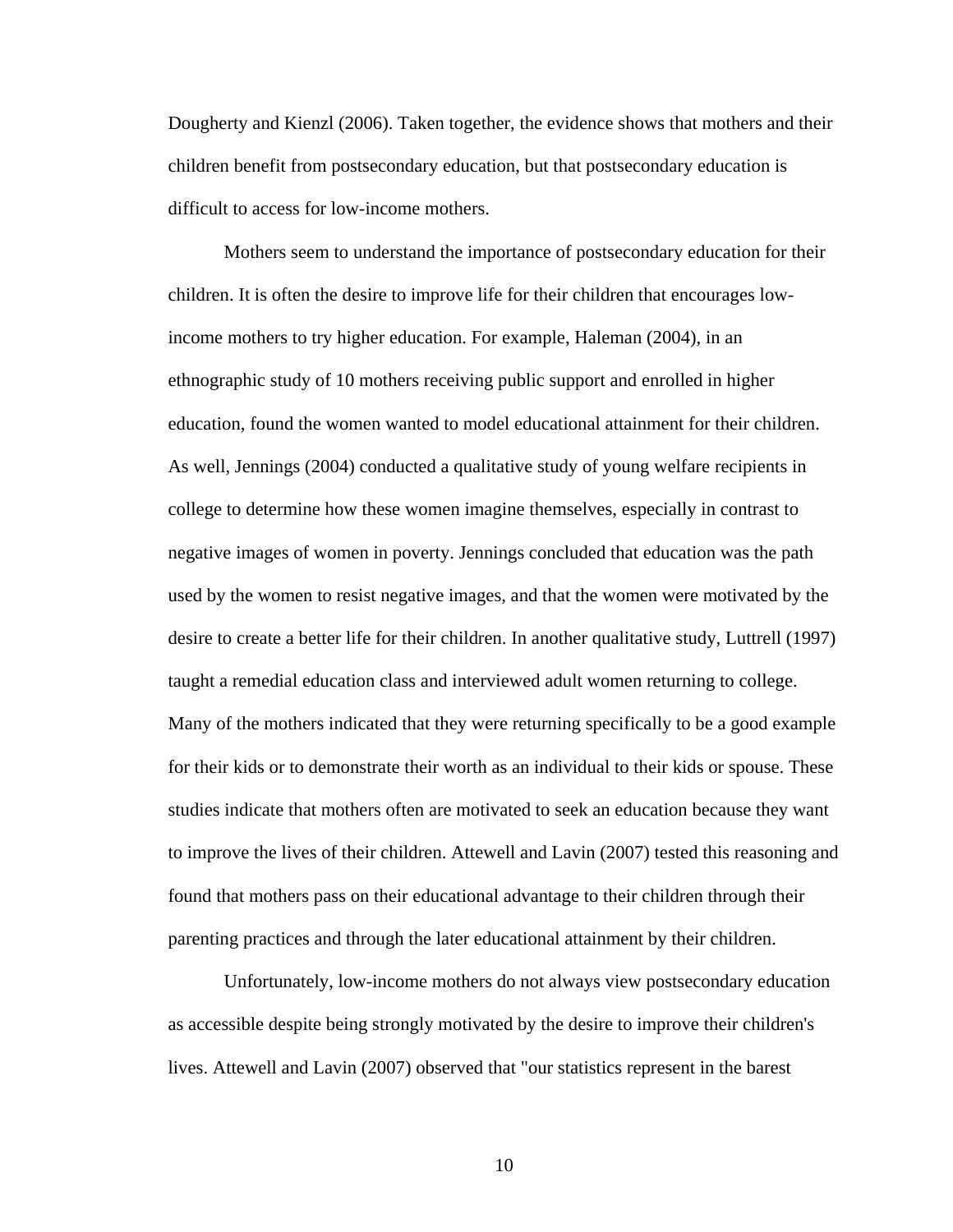outline the complex struggles of many individuals" (p. 7). Research that captures the complexities in more detail may be able to contribute a fuller understanding of collegegoing decisions amongst low-income mothers in higher education.

# Purpose of Study

 Using theories of economic development as the lens for analysis, I sought to study how single mothers used certain government and institutional policies to facilitate their attendance at a rural community college in a Midwestern state, and how these policies shaped the women's choices about college attendance. More specifically, I wanted to understand how the single mothers' college-going decisions related to access, persistence, completion, and transfer were affected by the federal, state, and local policies they used to manage their economic circumstances.

#### Research Design

 This was a qualitative study using a multiple-case study approach. Case studies are bounded systems (Creswell, 2007; Stake, 2005). As such, this multiple-case study has three boundaries. First, all of the women in the study were single mothers for some portion of their community college enrollment period. Second, all of the women in the study are low-income. Third, all of the participants were enrolled or are enrolled in a rural community college. By using multiple cases, I could replicate findings across cases through literal replication and theoretical replication (Yin, 2003).

 Using theory-based sampling, the population was entirely made-up of low-income mothers in higher education (Patton, 2002). Seidman's (2006) three-interview series provided the basic design for data collection.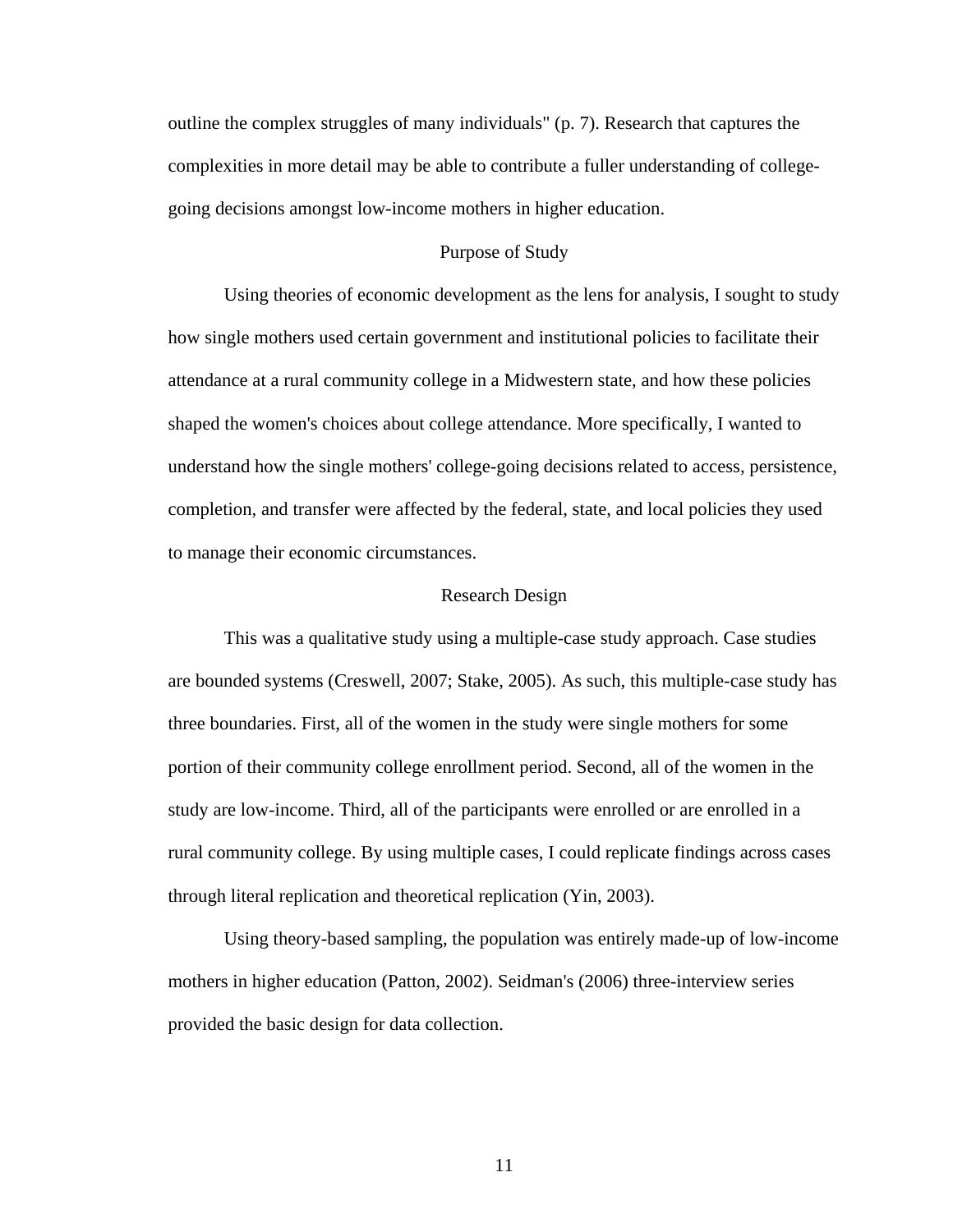Data analysis began with an individual-level logic model (Yin, 2003) for each case. Using Stake's (2006) worksheet approach for cross-case analysis, I performed an issue-level analysis between cases. Data were triangulated through three types of triangulation: data triangulation, investigator triangulation, and within-method triangulation.

# Research Questions

 Stake (1995) advised case study researchers to construct issue questions and information questions. Issue questions evolve from the literature and the researcher, but issue questions also evolve as the study proceeds. The issue questions beginning this study are:

 1. What is the nature of the capabilities that low-income mothers believe they will gain or do gain by attending the community college?

 2. How do federal and state policies directed at low-income mothers give rise to institutional influences that create barriers to or avenues of access, persistence, completion, and transfer in higher education?

 Information questions lead to the descriptive details necessary for analysis on issues to occur (Stake, 1995). In this study, decisions about how and when to gather responses to the information questions were informed by Seidman's (2006) threeinterview sequence. The broad information questions were:

1. What was your life like before attending college?

2. How did you come to attend the community college?

3. What policies have helped or hindered you attend college?

4. What does college attendance mean to you?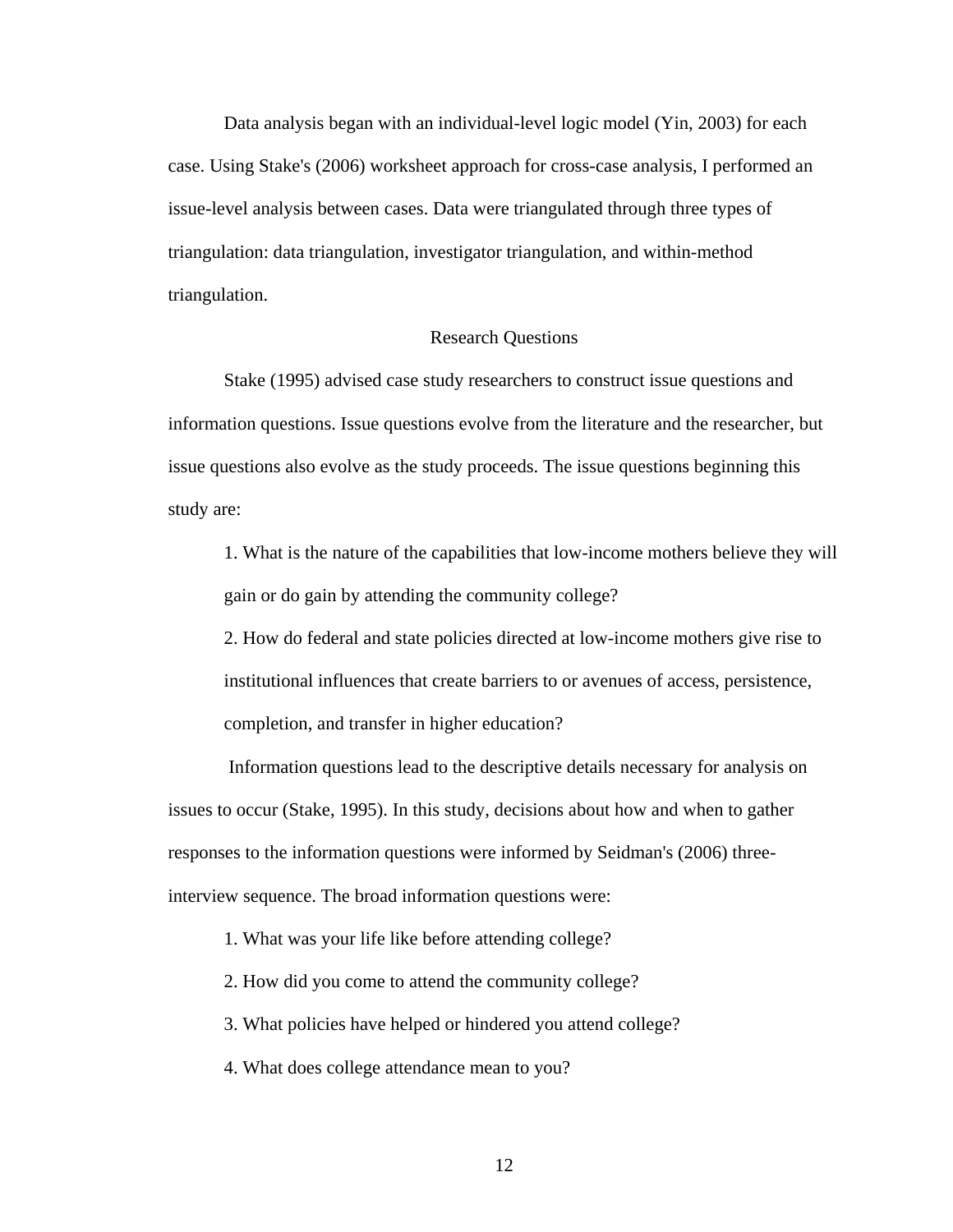5. How do you expect life to be different after college attendance?

# Definitions

The following definitions were used in the study.

*Demand sensitivities:* The personal preferences that impact the demand for a good (Gottheil, 2002).

*Capabilities:* What people are able to do in society or to be in society (Nussbaum, 2003; Robeyns, 2003; Sen, 1999).

*Economic development*: A sustainable increase in the standard-of-living across a nation's population, often measured by employment, income, healthcare, and education (Adelman, 2000).

*Economic growth*: An increase in gross domestic product (GDP), or an increase in the value of goods and services produced by an economy (Gottheil, 2002).

*Functionings:* What people actually do or become in a society (Robeyns, 2003).

*Institution*: "[H]umanly devised constraints that structure political, economic and social interaction" (North, 1991, p. 97).

*Substantive freedoms*: Freedoms that enhance the quality of life, specifically access to education, healthcare, employment, and the credit market (Sen, 1999). The sum of all human capabilities constitutes the substantive freedom to live a life that an individual has reason to value (Nussbaum, 2003; Robeyns, 2003; Sen, 1999). For Sen (1999), substantive freedoms are socially just, or unconstrained by race, gender, or class.

# Limitations

 The findings of this study have limited transferability. The participants were drawn from a rural Midwestern region, and all of the participants have attended or are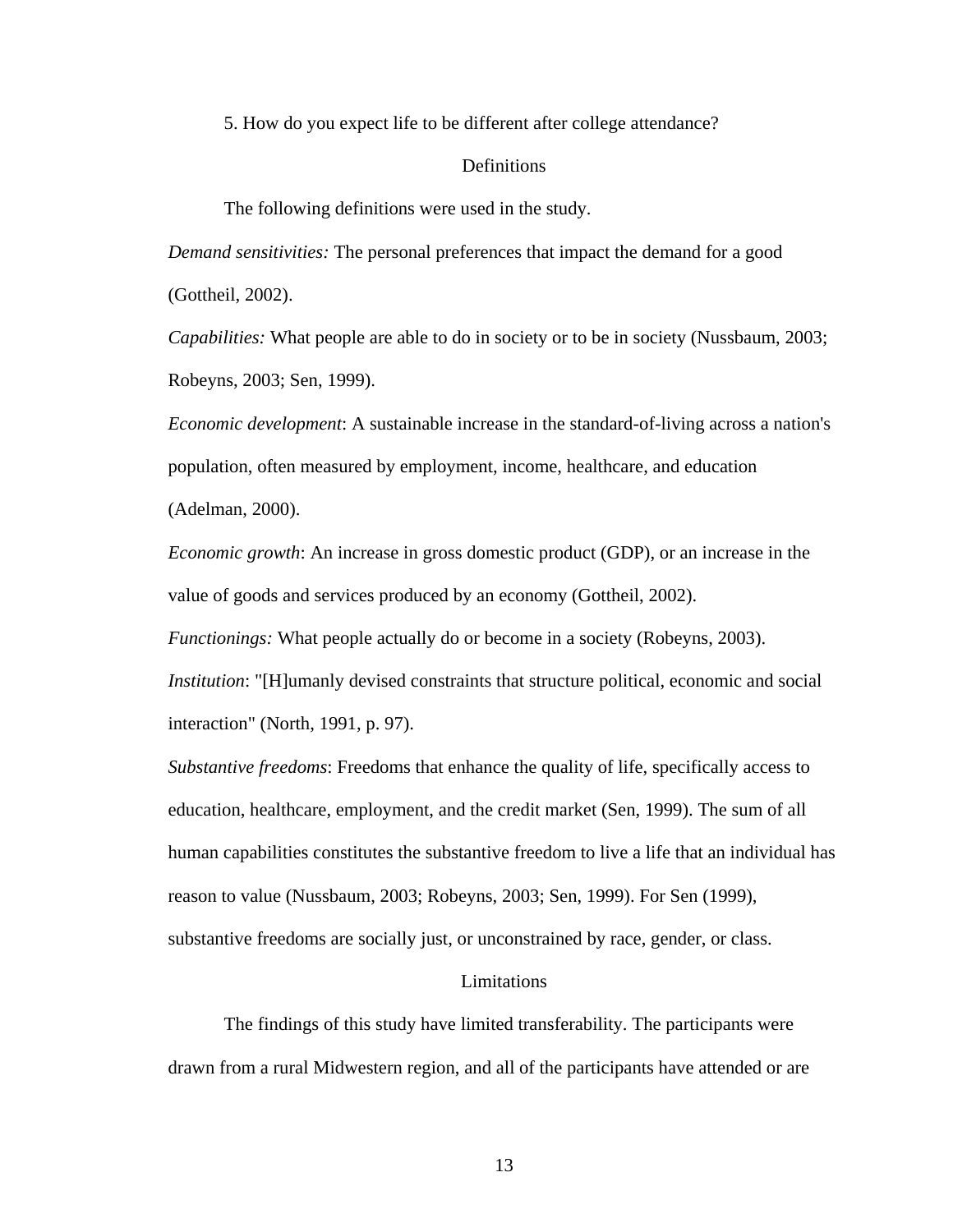attending the same community college. As a result, state policies, institutional policies, and state and institutional interpretations of federal policies impacted the functionings of the women who participated in the study; however, the same study in another state might result in different functionings. Given the nature of the study, broad generalizations across the population of low-income mothers could not arise from this study; rather, generalizations involved policy analysis and theoretical notions (Stake, 1995).

 Another limitation involves Type III functionings which are those that are likely to be unequally distributed according to race, class, and gender (Robeyns, 2003). All the participants in this study were both female and low-income. As a result, gender and class are conflated in the study. It is impossible to tell which functionings are limited because of gender and which functionings are limited because of class.

 Finally, the study was based on economic literature that presumes a causal relationship between increases in human capital and economic growth (e.g., GAO, 2007). Although much research has demonstrated that this relationship exists, focusing on these two variables may hide other complexities (Voitchovsky, 2005). For instance, job creation strategies must be aligned with educational strategies to create the right economic mix so that economic growth will occur.

#### Significance of the Study

 The findings of this study have implications for researchers and policy-makers. Economic development through education has the greatest potential when targeting those groups in the most need. Rural poverty is high and negatively associated with economic growth (Fallah & Partridge, 2007; Fisher, 2007); however, postsecondary education can promote economic growth (e.g., Voitchovsky, 2005). Single mothers experience high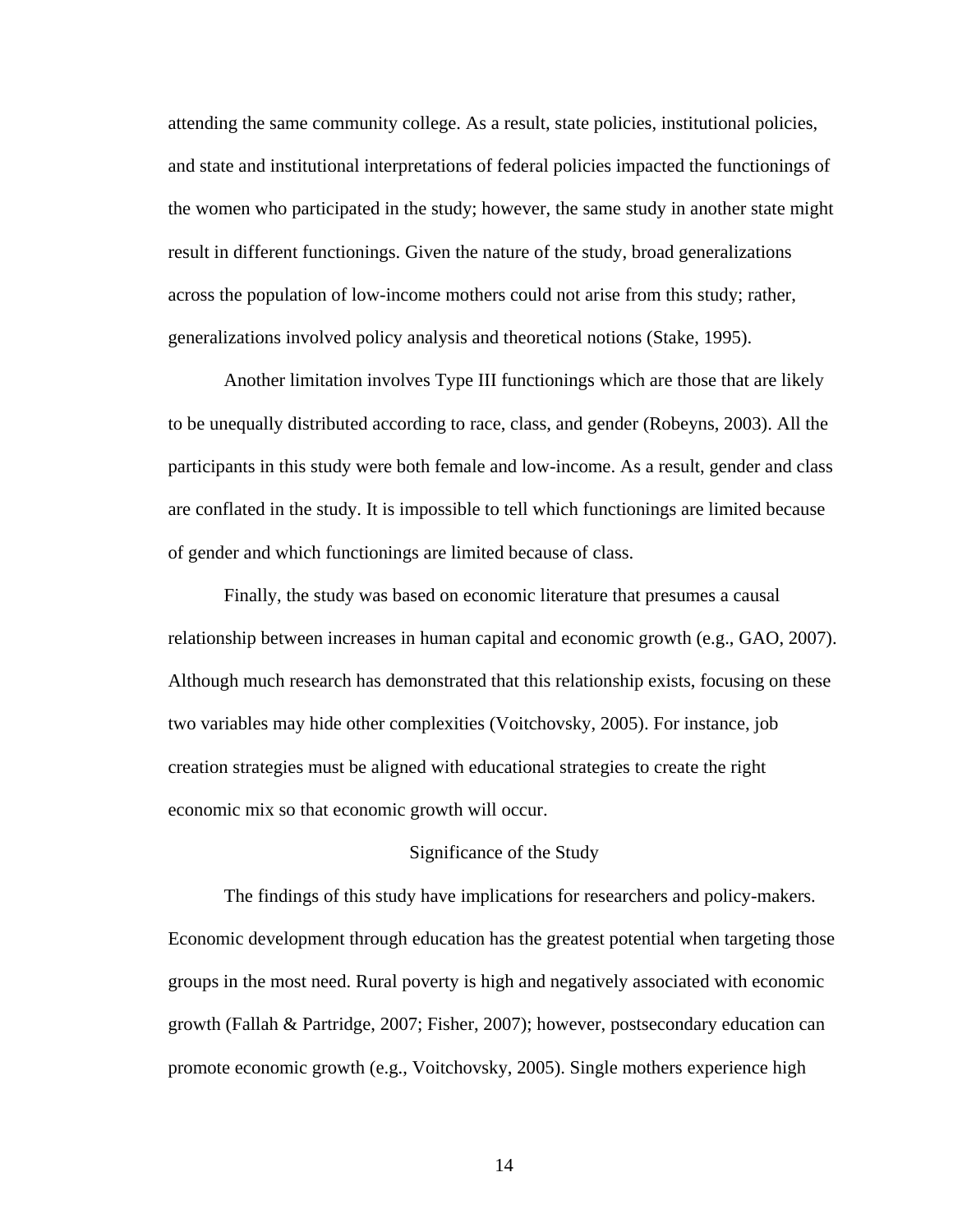rates of poverty (CPS, 2007). Unfortunately, degree attainment rates are low among single mothers (e.g., Attewell & Lavin, 2007; Alfonso, 2006). Past research has indicated that when mothers do complete a degree, their economic circumstances improve (e.g., Pandey, Zhan, Youngmi, 2006). Understanding the relationship between the collegegoing decisions made by low-income single mothers and the federal, state, and local policies they use to manage their economic circumstances pointed to policy interventions or policy changes that may promote college degree attainment among single mothers. In addition, the findings pointed to important avenues for future research concerning disadvantaged populations, including single mothers.

# Summary

 One clear message from the Spellings Commission report is that the economic stability of the United States depends upon increasing college enrollment and graduation (U.S. Department of Education, 2006). The Spellings Commission's goals of lifelong learning and economic stability work in tandem. The report focuses on what institutions must do in terms of goals, but ignores various government policies affecting low-income adult students' decisions to attend college or maintain enrollment. Poverty among single mothers is high, but research has demonstrated that it can be alleviated by college degree attainment (e.g., Pandey, Zhan, Youngmi, 2006). This study illustrates how single mothers used certain government and institutional policies to facilitate their attendance at a rural community college in a Midwestern state, and how these policies shaped the women's choices about college attendance.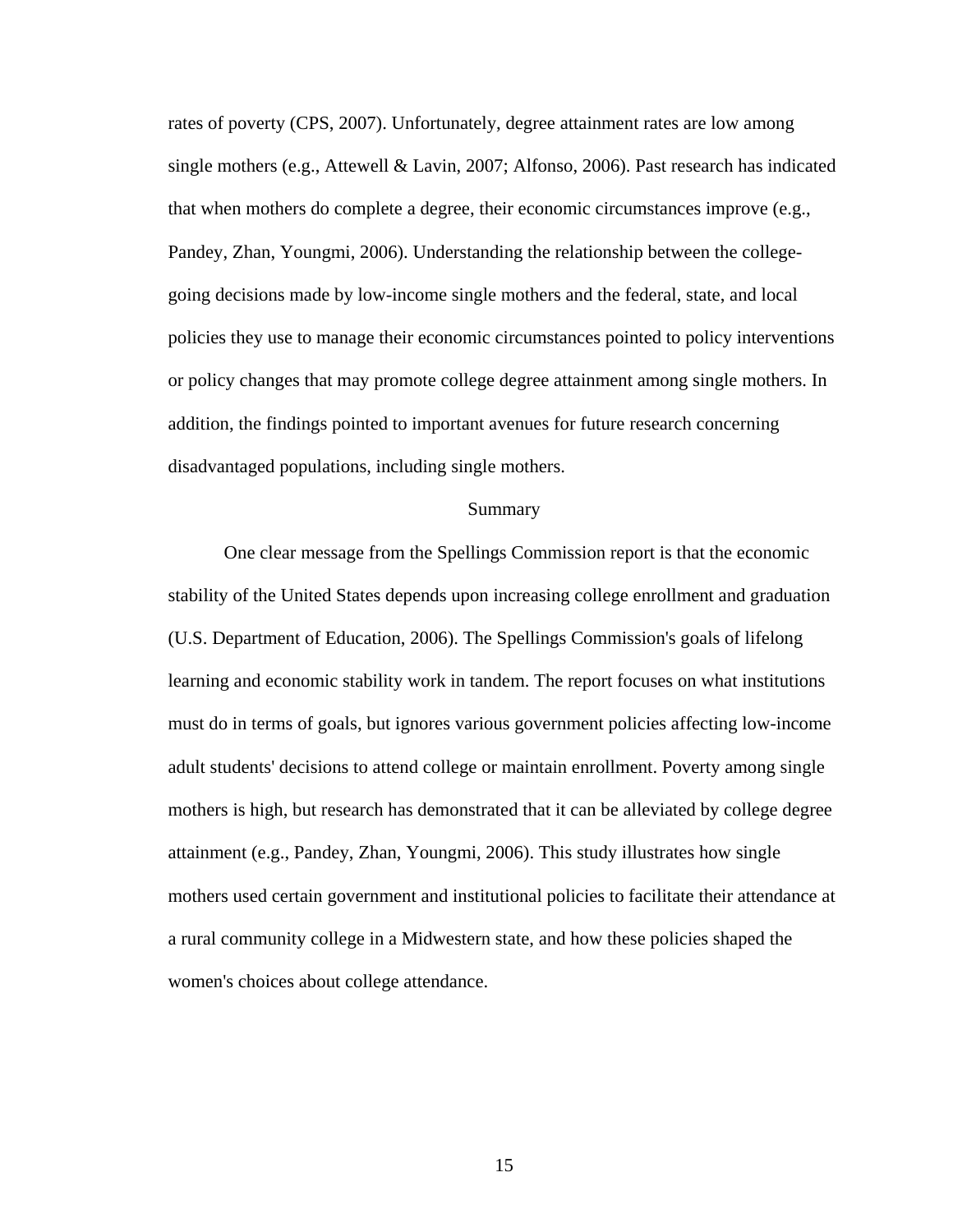# Chapter Two

# LITERATURE REVIEW

# **Introduction**

 Linking economic growth to broader access to higher education was a central theme in the U.S. Department of Education's (2006) *A Test of Leadership*. The Spellings Commission claimed that:

 America's national capacity for excellence, innovation and leadership in higher education will be central to our ability to sustain economic growth and social cohesiveness. Our colleges and universities will be a key source of the human and intellectual capital needed to increase workforce productivity and growth (p. 6).

Policy analysts generally believe that opportunity through higher education that results in increased human capital will result in economic growth (Kirsch, Braum, & Yamamoto, 2007; Reindl, 2007; U.S. Department of Education, 2006). However, economic literature suggests that the relationship among education, income, and economic growth is highly contextual. Institutional economists generally believe these varying contextual relationships can be explained by understanding institutional influences on individual decision-making, particularly economic decision-making. Using an economic development lens, I sought to study how single mothers used certain government and institutional policies to facilitate their attendance at a rural community college in a Midwestern state, and how these policies shaped the women's choices about college attendance. More specifically, I wanted to understand how the single mothers' collegegoing decisions related to access, persistence, completion, and transfer were affected by the federal, state, and local policies they used to manage their economic circumstances.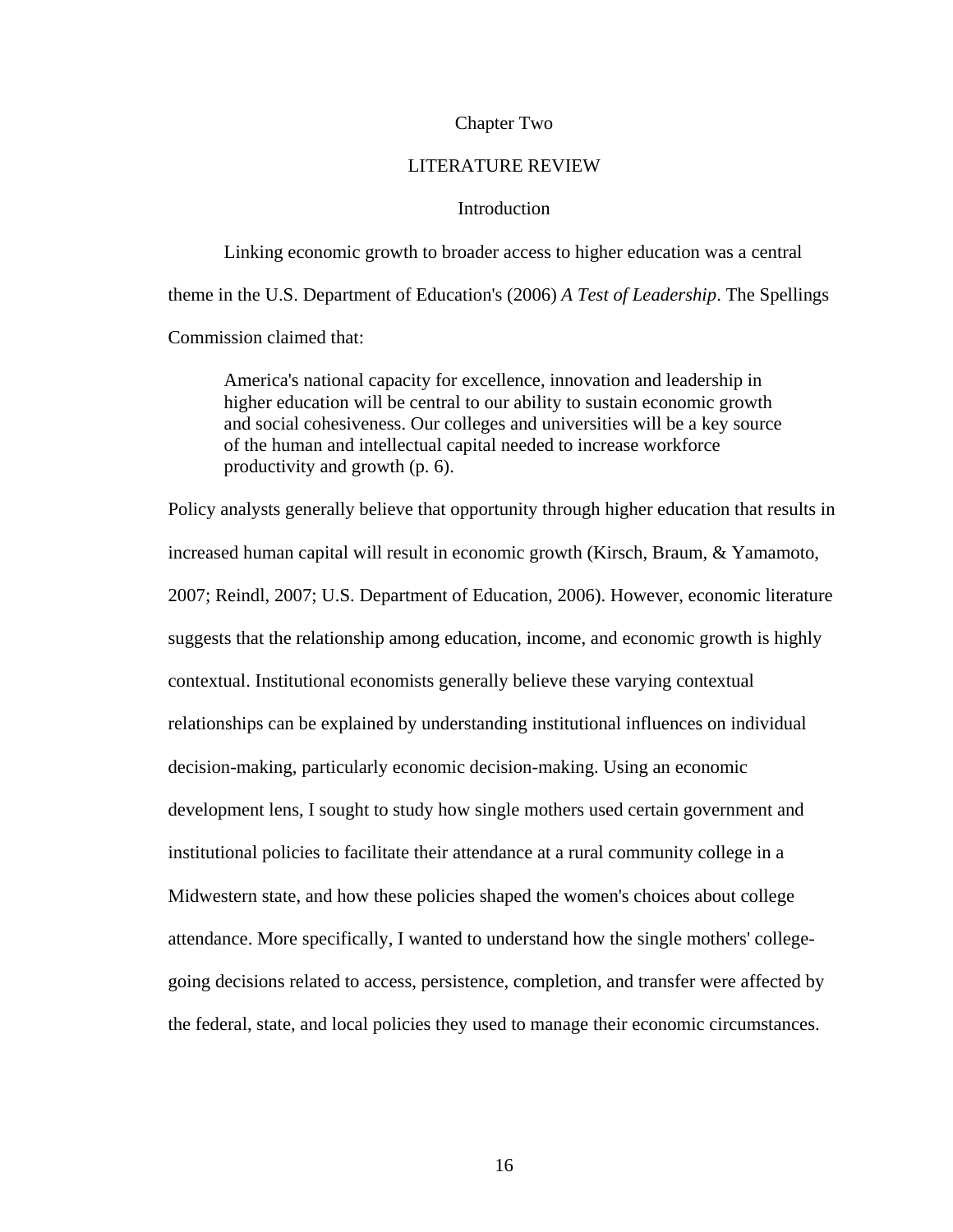This literature review is divided into five sections: (1) conceptual framework; (2) human capital and economic growth; (3) education borrowing and the credit market; (4) college factors; and (5) education and low-income mothers. The first section is a description of the conceptual framework used for this study. The second section reviews the literature that connects income to economic growth, as well as education to economic growth. The third section reviews literature related to the student borrowing segment of the credit market. The fourth section reviews the factors related to college attendance that predict such variables as delaying enrollment, not persisting, not transferring, or not graduating. The focus is on the literature that captures the population under study. Finally, the fifth section reviews literature about the impact of education on low-income mothers.

#### Conceptual Framework

 Economic growth can be distinguished from economic development in that growth is concerned with GDP (gross domestic product) and individual earnings or income, whereas economic development is a far broader concept (Adelman, 2000). Economic development combines self-sustaining growth, changes in production patterns, technological upgrading, institutional change, and widespread improvement in the human condition (Adelman, 2000). All of the literature reviewed in the human capital and economic growth section is concerned with economic growth often measured by aggregate income; however, the conceptual framework for this study is economic development because economic development is an ideal lens for understanding the impact of a lack of income on human functionings or the things humans are able to do or become in society. This is particularly appropriate because I studied how single mothers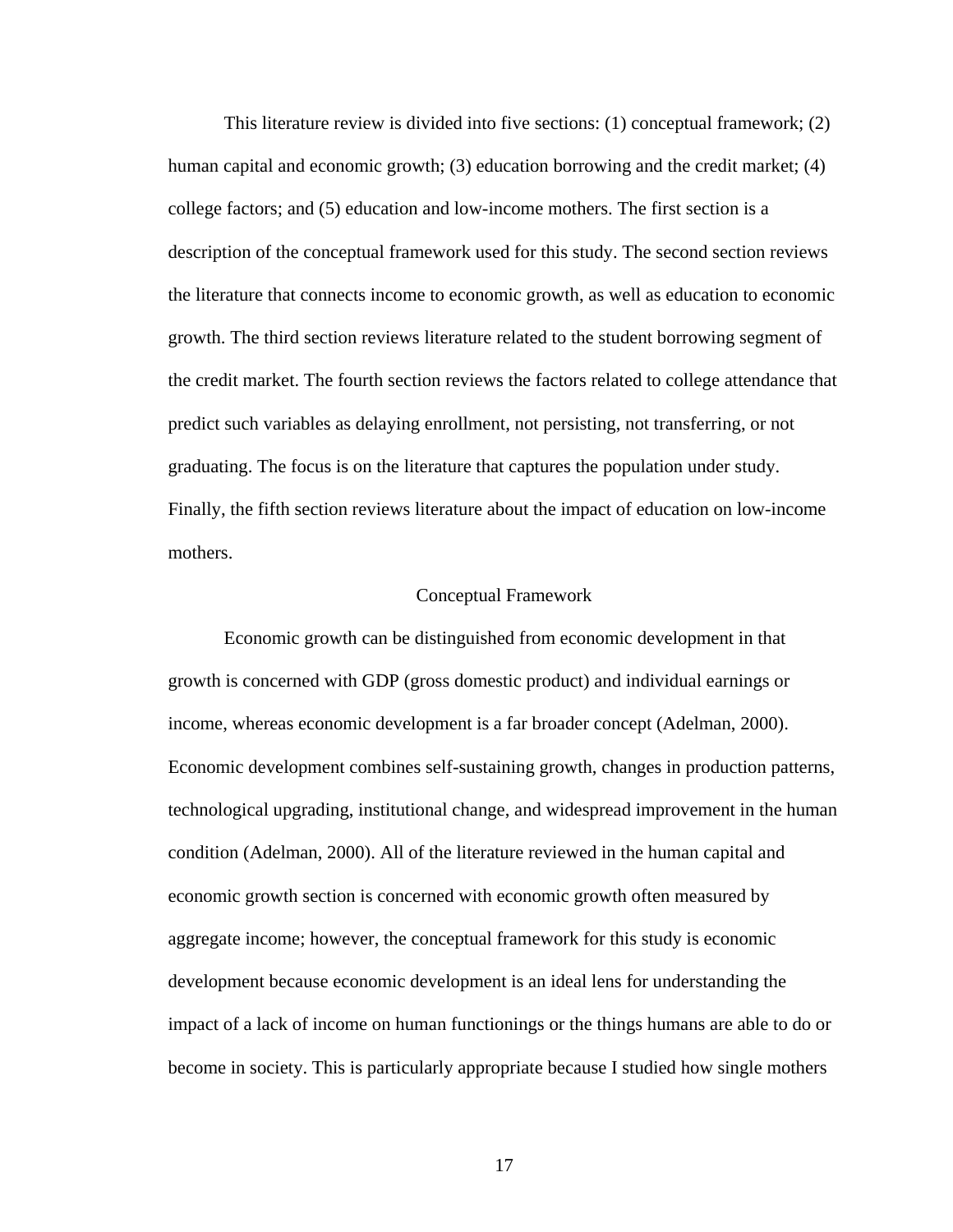used certain government and institutional policies to facilitate their attendance at a community college.

 The United States has experienced growth, as measured by GDP, over the past decade (Su, 2005), yet the economic circumstances for low-income and middle-class families have declined (Weller, 2006). Real earnings declined between 2000 and 2004 (Weller, 2006), and income disparity or inequality is increasing, not just in the United States, but around the world (Stewart, 2000; Weeden, Kim, Di Carlo, & Grusky, 2007; Weller, 2006). As well, increasing numbers of Americans live without basic health coverage (DeNavas-Walt, Proctor, & Smith, 2007). These conflicting measures of economic health highlight the difference between growth and development.

 The distinction between economic growth and economic development is important because economic growth can occur at the top-end of the income scale only, while economic development refers to growth that is widely shared. The Spellings Commission (U.S. Department of Education, 2006) report calls for a postsecondary system that is "accessible to all Americans, throughout their lives" (p. viii) or higher education that is widely shared; therefore, changes in higher education need to be directed at economic development, not economic growth. The conceptual framework for this study is based on the work of three institutional economists: Sen (1999), North(1990) and Dequech (2006). Institutional economists study the influence of institutional arrangements on economic development.

 Sen (1999) viewed economic development as a process of increasing substantive freedoms for individuals. These freedoms include education, healthcare, employment, and access to the credit market. Sen wrote, "The discipline of economics has tended to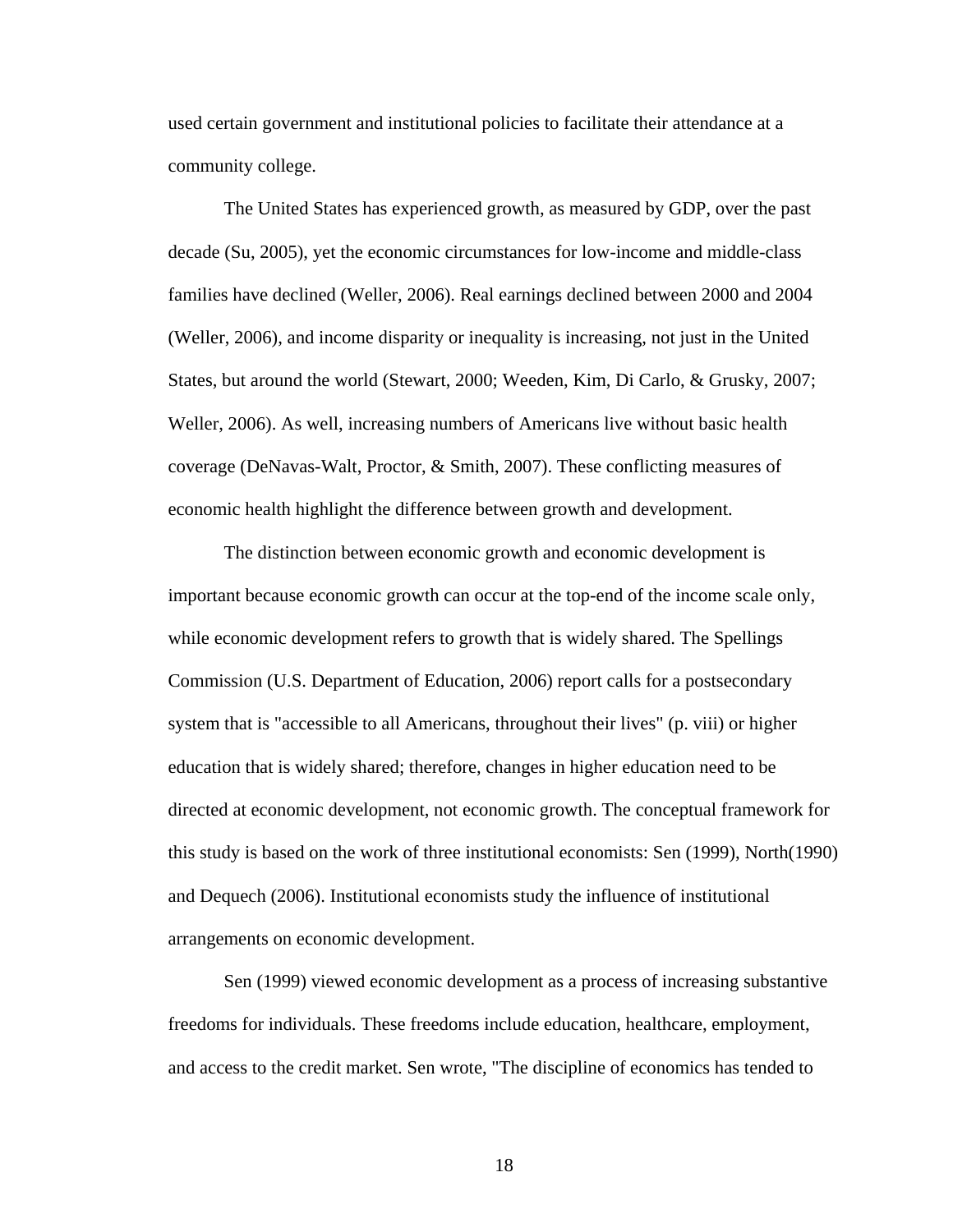move away from focusing on the value of freedoms to that of utilities, incomes and wealth. This narrowing of focus leads to an underappreciation of the full role of the market mechanism" (p.27). Sen argued that by focusing on freedoms, growth will result, but it will be more widely dispersed. In other words, development will result in growth, but growth will not necessarily result in development. For example, access to higher education is a substantive freedom which will result in economic development and subsequently economic growth (Sen, 1999). The benefit of providing access to education and supports for educational success for those at the low-end of the income spectrum will be shared by society as a whole (Sen, 1999).

 Sen (1999) noted three important aspects of low-income. First, poverty is more closely associated with capability deprivation (e.g., not being able to access quality education) than it is with a lack of income. Second, poverty is caused by forces other than a lack of income. It is caused by not being able to access capabilities (e.g., a handicapped person being unable to access prosthesis therapy or a person for whom English is a second language being unable to access literacy training). Third, the relationship between income and capabilities is variable and based on the ideas held by those of low income (e.g., families that educate sons more than daughters).

 Many scholars have criticized Sen (1999) for not specifying the capabilities and functionings that are important in society, and several scholars have attempted to specify Sen's approach. Among them is Robeyns (2003). Robeyns is most concerned with gender inequities, but her list of capabilities is equally applicable to class inequities. As well, Robeyns is concerned with using her list of capabilities in policy research, which makes her list particularly appropriate for this study. She names 14 capabilities and classifies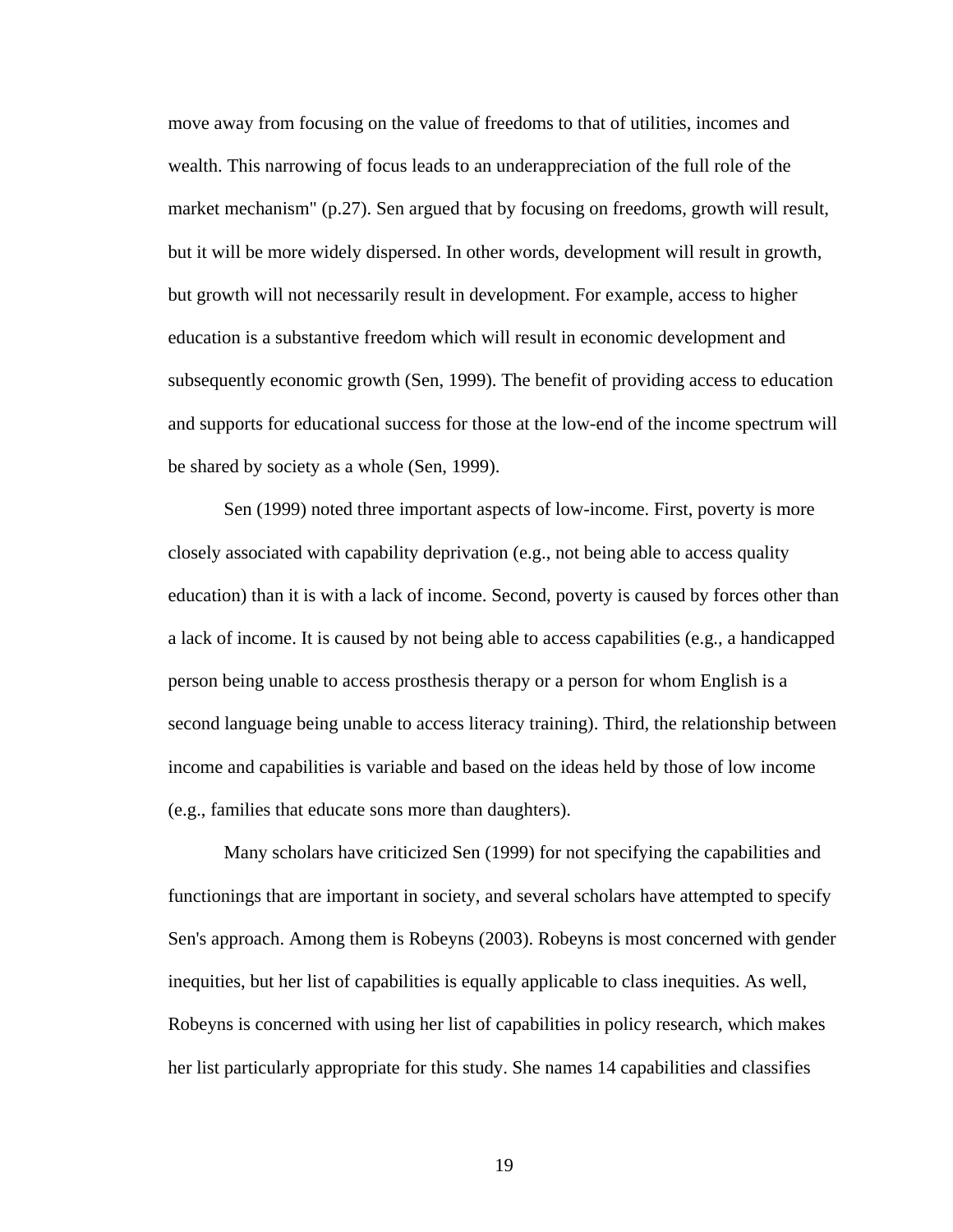them into three types. The first type are those capabilities that are intrinsically desirable to all humans. They include life and physical health, mental well-being, bodily integrity and safety, shelter and environment, and respect. Life and physical health not only includes the capability to maintain ones life, but also to maintain ones health, or health care. Mental well-being includes the absence of worry or stress, as well as the absence of mental illnesses like clinical depression. Bodily integrity and safety is negatively affected when people experience violence of any sort. Shelter and environment is having a place to live, as well as having pleasant and healthy surroundings. Finally, the capability of garnering respect and being treated with dignity suggests that the contributions people make to society will be valued by others.

 Type II capabilities are those that people must work to achieve (Robeyns, 2003). They are education and knowledge, religion, leisure activities, time-autonomy, and mobility. The capability to gain education and knowledge is an achieved functioning. It is particularly important to this study. Because people chose to participate in religious and leisure activities and do so at varying rates, religion is an achieved functioning. Timeautonomy refers to the capability to choose how one spends ones time. Finally, mobility is the ability to move from place-to-place.

 Type III capabilities are those most likely to be unequally constrained (Robeyns, 2003). They are social relations, political empowerment, domestic work, and paid work. The capability to form positive relationships with others is the capability of social relations. When one is able to act in society based on political motivations, one has the capability of political empowerment. Domestic work is the capability to care for others without pay. Finally, paid work is the capability to gain paid employment in society.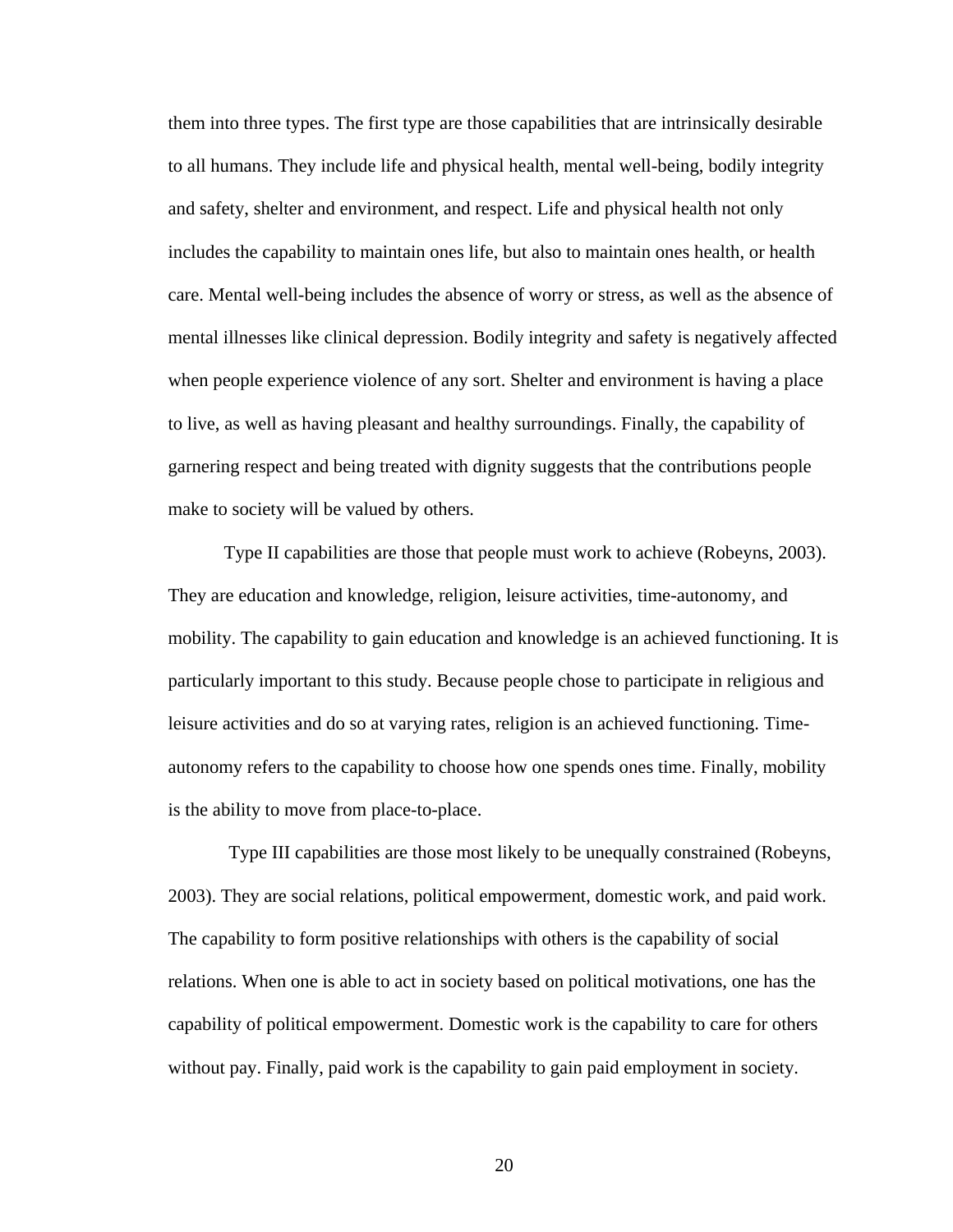Although Sen (1999) acknowledges the importance of institutions, his work is centered on the individual. By contrast, North's (1990) work is centered on the institution. North (1990) defined institutions as "humanly devised constraints that structure political, economic and social interaction" (North, 1991, p. 97). North (1990) viewed institutional arrangements as critical to economic development. He considered informal and formal constraints as both aiding to institutional efficiency and as creating institutional inefficiency. North believed economists "need to know more about culturally derived norms of behavior and how they interact with formal rules" (p. 140) to understand institutional change that creates productive market mechanisms or mechanisms which cause economic development.

 North's general ideas are specified by Dequech (2006) who named three influences institutions have on individual thinking. The first is the *restrictive* function. Institutions restrict economic behavior. For instance, a student may choose major A, because the college s/he attends does not offer major J. In other words, expressed preferences may differ from real preferences because of institutional rules or norms (Immergut, 1998).

The second is the *cognitive* function which has two aspects. First, the cognitive function refers to the information institutions offer individuals, including information about the actions of others (Dequech, 2006). For example, a community college will offer students information about what courses will transfer to baccalaureate institutions. The student expects the baccalaureate institution to accept the course because of the information offered by the community college, so the student enrolls in the course. Second, the cognitive function refers to the way institutions influence an individual's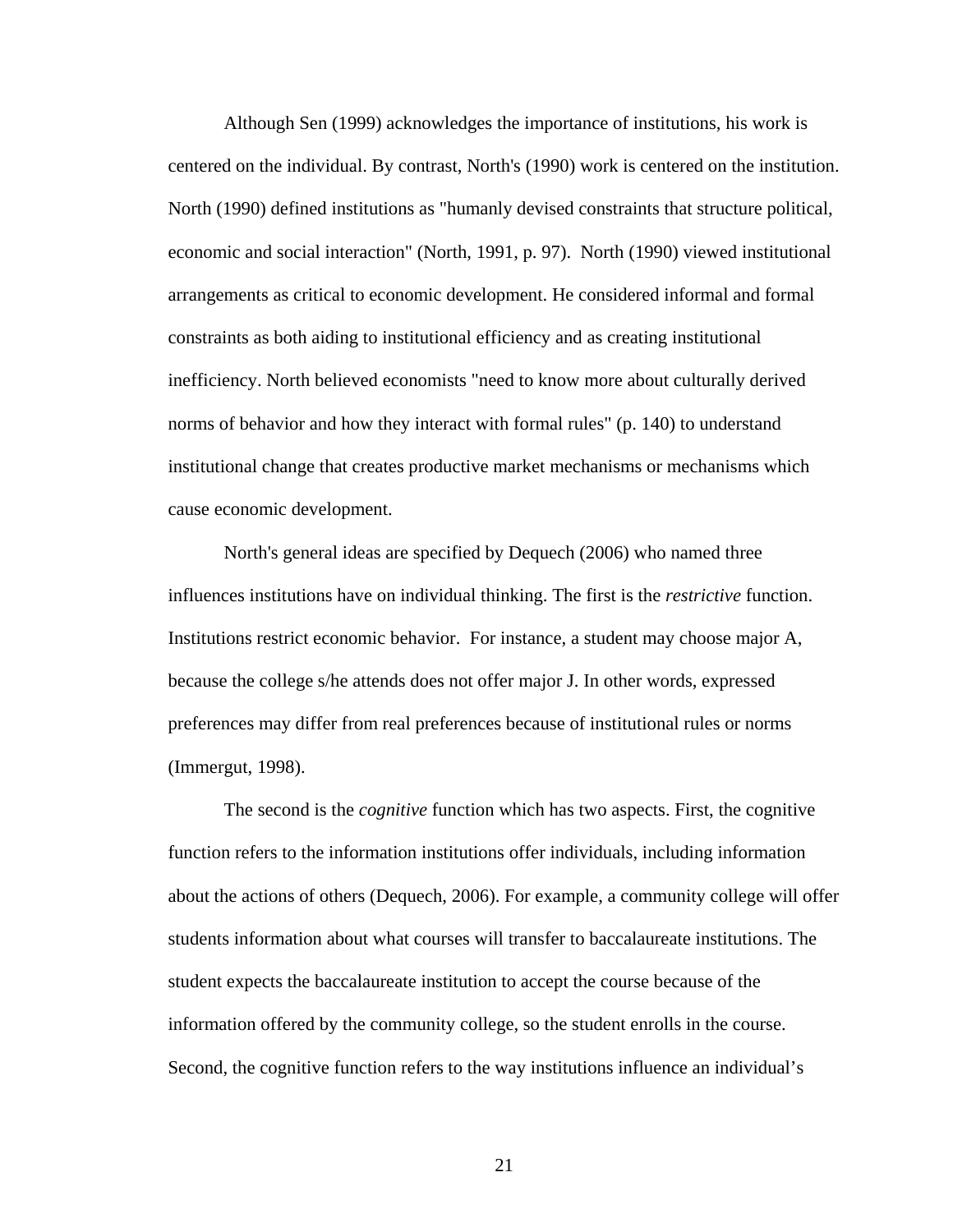understandings of norms (Campbell, 2004; Dequech, 2006; Mantzavinos, North, Shariq, 2001). *Norms* are behaviors which reflect *values* (Henslin, 2006; Portes, 2006). An individual may hold a value, but be uncertain about what actions will achieve that value (Dequech, 2006). Institutions offer directives for individuals about appropriate values and how to express values through appropriate norms (Dequech, 2006).

 The third influence Dequech (2006) called the *motivational* function meaning the influence institutions exert on individual motivations to achieve particular ends. For example, articulation agreements might motivate students to choose one major over another.

 Robeyns (2003) and Dequech (2006) provided the framework for this study. The interview protocol in Appendix A ties the interview questions to the conceptual framework. Interview analysis was based on Robeyns' (2003) capabilities, as well as Dequech's (2006) three institutional influences.

#### Human Capital and Economic Growth

Is there reason to believe the economic health of the nation depends on changes in higher education? Economic literature does not make a clear and broad connection between college and economic growth. In fact, some research has indicated that for developed countries further investments in education will not result in economic growth (e.g., Krueger & Lindahl, 2001), so why the cries for change in American higher education? To answer this question, this section reviews literature on the relationship between education and economic development and/or economic growth.

 When economists refer to economic growth, they are referring to an increase in the value of goods and services produced by an economy, an increase measured by gross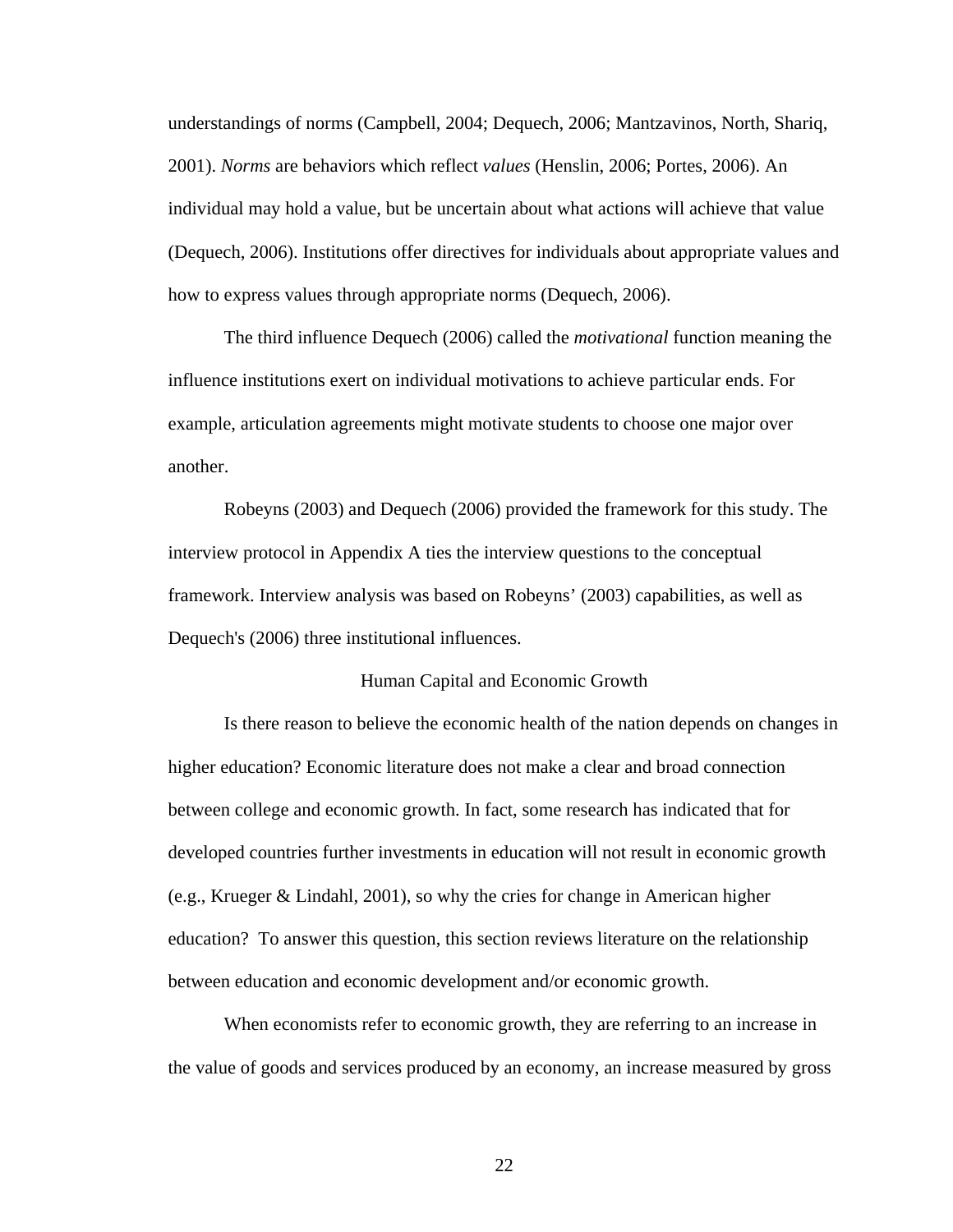domestic product (GDP) (Gottheil, 2002). Sustained economic growth results in increases in everyone's standard-of-living or in economic development (Adelman, 2000). There are four generally accepted factors in economic growth (Gottheil, 2002): first, the size of the labor force; second, the degree of labor specialization; third, the size of capital stock; fourth, the level of technology. In examining the relationship between higher education and growth, all four factors come into play. First, the size of the labor force for any market depends on whether that labor force has the skills necessary to perform the labor. Second, specialization in the labor market is largely accomplished through education. Third, capital stock is impacted by the credit market, and student borrowing is an increasing portion of the credit market. Fourth, technological innovations are often driven by investments in research at universities.

 Studies across countries can aid in understanding the relationship between education and growth in the United States; however, it is important to note from the onset that researchers question cross-country data about education and growth (Krueger & Lindahl, 2001). Specifically, Krueger and Lindahl (2001) argued that it is difficult to identify the causal effects in the education/income relationship. In fact, they contended that regional studies may offer better understandings of the contextual relationship between education and income. Throughout this section, several of the difficulties in identifying causal relationships are discussed.

 Using panel-data across both developed and underdeveloped countries, Keller (2006) studied the relationship between GDP and education and found that secondary education most positively impacts GDP. As well, she concluded that in developed countries higher education expenditures unfavorably impact GDP. Keller speculated that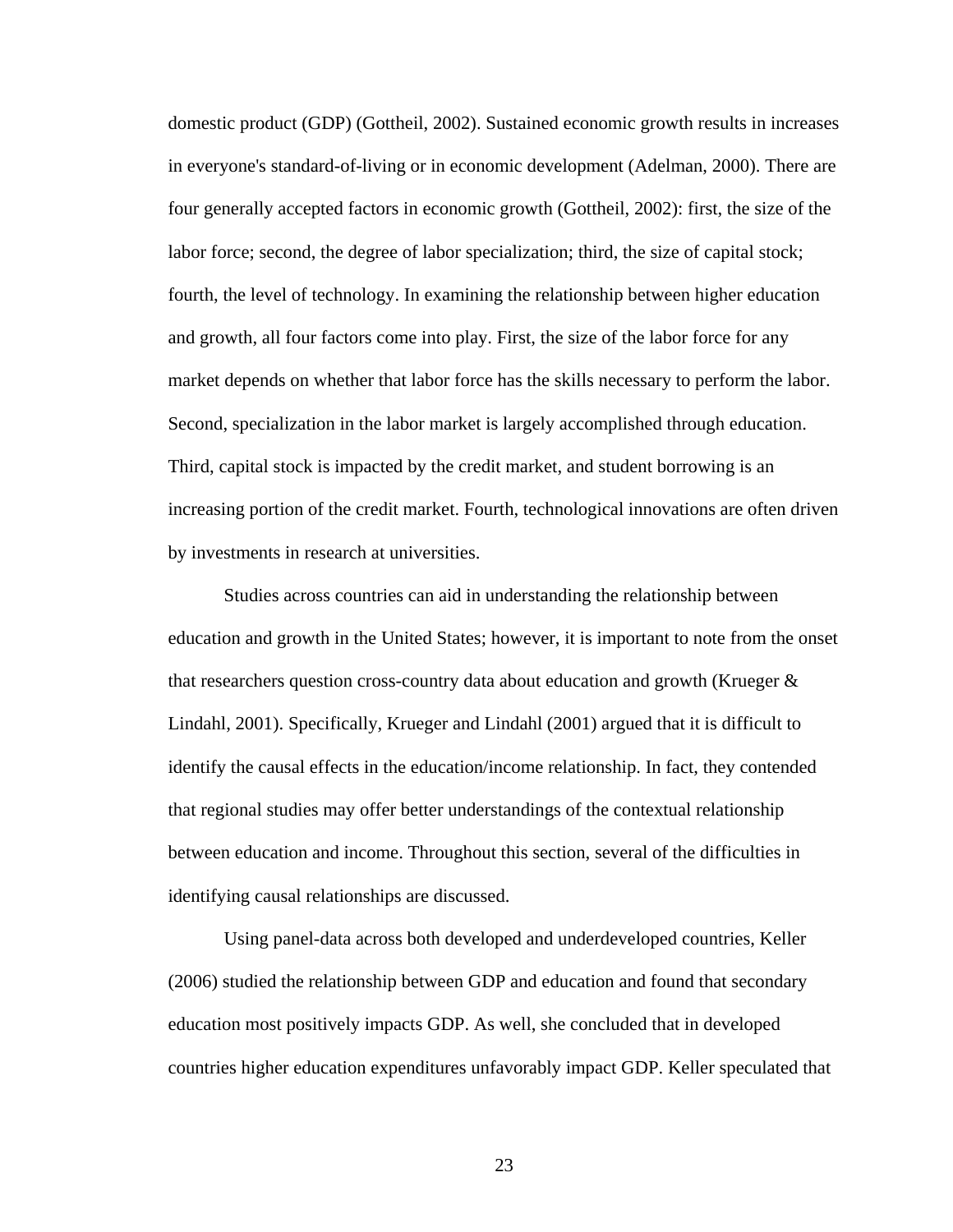this may be because the dollars are spent on so few students. These are global findings across nations, but they are useful in noting how the United States compares.

 Using data from 51 countries, Mamuneas, Savvides, and Stengos (2006) calculated the output elasticity of human capital. In other words, they determined the relationship between an incremental change in human capital and an incremental change in GNP. What they found is wide variability among countries. Some countries can expect sizable improvements in GNP when they invest in human capital while other countries cannot expect the same payoff. In a French study of the relationship between human capital and GNP, Monteils (2004) concluded that investments in education "*cannot* [emphasis added] be the engine for … economic growth" (p. 103). She contended that for France, "causality links between education and growth...are not verified" (p. 113), and that the law of diminishing returns applies to education. However, Mamuneas, Savvides, and Stengos (2006) found that the United States has the largest average elasticity of the high-income economies in their study. France, by comparison, has a significantly lower output elasticity. The authors reasoned that in countries where elasticity is low, education is directed at unproductive activities; whereas, in countries with high levels of technology and international trade, education is directed toward more productive activities.

 A similar explanation may be that the United States is the largest producer of research university knowledge in the world (Marginson, 2006). As such, funding from around the globe is directed at American research universities efforts. Marginson (2006) noticed that American advantage in the market has been insulated from global competition by various polices including subsidized graduate education which attracts many foreign students. Marginson concluded by noting that "a more balanced global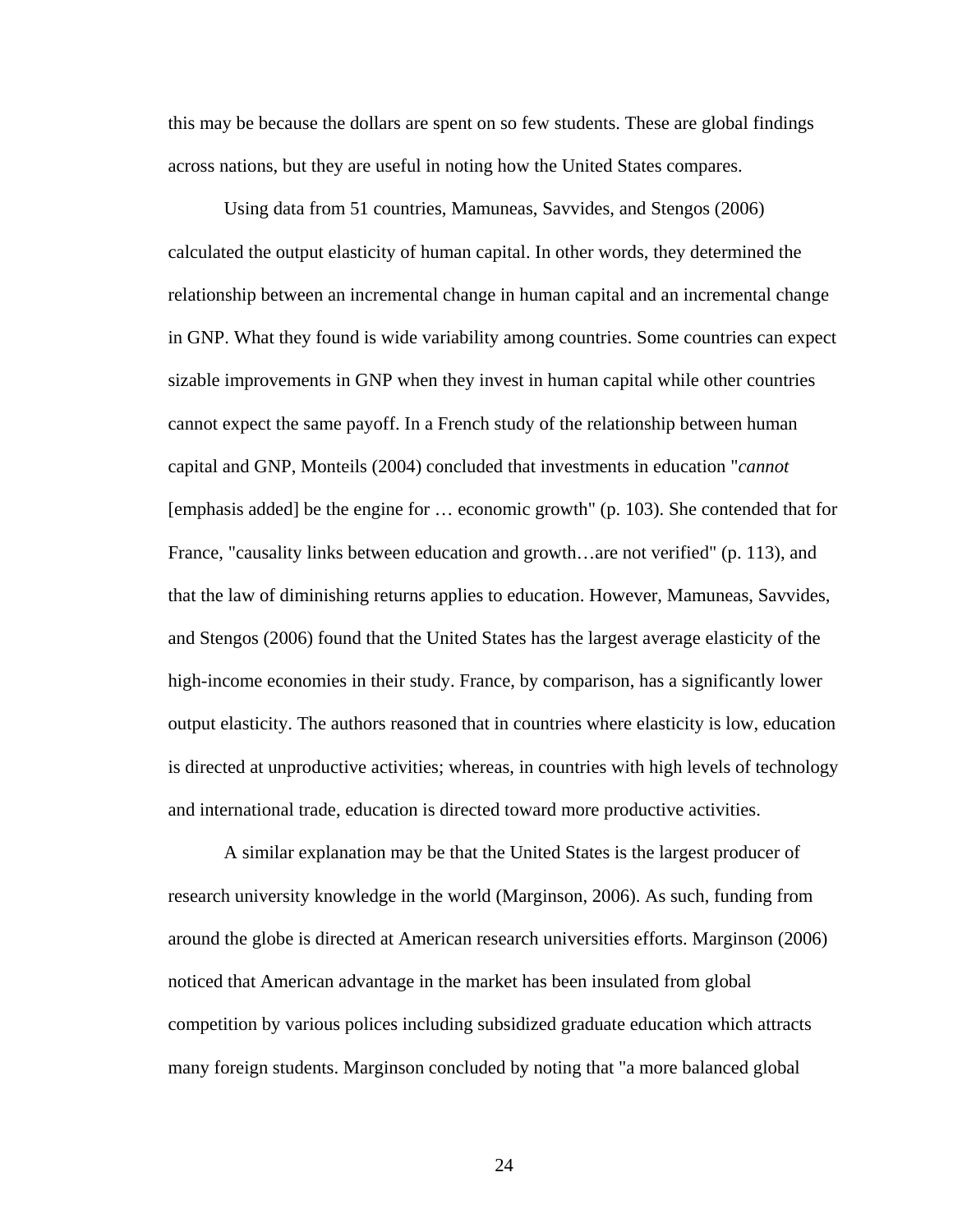distribution of capacity" (p. 1) is possible through "policy action …coordinated across borders" (p. 36).

 The research university explanation for the strong output elasticity in the United States is further supported by research on the regional impact of research universities in this country. Considering the metropolitan level impact of four-year colleges, Goldstein and Drucker (2006) use a dependent variable of the average annual earnings per non-farm worker and independent variables of research expenditures, degrees, and patents to estimate the economic impact of research universities on regional agglomeration economies or clusters of economic activity external to the university. They found that "teaching and basic research … have a substantial positive effects on regional earnings gains" (p. 36). This finding is particularly pronounced in small- and medium-sized markets. In a subsequent literature review, Drucker and Goldstein (2007) considered research from single-university studies, surveys, knowledge production function, and cross-sectional and quasi-experimental designs concluding that in totality university activities positively impact regional economic development. They advise that state and local policies which develop university functions in the name of economic development are well supported by the research.

 However, neither their original research (Goldstein & Drucker, 2006) nor their literature review (Drucker & Goldstein, 2007) considers the possible impact of area community colleges on the economic activity in the region. In other words, the economic impact of community colleges in these regional areas is hidden within independent variables like the number of bachelor's degrees, or in unexplained variance. Further, the United States has the most developed community college system in the world (Raby  $\&$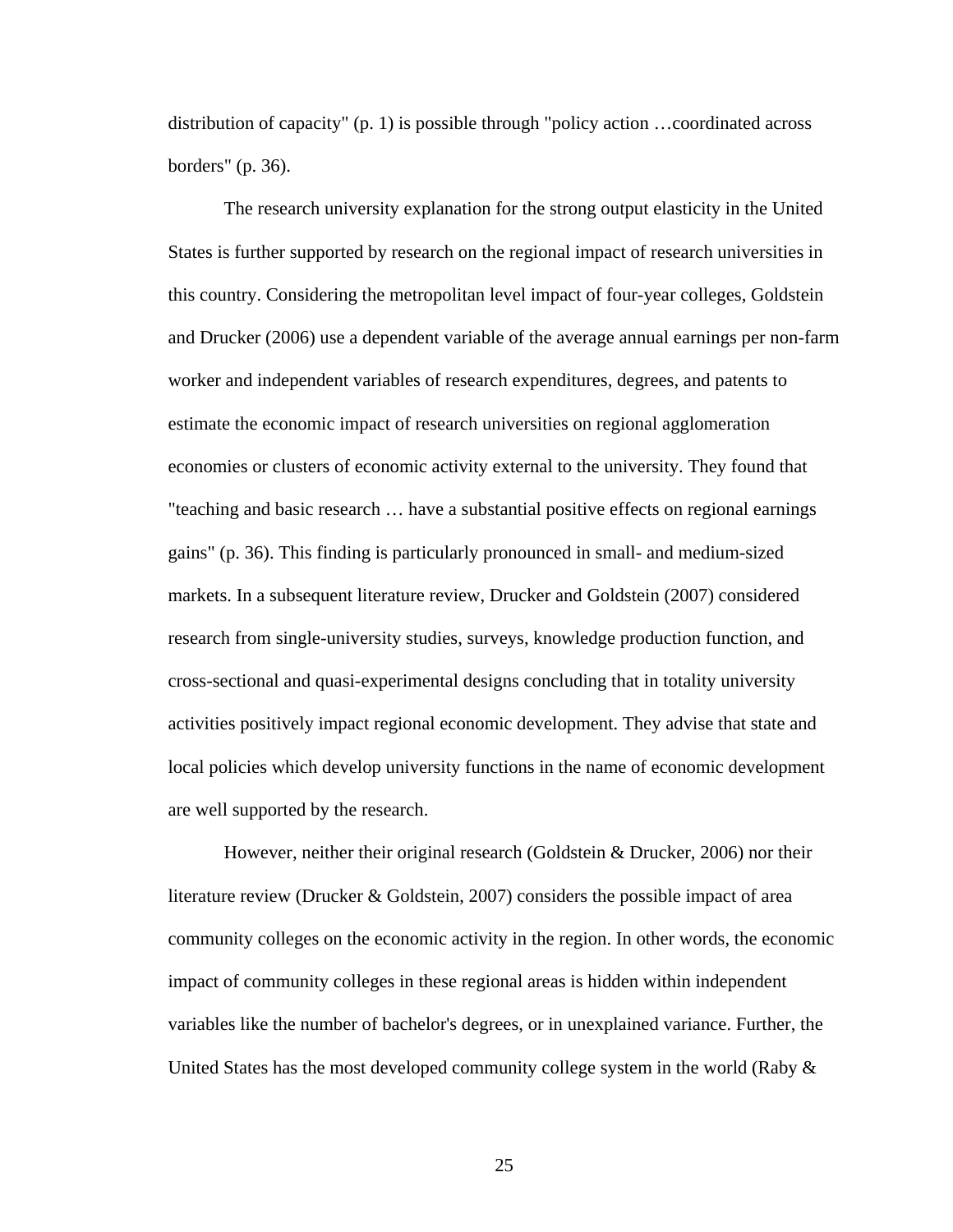Thomas, 2006). Remembering Mamuneas', Savvides', and Stengos' (2006) speculation that countries with high output elasticity are using educational funding in productive areas, it may be that community colleges in the United States are contributing more to the output elasticity in the American system than is clear in the current research.

 In sum, much of the elasticity in GDP through human capital may be attributable to the strong research university environment in the United States. Relative to this study, the relationship between community college education and economic growth appears to be hidden within impact studies about the research university.

 Very little scholarly research has been done on the economic impact of the community college; however, Aghion, Coustan, Hoxby, and Vandenbussche (2006) sought to separate the economic growth effects between community colleges and baccalaureate colleges. The authors used panel data from the states and 26 birth cohorts to separate the economic benefit of four-year sector education from two-year sector education. The authors attempted to capture the nearness of the education to the technology frontier by using personal income and patents. The technology frontier means those geographical locations where innovation is translated into patents. They reasoned that in states near the technology frontier, personal income will reflect market *innovation*, while in states far from the frontier, personal income will reflect market *imitation*. They also isolated the impact of federal earmarks for research by using the presence of a legislator on the federal appropriations committee. Earmarked appropriations through federal committee work are limited to research. Legislators cannot get earmarks for capital improvements like dormitories.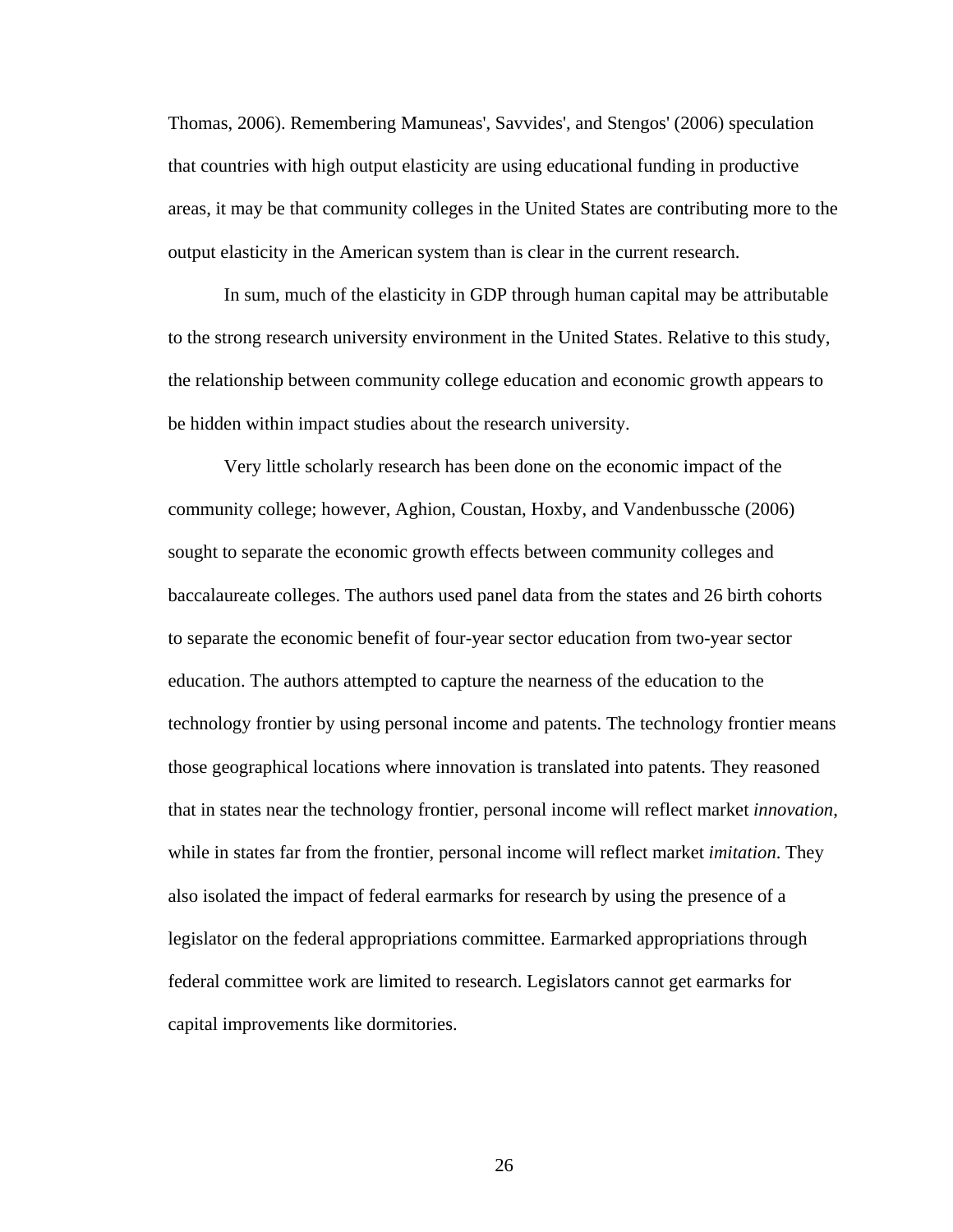Their research generated four important findings. First, investments in research university education result in economic growth for the state when the state is close to the technology frontier (Aghion, et al., 2006). The technology frontier refers to the location of technological innovation. Investments in research university education do not result in economic growth for the state in states that are far from the technology frontier. Specifically, the authors found an "additional research degree holder lowers the peremployee growth rate 0.346 percentage points for a state far from the frontier" (p. 52). The title of the article, "Exploiting States' Mistakes to Identify the Causal Impact of Higher Education on Growth," comes from this finding. The mistake Aghion, Coustan, Hoxby, and Vandenbussche (2006) are referring to is far-from-the-frontier state investment in research at the university-level with the expectation that it will result in economic growth. Considering the sizable number of studies that indicate positive regional economic growth from funding directed at research universities (e.g. Goldstein & Drucker, 2006; Drucker & Goldstein, 2007), this finding is perplexing; however, it may be that while the economic benefit to the regional economy is positive, the benefit to the state as a whole is negative.

 Second, graduate-level education only results in economic growth in states that are near to the technology frontier (Aghion, et al., 2006). For states that are not near to the frontier, the authors found a significant amount of migration or *brain drain* from that state. The *brain drain* effect is noted also by Goetz and Rupasingha (2003).

 Third, investments in two-year sector education resulted in economic growth in states that were far from the frontier. This finding is especially relevant for this study, because the Midwestern state in this study is not a frontier state. As such, it is reasonable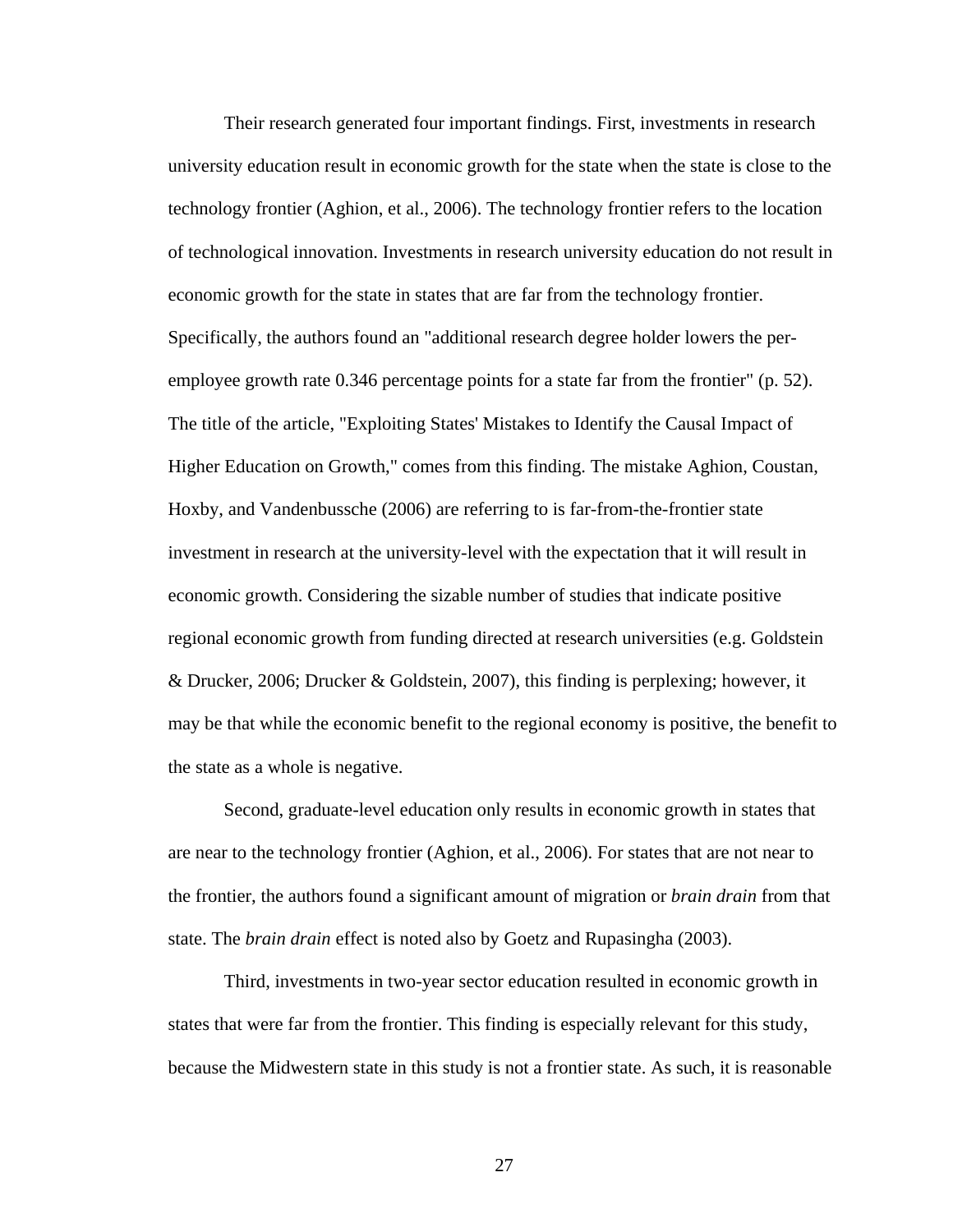to conclude that additional funding to community colleges would generate economic growth in this state. As well, of the articles reviewed for this study, only Aghion, Coustan, Hoxby, and Vandenbussche (2006) attempted to isolate the economic benefit of the two-year sector from the four-year sector.

 Fourth, "an additional baccalaureate degree holder has little effect on growth either in at-the-frontier or far-from-the-frontier states," and an "additional lower postsecondary degree attainment has no statistically significant effect on growth either in at-the-frontier or far-from-the-frontier states" (p. 53). This finding has important implications for outcomes assessment. The indirect effects of spending on education may be as important to economic growth as increasing the number of degree-holders.

 One indirect effect may be economic growth from *some college*. Economic growth is often measured by the collective increases in individuals' income. Therefore, understanding occupational changes by educational attainment offers some insight into economic growth through increases in human capital. Hecker (2005), in research funded by the U.S. Bureau of Labor Statistics, predicted occupational employment to 2014. When dividing employment growth by education, Hecker used six categories. Four of those categories are "high school/*some college*," "*some college*," "high school/*some college*/college," and "*some college*/college (emphasis added)." Seventy-one percent of job growth will occur in these four categories for which "some college" will be an adequate amount of education. Again, this suggests the indirect effects of college are important to economic growth.

 Non-profit reports like *Hitting Home* (Reindl, 2007), *Education Pays* (College Board, 2006), and *The Investment Payoff* (Institute for Higher Education Policy, 2005)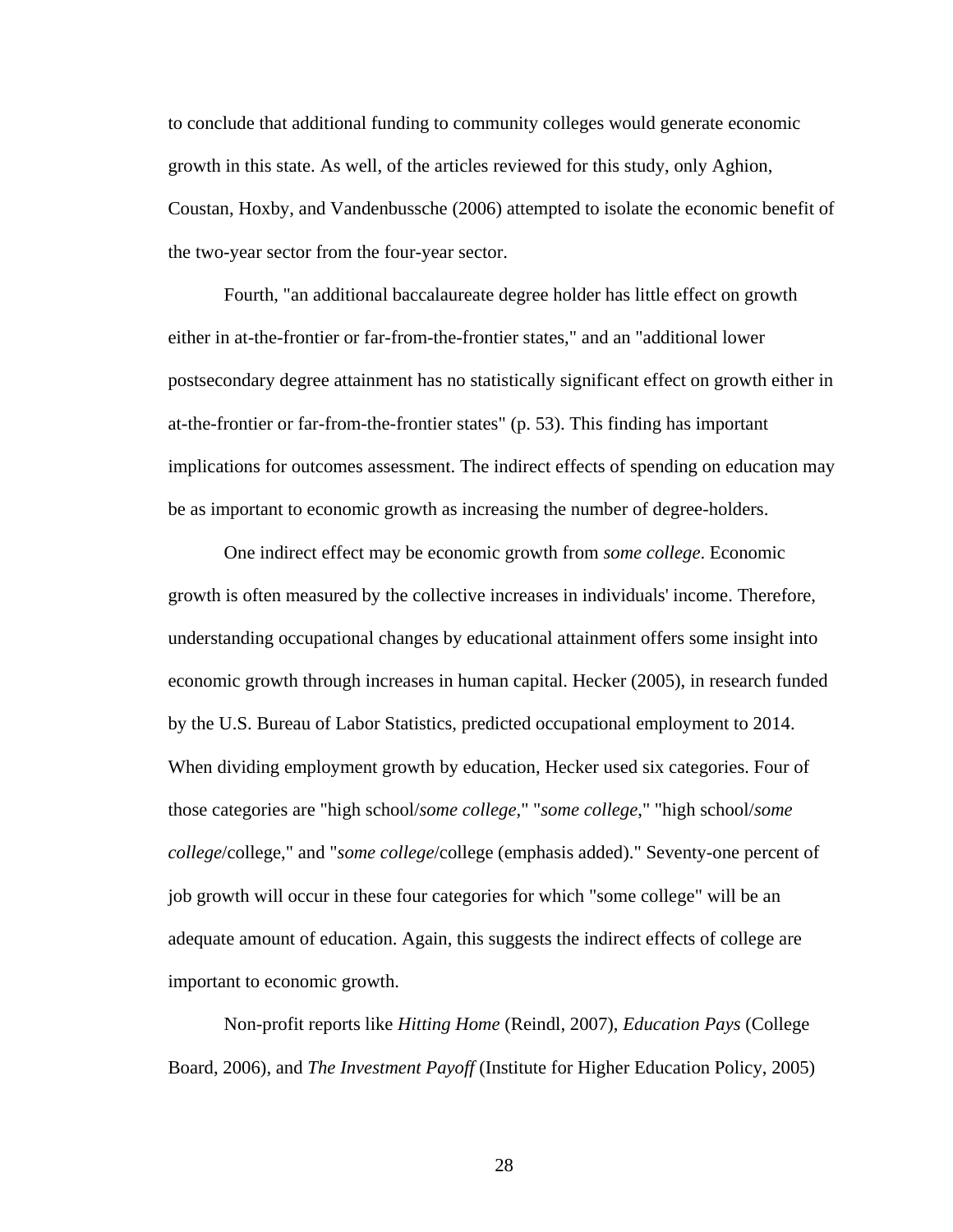focus on degree attainment almost exclusively. Specifically, *Education Pays* (College Board, 2006) found:

 the difference in earnings between those with some college education but no bachelor's degree and those who have completed a four-year degree has increased over time and is now about 37 percent for men and 41 percent for women (p. 2).

 While this finding is accurate in the aggregate, there may be some important complications hidden within such findings. For instance, Goetz and Rupasingha (2003) used county-level data to study the relationship between personal income and education across the states and across urban and rural areas. They found a positive association between income and education across the board. In a much smaller study of California community colleges, Sanchez, Laanan, and Wiseley (1999) find a positive association between income and educational attainment. However, the geographic region for the California study is urban. An important complication may be the urban/rural divide. Goetz and Rupasingha (2003) found, "in the rural South, …there is little incentive to attend college because the incremental returns on college are not much higher than are the returns on a high school diploma" (p. 346). For the northeast, northcentral (Missouri), and southern census regions, the returns on higher education are twice as large in urban areas as in rural areas. Although Goetz and Rupasingha (2003) do not include the cost of college in their model, it would be interesting to see how the cost would impact the return on education in rural America.

 In sum, the indirect effects of having attended some college may be important to economic growth. This does not mean that education is not a valuable investment, but a broad-stroke approach to educational investment may not have the economic payoff implied by *A Test of Leadership* (U.S. Department of Education, 2006).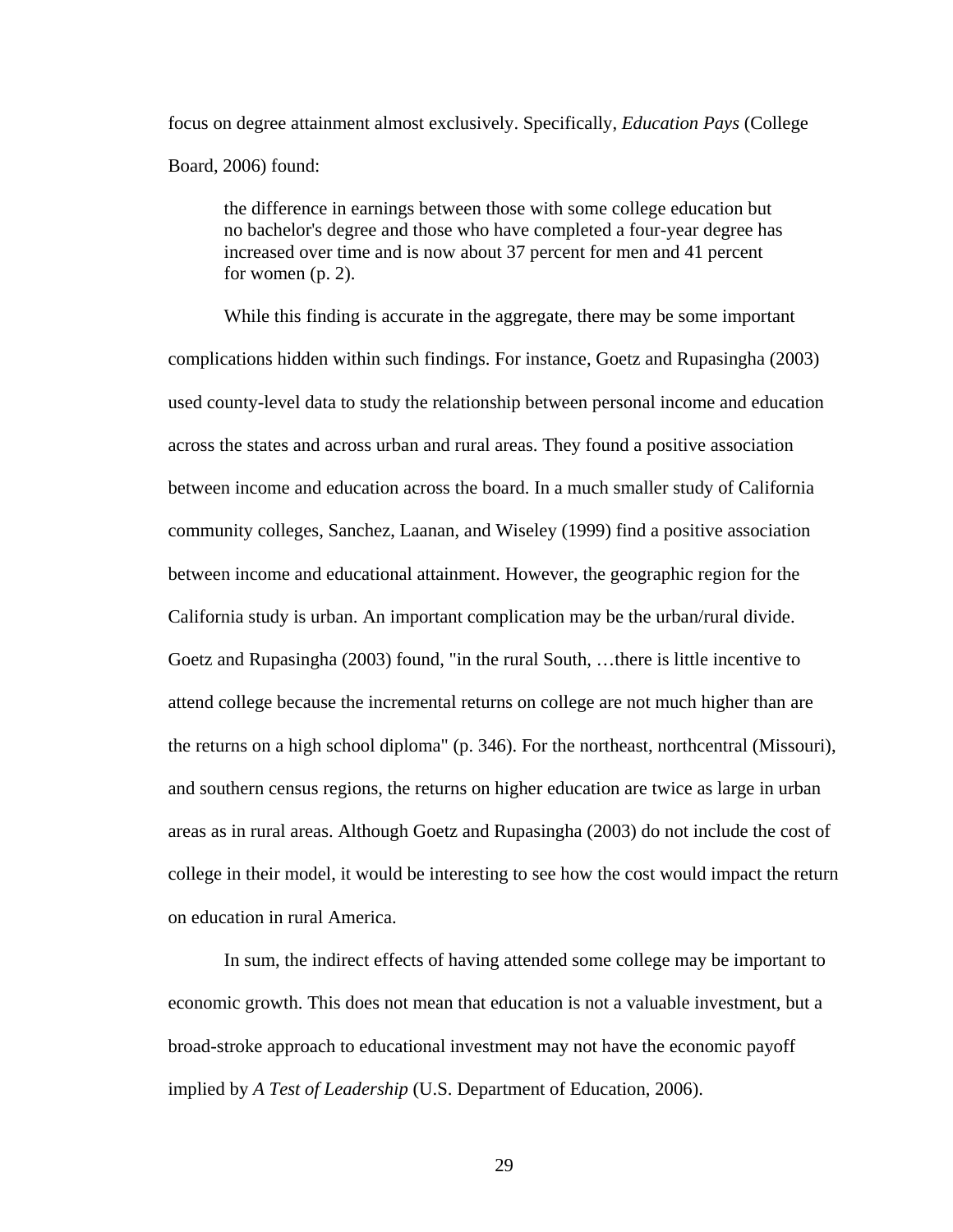#### Education Borrowing and the Credit Market

 The studies thus far have been about the human capital side of economic growth; however, because some portion of higher education is commonly funded by private borrowers, there are also implications for the credit market. The risk involved in loaning money to students on the basis of their future earnings can be quite great. As such, the interest rates on education borrowing are high. The federal government offers grant aid and subsidized student loan aid – meaning the federal government pays part of the interest which accrues on the loans; however, the financial barriers to college are rising (Advisory Committee on Student Financial Assistance, 2006). In a report to Congress titled *Mortgaging Our Future: How Financial Barriers to College Undercut America's Global Competitiveness*, the Advisory Committee on Student Financial Assistance reported that during the current decade between 1.4 million and 2.4 million students will not earn a bachelor's degree because of financial barriers. The committee calculated the net price of college which includes tuition, fees, and living expenses minus grant aid. They noted that in 2000 the net price of college was \$7,500 dollars, which represented 75% of income for the lowest income families. The committee also found that among parents, 80% of low-income and 66% of moderate income parents were "very concerned" about college costs. Among students, 71% of low-income and 59 percent of moderateincome students were "very concerned" about college costs. These concerns translate into indirect effects like low academic motivation to prepare for college. Further, Dowd and Coury (2006) found that student borrowing had a negative effect on student persistence at community colleges. The Advisory Committee on Student Financial Assistance (2006)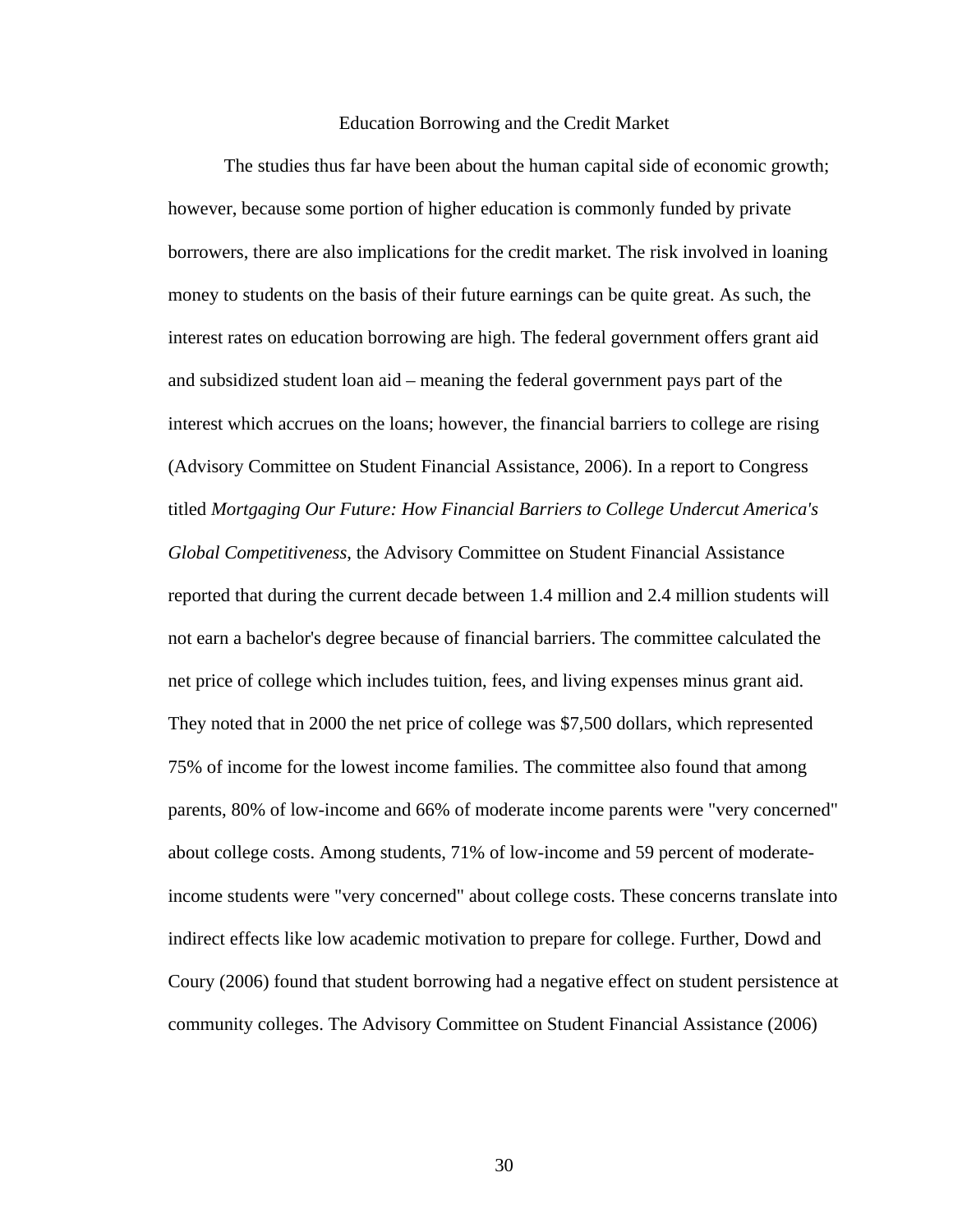speculated that the cost of the four-year sector negatively impacted transfer from the twoyear sector to the four-year sector.

 Despite these findings, at public two-year colleges 37% of full-time undergraduates had zero net tuition (Berkner, Wei, Griffith, 2006), and 26% of full-time undergraduates in the four-year sector had zero net tuition. The net tuition at two-year institutions was 1,200 dollars. The net tuition at the four-year sector was 3,500 dollars – almost three times that of the two-year sector. Although these numbers make college appear affordable, they only reflect tuition. At the two-year college sector, the average student loan among full-time undergraduates is 4,100 dollars. At the four-year public sector, the average student loan among full-time undergraduates is 5,800 dollars, and at the fouryear private sector, the average student loan among full-time undergraduates is 7,900 dollars. Clearly, students are using borrowing to pay for more than just tuition costs, and they are borrowing more and more (Advisory Committee on Student Financial Assistance, 2006). These trends make the findings concerning the relationship between college completion and income in different geographical areas particularly important to this study.

 As well, both governmental reports cited (Advisory Committee on Student Financial Assistance, 2006; Berkner, Wei, & Griffith, 2006) advised increased government aid for college. Yet, some economic literature has highlighted the dangers involved in this type of funding. To begin, Galor and Zeira (1993) note that there is a causal relationship between inherited wealth and investments in human capital especially through education. They emphasize that one impact of wealth distribution is the level of investment in human capital. In other words, Galor and Zeira argue that a broad middle-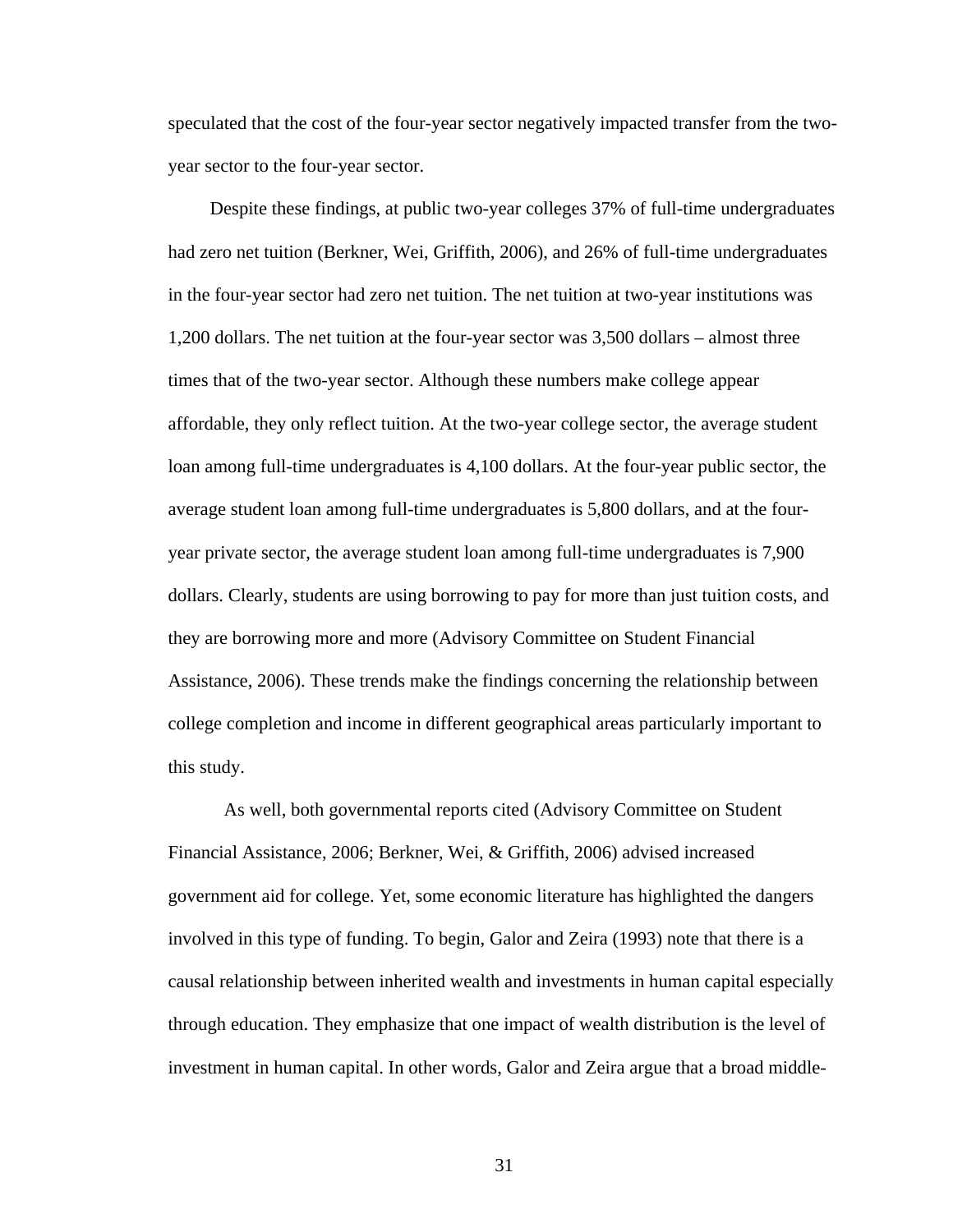class is particularly important to maintain investments in college education. When people inherit enough wealth to pay for college, they attend college. When the cost of college is high, those with little or no inherited wealth do not attend. However, Galor and Zeira do not suggest the government should step in and fund college; rather they argue for economic policies which ensure a distribution of earnings that will result in a broad middle-class. Hendel, Shapiro, and Willen's (2005) work explained the importance of this distinction. They found that government-supported aid for college increases income disparity because if students are high-ability and poor, merit aid will allow those students to go to college, but students who are low-ability and poor will not go to college. The existence of government aid in the student loan market increases the premium on skills making a college education even more valuable to earnings, and the lack of one even more detrimental to earnings – in other words, increasing income disparity. Both of the governmental reports above advise an increase in government-sponsored aid (Advisory Committee on Student Financial Assistance, 2006; Berkner, Wei, Griffith, 2006); however, this research demonstrates that such aid – particularly merit-aid – could impede economic growth and make obtaining a college degree *more difficult* particularly for adult students such as those in this study seeking a societal "do-over." Rather than concluding the government should let market forces prevail, researchers must find ways to use policy creatively to allow non-traditional students avenues for college attendance.

 Complicating the education and growth equation is income disparity. The Hendel, Shapiro, and Willen (2005) study argued that the way we finance college (i.e., government aid) can have an important impact on income disparity. In addition, income disparity can have an important impact on economic growth. In general, economists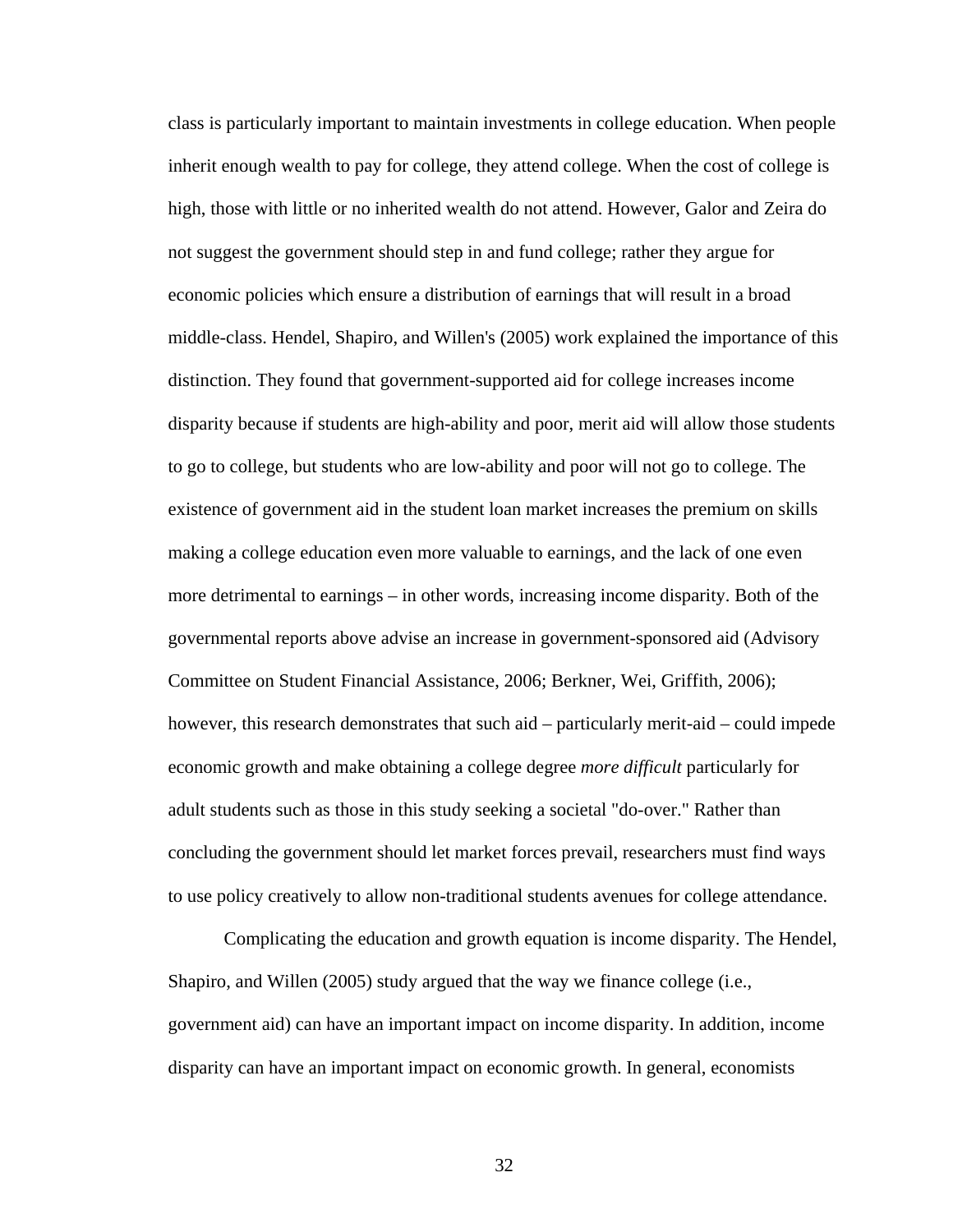believe that in countries where income is more equally distributed economic growth is greater (Galor & Zeira, 1993; Voitchovsky, 2005). The complexities in the income disparity/growth relationship are important to this study.

 In a comprehensive study of the middle-class, Weller (2006) found that spending on housing, health care, and education is outpacing increases in earnings. Middle-class families are finding it more difficult to pay for these basic needs. For the middle-class real earnings declined 4% between 2000 and 2004. For the low-income families, real earnings declined 7.9% during the same time frame. For high-income families, real earnings declined 2.9 percent. Not only has the United States had an increase in income disparity, but countries around the world are experiencing similar increases (Stewart, 2000; Weller, 2006; Weeden, Kim, Di Carlo, & Grusky, 2007).

 Income disparity in rural America may have an especially negative impact on economic growth. Fallah and Partridge (2007) use county-level panel data to estimate the impact of income disparity on economic growth. Income disparity in urban areas is positively associated with growth (Fallah & Partridge, 2007). The authors speculate that this is due to labor specialization. Neurosurgeons do not locate in rural areas. Agglomeration economies benefit from labor market and specialization matching. Fallah and Partridge also find that income disparity is negatively associated with growth in rural areas. They hypothesize that the social capital implications in rural communities are especially pronounced, and punishing to those at the low-end of the income spectrum. The study highlights the potential positive impact on economic growth in rural areas through the education/growth mechanism.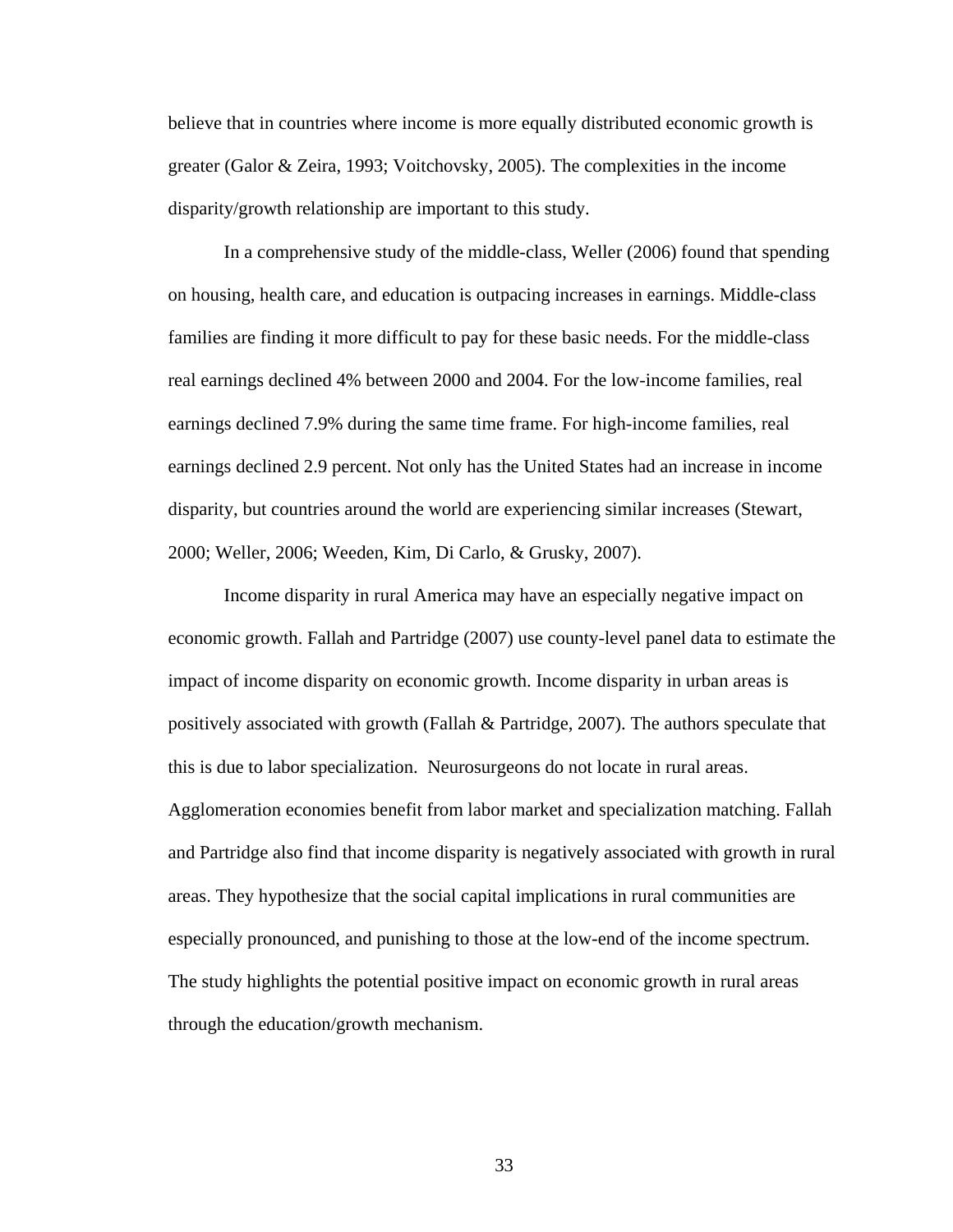In a similar study, Voitchovsky (2005) looked at household surveys across countries to determine the impact of income disparity on economic growth. She found at lower income levels disparity negatively impacts economic growth. Voitchovsky (2005) like Bornschier, Herkenrath, & Konig (2005) argued that social unrest negatively impacted economic growth at the low-end of the income distribution. Although Bornschier, Herkenrath, & Konig (2005) used protests as a measure of social unrest, Fallah and Partridge's (2007) social capital theory relates to unrest in that both reflect the negative impact of cultural ideology on economic growth at the low-end of the income spectrum. Voitchovsky (2005) also found that income inequality at the high-end of the income distribution positively impacts economic growth speculating that this growth is related to labor specialization as did Fallah and Partridge (2007).

 The section on human capital and economic growth and this section on education borrowing and the credit market have highlighted the following important considerations for this study.

- In general, the United States has strong output elasticity relative to education.
- Much of the regional research on the economic impact of higher education has not considered community colleges in statistical models.
- Investments in community colleges result in positive economic growth in rural areas (or areas far from the technology frontier).
- Income disparity results in negative economic growth in rural areas.
- College education in an urban area has twice the income return as one in a rural area.
- **IMPORTER INTERT Interfects in the interfects positively impact economic growth (e.g., social capital).**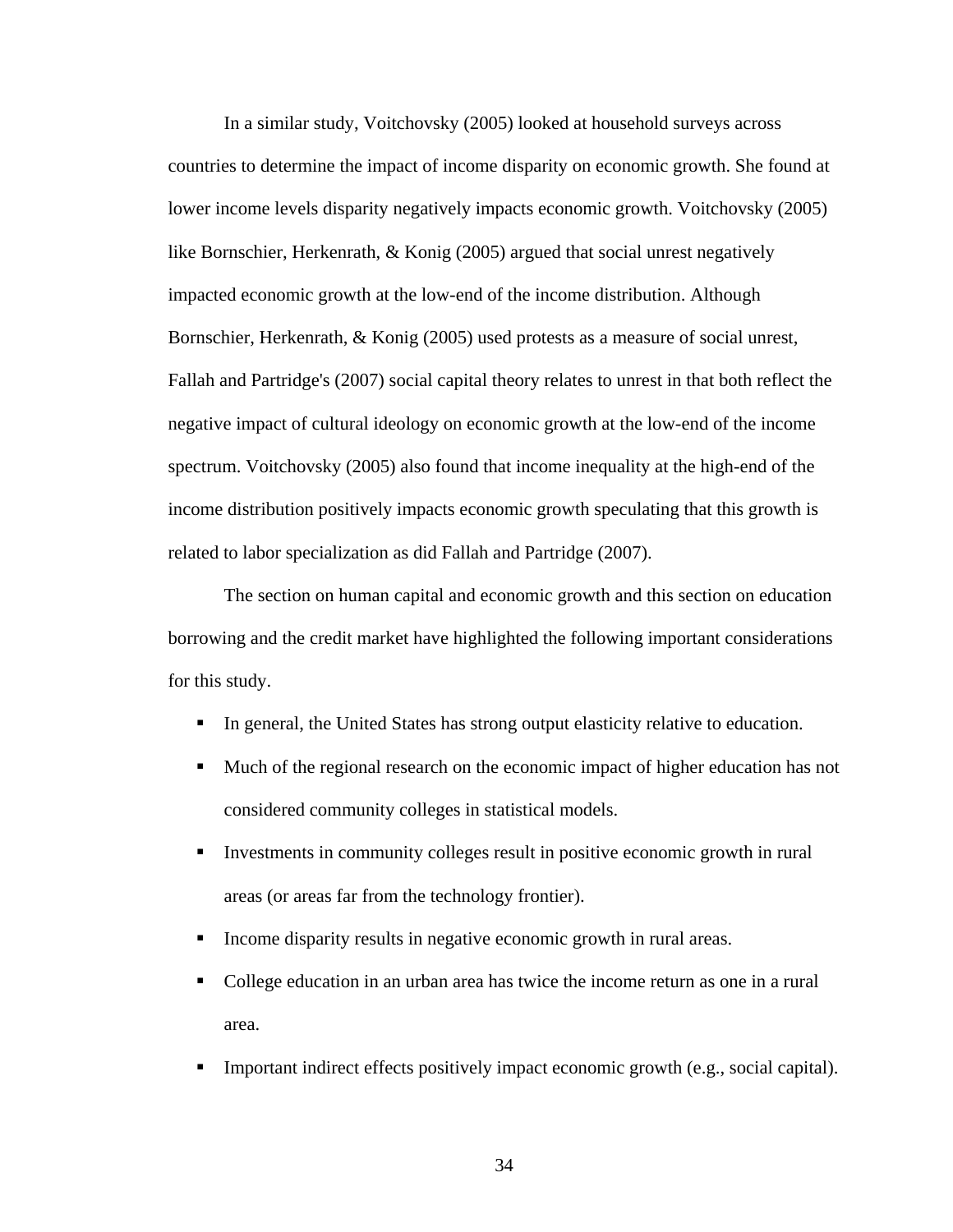■ Trends in college funding – merit aid – may make it more difficult for nontraditional students to attend college.

 In sum, increasing college attendance and degree attainment among low-income mothers will only result in economic growth if the contextual relationship between increases in human capital and economic growth is considered when developing policy interventions.

## College Factors

 This section of the literature review examines research related to college factors important to this study. In part, this section examines twelve quantitative studies related to typical outcomes measures: *persistence*, *associate's degree attainment*, *transfer*, and *baccalaureate degree attainment*. Eight of the studies utilize high level statistical tests, generally some type of regression method. Three of the studies, Berkner, He, and Wheeless (2007), Berkner and Horn (2003) and Wei, Nevill, and Berkner (2005) are descriptive studies. All of the studies except one make use of one or more national datasets (see Table 1). To get a sense of the representativeness of the datasets, I will briefly describe each.

 The National Educational Longitudinal Study of 1988 (NELS:88) sampled a nationally-representative set of eighth-graders about school, work, and home experiences. The sample was resurveyed four times: 1990, 1992, 1994, and 2000. Because the dataset offers information about high school experiences, the researchers are able to analyze the college preparedness of students. Also, the dataset represents randomly sampled eighthgraders, so it is not representative of community colleges (Alfonso, 2006).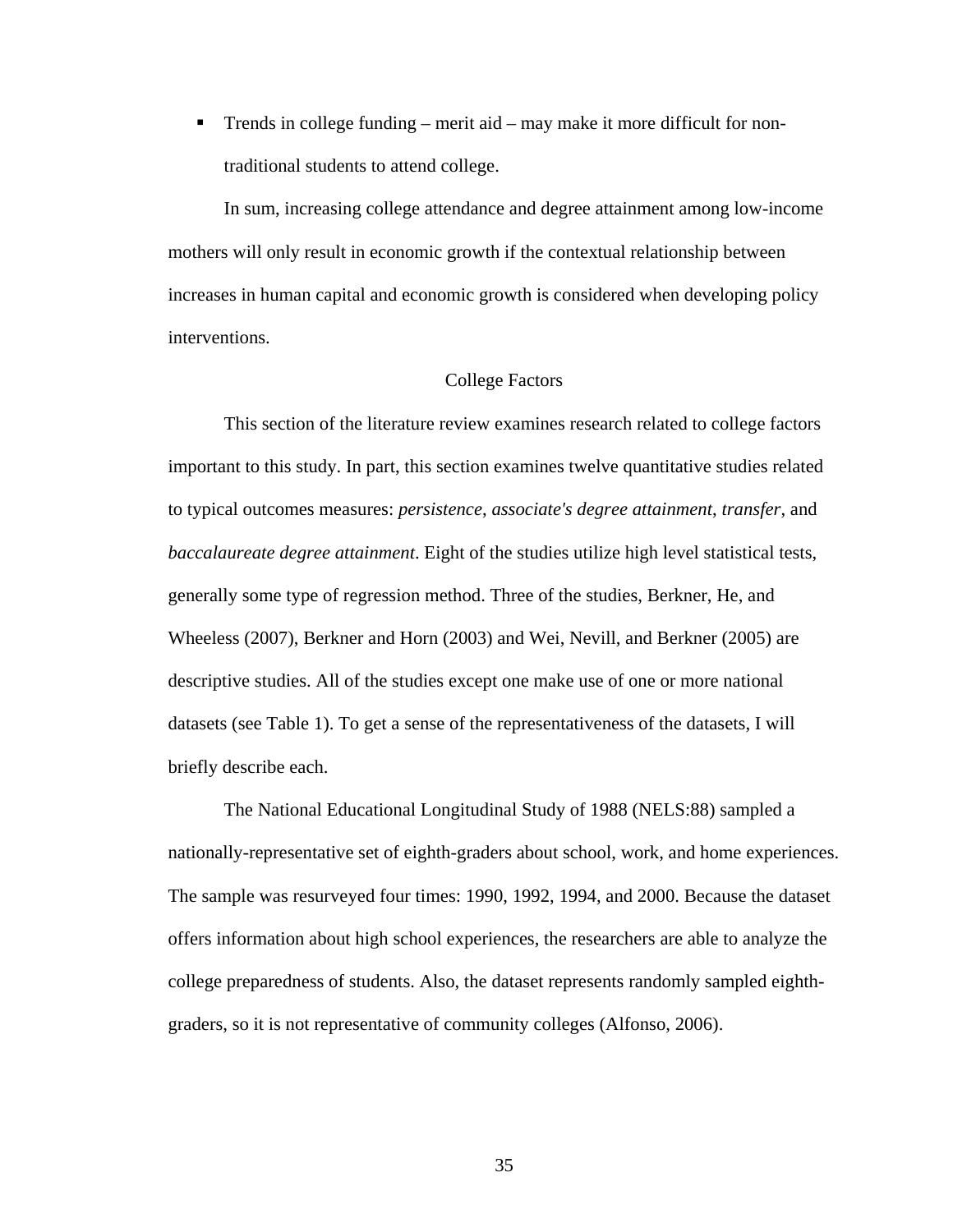The National Postsecondary Student Aid Study (NPSAS) is a nationwide study of students in enrolled postsecondary institutions. Its purpose was to determine how families pay for college. Unlike the NELS:88, NPSAS is designed to be representative of all institutional types, including public and private not-for-profit, for-profit institutions, community colleges, and baccalaureate institutions.

 The Beginning Postsecondary Students Longitudinal Study (BPS) follows students who were surveyed for the NPSAS. The purpose was to determine persistence and completion of postsecondary programs. As well, questions were asked about the relationship between work and school. Two studies reviewed used the NPSAS, five studies utilized the BPS. Both of the datasets follow the same sample of students.

 The Integrated Postsecondary Education Data System (IPEDS) collects data from the institutional perspective, as opposed to the individual perspective. The IPEDS dataset is not a sample. The IPEDS data set includes information from all credit-granting postsecondary institutions that are open to the general public. Data is collected across a range of topics, including enrollment, financial aid, and graduation rates.

 Wassmer, Moore, and Shulock (2004) make use of data collected by the California Community Colleges Chancellor's Office. The data is collected on first-time, full-time freshmen students at California community colleges. The Wassmer, Moore, and Shulock (2004) study is included because of the approach to analyzing findings across full-time and part-time students.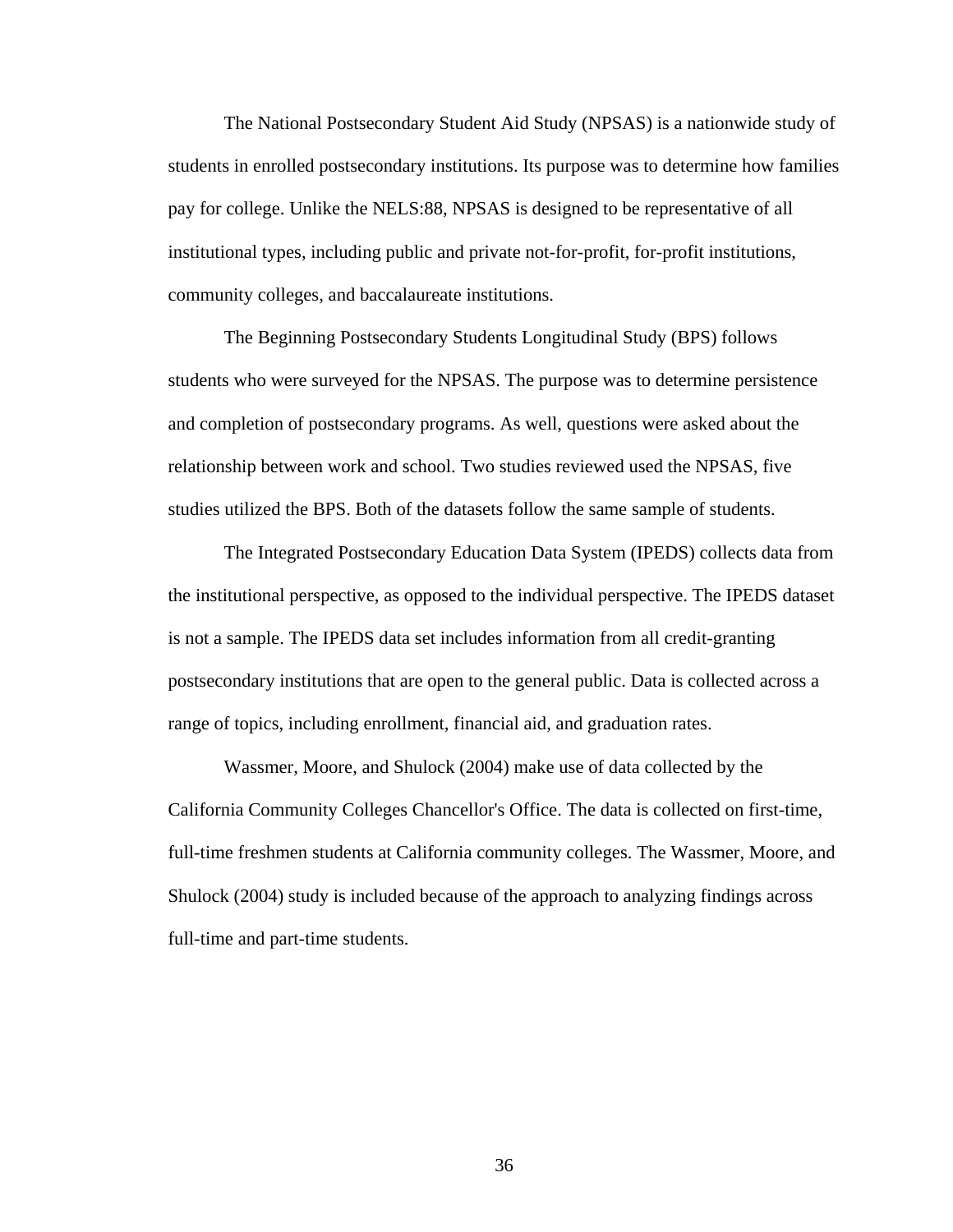# Table 1

Databases used in Literature Reviewed

| <b>Authors/Dataset</b>            | <b>NELS:88</b> | <b>NPSAS</b> | <b>BPS</b> | <b>IPEDS</b> | <b>California</b> |
|-----------------------------------|----------------|--------------|------------|--------------|-------------------|
| Alfonso, 2006                     | X              |              |            |              |                   |
| Bailey, et al., 2006              |                |              |            | X            |                   |
| Berkner, et al., 2007             |                |              | Χ          |              |                   |
| Berkner & Horn, 2003              |                | X            | X          |              |                   |
| Bozick & DeLuca, 2005             | X              |              |            |              |                   |
| Dougherty & Kienzl, 2006          | X              |              | Χ          |              |                   |
| Dowd & Coury, 2006                |                |              | X          |              |                   |
| Horn, Cataldi, & Sikora, 2005     | X              | X            | X          |              |                   |
| Rowan-Keynon, 2007                | X              |              |            |              |                   |
| Stratton, O'Toole, & Wetzel, 2007 |                |              | Χ          |              |                   |
| Wassmer, Moore, & Shulock, 2004   |                |              |            |              | X                 |
| Wei, Nevill, & Berkner, 2005      |                | Χ            |            |              |                   |

 In sum, three nationally representative databases from the student perspective, one database from the institutional perspective, and one database from a state perspective are represented in the twelve studies reviewed. The findings across the studies are remarkably consistent. Considered together, the amount of replication between findings is persuasive.

In one or more of the reviewed studies, each of the individual characteristics listed

below indicates the individual is less likely to persist, transfer, earn an associate's degree,

or earn a baccalaureate degree than is an individual without the characteristic.

- initial enrollment at a community college
- delayed enrollment
- non-traditional age
- parental status
- less prepared for college
- few financial resources
- part-time enrollment

 All of the women I studied were parents and had limited financial resources. In addition, the remaining individual characteristics were represented in one or more of the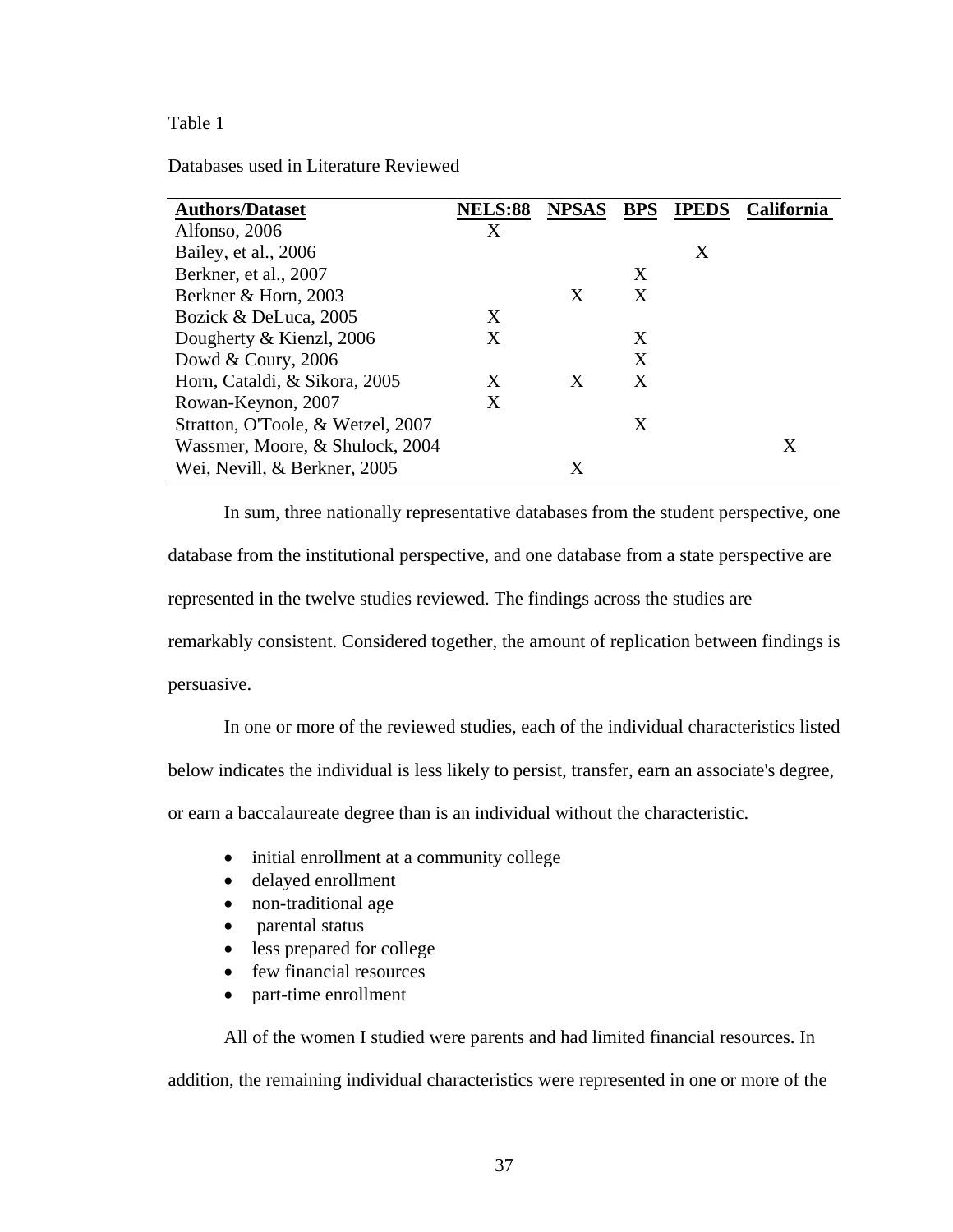cases I collected. The rest of this section describes findings about these characteristics from the twelve quantitative studies, as well as integrating findings from other studies relevant to the characteristic.

### *Beginning at a Community College*

 Almost half of all undergraduates are community college students (Knapp, Kelly-Reid, & Whitmore, 2006). Unfortunately, studies correlating degree attainment to this institutional sector indicate that students beginning at a community college are less likely to persist and graduate than students beginning at a baccalaureate institution (Alfonso, 2006; Stratton, O'Toole, & Wetzel, 2007). Research indicates that larger community colleges have lower graduation rates (Bailey, Calcagno, Jenkins, Leinbach, and Kienzl, 2006). As well, community colleges with larger proportions of female students and larger proportions of part-time students have lower graduation rates (Bailey, et al., 2006). Berkner, He, Mason, and Wheeless (2007) found that of students entering postsecondary education at a community college first, 21% had not attained a degree and were not enrolled in another institution after three years, while, in the four-year sector, only seven percent of students had not attained a degree and were not enrolled in another institution after three years.

 Research related to rural community colleges indicates that this student group is unique. For example, Katsinas, Alexander, and Opp (2003) found that rural community college students have more non-tuition related expenses than do students attending urban or suburban community colleges. Rural community college students are more likely than four-year college students to be financially responsible for themselves and their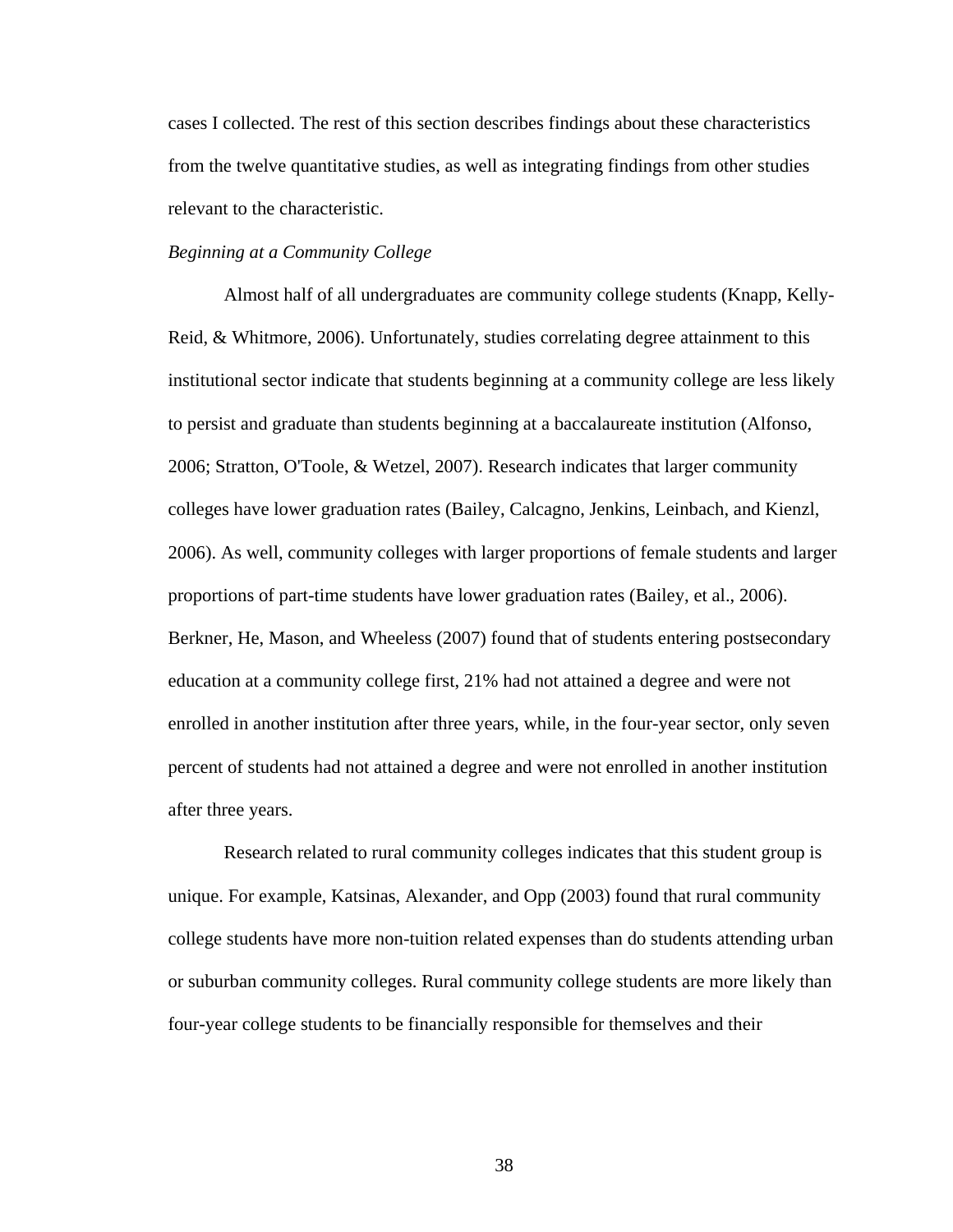dependents. These realities may partially explain the low baccalaureate graduation rates for students attending rural community colleges (Alfonso, 2006).

 In general, beginning at a community college means those students who intend to obtain a baccalaureate degree will need to transfer. Dougherty and Kienzl (2006) sought to understand transfer rates by considering social background. Their research indicated that community college students who look most like traditional baccalaureate college students are most likely to transfer (Dougherty & Kienzl, 2006). They found that older students and students with fewer financial resources are less likely to transfer. Finally, Dougherty and Kienzl (2006) did not find a statistically significant difference between transfer rates based on gender.

 In a qualitative study based on interviews with transfer students, Townsend and Wilson (2006) found that advising at both institutional types may be critical to integrating community college transfer students into the baccalaureate institution. Students need to understand how institutional mission impacts the behavior of faculty members and students. Similarly, in a quantitative study on transfer students at the University of Massachusetts Amherst, Berger and Malaney (2003) found that those students who are best informed about the baccalaureate sector are most successful at the transfer institution.

## *Delayed Enrollment, Age, and Parenting*

 Working adults represent one-third of the undergraduate population (Berkner & Horn, 2003). Berkner and Horn (2003) reported that 85% of adults entered college to "enhance their position in the labor market," and 89% marked "personal enrichment" as an important factor (Berkner & Horn, 2003). Understanding what is meant by "personal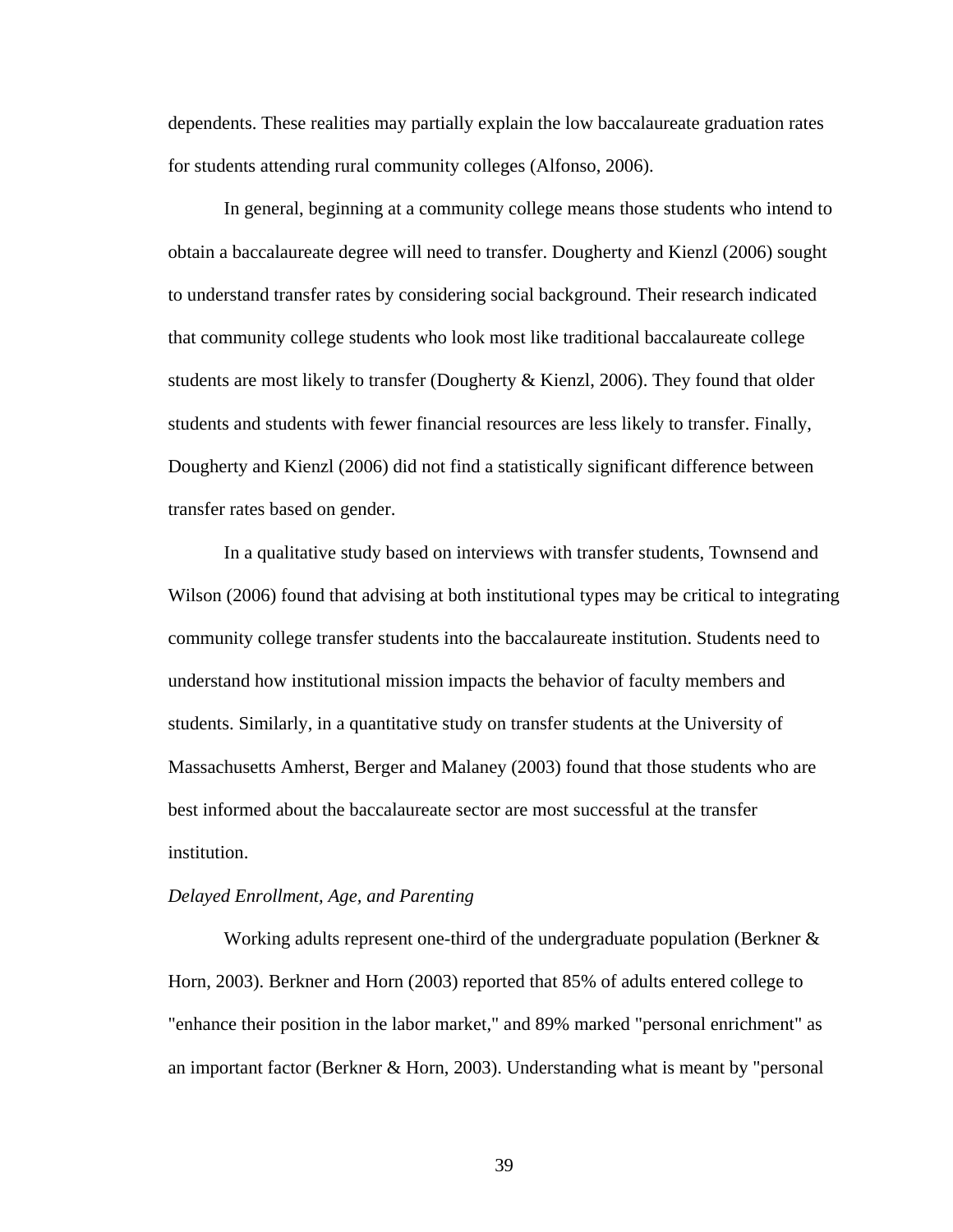enrichment" might be a key to understanding adult decision-making relative to college (Townsend, 2007).

 Adults delay enrollment for various reasons, including child care, financial resources, and academic weaknesses (Bozick & DeLuca, 2005; Horn, Cataldi, Sikora, 2005; Rowan-Kenyon, 2007). One-fifth of students who delayed college no more than one year, and one-third of those who delayed college enrollment between two and four years had child care obligations (Horn, Cataldi, & Sikora, 2005). Second, students who delay enrollment have fewer financial resources (Bozick & DeLuca, 2005; Rowan-Kenyon, 2007), and third, students who delay enrollment are less prepared for college (Bozick & DeLuca, 2005; Horn, Cataldi, & Sikora, 2005; Rowan-Kenyon, 2007) as measured by high school coursework and test scores. As well, students who delay enrollment are more likely to begin at a community college (Bozick & DeLuca, 2005; Horn, Cataldi, & Sidora, 2005). This decision may reflect a feeling of being underprepared for college and needing a comfortable place to begin, or it may reflect being unable to pay for a baccalaureate institution (Townsend, 2007). Finally, delayed enrollment is negatively correlated with transfer (Dougherty & Kienzl, 2006; Wassmer, Moore, and Shulock, 2004) with baccalaureate degree attainment (Bozick & DeLuca, 2005), and with attainment of any postsecondary credential (Horn, Cataldi, & Sikora, 2005).

 Half of all independent students are parents, and one-fourth of all independent students are single parents (Wei, Nevill, & Berkner, 2005). Being a parent and a student is negatively associated with transfer (Dougherty  $\&$  Kienzl, 2006), non-persistence in the community college sector (Berkner, He, Mason & Wheeless, 2007) and non-persistence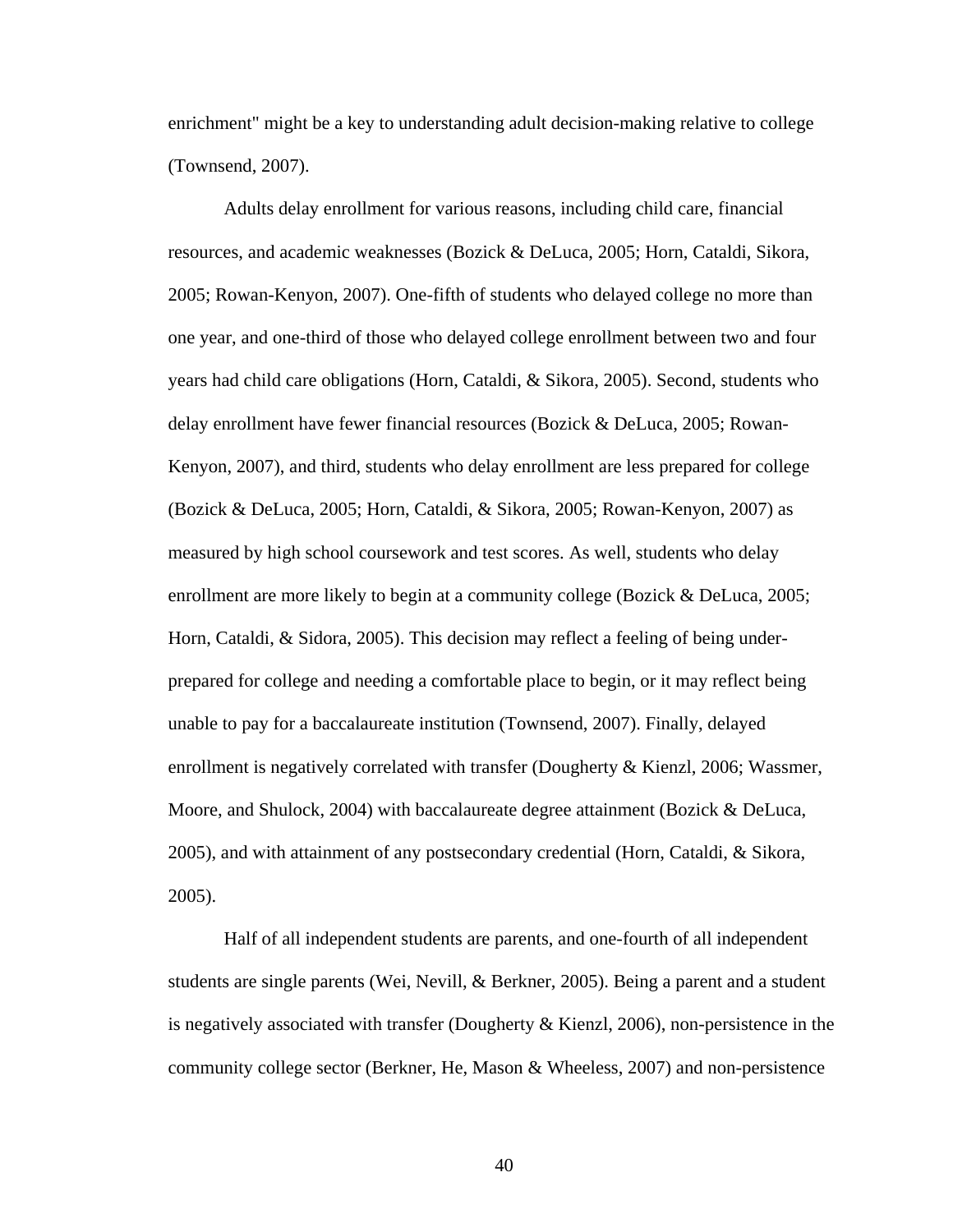in higher education generally (Stratton, O'Toole, & Wetzel, 2007). A parent's college commitment is often secondary to family and work (Berkner & Horn, 2003; Wassmer, Moore, & Shulock, 2004). Wei, Nevill, and Berkner (2005) noted that although it is often age that determines independent status, independent students are most clearly different from their dependent counterparts in their family and work responsibilities.

 As well, independent students often struggle with finances. Of all independent students enrolled in a community college, twenty-four percent live below 125% of the poverty threshold, yet only 1.8% received cash welfare payments and only 2.5% received food stamps (Wei, Nevill, & Berkner, 2005). In addition, of single-parents enrolled in a community college, 43.3% lived 125% below the poverty threshold, while 17.4% of married parents lived 125% below the poverty threshold (Wei, Nevill, & Berkner, 2005). In the community college sector, many parents enrolled in college have significant financial strain.

 Researchers have also demonstrated that adult student form their educational commitments based on their interactions with the institution and form their self-concept as a student through interactions in the classroom (Gigliotti & Gigliotti, 1998; Graham  $\&$ Gisi, 2000; Kasworm, 2003). As such, they may be important to adult decision-making about college.

#### *Less Prepared for College*

 Being less prepared for college is most clearly correlated with delayed enrollment (Bozick & DeLuca, 2005; Horn, Cataldi, & Sidora, 2005; Rowan-Kenyon, 2007). Being less prepared is also negatively associated with transfer from the community college and to the baccalaureate institution (Dougherty & Kienzl, 2006; Wassmer, Moore,  $\&$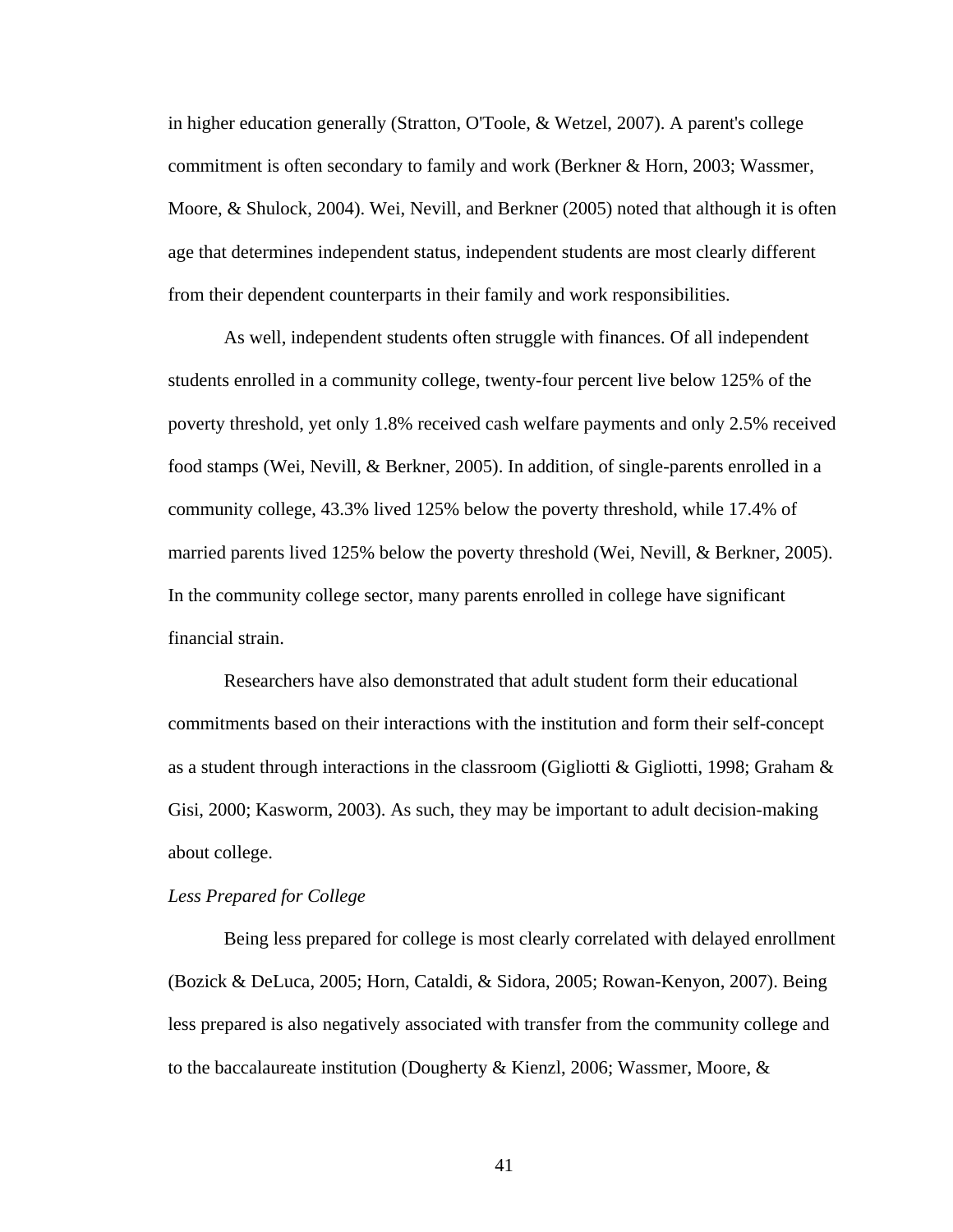Shulock, 2004). However, one reason for the negative association with transfer rates is that those who are less prepared are more likely to choose to pursue vocational degrees (Doughery & Kienzl, 2006; Horn, Cataldi, & Sikora, 2005). Researchers often assume that choosing a vocational major is a less than optimal decision for the student.

 However, Attewell and Lavin (2007) demonstrated in their longitudinal study that choosing a vocational major may have positive income benefits even compared to baccalaureate degree attainment. Their study using CUNY (City University of New York) and NLSY (National Longitudinal Study of Youth) data, considered, in part, the impact of degree and major on earnings. Attewell and Lavin's findings are important to understand the potential error in outcomes assessments based on degree attainment and transfer. According to the authors,

CUNY women A.A. graduates who majored in health or social services earned significantly more than B.A.s who were education majors, and no less than any of the other B.A. majors. Indeed, with other variables controlled, A. A. degrees in health and social services produced earnings as high as those with postgraduate degrees in education and in arts and humanities. So although it is true in the aggregate that credential level is linearly associated with earnings, when credentials are disaggregated by major, a more nuanced picture is revealed. These effects of major were not as strong in the national NLYS data, but here, too, some A.A. fields yielded payoffs equal to earnings of some B.A. majors. (p. 44)

 Further, Attewell and Lavin (2007) specifically countered the argument that those students who are less prepared are not benefiting from community college education. They wrote, "[i]f admissions policies had reflected that viewpoint, nearly half of the men and a third of the women who actually attended community colleges in the national sample would not have been able to do so" (p. 188). In short, being less prepared for college, may mean starting at a community college and pursuing a vocational degree, but these choices may also translate into increased earnings for those at the low end of the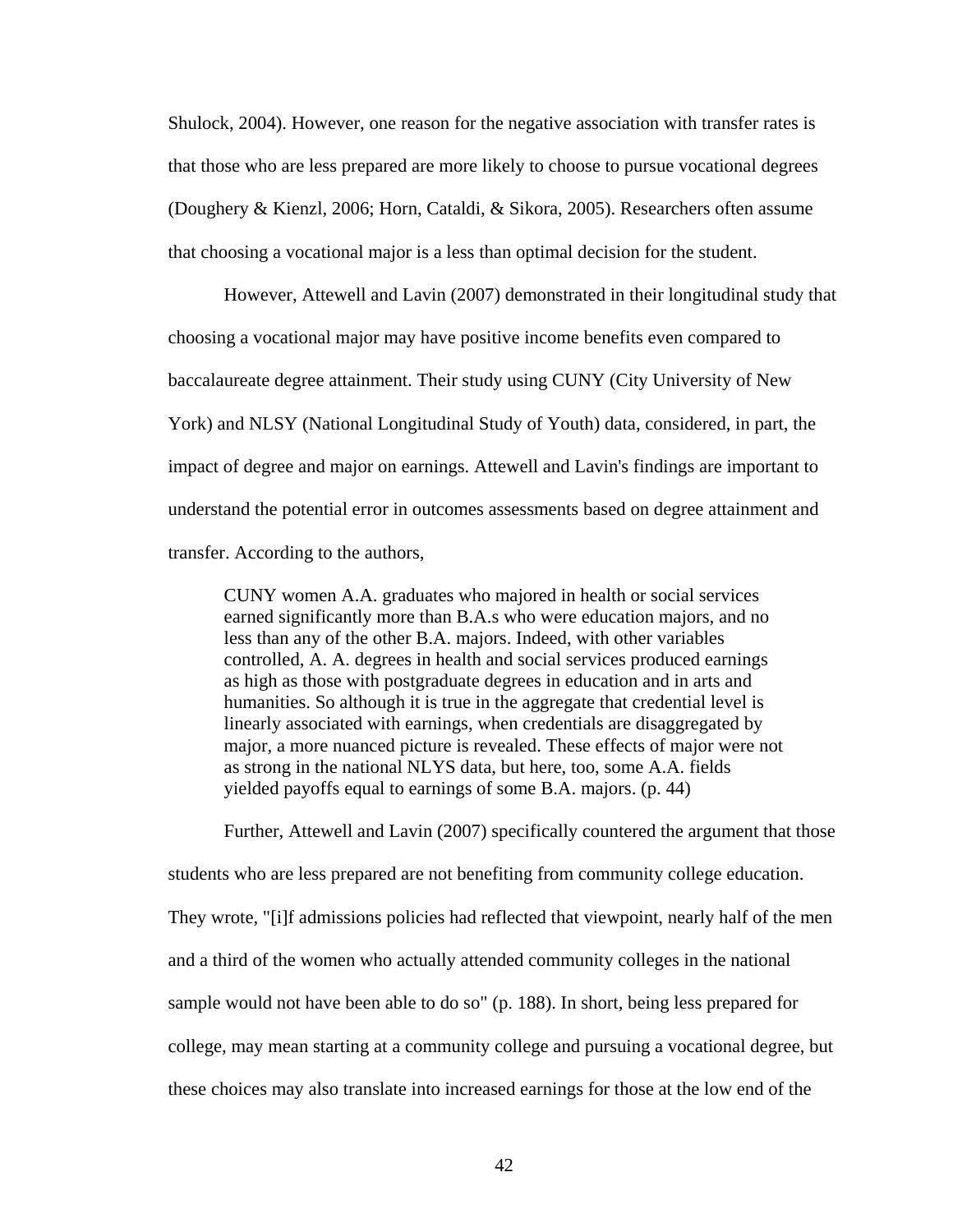socioeconomic scale, further translating into economic development through community college education.

## *Fewer Financial Resources*

 Not surprisingly, having fewer financial resources is negatively correlated with delayed enrollment (Bozick & DeLuca, 2005; Rowan-Kenyon, 2007). In addition, students with fewer financial resources are more likely to drop out of higher education (Stratton, O'Toole, & Wetzel, 2007), as well as being less likely to transfer (Dougherty  $\&$ Kienzl, 2006; Wassmer, Moore, & Shulock, 2004). As well, students from low-income families have fewer study groups, spend less time studying, have a lower gpa, and work more hours (e.g. Walpole, 2003). As a result, researchers often question whether offering more or different financial information would increase enrollment or retention among those with fewer financial resources.

 Specifically, Dynarski (2003; 2002) has used the elimination of Social Security student benefits and data from the Georgia HOPE program to study the effect aid has on the decision to enroll in college. In both studies, she concluded that aid does positively impact enrollment; however, the impact of the aid does not always benefit low income and minority students. Seftor and Turner (2002) used data generated through the Current Population Survey administered by the U.S. Census Bureau to consider how federal aid impacts older students' decision to attend college. They found federal aid has a significant impact on the enrollment decisions of older students.

 The impact of aid on persistence and graduation has also been studied. Dowd and Coury (2006) considered the impact of loans on persistence rates at community colleges using BPS data, and found that loans have negative impact on persistence, but no effect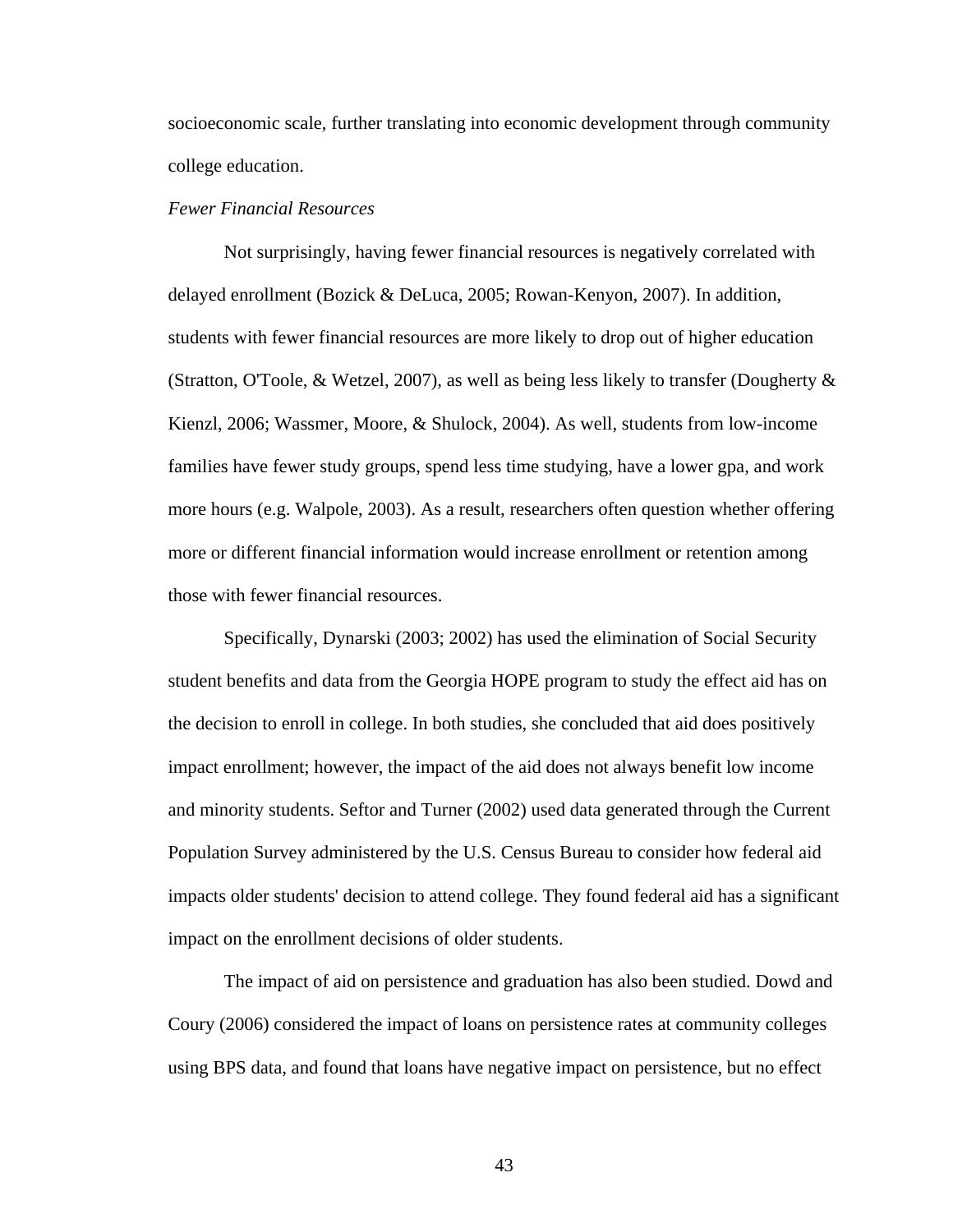on degree attainment. In studying the impact of merit-aid at the University of Oregon, Singell (2003) concluded that merit-based aid negatively impacts the graduation rate of low-income students. Paulsen and St. John (2002) used NPSAS data to consider class reproduction versus educational opportunity by analyzing persistence. For adult students in poverty, they concluded that women are less likely than men to maintain continuous enrollment. The authors speculated that this result is due to family responsibilities, which take precedence over school. Paulsen and St. John (2002) conclude that for low-income women, especially mothers, the postsecondary system functions as a "class-based constraint" that discourages educational attainment.

 In general, the research suggests that enrollment, persistence and graduation are impacted by the type and amount of aid. In a qualitative study on the impact of grant aid to low-income students, St. John (2006) wrote that "the consequences of unmet need are serious, potentially inhibiting preparation as well as enrollment and persistence" (p. 1616). This quote points to the intertwined nature of preparation, financial resources, enrollment and persistence.

## *Part-Time versus Full-Time Enrollment*

 Being enrolled part time has been negatively correlated with transfer (Dougherty & Kienzl, 2006) and degree attainment (Bailey, Calcagno, Jenkins, Leinbach, & Kienzl, 2006). Stratton, O'Toole, and Wetzel (2007) sought to separate the effects of part-time enrollment from the effects of full-time enrollment. They found that while persistence was negatively impacted by delayed enrollment, academic performance, parental education, and income for full-time students, the impact of these characteristics on parttime students was much smaller. Specifically, part-time student persistence was not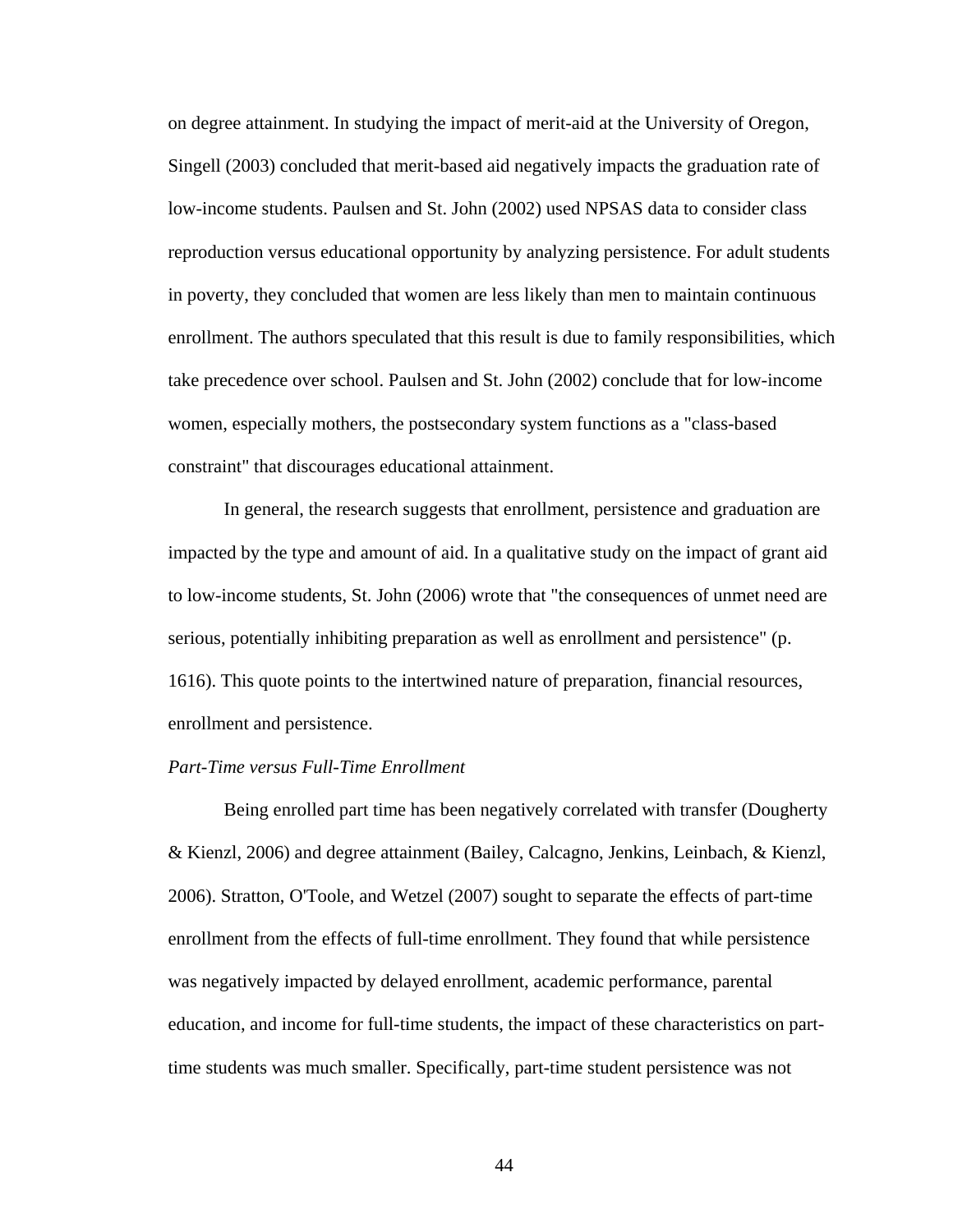impacted by delayed enrollment. As well, "marriage and child related factors are much more closely associated with attrition for full-time as compared to part-time students" (p. 477). Likewise, using a thirty-year time frame, Attewell and Lavin (2007) found that graduation rates among low income mothers were much higher than is often suggested by research over a six year or ten year time frame.

## *College Factors Conclusion*

 Researchers studying poverty commonly note that poverty runs along race lines: African American, Latino Americans, and American Indians are more likely to be in poverty than other races; however, no causal relationship exists between race and poverty. People are not poor because they are black; rather, it is likely that discriminatory practices by employers and credit-granting agencies impact the chances African American, Latino Americans, and American Indians have to find opportunities that will raise their income above poverty. In higher education research, the same can be said of being older and a parent. Mothers do not drop out of college because they have children; rather, a convergence of institutional influences impacts a parent's opportunities to be successful in college. Higher education research has demonstrated that students who are older, parents, and low-income are more likely to drop out, but research has not adequately described the convergence of institutional influences that causes parents to make the decision not to re-enroll.

### Education and Low-Income Mothers

 This section of the literature review discusses research related directly to the population under study: low-income mothers in postsecondary education. In 2006, the United States poverty threshold for a mother and two children was 16,242 dollars a year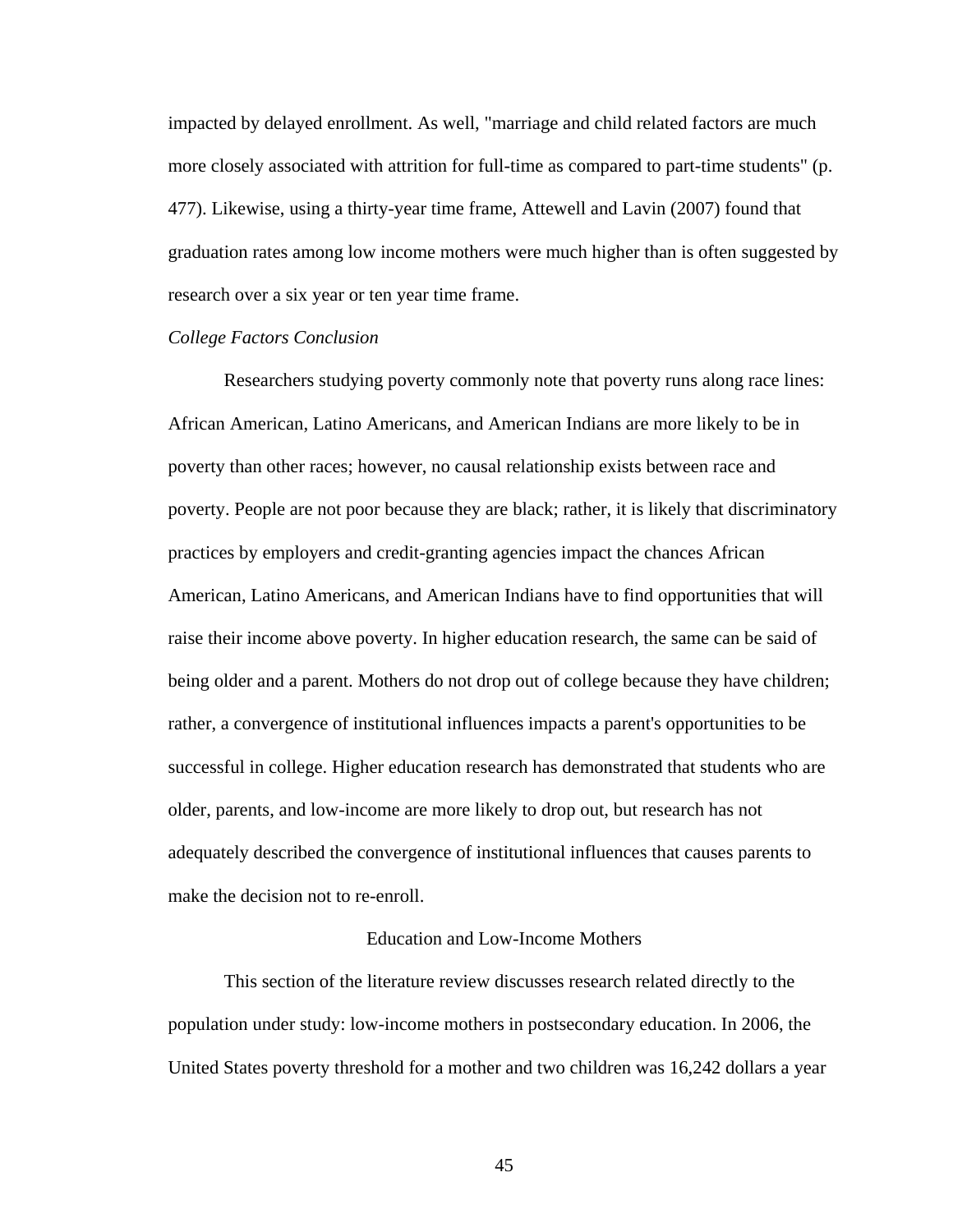(U.S. Census Bureau, 2007). Thirty-six percent of single female householders live at or below the poverty threshold (CPS, 2007), and the United States has the highest childhood poverty rate of any industrialized county (Coleman & Kerbo, 2007). In addition, lowincome mothers in higher education are a fairly sizable group of students. Wei, Nevill, and Berkner (2005) reported that 24% of independent students at community colleges reported living below 125% of the U.S. Census Bureau poverty threshold for a family of four (\$21, 286). Researchers study whether earning a degree will impact the socioeconomic status of poor women.

 Pandey, Zhan, Youngmi (2006) sought to study the impact of education on poverty for mothers, both single and married. They used the 2000 National Longitudinal Survey of Youth (NLSY79). The survey began in 1979 and interviewed participants thereafter in 1994, 1996, 1998, 2000, and 2002. The dependent variable used was income-to-poverty, and the independent variable was educational attainment. The 2001 poverty rate for single householders with no high school diploma was 56.4%, with a high school diploma but no college was 33.6%, with some college but no bachelor's degree was 21.6% and with a bachelor's degree or more was 10.1 percent. Considering these numbers, it is no surprise that using a univariate analysis, and a bivariate analysis, the authors find having a degree statistically significantly reduces the likelihood of poverty for both single and married mothers. In fact, the authors concluded, "[t]his study shows that we can reduce poverty among women with children through a college education especially among women that are motivated to pursue their education" (p. 500).

 Within this large finding are several important details. For single and married women, being a parent was *negatively* related to economic status, as well as the length of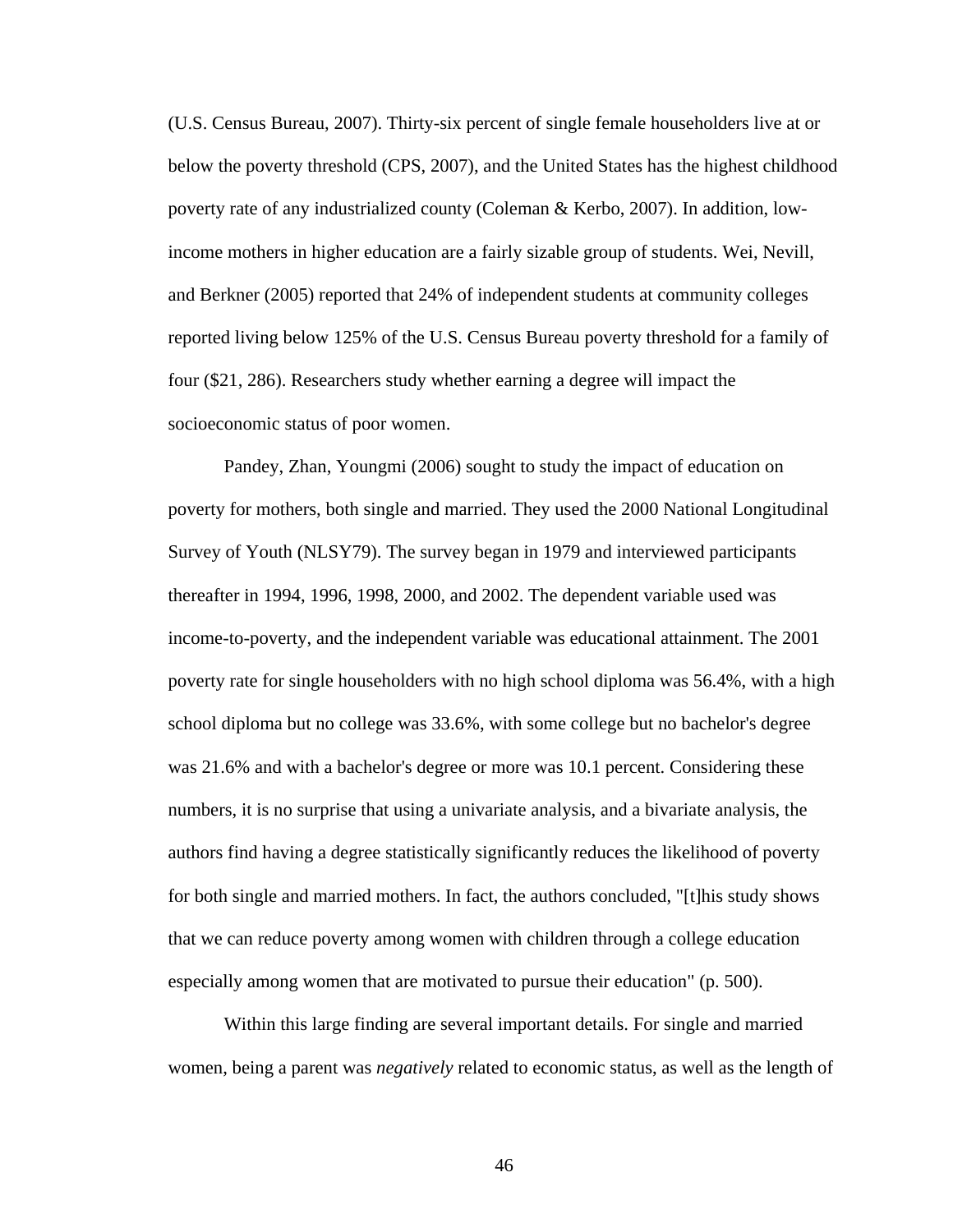parenthood as measured by the number of children (Pandey, Zahan, Kim, 2006). Poor single mothers had more children and those children were younger. Conversely, for mothers, both single and married, being employed was positively related to economic status. Further, single mothers had a lower educational status than did married mothers. As well, far more non-poor married mothers had a bachelor's degree than did poor married mothers (Pandey, Zahan, Kim, 2006). Having some college significantly reduced the likelihood of being in poverty for both groups. Being married substantially reduces the risk of poverty, as does having a degree (Pandey, Zhan, & Youngmi, 2006).

 Unfortunately, low-income women seem to question their ability to complete an education. In a mixed-methods study of 69 low-income women enrolled in a voluntary educational training program purposed to help women form educational goals, Bullock and Limbert (2003) found that these women expected college to result in a middle-class status; however, they were uncertain that postsecondary education was open to them and their children.

 Several studies indicate that despite having doubts about their ability to complete an education, low-income women are strongly motivated by the desire to be a good role model for their children (Attewell & Lavin, 2007; Haleman, 2004; Jennings, 2004; Luttrell, 1997). Through their thirty-year longitudinal study of low-income women, Attewell and Lavin (2007) found that low-income women wanted to model being a good student who values education for their children. Likewise, Haleman (2004), in an ethnographic study of 10 women receiving public support and single mothers, found the women wanted to model educational attainment for their children. Jennings (2004) found that not only did low-income women desire to model education for their children; they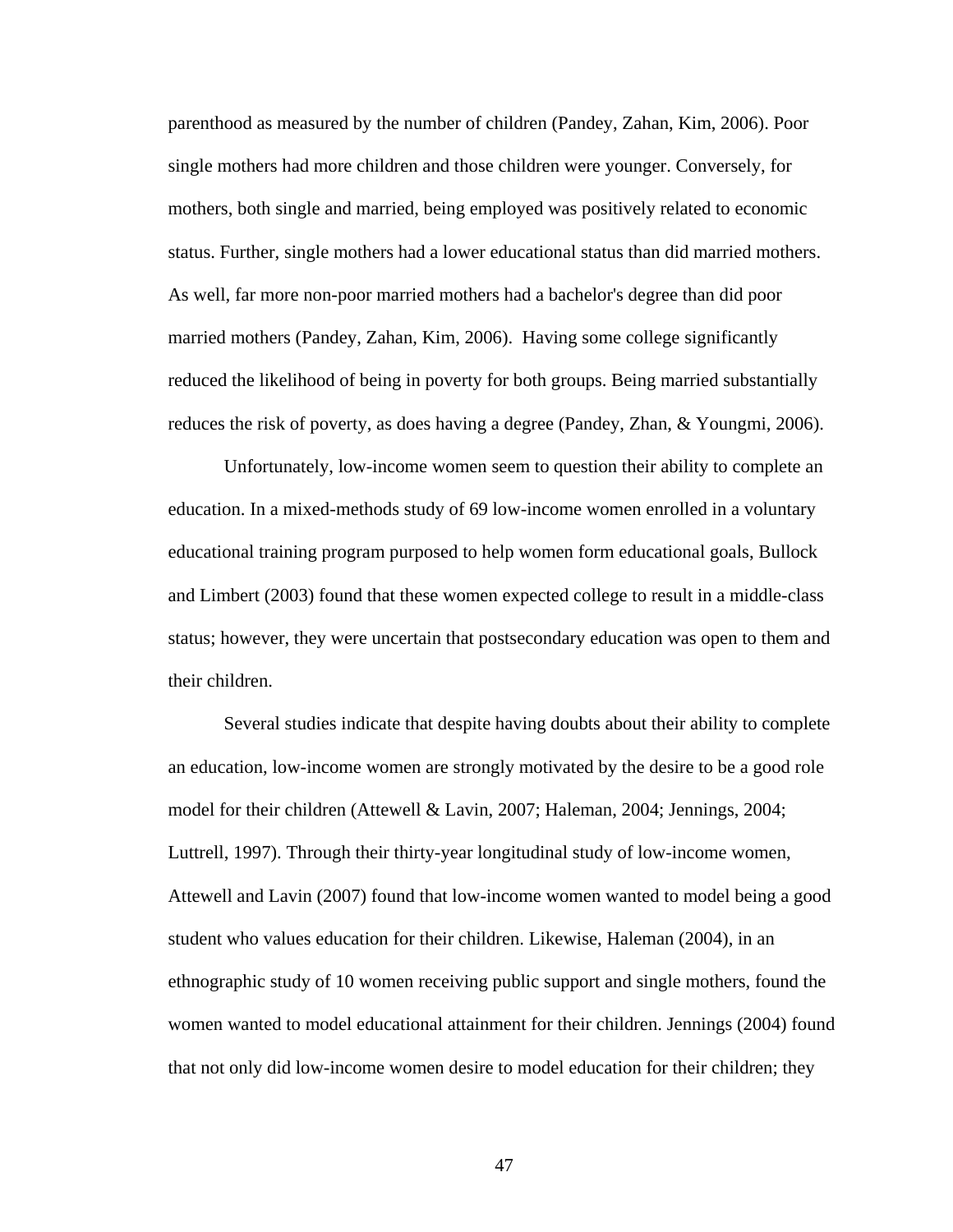used education as a vehicle for resisting negative images often applied to the poor. The low-income women in the studies seem to believe that their example will influence the future decisions of their children, and their beliefs seem to be corroborated by some research which indicates that children of welfare recipients have higher educational aspirations when their mothers attend college (Center for Women Policy Studies, 2002).

 Research clearly demonstrates that earning a degree will draw low-income women out of poverty (London, 2006; Pandey, Zhan, & Youngmi, 2006); however, these same women wonder whether they are welcome in postsecondary institutions (Bullock  $\&$ Limbert, 2003). For low-income women education is both a vehicle for resisting negative images and a model for their children (Attewell & Lavin, 2007; Haleman, 2004; Jennings, 2004; Luttrell, 1997).

 Prior to the passage of the Personal Responsibility and Work Opportunity Reconciliation Act of 1996 (PRWORA), Temporary Assistance to Needy Families (TANF) or government welfare, which is a direct-payment cash subsidy, was used by many low-income women to pay for living expenses while attending college (Shaw, 2004). However, with the passage of PRWORA, the welfare subsidy ceased to be a route to college for low-income women (Shaw, 2004). The next section is a review of the literature about college access through welfare and the impact of PRWORA on college attendance by low-income women. Because Temporary Assistance to Needy Families (TANF) is no longer a route to college, it is not used as a boundary in this study; however, the welfare example provides an illustration of policy studies that impact lowincome mothers.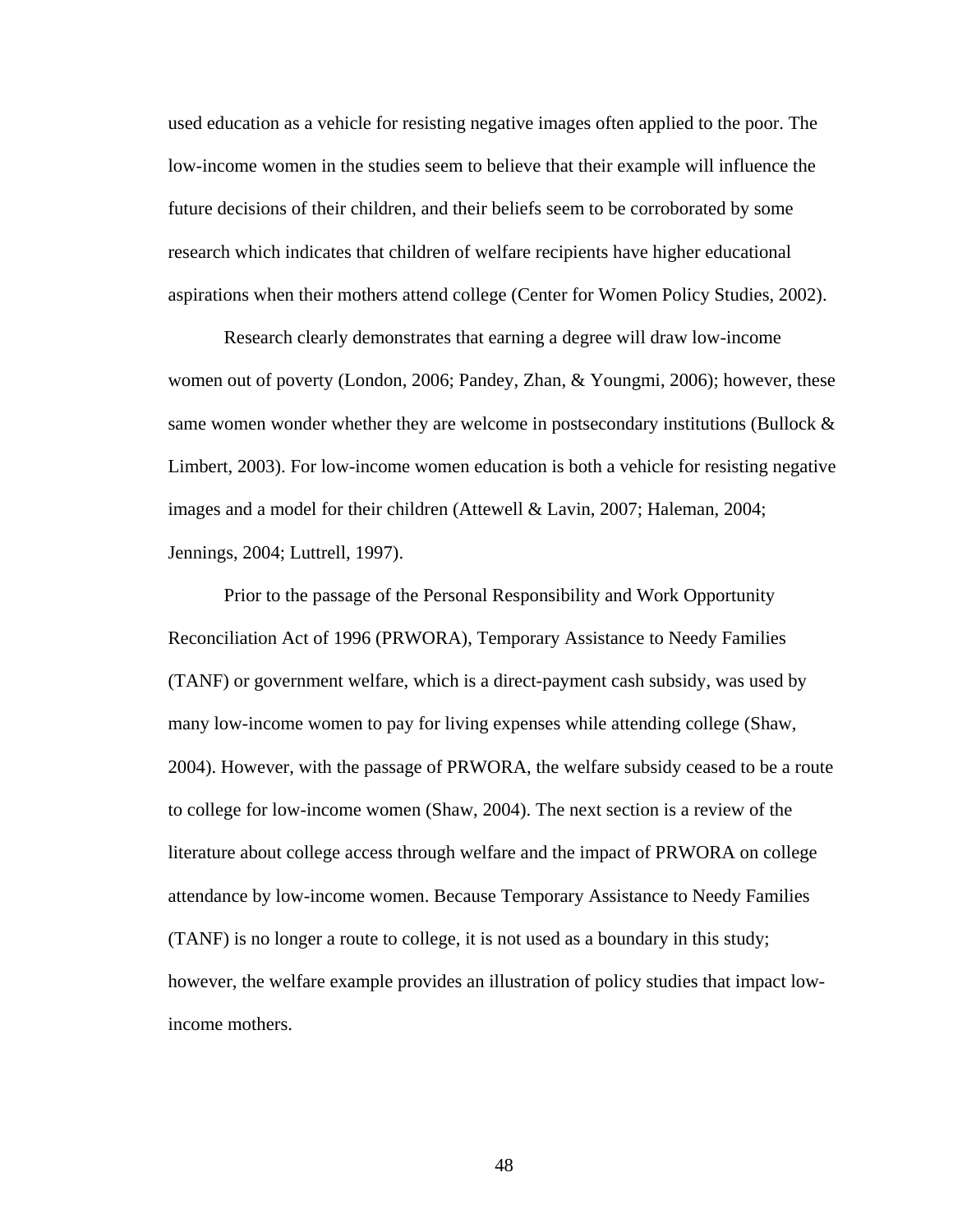The Personal Responsibility and Work Opportunity Reconciliation Act of 1996 cut the cost of the welfare entitlement grant in half, cut the number of recipients in half, and eliminated much of the monetary support for women seeking postsecondary education (Shaw, 2004). PRWORA changed the rules for direct payment welfare or TANF. In this section, I will review some of the literature concerning PRWORA; however, TANF is no longer a route to higher education for low-income mothers (London, 2006; Shaw, 2004).

 Shaw (2004) utilized policy documents and interviews to understand the impact of the work-first philosophy that drove passage of PRWORA. Ninety-six percent of the welfare caseload is made up of women (Shaw, 2004), of which, 85% are single mothers. Forty-one percent of the women on TANF rolls have not graduated from high school, and 36% of the women on TANF rolls ended their education at high school or with a GED (Shaw, 2004). TANF is a policy directed at low-income women with little education. Shaw (2004) identified four disincentives to enroll in higher education in the "work-first" philosophy driving passage of PRWORA. First, the act required welfare recipients to fail to find work before enrolling in school. Second, the act put a cap on educational pursuits at 30% of the state's welfare caseload. In other words, a state can have no more than 30% of the individuals receiving TANF enrolled in educational programs at one time. Third, the education cap includes individuals working on a GED, and GED efforts are given precedence over college. Fourth, PRWORA took postsecondary education out of work calculations for TANF funding. As a result, the number of welfare recipients enrolled in college has dropped since the passage of PRWORA (Adair, 2001; Shaw, 2004). The work-first polices pressure poor women to find low-paying, inflexible jobs in lieu of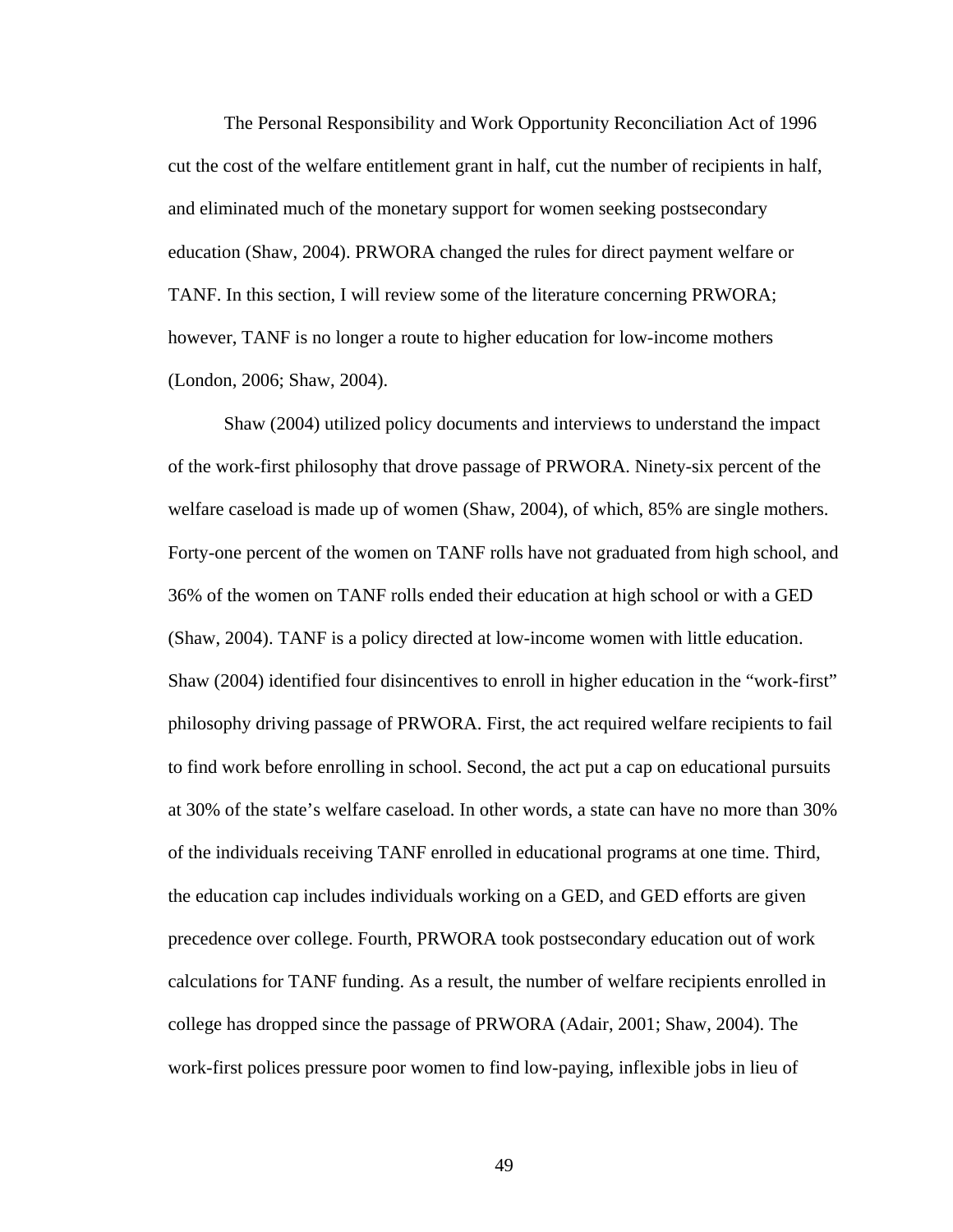education (Kahn & Polakow, 2002; London, 2006). In sum, welfare is no longer a route to higher education.

 Although many policy-makers have discussed the impact of PRWORA on higher education for low-income mothers, there appears to be no political will to re-address the reform. Although the old welfare did provide a pathway to college for some women, a great deal of research has demonstrated that old welfare was a disincentive to work, and the new "work first" philosophy is a response to the disincentive to work demonstrated by researchers (e.g., Fording & Berry, 2007). Further, none of the higher education research I reviewed was quantitative research on the effect of old welfare on degree attainment. The question being, "Was old welfare a disincentive to degree attainment?" Rather, the research I reviewed considered enrollment in higher education, not degree completion. Without research demonstrating that old welfare led to degree completion, it is unlikely policy-makers will re-address the reform with an eye on higher education.

### Conclusion

 The Spellings Commission goals of access to higher education for all Americans and economic development through higher education (U.S. Department of Education, 2006) are good and admirable goals, and it would be hard to quibble with them. Accomplishing these goals means committing resources to the success of the disadvantaged populations in higher education, including low-income mothers.

 Throughout this chapter, I argue that context matters in understanding institutions and individuals. For example, the mechanisms for economic growth depend on location: rural versus urban. Persistence and degree attainment are impacted by timing of enrollment, age, parental status, socioeconomic status, and enrollment status. However,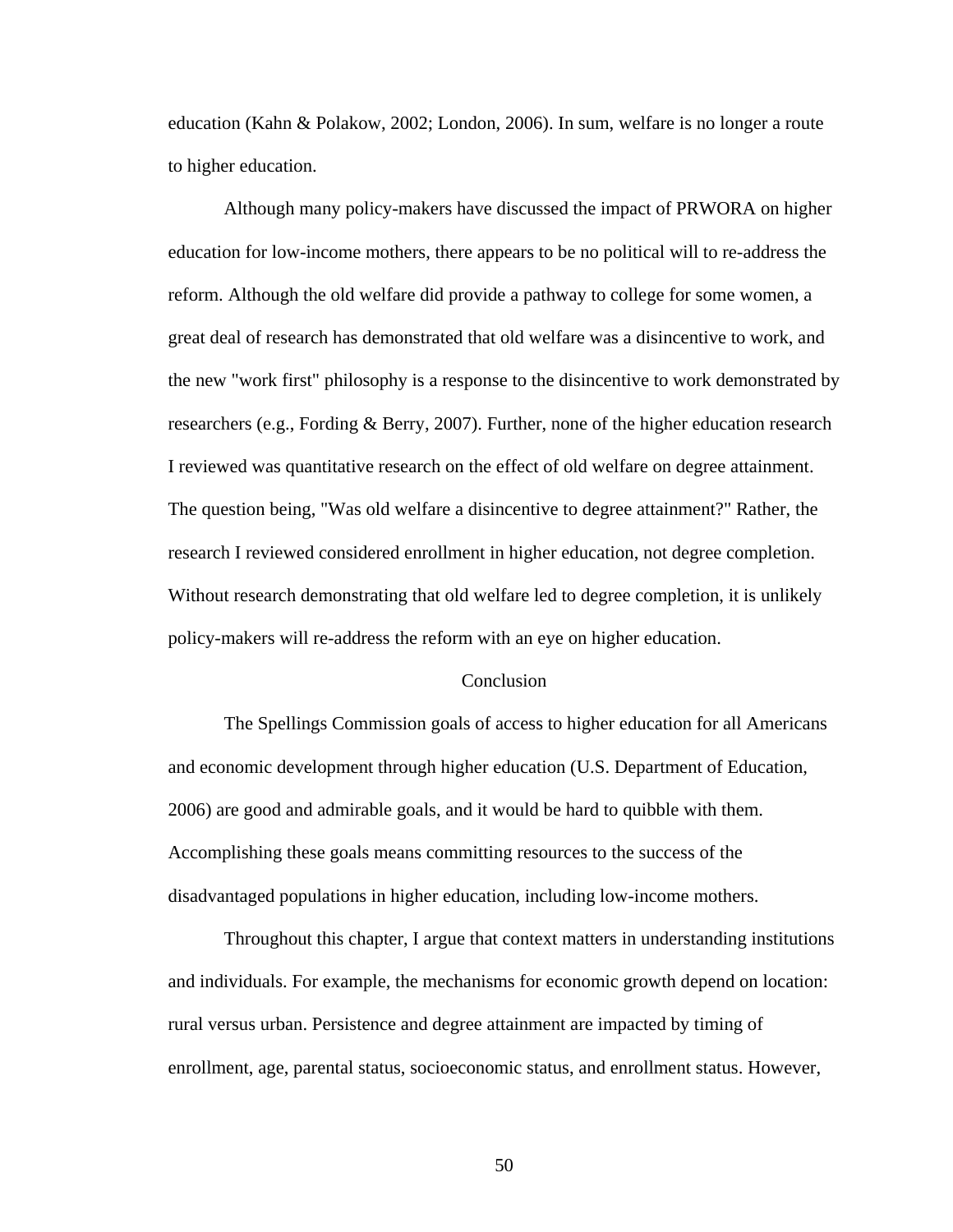concluding that context matters will not advance knowledge about how to provide access to higher education for more disadvantaged Americans. Knowledge is advanced by answering *how* – how does context matter? This multiple-case study is an attempt to answer that question by describing the relationship between the college-going decisions related to access, persistence, completion, and transfer made by low-income single mothers attending a rural Midwestern community college and the federal, state, and local policies they use to manage their economic circumstances.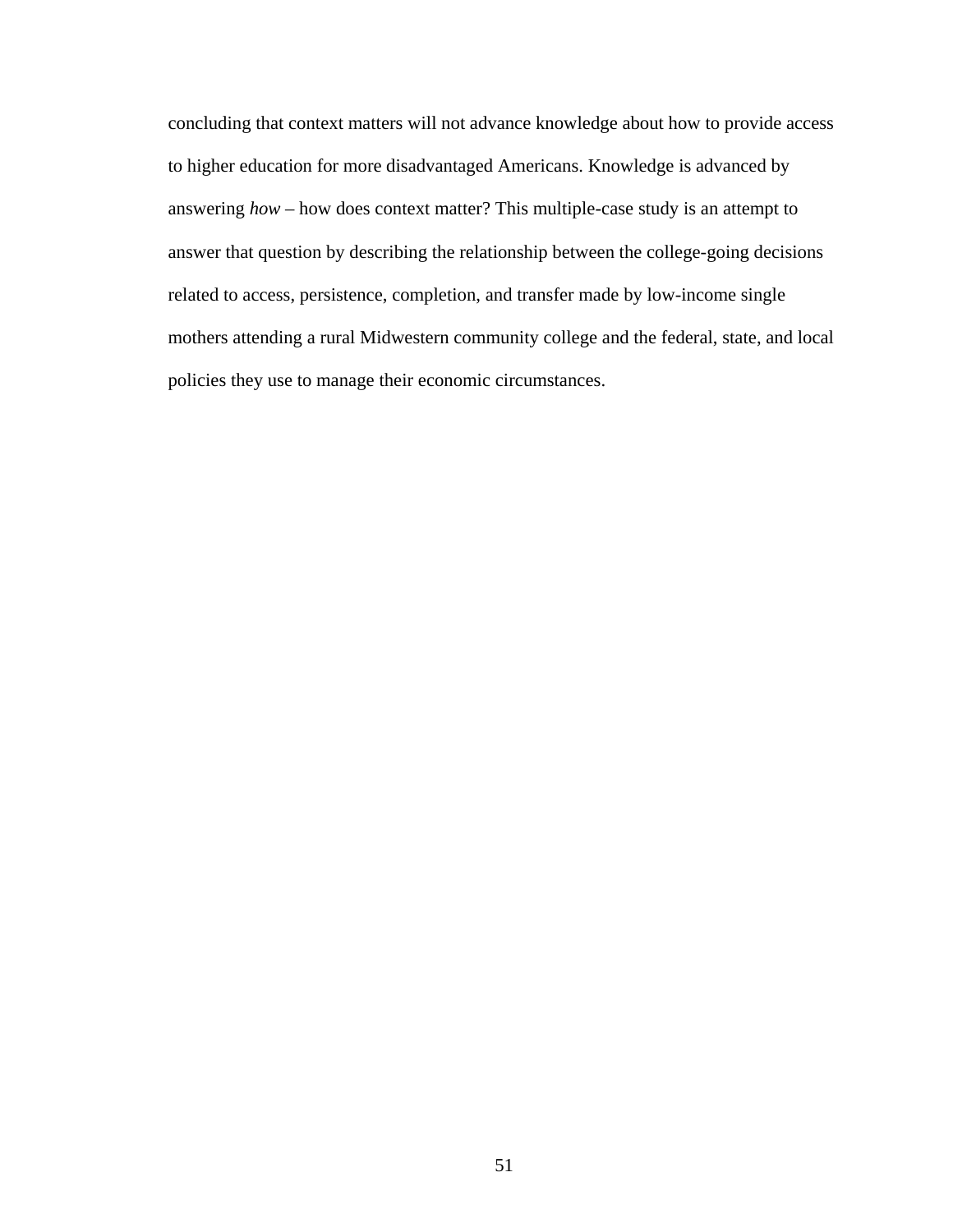### Chapter Three

# RESEARCH METHODS

## Introduction

 The Spellings Commission report named providing life-long access to higher education and giving individuals economic opportunity through higher education as goals for the institution of higher education (U.S. Department of Education, 2006). Policy makers assume education leads to economic opportunity for individuals; however, economic research has indicated that this relationship is complex and contextual (e.g., Aghion, Coustan, Hoxby, and Vandenbussche; Fallah & Partridge, 2007; Voitchovsky, 2005). Alleviating rural poverty amongst mothers has proven a particularly difficult problem (e.g., Fisher, 2007). Yet, researchers have demonstrated that a post secondary education is a path out of poverty for low-income mothers (e.g., Pandey, Zhan, & Youngmi, 2006).

 Using theories of economic development as the lens for analysis, I sought to study how single mothers used certain government and institutional policies to facilitate their attendance at a rural community college in a Midwestern state, and how these policies shaped the women's choices about college attendance. More specifically, I wanted to understand how the single mothers' college-going decisions related to access, persistence, completion, and transfer were affected by the federal, state, and local policies they used to manage their economic circumstances.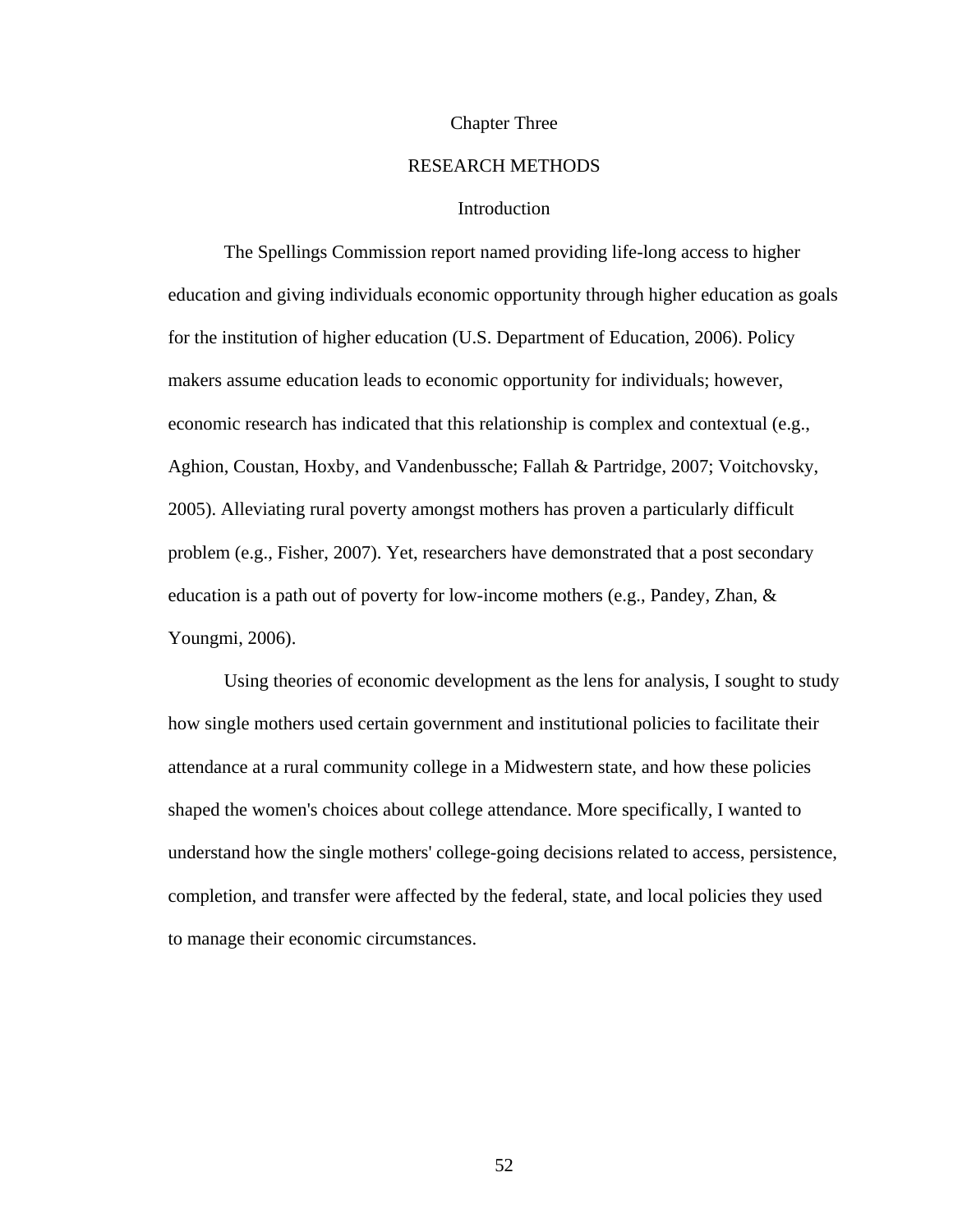Chapter Three contains a description of the qualitative methods used in this study. Research design, participant selection, site selection, data sources and data collection, data analysis and trustworthiness, and ethical issues will be described.

## Research Design

 This study rests largely in the pragmatist paradigm. Creswell (2007) designated the pragmatist paradigm as "what works" thinking (p. 22). The focus in the pragmatist paradigm is on solving problems, making it appropriate for policy research. Pragmatists see research as socially, historically, and politically located (Creswell, 2007). As well, the economic theoretical framework necessitates that the study be carefully located in time, place, and context, so case study methodology works well in tandem with the economic theoretical framework of this study. Finally, pragmatists often employ both quantitative and qualitative methods (Creswell, 2007). Although this study exclusively employs qualitative methods, much of the literature the study rests upon is quantitative.

 Stake (1995) noted that "the cases of interest in education and social service are *people* [italics added] and programs" (p. 1). In this multiple-case study, people are the cases of interest because of the economic development possible through providing a college education to poor mothers (Pandey, Zhan, & Youngmi, 2006). Yin (2003) said "[C]ase study is not either a data collection tactic or merely a design feature alone but a comprehensive research strategy" (p. 14). Yin (2003) named five applications of case studies. Four of those applications are used in the design of this study. First, case studies can "explore those situations in which the intervention being evaluated has no clear, single set of outcomes" (p. 15). The economic development framework used to analyze the data made it possible to view the outcomes of policies from the perspective of the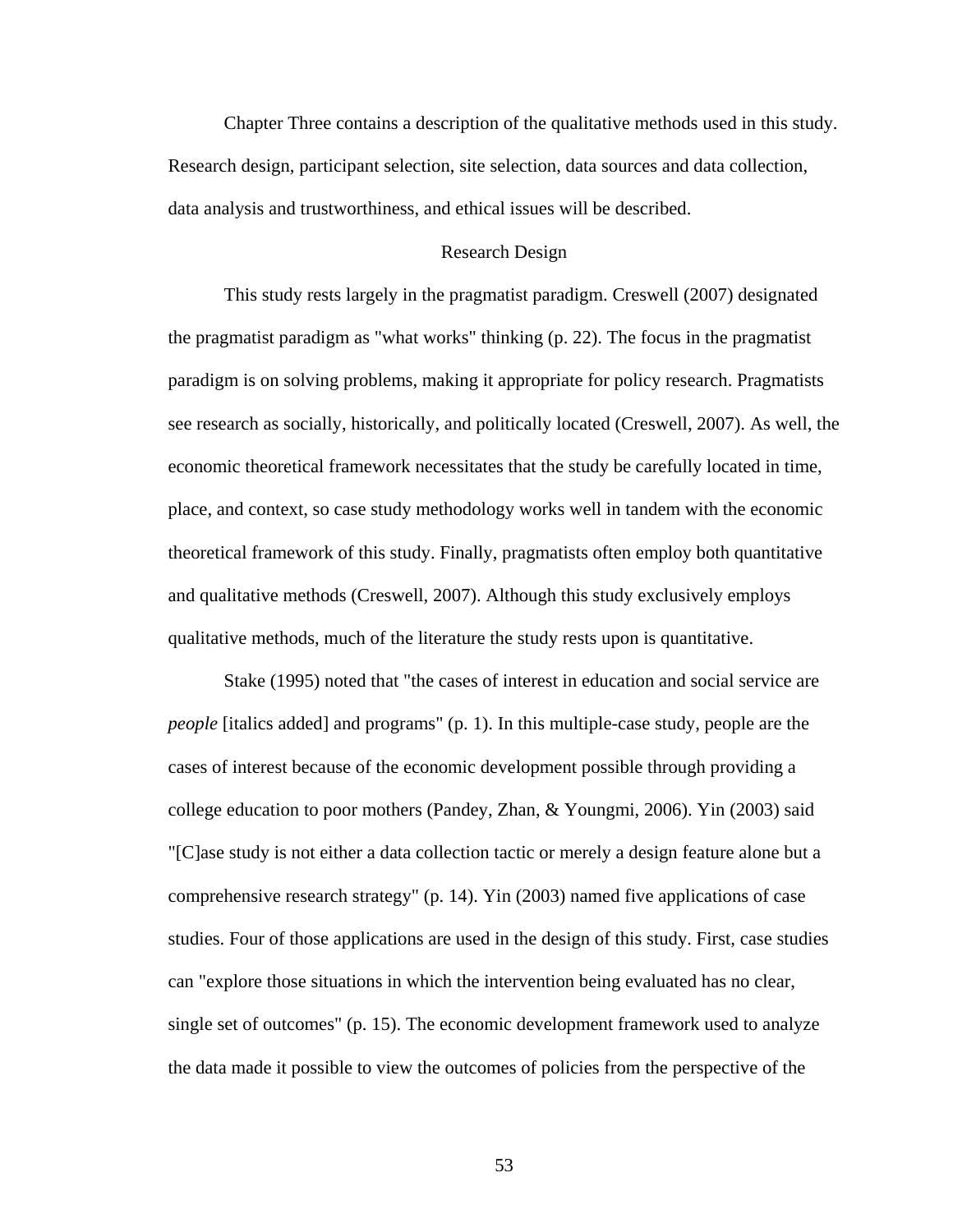single-mother. In addition, Yin (1984) argued that a case study should involve cases that are "unusual and of general public interest" and "nationally important, either in theoretical terms or in policy or practical terms." The study of single-mothers is of general public interest because single-mothers are likely to live in poverty and struggle with poverty (CPS, 2007), and single mothers are both nationally and theoretically important because the theories of economic development used for this study are concerned with improving the economic circumstances of the poorest members of society.

 Second, case studies can "describe an intervention and the real-life context in which it occurred" (p. 15). By using people as cases, this study describes the real-life context of important national policies like Pell grant and food stamps.

 Third, case studies can "explain the presumed causal links in real-life interventions" (p. 15). In an article titled, *Five Misunderstandings About Case-Study Research*, Flyvbjerg (2006) argued that case studies should be used for theoretical generalizations and practical suggestions. Practical policy suggestions arose from this study that may be useful to community colleges, as well as state policy-makers. In the final chapter, both theoretical generalizations and practical suggestions are discussed.

 Fourth, case studies can "illustrate certain topics" (p. 15). The issue questions for this study are named the topics under study. They are "What is the nature of the capablities that low-income mothers believe they will gain or do gain by attending the community college?" and "How do federal and state policies directed at low-income mothers give rise to institutional influences that create barriers to or avenues of access, persistence, completion, and transfer in higher education?" Likewise, for Stake (2006)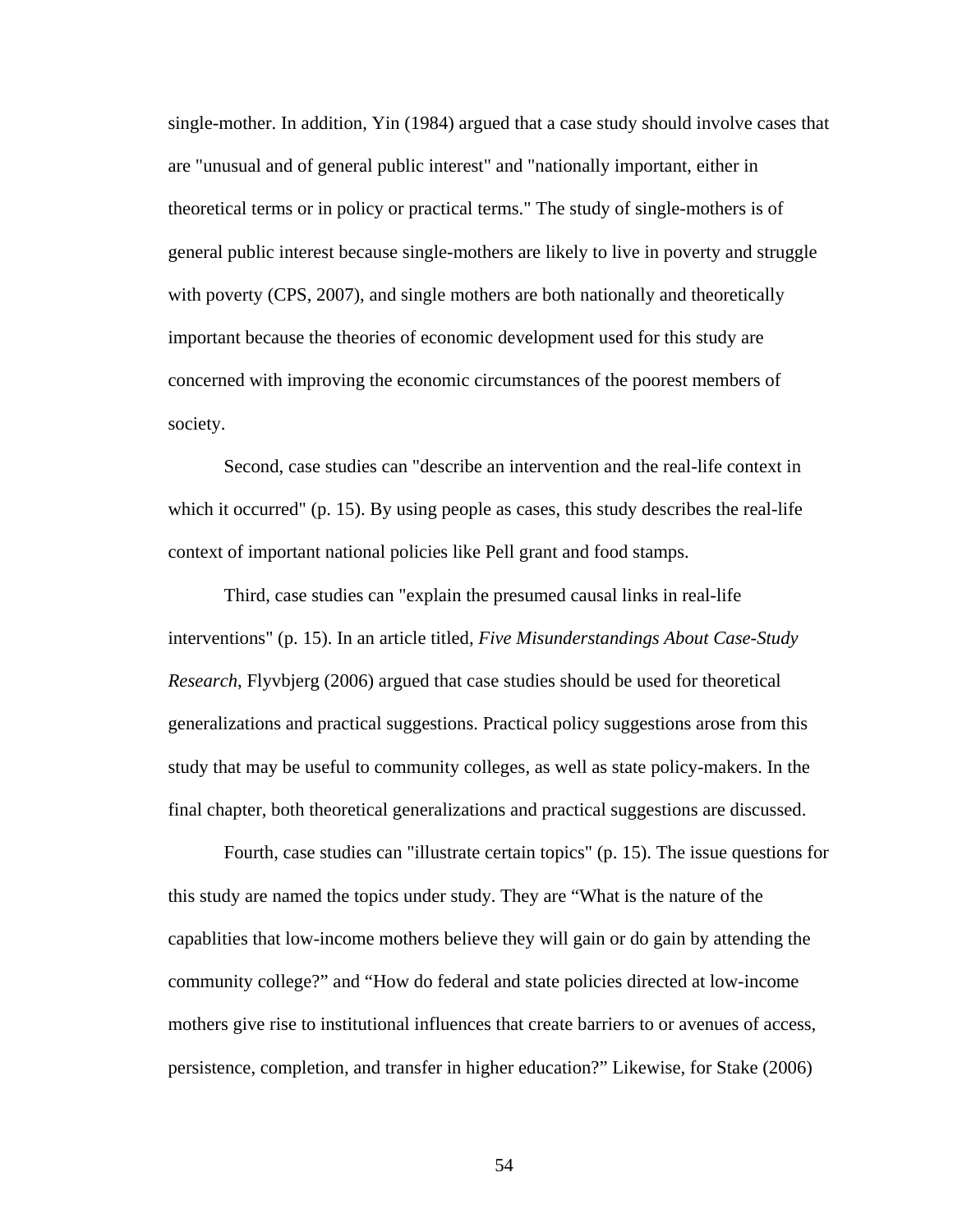there are two types of cases: intrinsic and instrumental. Instrumental cases are studied because they highlight an issue. Using a multiple-case study method is most appropriate for instrumental cases (Stake, 2006), because it allows cross-case comparisons which strengthen the findings about the issues under study (Yin, 2003). As well, researchers can use multiple-case study analysis to move beyond the case and generalize theoretically (Stake, 2006; Yin, 2003). The cases under study here are instrumental since I go beyond the case in my findings to make assertions about economic development. As well, in an instrumental case study the issues are more important than the individual case (Stake, 1995).

 In a study similar to the one conducted here, Shaw (2004) used case study to understand the connection between welfare reform and higher education. In Shaw's study, the case was the welfare reform act rather than people. Shaw made use of documents and interviews to conclude that welfare reform was a gendered policy that unfairly disadvantaged poor women. Shaw made both theoretical suggestions and practical suggestions. Like Shaw, this study makes extensive use of documents and interviews to arrive at findings. Using interviews and documents for case study work is common in higher education research (e.g. Connolly, Jones, & Jones, 2007; Shaw, 2004). Case study was an appropriate methodology for understanding how single mothers' college-going decisions related to access, persistence, completion, and transfer made by low-income single mothers were affected by the federal, state, and local policies they use to manage their economic circumstances.

This study is a multiple-case study. For Stake (2005) and Yin (2003), adding cases strengthens results; however, each case was studied individually without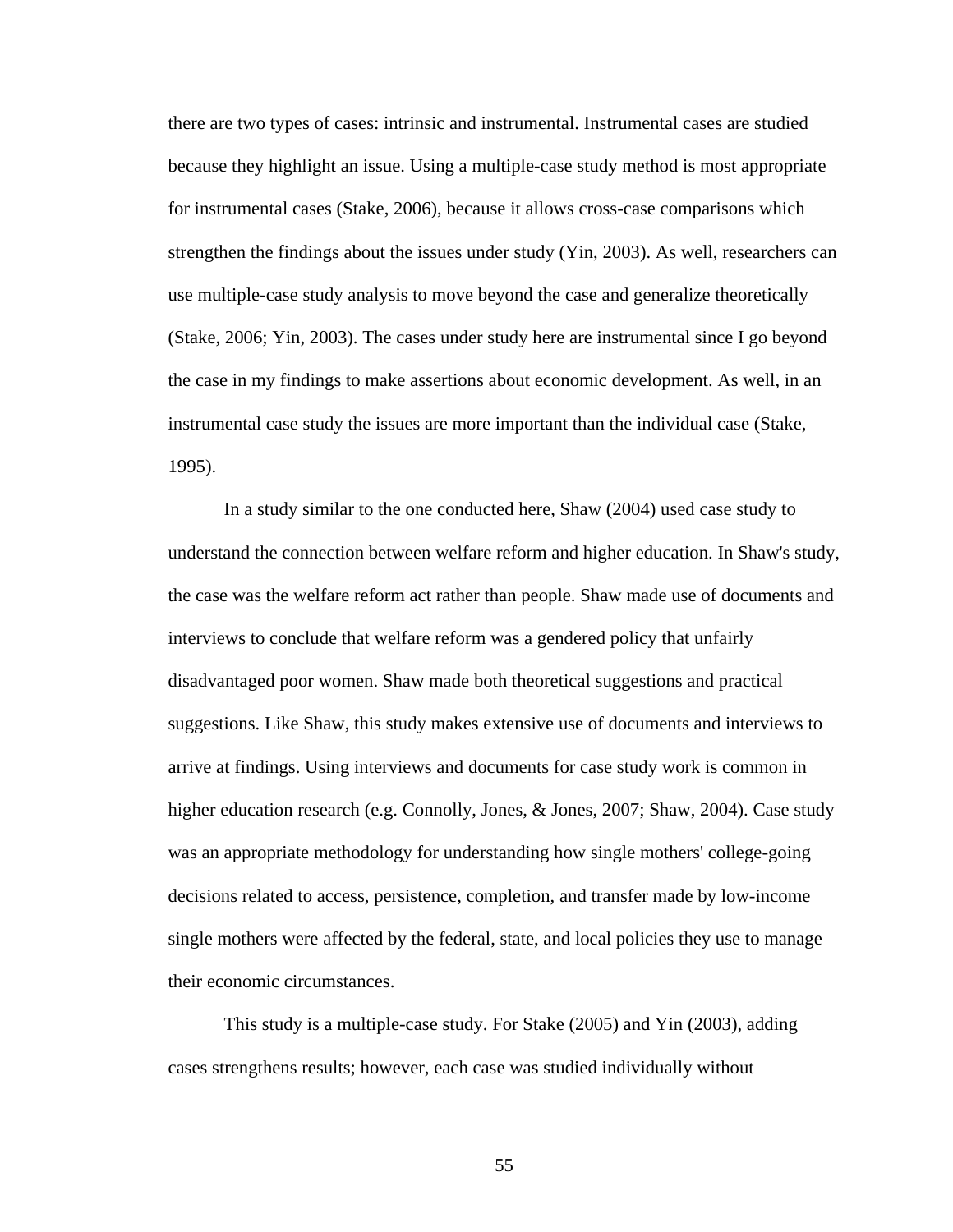considering other cases. Having finished analysis of the cases separately, I then performed a cross-case analysis. The case-study design that follows is intended to work for the singular case, as well as for multiple cases. The overall design of this study including issue and information questions is located in Appendix D.

 Case studies are bounded systems (e.g., Creswell, 2007; Stake, 2005). This multiple-case study is bounded on three sides. First, all of the people studied were single mothers during a portion of their college enrollment. I focused on mothers because a mother's educational attainment is correlated to her child's educational attainment (Attewell & Lavin, 2007); therefore, a mother's education has a compounding impact on her personally and her children. However, as I collected cases, it became clear that single mother is too simplistic a parameter. The concept of being a single mother is more nuanced than I expected because women choose to separate, divorce, and remarry while enrolled in college.

 Second, all of the mothers studied were low-income during some portion of their college enrollment. The criteria for determining low-income were women who fall under the U. S. Census Bureau threshold for poverty, women who received an Earned Income Tax Credit, and women who received a Pell Grant. If a potential participant met any one of the criterion during college enrollment then she was eligible to participate in the study. Of the participants in this study, eight women fell under the poverty threshold; nine women received EITC during some portion of college enrollment; and, nine women received Pell grant during some portion of college enrollment. Six of the women fell under the poverty threshold, received the EITC, and received the Pell Grant during their entire period of college enrollment.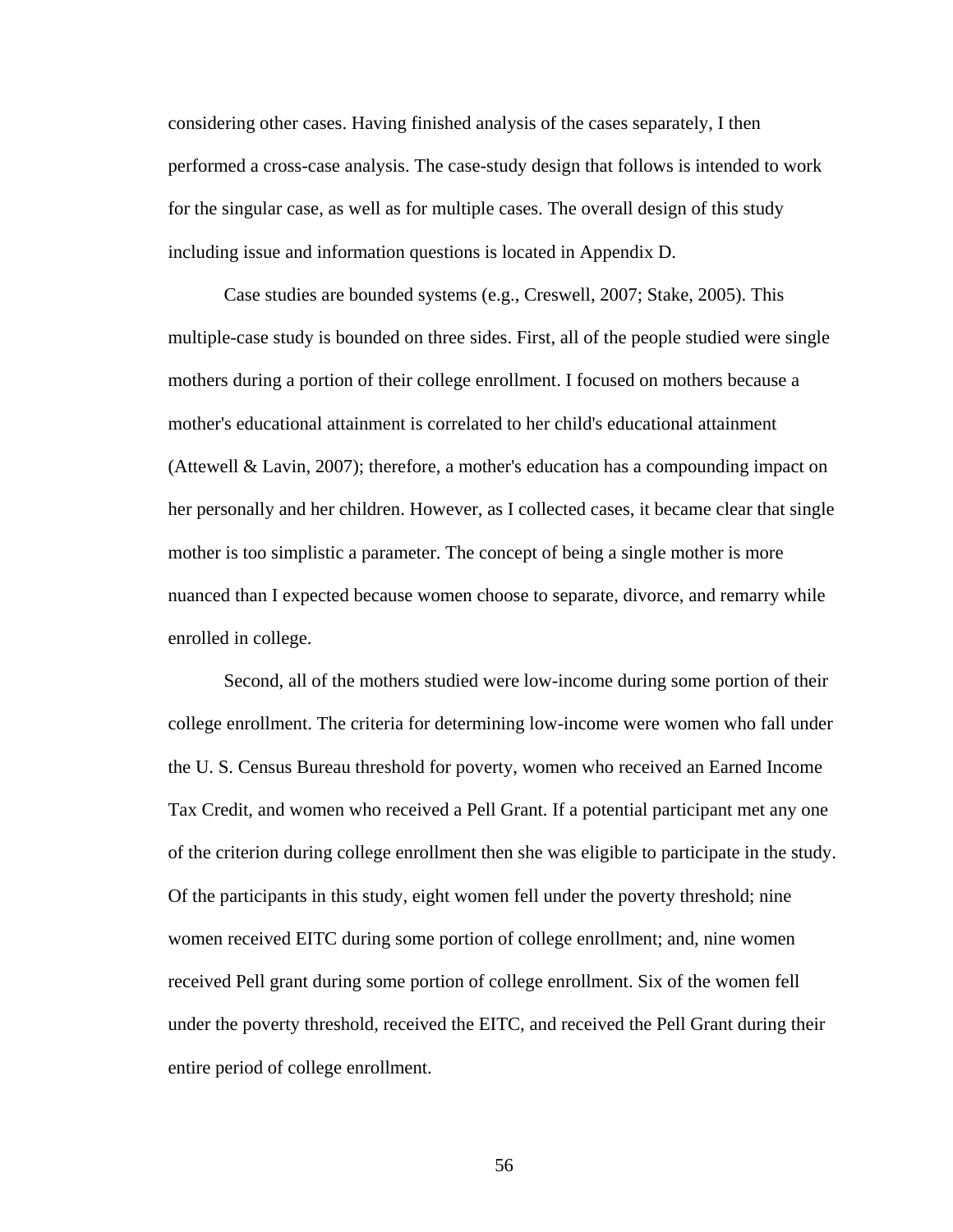The third boundary is that all of the women studied were or are enrolled in a rural community college. Rationales for this boundary are that adult women, particularly those with children, enroll in community colleges at high rates (Wei, Nevill, & Berkner, 2005) and rural poverty is higher than urban poverty (Fisher, 2007).

The multiple-case study approach makes possible the potential for replication of findings (Yin, 2003). A finding from a single study is not as reliable as a repeated finding from multiple studies. Yin (2003) emphasized the need for a rich theoretical framework when utilizing a multiple-case design. I sought to both literally replicate findings and theoretically replicate. Yin (2003) defined literal replication as finding similar results across cases, and theoretical replication as finding contrasting results for predictable theoretical reasons across cases. In this study, I located ten cases of single mothers attending college who meet the criteria of low-income. Through cross-case analysis, I was able to see literal replication across these cases, and theoretical replication across cases.

 I utilized Seidman's (2006) three-interview sequence in this study. A full discussion of interviewing techniques follows in the section Data Sources and Data Collection Procedures.

 Yin (1984) called a case study complete when three characteristics of completeness are accomplished. First, the boundaries of the case are given careful attention. In this multiple-case study, the boundaries of motherhood, financial need, and community college enrollment were carefully considered through the economic development lens (Dequech, 2002; North, 1990; Robeyns, 2003; Sen, 1999). The second characteristic of completeness is an exhaustive collection of evidence (Yin, 1984). For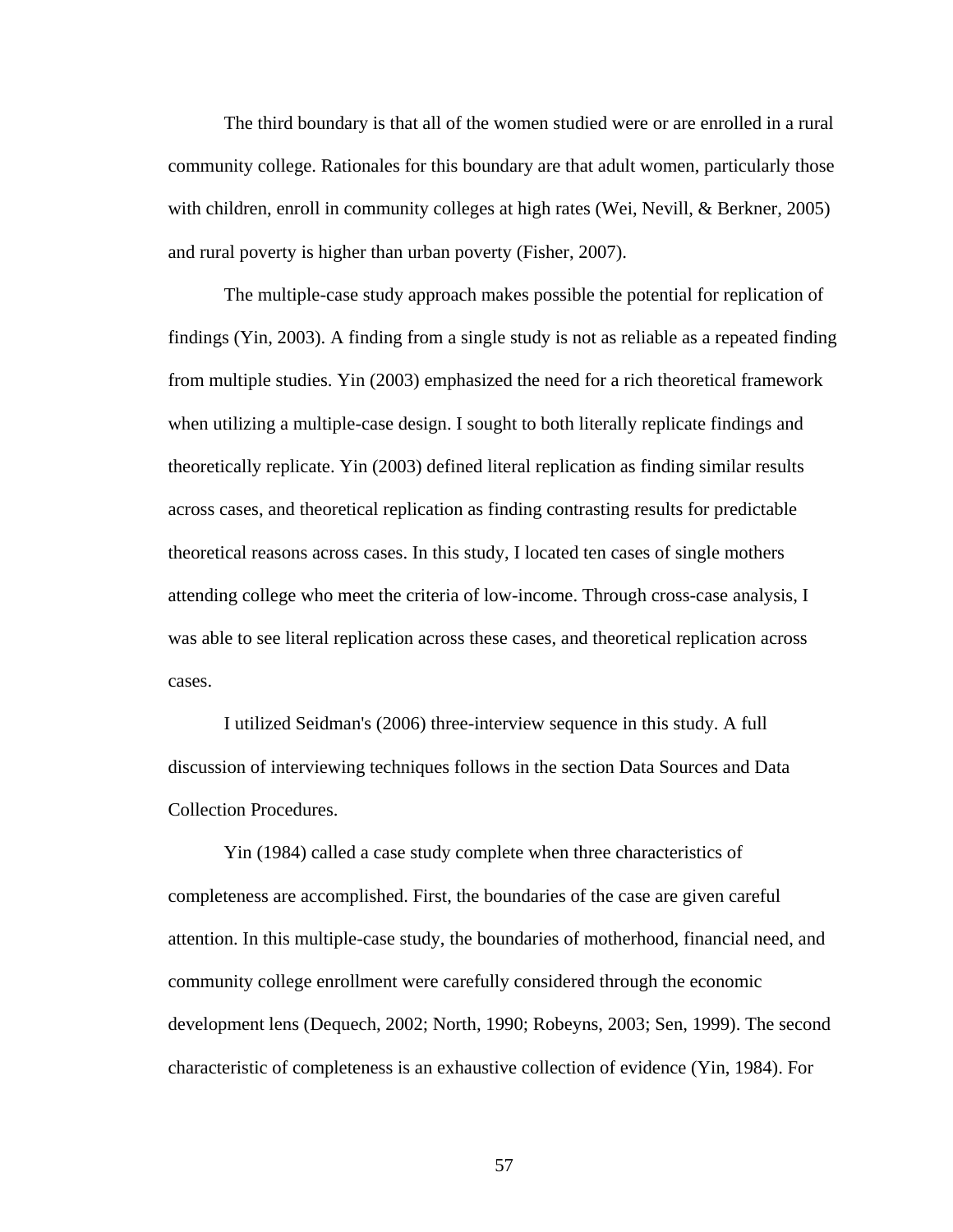this multiple-case study, I collected ten separate cases involving interviews and documents from multiple sources. The final characteristic of completeness is that nonresearch constraints do not determine the beginning or end of the case. For this multiplecase study, I was able to collect and analyze each source of evidence, and I did not feel rushed to complete.

# Participant Selection

 When qualitative sampling is based on the conceptual framework of the study, Patton (2002) labeled the process *theory-based sampling,* which is a concept-oriented version of criterion sampling. As discussed earlier, the mothers in my study fell into one or more of three criteria for low-income: met the U.S. Census Bureau definition of poverty during the time of enrollment; received an Earned Income Tax Credit during the time of enrollment; or received a Pell Grant to fund the cost of schooling.

 As well, I chose women who are known to me. I have become familiar with their particular circumstances through my work as a faculty member at the college in this study; therefore, I was able to utilize *intensity sampling* (Patton, 2002), or sampling that seeks to determine the most illustrative cases of the issues under study. Initially, I constructed a list of 36 low-income women whose circumstances are known to me. Second, I reduced the list to the women I knew to be mothers. From there, I called the mothers and asked about marital status and willingness to participate in the study. If the women indicated an interest, we met to discuss the study and talk about her willingness to provide documents and to allow me access to transcripts and financial aid records. Fourteen women signed informed consent letters. Four of the women dropped out of the study after one or more interviews. Ten women completed the interview series.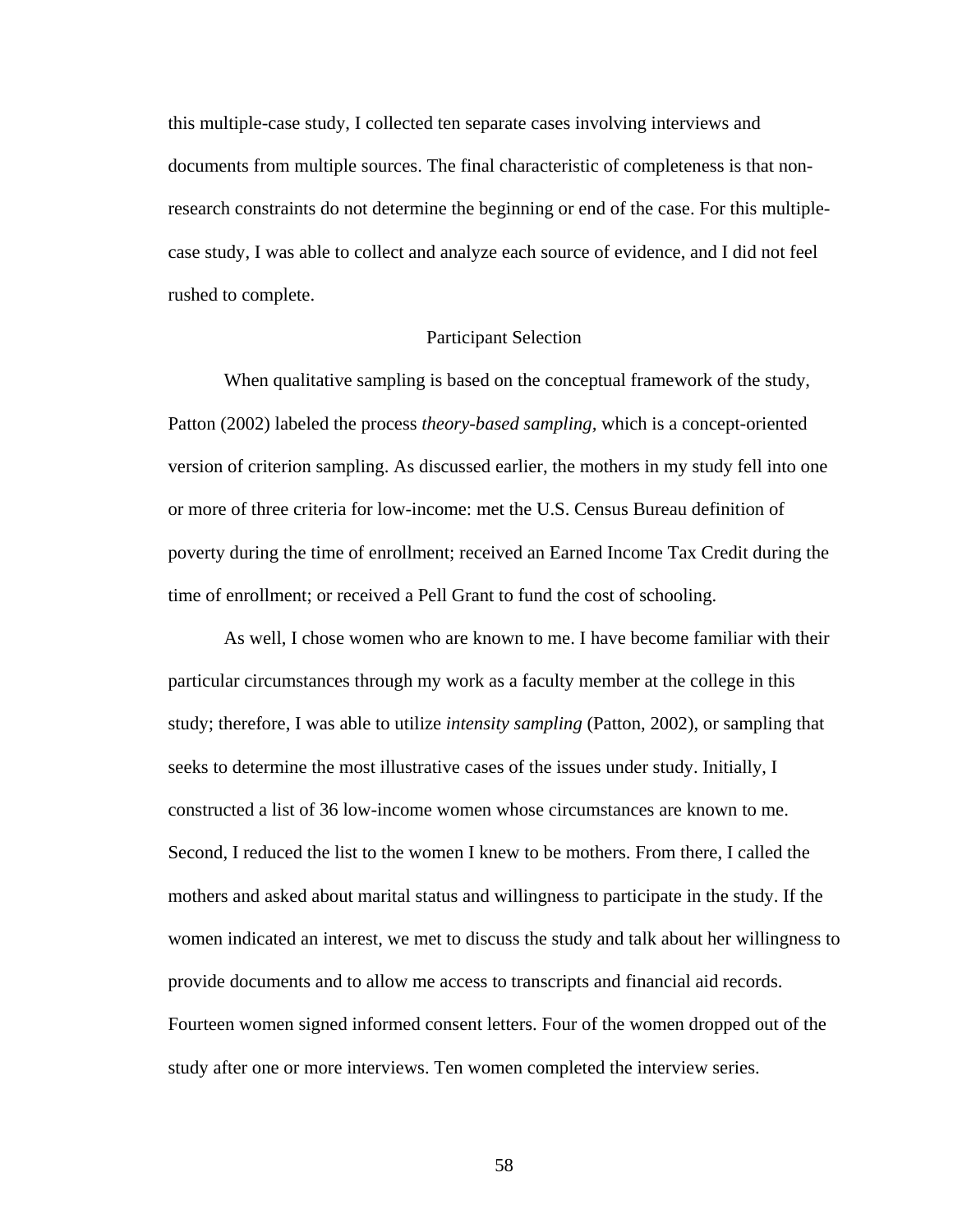### Interview Sites

 The locations of the interviews were negotiated based on convenience to the participant. In three cases, interview two and three were conducted at the same time. Although I was reluctant to concede to this, the participants indicated that their logistical constraints made a third meeting impossible. In other words, if they were to participate in the study, I would need to conduct interviews 2 and 3 together. Locations for interviews included restaurants, area public libraries with private meeting rooms, and the community college. The most common location was the library of the community college.

Data Sources and Data Collection Procedures

 Patton (2002) wrote, "[T]he validity, meaningfulness, and insights generated from qualitative inquiry have more to do with the information richness of the cases selected...than with sample size" (p. 245). Yin (2003) identified the six most common types of evidence in case studies: documentation, archival records, interviews, direct observation, participant observation, and physical artifacts. For this study, I conducted interviews, collected documents, and conducted direct observations during interviews and in the college setting itself. When possible, interviews followed Seidman's (2006) threeinterview sequence (see Appendix A for interview questions).

 Documents were collected to confirm the appropriateness of the participant for the study according to the boundaries, to ascertain detailed information concerning policy participation, to confirm college enrollment dates and status over the time period studied, as well as to triangulate interview findings. I collected documents from multiple perspectives, and documents were a significant source of data for this study. After the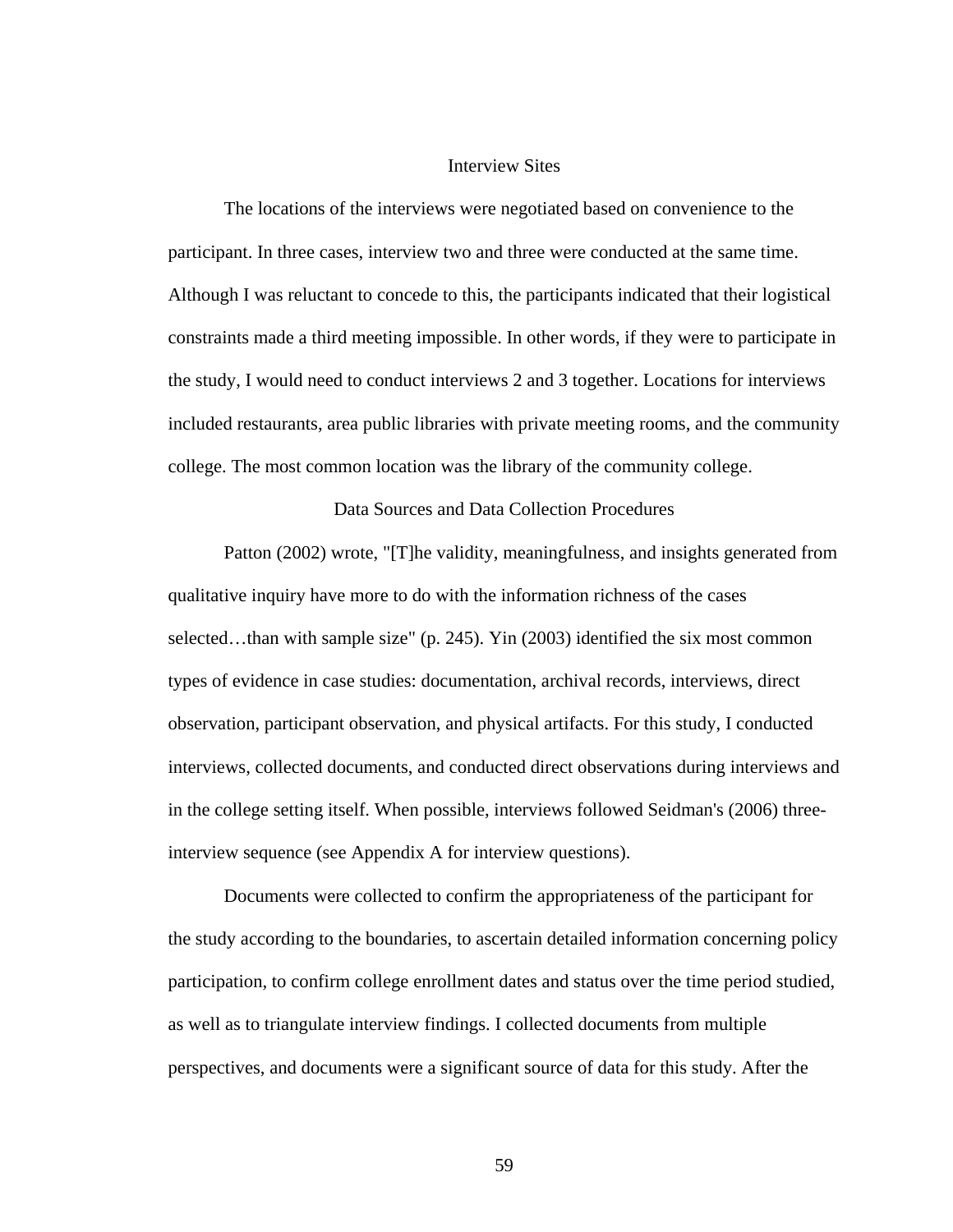participant signed the letter of informed consent (see Appendix B for the letter of consent), I collected an Institutional Student Information Record (ISIR) for each year of enrollment. The ISIR is the federal document that results from the FAFSA (Free Application for Federal Student Aid). I collected institutional billing statements for each semester of enrollment, and award letters for each academic year. I collected college transcripts for each participant. The transcripts provided information about high school graduation or GED attainment, ACT or COMPASS scores, course grades, and degree attainment. These documents were obtained from the Financial Aid Department and the Business Office. All of the information contained in the documents is protected by the Family Educational Rights and Privacy Act (FERPA). As a result, participants were made aware that the letter of informed consent gave me permission to obtain copies of these FERPA protected documents. I utilized the public database for court records and searched for the court documents related to economic circumstances. I collected the court documents related to child support awards and lawsuits related to defaulting on loans or hospital bills. In addition, two women had criminal records for passing insufficient funds checks. Finally, I requested from the women themselves documents that were particularly relevant to their case. For example, Charlene had significant healthcare debt, so she brought billing statements from hospitals and doctor's offices. Chelcy brought her husband's death certificate indicating he had committed suicide, as well as W-2 forms and award letters for her college enrollment, because her earliest year had been partially purged from the institutional database. Marie and Rose brought statements from the Division of Family Services concerning food stamps and other types of support.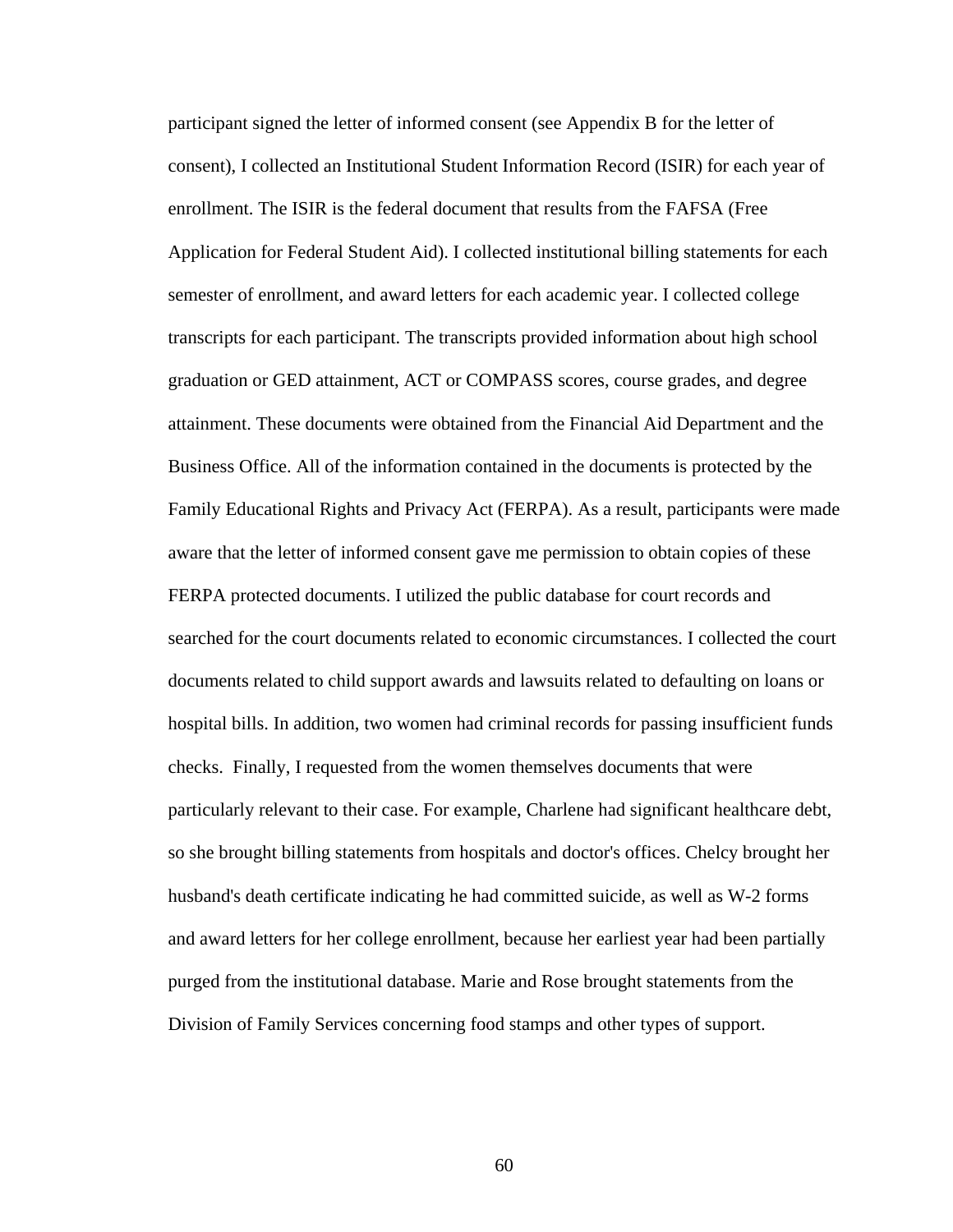Finally, participant observations were made at the site of the interviews and recorded in field notes and observations were made at the site and recorded in field notes.

 Each case had research questions of its own depending on the nature of the case (Stake, 2006). Before conducting interviews, I consulted document evidence heavily to prepare appropriate interview questions for that case. The interviews were digitally recorded and transcribed. The transcriptions were provided to participants for comment and correction.

 Seidman (2006) recommended a three-interview series in order to place participants in their lived context, and to collect rich data (see Appendix A for an interview protocol) Prior to the first interview, I asked participants to fill out a survey covering demographic information, educational information, and policy information (see Appendix D). The first task during interview one was to review the responses to the survey and ask for any necessary clarifications. The responses to the survey were used to construct the interview questions for the second interview.

 In this study, the first interview was a focused life history. During this interview in particular, the methodology of narrative inquiry was employed. A central question for this first interview was "What was life like before going to college?" I was interested in the narrative response. Seidman (2006) recommended asking "how" questions rather than "why" questions, so that the concrete nature of the how question will lead to a narrative reconstruction. As such, another important question for this interview will be "How did you come to enroll in the community college?" Both questions generally resulted in narrative responses, although two participants were reluctant to speak at length. Because the participants were known to me and I knew their personal histories before the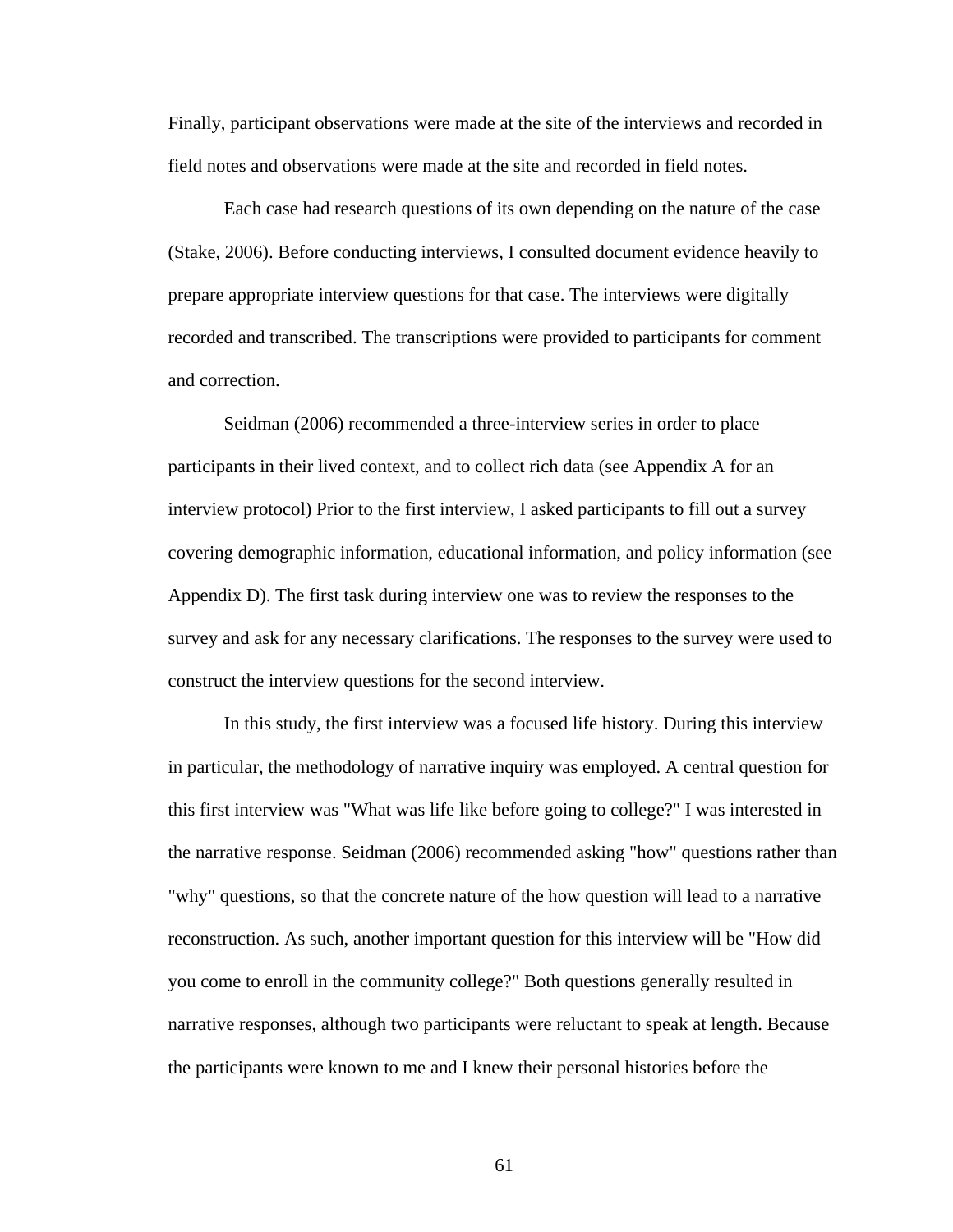interview, I was able to prompt in such a way to elicit the storied response. After the digital recorder was turned off, Carol often related a more storied response to questions than she did when the recorder was turned on. I took notes on these responses.

 The second interview focused on the details of the case (Seidman, 2006). I constructed interview questions based on the first interview and documents collected up to that point. The focus was on the lived policy experiences of the participant. Prior to the second interview, I located as many of the documents related to the case as possible, so I was able to ask questions about the documents as well. One reason this became important is that the billing statements listed small federal (e.g. Federal SEOG) grants and institutional scholarships that the women often did not list on the survey. In some cases, the women were not aware they had received the additional funding.

 The final interview was a reflection on the meaning of the college experience and the policy experiences (Seidman, 2006). The intention was to determine the impact of policies on decision-making and meaning-making for the participant (see Appendix A for questions). The first question for this interview was "How would you describe yourself?" This proved to be a difficult first question. As a result, I re-arranged the questions to ask questions 2 through 6 before returning to question 1.

 I attempted to schedule the interviews at three-day increments; however, this did not generally make sense to the participants given course scheduling is at two-day increments. Therefore, many of the interviews were scheduled at two-day increments. The shortest interview was seven minutes and the longest was forty-one minutes. The average interview time was 24 minutes. One strength of this study was that I was able to use my previous relationship with nine of the participants to build a rapport of trust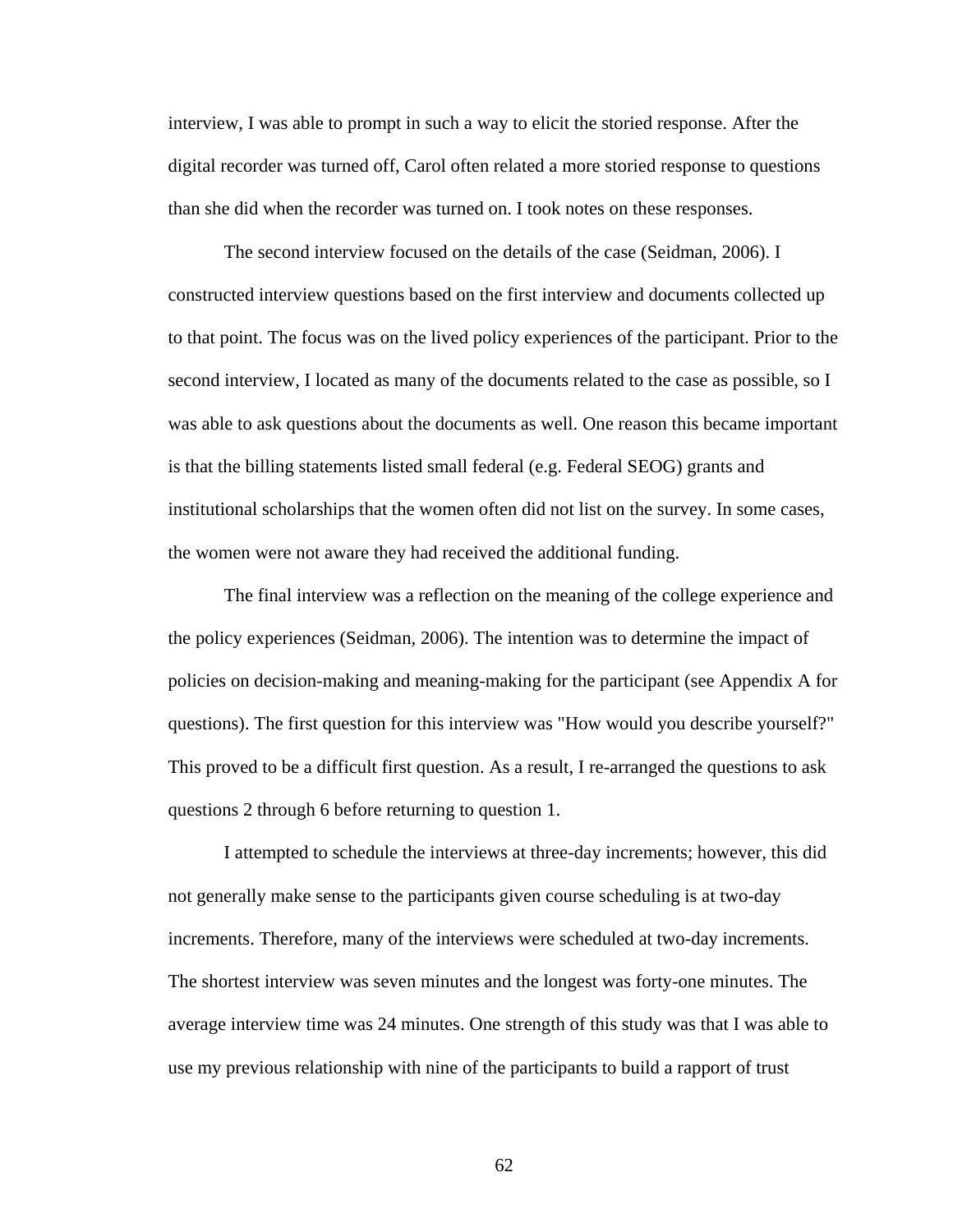through the interview series. As a result, during the interview series and after the interviews, participants would stop in to relate another story or detail that they felt was relevant. These details were recorded in field notes. Seidman (2006) drew a comparison between the relationship between teacher and student, and the relationship between interviewer and interviewee saying that it is friendly, but not a friendship. The friendly exchange should be equitable in nature, meaning the interviewer must consciously negotiate issues of race, gender, class, and age during the interview process to build an equitable relationship. Because this philosophy of interviewing coincides with my philosophy of teaching, I believe I was able to build on my teaching relationship with the participants to create a professional, trusting, friendly rapport that led to information-rich cases for analysis.

#### Data Analysis and Trustworthiness

 Each case was analyzed separately, and then cross-case comparisons were made. In his book, *Multiple Case Study Analysis*, Stake (2006) repeatedly described the tension between the case and the *quintain*. Stake uses the word *quintain* to capture the collection of cases that are assembled together with a purpose. It is important for the researcher to be aware of the tension between the individual case and the quintain understanding that they both compete and coincide (Ayers, Kavanaugh, & Knafl, 2003; Stake, 2006).

 I did not utilize software designed for qualitative analysis; rather, analysis was performed by constructing a series of worksheets and by cutting and pasting with a word processing program.

 Each case was analyzed using Yin's (2003) *individual-level logic model*. The purpose of this analysis was to understand why the women made the decisions they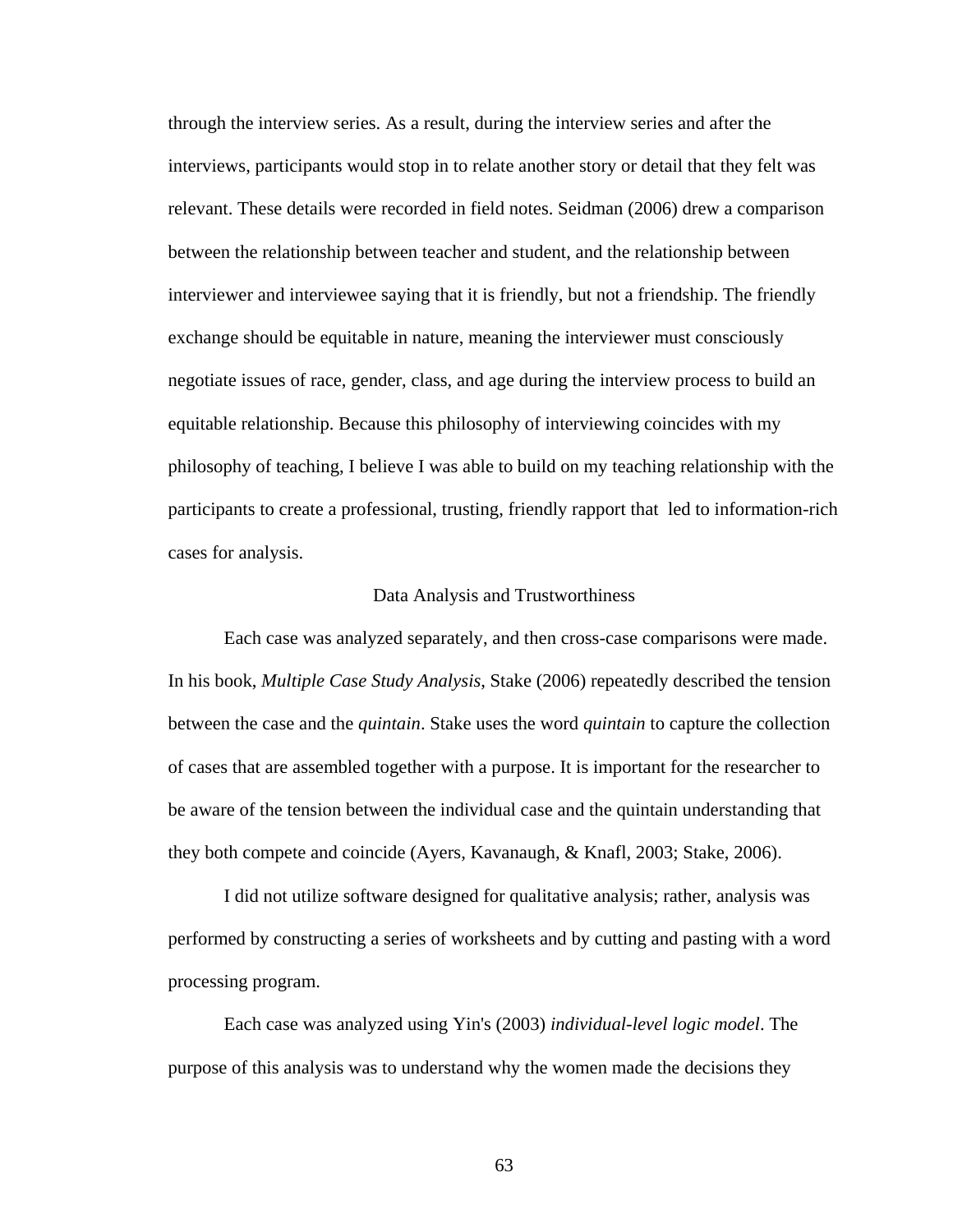made. One goal is to determine the outcomes, both intended and unintended, of the policy interventions used by the participant. In reporting individual cases, I wrote brief profiles or vignettes of each case, so that the individual cases were not lost in the multiple-case analysis (Stake, 2006).

For the purposes of cross-case analysis when there are few cases, Stake (2006) suggested a series of simple worksheets. For this study, I constructed worksheets based on the capabilities approach. For example, one worksheet collected data concerning academics together. Another worksheet pulled together the college finances for the cases. As mentioned earlier, in an instrumental case study the focus is on the issues, so the worksheet were used to capture both issue agreements and disagreements.

 Lincoln and Guba (1985) developed four criteria for demonstrating the trustworthiness of interpretations and findings. Appendix E summarizes the research concerns related to the criteria for trustworthiness and the methods used to ensure trustworthiness despite the concern. The first criterion is credibility, meaning the data and findings should be believable. The primary activities used to ensure that the data and findings in this study are credible were prolonged engagement, persistent observation, triangulation, peer debriefing, negative case analysis, referential adequacy, and member checking.

 Lincoln and Guba (1985) define prolonged engagement as being in the field for sufficient enough time to understand the culture, to be able to test for inaccurate information, and to build trust. This study was preceded by my eleven years of employment at the site of the study. Because of my employment history, I was able to negotiate the site easily, not appear as an outsider, and gain the trust of my participants.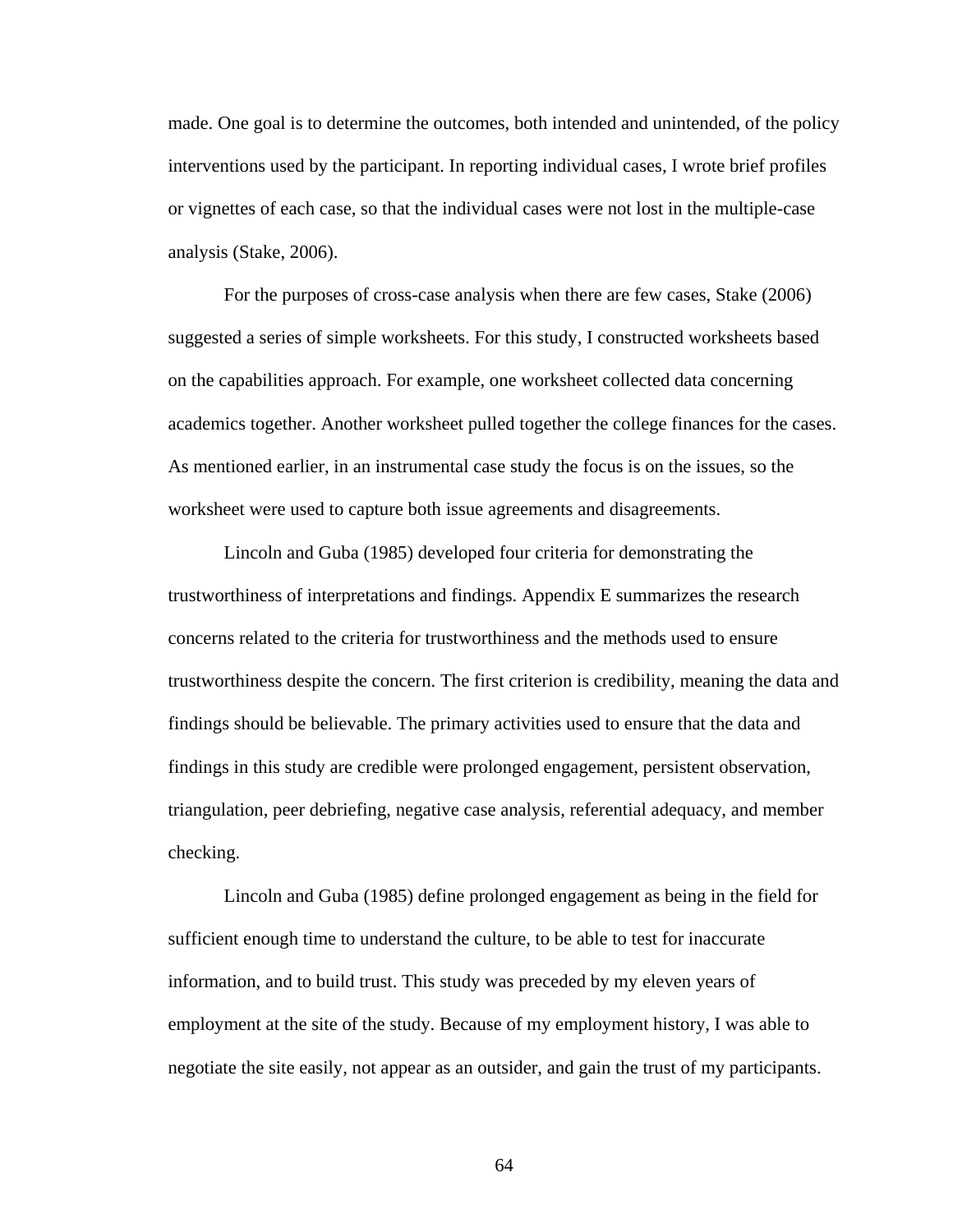However, the risk of too much prolonged engagement is what Lincoln and Guba (1985) call "going native" or being so much a part of the culture that I am unable to study it (p.303). Lincoln and Guba (1985) suggested that just being aware of the possibility is the greatest guard against it. In the case of this study, although I have had a long employment history at the site of the study, I have also been involved in graduate work at the University of Missouri-Columbia working with a scholar of the community college for the past five years. This involvement has provided a constant place of resistance to "going native." Through coursework and this study, I have been conscious of the ways in which the site of the study is like and unlike other community colleges.

 The second method to ensure credibility is persistent observation. This is immersion in the data in order to "identify those characteristics and elements in the situation that are most relevant to the problem or issue" (Lincoln & Guba, 1985, p. 304). This term does not just mean presence at the site of study, but also immersion in the context under study. For this study, the Financial Aid office of the community college proved to be an especially important and relevant context. For each case, I went to the Financial Aid office to collect documents and discuss the meaning of documents. As Lincoln and Guba advised I approached observation with "an aura of skepticism" (p. 305).

 Third, triangulation assures the reader that findings and assertions are solid, coherent, and consistence (Lincoln & Guba, 1985; Patton, 2002). Lincoln and Guba refer to Denzin's work on triangulation, so Denzin's more specific approach to triangulation was used for this study. Denzin (1978) defined triangulation as using a combination of methodologies. Specifically, he named four types of triangulation: data triangulation,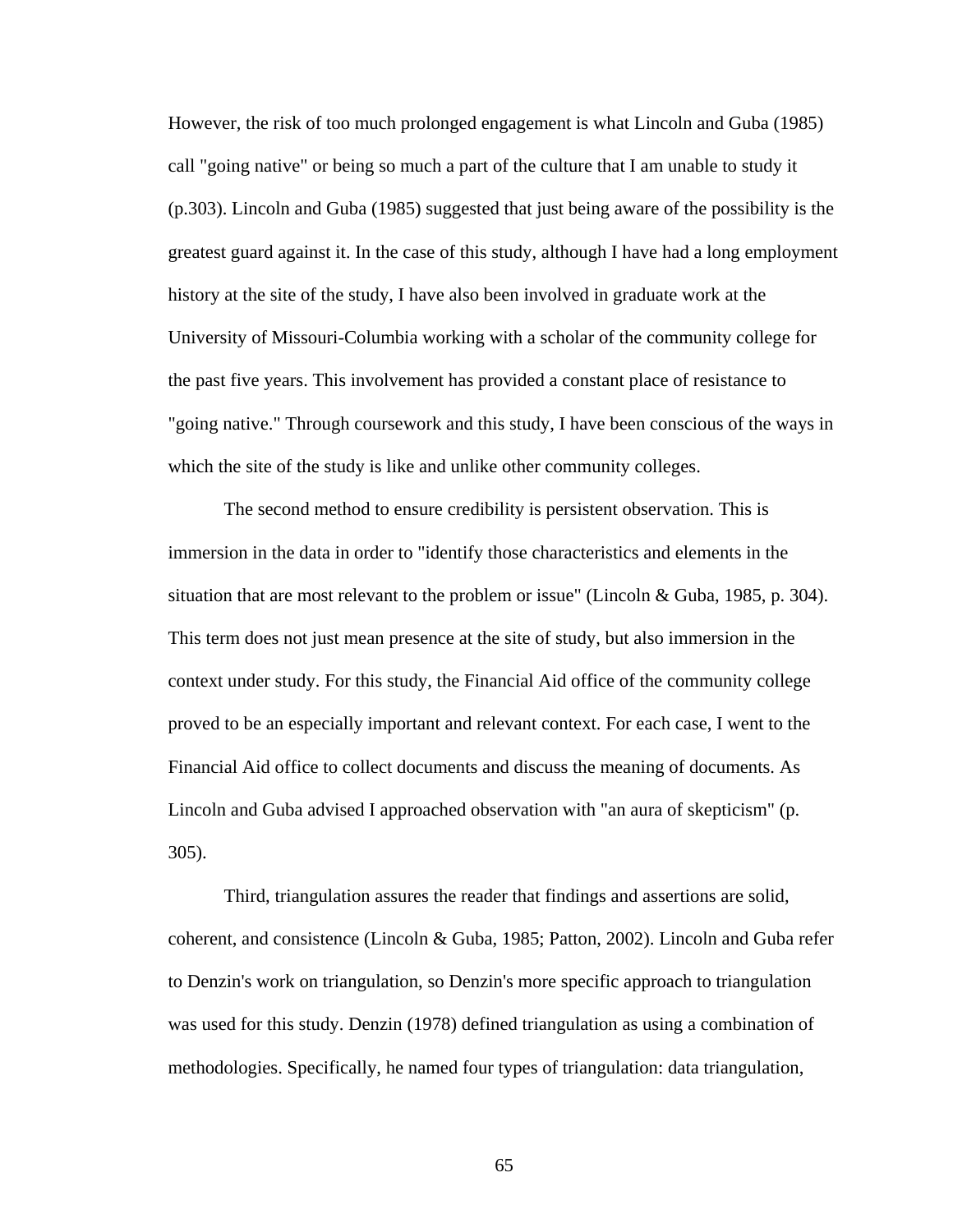investigator triangulation, theory triangulation, and methodological triangulation. In this study, I triangulated using three types. First, data triangulation means that the researcher will "explicitly search for as many different data sources as possible" (Denzin, 1978, p. 295). For each case, I obtained documents from the community college, government agencies, and the court system. As well, participants provided documents from their own files. The second form of triangulation is investigator triangulation refers to the use of multiple investigators or evaluators (Denzin, 1978) which is similar to the Lincoln and Guba (1985) method of peer-debriefing. For this study, I met three times with a graduate student colleague, who has many years experience in higher education administration, to discuss analysis and findings. The third form of triangulation is methodological triangulation or collecting various types of data (Lincoln & Guba, 1985). In this study, I collected interviews, documents, and observations.

 Negative case analysis involves refining findings until all the cases are accounted for in the findings (Lincoln & Guba, 1985); however, Lincoln and Guba argue it is too rigid a criterion to say that there should be no exceptions to a finding. For this study, negative case analysis involved deliberating seeking evidence of capabilities and institutional influences in the data and trying to understand instances where the expected influence did not occur.

 Referential adequacy refers to the process of recording data for later analysis (Lincoln & Guba, 1985). At the time of Lincoln and Guba's work it was less common to record interviews; rather, field notes were relied upon. However, for this study, recorded data and documents provided substantial evidence to ensure referential adequacy.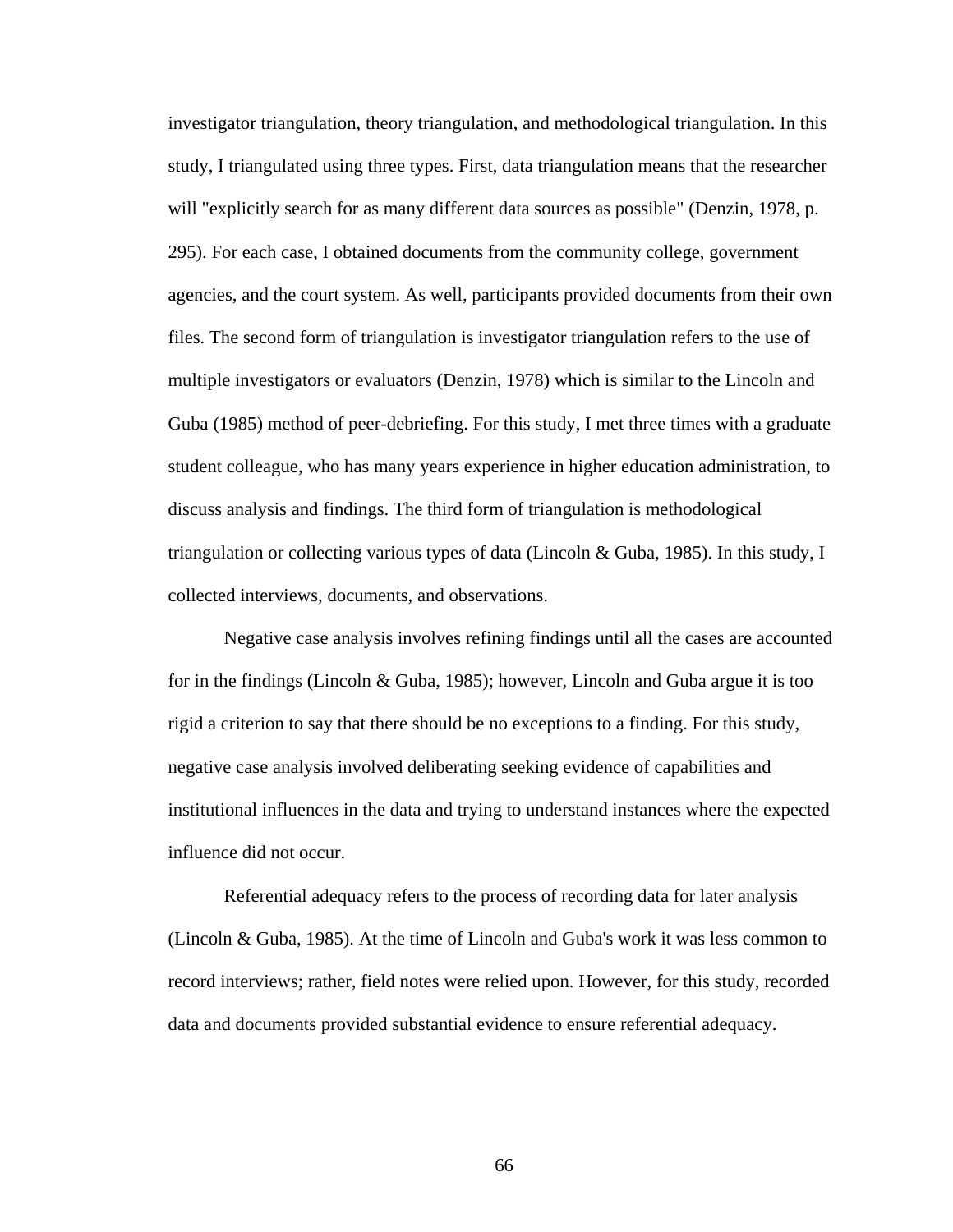Member checking ensured that each participant felt the interview data reflected what she intended to say in response to the questions. After interviewing was complete, all interviews were transcribed and provided to the participants. Generally participants responded briefly with a simple assent; however, two participants made additions to the interview data by writing notes on transcripts.

 The criterion of transferability concerns whether the findings of a qualitative study hold in another context (Lincoln & Guba, 1985). Lincoln and Guba suggested using "thick description" (p. 316) or description that is sufficient enough to enable a reader to decide whether the findings hold in another context. Therefore, the findings for this study are described in detail with multiple quotes so that the reader is able to make decisions about the data.

 The criterion of dependability is met when a researcher triangulates methodologically (Lincoln & Guba, 1985). As well, establishing an audit trail supports the criterion of dependability and confirmability (Lincoln & Guba, 1985). For this study, the raw data or the interview recordings were not retained on the digital recorder. Rather, both the voice files and the transcripts were retained on my personal computer and on a backup compact disc. Documents collected and field notes were put into notebooks organized by participants. Data analysis was performed through worksheets and word processing files. These files were kept in electronic form on my personal computer and on a backup compact disc. Finally, this report of the study is being kept in electronic form and paper form.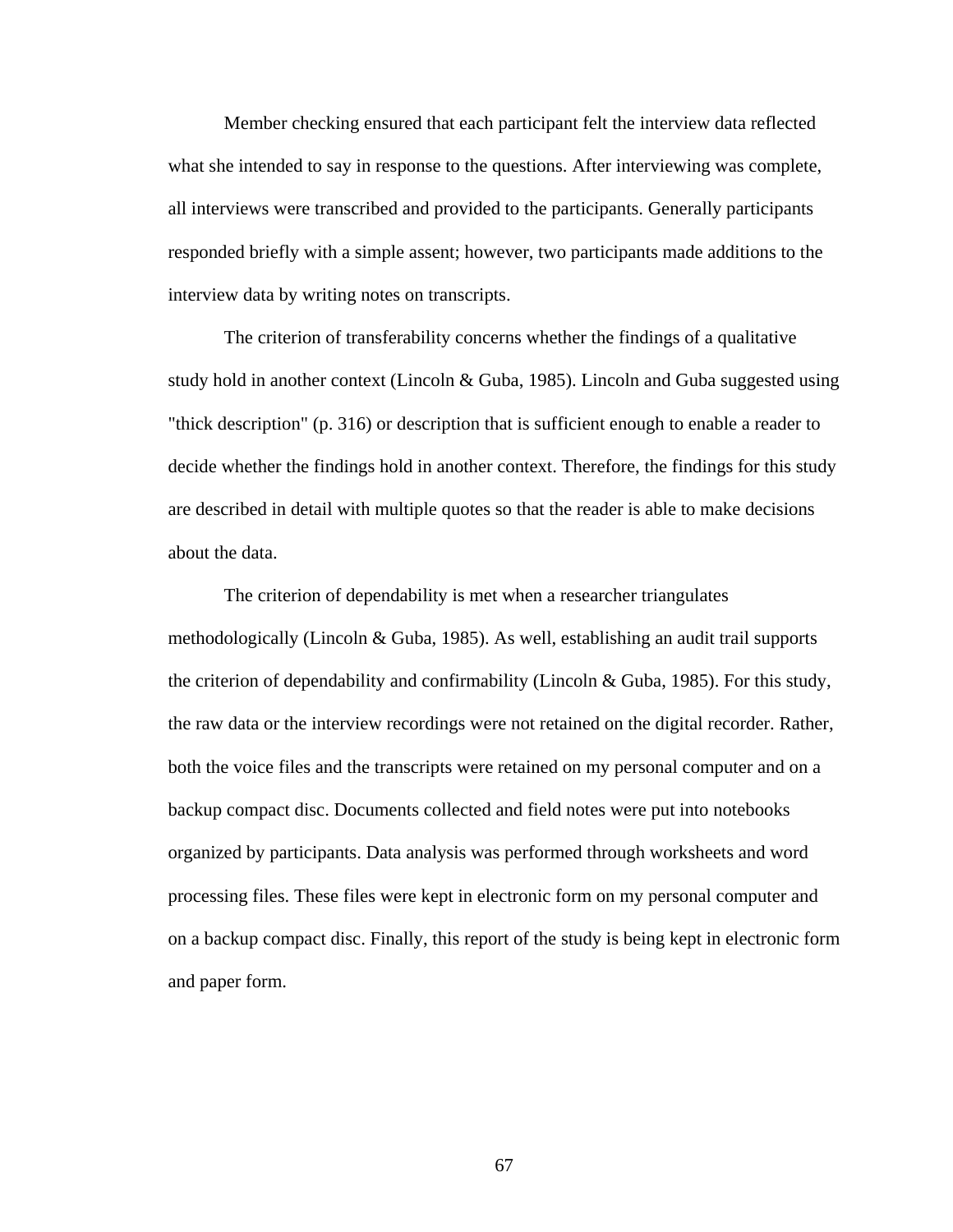## Ethical Considerations

 Because the participants revealed personal matters through interviews and documents, ensuring that no harm or negligible harm comes to the participant is the utmost ethical standard (Clark & Sharf, 2007). Nearly all other ethical questions arise from this relationship of trust between researcher and the researched. Institutional Review Board (IRB) approval from the University of Missouri-Columbia Institutional Review Board was granted before I begin to collect data, but IRB approval does not mean there are no further ethical tensions to be considered. In this section, I will address three of those issues: informed consent, voice, and confidentiality.

 First, the ideal of *informed consent* is utopian. The intention behind it is to ensure that field researchers do not violate the individual rights of participants (Eisner, 1998). However, at the moment of consent – when the participant signs the letter – the participant may not be fully aware of how she will feel about what is asked; therefore, informed consent should be viewed as ongoing and negotiated (Berg, 2004; Waldrop, 2003). For example, after signing a letter of consent, filling out the initial questionnaire and reviewing the interview questions, one potential participant said she just was not comfortable discussing personal matters while being recorded. As a result, I shredded all of her information and disposed of it. Patton (2002) said that interviewees will reveal events and feelings in an interview that they did not intend to tell. As such, telling a participant beforehand what she will be asked does not ensure she will not be harmed by the interview. For example, Marie did not intend to mention the sexual molestation her daughter experienced. After she had mentioned it, I followed up with a question, and she asked me to turn off the digital recorder. I did, and she told the story. She asked me not to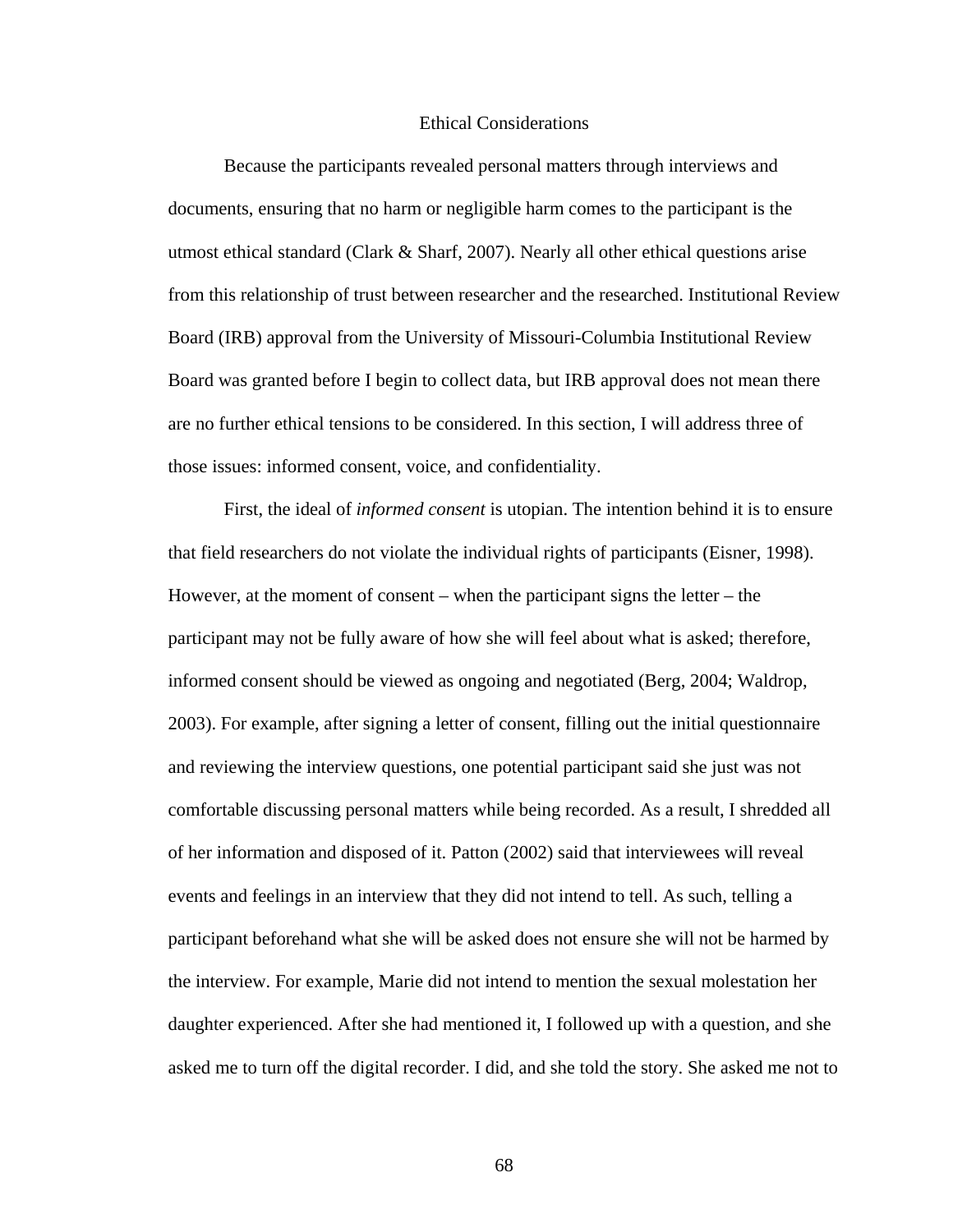take notes, so I did not. For Marie, she was comfortable with the fact that it had happened being included in the study, but she was uncomfortable with the details of the events being recorded for the study. Therefore, those details are not part of the analysis. Initially I thought participants would be reluctant to share financial information, but I found they were more comfortable revealing financial data than they were revealing personal issues. Throughout the interview process and in data analysis, I strove to be respectful of their privacy.

 Second, all researchers bring educational, political, and moral positions to their research; however, the researcher's desire to advocate for her positions should not silence the *voice* of the participant (Peshkin, 1993). Throughout the study, I strove to be selfreflective, so I would not confuse the voice of the researched with the researcher (Clark & Sharf, 2007; Stroobants, 2005). I did not anticipate how important this ethical consideration would be, but because this is an election year, election topics often came up before and after the interview. My political views were often different than the participants. I worked to negotiate this tension primarily by steering the conversation away from political topics. As well, as the women spoke of their life experiences, I tried to be careful not to take political positions relative to them -- either in the analysis or in the findings. In sum, misrepresenting the voice of the participant in the report is tantamount to fraud or deception, and no political disagreement justifies deception.

 Finally, the researcher should maintain the *confidentiality* of the participants (Berg, 2004; Patton, 2002). This meant removing identifying information from the study and securing the data. As well, the researcher should be careful not to casually discuss research participants. However, I have made several presentations on the research as it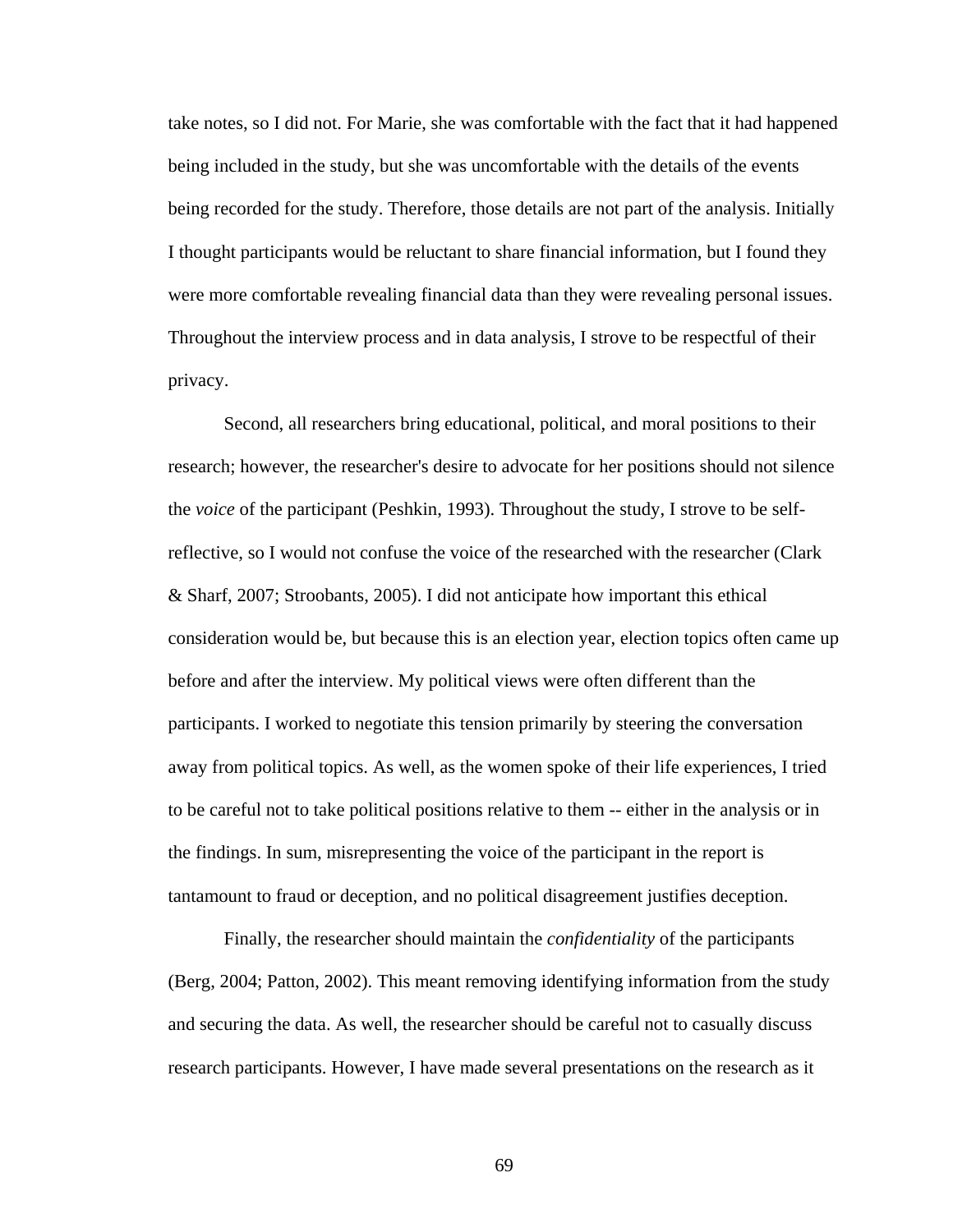has proceeded. On these occasions, I used pseudonyms and focused the presentations on cross-case data with few identifiers or on the single-case of Rose. Prior to the presentations, I asked Rose permission to focus on her case. Rose reviewed the Powerpoint slides and the notes for the presentation before I gave it. This was important to me because of the inferences possible given my position at the college that the participants attend or attended.

### Summary

 In this study, I used a multiple-case study design to describe and explain individuals' reasoning and to replicate findings across cases. The participants were chosen using theory-based sampling and intensity sampling (Patton, 2002). Seidman's (2006) three-interview series was negotiated and used to capture participants' lived experiences with policy initiatives. Individual cases were analyzed using an individuallevel logic model (Yin, 2003). Multiple-case analysis was accomplished using a worksheet model of analysis for locating case findings (Stake, 2006). For this study, I used Lincoln and Guba's (1985) four criteria for trustworthiness to ensure that the data and findings were well-founded. Finally, ethical issues, including issues of informed consent, voice, and confidentiality, were carefully reflected upon throughout the study (Berg, 2004; Clark & Sharf, 2007; Norrick, 2005).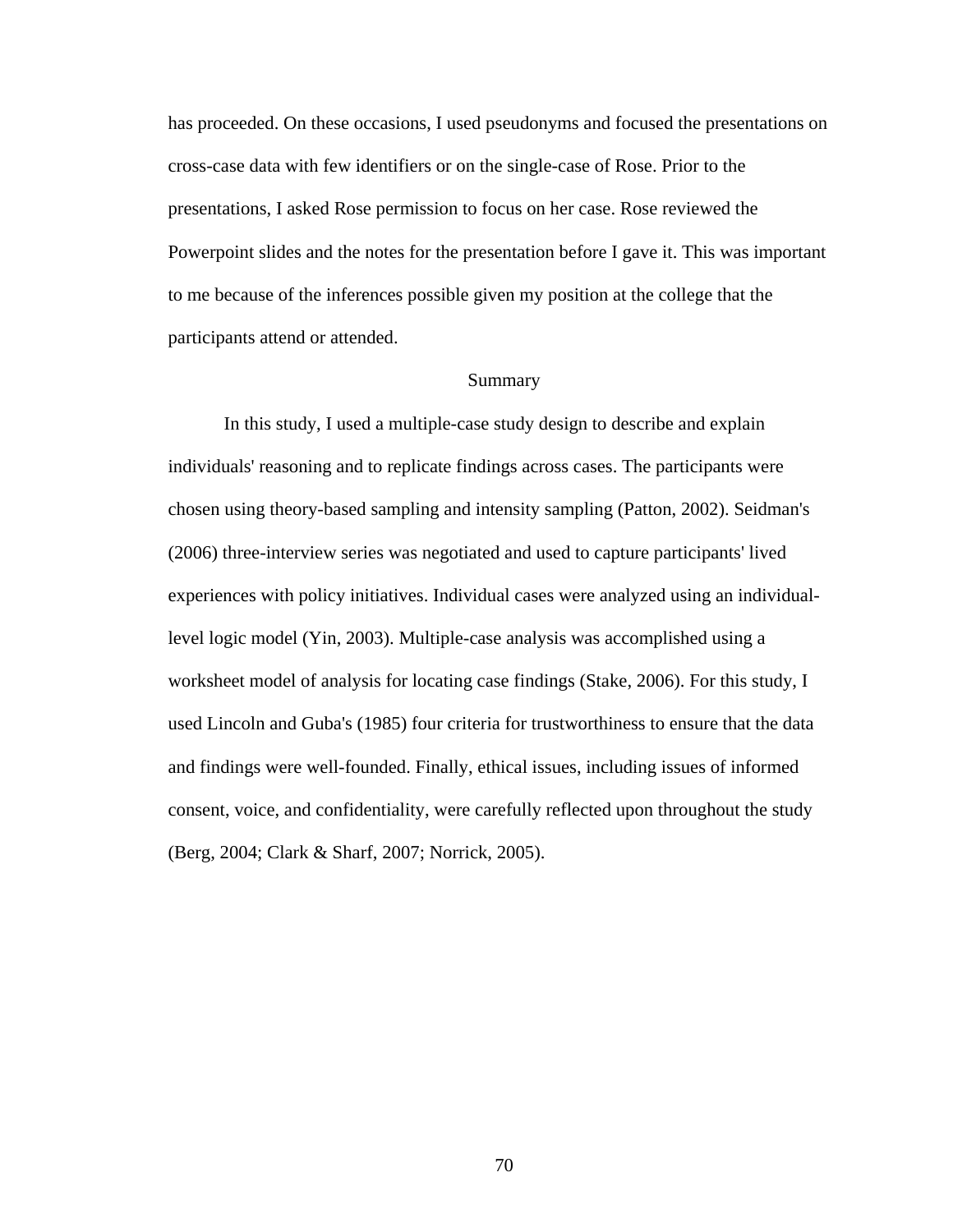#### Chapter 4

### FINDINGS

## Introduction

 Policy-makers assume a causal relationship between economic growth and increased education (e.g., U.S. Department of Education, 2006); however, economic literature has indicated that this relationship is contextual and that geographical location is a particularly important determinant in economic growth and education relationship (e.g., Goetz & Rupasingha, 2003). Research has also indicated that single mothers are less likely to succeed in college than their traditional-aged counterparts (e.g., Berkner, He, Mason & Wheeless, 2007). When they do succeed, it is a path out of poverty (e.g., Pandey, Zhan, & Youngmi, 2006). Therefore, using theories of economic development as the lens for analysis, I sought to study how single mothers used certain government and institutional policies to facilitate their attendance at a rural community college in a Midwestern state, and how these policies shaped the women's choices about college attendance. More specifically, I wanted to understand how the single mothers' collegegoing decisions related to access, persistence, completion, and transfer were affected by the federal, state, and local policies they used to manage their economic circumstances.

 The community college site in this study enrolls around 1,800 full-time students and 1,800 part-time students with two female students for every male student; the average age is 24. Fifty-one percent of the students are freshmen, and 22% of the students are sophomores. The remaining students are enrolled in non-credit or dual-credit coursework. The majority of students commute to the community college from other counties with some students commuting a significant distance to attend the school. For example, only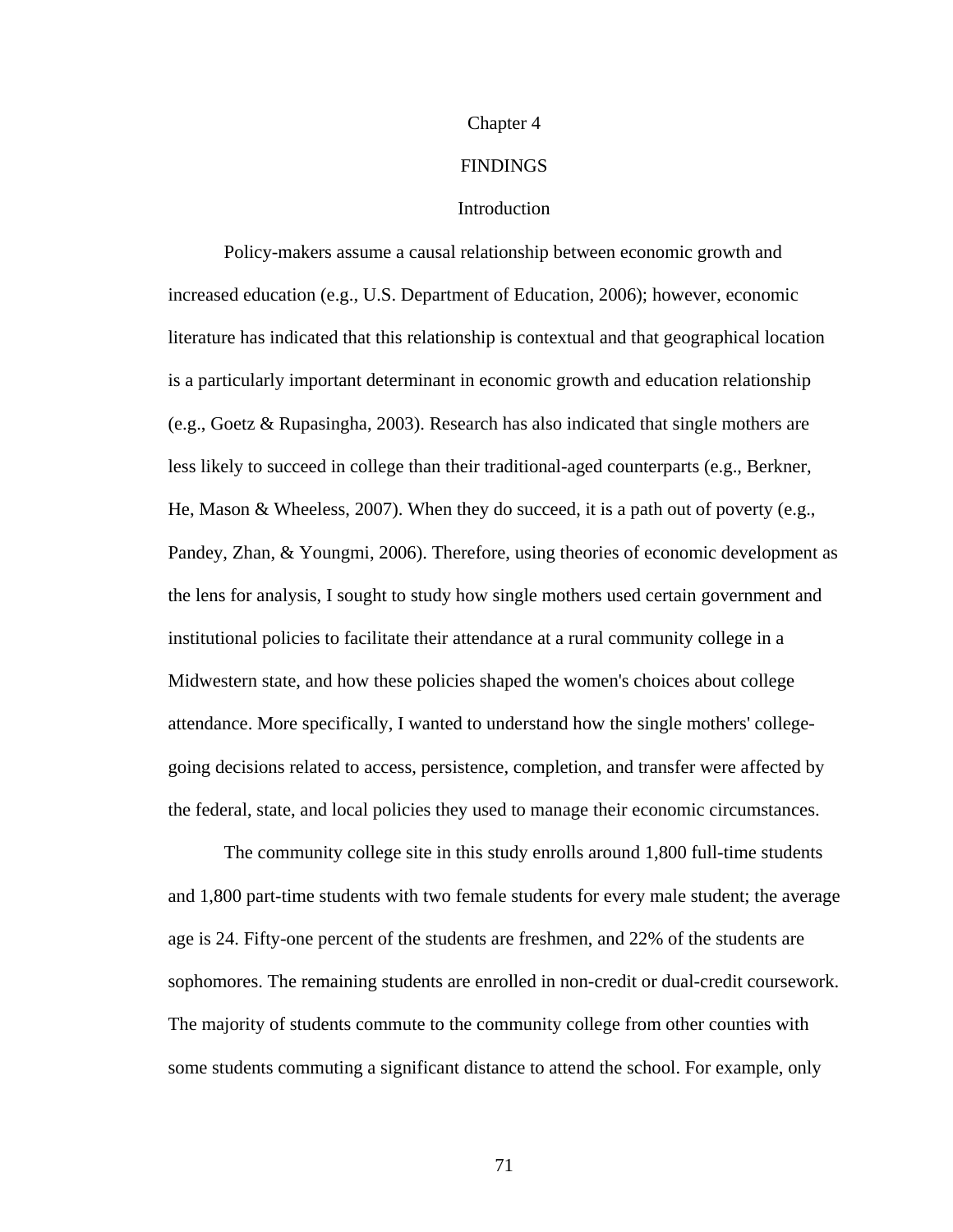one participant in this study lives in the community where the community college is located, and two participants commute over 100 miles to attend the community college.

 The first section of the chapter is a series of vignettes about each of the participants. The second section is a collective portrait of the participants. The third section describes the findings for the first issue question: What is the nature of the capabilities that low-income mothers believe they will gain or do gain by attending the community college? The fourth section describes the findings for the second issue question: How do federal and state policies directed at low-income mothers give rise to institutional influences that create barriers to or avenues of access, persistence, completion, and transfer in higher education? The final section is a summary of the findings.

#### Vignettes

 In this section, I present ten vignettes, each containing information on the participant's personal history, college-related decisions, occupational goals, and policy participation while enrolled in college.

## *Kate*

 After graduating from high school, Kate left home to live in a dorm and attend a baccalaureate institution about 90 miles from her home town. During her first semester away, her younger brother was diagnosed with brain cancer requiring surgery. Kate said, "So when he had brain surgery, I decided that I needed to go home and try to help her [mother] out, which was stressful." Kate dropped out of college without earning any college credits and returned home to help her single mother take care of her sick brother. When I asked her if her brother survived the surgery, she recalled,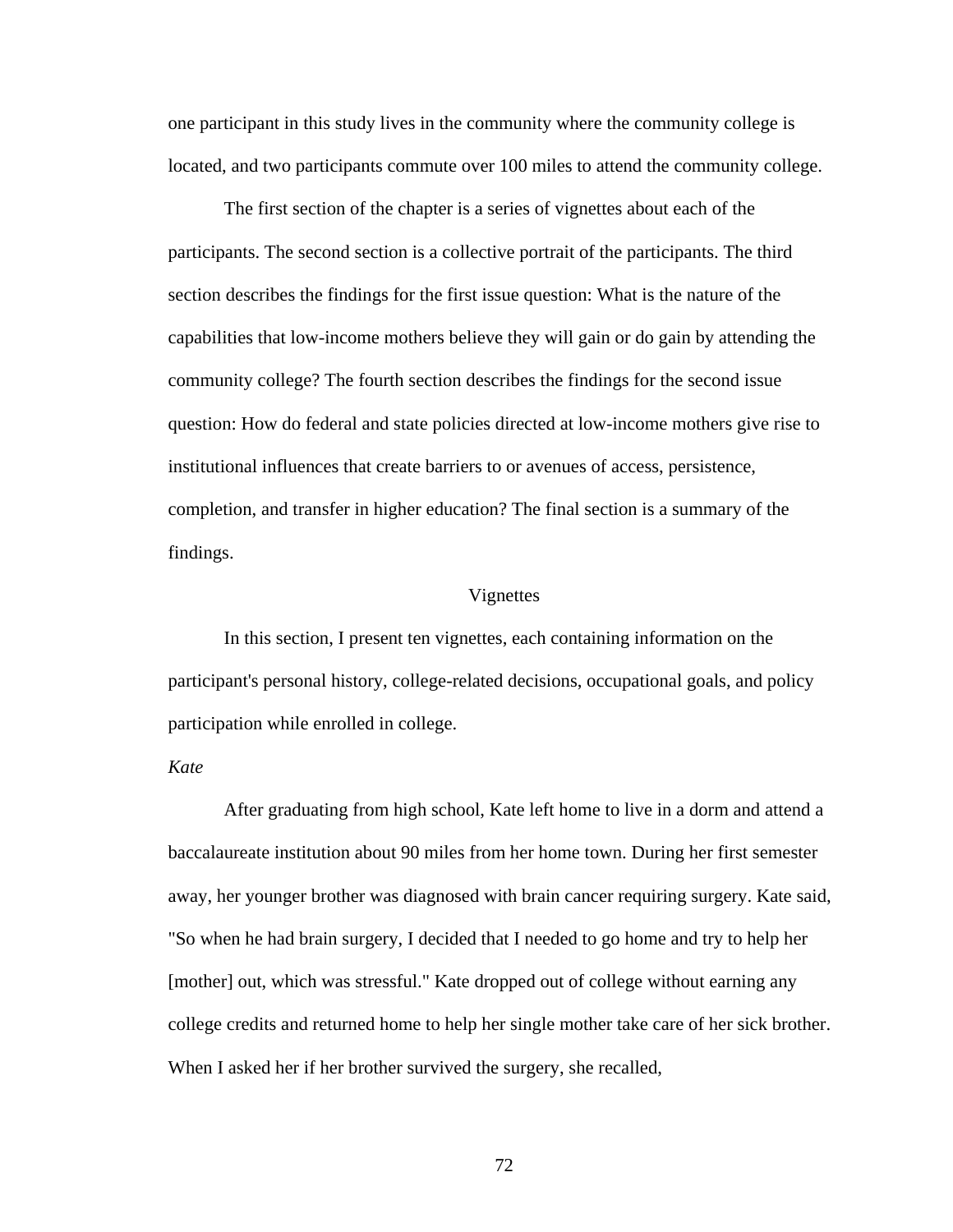No, my brother passed away. It's been six years now. He survived the surgery but had scar tissue and had a lot of seizures and stuff after that. They took a chunk of his brain and so he was a lot slower. He went back to school for awhile, but he was made fun of so terribly bad that he didn't want to stay, so we home schooled him for a certain amount of time. Right in that time, I started using a little bit [methamphetamines]. Not too heavy through all of that. I don't think it got really bad until after he had passed.

Kate met her daughter's father while caring for her brother, and he introduced her to

methamphetamines. She said of her first experience with drugs:

I can remember the first time I ever seen it [methamphetamines]. I wanted to leave and never see them again, but they're very convincing and it just seemed like it would solve everything that I was feeling. The energy that I needed to keep up with everything basically was the main thing. The euphoric feeling that came with it because I hadn't had that in a long time. So, my first time of doing it, I loved it and wanted it.

Kate said this about her reaction to her brother's death: "So, I got very high and stayed that way for quite awhile – over a year pretty much. It got pretty constant – every day usage. At this point, I had my daughter. Her father was married." Her daughter's father supplied Kate with drugs, but the relationship soon fell apart. Kate moved in with another man because she needed a place to live. Her mother had a live-in boyfriend that Kate resented, so she no longer felt welcome in her mother's house. Kate's new boyfriend was married, a heavy drug user, and abusive to Kate. She described him as "very abusive…physically abusive, sexually abusive, mentally abusive." Kate's boyfriend bounced back and forth between Kate and his wife. After several days of continuous drug use and in a jealous rage, Kate drove her car into his house with her daughter in the backseat. She said, "I had a breakdown and realized that day, 'cause I had my daughter with me and what I was doing to her. So I left and put myself in treatment." The drug treatment program helped Kate decide to return to school, so when she finished the program, she enrolled in the community college and began work on her associate's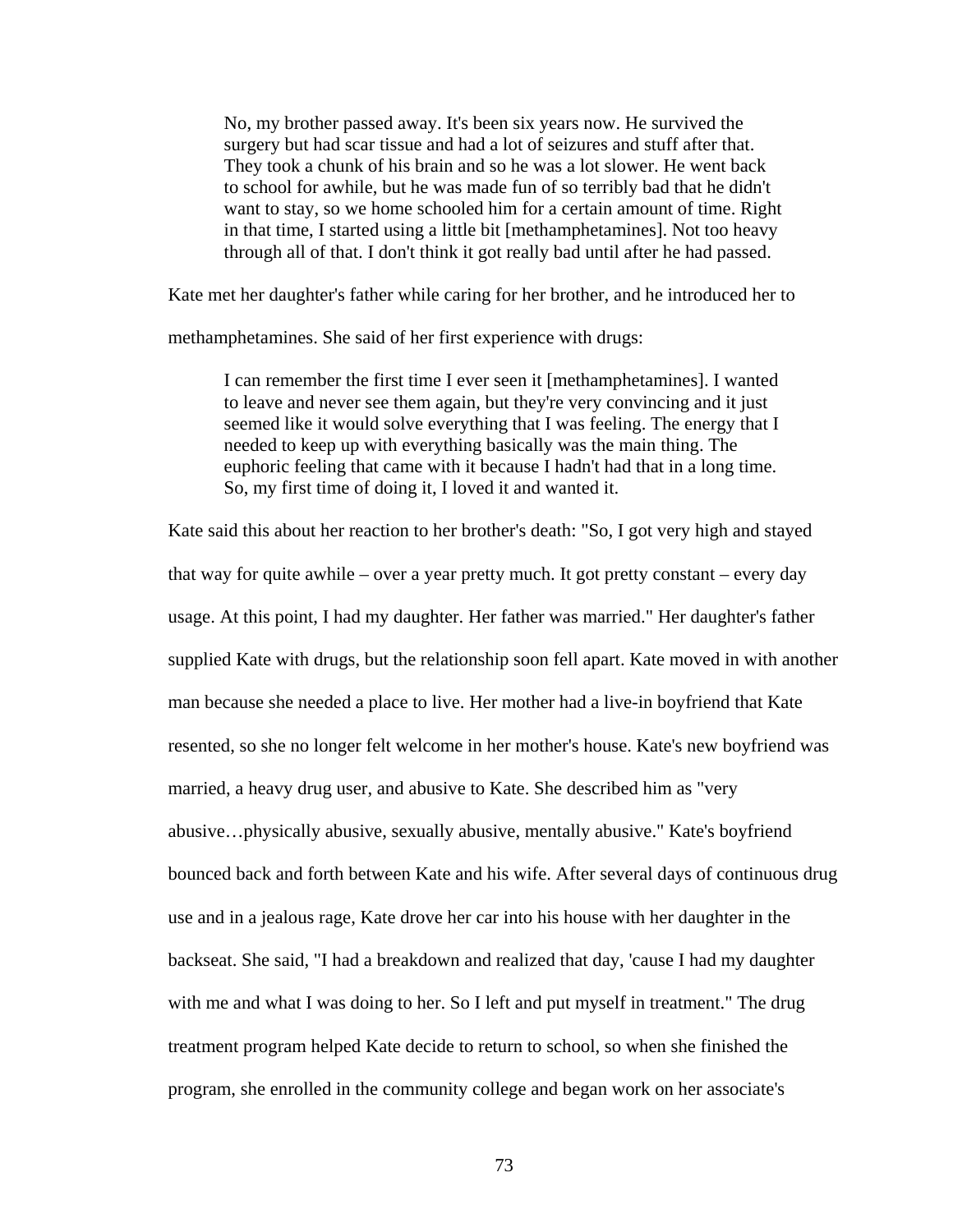degree. Her boyfriend was forced into a 120-day shock treatment program for his drug use by an area judge. When he completed his treatment program, Kate allowed him to move in with her and her daughter. He began to use drugs again and to physically abuse Kate, so she dropped out of the community college. She said,

He would be gone three days at a time and come back in a psychotic episode. Then one day he choked me to the point of [my] passing out in front of my daughter and I left. I finally was strong enough to tell him that I didn't want him to come around again and got an order of protection about a week before I found out I was pregnant with my son.

 Seven years after starting college as a traditional-aged freshman and pregnant with her second child, Kate began to take classes at the community college again. She took one summer semester off for maternity leave, but returned in the fall semester. Three years later, she earned an associate's of arts degree and transferred to a very selective public, liberal arts institution near her home town. She is earning a social work degree and planning to work in juvenile probation and parole. In talking about her vocational choices, Kate said, "I have a desire and passion to try to help our troubled youth. Mainly I want something good to come out of the bad that I have done. I don't want it to all have been for bad. Not sure where it's going to lead me exactly yet, but that's the point."

 While enrolled in the community college, Kate has utilized 12 federal, state and institutional programs, including Pell Grant, federal subsidized loans, TANF, EITC, food stamps, subsidized housing, WIC, Medicaid, Workforce Initiative Act, and Head Start. She commented, "It's a struggle trying to figure out the right amount of work and still get the benefits I need to stay I school." Kate also talked about the stigma associated with using welfare programs. She said, "Absolutely there's a stigma with that. You should be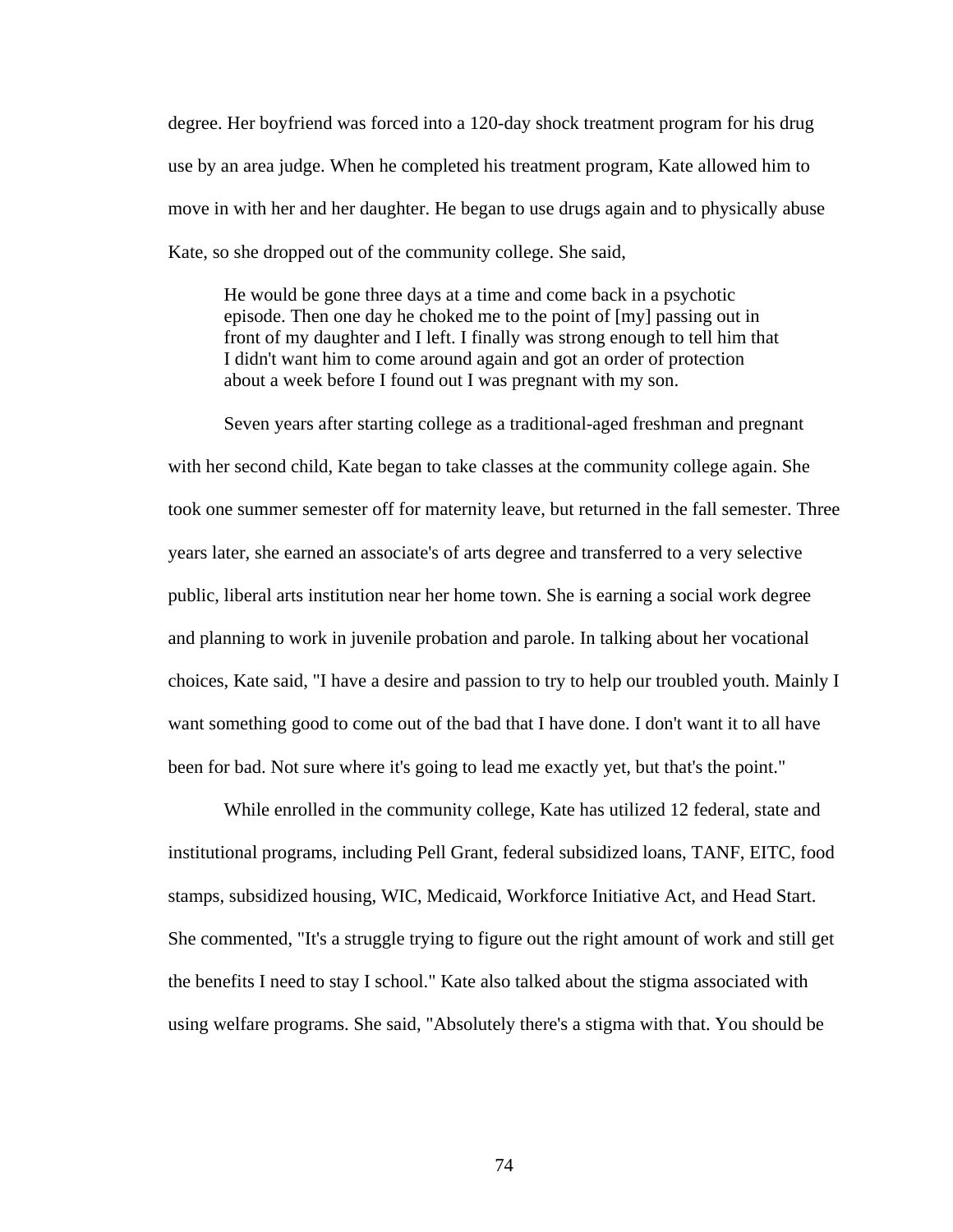working harder and you shouldn't be asking for the handouts and you're probably in some trashy place, don't know how to clean type idea."

*Rose* 

 After graduating from high school, Rose left home to live in a dorm and attend a private religious college in another state; however, she continued a long distance relationship with her high school boyfriend. Rose said, "He would call on the phone saying he was holding a shotgun and needed me back. It was a really sick relationship from the get-go." Rose left school after successfully completing her first semester to be near her boyfriend. She returned home and enrolled in a local community college where she successfully completed another semester. Her boyfriend pressured her to marry him, so, at 18, she married her boyfriend and moved to another town. Rose took a secretarial position at a university where she "did really well." She said, "I went from secretary to administrative assistant within a couple of years." After having her first child, she had problems finding reliable care for her daughter while she was at work. Rose recalled,

I went through two different childcare providers while I was there and both of them…. I wanted to do better. I wanted to do it myself, so we wound up finding this house that had…it was a mother-in-law apartment is what it was advertised as, but it had a full kitchen and bath and two big rooms downstairs. So we bought the house and I opened the childcare program down in the basement. I had that open for 10 years.

Throughout this time period, Rose and her husband struggled. Rose observed,

It should have been a walk away situation. But I didn't. It seemed like every time…then I had [first daughter]. In '94 I had [first daughter]. In '98 I had [second daughter]. And every time I was about to go because it seemed like the kids were old enough...in '03 I had [son]. Every four years just when I thought okay I can leave with a three year old or whatever, I got pregnant again.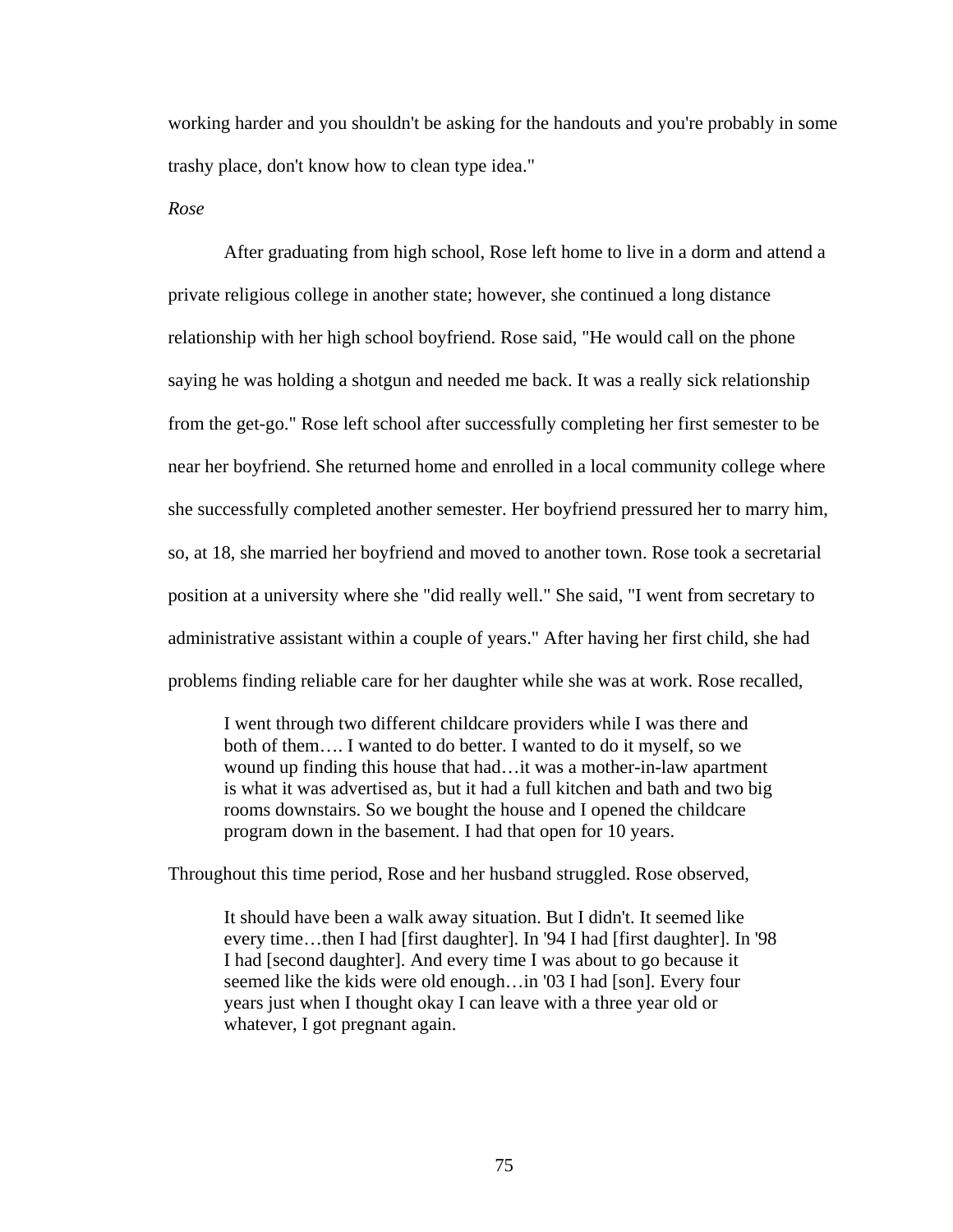Rose described the marriage as "unhealthy" and "conflicted." She referred to her home as one where there was a significant amount of "screaming" and "door slamming." Eventually Rose asked her husband to leave.

 I asked Rose if education was on her mind during her ten years of running her daycare business and contending with her troubled marriage. She responded, "Loved it. So through this whole time, I loved teaching. I loved being with the kids. That's what I was all about." After Rose and her husband separated, Rose tried to gain employment outside her home; however, she was unsuccessful. As a result, she made an appointment at the Division of Family Services to sign up for aid. Rose said of that first appointment, "They asked did I want to go to school or did I want a job, and I was like ding, ding, ding, I want to go to school." Nineteen years after starting college as a traditional-aged freshman, Rose enrolled in coursework at the community college.

 Rose is working toward an associate's degree in teaching (AAT) and she hopes to transfer to a private women's college. When I asked about stopping after the AAT, she wistfully replied, "Yeah, I would never be able to fully teach. To operate a class on my own, I have to have a degree." When I asked Rose how the struggle to attend college will be worth it, she told this story,

Even this morning, [son] said something…everyday I have to say, 'I'm sorry.' You could push a button at this point in time and just say, 'I'm sorry. I don't have the money.' So anyways, [son] wanted to go out and play ball tonight. I said it was really muddy. So anyways, he said it would be fun to get one of those golf things – he's four – to get one of those golf things with a hole in the end and you could hit the ball into that. I was like, 'Oh yeah, that would be kind of fun.' And I said, 'Well, it'll be awhile.' He said, 'It's because we don't have the money, right?' And I said, 'But isn't it funny.' I said, 'We want a lot of things, but we're doing without them and it's okay.' And it really is. It's okay. And that's what I keep telling them. It's hard right now for everybody, but I've got to get through school. I've got to get a better job. I won't have to work so hard. We'll have time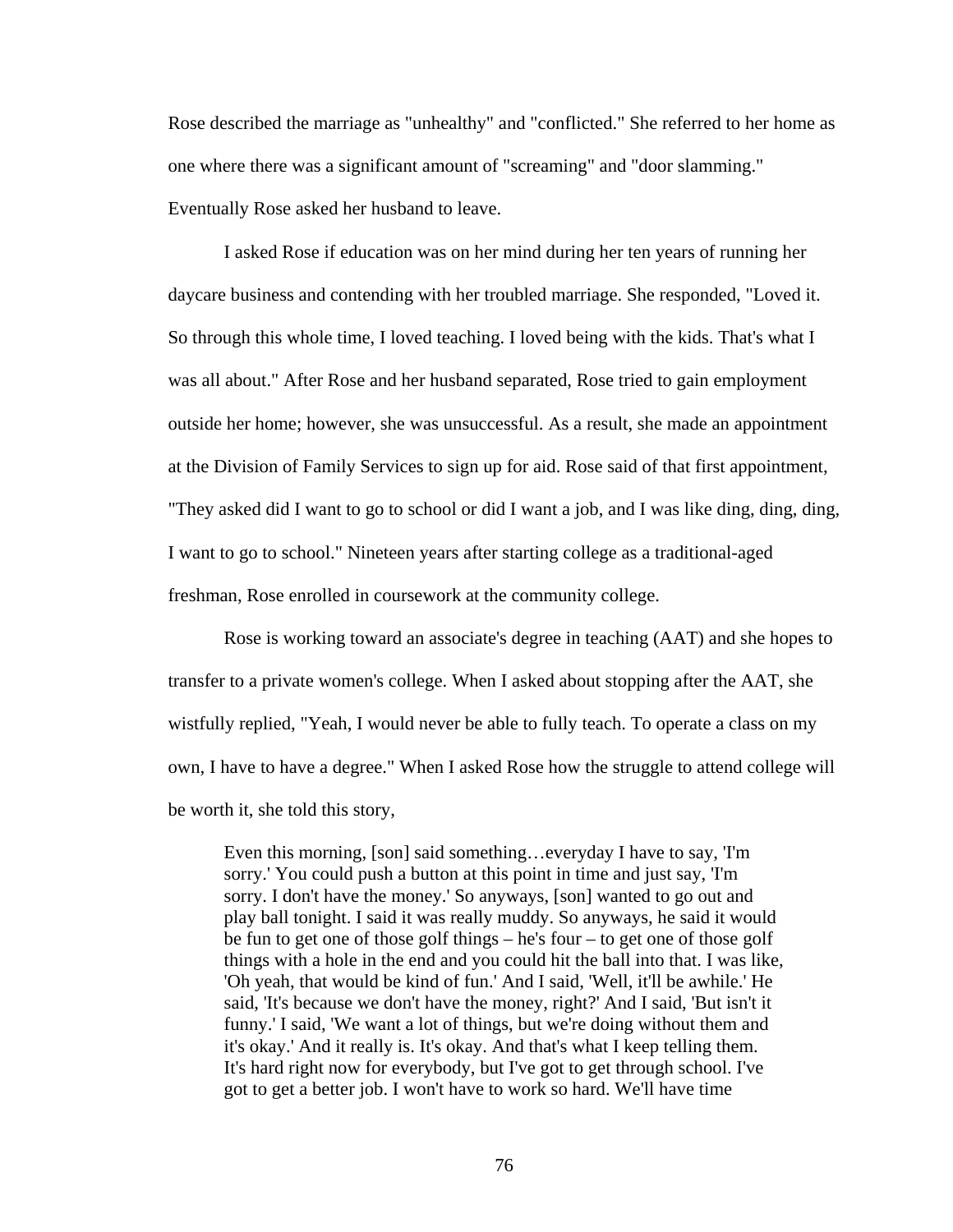together. This kind of thing. All of these welfare programs, I could not be here without them.

 Rose uses fifteen federal and state policies to manage college enrollment. While enrolled in college, she has utilized Pell Grant, federal subsidized loans, federal unsubsidized loans, TANF, EITC, food stamps, Medicaid, child care subsidy and Workforce Initiative Act. As well, two of Rose's children attend a private religious elementary school on a full scholarship. When I asked Rose for some policy participation documents, she brought in the 45 action notices she has received from the state since enrolling in welfare programs a little over a year ago. Each action notice represents a change to her enrollment status in one of the programs. While enrolled in my class, Rose received a notice that she was about to be removed from the Medicaid rolls. I asked her about that action notice during the second interview. She said,

At first he [caseworker] was like, 'No, you're good.' And then he was like, 'Wait a minute.' He did realize…we both realized that, oh my gosh, I really was going to be without insurance in two weeks. So the scramble happened. I had to quit my job. I was working at aftercare for my daughter's school for actual pay which as \$10.70 an hour. It was a screaming good deal. So, he had misentered the information that I can only earn \$234 a month for a family of four, whereas it was really \$342 a month. Since I was getting \$339 in child support, that counts. When he finally got that entered correctly, which took a supervisor to get that figured out, then I was back on the program. In the meantime, I lost that outside money which was helping.

*Nicole* 

 After graduating from high school, Nicole left home to live with friends and attend the community college about 60 miles from her home town. Nicole related her experience like this:

> I graduated in '01 from [high school]. I moved to [community college town] in '01, and started in college. Partied too much. Dropped out. Got pregnant unexpectedly. I was working at [gas station] down toward the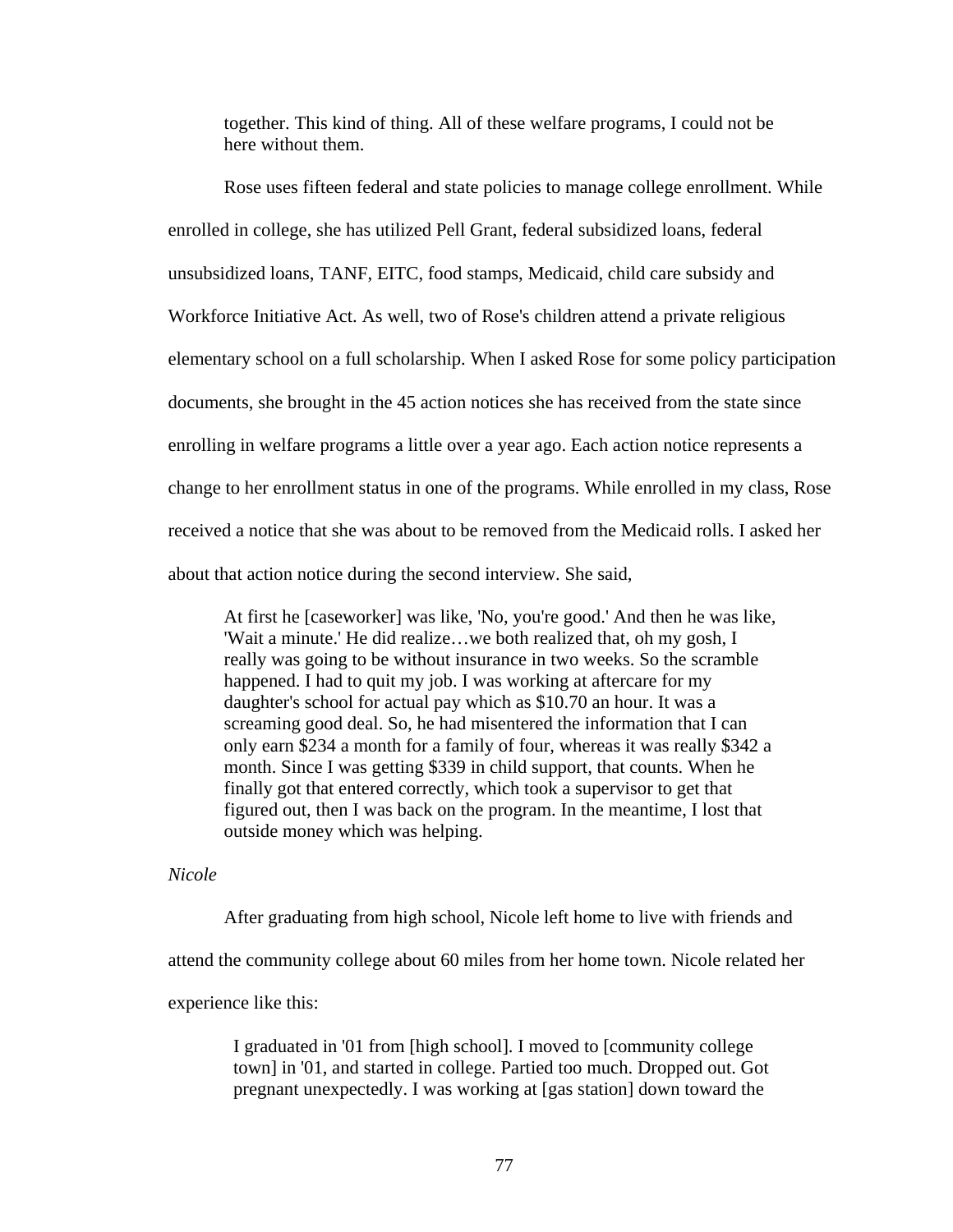prison. And then, I pretty well got fired from there. If I could have proved that it was because I was pregnant, I would have done it. Then I moved back home, and lived with my parents for awhile until I had him then lived there until he was about two."

When Nicole's grandfather died, Nicole's parents allowed Nicole and her son to live there rent free. She commented, "It's a lot better without Mommy and Daddy there twenty-four seven." However, her parents pay her utilities, her car insurance, the property taxes on the house, and other house related expenses. As well, her parents purchased her car for her. Nicole works 30 to 40 hours a week at a discount retail store near her home. During the week, her son attends preschool and goes to a baby sitter. Nicole's mother and her sisterin-law provide free child care while Nicole is at work during the evenings and weekends. When I asked her what she uses her income for, she replied, "It goes toward the baby sitter and the cell phone and little bills I have, and groceries that I can't get with food stamps and gas."

 Nicole has never been married, and the father of Nicole's son does not have any contact with her or her son. The following exchange concerns her thoughts about her son's father.

Interviewer: What about the father? Nicole: I have nothing to do with him. He lives in [nearby town]. Interviewer: Does he see your son? Nicole: I have nothing…I haven't talked to him since I was two months pregnant and my son's four. He knows nothing about him. Interviewer: Do you plan to file for child support? Nicole: I don't want my son to have to go back and forth. And now that he's four, he don't know who he is. It would scare him. I don't want nothing to do with it. I'm doing fine on my own with my parent's help."

 Five years after starting college as a traditional-aged freshman, Nicole returned to college as a full-time student; however, she has struggled to maintain the minimum gpa. Right now, she is on academic probation and has lost her Pell Grant. If her grades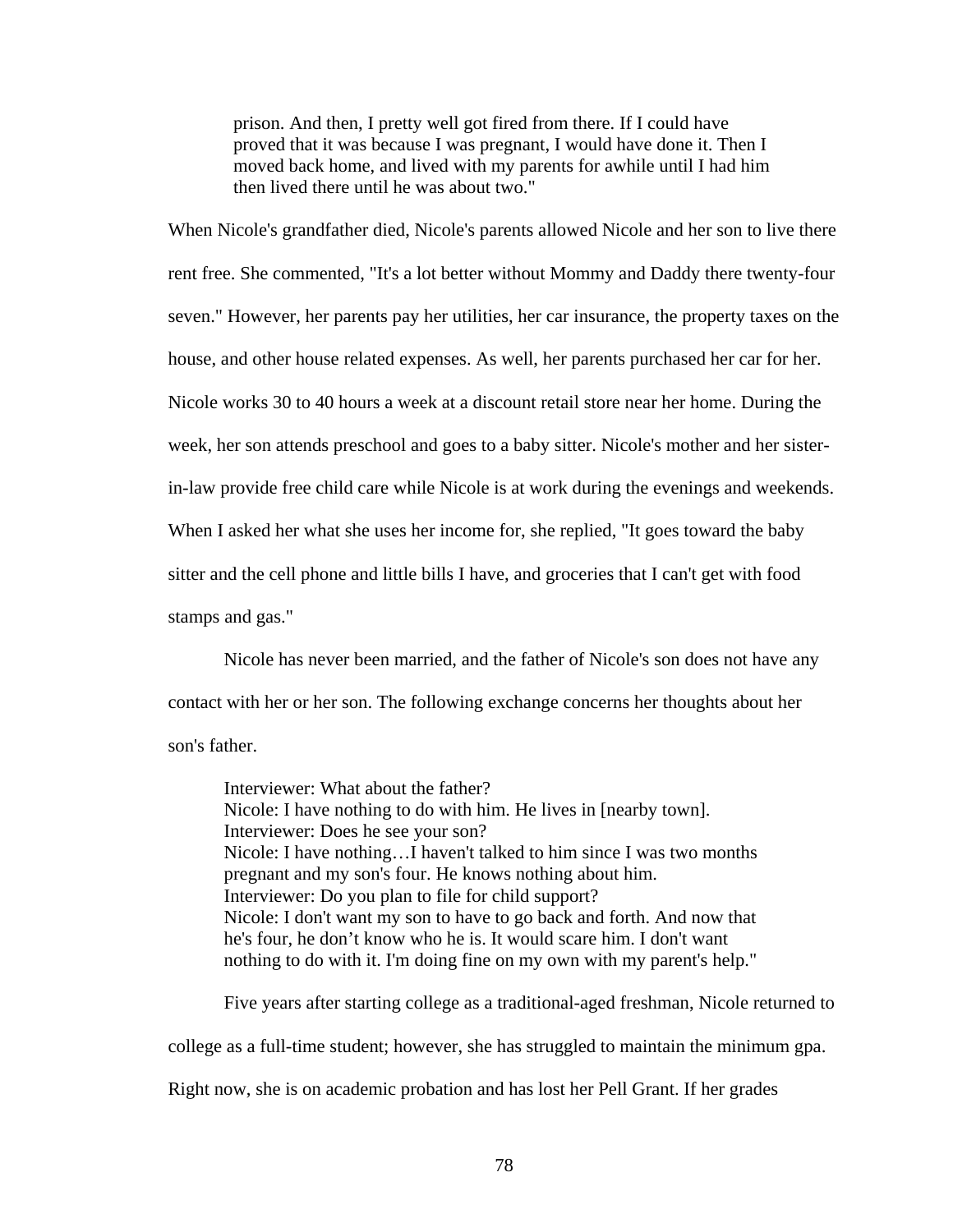improve, she could get the Pell Grant back next semester. When I asked her about the struggle to attend college, she commented, "It's just trying to find time to actually study. You sit down to study and you've got a kid that's constantly wanting, you know, and won't go to bed unless you go to bed." Throughout my interviews with Nicole, time management was a constant issue.

 Nicole plans to become an RN, but currently her gpa is not strong enough for her to be admitted to the nursing program, which is very selective. When I asked her why she chose nursing, she said, "Cause it runs in my family. My aunt is a nurse. My mom was. She worked at a hospital and stuff. It was just something…there's always a job opportunity somewhere. You are always needed. There's always a job out there in that. You're helping people."

 Since Nicole refuses to name the father on aid forms, she is ineligible for some types of aid, like TANF. Nicole said, "Yeah, watch who you say that to though because some people think I pay rent…for like WIC and…so I can get food stamps" Nicole indicates that she does pay rent on her food stamps application. As a result, she receives \$124 a month in food stamps that she would not receive otherwise. Nicole is enrolled in seven policy initiatives, including Pell Grant, Federal SEOG, EITC, food stamps, and WIC, as well as Medicaid and Head Start for her son. Nicole was without health insurance between 2003 and 2007. She became eligible for her workplace health insurance plan in January 2008.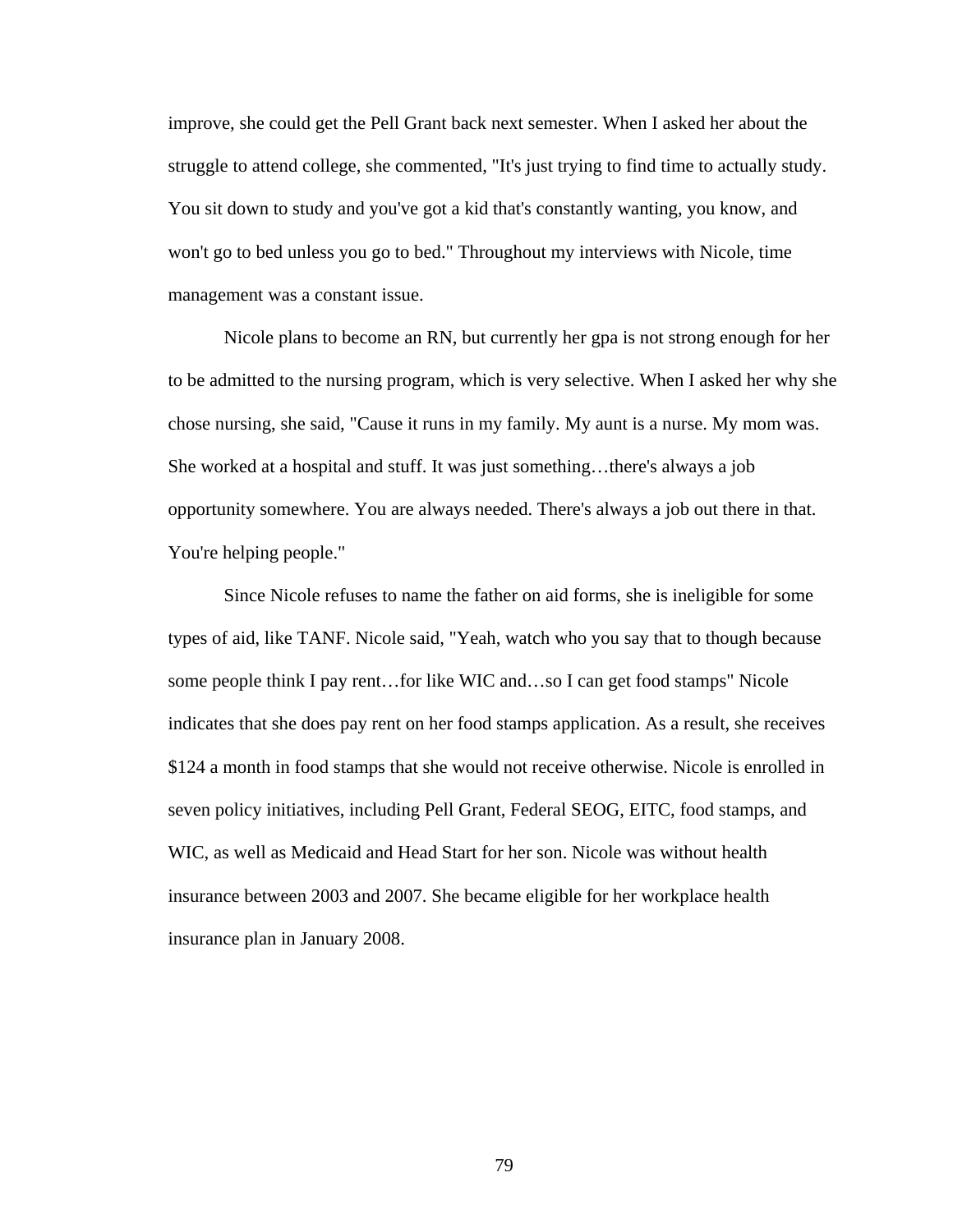### *Anne*

 After graduating from high school, Anne left home to live in a dorm and attend a baccalaureate institution about 80 miles from her home town. She described her transition to college.

So, I also live in a town with 600 people. My graduating class had 18 people in it, so we were really like classmates who were more like brothers and sisters. So whenever I went to [college], it was quite a bit of a culture shock for me, because, for one, there were different minorities which I was not used to at all. Secondly, my class sizes were 50 to 60 students in a class instead of 18, which was terrible. So, I quickly found myself going from being the outgoing, outspoken, center of attention to the hidden face in the crowd. It was like I kind of just vanished in all those people.

Anne continued to attend classes, but she started going home every weekend. Eventually, Anne started to date someone from her home town. She said, "So whenever I went back to school, all week long all I wanted to do was go back home. That's all I could think about was going back home." Anne said she began to "go out every night with girls from the dorm." She continued, "We'd go to the bar and we would drink all night." Anne skipped her finals and found herself on academic probation and suspended for the semester. She returned home and "decided to get a job because my mom said I couldn't stay on the couch all the time, so I went to work at [the factory]."

 By this time, Anne and the boyfriend from home had broken up, and she was dating a man she worked with at the factory. Anne said, "I got pregnant. I decided the number one thing I did not want to have a baby and not be married. Secondly, I did not want to waddle down the aisle." She and her boyfriend married. She quit her factory job because she found the labor difficult while she was pregnant. Anne stayed home with her son until he was two then she went to work at another factory near her home. Anne has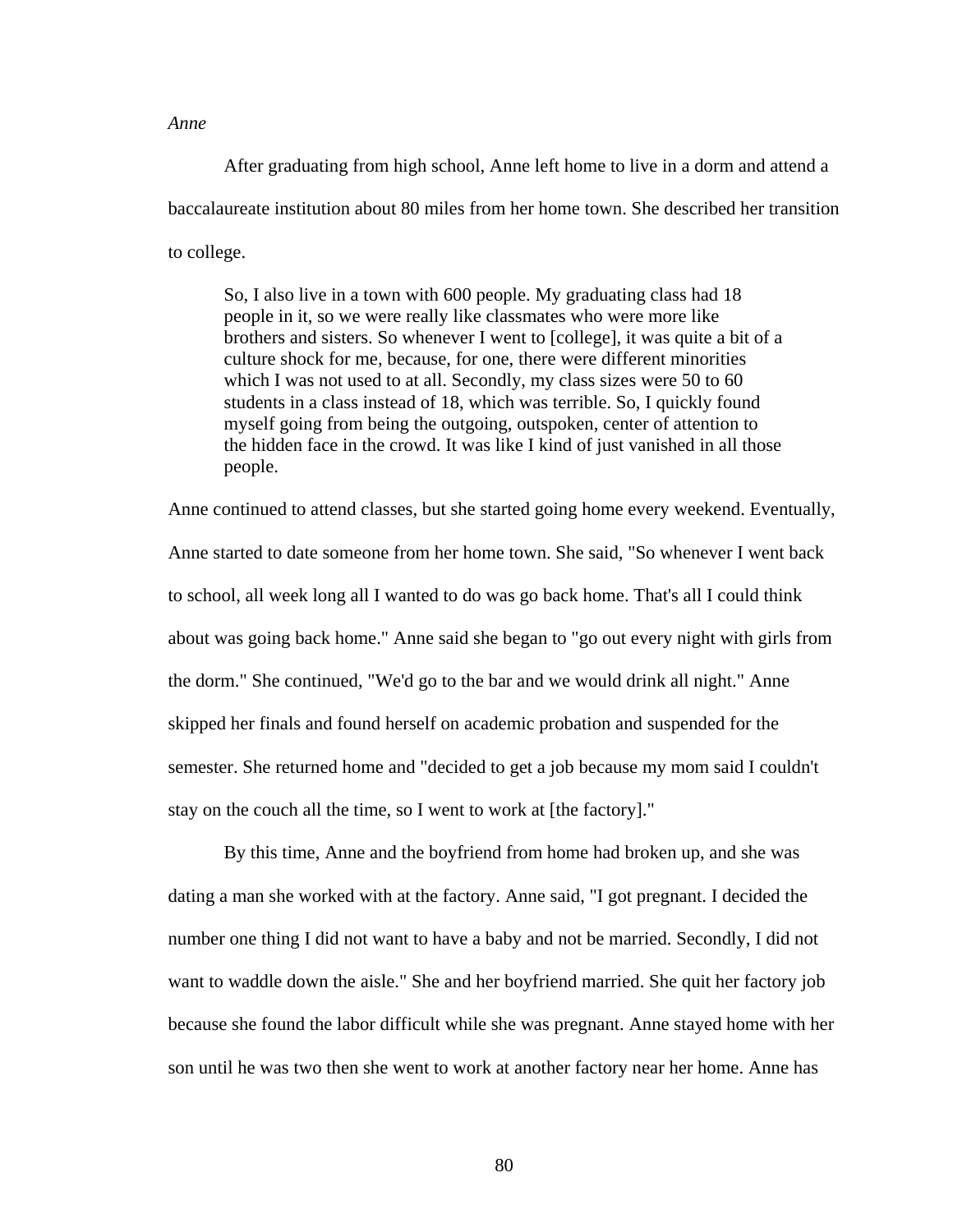health problems related to her factory employment. She said, "My doctor tells me that the only thing I can do to fix my shoulders is to find a new line of work or take painkillers for the rest of my life."

 Throughout the interviews, Anne talked about being uncomfortable with her current circumstances. Her home kept coming up as a source of frustration for her. She described her home as "an old flower shop." Anne said,

It's a long metal building with a metal roof. The man that owns it turned it into a duplex. It's not a house. My front yard is a gravel parking lot. We both wanted a nice house in the suburbs where our son could go to school and play with kids on the street. I think what happened is he just got comfortable with it. I, on the other hand, am not happy with what we have. I want more for us. I've always wanted more for us. I've never been satisfied, so that kinda makes it a conflict of interest I guess.

Anne and her husband no longer plan their future together. They are not romantically involved; however, they continue to live together and file their taxes together. Anne is in the process of finding another residence, making transfer decisions, and making financial decisions. Anne and her husband have significant financial problems including a \$5,000 federal student loan from her initial college enrollment right after high school. Anne and her husband also have medical debt, credit card debt, and car loan debt. In total, their personal debt is around \$40,000. Two years ago, they were sued by the area hospital for defaulting on their payment plan. Currently, they have consolidated their debts and now make payments to a consolidation company.

 Seven years after starting college as a traditional-aged freshman, Anne enrolled full time at the community college. In addition to working at the factory, Anne has had Work-Study jobs at the college including a tutoring position. Since enrolling, Anne has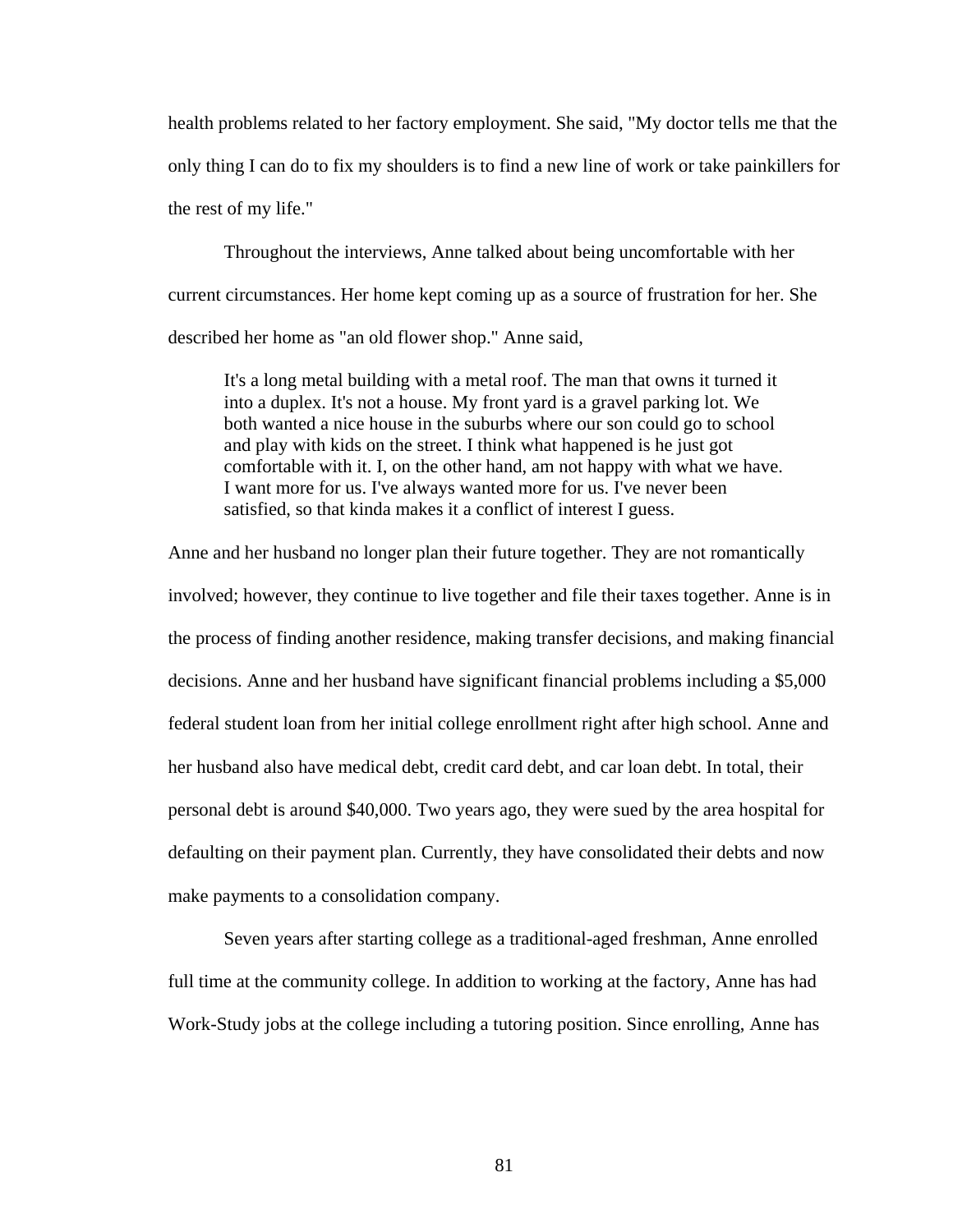earned one B and 12 As. Anne's interest in education has created significant conflicts with her family members. She complained,

People in my family don't understand that [college] you see. They are all against me. Why do you think you have to be better than the rest of us? We're all happy. Why can't you just be happy with this? And I just  $-$  I'm not. I'm too smart for my job. I'm smarter than my bosses.

Anne's cumulative gpa is a 3.2, and she is planning to transfer to a private college about 90 miles from her home. She plans to leave her son in the custody of his father while she completes school.

 Anne is completing an associate's degree in teaching, and she hopes to become a high school English teacher. When asked how she would describe herself as a college student, she said, "I'm very helpful. I find myself helping people a lot. That's why I pretty much know I want to be a teacher."

 Anne and her husband together earn between \$42,000 and \$45,000 a year which is well above the federal poverty threshold and ineligible for the Pell Grant; however, Anne's income, hovering around \$15,000, a year is much less than her husband's income. Anne does not utilize the federal loan program. She is enrolled in three policy initiatives: Work-Study, a state scholarship/grant, and EITC.

# *Charlene*

 While enrolled in high school, Charlene prepared to attend college by enrolling in the state merit aid program, taking college preparation courses, and taking dual-credit courses; however, she became pregnant with her daughter during her senior year. She said, "I knew there was a problem, but I decided to wait until after cheerleading was over to test myself." Charlene's boyfriend was several years older than Charlene and living with his parents. During her pregnancy, Charlene lived with her parents; however, her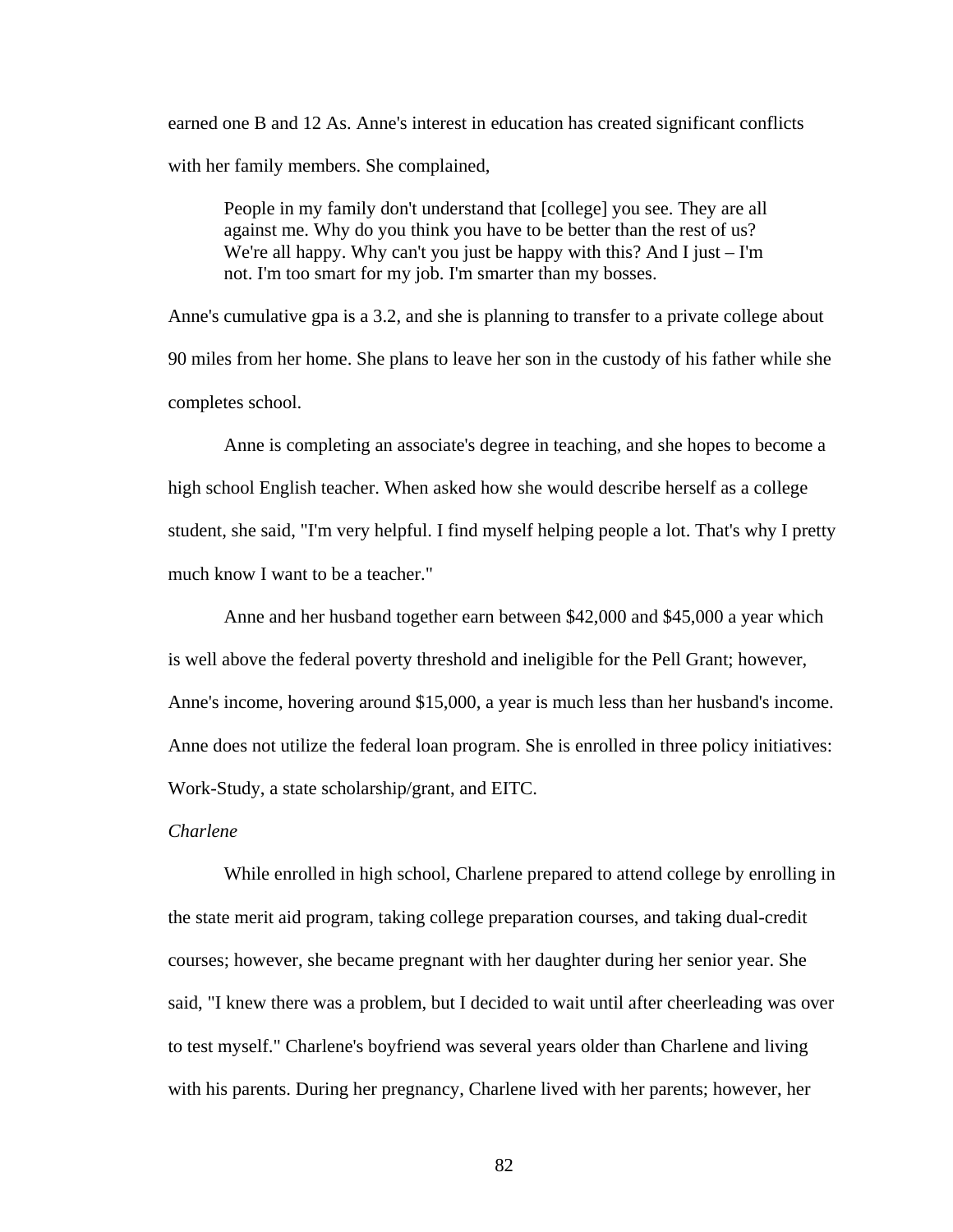father's medical coverage through his employer ceased medical coverage for Charlene because she became pregnant. Charlene had a difficult pregnancy including early labor that resulted in her daughter being born six weeks premature. Charlene recalled,

I had it [daughter] at [town]. I had a doctor at [town] that I was going to, but I didn't see her very often because she was worthless. Had her [daughter] then I was transported to [another town] by ambulance. I went into labor several times. I went into it [labor] about three times and they stopped it with drugs. That's why they sent me to [hospital]. They thought since it was state funded I would have more of a chance of staying there and getting good care.

This medical care left Charlene in substantial debt. Her portion was \$22,000, and her daughter's charges were over \$50,000. The hospital forgave the debt for her daughter's care and Charlene's hospital stay. That left Charlene with a \$10,000 medical debt that she is trying to pay off in monthly installments. Charlene and her boyfriend decided to cohabitate, but the relationship quickly fell apart.

 In commenting on her year away from school and cohabitating with her boyfriend, Charlene said, "I was very forgetful. Like not using my brain really brings me down. It was horrible. I was like totally potato. I would read recipe books, which I never made anything. I would read recipe books, but I'd burn everything I made, but it was good reading."

 Currently, Charlene lives with her parents, works full-time, including overtime, at an area nursing home, and attends school full-time. Charlene's home is a 30-minute commute from the community college she attends. Charlene's mother provides child care for her daughter while Charlene is at work and school. Charlene's father suffers from Post Traumatic Stress Disorder and is on disability. Charlene's brother is in prison for multiple drunken driving charges and drug charges.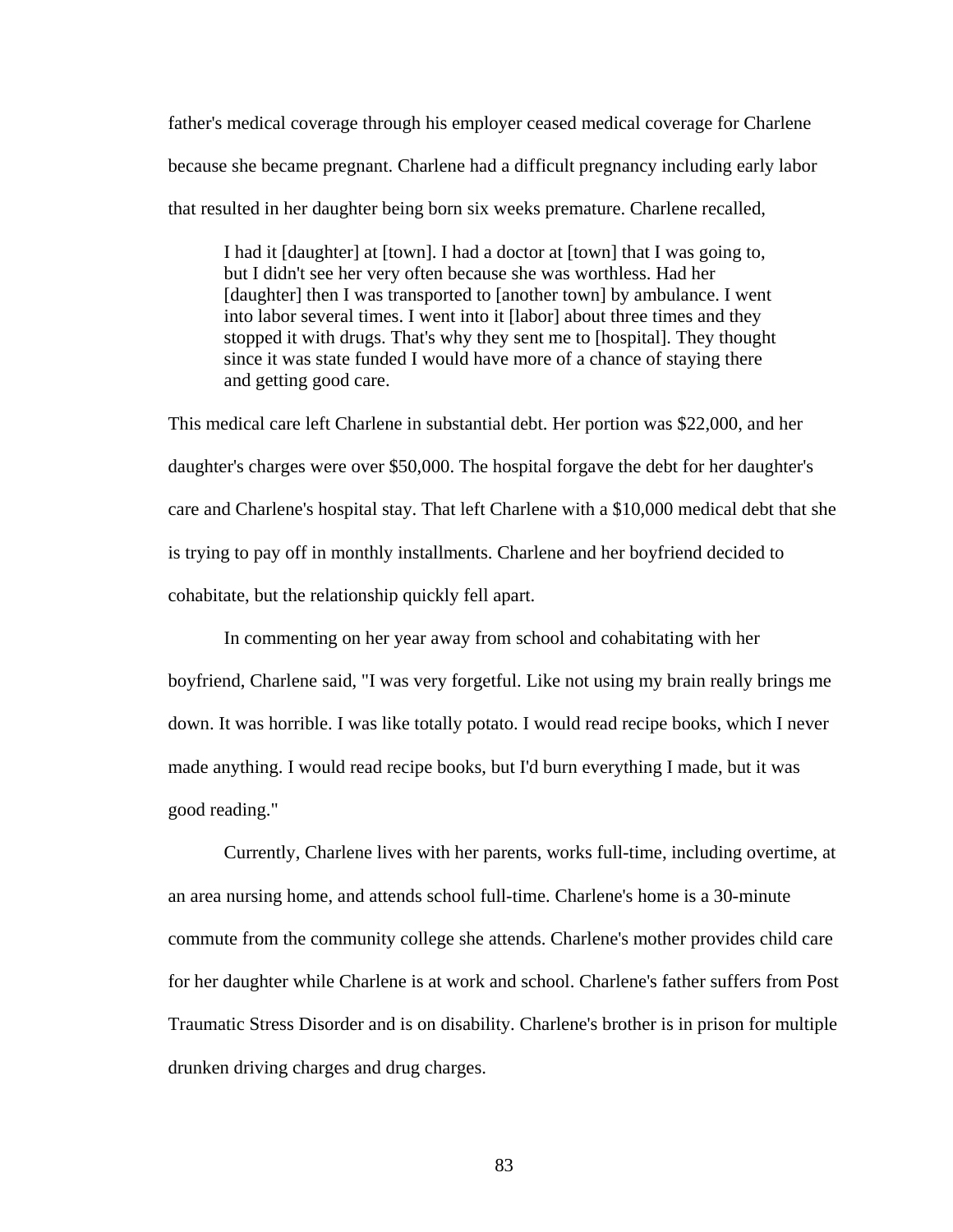One year after graduating from high school, Charlene enrolled full-time in the community college. When I asked her about not attending college right after high school, she said, "I took a year off to take care of her [daughter] because she was a preemie and I didn't feel comfortable leaving her home with anyone else besides myself." When I asked her why she decided to attend college, she commented, "Because without a college degree, there's nothing out there besides minimum wage and a little bit higher. I'm not the kind of person that sits around and doesn't work, so I always wanted to be a teacher, which doesn't pay much, but it's a job." When I asked Charlene about her transfer plans, she said, "I'm not sure what will happen. I'll just decide later."

 Charlene is working on an associate's degree and planning to major in English education. She said, "I would like to teach in an inner-city school."

 While enrolled in college, Charlene has chosen to work rather than rely on federal and state programs. However, she has utilized four policy initiatives: Pell Grant, EITC, WIC, and Medicaid for her daughter. Charlene has been uninsured since having her daughter until recently when she became eligible for her employer's health insurance program.

## *Carol*

 After graduating from high school, Carol left home to live with her boyfriend and attend the community college about 30 miles from her home town. However, she withdrew from her courses during her first semester of enrollment. When I asked her why she withdrew, she said, "My daughter's dad didn't like it, so I dropped out. Jealous boy. Worried that I would find somebody else, so he just kinda wanted me to stay home." Shortly afterwards, she and her boyfriend had a daughter together. Carol went to work in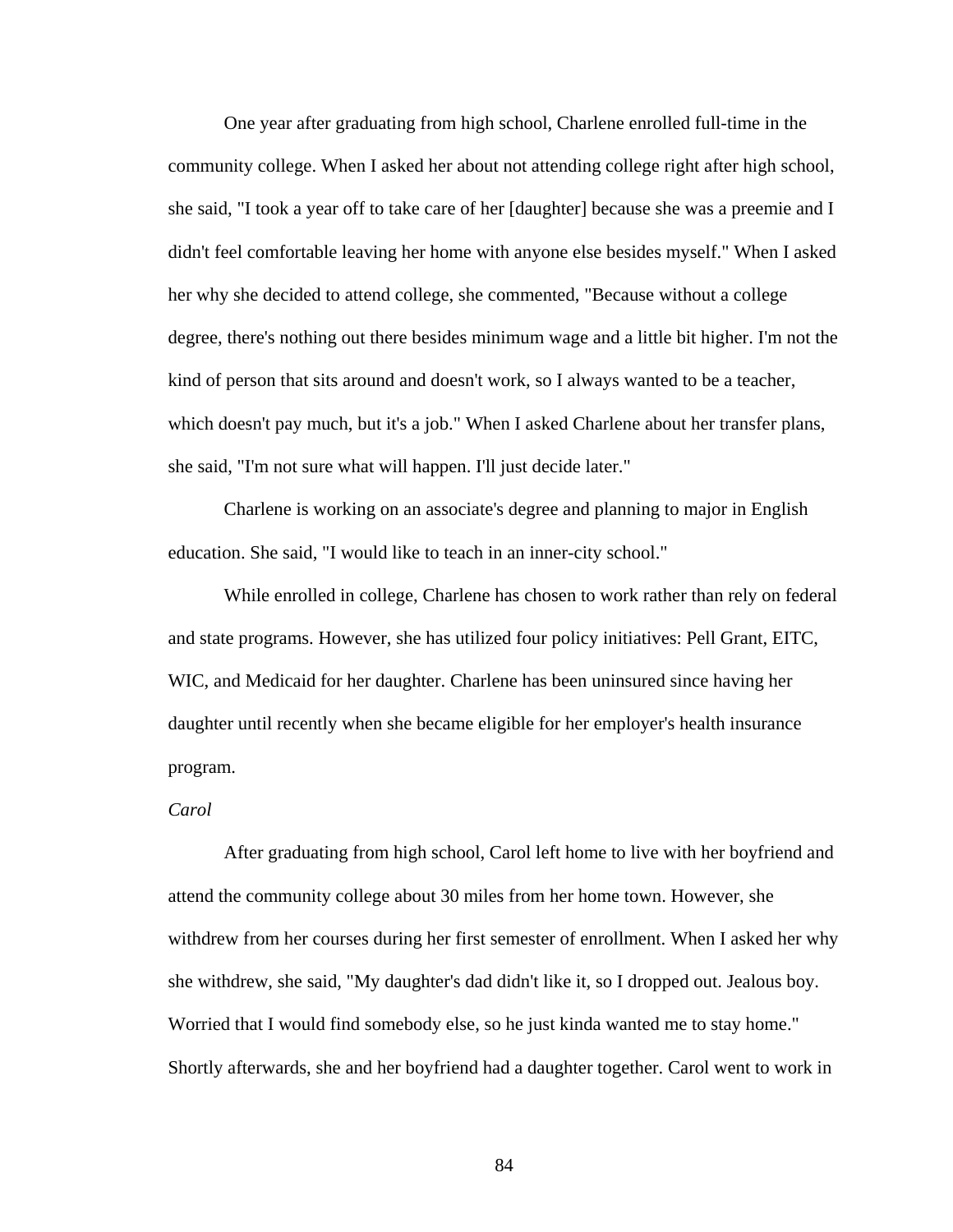an area nursing home as a Certified Nurses Assistant. When I asked if her daughter's father is still part of his life, she said, "He's in prison. Drugs, selling drugs. He was in there before I met him too for that same thing. This is his second." Carol's childhood was particularly difficult and marked with physical and sexual abuse. In talking about her parents and their spouses, Carol said, "She [her father's wife] was verbally abusive and she got physical with me, so I went to live with my mother. And then her husband was…I call him a pervert. So I went to live with my grandma."

 Six years after starting college as a traditional-aged freshman and after her boyfriend went to prison, Carol enrolled part-time in the community college. She maintained part-time enrollment for three years earning 45 community college credit hours. A year ago, when Carol began work at the state mental hospital, she stopped taking courses at the community college. Although she has no plans to return to the community college, she is considering enrolling in a for-profit online college program.

 Carol's vocational interests revolve around helping troubled youth. When I asked her about her current position, she said, "My job now...they're adults...but you're still helping peoples, and that means a lot to me to be there to help other people. I don't think I would feel as good about it if I wasn't. That's what I want to do. That's what I wanted to do for a long time." I asked, "Are you doing that now?" Carol replied, "Yeah, I think so. I help a little bit everyday I guess."

 Carol is fully employed at a mental hospital for the criminally insane working as a Forensic Rehabilitation Specialist there. Although Carol's daughter is in school, Carol's grandmother provides care for her granddaughter at non-school times when Carol is working and commuting. Carol commutes three hours a day and works 40 or more hours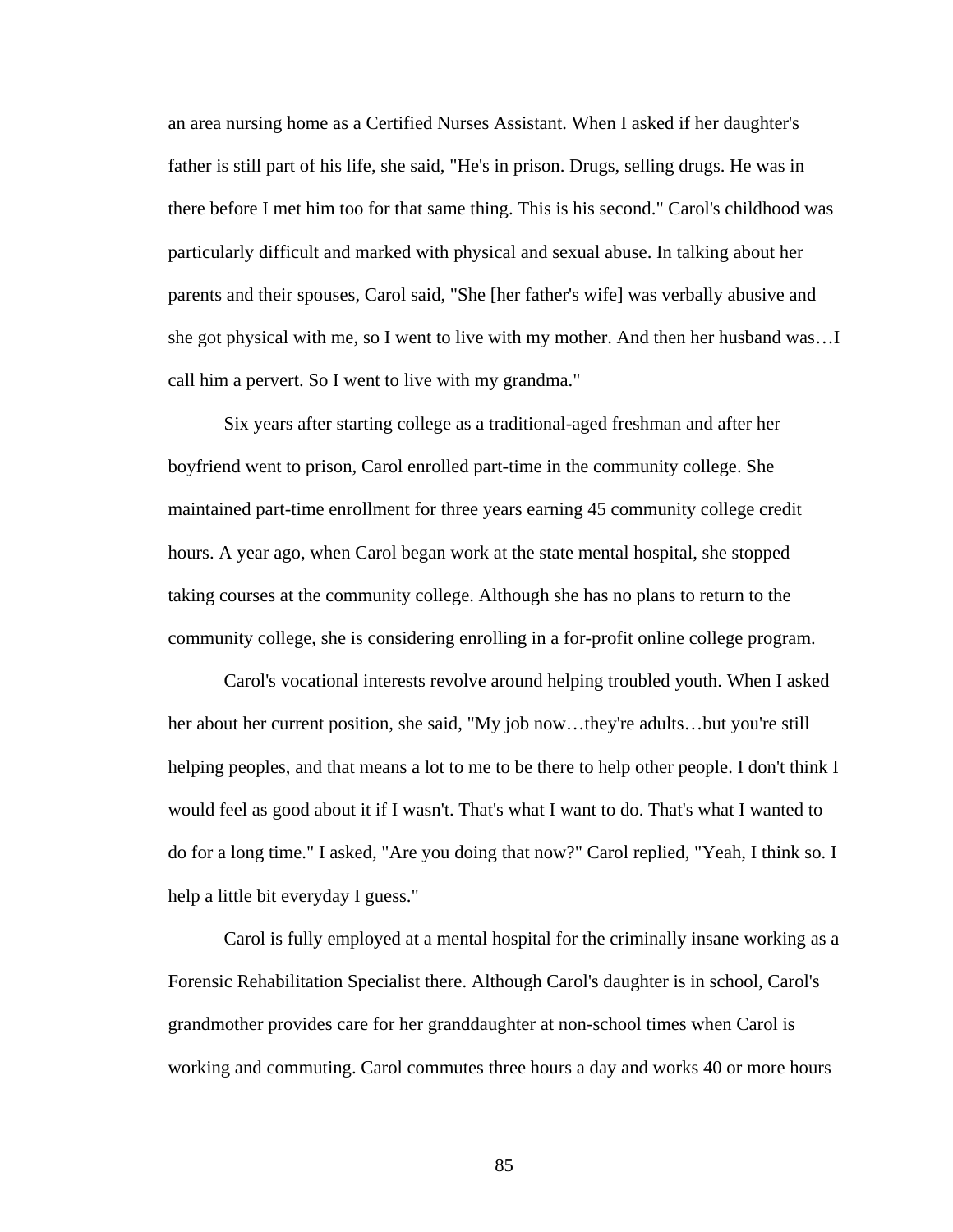a week. Although her current employment raises her above the federal poverty level, during college enrollment Carol and her daughter lived below the federal poverty threshold. Carol received funding from four policy initiatives: Pell Grant, EITC, and Medicaid and Head Start for her daughter while enrolled in college. When I asked her about food stamps, she said she does not believe it is "right" to use federal and state income assistance programs. She said, "It's just not something I would want to do as an adult…. I work to support my family and myself and not live off somebody else, because that's what you're doing, and that's not right."

## *Beatrice*

 After graduating from high school, Beatrice enrolled in the community college as a full-time student on a full music scholarship. When I asked her why she initially enrolled at the community college, she said,

It was because I got the scholarship, and we really couldn't afford college. I had two brothers. My mom made me do it. Like I got sick the day of the audition. We got a thing at school about it. My music teacher did it. So I called for an audition time. The day of my audition I had strep throat and couldn't sing or nothing, so I wasn't going to do it. I wasn't going to call her and say, 'Hey, can you do another audition just for me?' And my mom kept hounding me and so I did. And I went and did my audition and I got it. So she rubbed it in my face. Your mom is always right. I was really glad I did what my mom told me to do.

As she began college, she also started dating a young man from her home town. During her second semester of college, she said, "After I started dating [boyfriend], I started skipping classes a lot, so my second semester my grades were down." During that second semester, Beatrice became pregnant. She recalled, "Then I went back the third semester because I wanted to keep my scholarship. I had [son] in October of that year. It was October 2005. I took two weeks off from school and went back. It wasn't very long.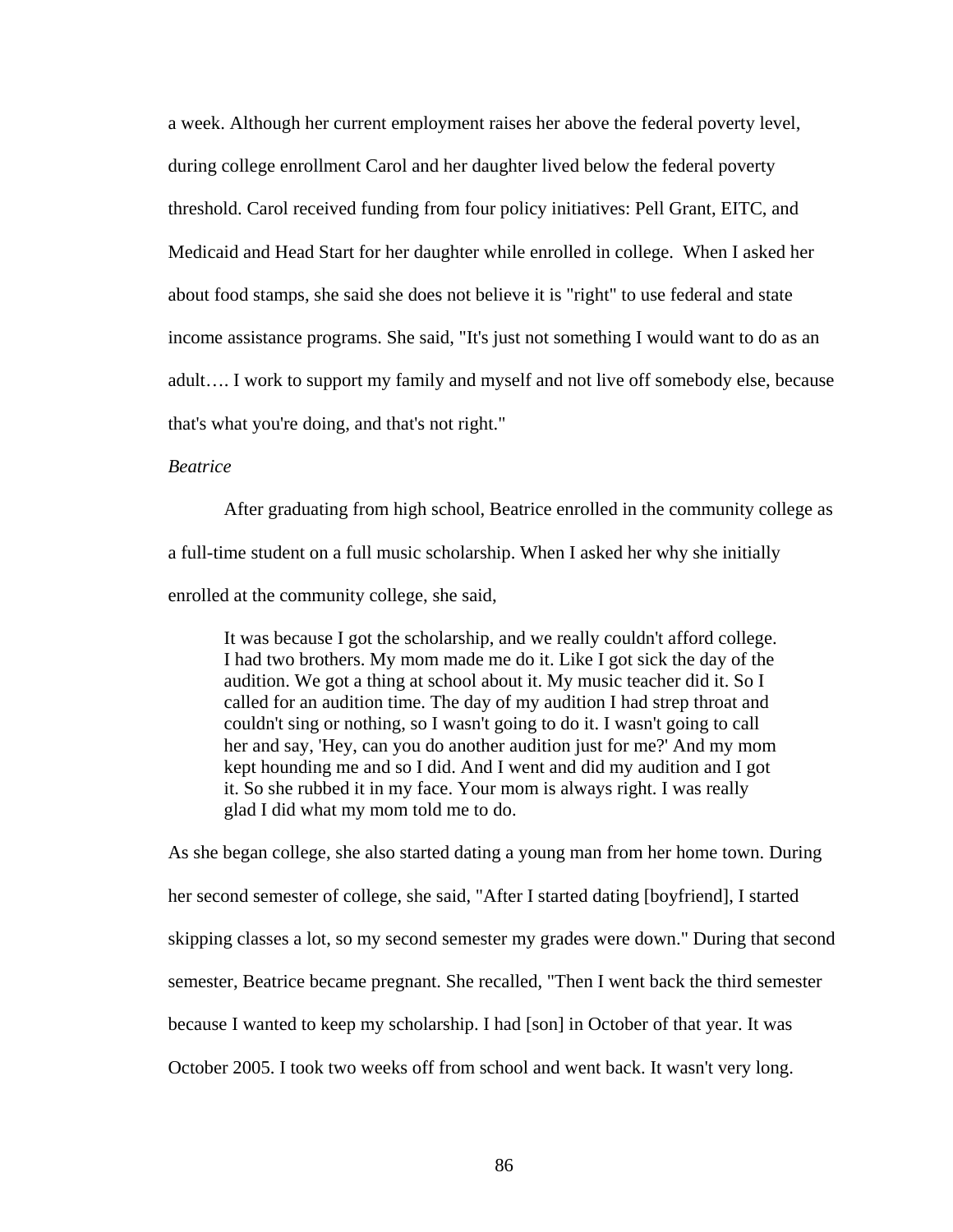Couldn't really afford to take off much longer 'cause finals were coming right up." Beatrice enrolled for one more semester, but her grades were declining and she lost her music scholarship. She dropped out of college for one year. She took a full-time job, moved three times with her boyfriend, and became pregnant with her second child. After her daughter was born, she enrolled again at the community college.

 She recently completed her associate's degree and is pregnant with her third child. At graduation, she was 22 years old, and her gpa was a 2.34. Beatrice has vague plans for transfer. She said, "I plan on eventually going to another college. …. Or I can do on-line – whatever schools offers on-line classes." Beatrice plans to work as a substitute teacher or in a daycare program.

 Beatrice cohabitates with the father of her children; however, she does not disclose this fact on her aid forms because if she did she would lose the Medicaid for her children and \$422 per month in food stamps. When I asked her about how others perceive food stamps, she said, "People using the government. I've heard that a lot. That people just don't work just to get government funding and stuff. That's not my case. I'm trying to support two kids and go to school at the same time. Going on three." Her partner currently works in construction and earns more than \$40,000 a year, although he has not always been fully employed. Although Beatrice's partner has health insurance through his employer, Beatrice is ineligible for the plan because they are not married. She struggles to obtain healthcare for herself for illnesses and injuries that are not pregnancy related. Beatrice was enrolled in nine policy initiatives during college enrollment: Pell Grant, Federal SEOG, Work-Study, a state scholarship/grant, EITC, food stamps, WIC, and Medicaid for her pregnancies and her children. Beatrice does not file for TANF because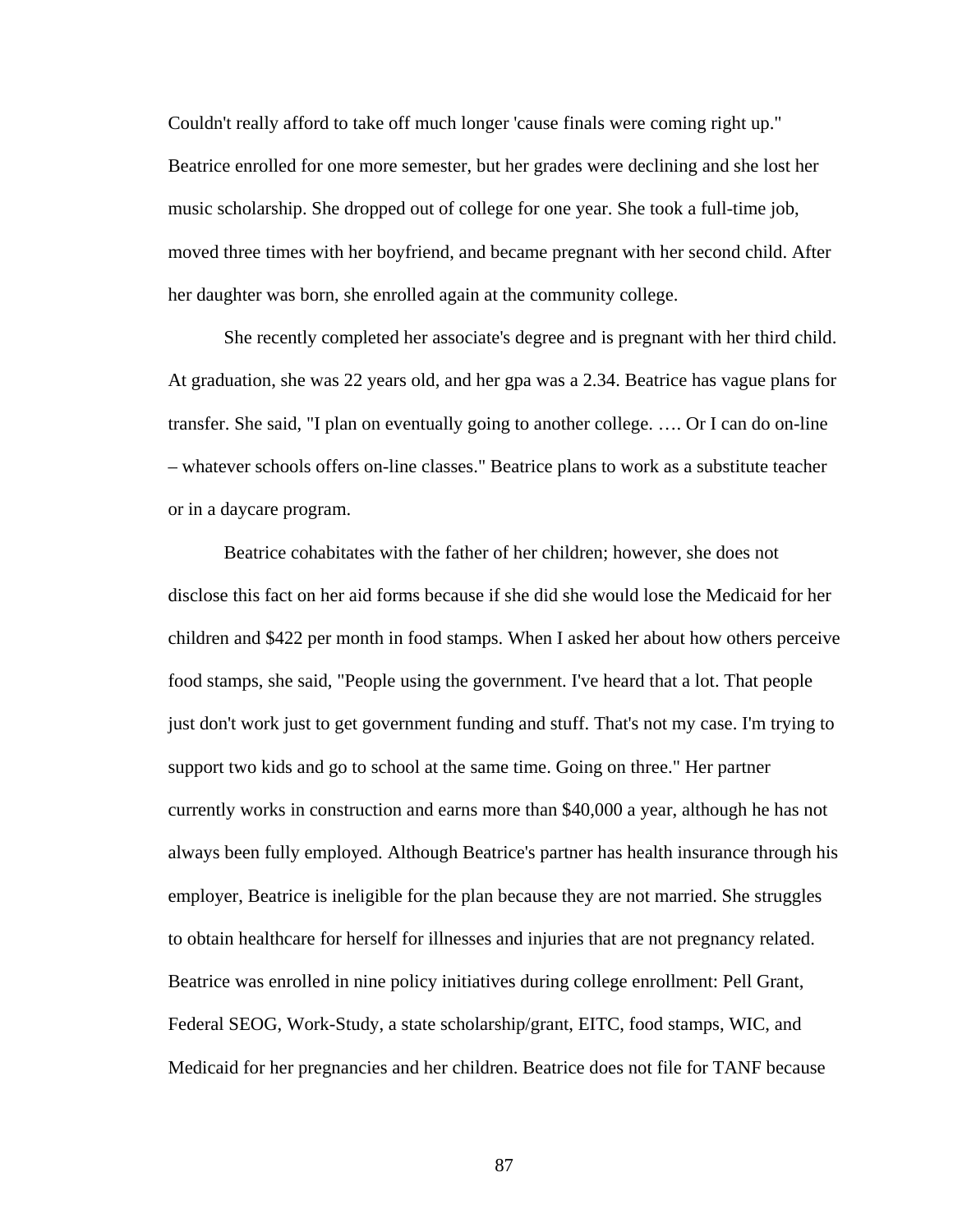she would be required to name the father, and the state would seek to obtain child support payments from him.

*Chelcy* 

After graduating from high school, Chelcy married her first husband. The

marriage lasted six months. Chelcy recalled, "I was young, really young. I was just out of

high school. I got married and six months later I got smart. A few years later, I married

my second husband and we ended up having two kids." Her marriage to her second

husband was strained and Chelcy said,

My husband and me would kinda go round and round because I did things that he would call 'ass backward.' He finally said, 'There's something wrong with you.' So I went to [town] to a psychiatrist. I can't remember his name. [Husband] came down a couple of times to talk with the psychiatrist. It was comical, but the psychiatrist would be like, 'She feels like you only love her when she does something right.' And he goes, 'Well, I do when she does something right.' He said, 'No, you don't understand. She feels that way all the time.' He goes, 'She doesn't do things right very often.' He kept putting it off like that and the psychiatrist was like, 'No, you're not getting it.' She thinks you don't love her when she doesn't do something right.' He goes, 'She doesn't do anything right very often.' It was like you wanted to thump him 'cause the psychiatrist couldn't get through his head that he was saying he didn't love me.

I asked Chelcy to give me an example of something she did wrong. She said, "clothes

remain in the dryer, or they would be put in a basket and put in the living room and they

would remain there. Clothes might be stuck out on the clothes line for three days because

I would forget to go out and get them."

Eventually Chelcy was diagnosed with attention deficit disorder (ADD), and she

began to take Ritalin. When that didn't ease the conflict in her marriage, she began to

travel to a distant city to receive "bio-feedback treatments." She said,

I had seen an ad on TV about it. I called up to the TV station up there and I said, 'Can you give me the name of the doctor down in [distant state] that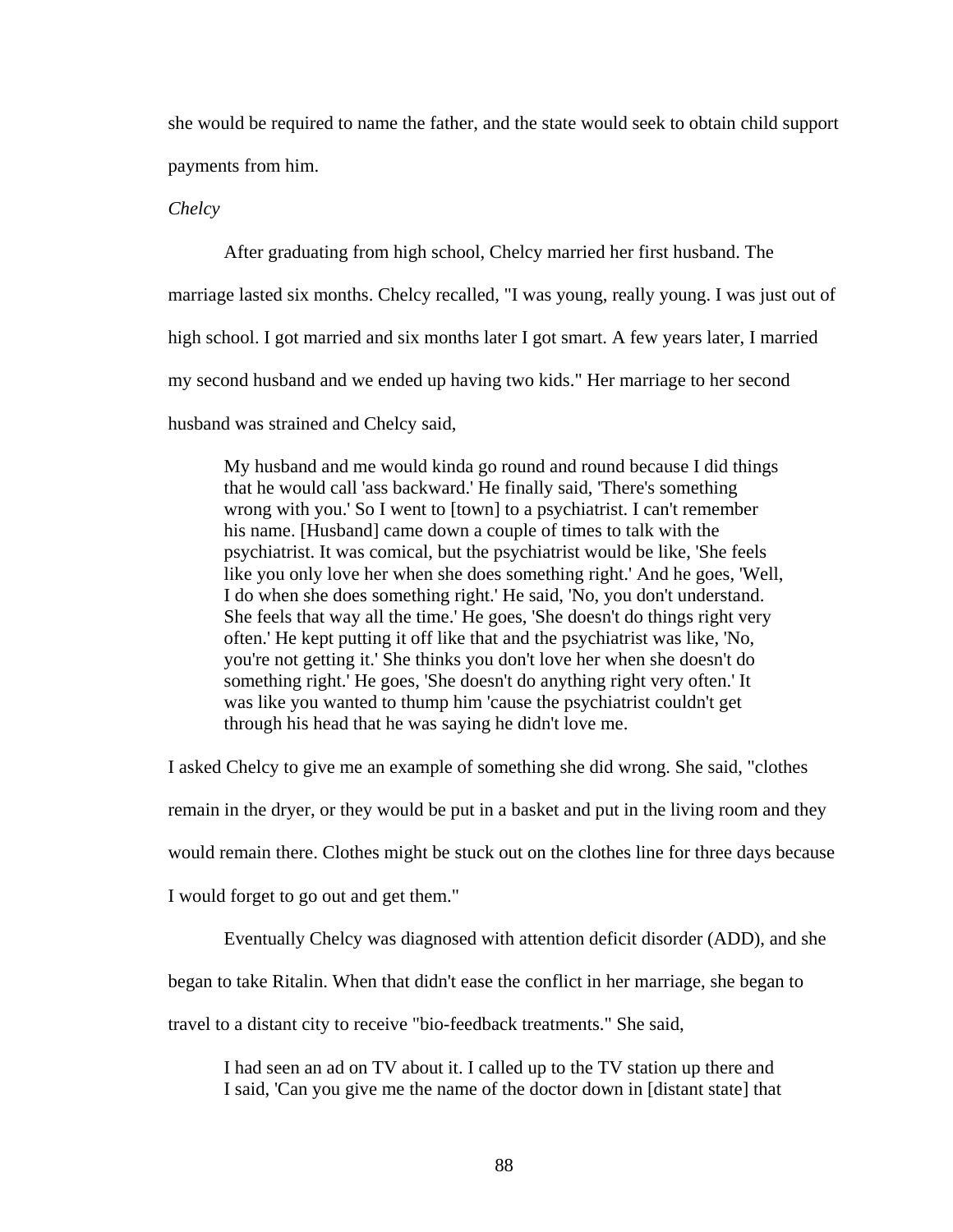does that?' And I called down there and literally got the doctor herself on the phone. I said, 'I want to know more about this.' And she goes, 'Where are you at?' I said, 'I'm in [state].' She said, 'Oh honey, you're in luck. There is a doctor right there in [state] that does that in [city].

Chelcy felt the bio-feedback treatments helped her, but her husband insisted that she stop

the treatments. She recalled,

And so I did get a little bit of self-confidence and self-esteem built up and I think more than anything [husband] noticed that. There was a stop put to it. 'You come home now, or you are divorced tomorrow. So I came home. I quit it. I didn't want divorced. It wasn't worth my marriage.

Chelcy had been married to her second husband for twelve years when she finally

decided to move out and get a restraining order. I asked if he had been abusive, and

Chelcy told this story.

I had gone to bed because I always got up at 3 in the morning to be down at [town]. I drove a truck. I had a route, so I had to be there before 5 to get my truck loaded and get out. So I went to bed early usually. For some unknown reason, he come in that night, flipped on the light and I kinda, you know, squinted my eyes because the light was really bright. I had been sleeping and I was trying to see what was going on. He had one of his guns, one of his shot guns, pointed at me. He told me that if he ever caught me 'f'ing around he would blow my brains out. I thought, 'I've always been scared to leave.' He used to tell me things like, 'You know, I could always tie a rock to your ankle and throw you out in the pond and nobody would ever find you.' So I told my best friend Sherry, 'If I ever come up missing, you have them drag our pond 'cause that's where I'm at.'

Within days of moving herself and her children into another house, Chelcy's husband committed suicide. Because she had not filed for divorce, Chelcy and her two children began receiving social security benefits. Chelcy met and began cohabitating with another man. During this period, she became pregnant with her third child. Not long after the baby was born, the baby's father left Chelcy and moved to another town. Chelcy said, "I thought enough of this. I gotta get up on my feet."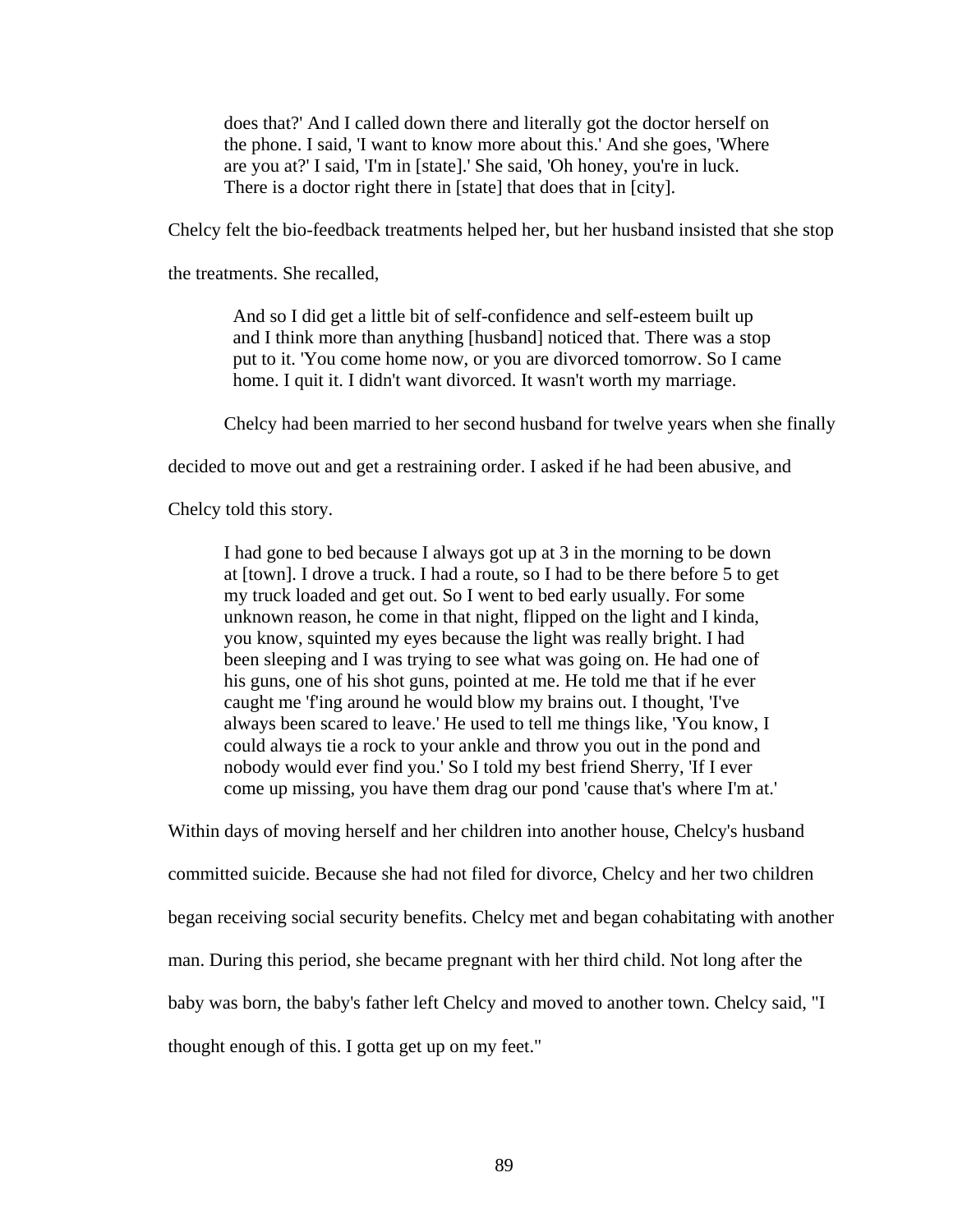Sixteen years after graduating for high school, Chelcy began taking community college courses. A friend encouraged her to take one course, and Chelcy recalled, "I didn't think I was smart enough. I didn't get good grades in high school. I hated high school. I didn't think I was smart enough to go to college. And what she did was she got me started and showed me, yes, you're smart enough to do this." While in school, she began a successful candle and soap making business that supplemented her social security benefits.

 Chelcy earned an associate's in applied science degree in Computer Information Systems; however, she has never worked in that field. Chelcy has married for the third time, and she enrolled in the community college again. She is currently working on an associate's of arts degree. She plans to earn a bachelor's degree, but she has not decided on a major. Her cumulative gpa over 77 credit hours is a 3.7.

 Chelcy used the Pell Grant and Federal SEOG to finance her AAS degree, and she also received WIC and Medicaid for her children. Although she participated in four policy initiatives, she did not file taxes and did not report her social security income on her FAFSA assuming it was not earned income. Chelcy does not have health insurance, and has an outstanding \$10,000 debt for a hysterectomy.

## *Helen*

After graduating from high school, Helen took a job at a factory where her mother and sister were employed. Seven years later she married and quit her factory job. She said, "When I got expecting my first child, I felt like the factory work was too hard on me, so I had a job opportunity come up to be a bus driver so I took it. I've been a bus driver ever since. I drove a bus for over 21 years." Helen is a 48-year-old mother of two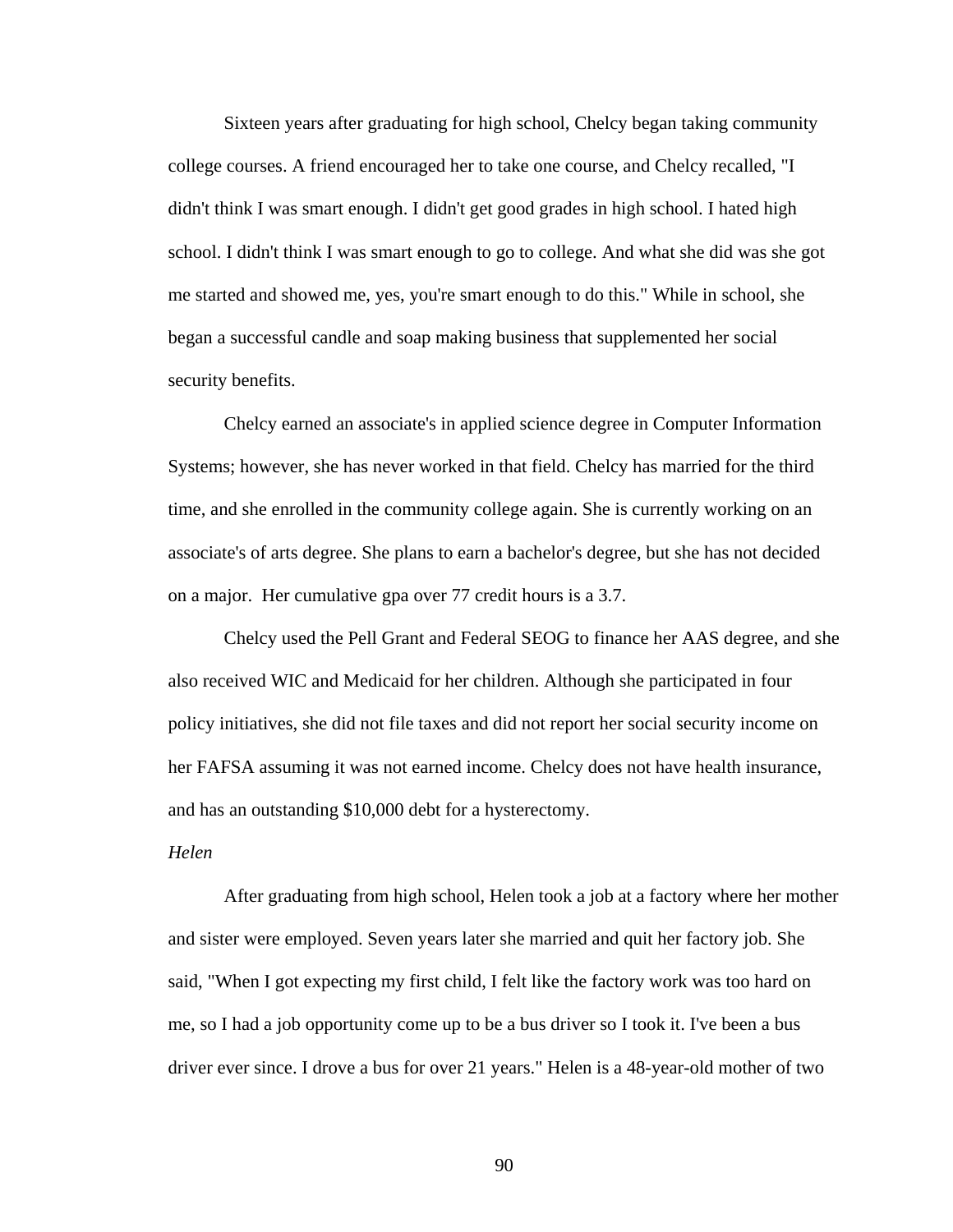children. Helen's daughter lives at home, but her oldest son is grown and is living independently. Helen is married; however, for a significant portion of time during her college enrollment, she was separated from her husband. As well, Helen has lived in or right above the poverty threshold for all of her adult life. Helen's husband worked at a factory until his health deteriorated. He is currently a janitor for an office cleaning company, but his employment is erratic because of his health. Helen's husband has a pace-maker and regularly receives health care that they cannot afford. Helen's daughter has asthma and a history of seizures. As well, one of her legs grew faster than the other. This condition required surgery that was paid for by the Shriners. Helen has high blood pressure and is on medication to treat it. Medical debt is a constant problem. In fact, they have been sued by area hospitals for defaulting on payment plans, and Helen estimates her current debt to be \$20,000.

 For Helen, returning to school is about a childhood dream of becoming a nurse. Twenty-eight years after graduating from high school, Helen enrolled in the community college. I asked if she could identify when she first thought she would like to become a nurse. She recalled, "I think back when I was real young I thought it would be cool. My mother was a nurse, a nurse's aide. When we were kids, she worked at nursing homes as a nurse's aide." I asked if her mother enjoyed her work as an aide. Helen responded, "She acted like she did. Then went she went to the factory work. I don't really remember why she went to the factory work. But my mother always took care of people and taught me how to take care of people. I just always thought I would like to be a nurse." When I asked Helen about her decision to delay college enrollment, she said,

I just never thought financially I could afford it. I didn't think I got good enough grades and stuff like that from high school. So when my kids were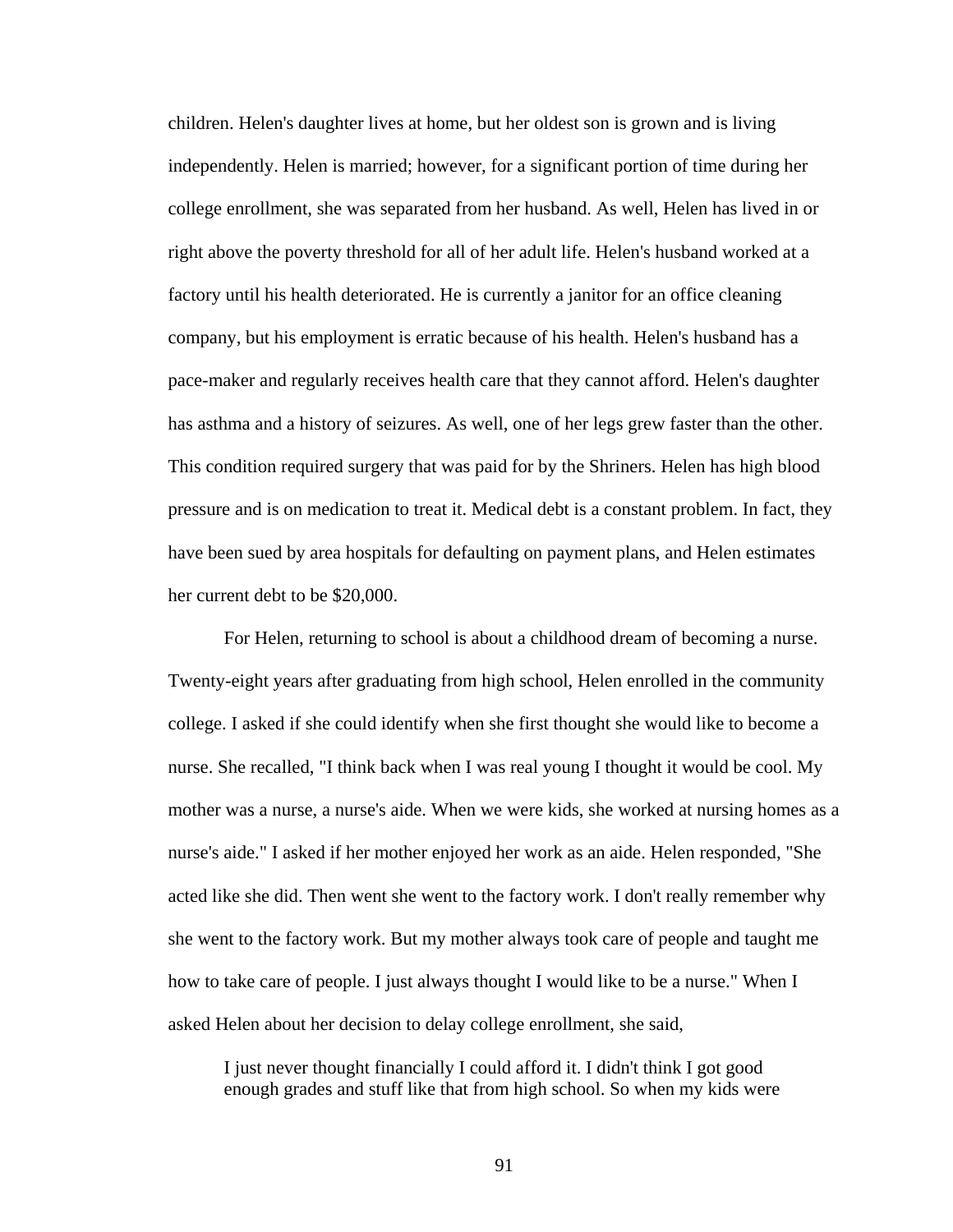growing up and they were sick, I didn't feel like I could put out the time to go to college. Once they got big enough then my mother took ill. So then I took care of her. I moved in with her and took care of her for her last few years of life. That just kinda renewed my desire to want to be a nurse.

Over the year and a half in her mother's home, Helen's mother repeatedly encouraged her to go back to school and earn a nursing degree. Helen's mother died in October; Helen enrolled full-time in January. Helen recently quit her bus driving job so that she would be able to attend the clinical courses required for her nursing program.

Helen uses eleven policy initiative, including Pell Grant, federal loans, Workforce Initiative Act, HRSA scholarship and small institutional scholarships to finance college. As well, she and her family receive food stamps and EITC. Helen and her family live in federal housing referred to as "the projects." Helen and her husband do not have health insurance; however, her daughter receives Medicaid.

# *Marie*

 Marie dropped out of high school at 16 and married. At 17, she gave birth to her oldest child. At 19, she had her second child. After her first divorce, her grandfather urged her to return to school which she did earning her GED and her CDA (Child Development Associate). While working in a daycare, she remarried and had her third child. Her second husband was constantly physically abusive. Marie recalled, "After about a year of living with that, he decided to hit me so hard in my stomach that he ruptured my uterus." The injury necessitated a hysterectomy when Marie was 26 years old. Eventually, Marie divorced her second husband. She is the 33 year old mother of three children. She has been divorced twice, and she and her children currently live with her boyfriend and his daughter by a previous relationship. He has two other children who visit on weekends. I asked Marie to describe herself and she said, "Five foot five and one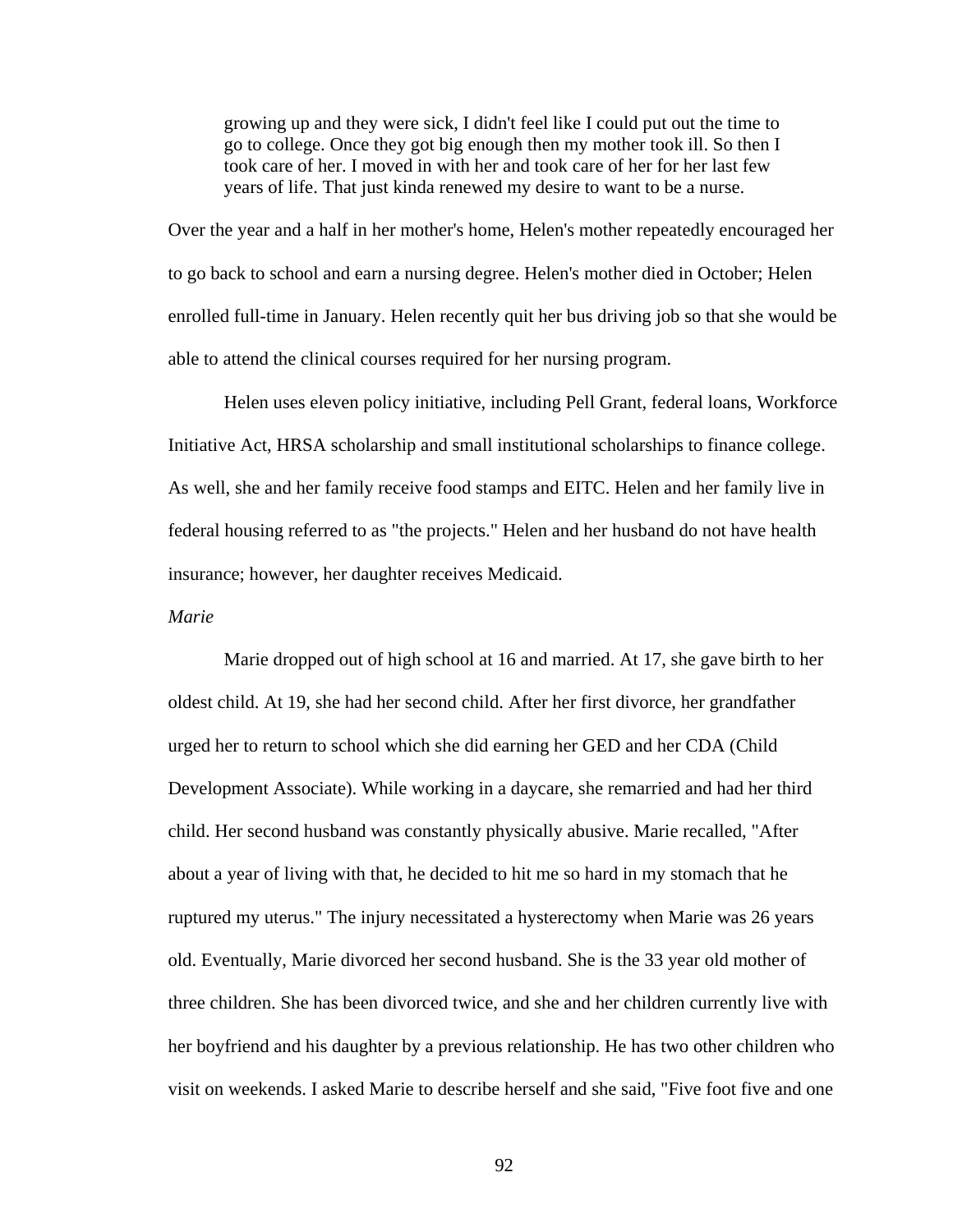hundred and five pounds and mouthy. Just a mom. That's how I describe myself." In listing her priorities, Marie said, "Being a mom is most important, then college. More than likely, over getting married to [boyfriend] is college, yeap. And that's they way he'd want me to say it. College first."

 Marie's middle daughter was sexually abused by a family member, and Marie indicated that the sexual molestation has resulted in long-term health problems for her daughter. Marie's son has asthma, and her youngest daughter has kidney problems. Health related issues and health care expenses are a constant concern for Marie because of their illnesses. In addition, Marie, her partner, and her partner's daughter have no health insurance. Marie's two oldest children are on Medicaid, and Marie's youngest child has health insurance paid for by the child's father. The following exchange captures the tension between Marie's college requirements and the demands of mothering.

Interviewer: How's your attendance? Marie: Not bad, except for the last week. I've had all my kids sick and two of them have been in the hospital. Interviewer: When you have sick kids, does college wait? Marie: College has to. I'm the only parent that they rely on. Interviewer: Can't you rely on [ex-husband] or [ex-husband]? Marie: No. And, [ex-husband] had the two kids last week, and he called me and told me I had to take them because they was sick. Interviewer: So when they get sick, he calls you? Marie: Yeap. That makes me responsible. And I'm their mother. I'll take care of them. Interviewer: Do you attend class when your kids are sick? Marie: I have to stay home.

Eight years after earning her GED, Marie enrolled at the community college.

Although Marie begins each semester at full-time enrollment, she often drops courses as

the semester progresses. She has completed 32 credit hours with a 2.25 gpa. She

commutes an hour a day to school and back. I asked what being a college graduate means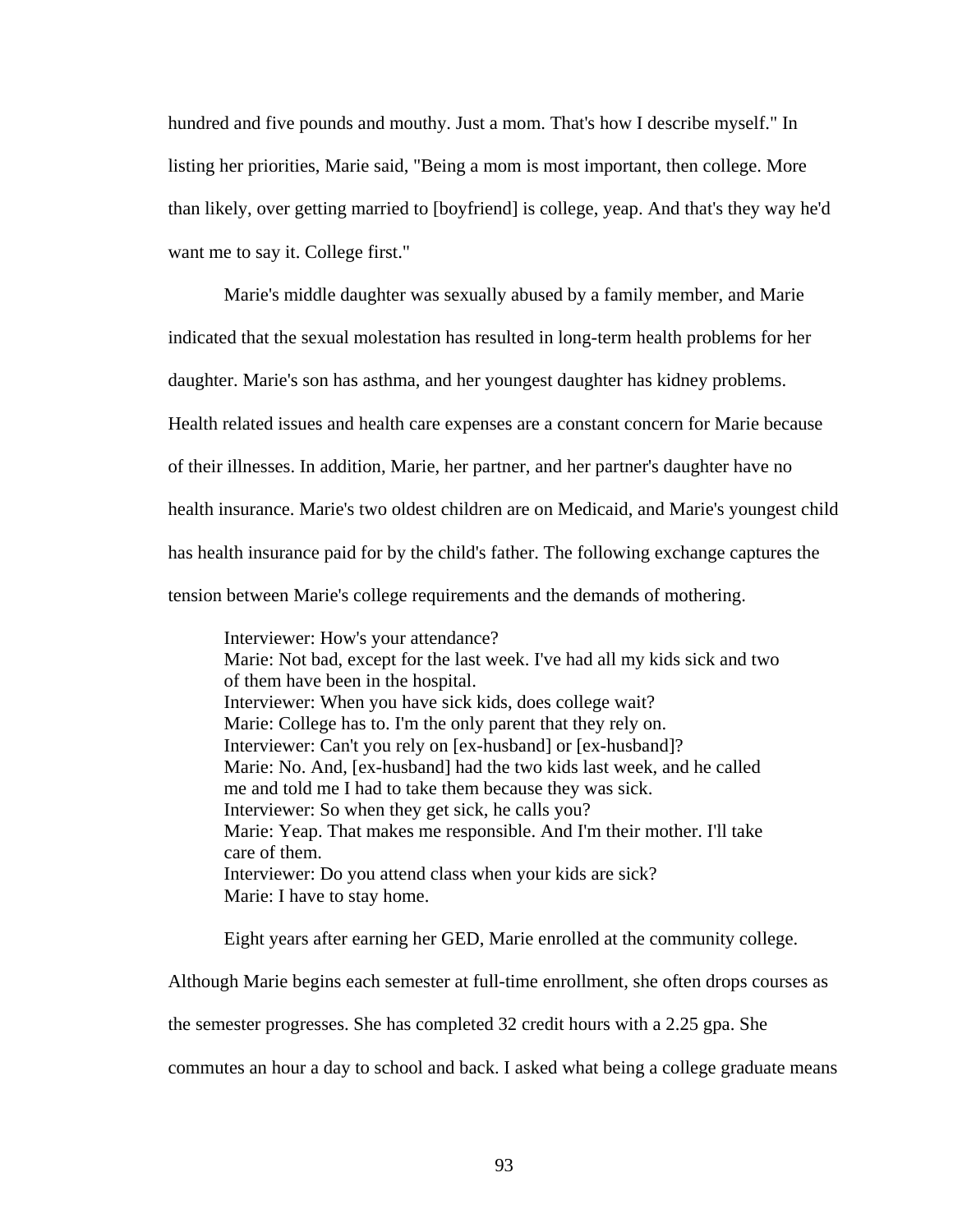to her and she replied, "It means a lot to me. I'm the only kid in my family that graduated from high school and is going to college. My mom graduated [high school]. My dad didn't. My sister didn't. My brother didn't."

 Marie is working on an associate's degree in teaching. Marie commented, "When I was a little girl, I always wanted to be a teacher, so that when I moved in with [boyfriend], he encouraged me to go back to school. A couple of years later, I decided to go ahead and go."

 Marie participates in eight policy initiatives: Pell Grant, Federal SEOG, federal subsidized loans, Work-Study, a state scholarship/grant, an institutional scholarship, EITC, and Medicaid for her children. Marie works 24-32 hours a week at a gas station in her home town. Marie does report her cohabitation on aid forms; therefore, she does not receive food stamps. When I asked her about food stamps, she commented, "Because living with [boyfriend], we make too much money even though they don't take out the point that he pay \$900 a month in child support." I asked specifically if she indicates that she is cohabitating on the food stamps form. She replied, "Yeap. They don't consider child care or any kind of schooling or his child support that he pays out for each one of his kids that don't live with us."

## Collective Portrait

 Ranging in age from 21 to 48, all of the women in this study are Caucasian. Given that 91% of this community college's students are Caucasian, the race of the participants is appropriate. The average age of the participants is 31.7. Although the average age at the community college is 24.3, the nature of the group being studied makes the higher average age of the participants predicable.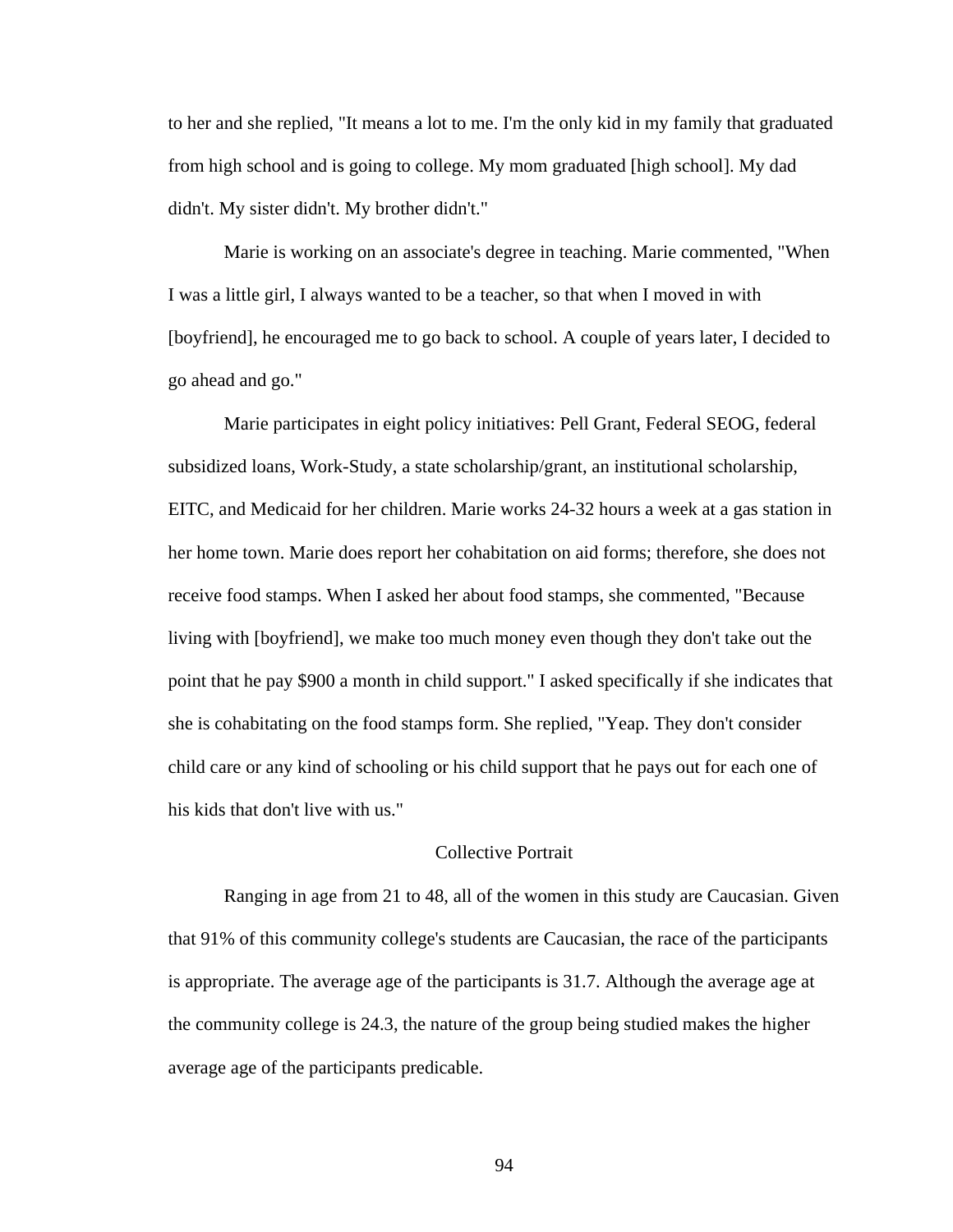I collected the cases of five mothers who have never been married, one mother who had been divorced once, and two mothers who have been divorced twice. Of these eight cases, two women are cohabitating and planning to marry. Three are in serious relationships that they expect will lead to marriage, and one remarried after graduating with an associate's degree. As well, I collected the case of one woman who was separated through part of her college attendance, but living with her husband during part of her college attendance. Finally, I collected one case of a woman who was married, filing taxes jointly, and living with her husband; however, both she and her husband consider the marriage over and she is in the midst of making decisions about how to end the marriage and maintain enrollment in college. All the women are the biological mother to at least one child.

 Most of the participants enrolled in college right after high school. Specifically, seven participants, Kate, Rose, Anne, Charlene, Nicole, Carol and Beatrice, were collegeready upon high school graduation, and six of the women attended college immediately after high school either briefly or to associate's degree completion. Of the college-ready participants, two, Kate and Anne, dropped out of college to marry. Four participants became pregnant, Charlene, Nicole, Carol, and Beatrice; however, their pregnancies impacted their pathways differently: Charlene delayed college enrollment for one year; Nicole withdrew her first semester and returned five years later for full-time enrollment; Carol withdrew her first semester and returned six years later for part-time enrollment; Beatrice continued through degree completion with only one interruption in her full-time fall and spring enrollment pattern. Finally, Kate left college during her first semester to return home and help care for a sick sibling. Of the seven college-ready participants,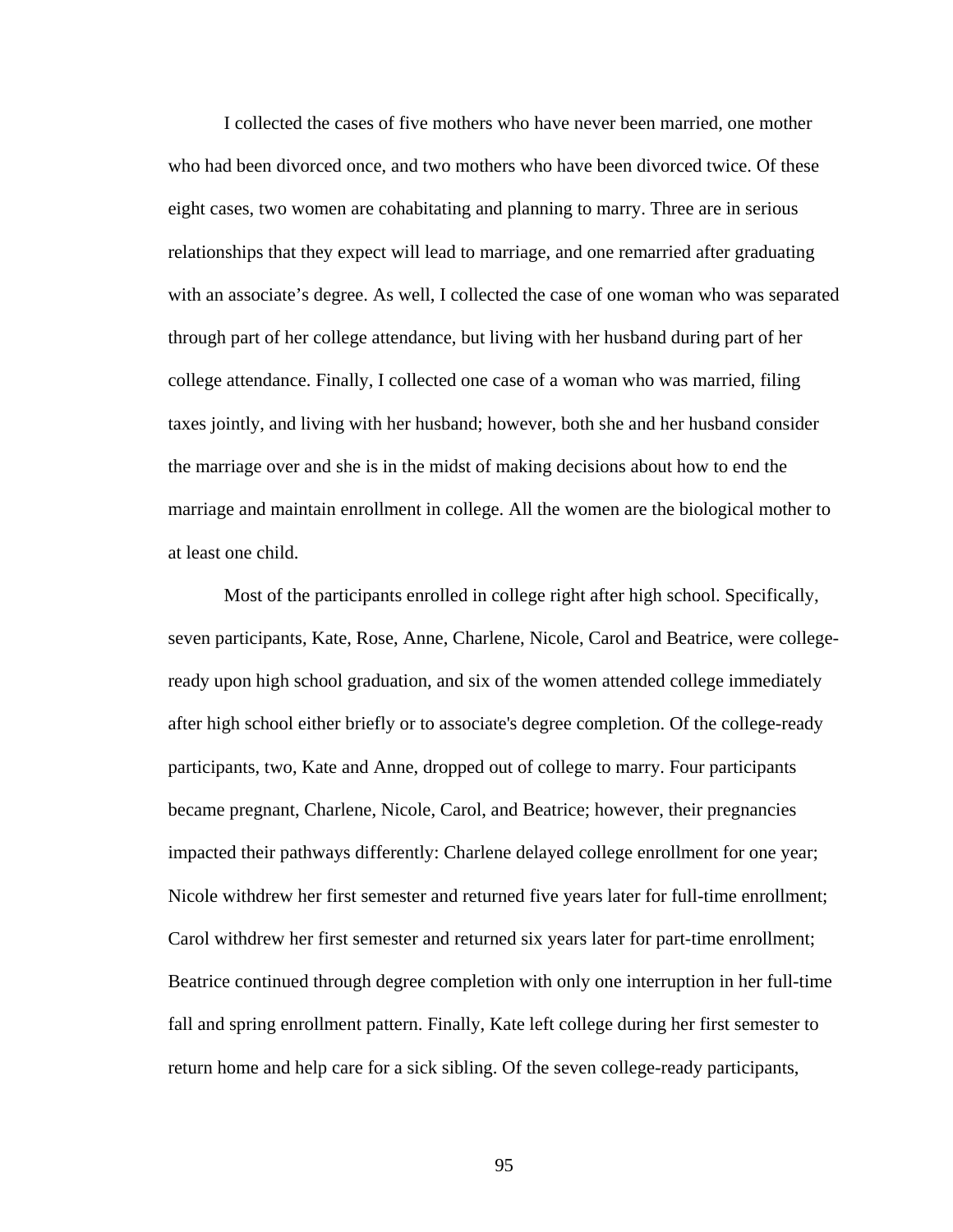three attended a baccalaureate institution upon initial college enrollment, and four attended the community college upon initial college enrollment. By contrast, Chelcy, Helen, and Marie were not college-ready upon high school graduation; rather, they considered college a possibility only after many other life experiences. The following table depicts the current community college academic standing of the participants.

Table 2

| <b>Name</b>     | $\bf{ACT}$ | <b>GPA</b> | <b>Complete</b> | <b>Developmental</b> | <b>Degree</b> |
|-----------------|------------|------------|-----------------|----------------------|---------------|
|                 |            |            | <b>Credits</b>  | <b>Credits</b>       | <b>Earned</b> |
| Kate            | n/a        | 3.2        | 64              | Χ                    | yes           |
| Rose            | 23         | 3.6        | 57              | X                    |               |
| Nicole          | 15         | 1.7        | 28              | X                    |               |
| Anne            | 21         | 3.2        | 59              |                      |               |
| Charlene        | 17         | 3.1        | 45              |                      |               |
| Carol           | 16         | 2.6        | 45              | X                    |               |
| <b>Beatrice</b> | 18         | 2.3        | 73              | X                    | yes           |
| Chelcy          | n/a        | 3.7        | 77              | X                    | yes           |
| Helen           | 21         | 3.3        | 42              | X                    |               |
| Marie           | n/a        | 2.3        | 32              | X                    |               |

Academic Standing of Participants

The Associate Degree of Arts (AA) that requires students successfully complete 64 credit hours with 43 hours of required courses and 21 hours of elective courses. The Associate Degree of Applied Science (AAS) requires between 60 and 72 credit hours depending on the area. Three of the women (Kate, Beatrice, and Chelcy) have already completed a degree: Two have completed an associate's of arts degree, and one has completed an applied associate's of science degree. Kate is currently enrolled at a public, liberal arts baccalaureate institution, and Beatrice is not enrolled in college. Chelcy, the AAS degree completer, is enrolled in the community college and seeking an AA degree. Two of the women, Helen and Nicole, are working toward the Associate Degree of Nursing that requires 75 credit hours. However, only Helen has been admitted to the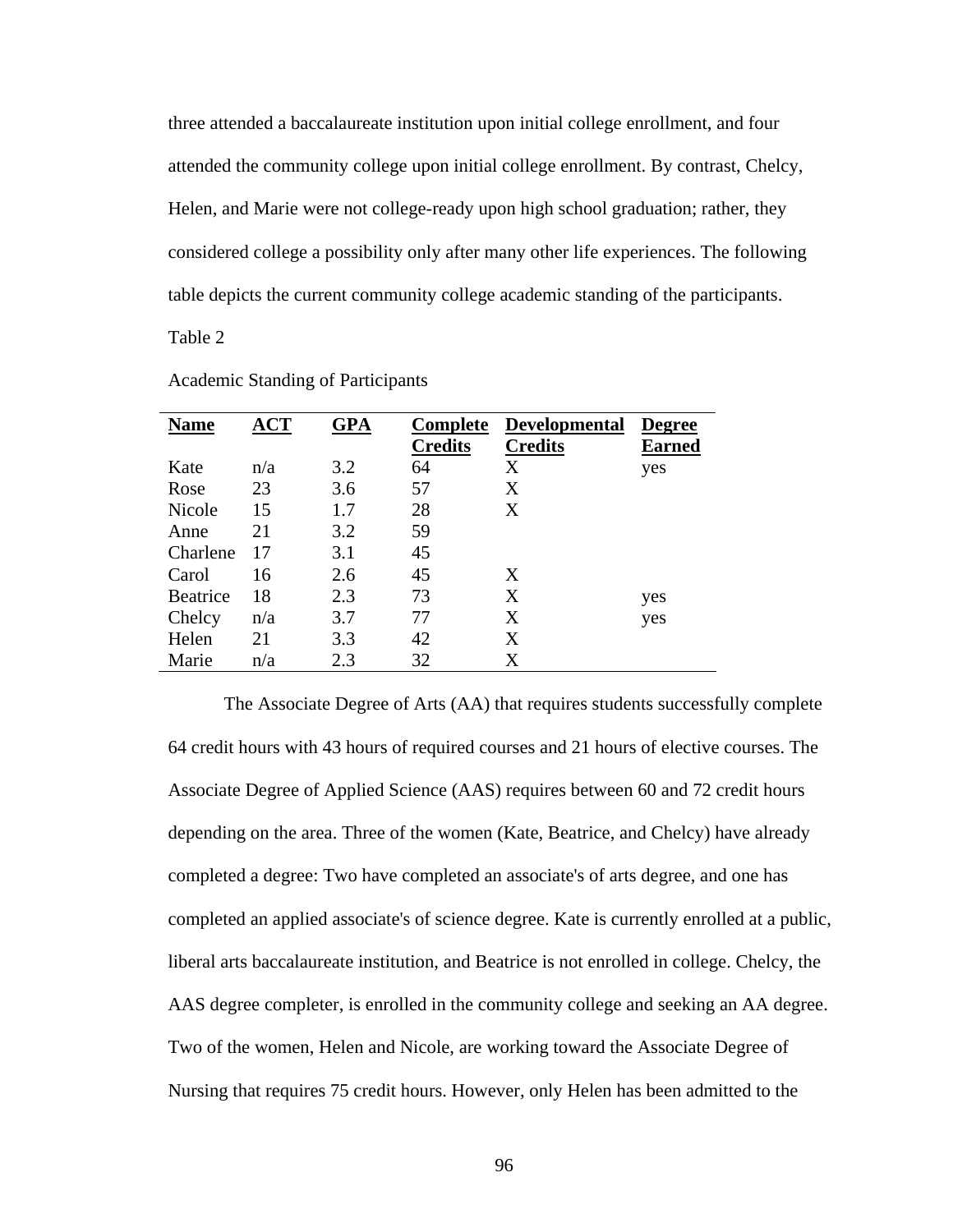program. Nicole is working on the general education requirements, and she is struggling to complete those. Carol dropped out of college without completing a degree, but she is considering enrolling in an online program at a for-profit institution. Seven of the women in the study were enrolled at the community college during the study. Nine of the women are in good academic standing at the community college. Nicole is on academic probation and has lost her Pell Grant award. If her grades improve, she will be able to apply for a Pell Grant in the next academic year.

The ten participants in this study are enrolled in 19 different policy initiatives at the federal, state, and institutional level. Ten of the policies are related to education, and nine are non-education policies. Rose, a single mother of three, was enrolled in the greatest number of policies at fifteen, and Anne, a married mother of one, was enrolled in the fewest at three. Although this finding seems expected, it is more surprising that Helen, a married mother of two, was enrolled in eleven policies, while Carol, a single mother of one, was enrolled in only four. The average number of policies enrolled in was eight. Nine of the ten participants were enrolled in three of the policies: EITC, Medicaid for children, and Pell Grant. Seven participants received food stamps, but food stamp awards varied greatly with Rose receiving \$522 a month and Helen receiving \$86 a month.

Equally interesting are the policies that were not used extensively. Only two of the participants received TANF and another two of the participants lived in subsidized housing while enrolled in college. In addition, four participants took out federal student loans, and four participants were employed through Work-Study for at least one semester.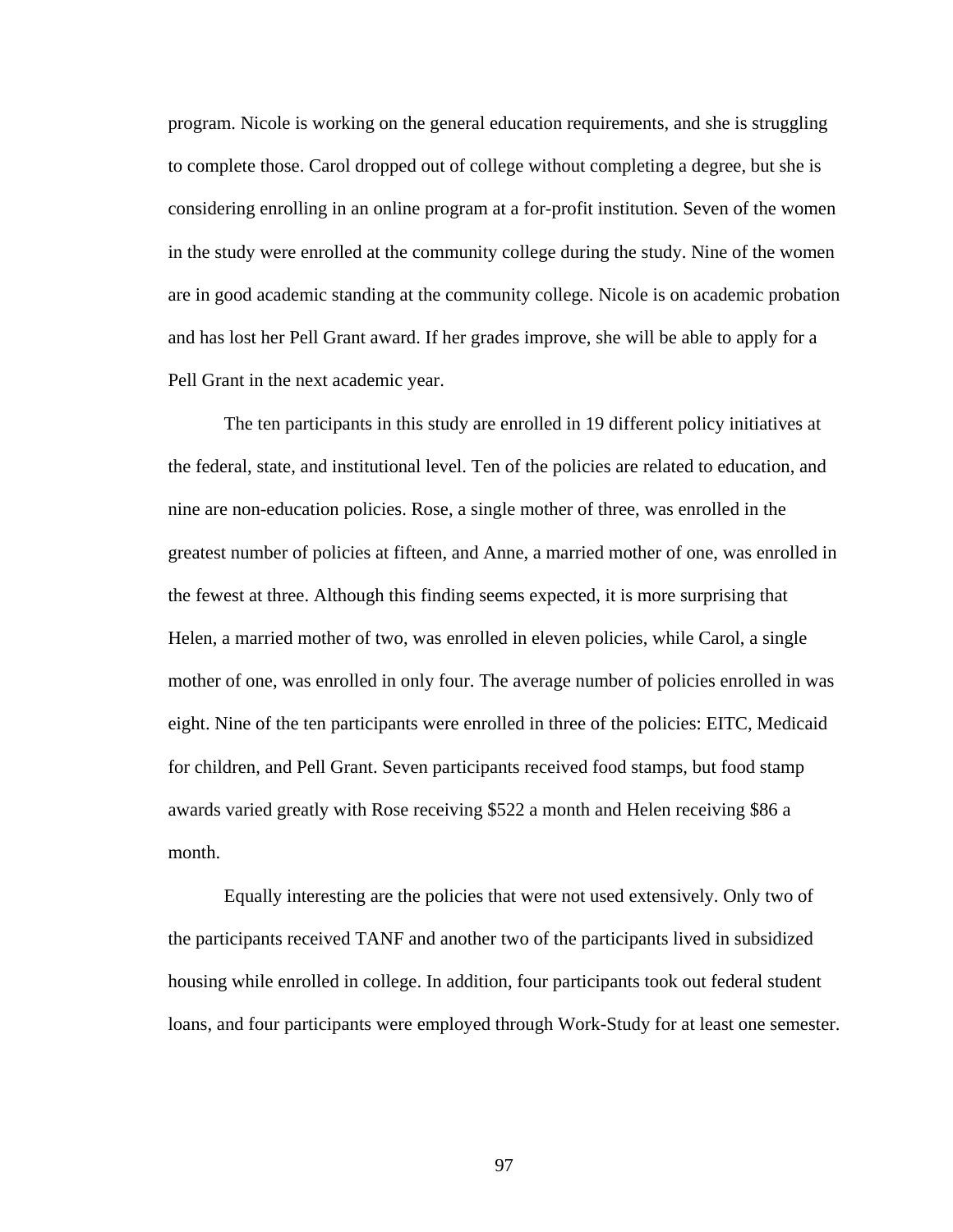In general, if the women earn more than \$350 a month then they are not eligible to receive Medicaid themselves; however, Work-Study income does not count in the income calculation for Medicaid in this state. Kate and Rose are the only participants who are managing employment and Medicaid enrollment simultaneously.

For all the participants in this study, balancing the right amount of work and aid often put the women in precarious situations, especially regarding health care coverage. For Rose and Kate, opting not to work off campus means they are eligible for Medicaid; however, seven of the women in this study are choosing to work for the added income which makes them ineligible for Medicaid. When Carol quit attending school altogether in order to work full-time, she became eligible for employer health coverage. Charlene and Nicole became eligible for their employers' health insurance in January of this year; however, for most of their college enrollment period they were without health coverage. The other four participants do not have health coverage and have no plans for obtaining it. For Helen, the lack of health care will prove to be a significant barrier to degree attainment in the next school year, because the state nursing board has passed a regulation requiring student nurses to have health insurance while taking clinical courses. Nine of the women receive health coverage for their children through Medicaid. Only one woman in the study, Anne, has had constant health insurance through an employer while attending college.

## Issue Question One

 This section relates the findings that respond to the first issue question, "What is the nature of the capabilities or functionings that low-income mothers believe they will gain or do gain by attending the community college?" To answer the question, Robeyns'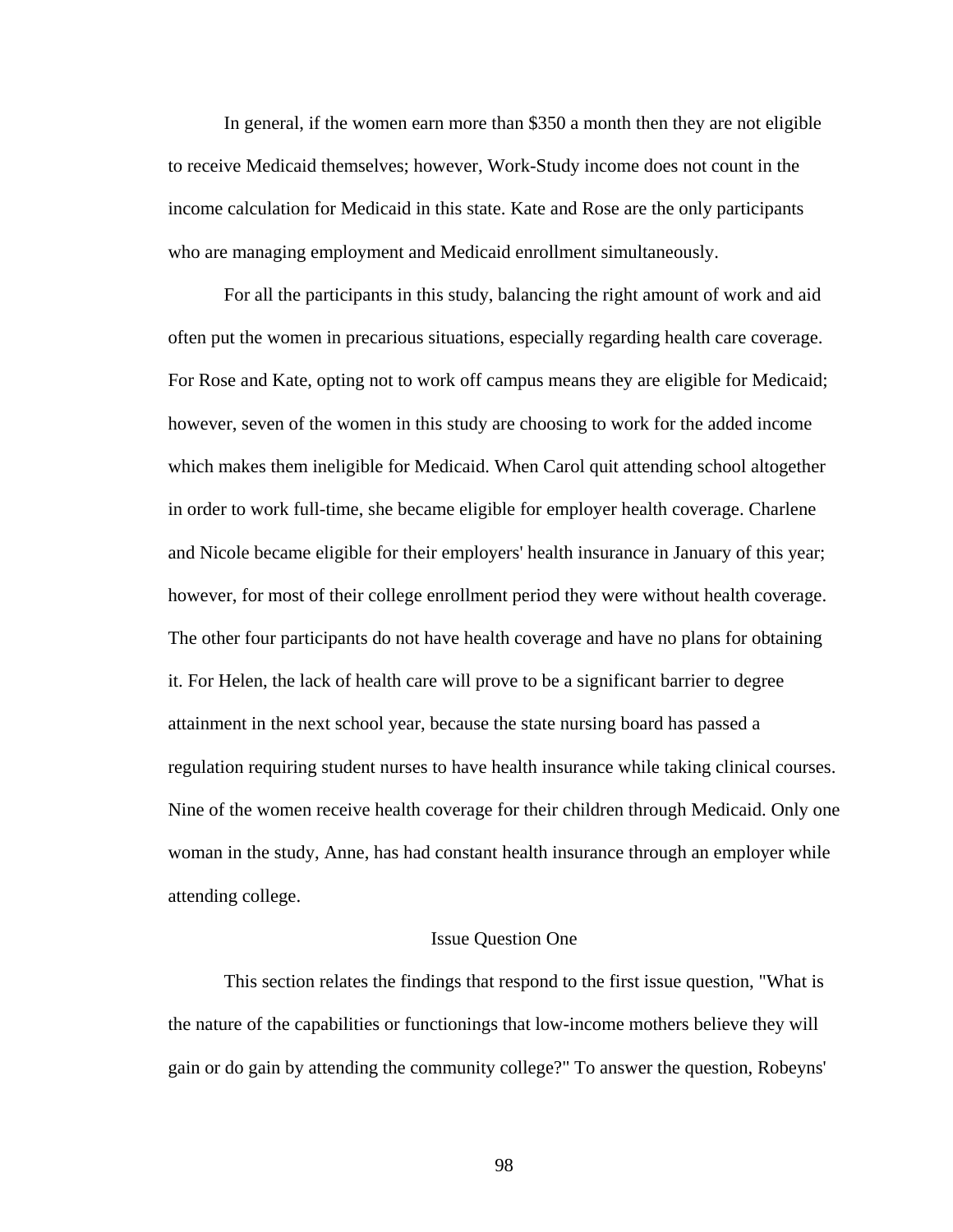(2003) list of capabilities was used as a framework for analyzing the interview data. For Sen (1999), the capability to act in society is what is important for economic development; however, Robeyns (2003) argued that when conducting policy research, capabilities are difficult to ascertain; rather researchers should identify functionings or the activities that demonstrate capabilities. Robeyns categorized the capabilities or functionings into three types: Type I functionings or those that are intrinsically desirable to all humans; Type II functionings or those that are achieved, but the level of achievement depends on personal preferences; Type III functionings or those that are most likely to be unequally constrained by gender, race, or class. The types of functionings are used to organize this section.

## *Type I Functionings*

 Type I functionings are functionings that are intrinsically desirable to all humans (Robeyns, 2003). They include:

- life and physical health,
- mental well-being,
- bodily integrity and safety,
- shelter and environment.
- and being respected and treated with dignity.

In many respects, the ten women in this study have not fully achieved type I functionings or capabilities. Seven of the women have spent part or all of their college enrollment period without health insurance. As well, seven of the women reported that they or their children suffer from a serious medical condition. Four of the women said they had struggled or were struggling to pay for medical care. Two of the women reported receiving medical attention for a mental illness that resulted from a past abusive relationship. Five of the women described a past relationship with a parent, a parent's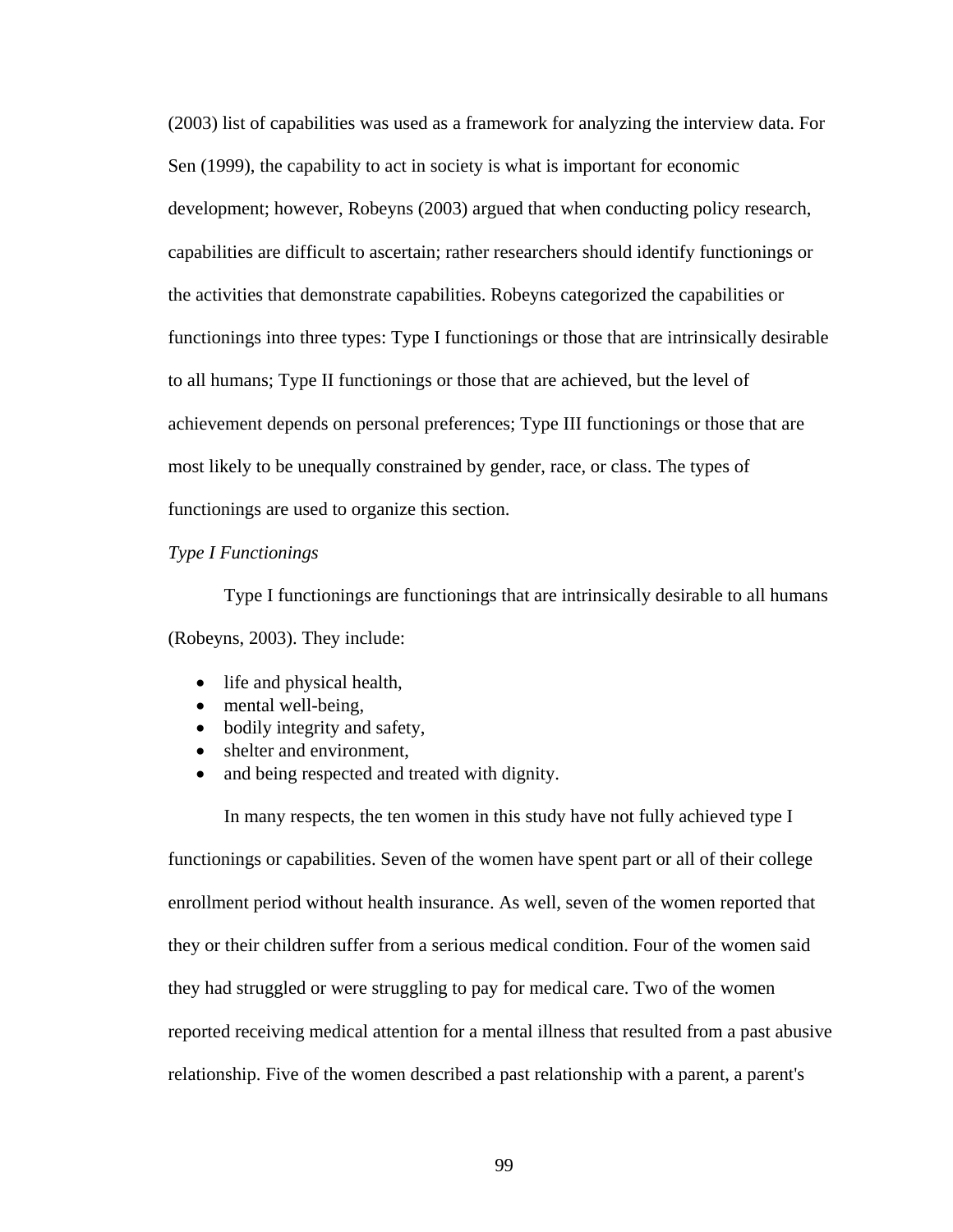spouse, or their spouse as abusive. The interview questions were not designed to illicit

responses relative to shelter and environment, so that functioning is not discussed.

One of the most difficult functionings for this group of women was attaining and

keeping health insurance. Charlene said this about her experience with health insurance:

I guess just the whole Medicaid thing really disturbed me when I was seventeen. You know here I am going to school with these girls who are pregnant and they were on Medicaid and why can't I? …. Because my dad made too much apparently. … Even though I was pregnant and his insurance had already kicked me off and declared me independent of him. I'd seen all these girls go to high school and they had Medicaid and I couldn't understand why I couldn't get it. I pretty much felt like my life ended. I didn't know what to do.

The following was an exchange with Carol about health insurance.

Interviewer: How did you get health insurance? Carol: I didn't have any. Interviewer: How long did you go without? Carol: I worked there for seven years, so I'd say as long as I've been on my own. Interviewer: If you needed health care, what did you do? Carol: Paid for it or I didn't go.

Beatrice is pregnant with her third child, and she spent a sizable portion of her college

enrollment pregnant. While pregnant, Medicaid will cover pregnancy related expenses. In

this quote, Beatrice was talking about Medicaid coverage while pregnant.

They pay for dental work only while you are pregnant. You can only get the stuff done while you're pregnant, but they [dentists] won't do dental work while you're pregnant, so that doesn't really make any sense. After I have the baby, it's only good for 6 months and it only covers birth control.

Beatrice also told about having a car wreck while uninsured; she was not pregnant at the

time of the wreck.

When I had a car wreck this semester 'cause I fell asleep driving, and so I had a car wreck. I didn't go to the hospital 'cause I knew I wasn't insured. So the next day I was…my neck and back was hurting really bad, so I went to the walk-in place at [college town]. I don't know what it's called.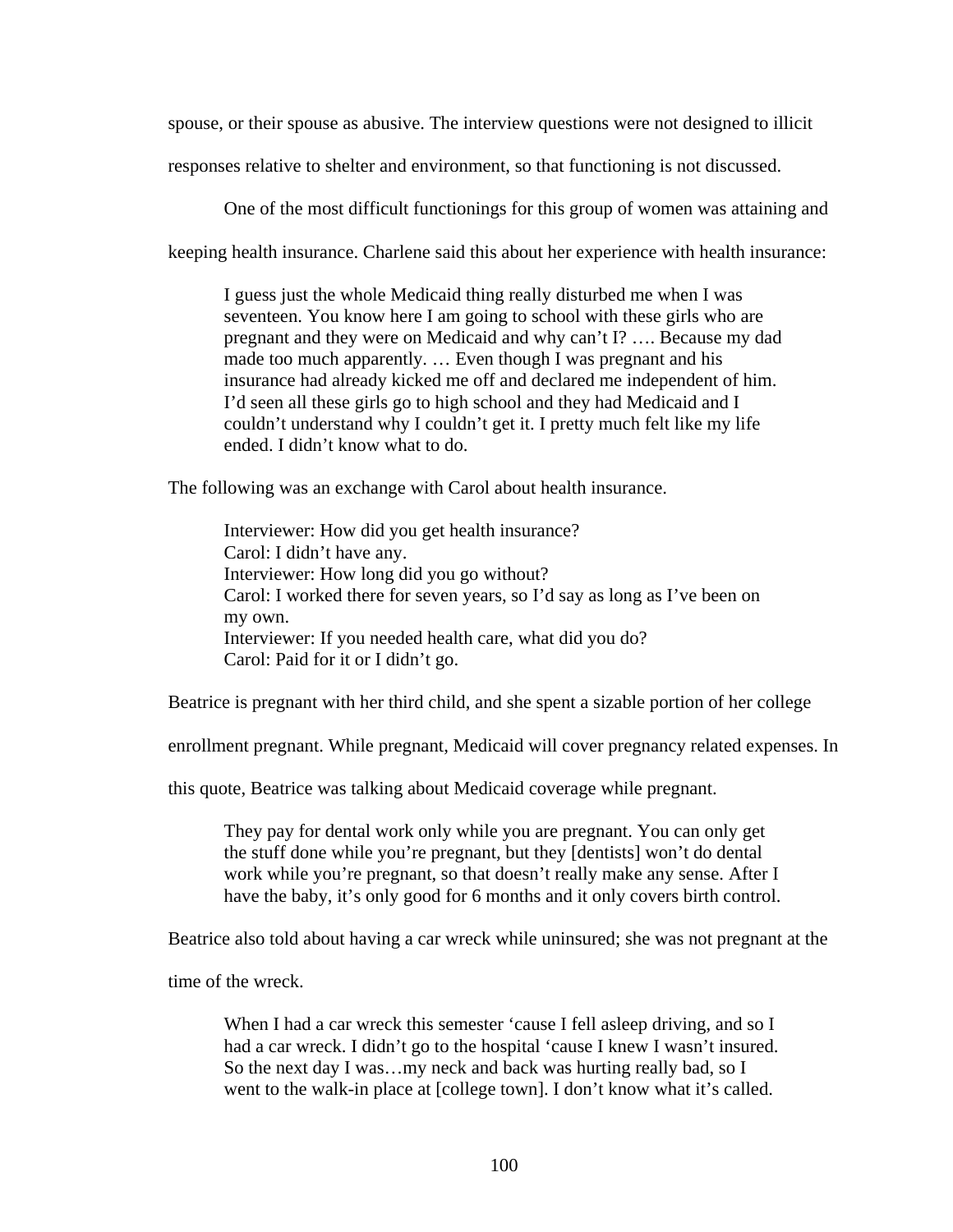They wouldn't accept me unless I could pay. Half of it was going to be at least \$150. I remember them telling me that. I just didn't have the money, so I couldn't see a doctor. I didn't have any insurance.

The following exchange with Chelcy concerned her health insurance and health-related

bills.

Chelcy: No. I don't have insurance still to this day. But I'm healthy. Interviewer: You haven't had insurance since when? Chelcy: I haven't had insurance since 1997 right after [youngest daughter] was born. That's when I dropped my insurance because when my husband died, I continued to on with Insurance Company, Cobra. I paid for it up until after [youngest daughter] was born and everything was situated with her, then I couldn't afford it anymore. I had to drop it. Interviewer: That's ten years. Chelcy: Yea, hence the doctor bills on my credit report. Interviewer: How much debt do you have? Chelcy: I'm guessing there's probably…I had to have a hysterectomy and it was not covered, so there was a good \$10,000 there by the time they were done.

The participants in this study struggled with health insurance and gaining health

care for themselves. They were able to provide health care for their children through state

programs, but they were unable to achieve this functioning for themselves.

The majority of the women did not report mental health problems. Of the

participants, Rose talked most extensively about mental health; however, she combined

her mental health issues with her daughter's mental health. She said:

…she was already showing signs of living in a conflicted home…a lot of screaming, slamming, scary. It was really ugly in our home, so I sought treatment for depression and she's been going through counseling and things like that and I have been trying to recuperate from all that.

For Rose, being eligible for Medicaid is particularly important because of the

expense of mental health care as the following exchange demonstrates.

Rose: With my therapist at \$225 an hour and \$400 worth of medication a month for me…. I have champagne taste in my medication…depression and anxiety.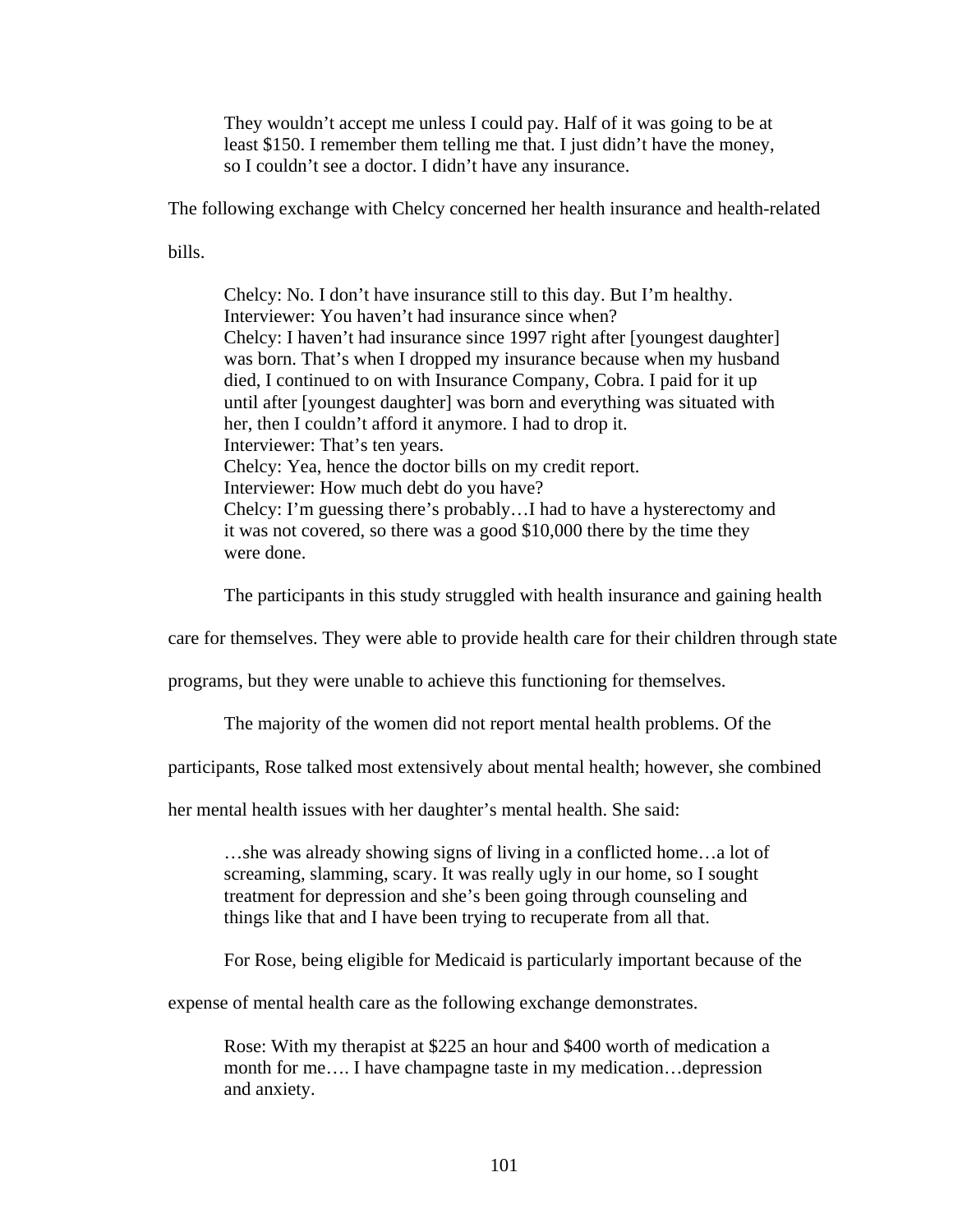Interviewer: How does the state providing health insurance help with college access? Rose: I would be a basket case. … Interviewer: Without health care there would be no school? Rose: Oh yeah, definitely. … Trying to imagine affording health insurance on my own is…it's not going to happen.

For Rose, maintaining mental health meant maintaining her enrollment in stateprovided Medicaid, and health insurance worked in tandem with college access. Without mental health care, Rose felt she would not be able to manage college.

Five women labeled a past relationship as abusive, so abuse was the greatest challenge relative to the functioning of bodily integrity and safety. Carol and Marie reported the most suffering from abuse. Carol was physically abused by her father's spouse and sexually abused by her mother's spouse. As a young woman, she was abused by her boyfriend. When I asked Carol if she lived with her boyfriend until he went to prison, she said, "We stopped before then because of the lifestyle [drugs and physical abuse]. I didn't want any part, you know, in that, so I thought it was really stupid and I didn't want that around my daughter. I wanted more for her than that."

Marie suffered childhood abuse, as well as abuse in her second marriage. She

said:

I would have seizures when I was little because my father was abusive. And I would get headaches. … The only thing to get rid of them was to go to sleep. I would lay my head down on my desk and go to sleep. … And the principal would call me to his office, and he would take a board, and after I laid my hands on his desk, he would smack my hands and ask me if I was going to stay awake.

Marie's relationship with her second husband was particularly abusive. She related:

When I got married the second time, everything was good for a year and a half and the day I brought her [youngest daughter] home was the first day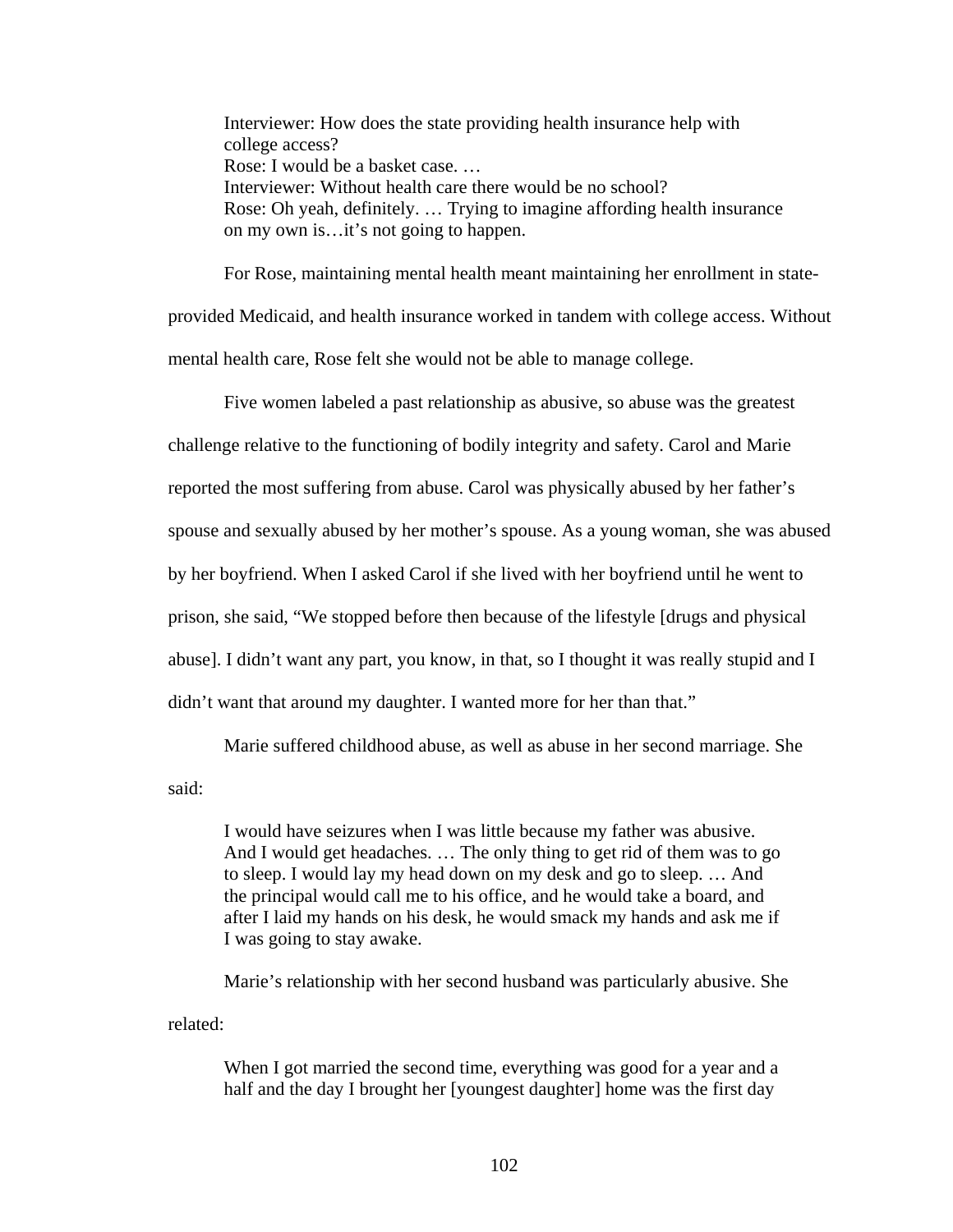I got my black eyes, cracked wrist, cracked elbow, broken ribs. … He still beat on me until one day when my son asked how come daddy gives me black eyes and I said pack your bags. … I guess I didn't want my kids seeing that no more. It's not the way I wanted them to see me. … Every night for a year he called my phone. Every night at midnight he threatened to kill me.

For Carol and Marie, abuse was a part of their childhood and their early adulthood. The

quotes demonstrate that both women were motivated to leave the abusive relationship in

their adulthood by their child/ren and the desire to model a better life for their children.

Several of the women related stories of being treated disrespectfully by either

campus personnel or by a state worker. For example, Kate related this story:

I really hate that office there. They are very demeaning and demoralizing, I feel. I'm literally in tears every time I come out of that office. That woman has something…it's humiliating. If you could just go to work and not have to ask them for anything, just say forget it [college]. I'm just going to go find something to where we have enough to make it.

For Kate, quitting school and working full time is tempting simply because she

would not have to endure the negative treatment she perceives at the Division of Family

**Services**.

Rose related her feelings of being treated with disrespect by a Financial Aid Officer at the community college. On two occasions Rose became unhappy at her Work-Study job at the college, and requested a new position. Because of the expense of gas and her tight time schedule, Rose asked numerous questions about proposed positions and voiced her concerns about expense and travel time. Eventually, the Financial Aid Officer called Rose "picky." Rose decided to apply for a tutoring position at an area elementary school where she could do observations for one of her classes, and she took the initiative to go to the elementary school and meet with the assistant principal. The assistant principal was impressed with her background in childcare and interested in having her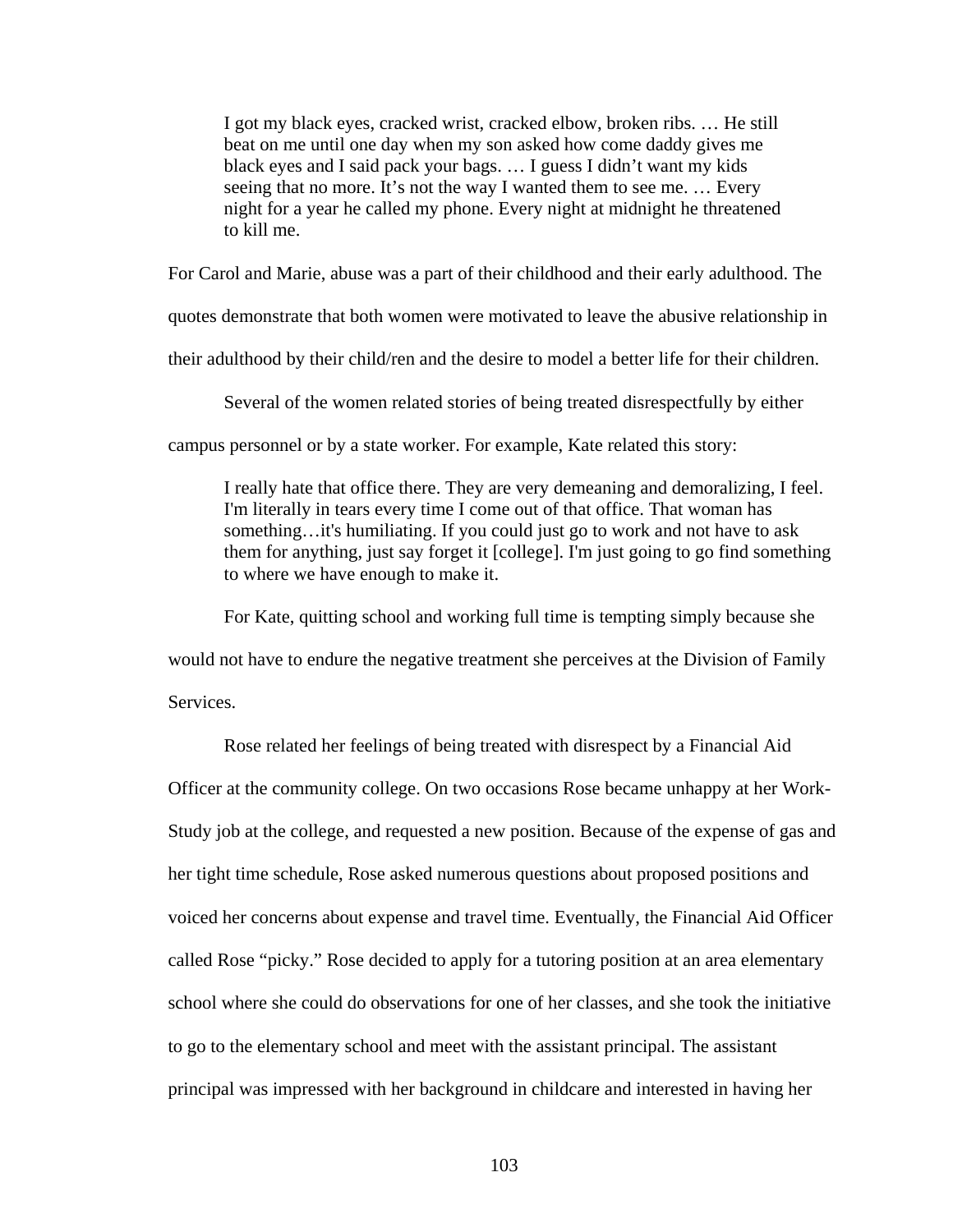start right away. The elementary school contacted the Financial Aid Officer as a reference for Rose.

The principal and [the financial aid officer] had a conversation. It was determined that because I kept turning down these jobs [Work-Study positions] that I was not stable and should not work with children because children become attached to people…. You look back and this is a burnt bridge. That is such a wallard [slang: ruined] relationship now.

The conflict with the Financial Aid Officer lasted for more than a week,

and Rose eventually contacted the Financial Aid Officer's supervisor. My

observations in the Financial Aid Office left me with the impression that the

Financial Aid Officer is sincerely interested in helping student succeed; however,

she and Rose clearly had a personality conflict and Rose felt the conflict related to

her unwillingness to take work in an unpleasant environment given her financial

need.

In a similar conflict, Anne was asked to go to an administrative office to

receive an evaluation of her performance in her Work-Study job as a tutor. The

evaluation was negative and said that Anne was not professional. Anne

responded:

And I just told them, you have to realize that I come from a factory where I work with 40, 50, 60, 70 year olds. I do not work with 18 year olds on a normal basis. If I say something that is inappropriate, I usually catch myself and realize that's not the environment I'm in. … And [administrator] was like, 'Well you really need to realize that this is a professional environment and whenever you come into those doors you need to let go of everything else in your life and just worry about business.' And I kinda told him, 'With all due respect, I make \$6.55 an hour, and I don't believe that's a professional wage. If you want me to act like a professional, perhaps you should pay me like a professional.'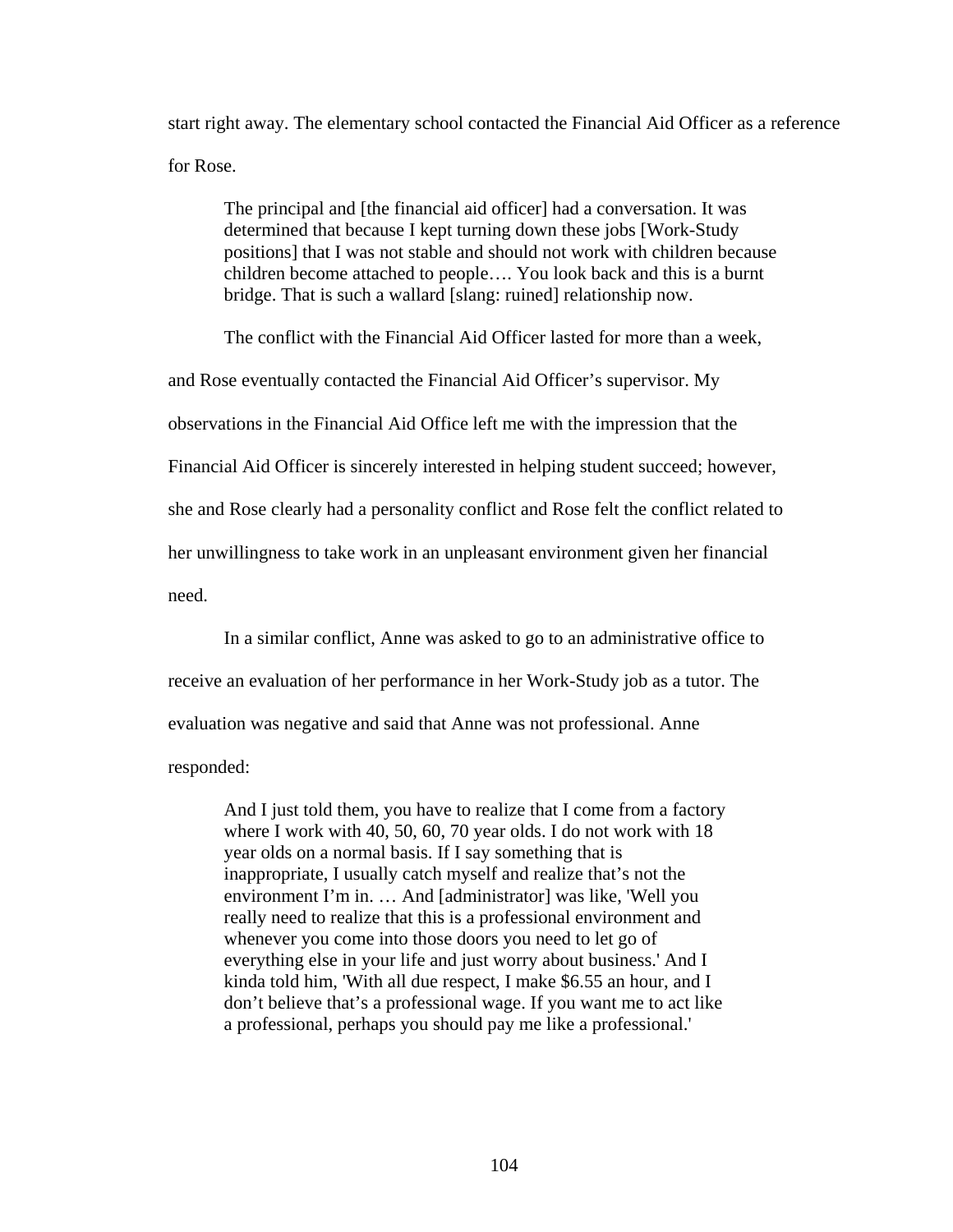I know Anne to be boisterous and animated, and I observed her tutoring on several occasions. She was clearly a popular tutor, but she was also louder than the other tutors and students in the center. Despite feeling she had helped a number of students, and despite enjoying the job greatly, Anne was not asked to return to this Work-Study job the following semester.

All of the women lack or used to lack one or more functioning or capability that is intrinsically desirable to all humans; however, for many of the women, education was or is a mechanism for achieving a type I functioning or capability. In particular, the women spoke of achieving health care through health insurance and of achieving respect.

Several of the women saw education as a way of gaining health care. In these cases, the women had struggled with health or achieving health care either for themselves or their children. Helen expressed this idea in response to a question about the possible outcomes of earning a college degree. She said, "I'll have a better paying job, and I believe it'll be a job that has insurance. I think that will help me drastically."

Many of the women saw education as a way to achieve the functioning of being treated with dignity. There were two aspects of this finding: first, participants spoke of achieving the respect of their coworkers and their family members, other than their children; second, the women spoke extensively of being a role model for their children. Through modeling college participation, the women believed they would achieve respect from their children.

First, participants spoke of achieving education as a reason to be treated with dignity in their workplaces and in their relationships. For example, Anne spoke of quitting her factory employment. She said: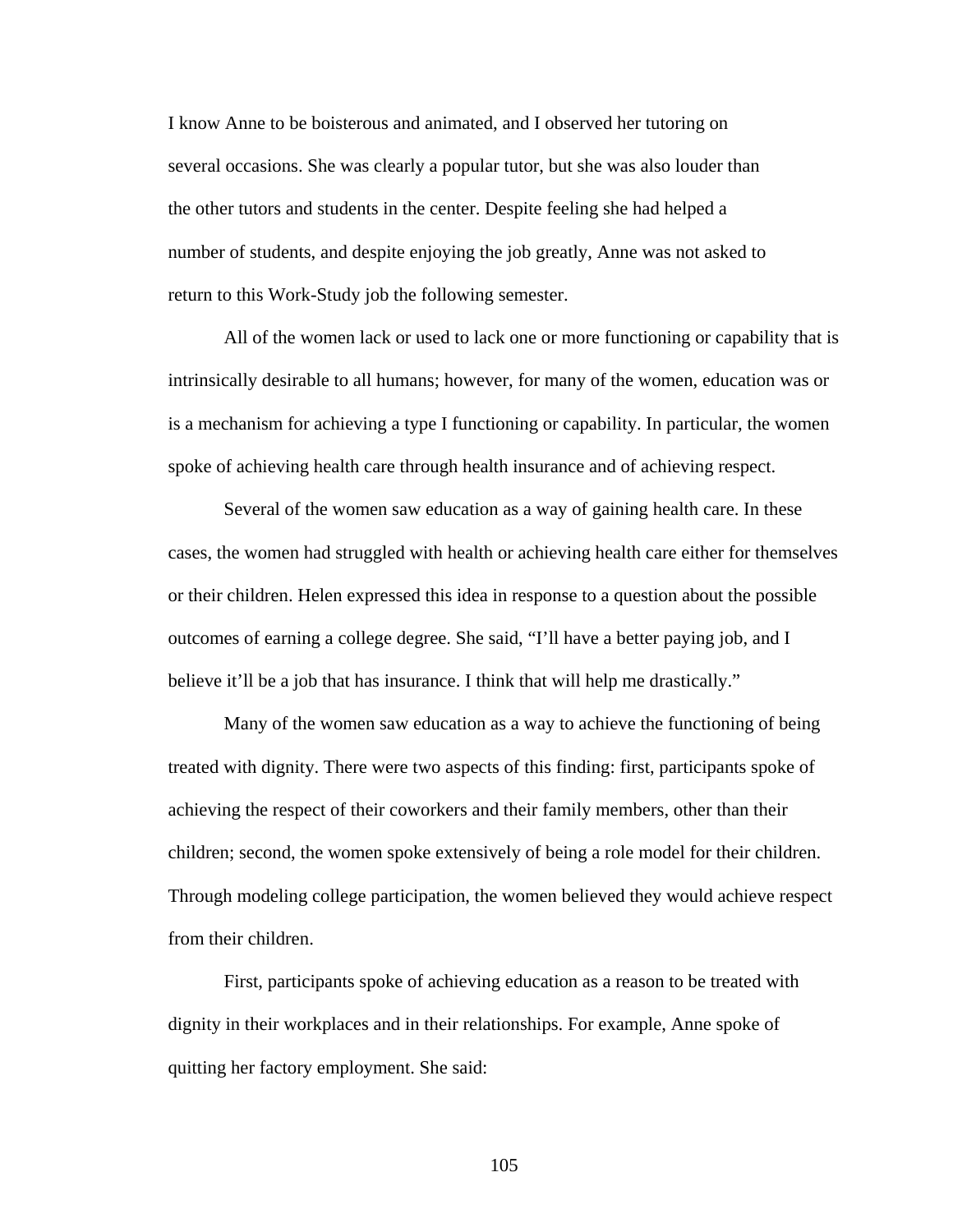"And then when I'm here [college], I feel different. I feel like I fit in. Like I'm accomplishing something respectable – that people understand. And I'm like I've had so much experience doing what I want to do now – teaching. Whenever you go do what you enjoy so much and then you have to walk into those doors at that place that you work that you hate more than anything [factory]. Do you know how hard that is? It's a horrible feeling. It is. I just can't do it anymore."

In another example, Marie spoke of how the struggle of college will be worth it. She said,

"So many people have said, 'You can't do it.' And, I'll actually be able to say I did it."

When asked who had said she cannot complete school, she said, "My ex-husbands. The

ones that never wanted me to finish school, and never get my education."

Second, all of the women saw education as a way of achieving the respect of their

children. They expressed a desire to model achieving a college education for their

children. Chelcy said, "And to show a good example to them too. Now, I think if I'd not

gone they would never have thought of it. But now I've went to college and I really

support that." Rose expressed a similar sentiment:

But I've noticed that I come home and I'll be excited about a grade that I've got and she's [her middle daughter] trying harder. She's putting a lot more effort. She notices her grades. It's good for her as well. We study together. …. It's good for all of us.

Marie said, "…it would be setting a good example for the kids. You know I can always hold that over their shoulders. I did graduate. You will graduate." Anne spoke of modeling achieving a college education for her son, but she also spoke of being role model for other children in her family.

I'm hoping that's [college] a little tradition that I start because my family certainly isn't…like I said I'm the only person in my entire family, not just my immediate family, my cousins, my uncles, my aunts and all, that has ever been to college, ever. It's crazy. So, I'm hoping to start a trend with my family. … I tell them if anything else, go get an associate's degree. If you have a better paying job at the factory, you don't have to work in the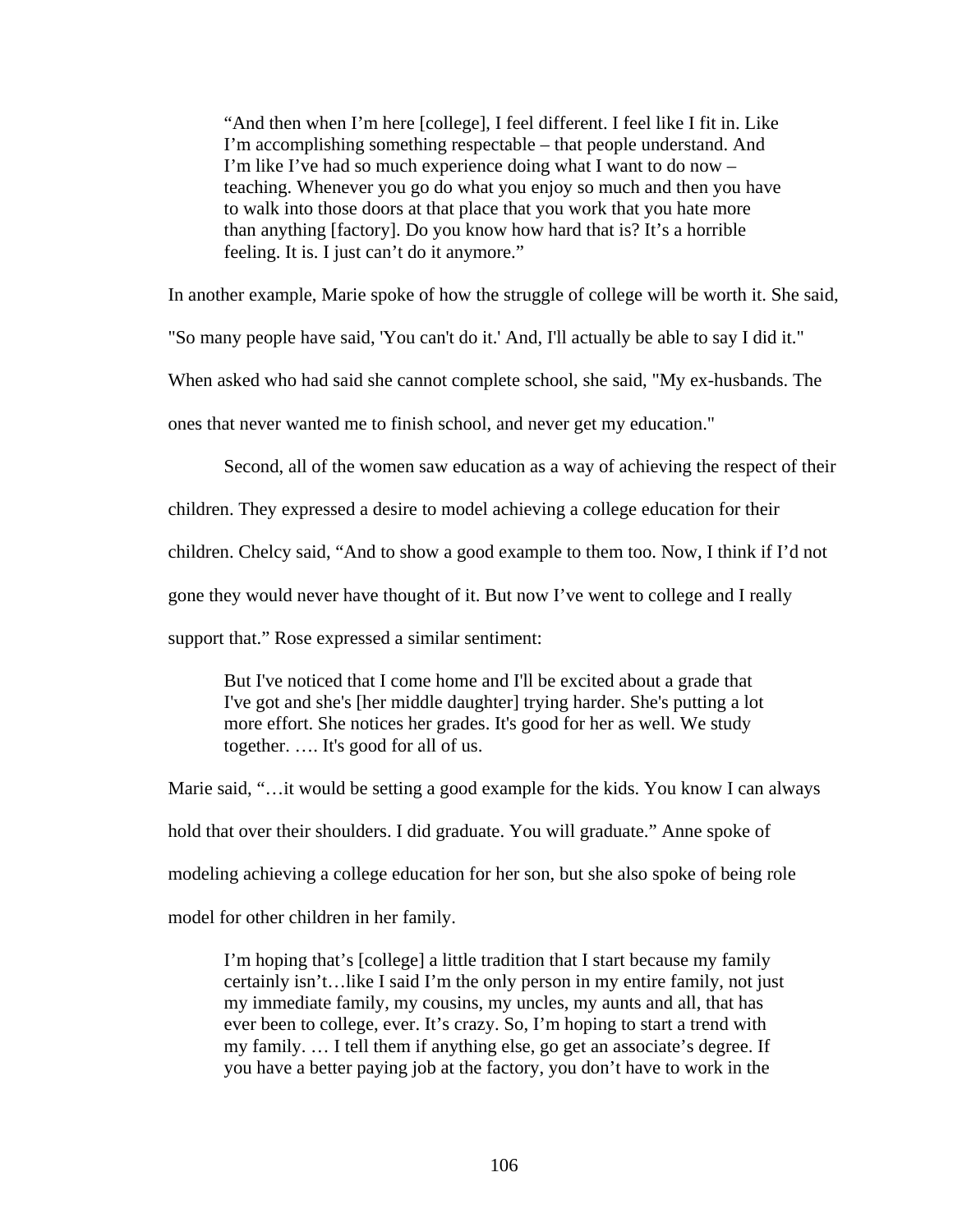labor division of it. You can work in the front offices with an associate's degree.

In talking about how the cost of college will be worth it, Charlene commented:

My thing with college is I always want to do something to show [daughter] you can do it underneath...certain circumstances, so once I get that BA, it will be like proving to her that even though Mommy messed up, it is still possible to do what you want to do and always wanted to do. I think the cost of like me not getting to spend every morning with [daughter] will pay up and she'll be old enough to look at it and say, 'Well, my Mommy's a teacher now.' She won't think about all the time that she didn't get to spend with me.

For the participants in this study, achieving respect in their workplaces, from their families, and from their children is a clear answer to issue question one.

*Type II Functionings* 

 Type II functionings are achieved functionings meaning that the person chooses to participate in the capability, and the degree of her participation is largely driven by individual preferences (Robeyns, 2003). These functionings include education, mobility, leisure, time-autonomy, and religion. This section covers findings related to education, mobility, time-autonomy, and religion.

 The findings related to education are threefold: first, the participants in this study were able to function in higher education at the community college; second, transfer was a difficult educational functioning for one woman in the study; third, the participants do not see a clear pathway to baccalaureate attainment.

 All of the women in this study have gained access to community college education and are participating in college to some degree. The extent of participation, particularly whether full-time or part-time, is largely determined by the choices the woman makes to balance school, family, and work.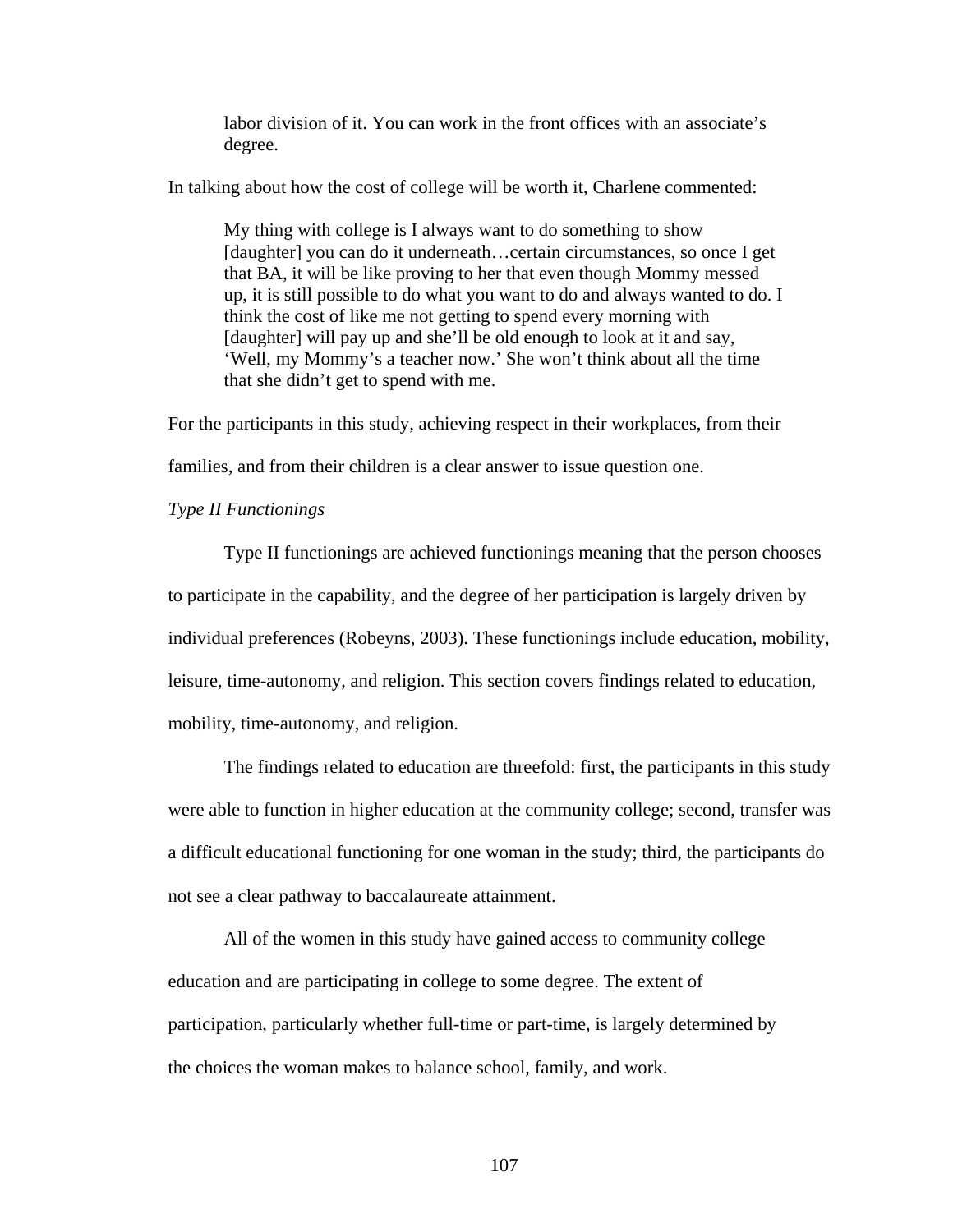The women clearly named their reasons for attending the community college as related to the relative inexpensive nature of community colleges and the logistics of college attendance like commuting. In response to a question about why they attend or did attend the community college, Rose said, "Tuition, \$95 a credit hour." Chelcy commented, "I didn't want to have to drive a long distance because it would have cost gas money. I knew there was a Pell Grant that would help me pay for my books and the classes." Charlene remarked, "Because I had [state merit aid] here and it was close so I could still make it back to work." Helen named cost and the easy commute as well saying "Because it was handy for me right here in town. … It's a lot cheaper here than the per se university or [names a college] or some of them bigger colleges." Anne offered:

I think there were probably about three reasons. Definitely cost efficiency was the number one reason. Where else can you go for a whole semester and pay 12 to 1,300 dollars, and cut it into four payments. And, like I said when I was at [public baccalaureate], I felt lost in the crowd and this was something smaller. So that way I was not in such an overwhelming environment. … And then pretty much distance. I didn't want to have to move out of [home town] because both of our jobs were there."

 The women in this study, through a combination of the community college's open access mission, the community college's relative inexpensive tuition, and the community college's location were able to make postsecondary education an achievable functioning.

Second, for the only participant who has transferred to a baccalaureate institution,

transfer has proved a difficult functioning. Kate transferred to a very selective, public,

liberal arts college in her home town; however, she is struggling at the baccalaureate

institution. The following quote illustrates this struggle.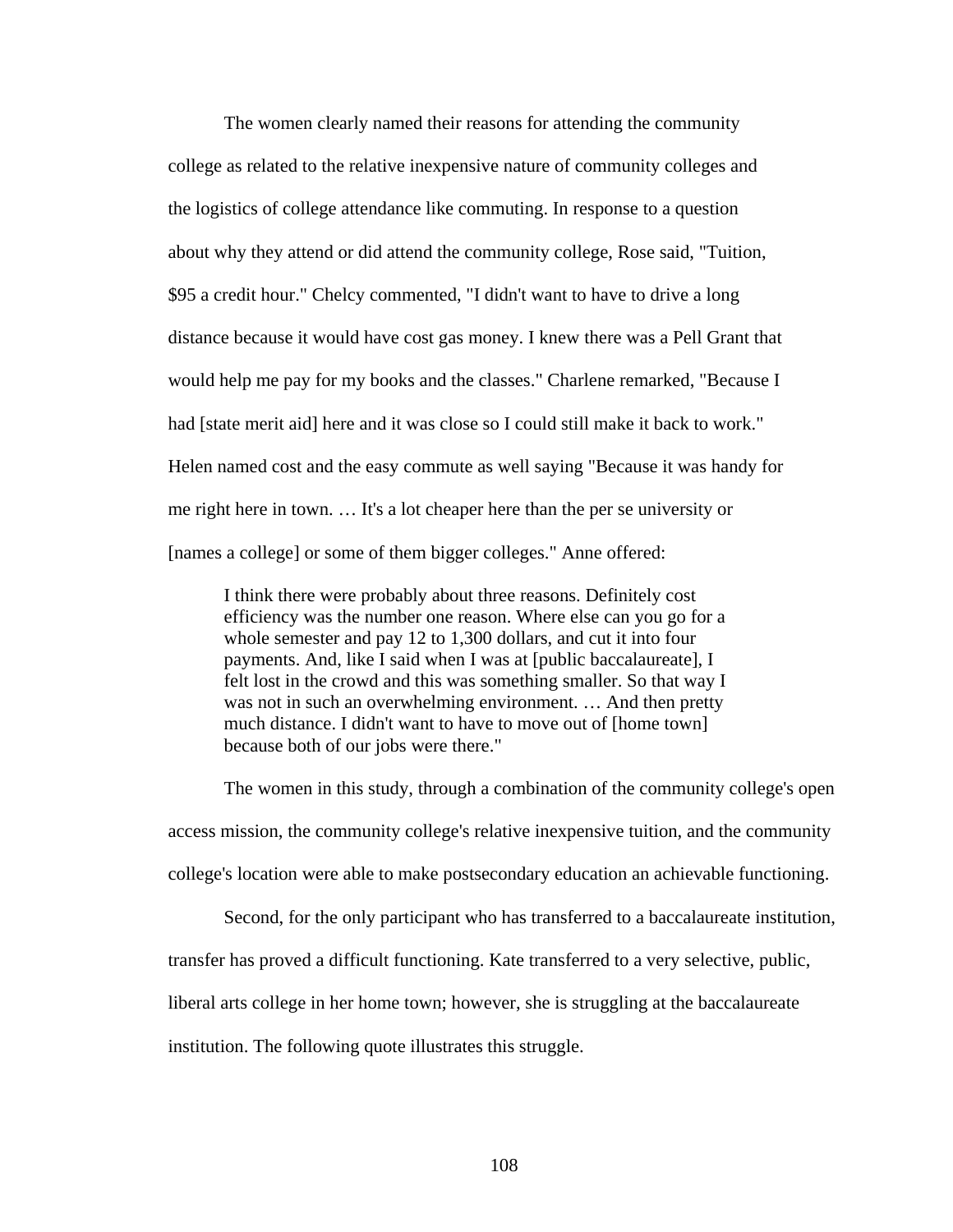I feel like that [community college] does an excellent job for the nontraditional student and understanding that we have a life outside of school and [liberal arts institution] – not so much. I think probably the biggest thing that makes me cringe is group projects. I love working with people, but I always get a group of young teeny-bopper girls that live right on campus and I know I can be in class from this time to this time and I can't promise my time outside of that time. I feel like I let the group down, but I'm not willing to take more away from family to make that happen. And, it [liberal arts institution] was just bigger. I liked the smaller setting [at the community college]. I felt like I got more there.

 Kate's gpa has dropped, and she indicated that she feels less committed to her academic life than she did at the community college. Kate said that she did not have the personal relationship with the faculty at the baccalaureate institution that she had at the community college, and she asked me how she could obtain academic advising at the institution.

Third, access to the bachelor's degree does not appear to be an achievable functioning for most of these women. For seven of the women, transfer is a desired educational functioning that they have not yet achieved, and they have no clear path for achieving it. Of the seven women who indicated that they intend to transfer, but are not sure where or how, two have more than 70 credit hours, two have more than fifty credit hours, two have more than forty credit hours, and one has more than thirty credit hours. For all seven, despite having a significant number of college classes completed, transfer is still a question mark in their academic future. They were unsure about how to achieve the logistics of transfer, like commuting, child care, and work.

For example, Beatrice, a participant who has already earned her AA degree, said during her first interview, "I plan on eventually going to another college. I was going to do [private baccalaureate college], but it has to be something closer, unless we move. Or I can do on-line -- whatever schools offer on-line classes." When Beatrice arrived for the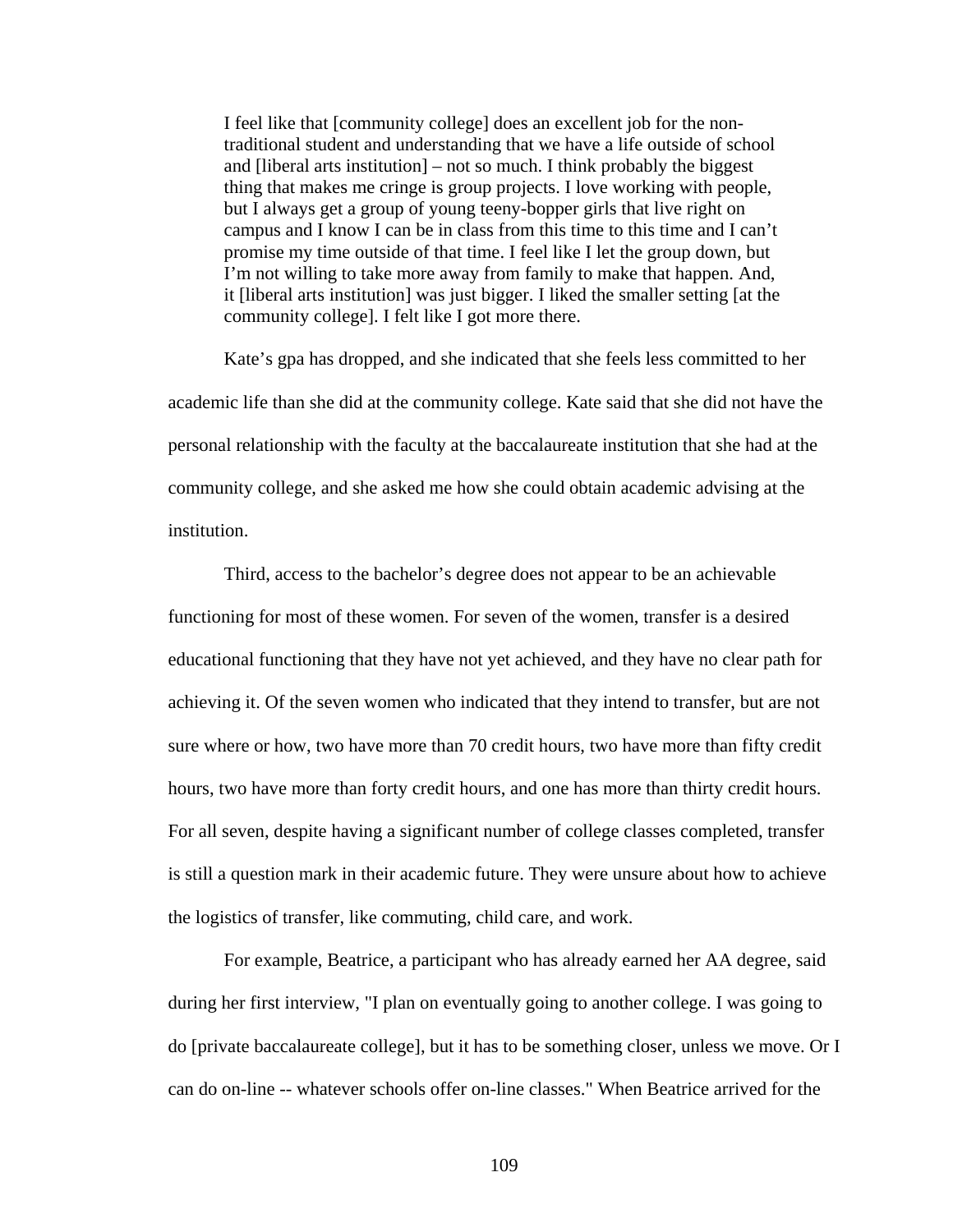first interview, she was visibly pregnant with her third child. The following is an

exchange about how the pregnancy impacted her decision-making.

Interviewer: When is your baby due? Beatrice: June 18th Interviewer: Would you have done something [school] differently if you hadn't become pregnant? Beatrice: Probably, yeah. I probably would have went and enrolled in [private baccalaureate institution]. Even if they were night classes, like twice a week, or whatever, I would have drove there. I really want to get my school done. Interviewer: Do you still plan to get the BA? Beatrice: Yeah, eventually. Interviewer: Do you feel that you are in a hurry? Beatrice: No. I'm young. I'm 22. There's people that go to school that they're 30 or 35, so I know there's still a chance that I can get it eventually. [Oldest child] will start school in three years; he'll be 5. It will be easier. [Daughter] will probably be in preschool. It will be easier to go to classes maybe when he starts to go to school. Interviewer: So is school going on the back burner for awhile? Beatrice: Yeah. Get these babies out of diapers.

Because Beatrice is pregnant with her third child, she will be changing diapers for

at least three more years. The private baccalaureate institution that Beatrice mentioned in

the quote is 60 miles from her home, and her partner is commuting 35 miles in the

opposite direction.

Charlene plans to graduate with her associate's degree in May 2008; however, she

has not made transfer plans. The following is an exchange with Charlene during the first

interview during her last semester at the community college.

Interviewer: Where are you thinking about transferring? Charlene: I'm not sure yet. I don't know what will happen. Interviewer: What options are you thinking about? Charlene: Probably [urban area 150 miles from home]. Interviewer: Do you have a college in mind? Charlene: No, not really. I haven't decided.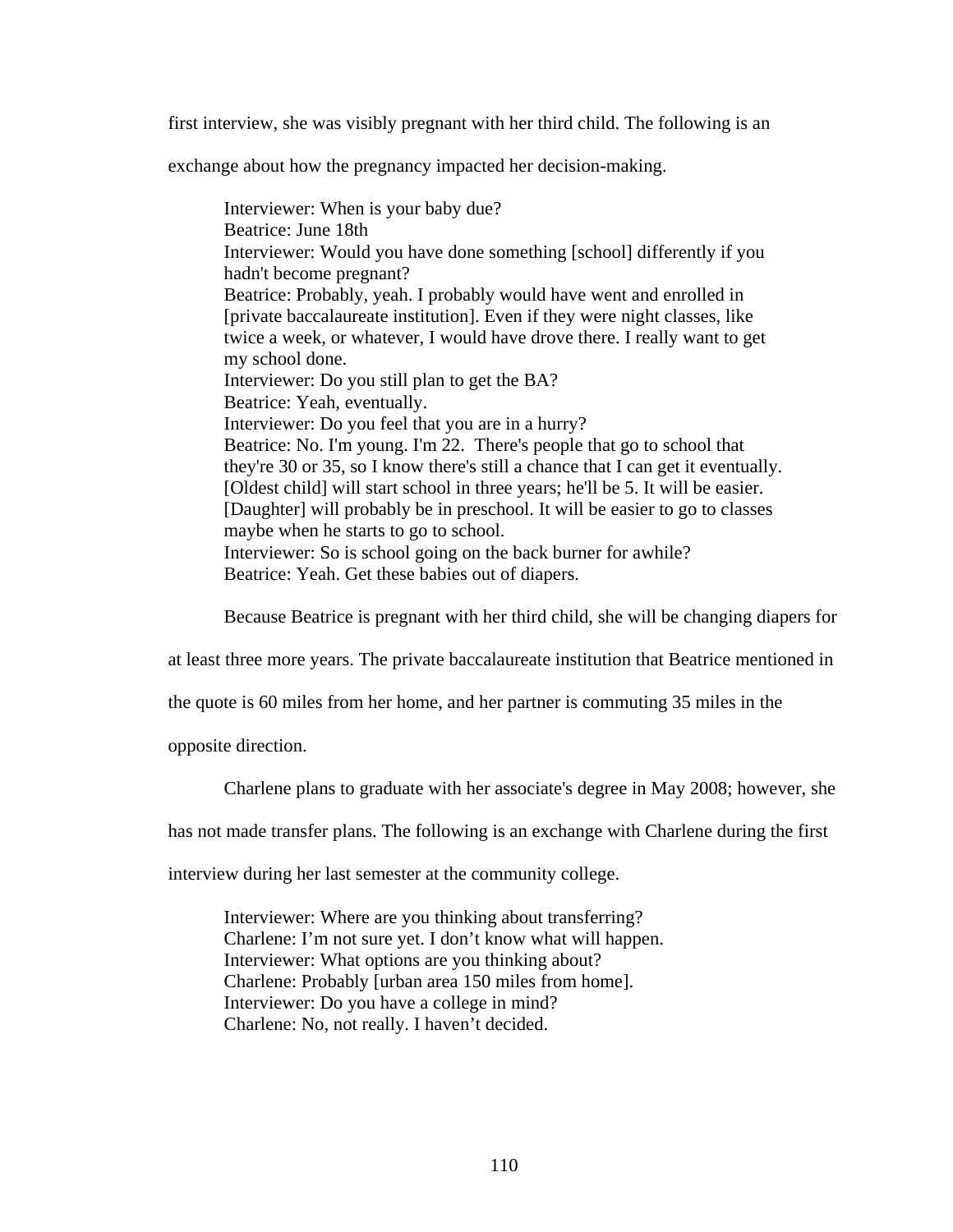Of the ten participants, Charlene is the only participant who talked about moving

more than 150 miles from her home town. The next exchange with Charlene is during the

second interview where I asked her about the outcomes of the AA, BA, and employment.

Charlene's uncertainty about her transfer plans is illustrated by the exchange.

Interviewer: What are the possible outcomes of an AA? Charlene: Transferring to the university [no name] and finishing the degree for education. Interviewer: Will the AA degree improve your opportunities on the job market? Charlene: Substitute? I know the substitutes in [home town] get paid a hundred dollars a day. And any grade lower, it's like fifty dollars a day. I'm like that's not worth it. Interviewer: What are the possible outcomes of a BA? Charlene: If you have a bachelor's degree, you should be able to get a good paying job. It will improve my income, job, chances of getting a job, things like that.

As the conversation continued about possible places to earn a bachelor's degree,

eventually Charlene said, "I need to retake my ACT." We continued to talk about moving

a sizable distance from her home town for her bachelor's degree, so I asked specifically

about her child custody agreement. She said:

I don't think I … I haven't thought about that 'cause I would have to go back to the court and issue a parenting plan and [child's father] would have to agree to it or the judge would, so it's all about…. I was thinking California at one time, but I can't go out there anymore, because of Jocelyn and the custody agreement. You can't go out of state with her, so…and I learned yesterday that if I don't present a parenting plan and if I did go out of state and move before I presented a parenting plan -- I did it backwards -- there would be a chance of me getting her taken away from me and put with her father full-time. So, even if I stay in the state I have to issue a parenting plan like six months in advance to where they have time…I have time to serve them and take it to court.

During the third interview, Charlene indicated that she planned to take a

break from college after completing her associate's degree. She said: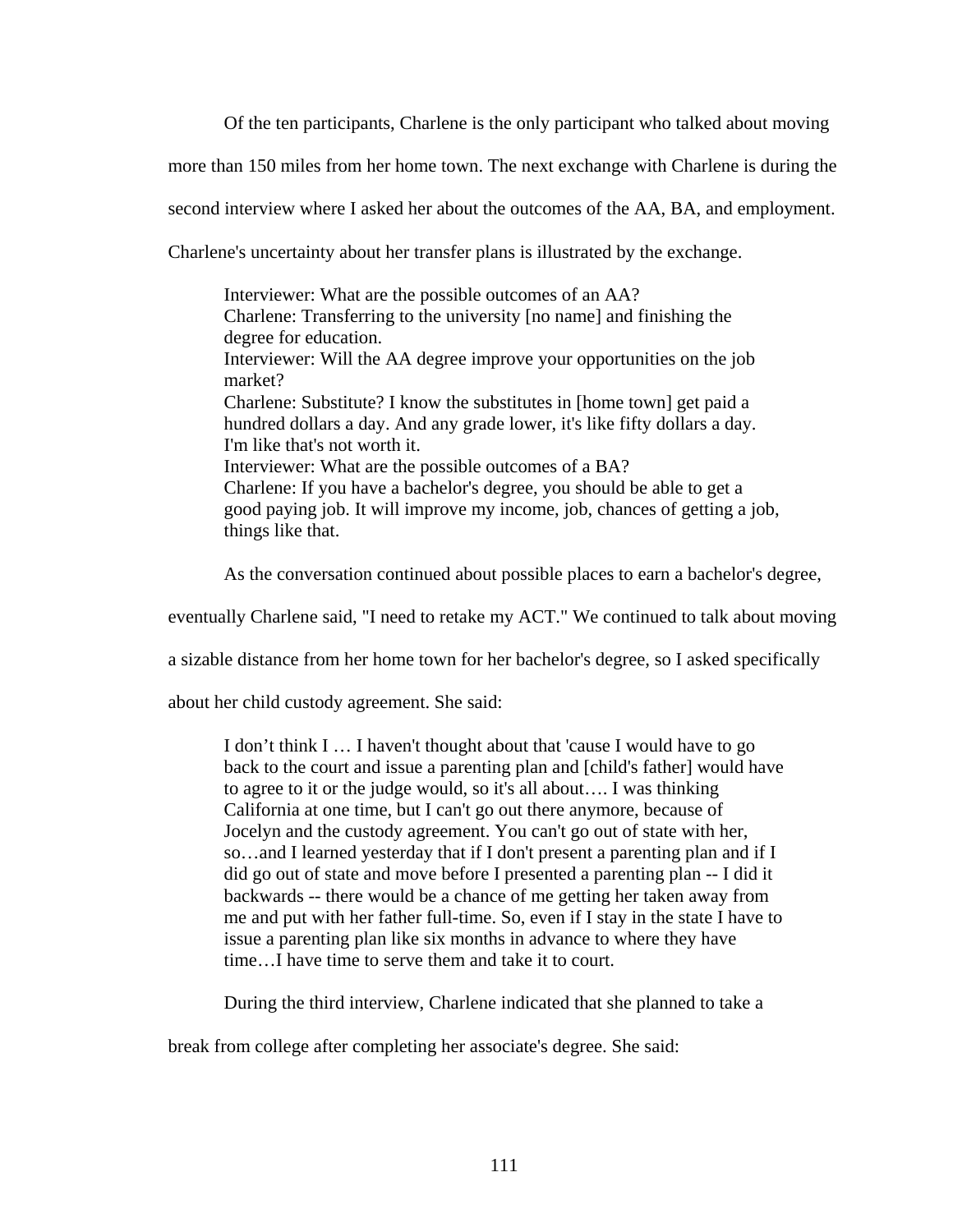Like I might take a year right after I graduate from here just to bring up my ACT score and get into a better college, but I think it will all be worth it in the end. Working a job that's killing your back like myself [factory work], I think it will be worth it.

Recently, Charlene came by my office to tell me she and her boyfriend had

decided on another area of the state. I asked it she had began constructing a parenting

plan, and she indicated that she had not.

In addition, the participants of this study understood that the Pell Grant would not cover the cost of tuition and fees at the area's baccalaureate institutions, but they did not have a clear plan for paying for a baccalaureate institution. In this exchange, Rose discussed the cost of the baccalaureate institution after a question about where she wanted to transfer. Like Charlene, Rose will graduate in May 2008.

Yeah, I'd love to go to [private women's college]. That's \$21,000 a year. It's unbelievable. So, there's a lot of grants. So that's what I need to do. Build it and they will come. That's my next thing right now. Try to find out. I need to go visit with the advisors at the three different schools. I heard [a fourth school that was a private baccalaureate institution] is offering a bachelor's in education. … I'll see who can offer the biggest scholarships, and that's where I'll wind up at.

The women generally understood that they would need more than the Pell

grant to pay for college, but they had not made specific plans for transfer despite

being near graduation. In short, the participants in this study were able to access a

community college education to accomplish the functioning of education;

however, their access to the baccalaureate sector is much less clear.

 The women in this study struggled to achieve the functioning of mobility because of child custody agreements. Specifically, five of the participants have child custody agreements that require they present a new parenting plan to the court before they move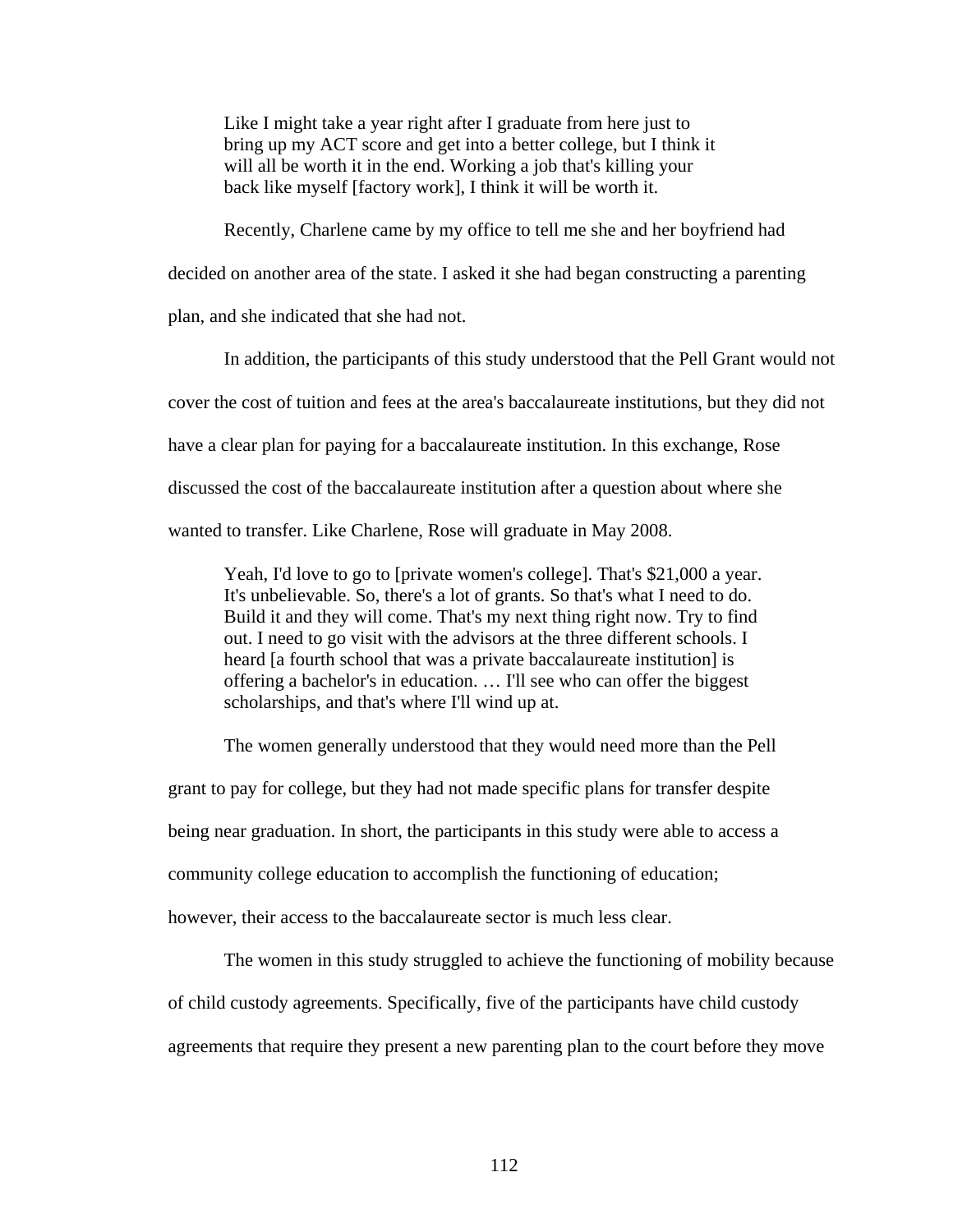out of their county of residence. The following exchange with Marie indicated the importance of child custody arrangements in the lives of the participants.

Interviewer: What life changes are you willing to make to attain a BA degree? Marie: None. Interviewer: Will you move to [college town]? Marie: No. I can't move out of [county] or I lose all my kids. Interviewer: All three? Marie: Two of them. It's court ordered that I have to live in [county] or give them to their father. I won't do that.

For several of the women, staying close to family was particularly

important, and they indicated an unwillingness to move. For example, Kate said, "I'm where I want to be right now in [hometown] where all my family is located and I don't plan on moving." However, this choice illustrates that Kate is able to function in terms of the capability of mobility. It is a choice constrained only by personal preference. By contrast, the child custody agreements take the capability away from the parents and place it in the hands of the court system. This practice has important educational implications for the women in this study, many of whom live 60 to 90 miles from a baccalaureate institution.

 Time-autonomy proved to be another significant challenge for the women. Balancing school, family, and work often meant that the women were unable to engage in leisure activities or they experienced conflicts with others because of the need to be available for child care at certain times or on particular days. For example, this quote illustrates Nicole's struggle with balancing school, work, family, and a long commute.

I drive back and forth three times a week. He's [her son] got a babysitter. And now that he's in Head Start, he goes to school. I drop him off at 7:45. I drive up here, go to school, and the babysitter picks him up at 2:15 and keeps him till I get back. If I have to work right after school then the babysitter will keep him until my sister-in-law can get him.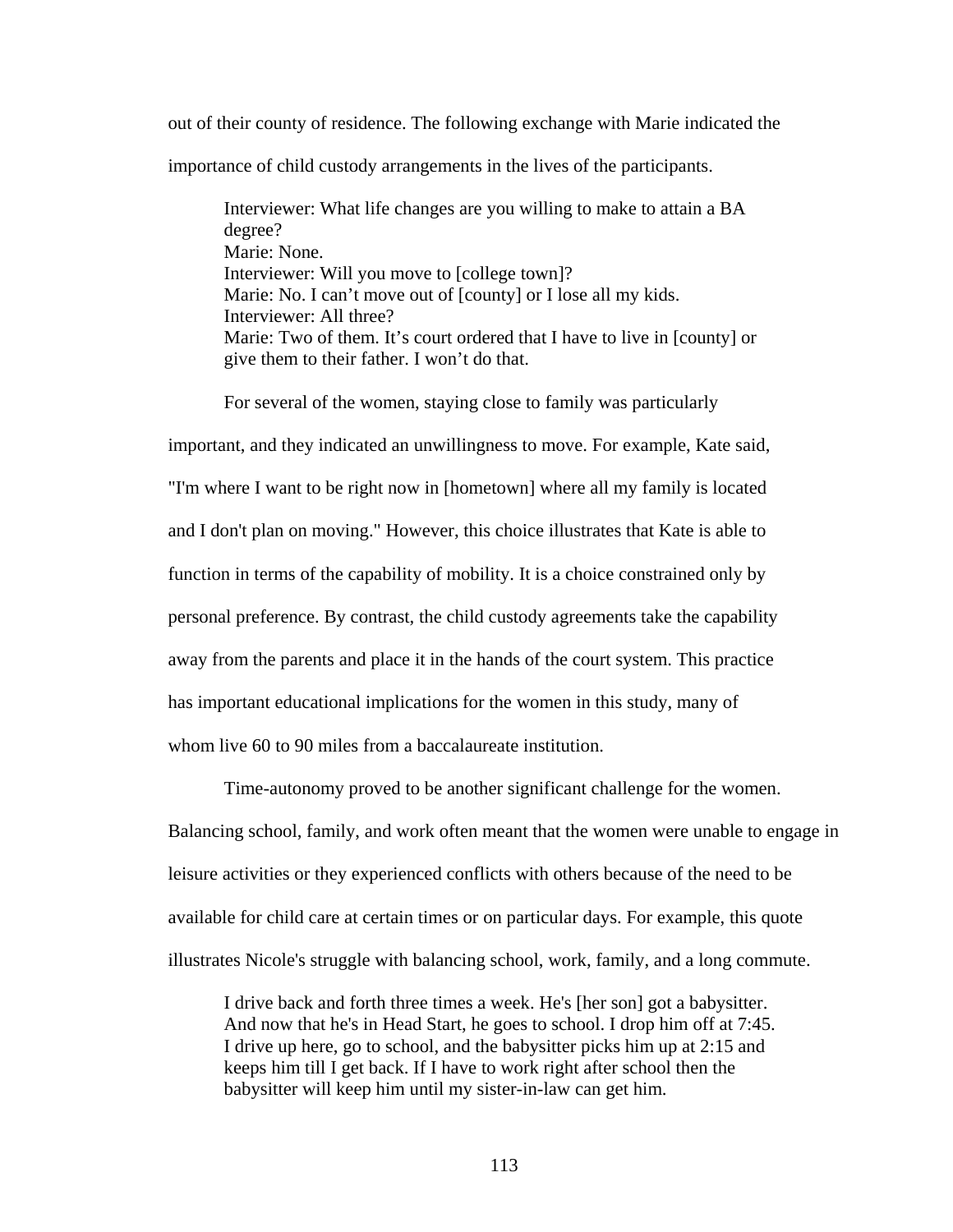Throughout all three interviews with Rose, managing time was a theme. In the following quote, Rose talks about her conflict with the Financial Aid Officer and how her time commitments contributed to the conflict.

That was a really fun place to work. I would love to go back, but the travel time cuts into how many hours I can work. I'm here on campus I'd like to work on campus kind of thing, so I don't have to burn travel time. So I told [the financial aid officer]...I stopped by and saw her. She said, 'Well, you're so picky about where you want to work.' You know, I didn't think I was being picky. I'm trying to maximize my money, but I've got to work on this time stuff.

Rose's lack of functioning in time-autonomy created the conflict with the Financial Aid office, a conflict that continued to escalate as the interviews proceeded. By the final interview, Rose had sought out an appointment with the supervisor of the financial aid officer to plead her case and describe her time constraints.

Finally, half of the participants in this study viewed their religious commitments

as connected to their educational goals. The women believed God to be acting

specifically in their lives to help them accomplish their goals. Kate related her

functioning in this area by saying:

I know that I went through things, and not that God made me go through things, because I chose the things that I did. But I know that He's going to be able to take those and allow in me something that maybe somebody else needs to see to get through the time and place.

Helen expressed the connection between religion and school by saying:

I know there are times when He's protected me, and He's opened all these right doors I didn't think was possible. Being able to go to college and being able to afford it. There's just doors opened everywhere to help me go forward.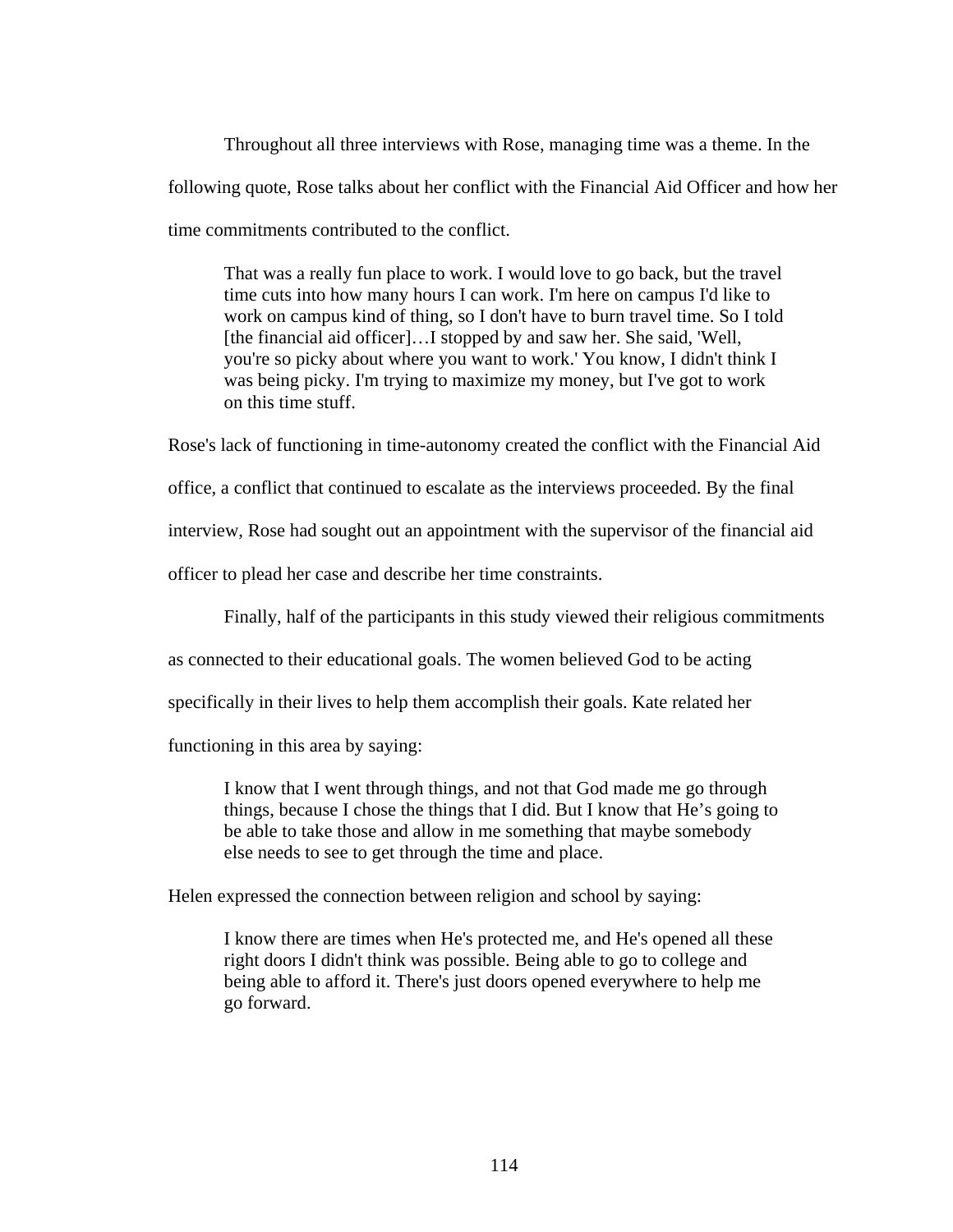Rose: "I could not have made it through what I've been going through if I didn't have my faith and the belief that I am not working on a sole job here. I've got back up."

# *Type III Functionings*

 Type III functionings are those most likely to be unequally constrained by race, gender and class (Robeyns, 2003). In this study, gender and class are conflated, so it is impossible to distinguish between a capability or functioning that is constrained by gender versus class. Nonetheless, there are several important findings related to Type III capabilities. All of the women believed education to be a route to a more enjoyable labor, to labor that generates greater income, and to labor that offers health insurance, but this finding appeared to be a reflection of the messages society sends regarding the value of education as much as it was a real expectation. For example, Helen prefaced her comments with "They say…" over and over. More importantly, the participants in this study seemed to view education differently than the typical college student. Typically students see education as a short-run expense to be endured for long-run gain; however, for the participants in this study *participating* in education proved to be a route to added income, paid employment, the credit market, and enjoyable social relations.

 As with most colleges, the basic aid formula for Financial Aid offices is to take the estimated cost of attendance and subtract the expected family contribution (EFC) and the scholarships and other resources to arrive at the need for aid. This amount is typically extended to the student in the form of federal loans. The following table illustrates the education-related finances for the participants in their first year of college enrollment. AGI is the adjusted gross income for the participant in the previous year. Chelcy did not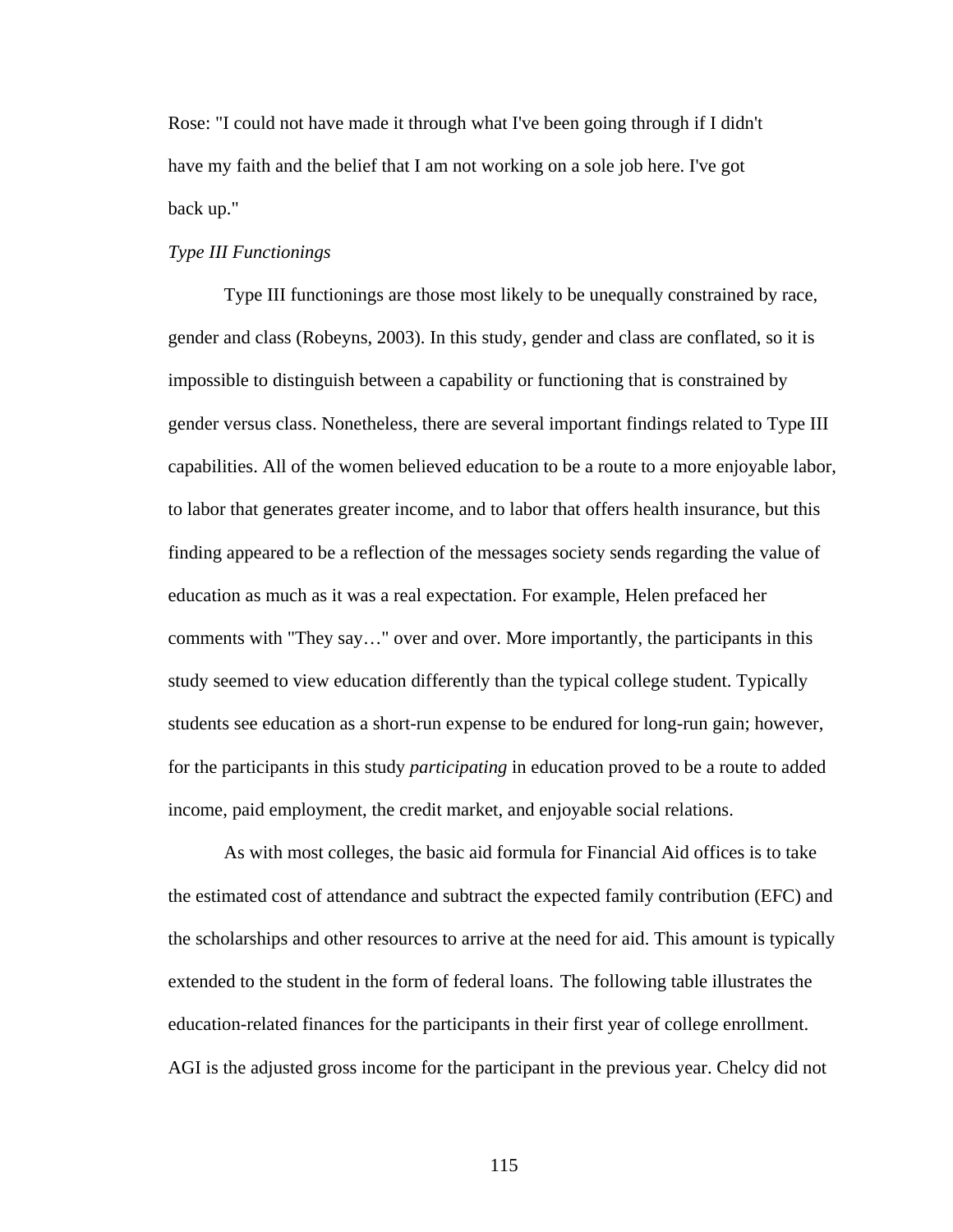report her AGI on her FAFSA, so her EFC may have been higher had she reported this income. Beatrice filed as a dependent in her first year of enrollment; however, in her second year, she lost her music scholarship, filed as an independent, and began receiving the full Pell Grant. All the women except Anne received added income over and above their tuition and fees. Most of the women did not take their allowed loan amount. In fact, only two of the women took out education loans at all.

Table 3

|                |          |            | <b>Tuition</b> |             | <b>Student</b> | Other           | Loan       |         |
|----------------|----------|------------|----------------|-------------|----------------|-----------------|------------|---------|
| <b>Name</b>    | AGI      | <b>EFC</b> | /Fees          | <b>Pell</b> | Pay            | <b>Non-Loan</b> | <b>Aid</b> | Cash    |
| Kate           | \$4,358  | \$0        | \$3,327        | \$3,949     | \$0            | \$708           | \$5,864    | \$7,195 |
| Rose           | \$25,573 | \$9        | \$2,355        | \$2,431     | \$0            | \$450           | \$4,162    | \$4,688 |
| Nicole         | \$10,815 | \$0        | \$2,566        | \$2,025     | \$1,230        | \$150           | \$0        | \$839   |
| Anne           | \$42,958 | \$4,081    | \$2,802        | \$0         | \$2,502        | \$300           | \$0        | \$0     |
| Charlene       | \$1,649  | \$0        | \$3,275        | \$4,050     | \$0            | \$300           | \$0        | \$1,075 |
| Carol          | \$16,679 | \$47       | \$1,370        | \$1,500     | \$560          | \$0             | \$0        | \$690   |
| <b>Betrice</b> | \$2,990  | \$0        | \$2,227        | none        | \$124          | \$2,122         | \$0        | \$19    |
| Chelcy         | \$22,680 | \$0        | \$2,749        | \$3,916     | \$100          | \$200           | \$0        | \$1,468 |
| Helen          | \$18,548 | \$0        | \$1,286        | \$2,025     | \$50           | \$100           | \$0        | \$889   |
| Marie          | \$12,927 | \$0        | \$3,176        | \$4,050     | \$100          | \$800           | \$0        | \$1,774 |

College Financing for Participants

 This study demonstrated that for the participants education was a mechanism for added income and access to the credit market. However, the added income is not significant, and most of the women did not take advantage of their access to the credit market. All of the women were employed during college enrollment. Currently, only Helen is unemployed, and she only recently quit her job because of the conflict between her bus driving position and her nursing courses. Only Rose used Work-Study as a significant source of income. The other nine women sought employment off campus reasoning that off-campus employment would generate more income.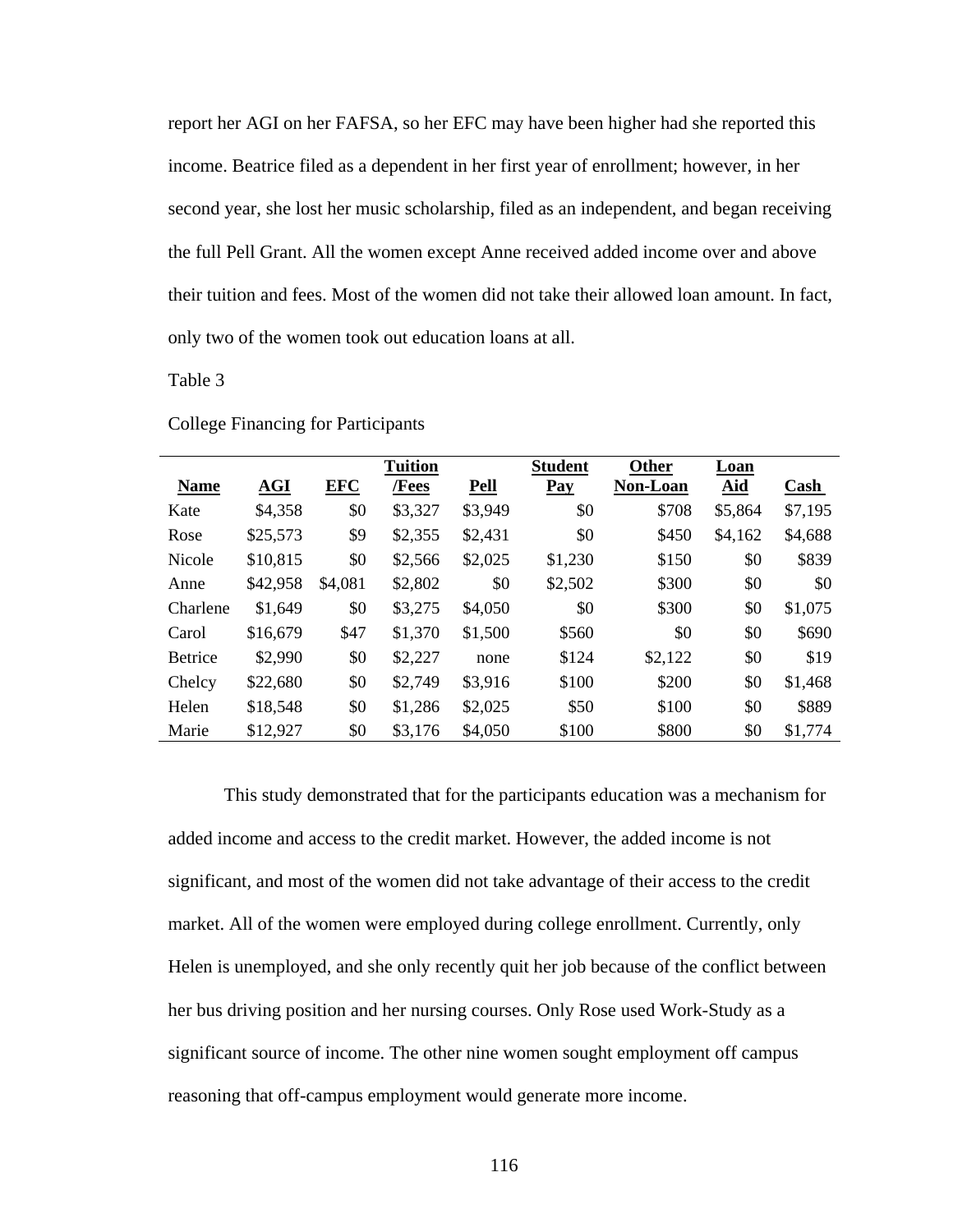Because Rose is enrolled in the greatest number of policies, she provides an ideal way to view Type III functionings from various stakeholder's perspectives. Rose's adjusted gross income (AGI) in 2006 was negative \$1,451. This number is the basis for her FAFSA calculations for the 2007-2008 school year, so her estimated family contribution (EFC) is zero, meaning Rose is eligible for the maximum amount of student aid. The following table depicts Rose's financial aid status during the calendar year of 2007, during which Rose was enrolled as a full-time student during the spring, summer, and fall. With consistency in mind, I used calendar year numbers for the following tables; rather than school-year numbers, so they could be easily considered with non-education policies.

Table 4

The Case of Rose: College Financing

| Tuition and Fees                     | \$4,125  |  |
|--------------------------------------|----------|--|
| Loans                                | \$5,934  |  |
| Aid                                  | \$5,971  |  |
| Work-Study                           | \$2,923  |  |
| <b>Total Financial Aid</b>           | \$14,828 |  |
| Cash Refund                          | \$7,780  |  |
| <b>Total Cash Income from School</b> | \$10,703 |  |
|                                      |          |  |

From a policy-maker perspective, it seems Rose benefits from college enrollment.

Not only is she receiving more than enough aid to pay for tuition and fees, she is receiving enough aid to have nearly \$11,000 in income to pay for living expenses.

 As well as income from school-related policies, Rose is enrolled in numerous non-education related policies. The following table depicts her benefits from these policies. TANF and child support are grouped together because the state was willing to pay TANF in the amount of her expected child support award until she settled in court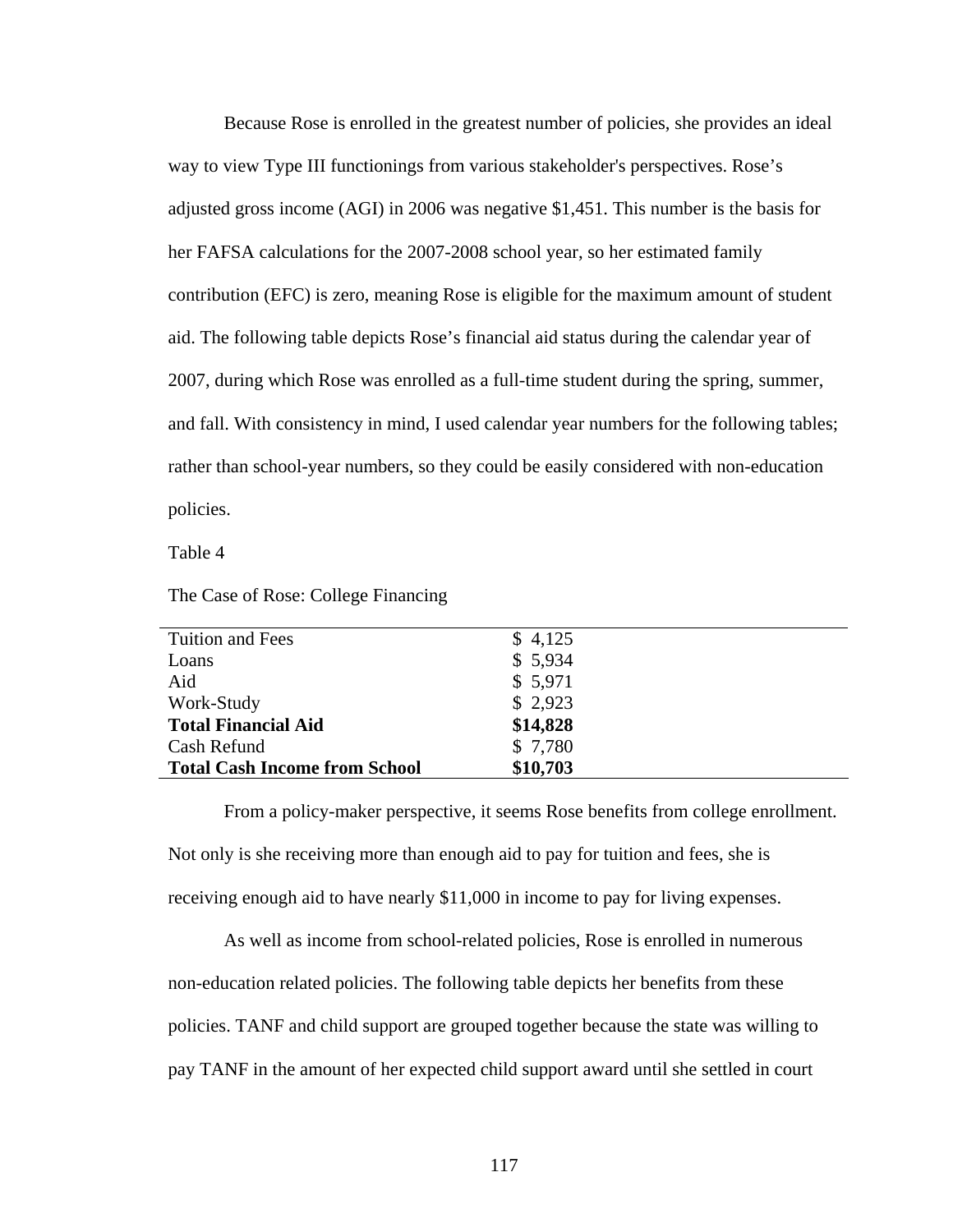and began receiving the child support money. At that point, Rose was no longer eligible

for TANF funding.

Table 5

The Case of Rose: Non-Education Finances

| Food Stamps                               | \$6,264  |
|-------------------------------------------|----------|
| <b>TANF</b> and Child Support             | \$4,098  |
| Child Care Subsidy                        | \$3,750  |
| <b>Total Non-Education Related Aid</b>    | \$14,112 |
| <b>Total Cash Income from Non-Ed. Aid</b> | \$4,098  |

 Rose's non-education related aid amounts to \$14,112, and this aid added to her education aid amounts to \$28,940. Further, this amount does not include the cost of Medicaid for her and her three children, and it does not include the tuition deferral for the private elementary school that two of her children attend or the free and reduced lunch benefit the children receive at school. From a policy-maker perspective, it appears the system has adequately cared for Rose while she attends school.

 However, from Rose's perspective the financial struggle to attend college is almost insurmountable. Rose has two major outlays each month: mortgage and car payment. Her mortgage payments amount to \$10,392 a year. Rose does not intend to sell her house because there are several repairs that need to be made, and in this poor real estate market, she is afraid she cannot cover her mortgage loan by selling. As well, Rose pays \$3,960 a year in car payments. The total of these two outlays for 2007 was \$14,352, and the total cash income available to her in 2007 was \$14,801, leaving Rose \$449 for gas, utilities, clothing, and other expenses for the entire year. Rose received the maximum EITC for the 2006 tax year of more than \$4,000 that helped pay living expenses.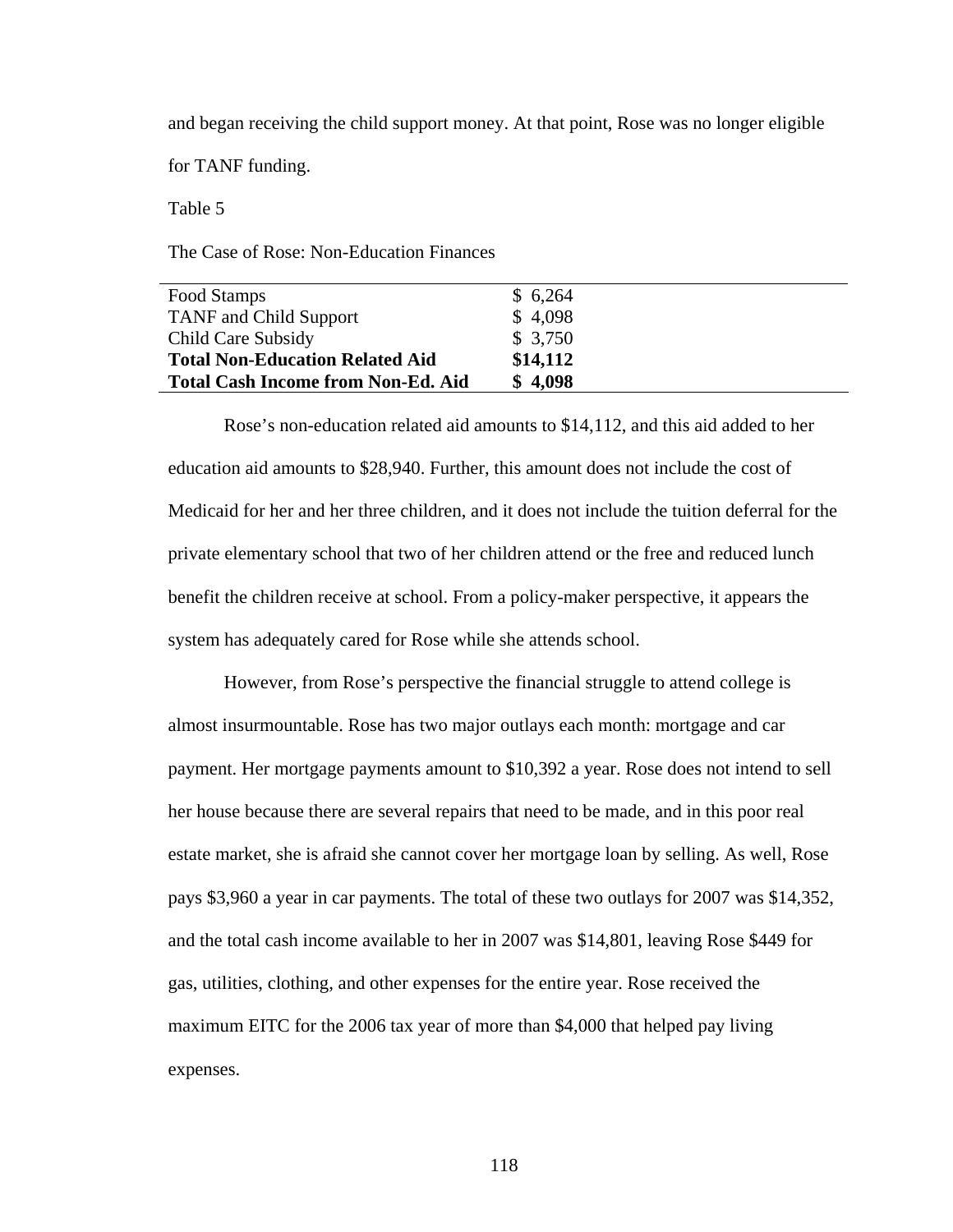From a policy-actor perspective, Rose is getting the maximum amount of allowable aid from both the welfare system and from the education system, and all of her essential needs are covered: food, healthcare, education, and housing. In fact, when Rose was explaining to her children that she could not afford to buy them Christmas presents, she said, "In November, I had been warning them that we probably wouldn't have a Christmas with gifts. We were going to do decorations, and we were going to bake because I had food money. We can do anything with food. We can feed everybody, but we can't do gifts…." Despite all this aid, Rose is not making enough cash income to pay for all of her necessary expenses.

 In conclusion, education-related funding allowed the participants to participate in college, generate added income, and access the credit market; however, few of the women took advantage of the added access to employment and credit.

### Issue Question Two

 This section reviews the findings related to issue question two, "How do federal and state policies directed at low-income mothers give rise to institutional influences that create barriers to or avenues of access, persistence, completion, and transfer in higher education?" I used Dequech's (2006) institutional influences of restrictive, cognitive, and motivational to consider whether the 19 policies captured in the study were barriers to or avenues of access, persistence, completion, and transfer in higher education. A number of the policies were not a barrier or an avenue because the funding from the policy was small enough not to motivate decision-making by the participant. For example, the Federal Supplemental Educational Opportunity Grant (SEOG) is reserved for the neediest college students. After the Pell Grant has been awarded, the institution's financial aid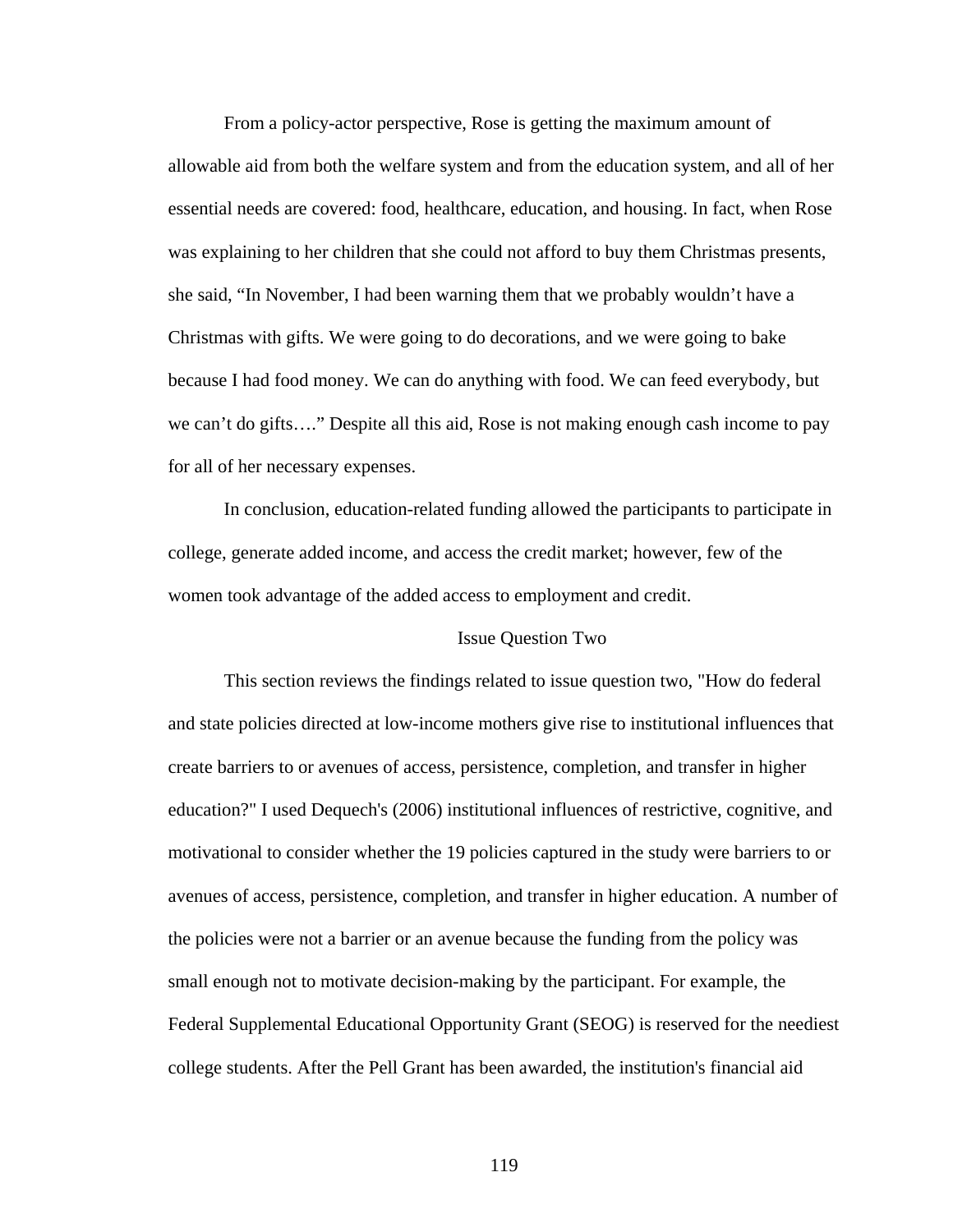officer determines who are the neediest students and those students receive additional funding ranging from \$100 to \$150. The participants in this study were not aware of the additional funding prior to college enrollment. Often, they were not aware that they had received the funding at all, and because of that, it did not impact their college-going decisions; therefore, the findings in this section concern the policy initiatives that did impact their decision-making. As well, in general when participants were asked how others perceive federal non-education policies like subsidized housing or TANF, they often answered, "I don't know."

## *Avenues*

 The study illustrated five institutional influences which created avenues of access, persistence, completion and transfer in higher education. First, the Pell Grant was a strong motivational influence for single mothers attempting college at the community college institutional type. In fact, the Pell Grant proved to be the mechanism the women used to achieve the functioning of higher education. For the community college in this study, the maximum Pell Grant award is more than enough to pay for all tuition and fees. As well, it is often enough to pay for books too. All of the women who received Pell Grant indicated that attending the community college would either be impossible or extremely difficult without the Pell Grant. Rose said, "If I didn't have Pell, I wouldn't be in school." Likewise, Kate indicated, "Absolutely it [Pell] has helped me. It would just not even be possible." Several of the women named the expenses that Pell covers. For example, Marie said, "I wouldn't be coming if there were no Pell, because I couldn't pay for my classes and my books and driving to school." Nine of the participants used the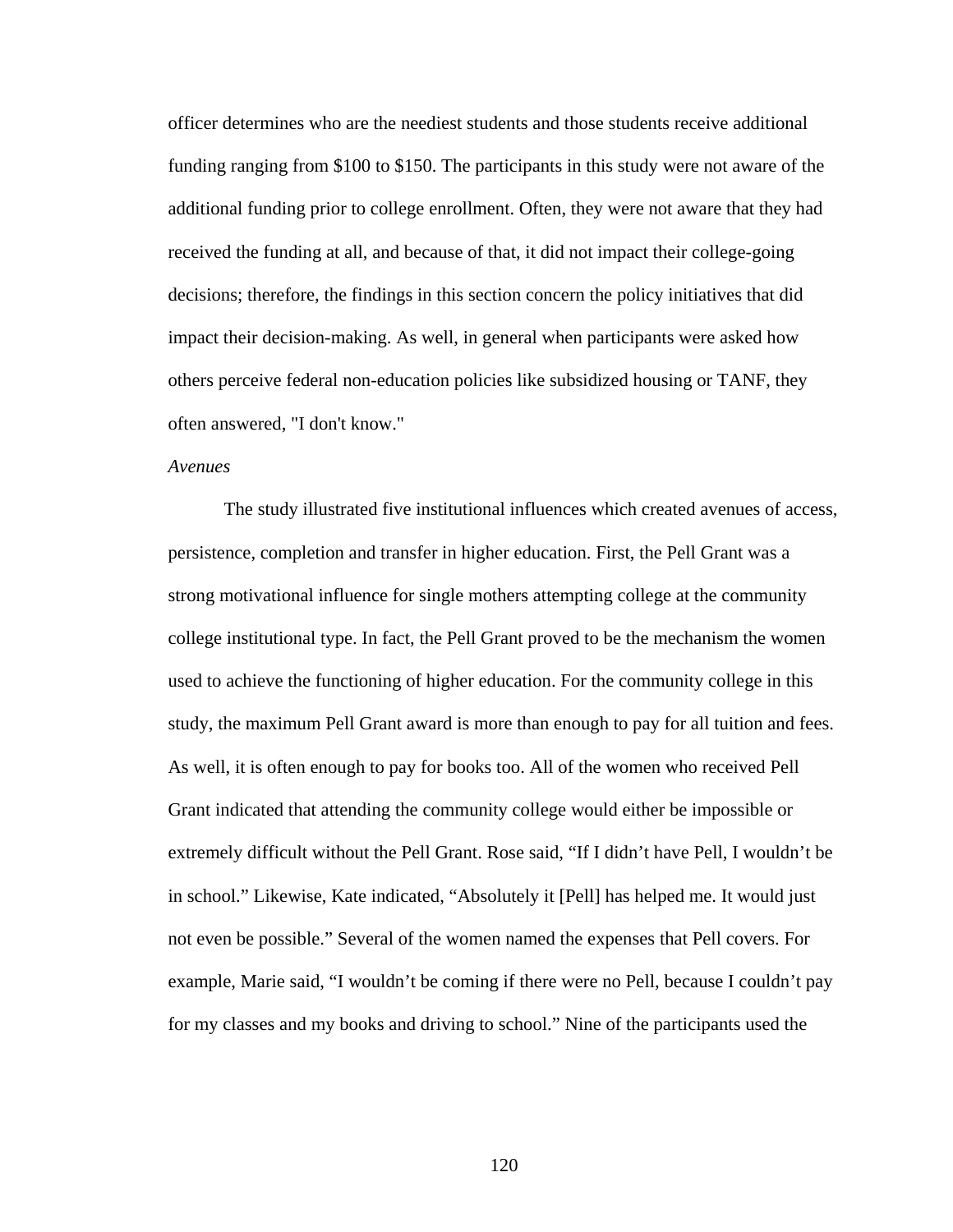Pell Grant to access the community college, and all nine spoke favorably of the Pell Grant.

 Two, Work-Study employment proved to be a motivational influence for Rose and Anne. Anne and Rose viewed Work-Study as a place to practice their professional interests, and Rose used Work-Study for work income that would not be counted against her in calculating benefits.

 Three, the Federal Workforce Initiative Act (WIA) funds proved to be a positive cognitive influence for three of the participants. The funds were distributed for educationrelated expenses through a local private agency. The WIA funds paid for out-of-pocket expenses like printer cartridges and nursing uniforms. Helen said, "It pays for things that had to come out of pocket money like my nursing uniforms, shots that we had to get, shoes. We had to get stethoscopes. All that kind of stuff." However, the program did not dependably pay for expenses. Helen commented:

They told us [nursing students] they [WIA administrators] would pay for it. They actually did not pay for it. They ran out of money they said. They was supposed to pay for it, but when it came time to request our money, they didn't have the money to pay for it, so that came out of our pocket. But they paid for like our lab fees. It don't affect me, but [WIA] also pays for ones that travel…. It'll pay like gas and stuff.

 Fourth, food stamps were a motivational influence because the women were able to concentrate on school, rather than worrying or struggling to pay for food. Seven of the women received food stamps during college enrollment. Betrice commented, "I don't have to worry about working to feed my kids. Formula, that's a big cost. So I can worry about my education." Likewise, Kate said:

That is just something else that…it would be very difficult to be going to school and concentrating, keeping the focus until I'm done with school. Knowing that even if some other things, if you're failing in some other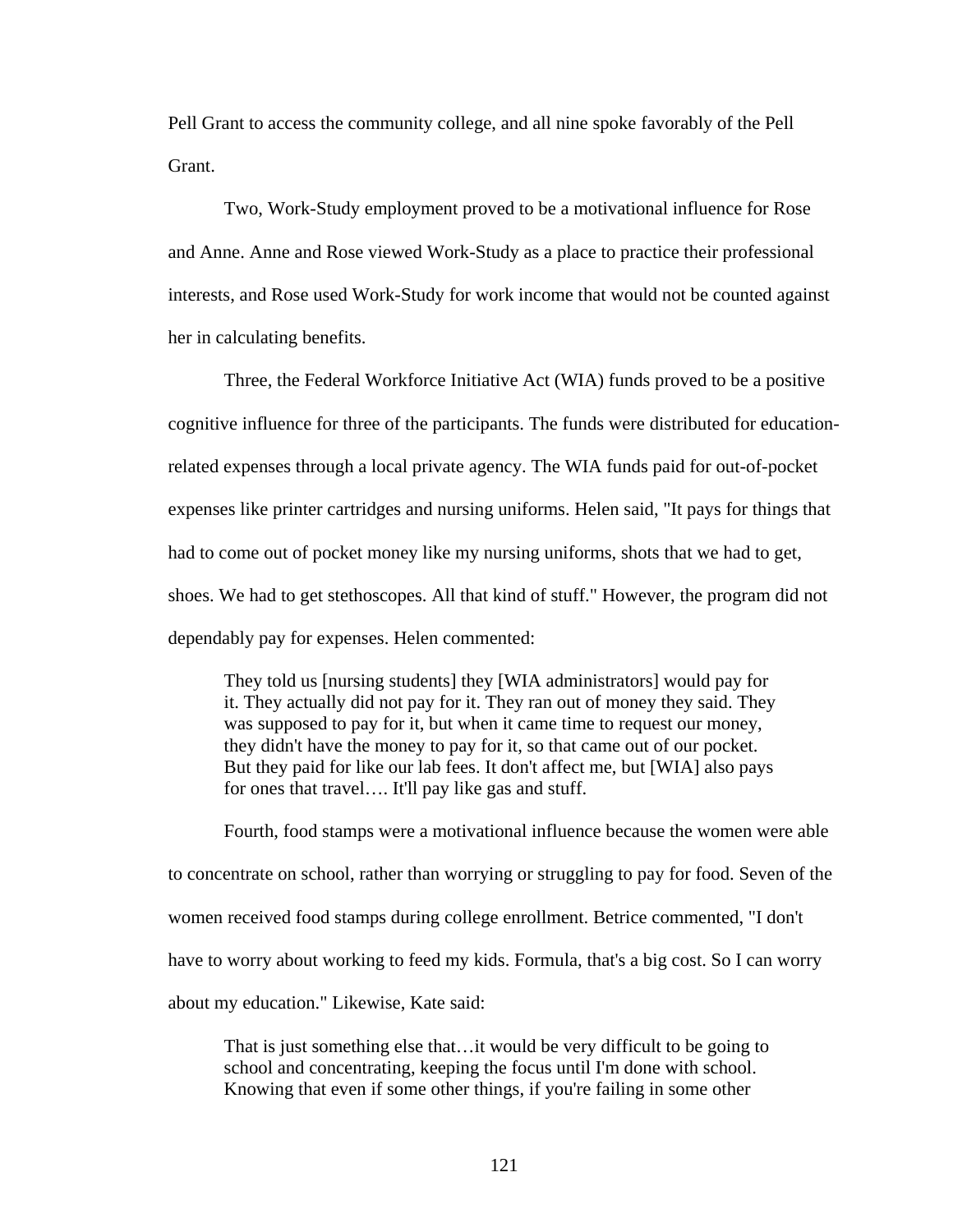areas, you have food there to feed your kids. It's a huge stress not to have to think about.

Finally, certificates like the Certified Nursing Assistant (CNA) or the Child

Development Associate (CDA), as well as credentials like state accreditation of a home

day care were precursors to college attendance; therefore, they seemed to be a

motivational influence. For four of the women, a certificate or accreditation provide a

motivational influence to seek a college degree. Rose said this:

I don't stop easily. I don't come to barriers well. There's something beyond that barrier. To be a home childcare provider, I was a home childcare provider. Well then, I got state licensed. Well then, I got nationally accredited. Well then, I went back to school because I wanted a degree in early childhood education.

Charlene and Carol obtained a CNA certificates to work in an area nursing homes before

enrolling in college. Charlene expressed pride in her CNA certificate and the desire to

keep it current even after earning her bachelor's degree. She said,

And you can retain that as long as you work in a long care facility for at least eight hours in two years, so if I was a teacher I could go to a longterm care facility and work for eight hours and keep that certification as along as I do it every two years. I'll probably keep it just as like a fallback job if something happens.

### *Barriers*

 This study also suggested three institutional influences which created barriers to access, persistence, completion and transfer in higher education. First, because the Pell Grant is not sufficient to pay for the tuition and fees at a baccalaureate institution, the Pell Grant proved to be a restrictive influence on baccalaureate attainment. The Pell Grant was or is the avenue for financing the associate's degree at the community college for nine of the participants. Four of the participants have an academic record that would make them competitive for scholarships at some of the area baccalaureate institutions;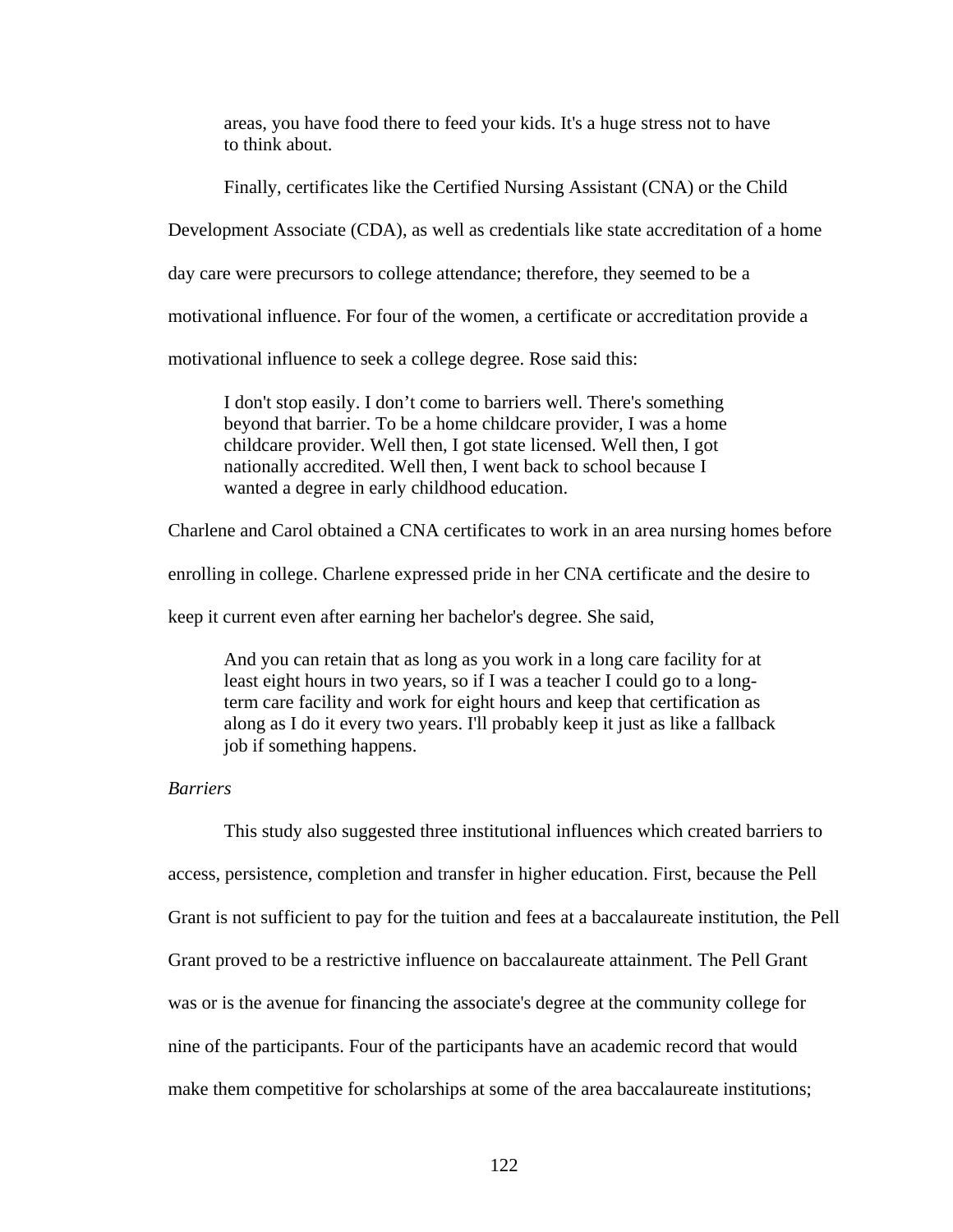however, the women did not see scholarships as a dependable avenue of access. They were well aware that the Pell would not cover the cost of the area baccalaureate institutions.

 Second, child custody agreements proved to be a restrictive influence on baccalaureate attainment at baccalaureate institutions. Five of the participants have child custody agreements that require re-negotiation should the mother decide to move out of the county of residence.

 Third, the prospect of loans proved to be a restrictive institutional influence on educational attainment through the community college and the baccalaureate institution. Although several women indicated a general unwillingness to take out loans, others were conflicted about loans. For example, when asked, "If the only way would have been loans, do you think you would have gone?" Carol replied, "It would have been less likely because it would be just another bill to have to pay. I didn't really need that." Charlene said, "Pell Grants definitely made me want to go to college a little more because I don't have that worry about loans like everybody else." However later in the interview when asked about financing her bachelor's degree, she said, "Then I'll have to get loans - which I owe money already so what's a little more." The two women in this study who have taken out loans for their associate's degree both indicated discomfort related to the loans.

 In sum, the women in this study seemed uncertain about baccalaureate attainment. Their uncertainty was primarily related to financing college, logistics, like commuting, and to child custody agreements.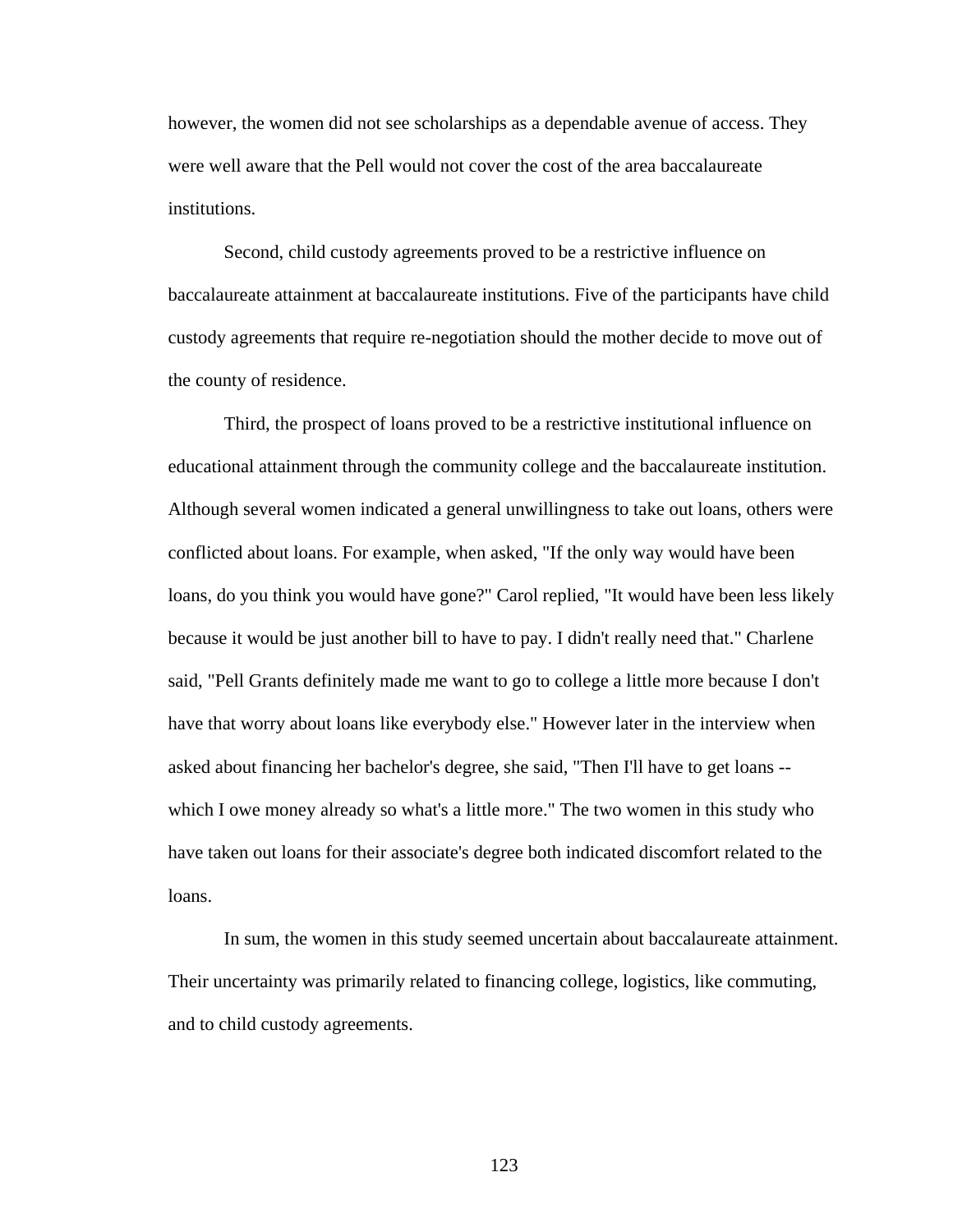#### Summary

 Using theories of economic development as the lens for analysis, I sought to study how single mothers used certain government and institutional policies to facilitate their attendance at a rural community college in a Midwestern state, and how these policies shaped the women's choices about college attendance. More specifically, I wanted to understand how the single mothers' college-going decisions related to access, persistence, completion, and transfer were affected by the federal, state, and local policies they used to manage their economic circumstances. There were ten cases under study, and nineteen policies captured by the study. Seven of the ten participants were college-ready upon high school completion, and six of the participants attended college immediately after high school. Three of the participants delayed college enrollment after high school more than ten years. Three of the women in the study have already earned a degree: two women have earned associate's degrees, and one woman has earned an associate's of science degree.

 In answer to the first issue question, "What is the nature of the capabilities or functionings that low-income mothers believe they will gain or do gain by attending the community college?", I organized findings according to Robeyns (2003) types of human functionings. I found that the women lack functioning in Type I capabilities or capabilities that are intrinsically desirable to all humans. Specifically, the women suffered from poor health, poor mental health, and abuse. In addition, at times the women felt they were not respected or treated with dignity by their families, coworkers, and college personnel. However, the women felt that education was a route to achieving intrinsically desirable functionings, including having health care through health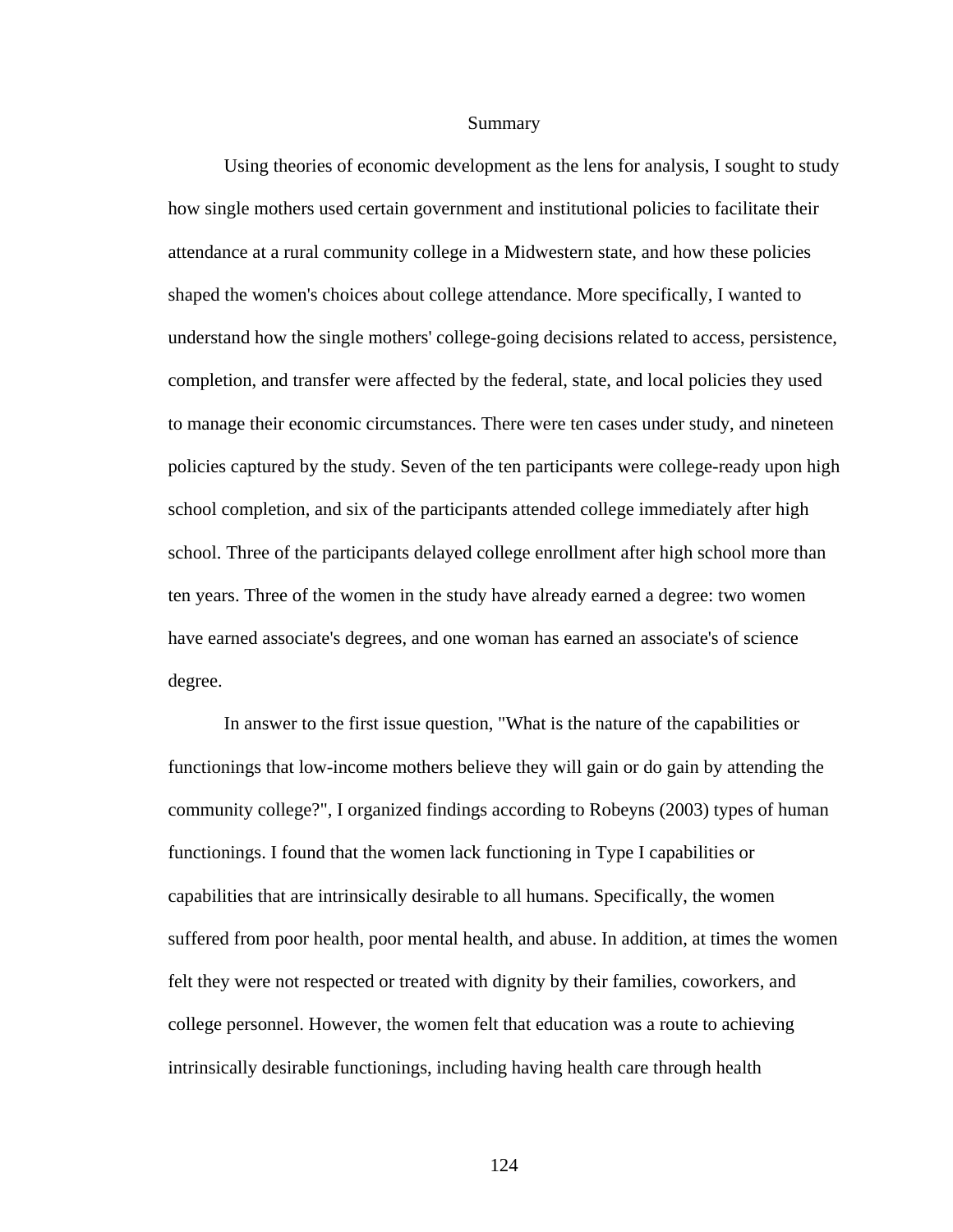insurance, being treated with dignity by families and coworkers, and gaining respect from their children through role modeling.

 The findings for Type II capabilities indicated both functionings and nonfunctionings. The women in this study were able to access community college education and most appeared likely to earn or have already earned an associate's degree; however, the barriers to baccalaureate attainment through a baccalaureate institution were significant. The women were not sure how to pay for the baccalaureate institution or how to manage the logistics of attendance, like commuting. For half of the women in this study, their access to the baccalaureate degree was hampered by child custody arrangements requiring the women to stay in their county of residence at the time of the custody hearing or file a parenting plan with the court. In addition, the women found time-autonomy to be a difficult functioning. While enrolled in college, the women were trying to balance child care and employment. However, half of the women were active in their religious life, naming God as the reason for the ability to attend college or naming Christian motives for attending college.

 Type III findings demonstrated that the women in this study found greater access to income, employment, and the credit market through participation in higher education funding programs. As well, most of the women in the study participated in non-education programs that resulted in non-cash income, like food stamps. However, few of the participants applied for federal student aid loans and few of the participants participated in federal Work-Study.

 In answer to issue question two, "How do federal and state policies directed at low-income mothers give rise to institutional influences that create barriers to or avenues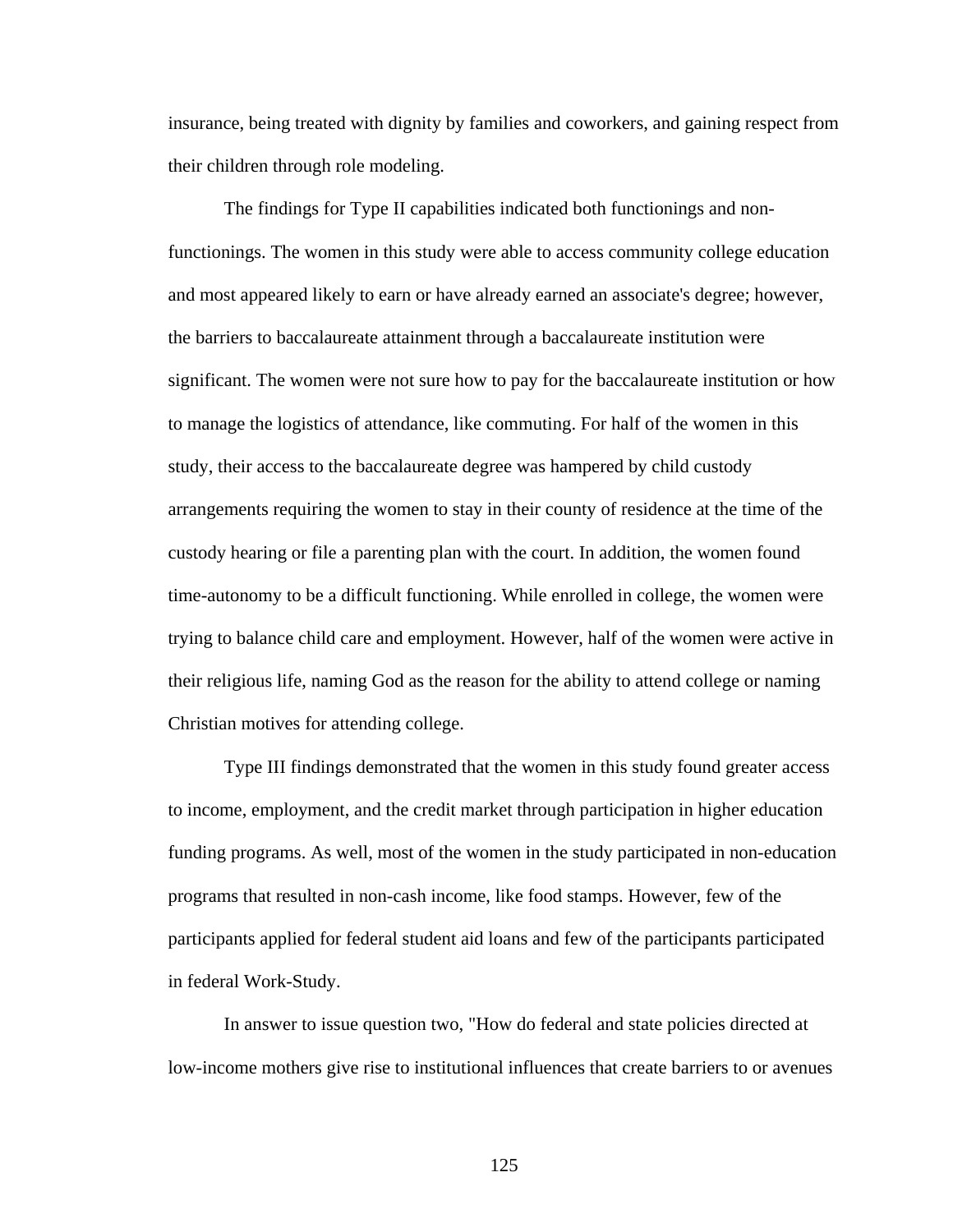of access, persistence, completion, and transfer in higher education?", I organized policy findings according to Dequech's (2006) three institutional influences: restrictive, cognitive, and motivational. There were five policy avenues to access, persistence, and completion found in this study, and all of them were either cognitive or motivational influences. There were three policy barriers to access, persistence, transfer, and completion found in this study, and all of them were restrictive.

 The first avenue was that Pell Grant proved to be an access point to associate's degree completion at the community college. The second avenue was that Work-Study employment was a motivational influence in terms of practicing professional work for two participants. Third, WIA was a positive cognitive influence for three of the participants because it paid for unexpected out-of-pocket expenses like printer cartridges and nursing uniforms. Fourth, food stamps were a motivational influence for seven of the women, and finally, certificate attainment was a motivational influence for four participants in that certificate attainment was a precursor to community college enrollment.

 There were three policy barriers to access, persistence, completion and transfer. First, the Pell Grant is not adequate to pay for baccalaureate attainment, so the participants were uncertain as to how they would finance the enrollment at the baccalaureate institution. Second, child custody agreements limited the mobility of participants making it difficult for the women to move to attain a baccalaureate degree at a baccalaureate institution. Third, the participants were generally unwilling to take out loans to finance degree attainment at both institution types, the community college and the baccalaureate institution.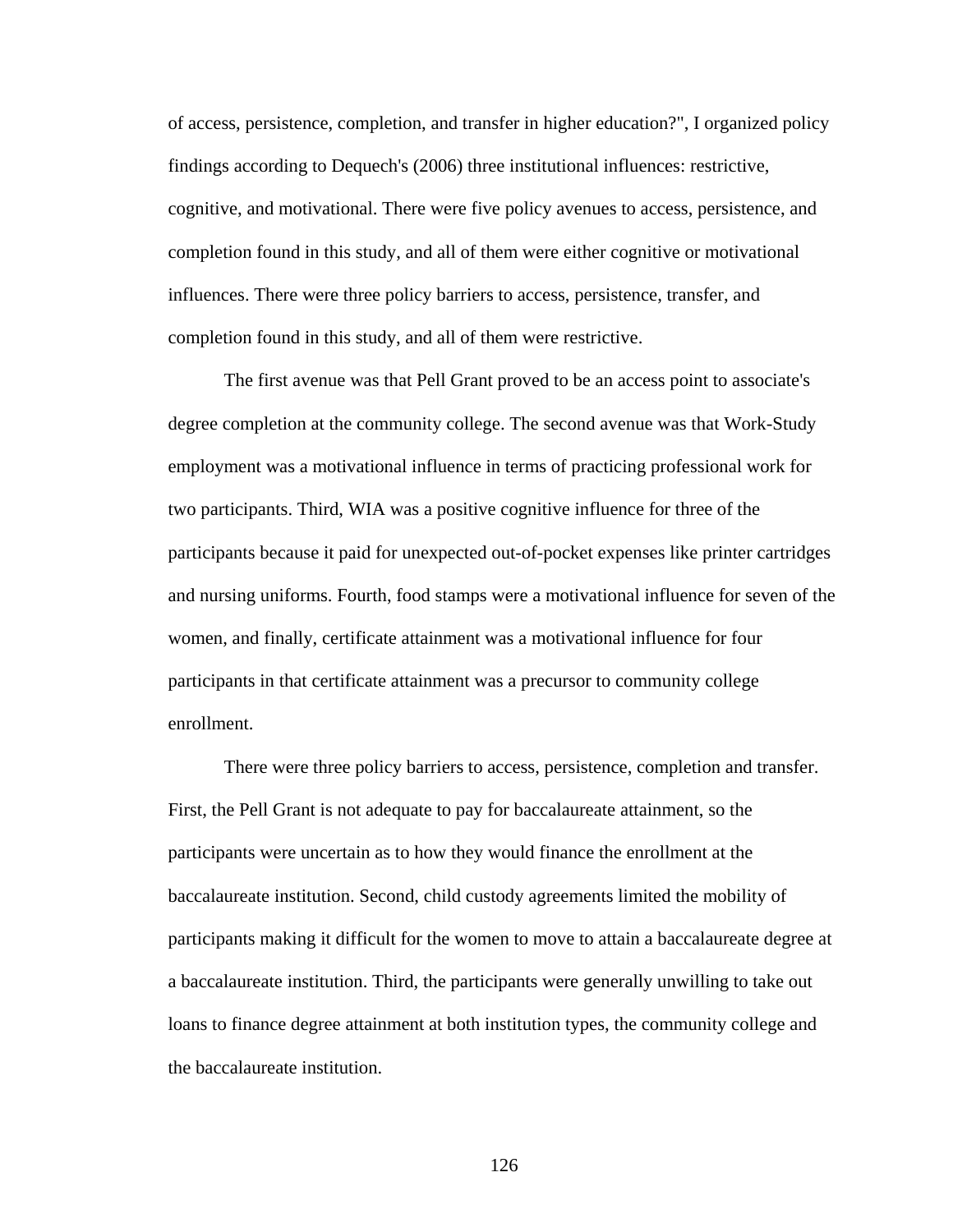#### Chapter 5

## DISCUSSION OF FINDINGS

## Introduction

 The Spellings Commission report subtitle was "Charting the Future of U.S. Higher Education," and the report writers viewed the future in economic terms. Policy suggestions in the report were motivated by economic concerns and reasoning. The authors argued that higher education is the economic stimulus that will ensure the economic health of America; however, research has shown that higher education does not result in economic growth uniformly (e.g., Goetz & Rupasingha, 2003). Rather, economic growth through education is most likely to occur when funding is targeted at groups least likely to earn a college degree. One such group is low-income single mothers. Therefore, using theories of economic development as the lens for analysis, I sought to study how single mothers used certain government and institutional policies to facilitate their attendance at a rural community college in a Midwestern state, and how these policies shaped the women's choices about college attendance. More specifically, I wanted to understand how the single mothers' college-going decisions related to access, persistence, completion, and transfer were affected by the federal, state, and local policies they used to manage their economic circumstances.

This chapter discusses the findings presented in Chapter 4 and possible research, practice and policy implications of the study. The chapter is divided into the following sections: overview of study, discussion of findings, implications for research, implications for policy, implications for practice, and conclusion.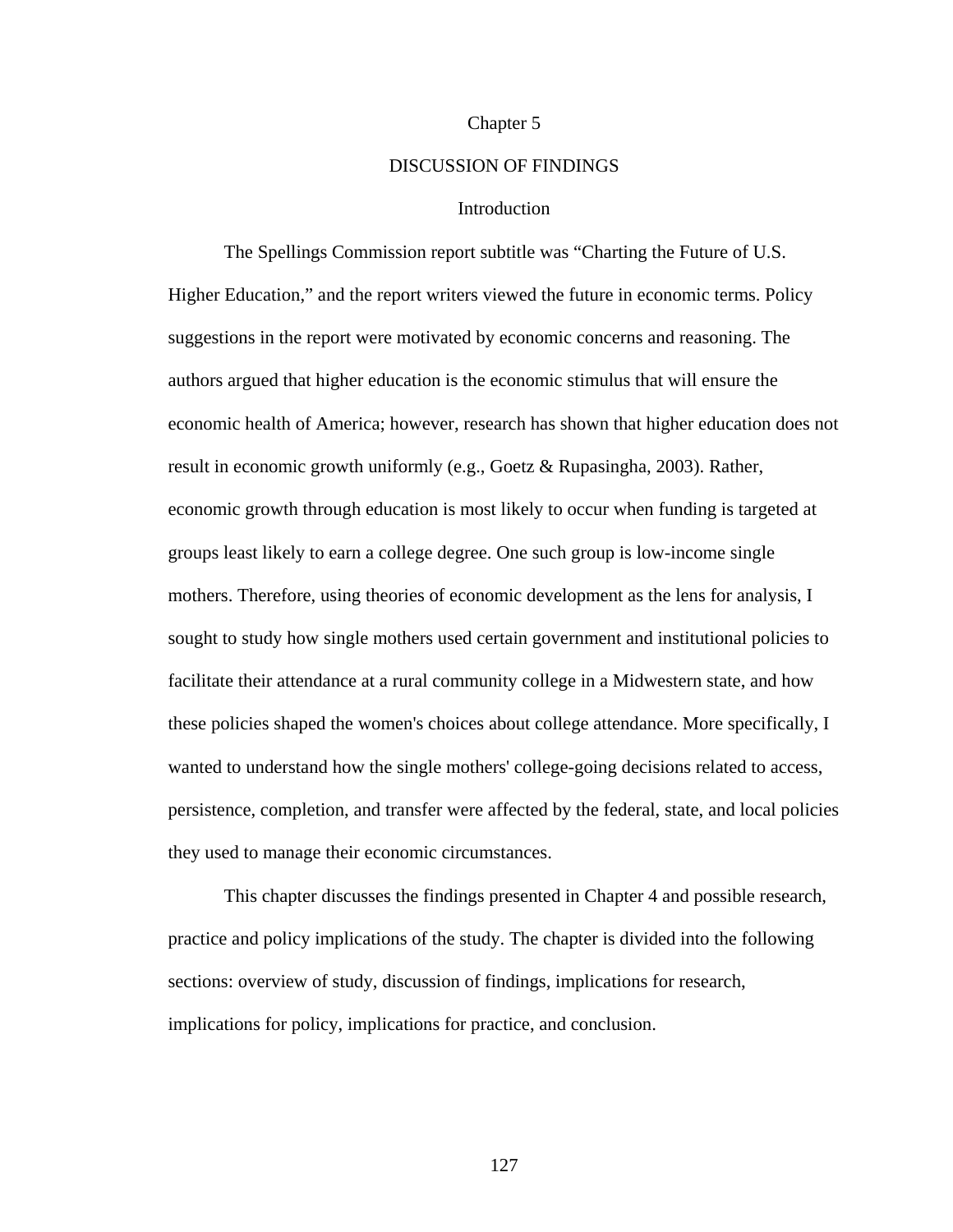### Overview of Study

Policy makers view higher education as a stimulus for economic growth; and in the United States, investments in higher education generally result in economic growth (e.g., Mamuneas, Savvides, & Stengos, 2006). Unfortunately, the growth has not been widely shared by all Americans (e.g., Weller, 2006). Specifically, poverty is concentrated in rural areas, and income inequality in rural areas has a strong negative impact on economic growth (Fallah & Partridge, 2007); however, research has shown that investments in rural community colleges result in economic growth (Aghion, Coustan, Hoxby, & Vandenbussche, 2006).

 One group of Americans that struggle with poverty is single mothers (CPS, 2007), but when single mothers earn a college degree they are able to sustain an income above the federal poverty threshold (e.g., Pandey, Zhan, & Youngmi, 2006). Economic policies intended to reduce poverty among single mothers needs to be based upon the microeconomic decision-making of the mothers (Gottheil, 2002); therefore, using theories of economic development as the lens for analysis, I sought to study how single mothers used certain government and institutional policies to facilitate their attendance at a rural community college in a Midwestern state, and how these policies shaped the women's choices about college attendance. More specifically, I wanted to understand how the single mothers' college-going decisions related to access, persistence, completion, and transfer were affected by the federal, state, and local policies they used to manage their economic circumstances.

The single mothers in this study were either recently graduated from or currently enrolled in a rural community college; therefore, they had yet to experience added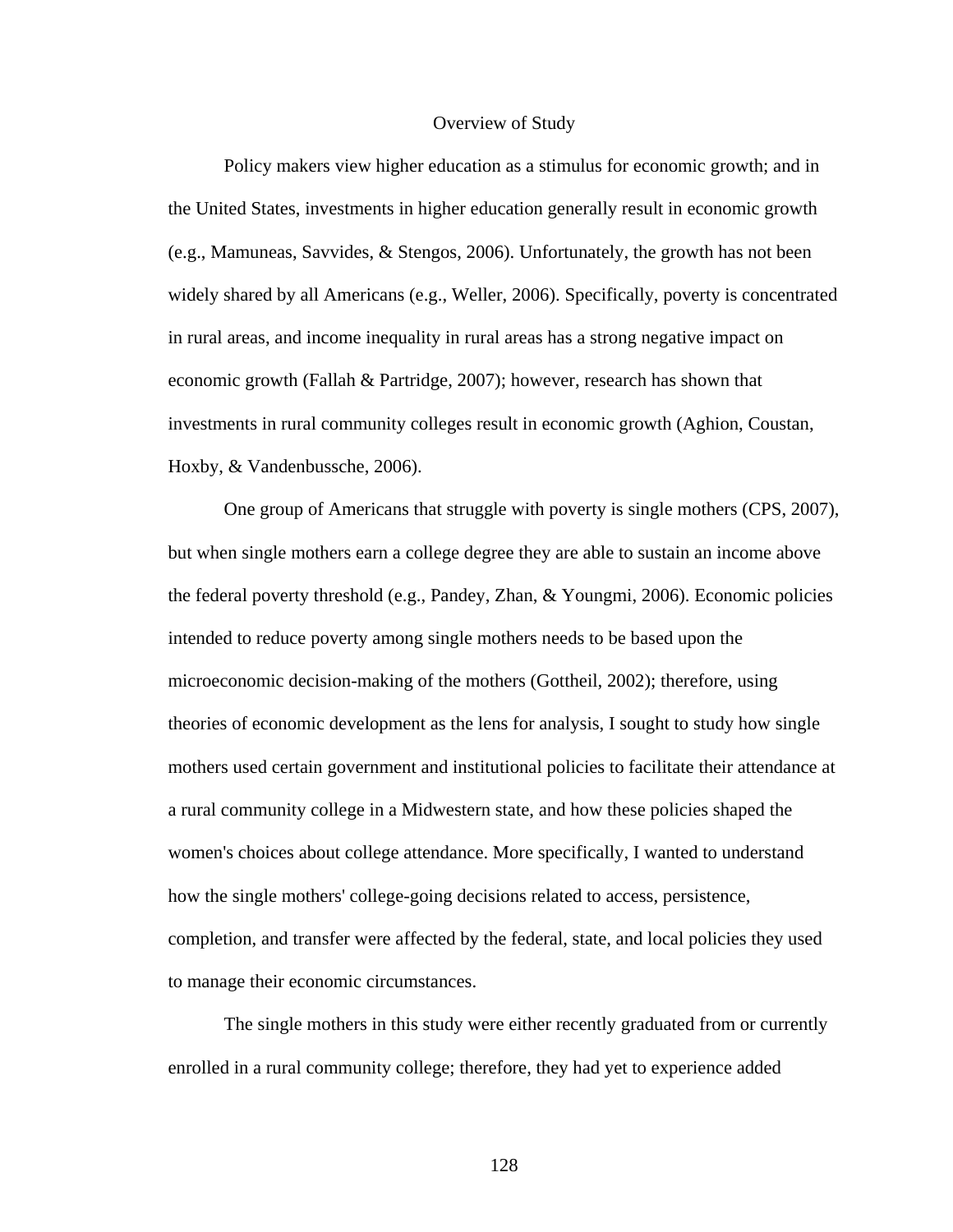income from college attainment. In addition, economic growth captures increased income, but it does not capture the many ways a person's standard of living may be improved by higher education. For these reasons, the focus of this study is not on economic growth; rather, I used two economic development frameworks that derived from the thinking of institutional economists (e.g., North, 1990; Sen, 1999). First, the interviews and documents collected were analyzed using Robeyn's (2003) list of human functionings to understand the expectations and the impact of college enrollment on the functionings of single mothers. Second, the interviews and documents collected were analyzed using Dequech's (2006) three institutional influences on microeconomic decisions to understand which education and non-education policies are barriers to college participation and which policies are avenues to college participation. The findings from the study are discussed in the next section.

# Discussion of Findings

The findings in Chapter 4 were grouped under the issue question they answered. Issue question one, "What is the nature of the capabilities or functionings that lowincome mothers believe they will gain or do gain by attending the community college?" was answered using Robeyns' (2003) list of functionings. Issue question two, "How do federal and state policies directed at low-income mothers give rise to institutional influences that create barriers to or avenues of access, persistence, completion, and transfer in higher education?" was answered using Dequech's (2006) institutional influences. The discussion section follows that same organizational pattern.

 Overall, this study is premised on the micro economic exchange model. Human demand for a product (e.g., higher education) varies greatly by human preferences, or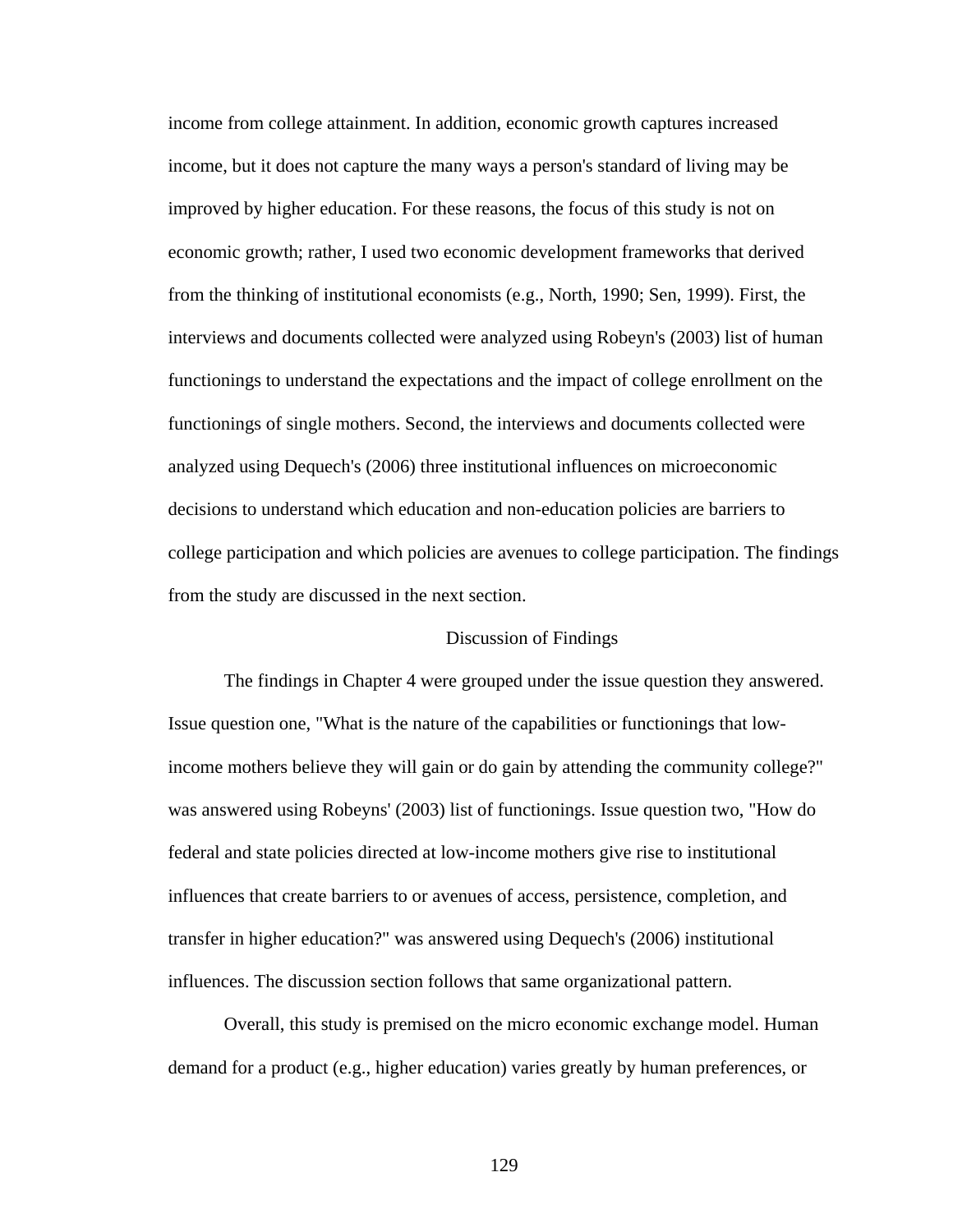demand sensitivities, relative to the cost of the product. The price of a Pepsi becomes much greater for the person who finds they have developed diabetes. The price not only includes the \$1.50 for the Pepsi, but also the possible risk to her/his health. An economic development framework is needed to capture the risk to ones health. In addition, economists have found demand sensitivity to be quite similar across groups (Gottheil, 2002). For example, urban and suburban Americans will pay more for a cup of coffee than will rural Americans. Understanding the preferences or demand sensitivities relative to higher education for single mothers means that policy makers may be able to lower the cost of higher education for single mothers by targeting their demand sensitivities with policy initiatives that reduce the cost of higher education for single mothers. This discussion of Robeyns' functionings and Dequech's institutional influences for the women in this study will revolve around how those functionings and influences that might illustrate important personal preferences, or demand sensitivities, for policy makers interested in seeing more low-income single mothers access, persist, transfer, and complete higher education. Specifically, functionings may indicate price barriers or demand sensitivities relative to education that are specific to single mothers enrolled in higher education. Policy makers could tie a particular functioning to enrollment in higher education thus reducing the cost of higher education for single mothers.

#### *Robeyns' Functionings as Demand Sensitivities*

 Robeyns categorizes functionings into three types. Type I are those functionings that are intrinsically desirable to all humans. Type II are those functionings that are achieved based on personal preferences. Type III are those functionings that are most likely to be unequally constrained by gender, race, or class.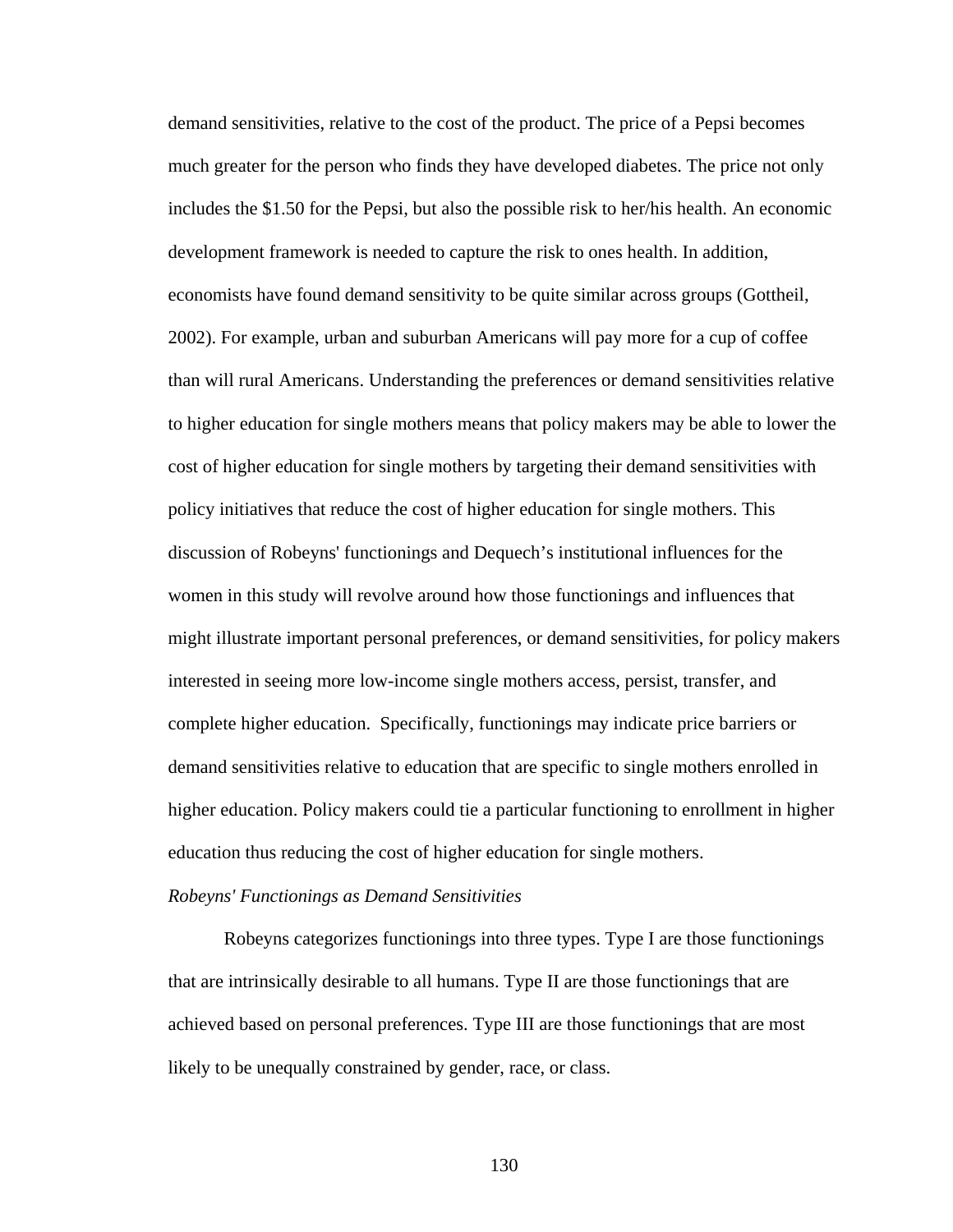This study demonstrated that poverty among single-mothers results in a lack of Type I functionings. In particular, functionings related to the health care system were especially troublesome for the women. The women in this study struggled to gain health care and maintain enrollment in a health insurance plan. As well, two of the women were being treated for mental illnesses, and five of the women suffered abuse during some portion of their life, thus suggesting a need for counseling or mental health care. The women in the study told powerful stories of being unable to secure health care for themselves. Similarly, the lack of functioning related to health care has been captured in the literature through other conceptual lenses. For example, Johnson, Schwartz, and Bower (2000) used sources of stress while enrolled in college, rather than societal functionings. They noted that health concerns and a lack of health insurance were significant sources of stress for adult women in college. Despite struggling with the health care system, the women in this study as in other studies believe higher education is a route to secure health care (e.g., Johnson, Schwartz, & Bower, 2000). The desire to attain reliable health care is so strong that it is a possible microeconomic motivation for policy makers to consider as they develop policies to attract low-income women into higher education.

 The women in this study also reported a lack of Type I functionings related to respect. Several women related stories of being treated disrespectfully by families, coworkers, or college personnel, and several women thought they were being treated disrespectfully because they are low-income single mothers. The struggle of low-income mothers in higher education to attain respect was captured by Attewell and Lavin (2007), Bullock and Limbert (2003), and Duquaine-Watson (2007). These studies noted that low-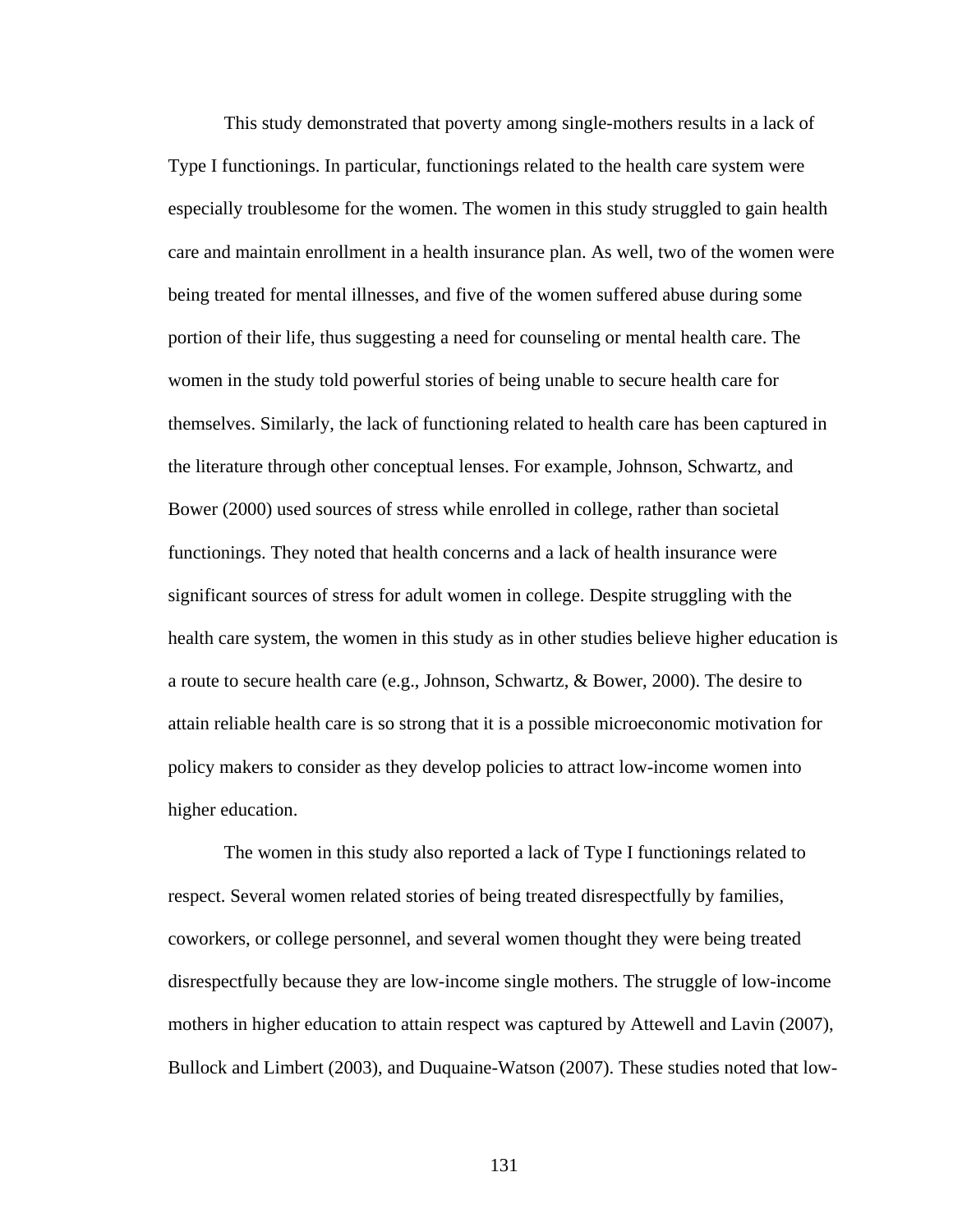income mothers do not believe that higher education is open to them, and they point to conflicts with faculty, staff, and administration as evidence that they are not welcome in higher education. Similarly in this study, Anne's conflict in her tutoring job left her wondering if someone *like her* is somehow inappropriate for a professional setting. The desire to attain the respect of family members, coworkers, and college personnel may prove an important preference that institutions could address if they are interested in seeing single mothers persist in higher education.

 As in previous research (Attewell & Lavin, 2007; Haleman, 2004; Jennings, 2004; Luttrell, 1997), this research found that low-income mothers are motivated by the desire to role model for their children. All ten women spoke of participation in education as an important example for their child/ren. However, only one of the 19 policies used this motivation to encourage the participation of single mothers in higher education, and it was only part of a larger set of criteria. The program is an institutional scholarship with a nominal award of \$300 a year. The eligibility criteria for application are nontraditional students defined as students seeking employment in a field often occupied by the opposite gender; single parents; homemakers displaced through divorce, separation, or death; women seeking vocational skills; and, the disabled. The scholarship is awarded by a committee and all of the current recipients are single mothers. The scholarship defines single parents as "individuals who are unmarried or legally separated from their spouse and are pregnant or have a minor child/ren for which the parent has sole or joint custody." Only two of the women in this study received the scholarship, because only students seeking a vocational degree may apply. The microeconomic model suggests that the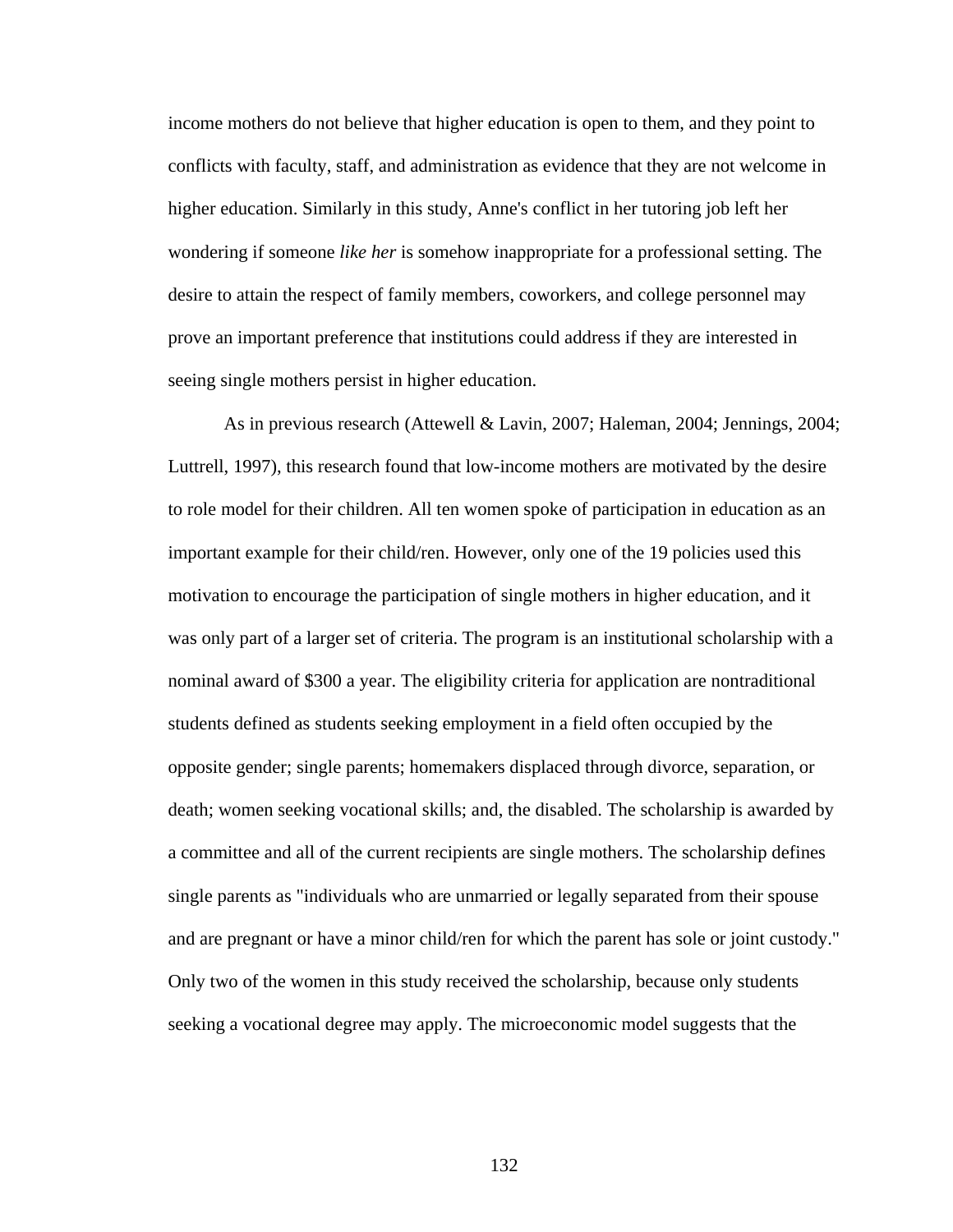motivation to role model may be a real opportunity for policy development that will encourage participation, persistence, and degree attainment amongst single mothers.

 For the women in this study, the greatest Type II functionings occur through education and religion. The women interviewed were able to access the community college and participate in religion to the extent they preferred. Because the focus of this study is on public education, the desire to participate in religion would not be an appropriate or ethical lever for policy making, but the access to the community college is discussed below.

In addition, the women in this study struggled to attain Type II functionings in education, mobility, and time-autonomy. Specifically, the women in this study were very uncertain about how to access the baccalaureate sector given their time restrictions and their child custody agreements. As well, the one participant who had transferred to a baccalaureate institution was finding baccalaureate participation to be difficult. The quantitative studies reviewed in Chapter 2 found similar trends. Dougherty and Kienzl (2006) found that parents are least likely to transfer from the community college to the baccalaureate institution. However, Dougherty and Kienzl focused their explanation on the limitations of the community college institution. By contrast, I found that child custody agreements, the commute to the baccalaureate institution, and the cost of the baccalaureate institution were the women's central concerns regarding transfer, not the academic preparation they received at the community college. Likewise, Attewell and Lavin (2007), Berkner, He, Mason, Wheeless (2007) and Stratton, O'Toole and Wetzel (2007) found that parents are less likely to persist in higher education. Similar to Berkner and Horn (2003) and Wassmer, Moore, and Shulock (2004), this study implied that the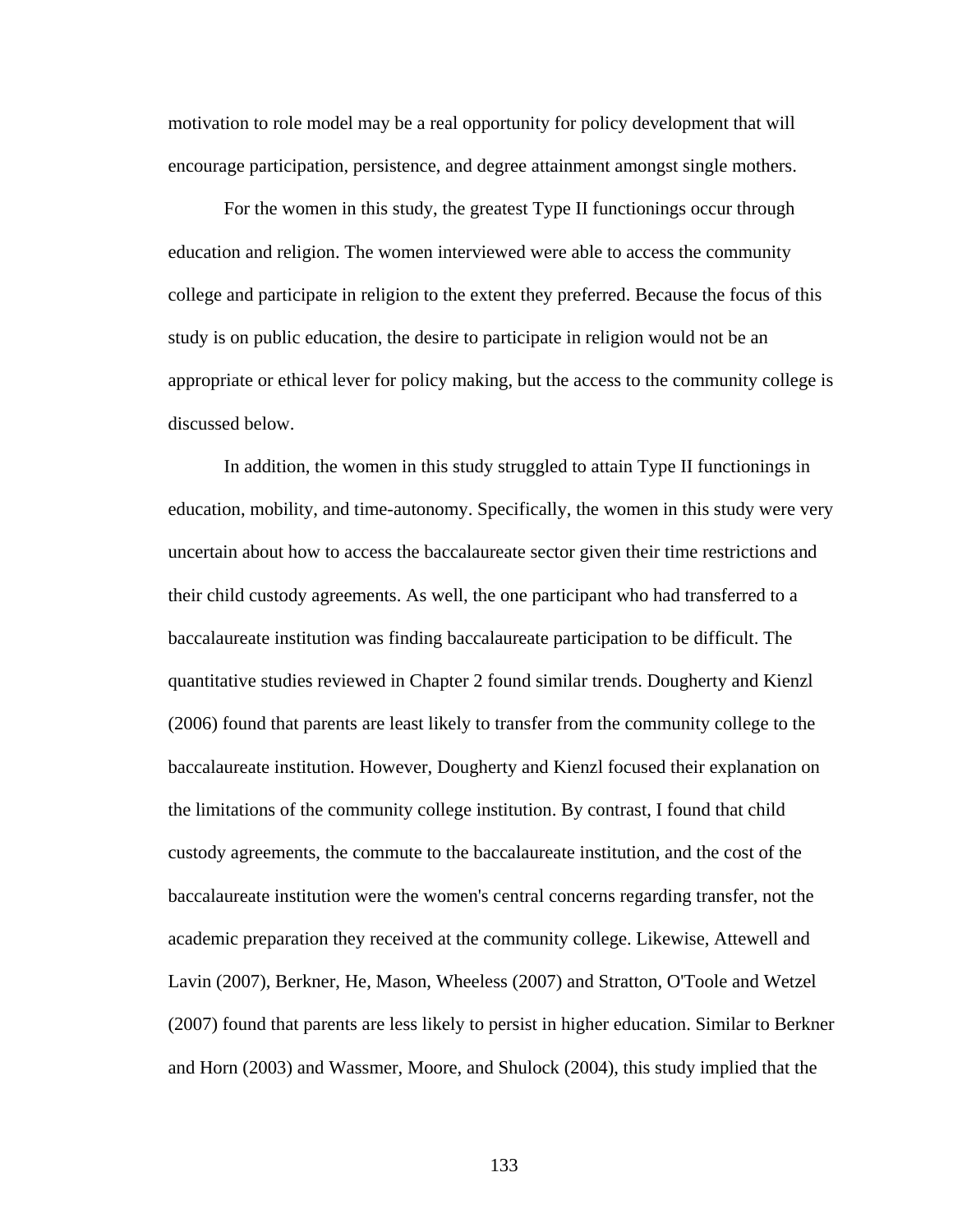reasons for non-persistence may have as much to do with functionings outside the higher education sector, as they do with those inside the higher education sector. This is a potentially powerful finding for policy-makers interested in the persistence of single mothers in higher education.

 In addition, the unwillingness of the women in this study to move outside the immediate area may have some other important economic implications for states. In Chapter 2, I reviewed literature noting the *brain drain* effect on investments in higher education. Specifically, states' investment in higher education sometimes do not yield economic growth because graduates leave the state for better employment or greater opportunity (Aghion, et al., 2006; Goetz & Rupasingha, 2003). By contrast, this study showed that single mothers are unlikely to leave the state suggesting that investments in the education of single mothers are more likely to result in economic growth for the state. The risk of the *brain drain* effect or migration at graduation is minimal.

 Further, the brain drain effect has proven especially strong in graduate education (Aghion, et al., 2006). In this study, there were two aspiring nurses, five aspiring teachers, two aspiring social workers and one undecided. The women in this study are working on degrees in helping professions that might very well lead them to graduate degrees, but having earned them, their child custody agreements and personal preferences are likely to keep them in the state. Their success is likely to result in greater economic growth for the state, especially given their unwillingness to relocate. This study suggests that states have good reason to be motivated to enact policies and practices that promote college completion among single mothers, because the states are most likely to reap the benefits.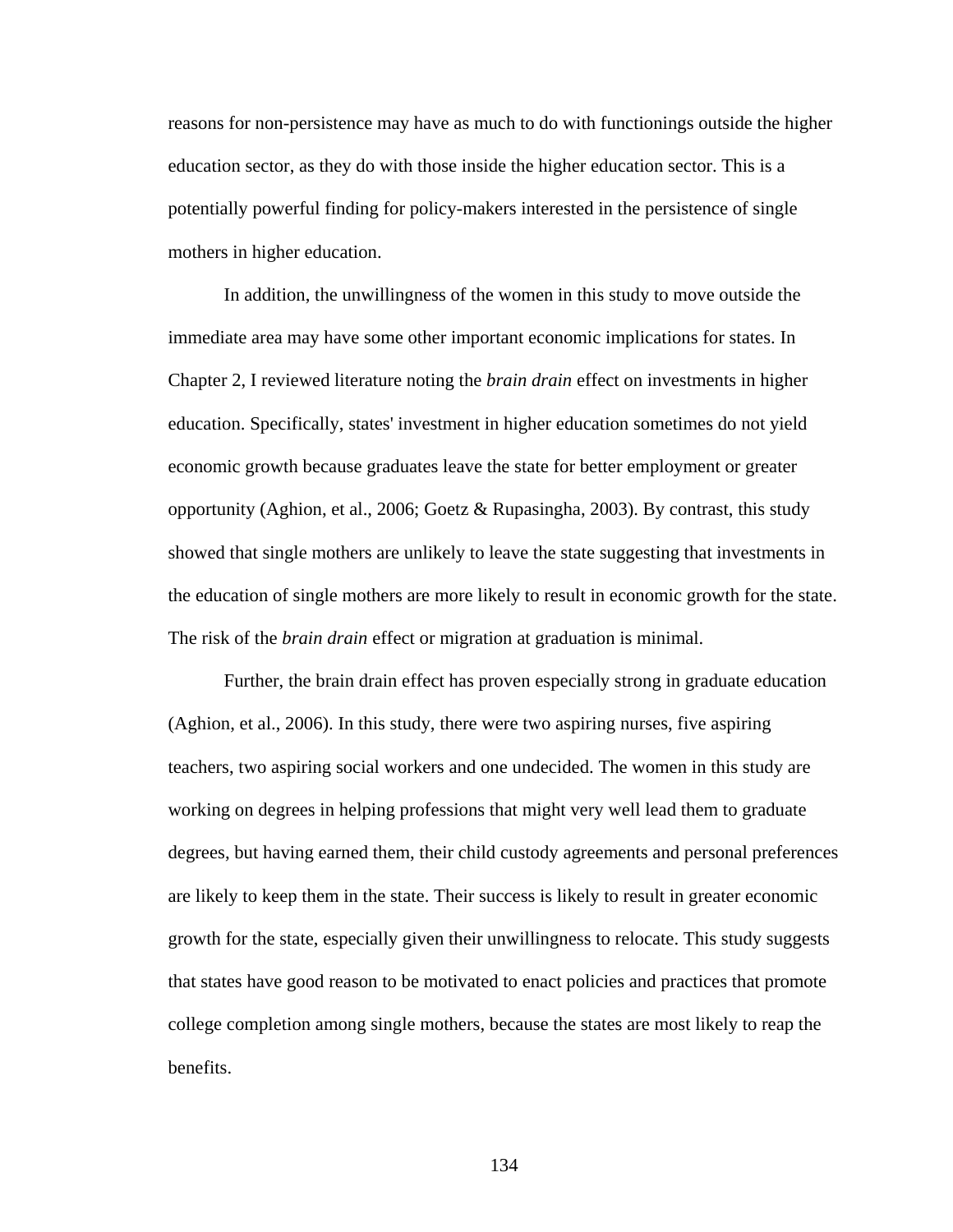Finally, Aghion et al., found that added investments in the baccalaureate sector negatively impacts economic growth in states far from the technology frontier; however, investments in community colleges positively impacts economic growth in states far from the technology frontier. This may be partly explained by the unwillingness to move on the part of community college students.

By enrolling in the community college the women in this study were able to gain greater access to income, employment, and credit; however, they did not fully take advantage of this access. Specifically, most of the women did not work on campus, and most of the women did not take out federal student loans. In addition, the participants in this study seemed reluctant to take out loans to finance a baccalaureate education. Likewise, Dowd and Coury (2006) found that community college students who took out loans to pay for college were less likely to persist. Some of the women in this study already have significant debt, while others simply preferred not to take on debt. However, the general trend in student aid is one of increasing numbers of federal student loans, as well as increasing numbers and amounts of private loans (Baum & Steele, 2008). It is important to note that low-income mothers are resisting the trend of assuming debt to pay for college enrollment.

 Government-funded reporting has indicated that financial barriers to college are negatively impacting baccalaureate attainment and has found that the cost of the baccalaureate sector is negatively impacting transfer rates (Advisory Committee on Student Financial Assistance, 2006). Likewise, the women in this study were unsure how they would finance the baccalaureate degree, and viewed the cost as a substantial barrier to attendance. Coupling the resistance to loans with the financial barriers, policy-makers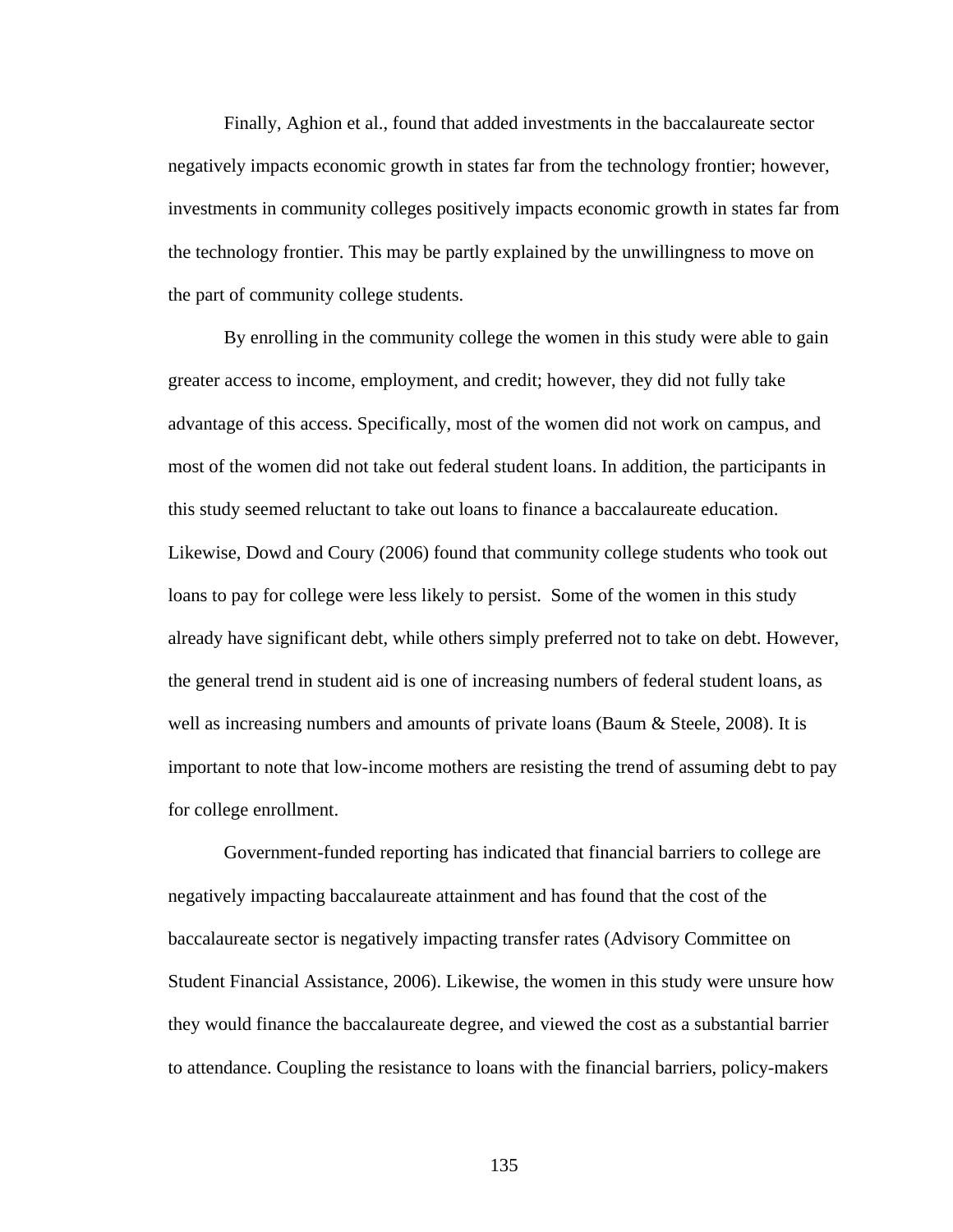and researchers often suggest greater grant aid (e.g., Advisory Committee on Student Financial Assistance, 2006; Berkner, Wei, & Griffith, 2006), but there are some important economic considerations. Some research has suggested that grant aid, especially merit aid, might discourage college attendance by disadvantaged groups (Hendel, Shapiro, & Willen, 2005). Specifically, adding further government grant aid, especially aid with minimum gpa requirements, to the student loan market increases the premium on merit for attending higher education. Those who finance student loans will do so at a greater credit risk, they will charge higher interest rates. The higher interest rates will increase the cost of college and the risk individuals assume when they choose to borrow to pay for college. Students with the least academic merit will assume the greatest financial risk. Paying back the loans will offset increases in earnings and further exasperate income disparity, thus decreasing the likelihood that higher education will be a route out of poverty for low-income single mothers. In sum, big government grant programs are a risky strategy for policy-makers interested in widely-shared economic growth. Disadvantaged groups like single mothers are resistant to taking out large loans, and large grant programs, especially those large enough to offset the cost of the baccalaureate sector, might negatively impact single mothers over the long run.

 Another important finding in the Type II category is that the women in this study did not work on campus. Rather, they found outside employment at low-paying jobs in gas stations, nursing homes, bus barns, and retail stores. This finding is in tandem with the findings on the Personal Responsibility and Work Opportunity Reconciliation Act (PRWORA) (e.g., Shaw, 2004). Research on the impact of PRWORA demonstrates that the work-first philosophy of the welfare reform act has successfully drawn women into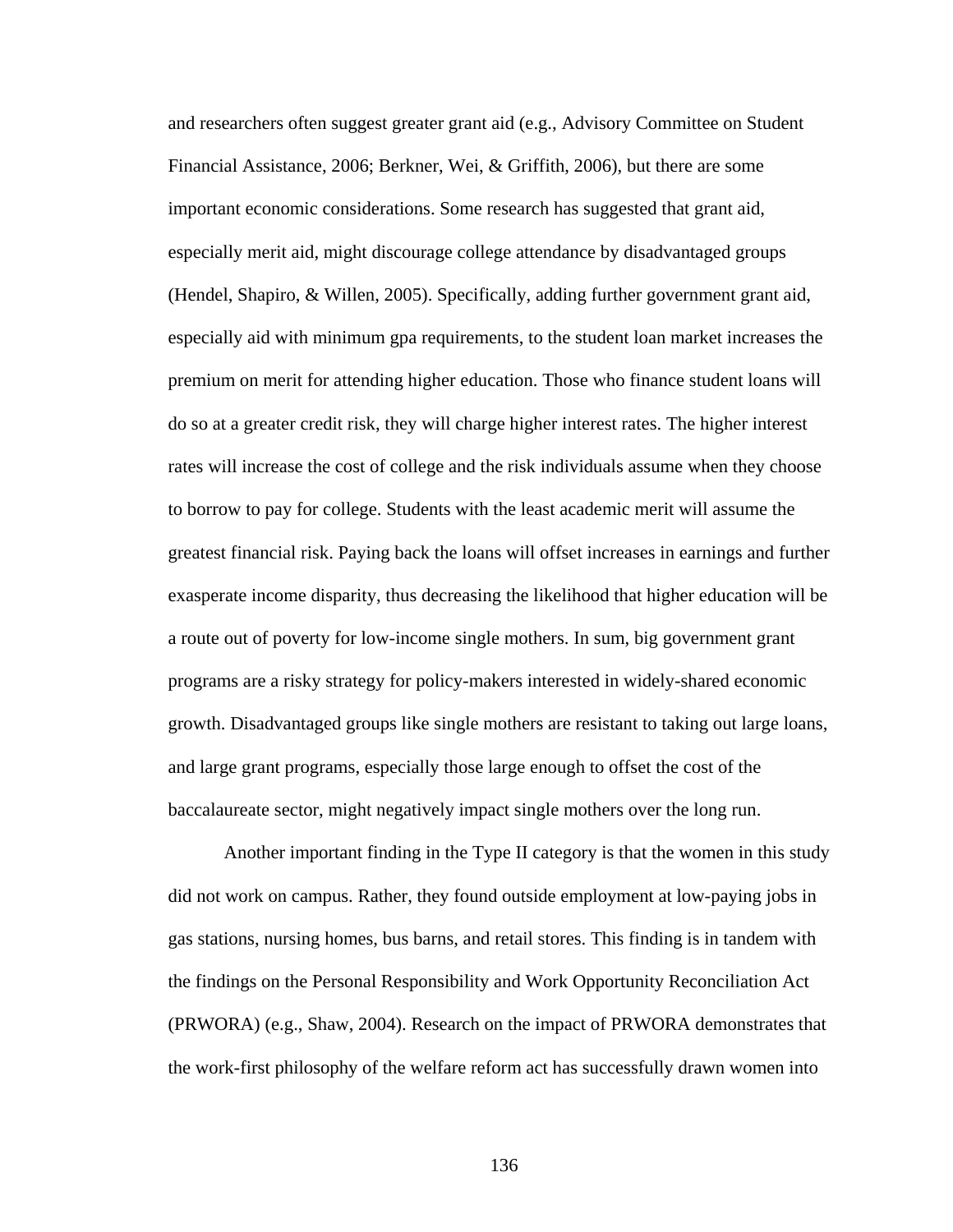low-paying sectors of the workforce (Kahn & Polakow, 2002; London, 2006; Shaw, 2004). The problem, of course, is that these jobs are less likely to offer benefits and flexible schedules for mothers in higher education, while being more likely to be deadend jobs. In this study, the women who participated in Work-Study employment viewed it as a site of practice for professional employment. It was not viewed as dead-end employment.

### *Dequech's Influences as Demand Sensitivities*

 I found five policy avenues of access, persistence, completion and transfer. They are Pell Grant, Work-Study, WIA, food stamps, and certificate attainment.

 In this study, as well as other research the Federal Pell Grant program proved to be a strong motivator to attend community college (e.g., Hardy, Katsinas, & Bush, 2007). The nine participants who received a Pell Grant indicated that college would not have been possible without the Pell Grant. In this multiple-case study, the Pell Grant was sufficient to cover the tuition and fees for full-time enrollment, and some of the women received enough of a refund to cover books as well. The Pell Grant is a strong institutional influence for policy makers to consider.

In addition, the one participant who steadily worked on campus through the Work-Study program was able to maintain Medicaid enrollment because, for Medicaid, Work-Study income does not count as earned income. Given the finding that the women struggled to attain healthcare, this institutional influence is a potentially important avenue of access.

If a single mother's child support is greater than the overall income guidelines for Medicaid, then she would be unable to receive Medicaid even if her only work income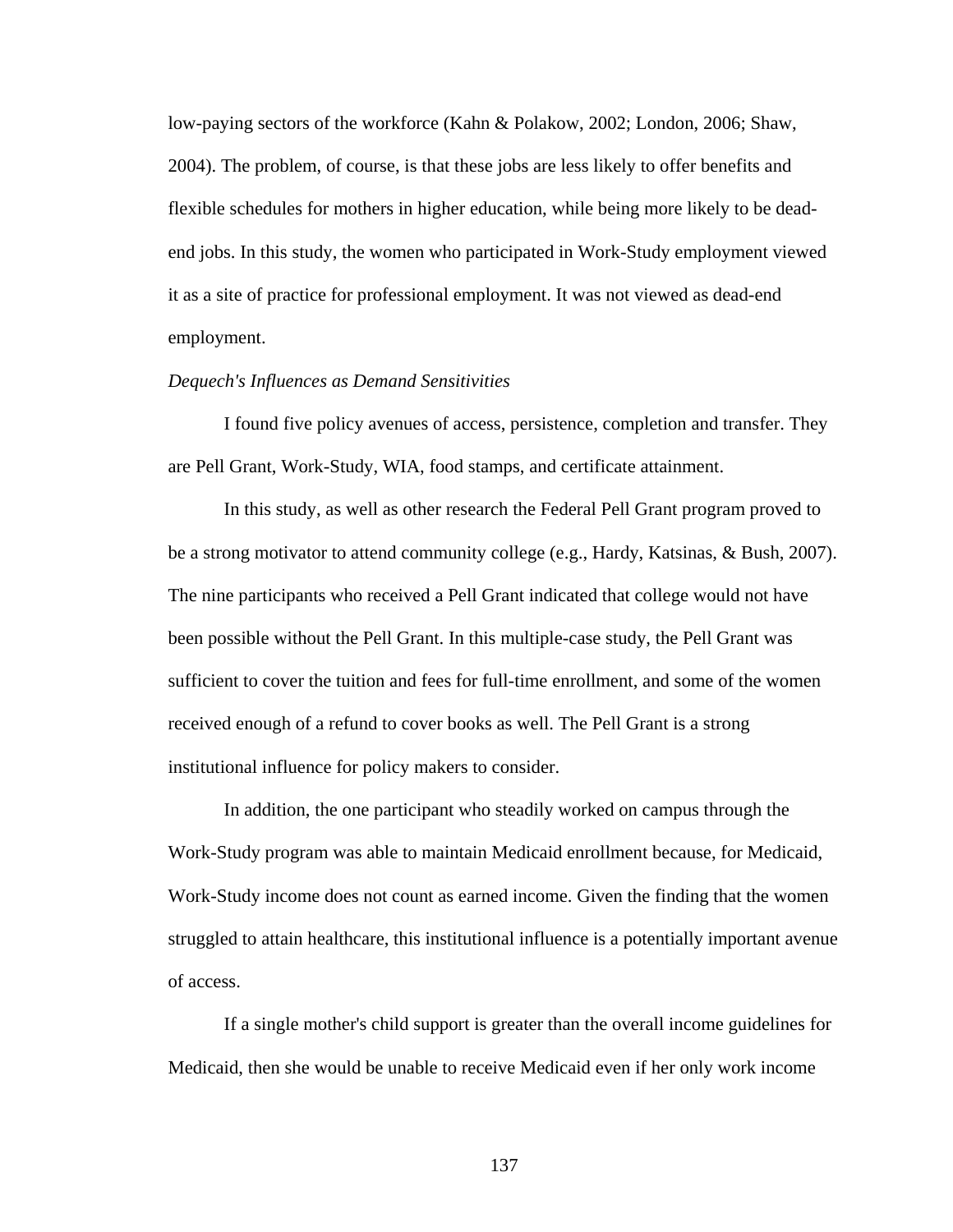was from the Work-Study program. But, for the majority of the participants in this study, their child support is not great enough to make them ineligible for Medicaid; therefore, having a Work-Study job would enable them to receive Medicaid coverage while enrolled in school. In addition, Work-Study income does not count as income for food stamps, so the food stamp allotment for some of the participants would increase as well. The institution in this study pays minimum wage for Work-Study employment. The participants who worked off-campus earned more than minimum wage, and they often named the low wage for Work-Study employment as a reason for not taking a Work-Study position. However, it is likely that the increased food stamp allotment, as well as the Medicaid benefit would more than offset the difference in pay. The potential to provide women with health care and employment while enrolled in college exists, yet, for the most part, the women in this study did not combine programs to achieve health insurance coverage while attending college.

The Workforce Initiative Act (WIA) provides funding for school for those meeting income guidelines. Private companies bid for the business of administering the distribution of funds, and, in this state, those private offices are located at the unemployment office. WIA funding will pay for tuition, fees, books, and supplies; however, the women in this study found that the WIA caseworkers claimed the program would pay for more than it actually paid for because the money ran out. None of the women in this study received money for tuition or fees from the WIA program. Nonetheless, the women who participated in the WIA program felt the help paying outof-pocket expenses was a great relief. Often the expenses WIA paid were not anticipated expenses. For example, Helen said she did not expect to have to pay for state tests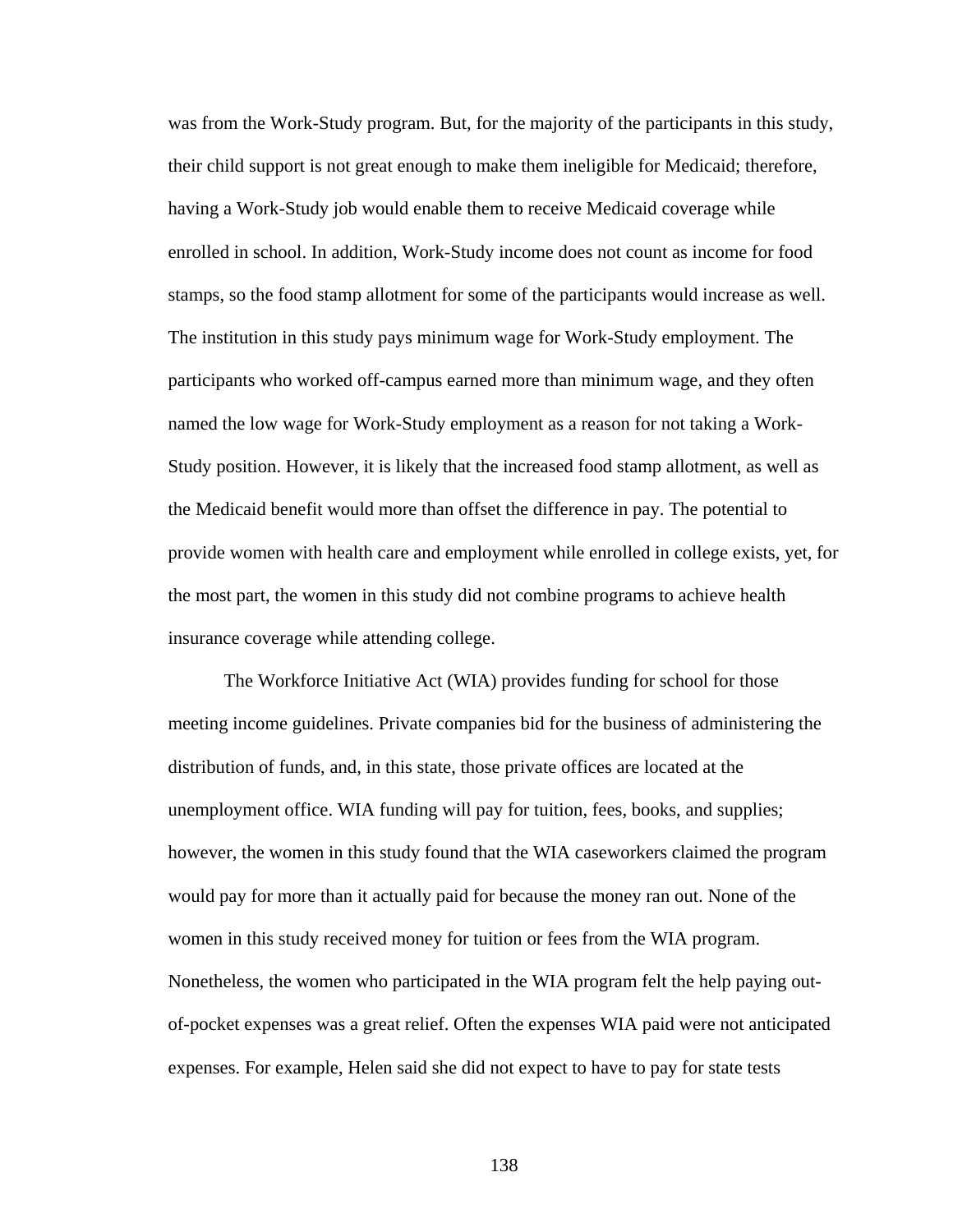required for her nursing program. She was concerned about how she would pay that cost, but WIA paid the cost of the test for her. Covering unexpected out-of-pocket expenses proved an important institutional influence. Programs that cover out-of-pocket expenses that students are unlikely to anticipate might be a policy lever for increasing persistence.

 Seven of the women in this study received food stamps while attending college. These women reported that receiving food stamps was a stress reliever for them because they did not have to worry about paying for food; rather they could concentrate on their studies. However, maintaining enrollment in food stamps was onerous. Every two to three months the women were required to keep an appointment with a caseworker and to reapply for food stamps. Kate told a story of a caseworker giving her an appointment time that conflicted with her class schedule. Kate explained the conflict to the case worker who replied that she had a choice to make: food or school. The need to be enrolled in the food stamps program to manage attendance was a clear avenue for access in this study, but policy-makers might consider how this avenue could be strengthened to improve persistence and retention.

 Finally, four of the participants earned a certificate or an accreditation prior to college enrollment; therefore, certificate or accreditation was an avenue for access. The Certified Nursing Assistant (CNA) and the Child Development Associate (CDA), as well as becoming a state accredited daycare provider were viewed by the women as personal evidence that they could manage college. It was particularly reaffirming regarding their ability to manage the academic work of college.

 I found three policy barriers to baccalaureate attainment: Pell Grant, child custody agreements, and loans. First, the Pell Grant is insufficient to cover the costs of a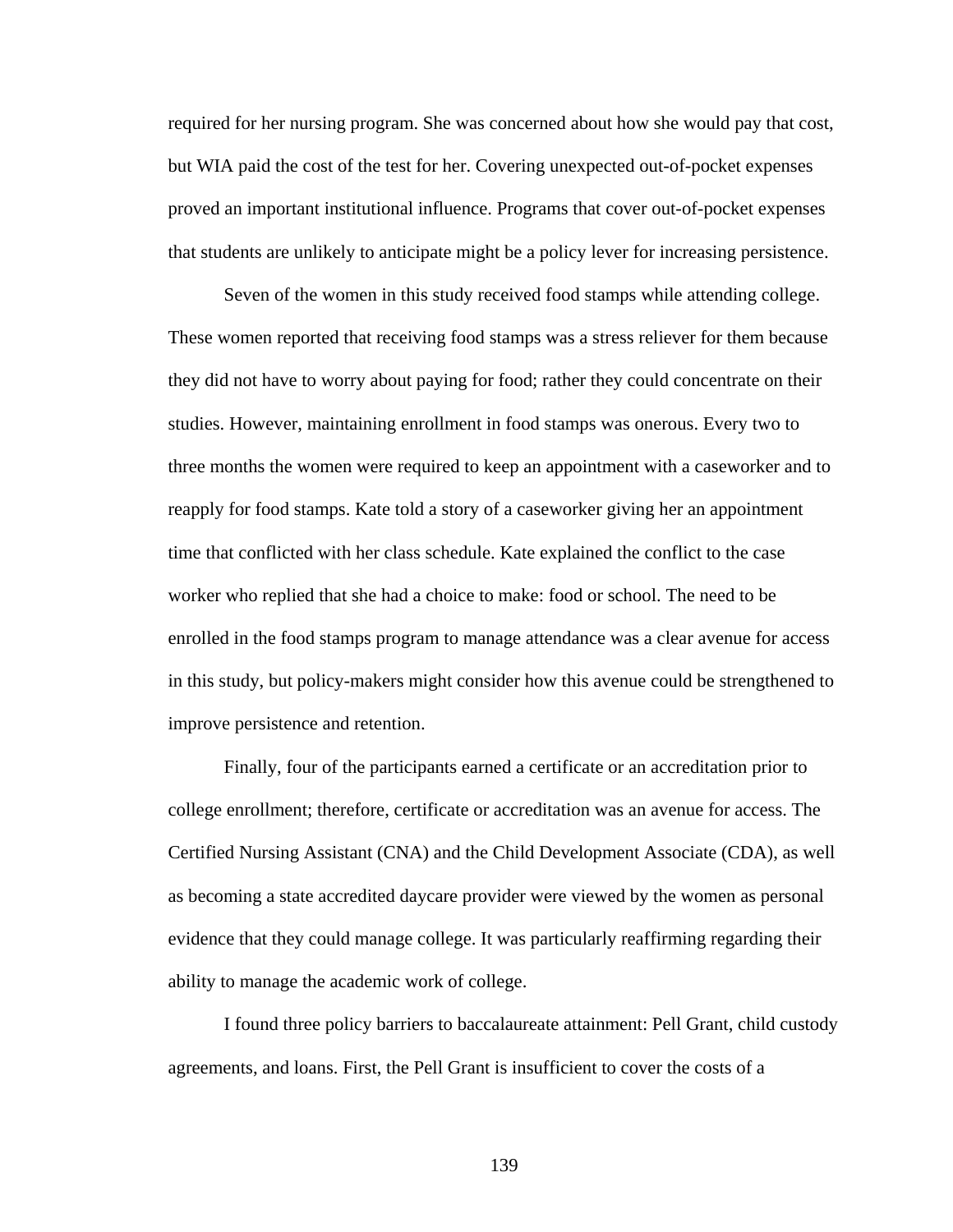baccalaureate degree. However, increasing the amount of the Pell Grant across the board could have a negative economic impact on the credit market that would be particularly negative for women like those in this study (Hendel, Shapiro, & Willen, 2005). So, while the Pell Grant did prove a barrier to baccalaureate attendance because it is not sufficient to cover tuition and fees, simply raising the Pell Grant amount is unlikely to prove advantageous for low-income single mothers.

 Child custody agreements required the women in this study to submit a parenting plan before moving from their county of residence. As well, the participants in this study saw that as risking losing custody of their children, so they were reluctant to file the plan. As a result, child custody agreements were a barrier to baccalaureate attainment. The negative influence of child custody agreements on transfer from the community college to the baccalaureate institution may be of particular interest to policy makers.

 Finally, the women in this study were reluctant to take out loans. Other research has demonstrated the same negative effect of loans on community college attendance (Dowd & Coury, 2006). Policy-makers and practitioners cannot overlook the negative influence loans have on retention, persistence, and transfer of community college students.

#### Implications for Research

 This study points to five important questions for future research. First, how can Robeyns' (2003) economic development framework be used to illustrate the educational experiences of other disadvantaged groups? For the women in this study, non-education related policies, like child custody agreements and food stamps, were important influences on their college-going decisions. Research that captures the whole life of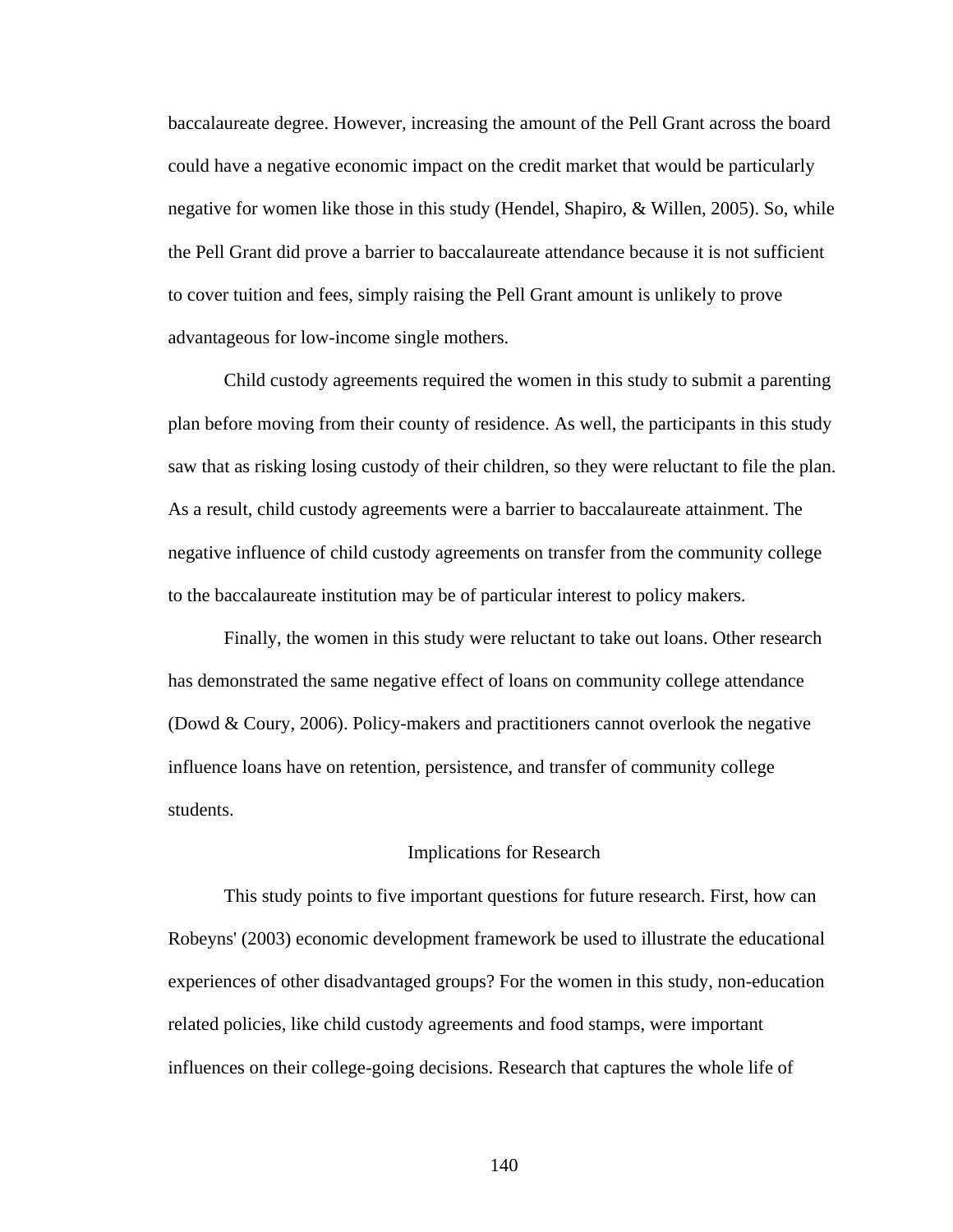disadvantaged groups could help policy-makers and practitioners understand how they can improve the access, retention, completion, and transfer of disadvantaged college students.

 Second, how can the research on brain drain be disaggregated to take into account single-mothers? Are single-mothers less likely to leave a state after degree attainment than are other groups? Quantitative researchers in higher education might disaggregate the brain drain effect even further by considering whether baccalaureate earners who begin at the community college are less likely to leave the state than others or by considering whether baccalaureate earners in helping professions are less likely to leave the state than others.

 Third, does the brain drain effect apply to the community college baccalaureate degree? It would be interesting to know whether the brain drain effect applies to community college baccalaureate degree earners in Texas or Florida where the community college baccalaureate is common. The question arises from this study because the single-mothers are pursuing professions for which community college baccalaureate degrees have been offered in other states. As well, a community college baccalaureate degree offered at the institution under study might well reduce the impact of the barriers to college attainment that the participants experienced.

 Fourth, how are community colleges using Work-Study funds? Specifically, are those funds being used for single-mothers in higher education? In addition, how are those funds impacting retention at community college? What practices and procedures do institutions use to disburse Work-Study funds? How are those practices and procedures benefiting or harming disadvantaged populations? Because community college students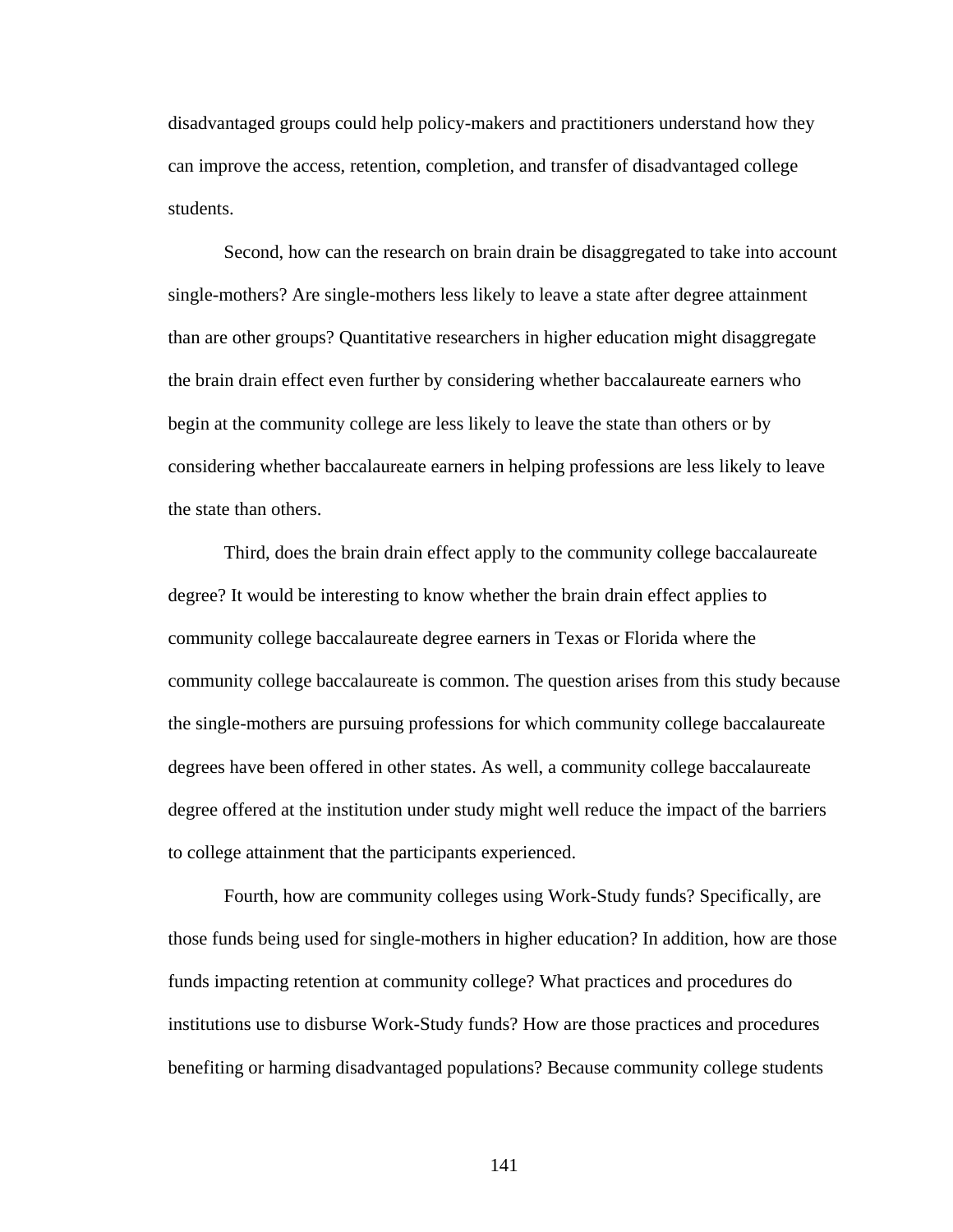are more likely to be financially responsible for themselves and their dependants than students in the baccalaureate sector (Katsinas, Alexander,  $\&$  Opp, 2003), they are likely to benefit from Work-Study practices that mirror the private market. More research is needed to understand this possibility.

Fifth, are federal, state, and institutional funds being used for scholarships, programs, and grants that do not impact individual decision-making? For the participants in this study, there were several policy initiatives that did not influence decision-making. For example, the Federal SEOG did not influence decision-making. In fact, some participants were unaware they had received the money. This question is particularly important in the context of the micro-economic exchange model. If policy-makers intend for programs and policies to impact individual decision-making then they must lower the costs associated with the choice policy-makers want individuals to make. In this case, attending college is the ideal choice. If the federal government is spending significant resources on programs that do not impact decision-making, then the micro-economic exchange model suggest that this is poor use of funds.

#### Implications for Policy

 This study points to four important questions for policy-makers. First, can smaller grant and scholarship programs be combined to influence individual decision-making? Again, the micro-economic exchange model is premised on the assumption that the costs associated with a decision influence the choices individuals make. If policies and programs aimed at reducing the cost of college for disadvantaged populations are not influencing decision-making, then the funds might be better applied in combination or added to a policy or program that is having an influence on decision making.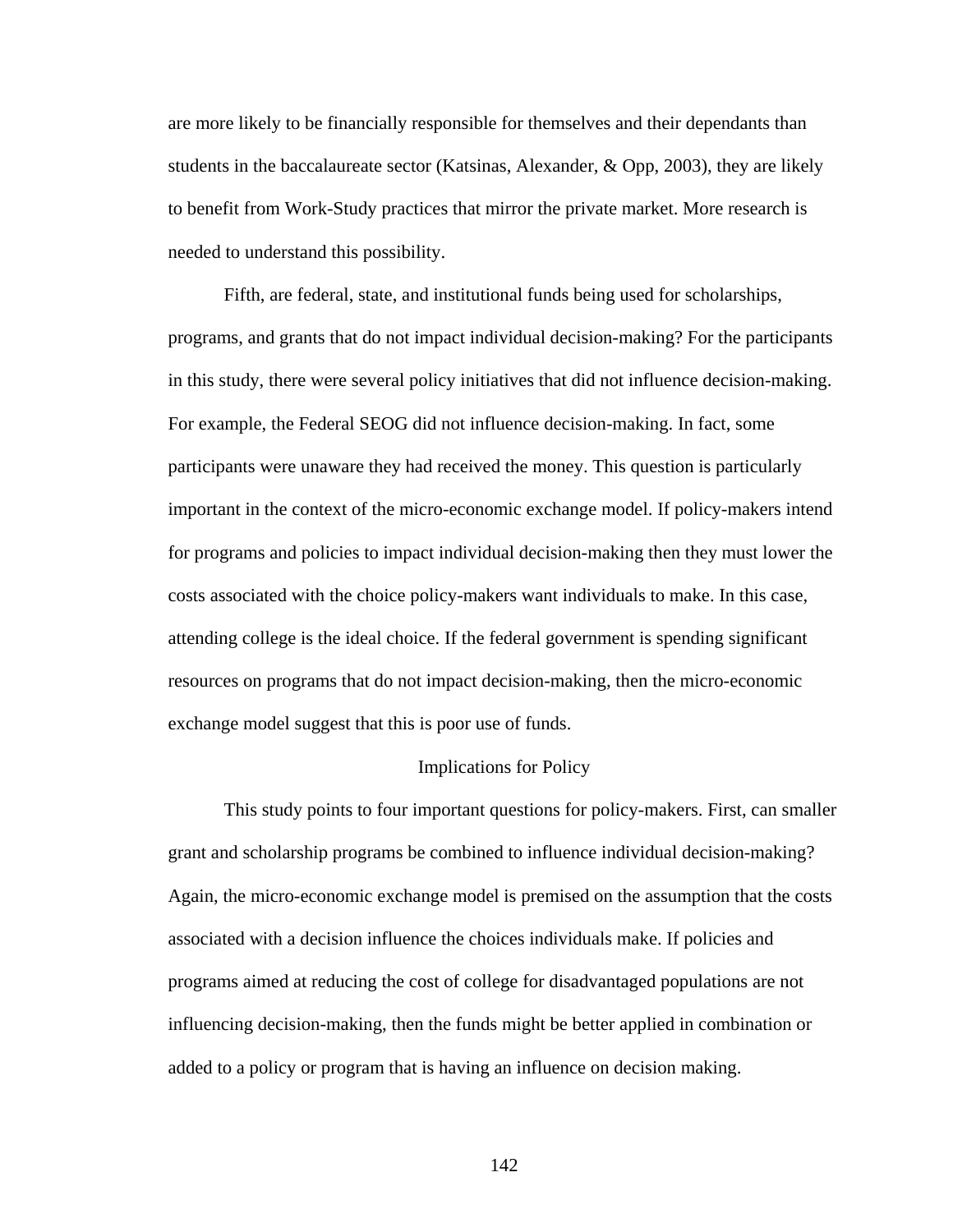Second, how can policy-makers better mix existent policies to ensure that singlemothers enrolled in higher education have affordable access to health care coverage? The need for health care for the single-mother was a strong finding in this study. How can policy-makers offer packages of policies intended to encourage participation in higher education by single-mothers? Specifically, how can policy-makers make better use of Medicaid, Work-Study, and food stamps to provide for the needs of single-mothers in higher education? One possibility is to provide federal funding to cross-train some caseworkers in higher education and non-education policies, and then to place the caseworkers on college campus, possibly in financial aid offices. These offices could provide enrollment and maintenance for non-education policies, and help single-mothers understand the interrelationship between policies.

 Third, how can policy-makers simplify the policy enrollment and maintenance processes for single-mothers attending higher education? Again, one answer may be to train some caseworkers in policies and programs across the welfare, unemployment and higher education policies then to locate these caseworkers at colleges in financial aid offices. For the women in this study, the average number of policies participated in was eight. One woman participated in fifteen policies. Managing complex policies while enrolled in college is a time burden, as well as a stressor for the women in this study.

 Fourth, how can state and federal policies encourage the community college sector and the baccalaureate sector to cooperate utilizing the physical facilities and the human resources at the community college to provide baccalaureate attainment to rural single-mothers? One answer is might be  $2 + 2$  programs that locate an entire bachelor's degree on the community college campus. Another answer might be the community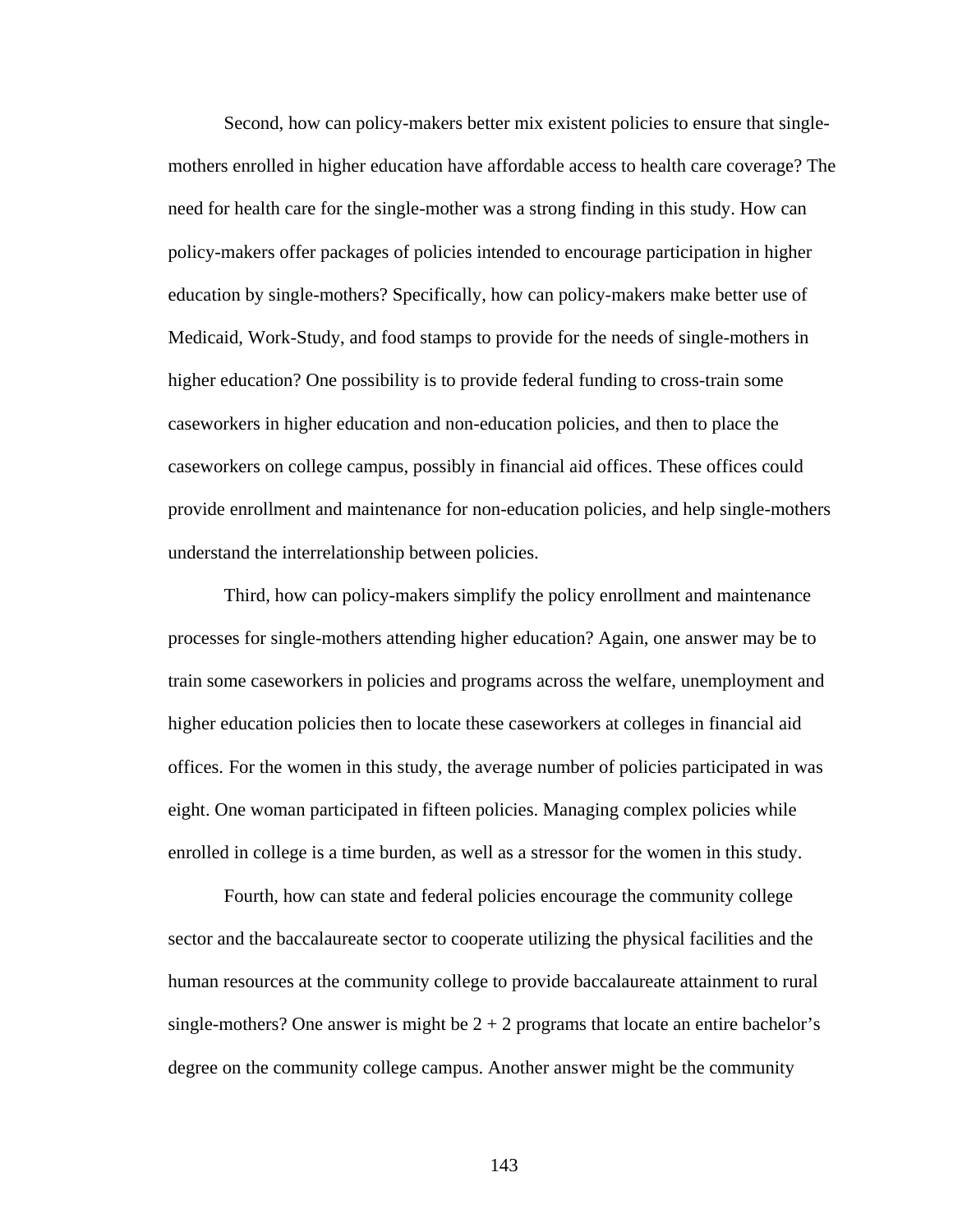college baccalaureate degrees in applied areas like teaching (Floyd, Skolnik, & Walker, 2005; Floyd & St. Arnauld, 2007). Not only would a community college baccalaureate degree be more logistically feasible for the women in this study, it would also be more affordable given the buying power of the Pell Grant.

#### Implications for Institutional Practice

 This study points to four important questions for campus practitioners. First, can institutions develop practices for financial aid counselors and academic advising counselors that are specific to facilitating college attendance of single mothers? Institutional practices that simplify the processes of attendance for single mothers might increase their retention and degree completion. These counselors could make women aware of the relationship between Work-Study and Medicaid, so that the women are able to make for informed work choices. In addition, these counselors could help women understand that a poor credit history does not impact their ability to borrow through the Federal Stafford Loan program, while emphasizing the importance of completing programs and repaying loans.

Second, could institutions focus recruiting efforts on populations who attain certificates like the CNA and the CDA? In this study, the women who earned certificates viewed the certificate as evidence of academic abilities; therefore, it was a avenue for access to higher education.

Third, how can institutions work with low-income single mothers to understand and reduce the severity of the conflicts they experience in their workplaces, at school, and at government offices? While part of a college's mission is to socialize students into professional fields, this mission must be undertaken in such a way that it does not devalue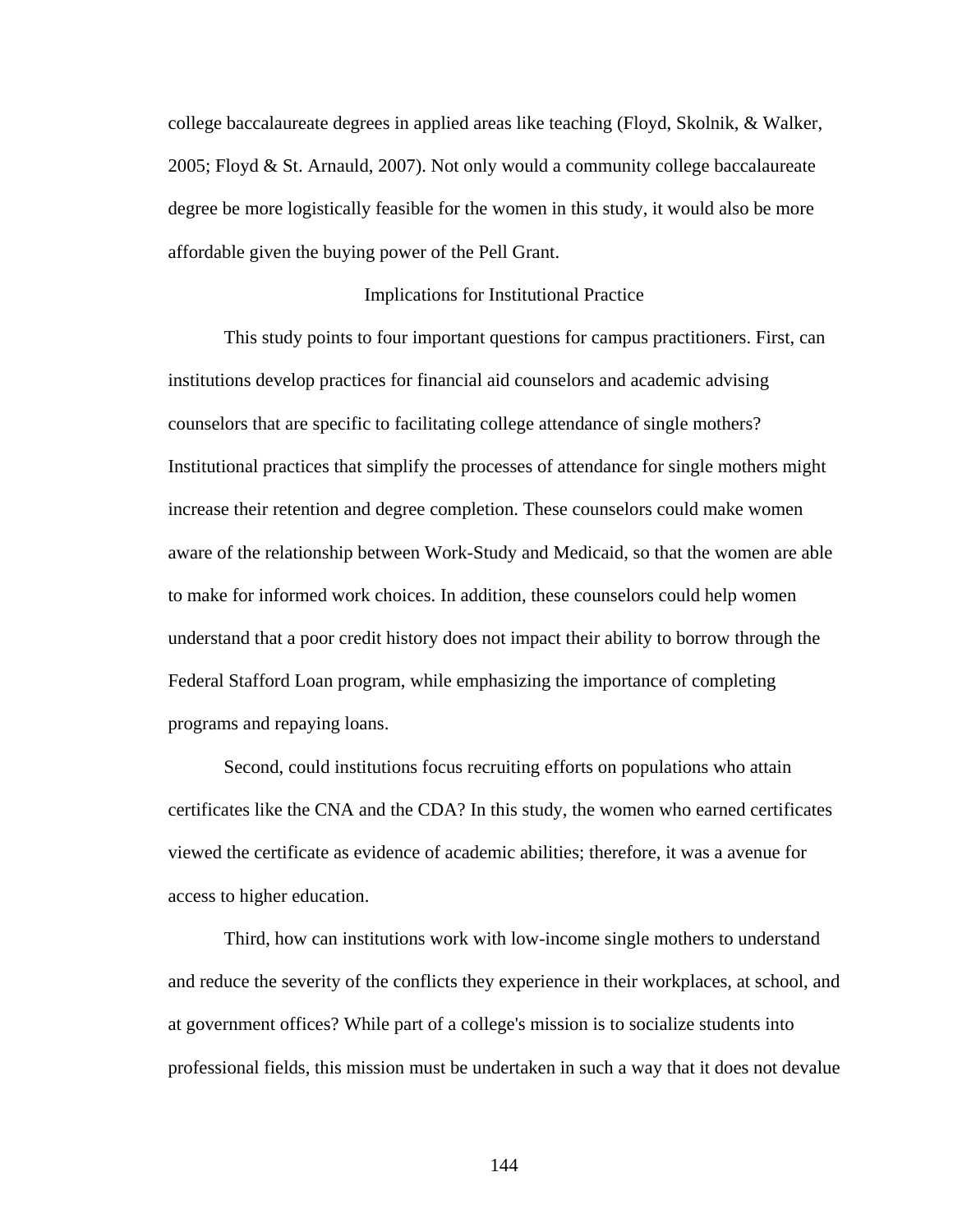or discourage vulnerable students. As well, college employees should be able to have behavioral expectations for students. These expectations should be communicated in ways that develop students. Faculty and staff developments that are aimed at understanding the perspectives and stressors of single-mothers might help in this process.

Fourth, how can policy makers devise policies and practices to encourage participation in higher education by single mothers using their strong motivation to role model for their children? Such policies might include learning communities for single mothers that allow children in the classroom, opportunities for single mothers to have their children on campus, and opportunities for single-mothers to meet and socialize with other single mothers.

Fifth, could institutions pay a competitive wage for Work-Study positions? This would likely mean that colleges would have to supplement federal Work-Study funding. However, the long-term financial impact might be positive given that paying a competitive wage will likely positively impact student retention.

### **Conclusion**

 The two most common institutions mentioned by the participants as possible transfer institutions were a public university that estimates tuition and fees at \$8,170 a year and a private liberal arts institution the estimates tuition and fees at \$13,034 a year. The public university is twice the cost of the community college and the private liberal arts institution is three times the cost of the community college. Along with the increased cost of attendance, the participants were uncertain about managing their commutes, their child care responsibilities, and their employment while working on a baccalaureate degree. In addition, several of the women struggled to maintain the minimum gpa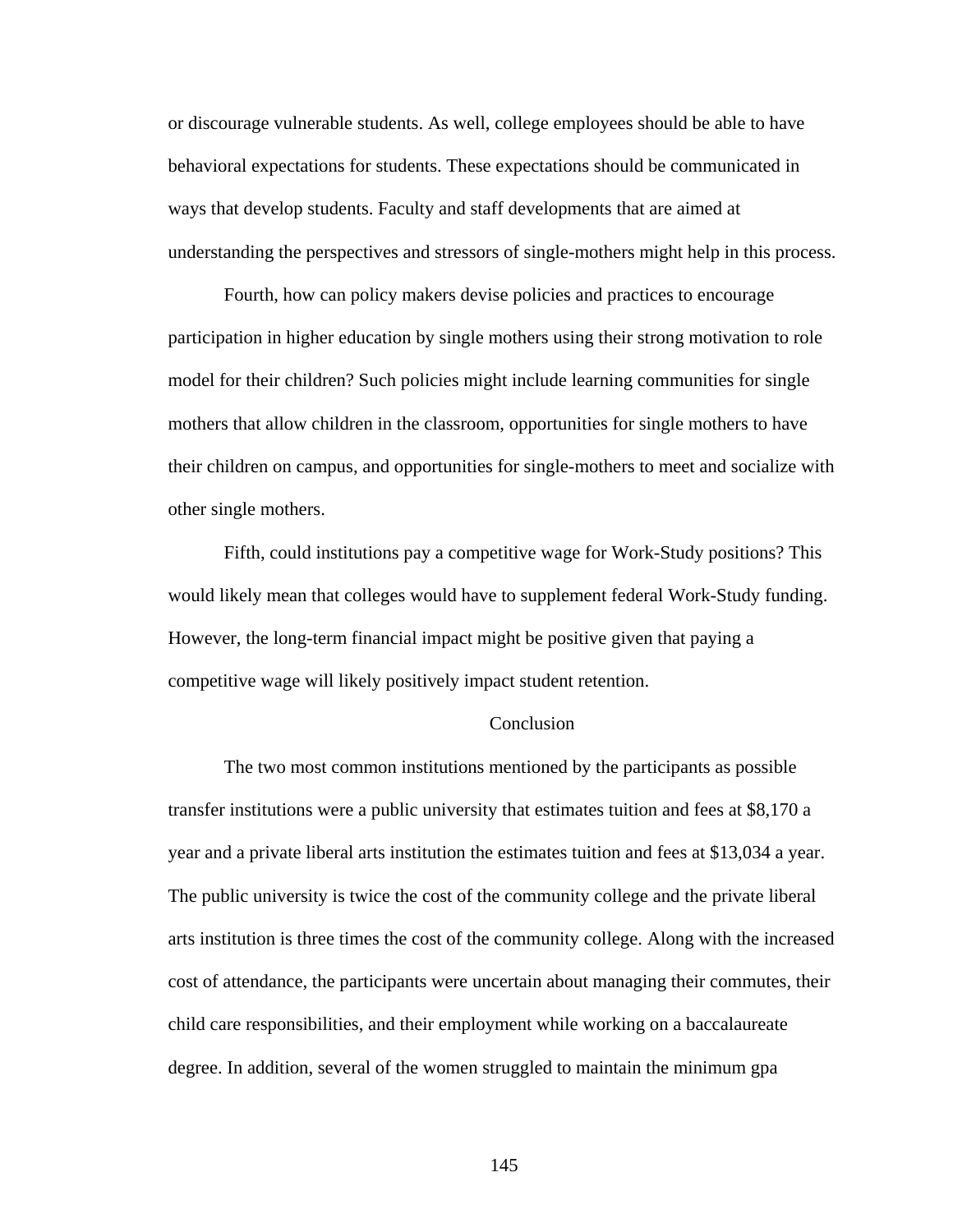required for the community college, thus transfer to any baccalaureate institution with admissions requirements may be difficult to manage. For the one participant who had transferred, making friends and integrating into the culture at her transfer institution was proving a difficult challenge and she had dropped to part-time enrollment because of it. The barriers to degree attainment by single mothers are substantial. From a micro economic perspective, the costs associated with degree attainment are high, so when single mothers choose not to transfer or to persist, that choice may be the most rational choice or the most cost effective choice given their constraints.

 Even if the women do attain degrees, the ten women who participated in this study are unlikely to see miraculous changes in their living standards upon degree completion. Earning the degree will improve the likelihood they earn a wage above the poverty threshold, but the unwillingness to relocate and financial challenges, like healthcare and accumulated debt, will continue to be a financial hardship. As well, seven of the women have chosen teaching or social work as their occupational fields, and the pay in these fields is relatively low.

 The challenge for policy makers and practitioners is to write and enact policies that reduce the costs or demand sensitivities to higher education for these women. There is a strong economic motivation for addressing these seemingly insurmountable challenges. Increasing opportunity to the poorest sector of the population will stimulate economic development across the entire population and reduce income inequality. In sum, if the institution of higher education is to provide the economic stimulus necessary to see widely-shared and sustainable economic growth, then higher education policy-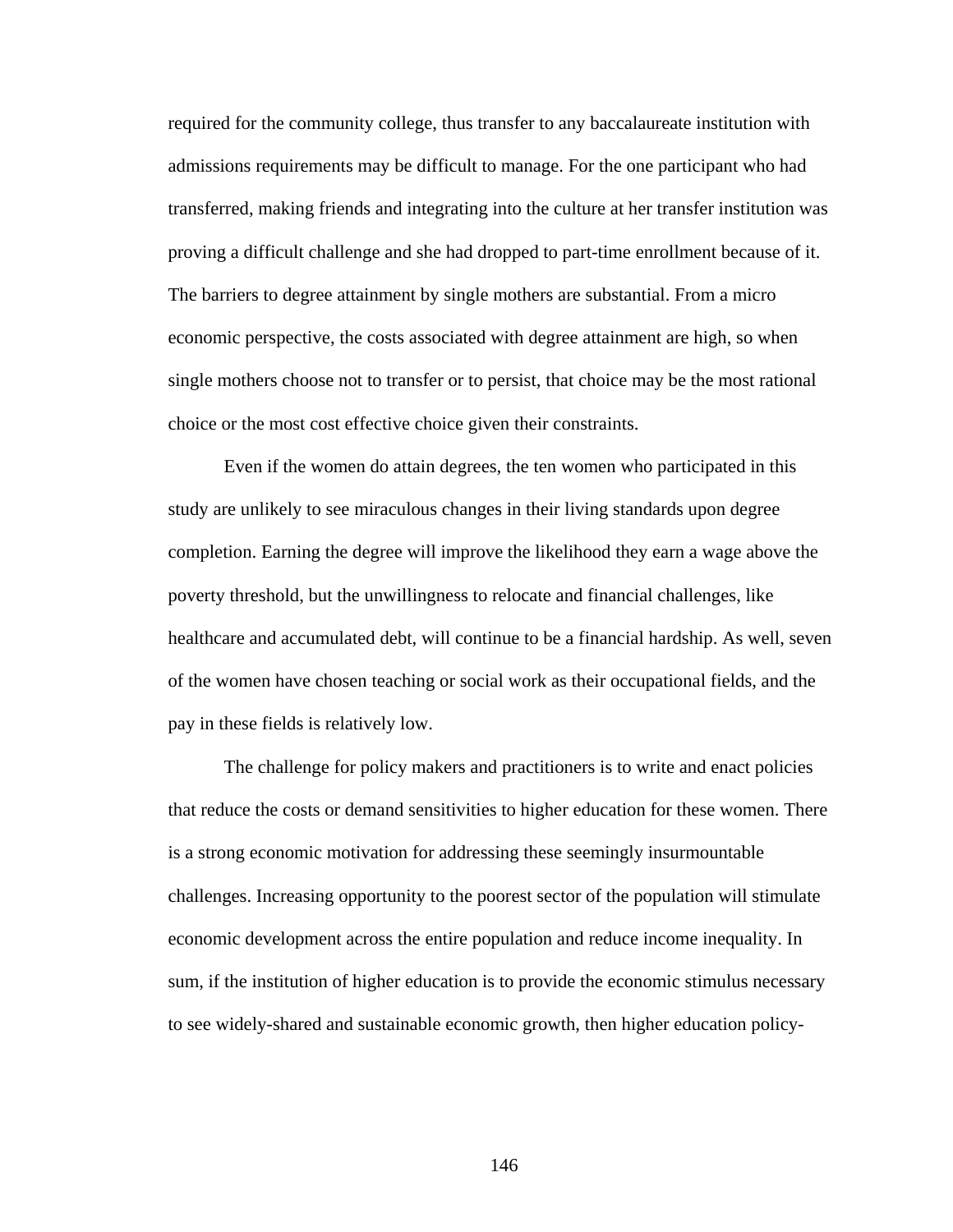makers and practitioners must use policy to impact the demand sensitivities of disadvantaged populations like low-income single mothers.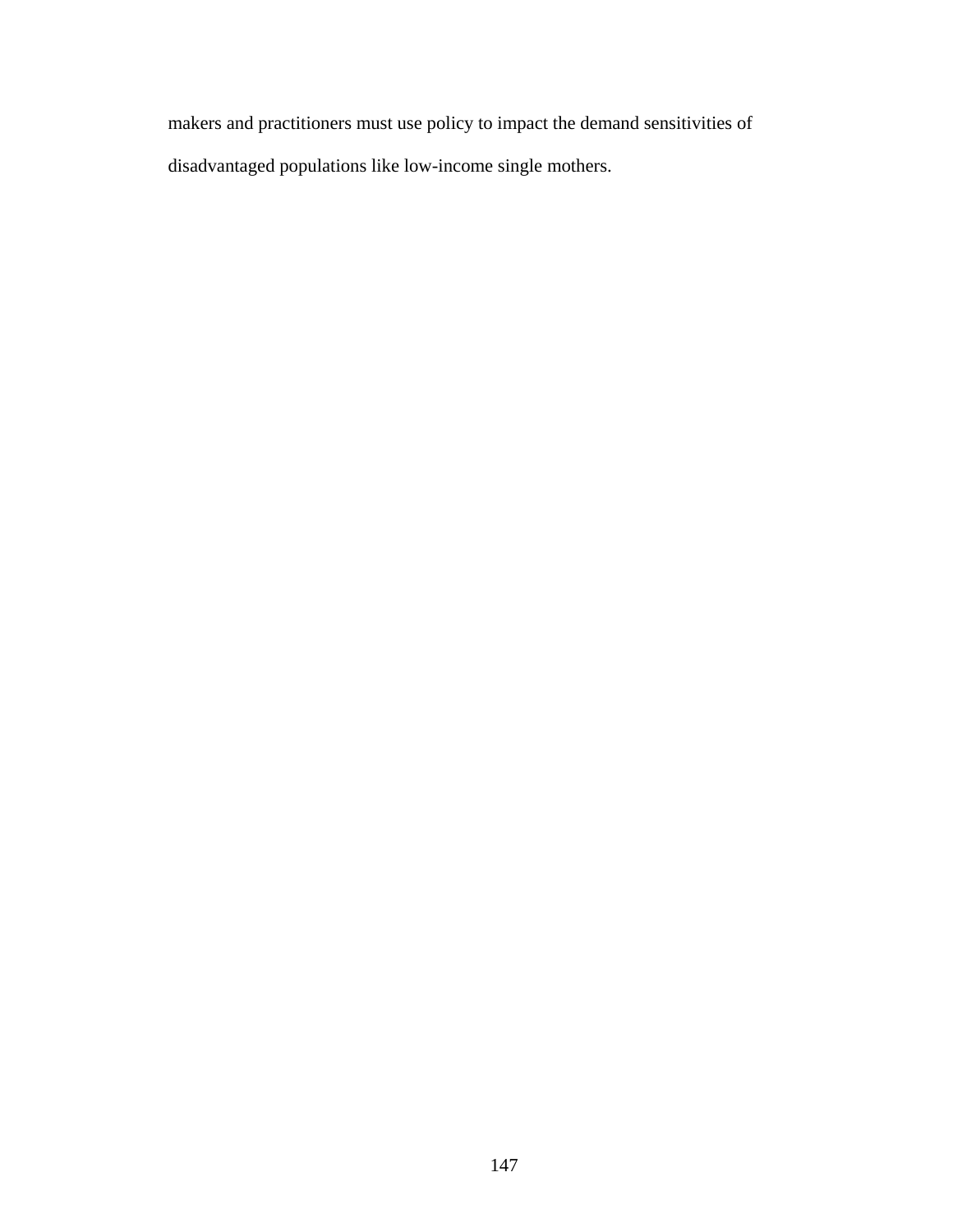# Appendix A

# Interview One: Focused Life History (Seidman, 2006)

The purpose of this interview is to gather a focused life history that highlights the institutions of family, work, and education (North, 1990; Sen, 1999).

1. We have not visited since you were a student in my class at MACC. Tell me about your life circumstances (make sure prompts cover institutions of family, work, and education).

2. How did you come to choose the community college?

3. What are your educational goals?

4. When do you expect to accomplish your educational goals?

5. How are you financing college (prompt with Pell, A+, and student loans)?

6. What state, or federal policy initiatives have you participated in that you qualify for because of your income? (prompt with policies)

7. Do you have any other comments you would like to add?

Interview Two: Details of the Case (Seidman, 2006)

The purpose of this interview is to gain details that will make it possible to analyze the case according to Dequech's (2006) three institutional influences: restrictive, cognitive, and motivational.

- 1. Regarding each policy the participant utilized: (see responses to Q6 in Interview One) A. In what ways did the policy help you attend college?
	- B. In what ways did the policy hinder college attendance?
	- C. How do you think others who don't use the policy perceive it?
- 2. Regarding policies not used (esp. TANF, EITC, Pell Grant, food stamps, Medicaid). A. Why didn't you enroll in policy initiative? B. How do you think others who don't use the policy perceive it?
- 3. What are/were the possible outcomes from earning an associate's degree for you? e.g., In what ways will an associate's degree help you in the job market?
- 4. What are some possible outcomes from earning a bachelor's degree for you? e.g., In what ways will a bachelor's degree help you in the job market?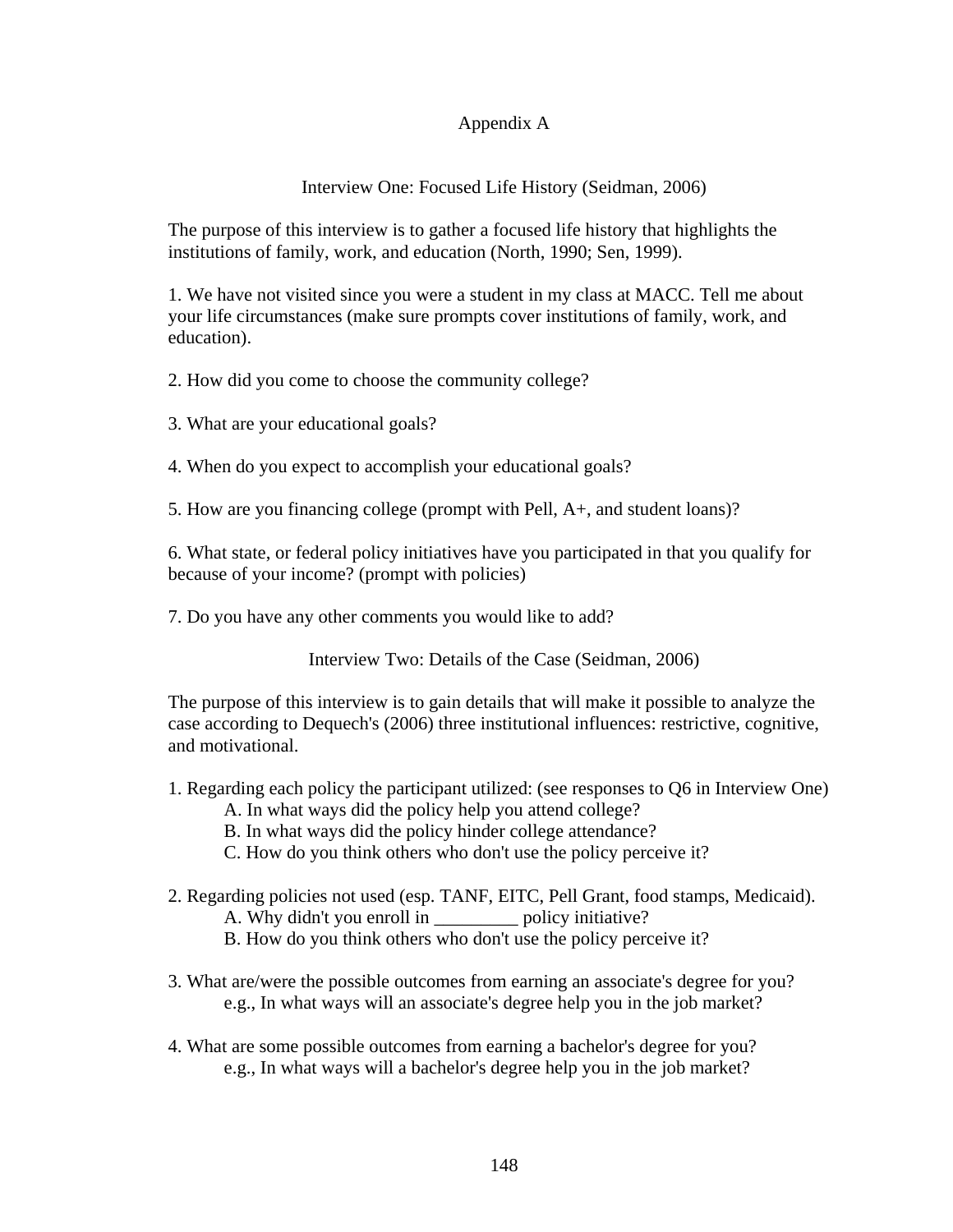- 5. What life changes would you be willing to make to complete your bachelor's degree?
- 6. What life changes would you be willing to make to obtain better employment?
- 7. Do you have any other comments you would like to add?

Interview Three: What Does "It" Mean? (Seidman, 2006)

The purpose of this interview is to gain fuller understanding of the influence of institutions on the individual (Dequech, 2006).

1. How would you describe yourself? What values are important to you?

2. What were you like as a college student?

3. What does being a college graduate mean to you?

4. How would you describe the typical community college student?

5. How would you describe the typical baccalaureate college student?

6. How will the cost of college be "worth it"? And, how will the cost of college not be "worth it"?

7. Do you have any other comments you would like to add?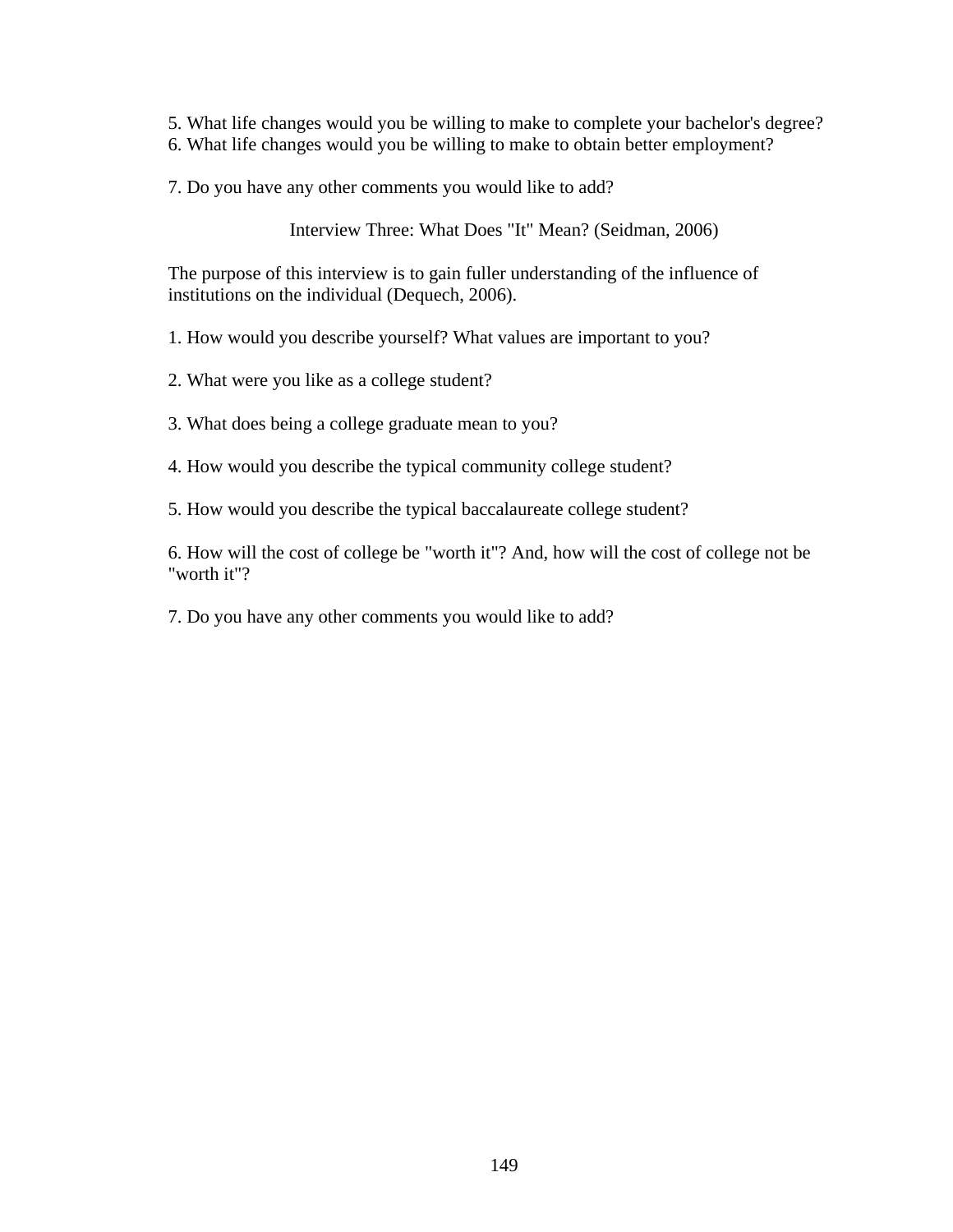# Appendix B

University of Missouri-Columbia Informed Consent Letter

Date

I, \_\_\_\_\_\_\_\_\_\_\_\_\_\_\_\_\_\_\_\_\_\_\_\_\_\_\_\_\_\_\_\_\_, agree to participate in the research study "Institutional Influences Affecting the College-Going Decisions of Low-Income Mothers Attending a Rural Midwestern Community College." The researcher, Kristin Wilson, will interview me about my adult life experiences, including my enrollment in the community college. As well, she will ask for documentation concerning life experiences especially experiences with policies. This documentation may include transcripts, income documents, and financial aid documents.

The interviews will be digitally recorded and transcribed. Kristin Wilson will ask me to review transcripts of interviews for accuracy, but I do not have to review them. I understand that the time commitment for the study is estimated at six hours, and includes three interviews.

The interviews could provide information that Kristin Wilson might want to include in a presentation or publication. Please know that if she makes a written or oral presentation of what she has learned, no names will ever be associated with any individual comments.

The anticipated benefit for society is a deepened understanding of the impact of state, and national policies on college attendance. The potential risk to me is possible psychological discomfort in answering some questions. Possible counseling services in the Moberly area include Preferred Family (660-263-1113) and Lighthouse Counseling (660-269- 9577).

Kristin Wilson can be reached at 114 Main on the Moberly Area Community College campus, Moberly, MO, 65270, at 660.263.4110 x346 or 573.682.7776, or at kbwtgb@mizzou.edu. If you wish to contact the university's Institutional Review Board (IRB) about the study, you can do so by calling 573.882.9585 or writing the Board at the University at 483 McReynolds, Columbia, MO, 65211.

I understand that my participation is entirely voluntary and that I may withdraw my permission to participate in this study without explanation at any point.

\_\_\_\_\_\_\_\_\_\_\_\_\_\_\_\_\_\_\_\_\_\_\_\_\_\_\_\_\_\_ \_\_\_\_\_\_\_\_\_\_\_\_\_\_\_\_\_\_\_\_\_\_\_\_

Signature Date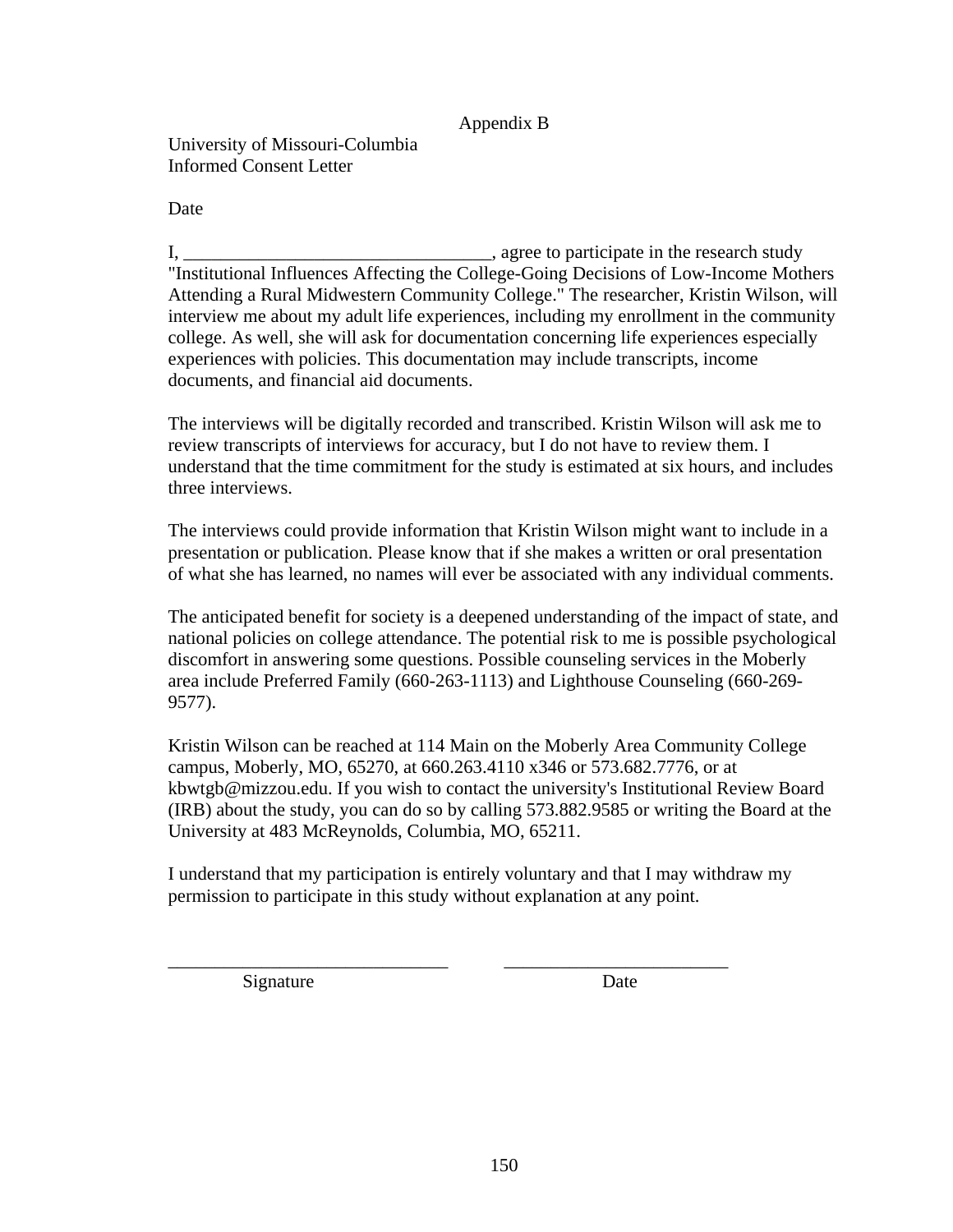## Appendix C Participant Questionnaire

Name:

**Demographic Traits** Marital Status(circle): Married (living together) Married (living separately) Single (living with partner) Single Never Married (living alone) Single Previously Married (living alone) Partnered (living together) Number of Children: Children's Ages: (1)\_\_\_\_\_\_\_\_ (2)\_\_\_\_\_\_\_\_ (3)\_\_\_\_\_\_\_\_ (4)\_\_\_\_\_\_\_\_ (5)\_\_\_\_\_\_\_\_\_ High School Diploma (circle): Yes No GED (circle): Yes No Parents' Highest Educational Attainment: Father (circle): HS AA BA MA PhD Mother (circle): HS AA BA MA PhD Current Living Arrangements (e.g., with children, partner, roommate, parents): \_\_\_\_\_\_\_\_\_\_\_\_\_\_\_\_\_\_\_\_\_\_\_\_\_\_\_\_\_\_\_\_\_\_\_\_\_\_\_\_\_\_\_\_\_\_\_\_\_\_\_\_\_\_\_\_\_\_\_\_\_\_\_\_\_\_\_\_\_\_\_\_\_\_\_\_\_\_

List major sources of income:\_\_\_\_\_\_\_\_\_\_\_\_\_\_\_\_\_\_\_\_\_\_\_\_\_\_\_\_\_\_\_\_\_\_\_\_\_\_\_\_\_\_\_\_\_\_\_\_\_\_\_\_\_\_

### **Policy Participation**

Use a checkmark  $(\sqrt{})$  to indicate any government policy initiative in which you are *currently* enrolled:

\_\_\_\_\_\_\_\_\_\_\_\_\_\_\_\_\_\_\_\_\_\_\_\_\_\_\_\_\_\_\_\_\_\_\_\_\_\_\_\_\_\_\_\_\_\_\_\_\_\_\_\_\_\_\_\_\_\_\_\_\_\_\_\_\_\_\_\_\_\_\_\_\_\_\_\_\_\_

 Pell Grant\_\_\_\_ Federal Subsidized Loan\_\_\_\_ TANF\_\_\_\_ EITC\_\_\_\_ Food Stamps\_\_\_\_ Subsidized Housing (NECAC)\_\_\_\_ WIC\_\_\_\_ Medicaid\_\_\_\_  $MC+$  Head Start\_\_\_\_  $A+$ Other (please list):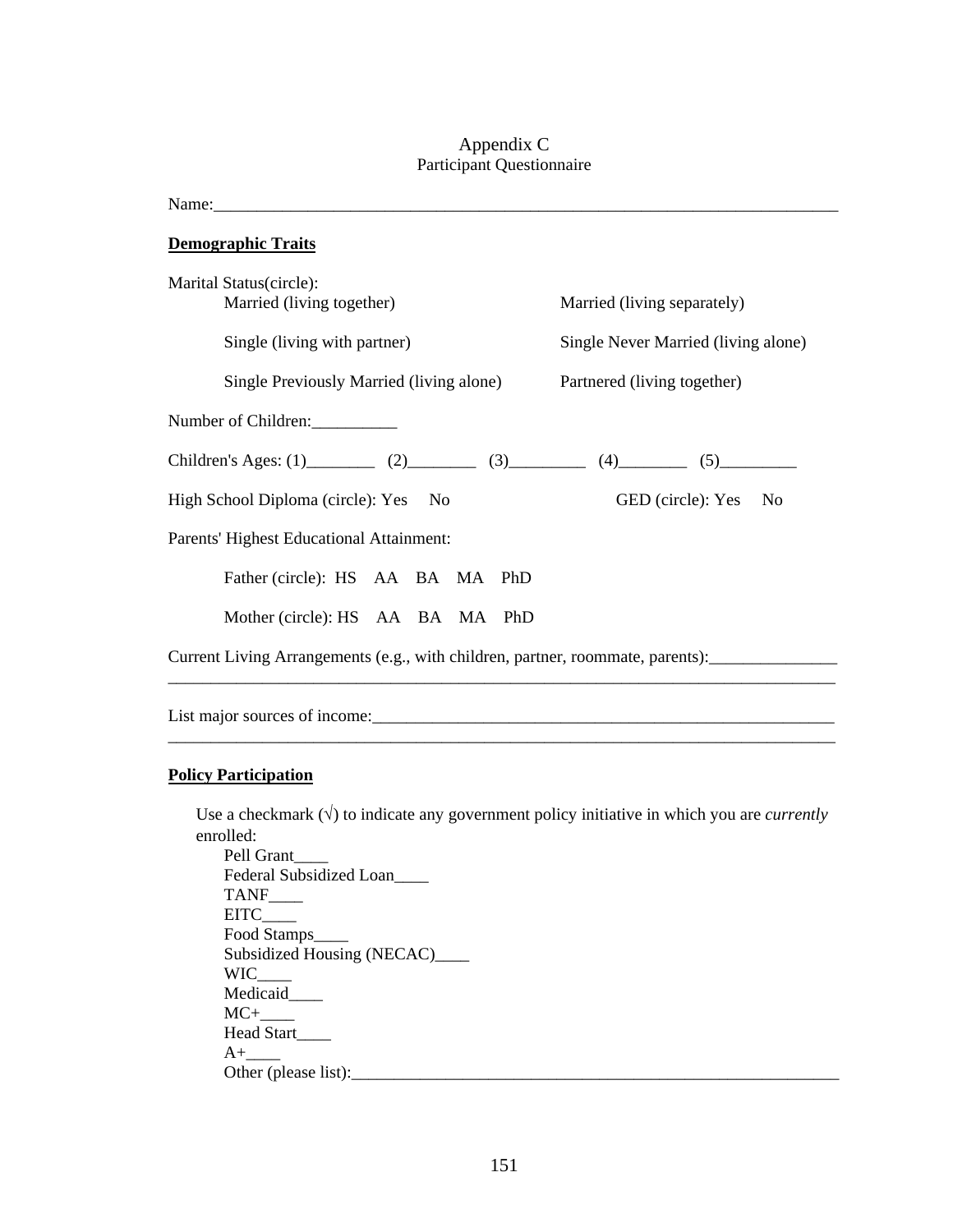Use a checkmark  $(\sqrt{})$  to indicate any government policy initiative in which you were *previously* enrolled: Pell Grant\_\_\_\_ Federal Subsidized Loan TANF\_\_\_\_  $EITC$ Food Stamps\_\_\_\_\_ Subsidized Housing (NECAC)\_\_\_\_\_ WIC\_\_\_\_ Medicaid\_\_\_\_  $MC+$ Head Start\_\_\_\_  $A+$ Other (please list): $\frac{1}{2}$  and  $\frac{1}{2}$  and  $\frac{1}{2}$  and  $\frac{1}{2}$  and  $\frac{1}{2}$  and  $\frac{1}{2}$  and  $\frac{1}{2}$  and  $\frac{1}{2}$  and  $\frac{1}{2}$  and  $\frac{1}{2}$  and  $\frac{1}{2}$  and  $\frac{1}{2}$  and  $\frac{1}{2}$  and  $\frac{1}{2}$  and  $\frac{1$ 

# **Educational Status and Plans**

| Community College Enrollment Status (circle):<br>no longer enrolled currently enrolled<br>transferred<br>earned AA         |                                                                                       |    |            |  |  |  |
|----------------------------------------------------------------------------------------------------------------------------|---------------------------------------------------------------------------------------|----|------------|--|--|--|
| Baccalaureate Institution Enrollment Status (circle):<br>no longer enrolled currently enrolled<br>transferred<br>earned BA |                                                                                       |    |            |  |  |  |
| Number of completed credit hours at community college                                                                      | (with a grade of A, B, C, or D): $\_\_\_\_\_\_\_\_\_\_\_\_\_\_\_\_\_\_\_\_\_\_\_\_\_$ |    |            |  |  |  |
| Do you plan to complete(circle all that apply): AA BA                                                                      |                                                                                       | MA |            |  |  |  |
|                                                                                                                            |                                                                                       |    |            |  |  |  |
|                                                                                                                            |                                                                                       |    |            |  |  |  |
|                                                                                                                            |                                                                                       |    |            |  |  |  |
| <b>Employment Status</b>                                                                                                   |                                                                                       |    |            |  |  |  |
| Are you currently employed (circle): Yes No If so, in what position?                                                       |                                                                                       |    |            |  |  |  |
|                                                                                                                            |                                                                                       |    |            |  |  |  |
| Number of hours per week:<br><u> </u>                                                                                      |                                                                                       |    |            |  |  |  |
|                                                                                                                            |                                                                                       |    |            |  |  |  |
| Yearly Salary (circle): -\$12,000 +\$12,000-\$17,000 +17,000-\$24,000 +\$24,000                                            |                                                                                       |    |            |  |  |  |
| Hourly Wage (circle): Minimum wage $+$ \$6.50-\$11.00 $+$ 11.00-15.00                                                      |                                                                                       |    | $+ $15.00$ |  |  |  |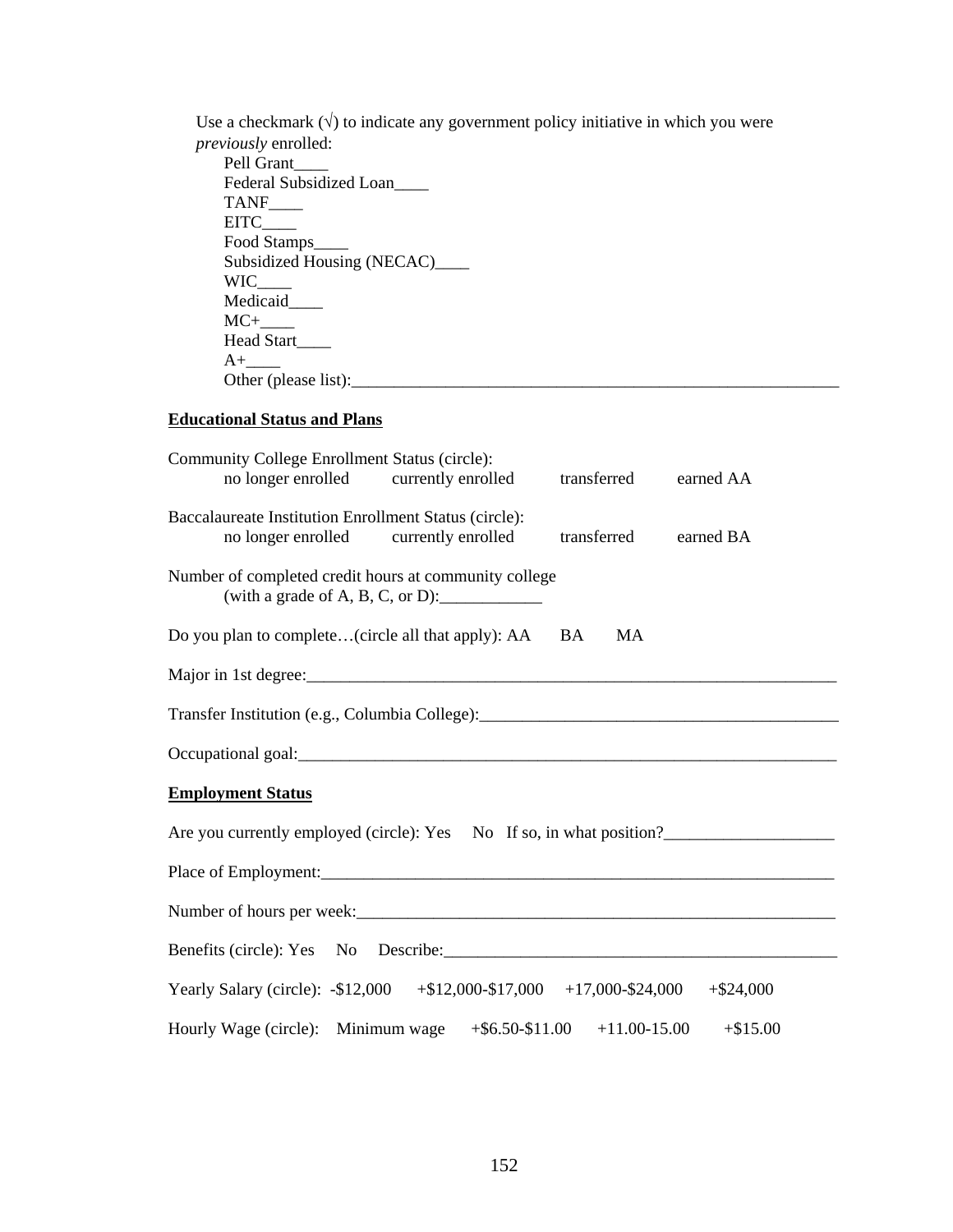



4. What does college attendance mean to you?

5. How do you expect life to be different after college?

Contexts under study. From *Multiple Case Study Analysis* by Robert Stake, 2006, New York: The Guilford Press. Copyright 2006 by The Guilford Press. Adapted with permission.

barriers to or avenues of access,

persistence, completion, and transfer in higher education (Dequech, 2006)?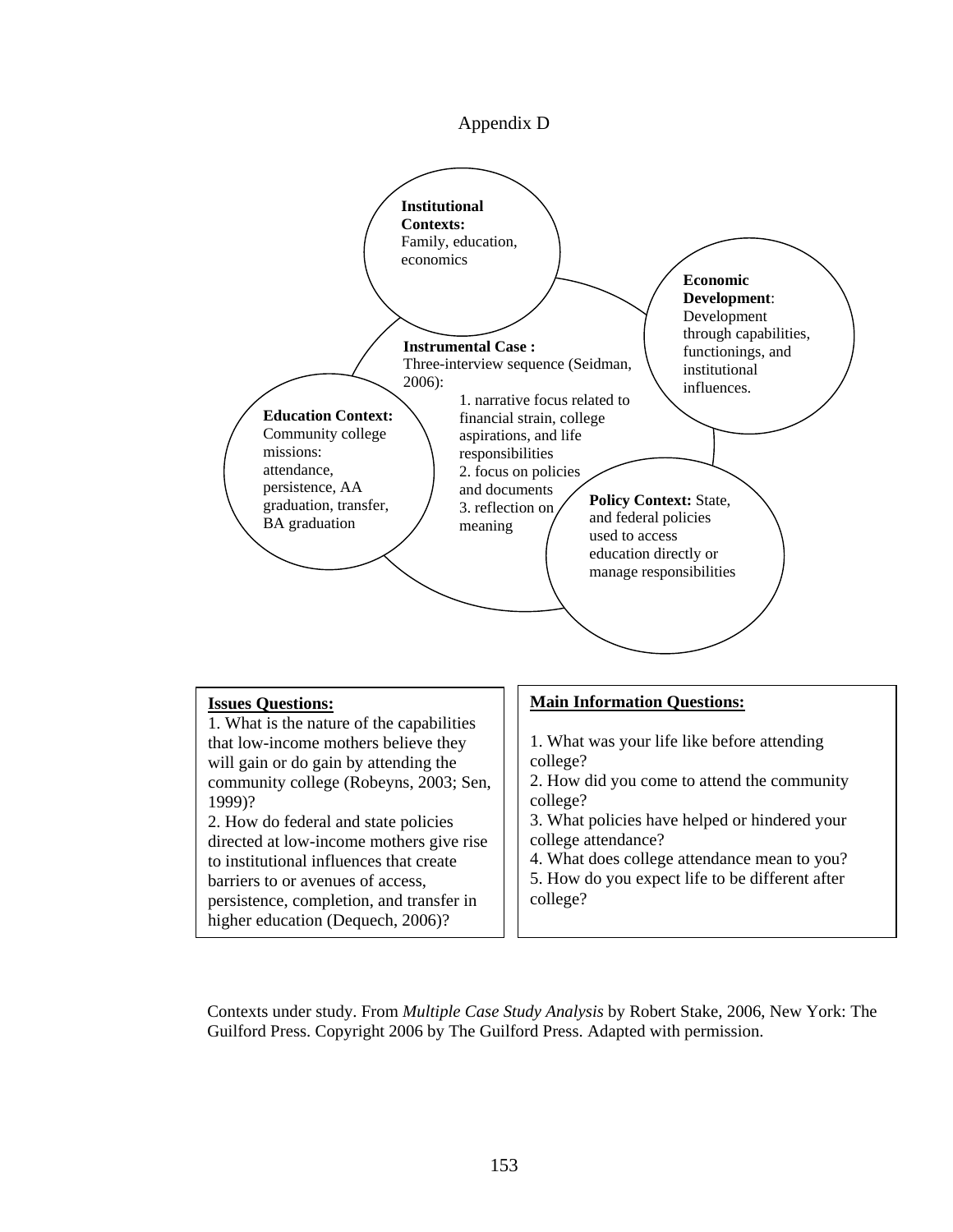| <b>Criteria</b>        | <b>Concerns</b>                                                                                                                                                                                                                                                                                                                                                                                      | <b>Methods</b>                                                                                                                                                                     |
|------------------------|------------------------------------------------------------------------------------------------------------------------------------------------------------------------------------------------------------------------------------------------------------------------------------------------------------------------------------------------------------------------------------------------------|------------------------------------------------------------------------------------------------------------------------------------------------------------------------------------|
| <b>Credibility</b>     | whether the data and<br>$\bullet$<br>findings are credible<br>whether in external<br>$\bullet$<br>party would view<br>the analysis process<br>as credible<br>whether the initial<br>$\bullet$<br>theories are<br>supported by the<br>raw data<br>whether the cases or<br>raw data supports<br>preliminary findings<br>whether the<br>$\bullet$<br>participants believe<br>the data to be<br>accurate | prolonged<br>$\bullet$<br>engagement<br>persistent<br>observation<br>triangulation<br>٠<br>peer debriefing<br>negative case<br>analysis<br>referential adequacy<br>member checking |
| <b>Transferability</b> | whether<br>$\bullet$<br>inappropriate vast<br>generalizations are<br>possible                                                                                                                                                                                                                                                                                                                        | thick descriptions so<br>$\bullet$<br>the reader can<br>determine the<br>appropriateness of<br>transferability                                                                     |
| <b>Dependability</b>   | whether the data<br>collected is accurate                                                                                                                                                                                                                                                                                                                                                            | overlap methods<br>$\bullet$<br>$(creditly =$<br>dependability)<br>audit trail                                                                                                     |
| Confirmability         | whether the data can<br>be substantiated                                                                                                                                                                                                                                                                                                                                                             | audit trail                                                                                                                                                                        |

Appendix E Trustworthiness Chart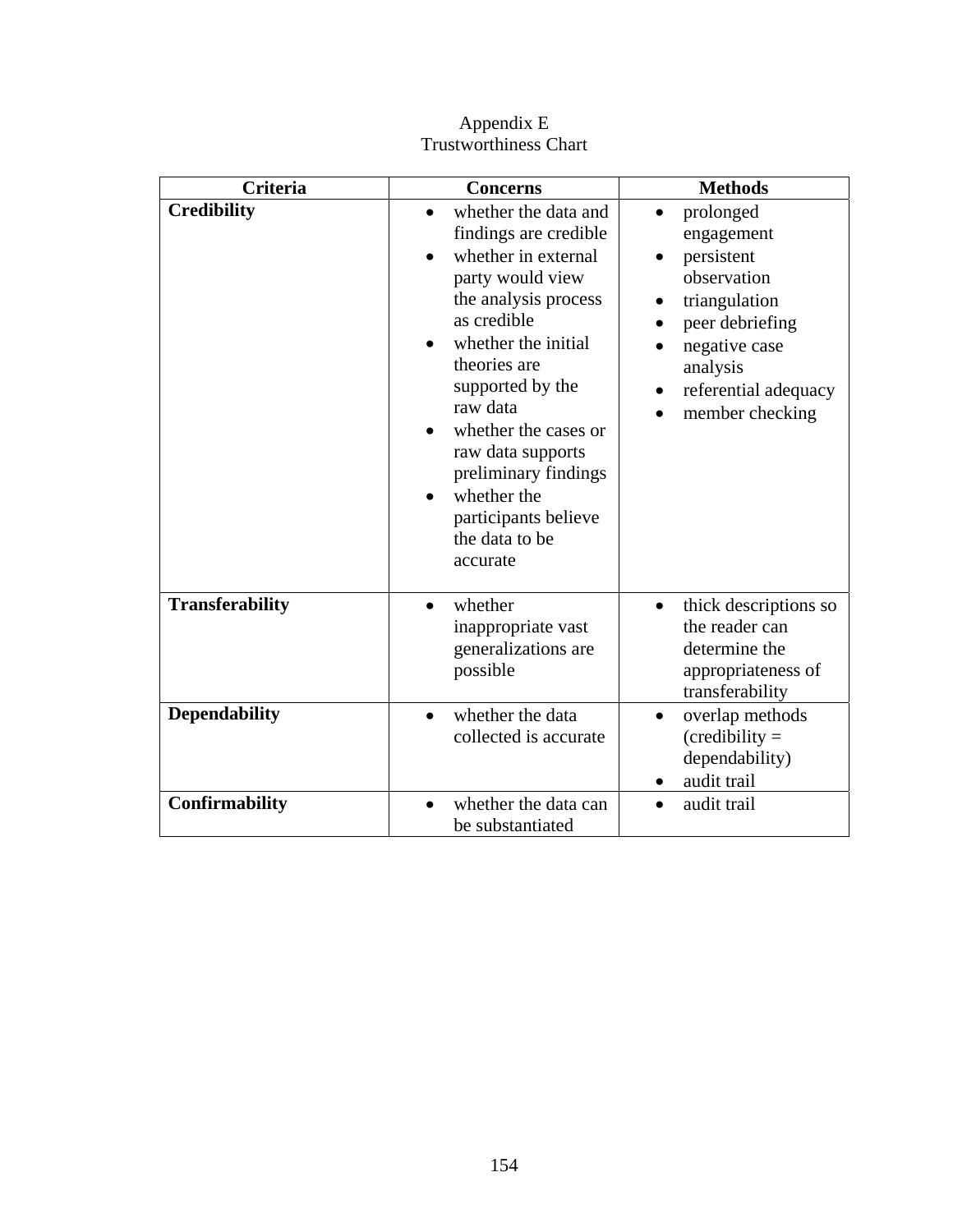## Appendix F Policies

**Access Missouri** is a state grant program tied to the Pell Grant. Missouri students receiving the Pell Grant are also eligible for this state grant. Awards for community college students range between \$1,000 and \$300.

**Earned Income Tax Credit** (EITC) is a tax credit program designed to encourage participation in the workforce by low-wage earners. For those who qualify for an EITC, the credit may exceed the amount paid in for federal income taxes during the year. In addition, those who pre-qualify can receive the tax refund in regular allotments throughout the year disbursed by their employer.

**Federal Child Care Assistance Program** provides assistance with child care costs determined by a sliding scale based on income. The program is administered through the Division of Family Services.

The **Federal Supplemental Educational Opportunity Grant** (SEOG) is a postsecondary education grant designed to aid the most disadvantaged students. Institutions distribute the grant at their own discretion.

The **Federal Work-Study Program** provides funding to institutions to create part-time employment on campus for students. Generally institutions reserve the positions for those students with financial need.

The **Food Stamps** program helps low-income families buy food. The program is funded and administered through the U.S. Department of Agriculture.

**Gamm** is a private, not-for-profit organization in the state where this study was conducted. Gamm disburses federal funding for WIA, as well as other federal and state programs.

**Head Start** is a national preschool program that enrolls low-income children and teaches school readiness skills. The program is funded and administered through the U.S. Department of Health and Human Services.

The **Housing Choice Voucher Program** or Section 8 Housing is a federal housing program funded and administered through the U.S. Department of Housing and Urban Development. The program provides housing assistance for low-income individuals and families through a voucher system. Families and individuals may choose to live in a lowincome housing complex or they may choose to rent a unit that has qualified for this program. The voucher amount is determined by a sliding scale based on income.

The **HRSA Scholarship** is a federal scholarship provided by the Health Resources and Services Administration and funded by the U.S. Department of Health and Human Services. The scholarship is reserved for those in a health-related field.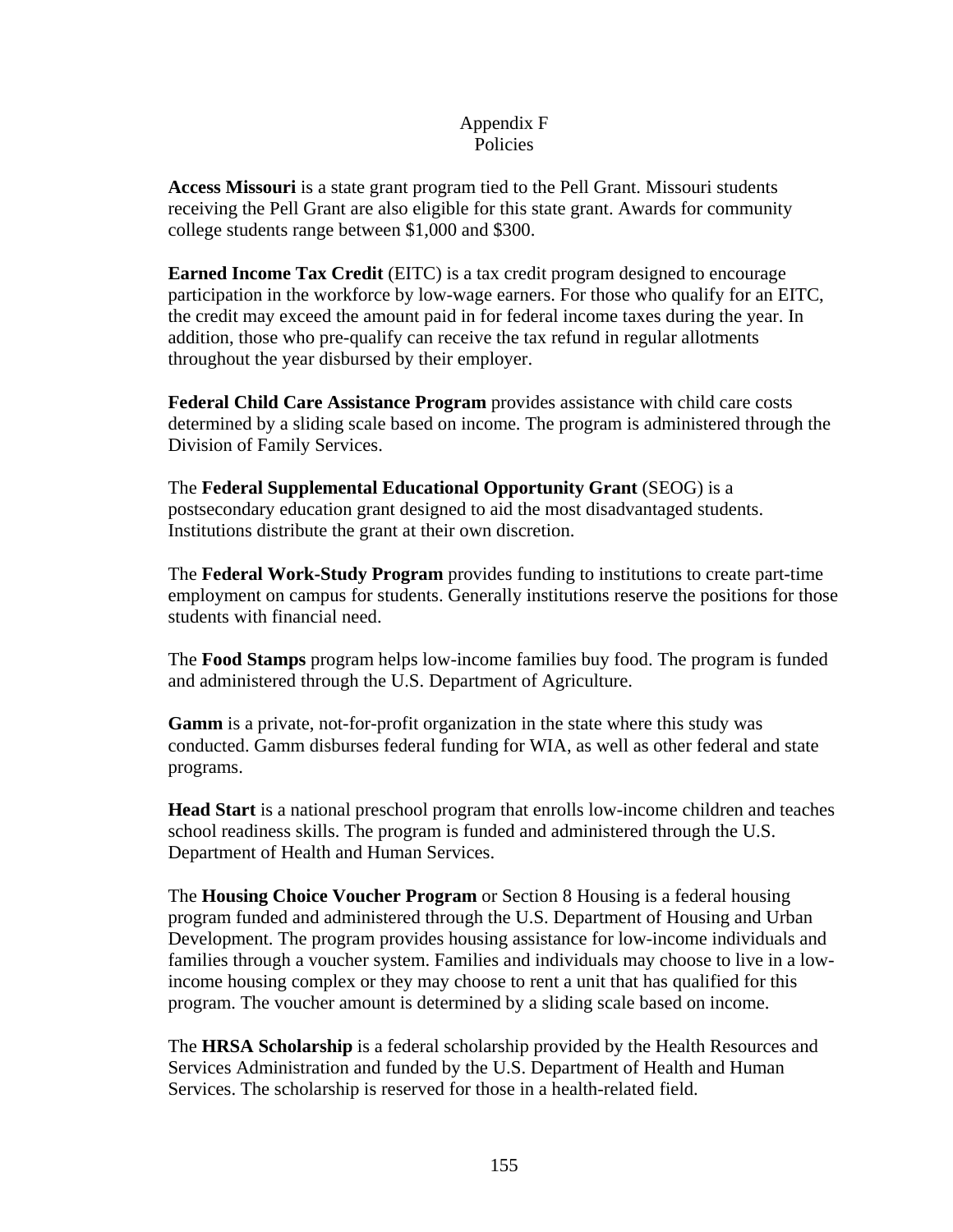**MC+** is a Missouri health insurance program for low-income families. The program covers the cost of health services for children and pregnant women. Premiums for the program are determined by a sliding scale based on income. The program is partially funded through federal Medicaid dollars, and it is administered through the Division of Family Services. Student loans, student grants, and Work-Study income are not included as income in the income calculation for MC+.

**Medicaid** is a federal health insurance program for low-income individuals and families. It is funded by the U.S. Department of Health and Human Services, and it is administered through the states. Student loans, student grants, and Work-Study income are not included as income in the income calculation for Medicaid.

The **New Traditions Scholarship** is an institution specific scholarship funded through the Department of Elementary and Secondary Education. The funding is provided to displaced workers or students seeking a degree in an area that is non-traditional for their gender.

The **Pell Grant** is a federal postsecondary education grant intended for students with "financial need." Financial need is determined by the **Free Application for Federal Student Aid** (FAFSA) worksheet completed by all students seeking in type of federal college aid.

The **Special Supplemental Nutrition Program for Women, Infants and Children** (WIC) is funded and administered through the U.S. Department of Agriculture. The program provides certain food products (e.g., formula, cheese, cereal) and nutritional education to low-income families.

The **Stafford Loan** program funds postsecondary education through subsidized and unsubsidized lending. Students who qualify for the subsidized portion have the interest that accrues during college enrollment paid by the federal government. Unsubsidized loans require students to pay the interest that accrues while they attend college. Qualification is determined using the FAFSA form.

**T.E.A.C.H. Early Childhood Scholarship** is a scholarship program for students seeking a postsecondary education in early childhood education. The acronym stands for Teacher Education And Compensation Helps.

**Temporary Assistance to Needy Families** (TANF) is a federally-funded direct cash subsidy to poor families. In the state where this study was conducted, TANF funding is only provided to single-mothers willing to name the biological father of their children, and willing to support the state's efforts to garner child support from the fathers.

The **Workforce Investment Act** (WIA) is a federally-funded program offering job training for displaced workers. In some instances, college enrollment counts as job training and students receive college funding through WIA.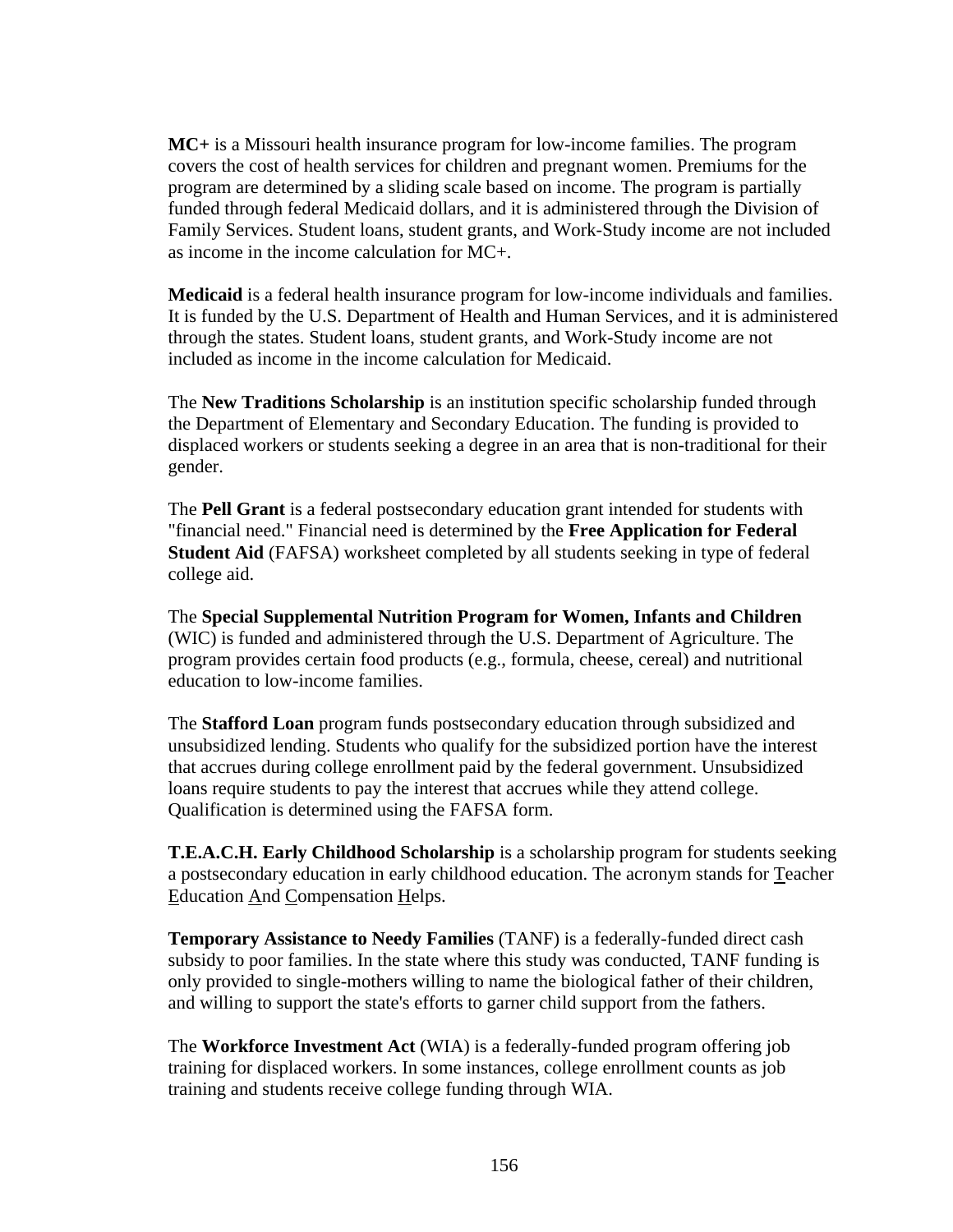# Appendix G Boundaries Chart

|                | <b>Current</b> | <b>Marital</b>    |             |             |                |
|----------------|----------------|-------------------|-------------|-------------|----------------|
| <b>Name</b>    | AGE            | <b>Status</b>     | <b>Pell</b> | <b>EITC</b> | <b>Poverty</b> |
| Kate           | 30             | never married     | yes         | yes         | yes            |
| Rose           | 38             | 1 divorce         | yes         | yes         | yes            |
| Nicole         | 26             | never married     | yes         | yes         | yes            |
| Anne           | 28             | married/separated | no          | both        | no             |
| Charlene       | 21             | never married     | yes         | yes         | yes            |
| Carol          | 29             | never married     | yes         | yes         | both           |
| <b>Betrice</b> | 22             | never married     | yes         | yes         | yes            |
| Chelcy         | 42             | 2 divorces        | yes         | no          | yes            |
| Helen          | 48             | married/separated | yes         | yes         | no             |
| Marie          | 33             | 2 divorces/cohab  | yes         | yes         | yes            |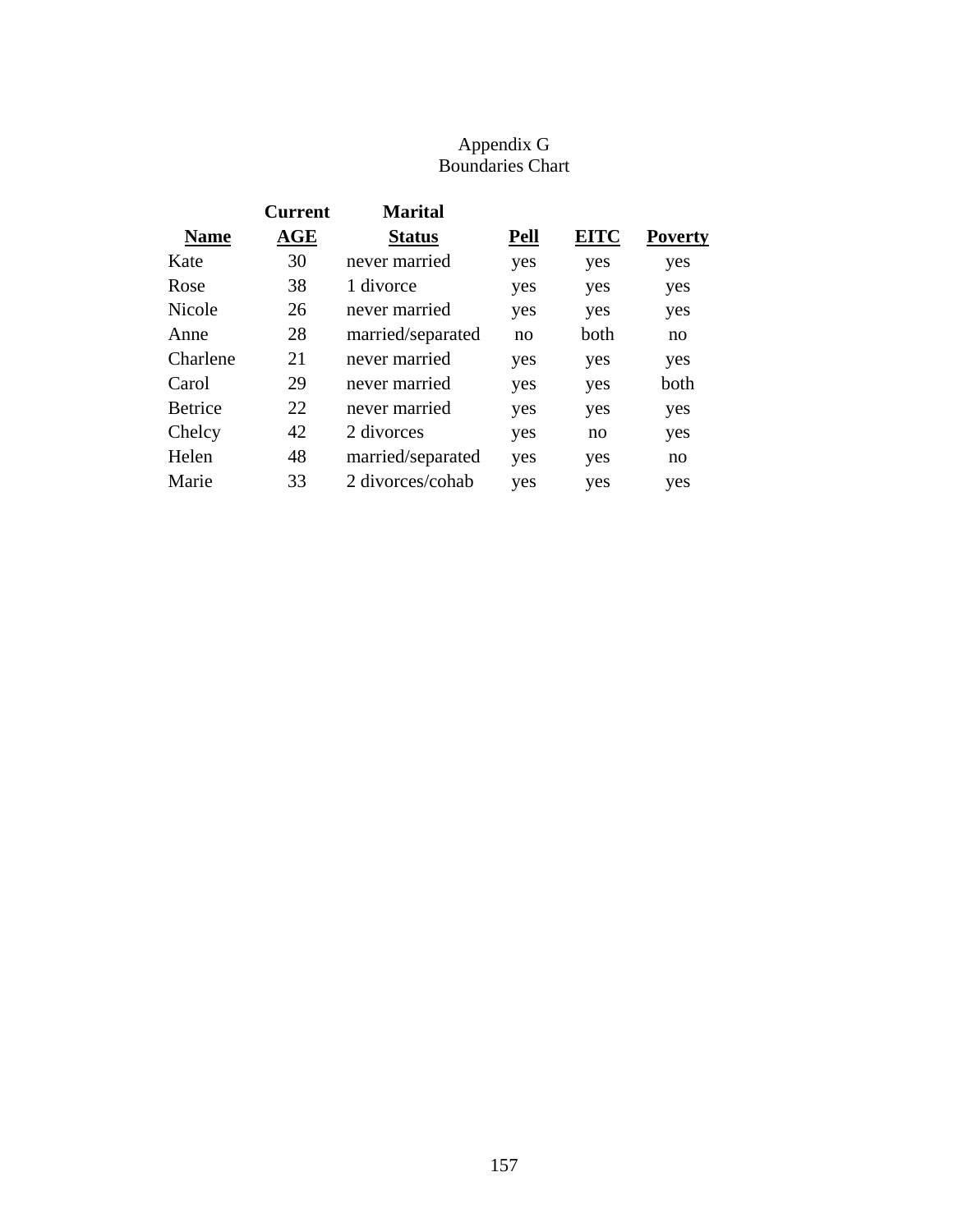## Appendix H Policy Participation

| <b>Name</b>    | Pell<br>Grant | <b>Federal</b><br><b>SEOG</b> | Fed.<br>Loan | Work<br><b>Study</b> | <b>Access</b><br><b>Missouri</b> | <b>New</b><br><b>Traditions</b> |
|----------------|---------------|-------------------------------|--------------|----------------------|----------------------------------|---------------------------------|
|                |               |                               |              |                      |                                  |                                 |
| Kate           |               |                               |              |                      |                                  |                                 |
| Rose           |               |                               |              |                      |                                  |                                 |
| <b>Nicole</b>  |               |                               |              |                      |                                  |                                 |
| Anne           |               |                               |              |                      |                                  |                                 |
| Charlene       |               |                               |              |                      |                                  |                                 |
| Carol          |               |                               |              |                      |                                  |                                 |
| <b>Betrice</b> |               |                               |              |                      |                                  |                                 |
| Chelcy         |               |                               |              |                      |                                  |                                 |
| Helen          |               |                               |              |                      |                                  |                                 |
| <b>Marie</b>   |               |                               |              |                      |                                  |                                 |
| Sum            |               |                               |              |                      |                                  |                                 |

|                | <b>TEACH</b>       | <b>HRSA</b>        |                |             |             |
|----------------|--------------------|--------------------|----------------|-------------|-------------|
| <b>Name</b>    | <b>Scholarship</b> | <b>Scholarship</b> | <b>WIA</b>     | <b>GAMM</b> | <b>TANF</b> |
|                |                    |                    |                |             |             |
| Kate           |                    |                    |                |             |             |
| Rose           |                    |                    |                |             |             |
| <b>Nicole</b>  |                    |                    |                |             |             |
| Anne           |                    |                    |                |             |             |
| Charlene       |                    |                    |                |             |             |
| Carol          |                    |                    |                |             |             |
| <b>Betrice</b> |                    |                    |                |             |             |
| Chelcy         |                    |                    |                |             |             |
| Helen          |                    |                    |                |             |             |
| Marie          | $\bf{0}$           | U                  | $\overline{0}$ |             |             |
| Sum            |                    |                    | 3              |             | 2           |

|                |             | Food          | Sub.           |            |                 |       |
|----------------|-------------|---------------|----------------|------------|-----------------|-------|
| <b>Name</b>    | <b>EITC</b> | <b>Stamps</b> | <b>Housing</b> | <b>WIC</b> | <b>Medicaid</b> | $MC+$ |
|                |             |               |                |            |                 |       |
| Kate           |             |               |                |            |                 |       |
| Rose           |             |               |                |            |                 |       |
| <b>Nicole</b>  |             |               |                |            |                 |       |
| Anne           |             |               |                |            |                 |       |
| Charlene       |             |               |                |            |                 |       |
| Carol          |             |               |                |            |                 |       |
| <b>Betrice</b> |             |               |                |            |                 |       |
| Chelcy         |             |               |                |            |                 |       |
| Helen          |             |               |                |            |                 |       |
| Marie          |             |               |                |            |                 |       |
|                |             |               | 2              |            |                 |       |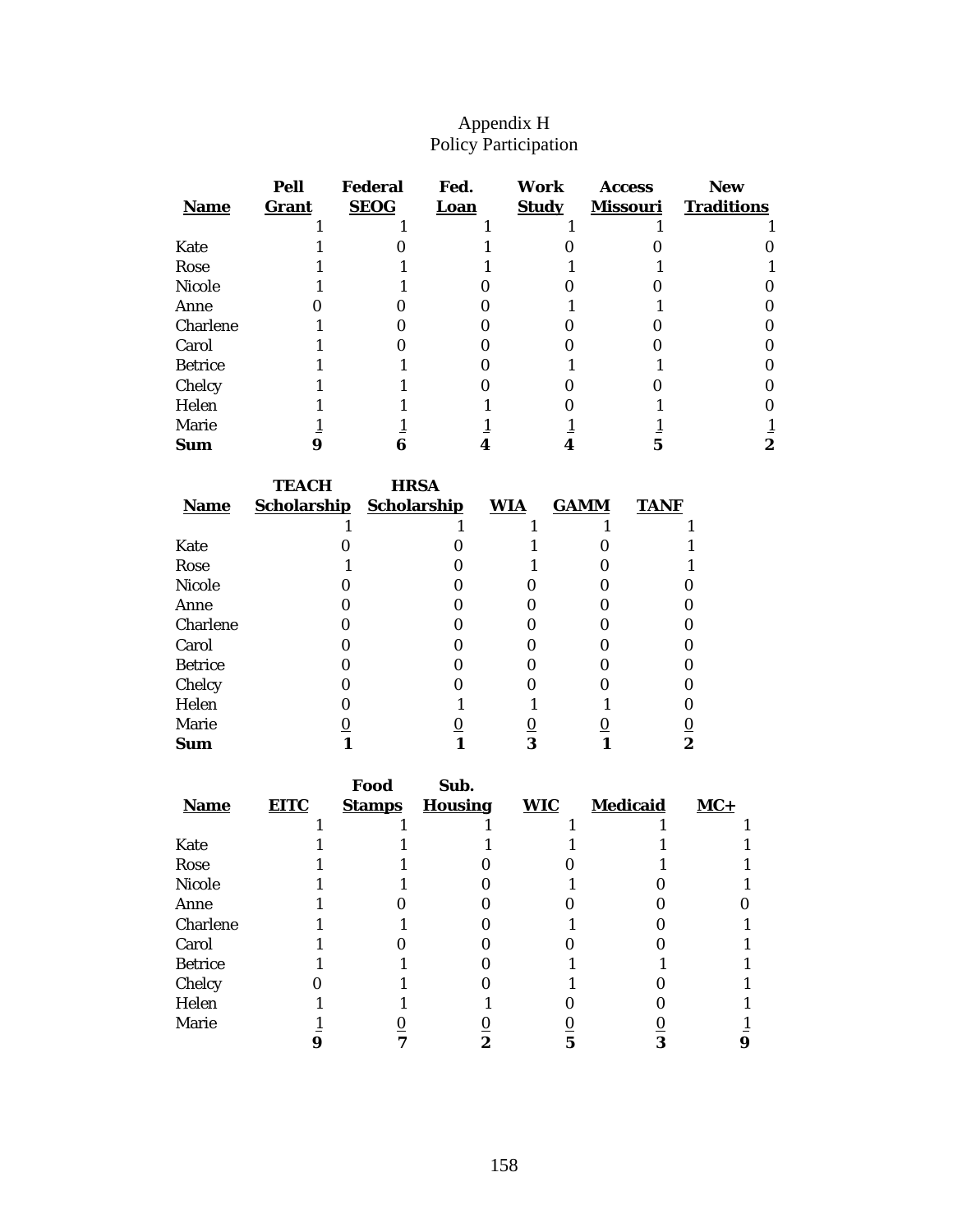|                 | Head         | <b>Childcare</b> |     |                                           |
|-----------------|--------------|------------------|-----|-------------------------------------------|
| <b>Name</b>     | <b>Start</b> | <b>Subsidy</b>   | Sum | <b>Health Insurance Status</b>            |
|                 |              |                  | 19  |                                           |
| Kate            |              |                  | 11  | health insurance through Medicaid         |
| Rose            |              |                  | 14  | health insurance through Medicaid         |
| <b>Nicole</b>   |              |                  | 7   | no health insurance until 1/08 / employer |
| Anne            |              |                  | 3   | health insurance through employer         |
| <b>Charlene</b> |              |                  | 5   | no health insurance until 1/08 / employer |
| Carol           |              |                  | 4   | no health insurance                       |
| <b>Betrice</b>  |              |                  | 9   | only has health insurance for pregnancy   |
| Chelcy          |              |                  | 5   | no health insurance since 1997            |
| Helen           |              |                  | 11  | no health insurance since 2003            |
| Marie           |              |                  | 8   | no health insurance                       |
|                 | 3            |                  |     |                                           |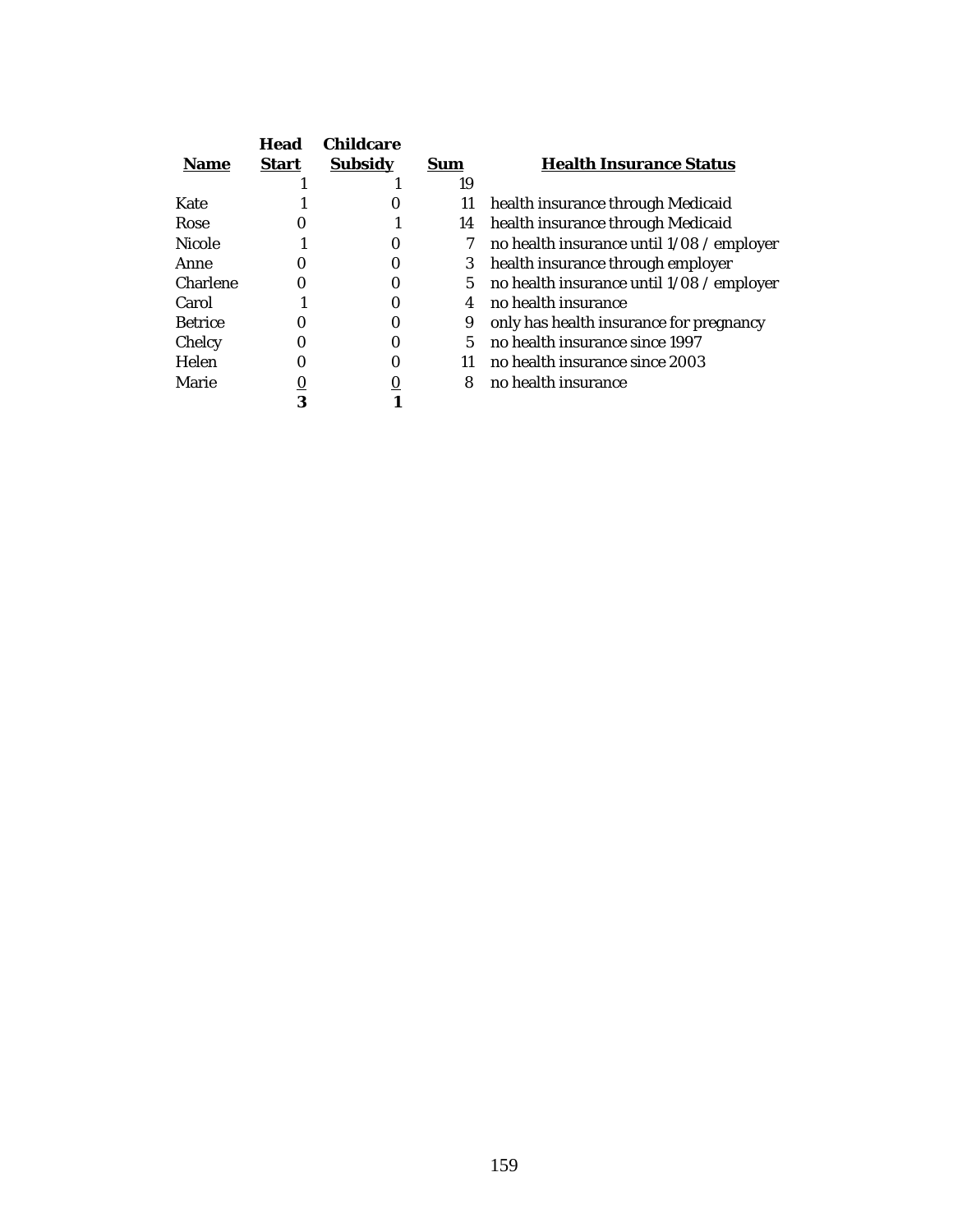#### **REFERENCES**

- Adair, V. C. (2001). Poverty and the (broken) promise of higher education. *Harvard Educational Review*, *71*(2), 217-239.
- Adelman, I. (2000). *Fifty years of economic development: What have we learned?* Paper presented at Annual Bank Conference on Development.
- Advisory Committee on Student Financial Assistance (2006). *Mortgaging Our Future: How Financial Barriers to College Undercut America's Global Competitiveness*. Washington, DC: Author.
- Aghion, P., Boustan, L., Hoxby, C., & Vandenbussche, J., (2006, September). *Exploiting states' mistakes to identify the causal impact of higher education on growth*. Paper presented at the meeting of the International Society for New Institutional Economics, Boulder, CO.
- Alfonso, M. (2006). The impact of community college attendance on baccalaureate attainment. *Research in Higher Education*, *47*(8), 873-903.
- Attewell, P., & Lavin, D. E. (2007). *Passing the torch: Does higher education for the disadvantaged pay off across generations?* New York: Russell Sage Foundation.
- Ayers, L., Kavanaugh, K., & Knafl, K. A. (2003). Within-case and across-case approaches to qualitative data analysis. *Qualitative Health Research*, *13*(6), 871- 883.
- Bailey, T., Calcagno, J. C., Jenkins, D., Leinbach, T., & Kienzl, G. (2006). Is student right-to-know all you should know? An analysis of community college graduation rates. *Research in Higher Education*, 47(5), 491-519.
- Baum, S., & Steele, P. (2008). *Trends in Student Aid: 2007*. Washington D.C.: College Board.
- Berg, B. L. (2004). *Qualitative research methods for the social sciences* (5th ed.). Boston, MA: Pearson.
- Berger, J. B., Malaney, G. D. (2003). Assessing the transistion of transfer students from community colleges to a university. *NASPA Journal*, *40*(4), 1-23.
- Berkner, A., & Horn, L. (2003). *Work first, study second: Adult undergraduates who combine employment and postsecondary enrollment* (NCES 2003-167). U.S. Department of Education. Washington, DC: National Center for Education Statistics.

Berkner, L., He, S., Mason, M., & Wheeless, S. (2007). *Persistence and attainment of*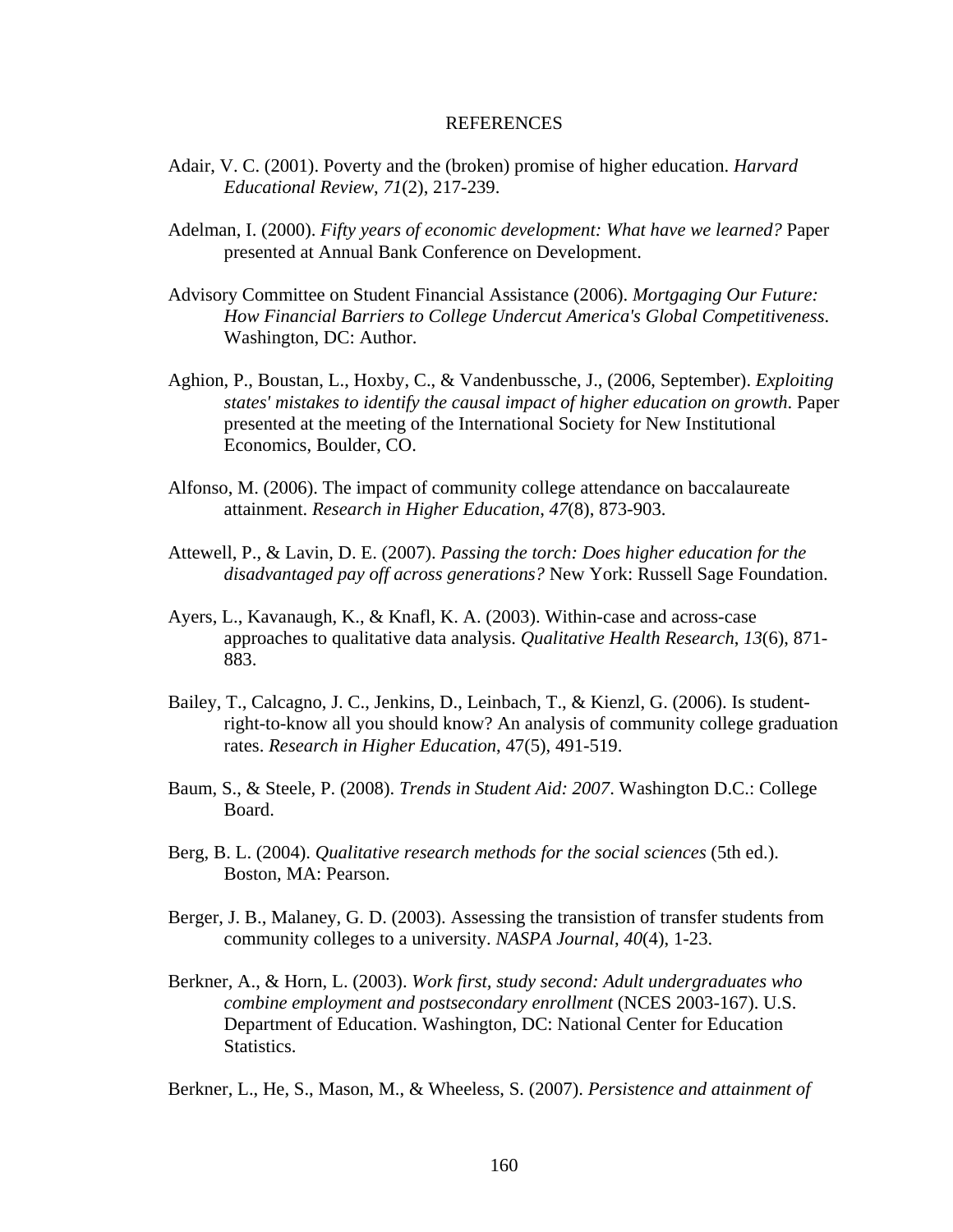*2003-04 Beginning Postsecondary Students: After three years* (NCES 2007-169). National Center for Education Statistics, Institute of Education Sciences, U. S. Department of Education. Washington, DC: National Center for Education Statistics.

- Berkner, L., Wei, C. C. & Griffith, J. (2006). *Student financing of undergraduate education: 2003-04, with a special analysis of the net price of attendance and federal education tax benefits* (NCES 2006-186). U.S. Department of Education. Washington, DC: National Center for Education Statistics.
- Bornschier, V., Herkenrath, M., & Konig, C. (2005). The double dividend of expanding education for development. *International Sociological Association*, *20*(4), 506- 529.
- Bozick, R., & DeLuca, S. (2005). Better late than never? Delayed enrollment in the high school to college transition. *Social Forces*, *84*(1), 531-554
- Bullock, H. E., & Limbert, W. M. (2003). Scaling the socioeconomic ladder: Low income women's perceptions of class status and opportunity. *Journal of Social Issues*, *59*(4), 693-709.
- Campbell, J. L. (2004). *Institutional change and globalization*. Boston, MA: Princeton University Press
- Center for Women Policy Studies (2002). *From poverty to self-sufficiency: The role of postsecondary education in welfare reform*. Washington, D.C.: Author.
- Clark, M. C., & Sharf, B. F. (2007). The dark side of truth(s): Ethical dilemmas in researching the personal. *Qualitative Inquiry*, *13*(3), 399-416.
- Coleman, J. W., & Kerbo, H. R. (2006). *Social Problems* (9th ed.). Upper Saddle River, NJ: Pearson Prentice Hall.
- College Board, (2006). *Education pays: Second update*. Washington, DC: Author.
- Connolly, M., Jones, C., & Jones, N. (2007). Managing collaboration across further and higher education: A case in practice. *Journal of Further and Higher Education*, *31*(2), 159-169.
- Creswell, J. W. (2007). *Qualitative inquiry and research design: Choosing among five Traditions (2nd ed.).*. Thousand Oaks, CA: Sage Publications.
- Current Population Survey (CPS) (2007). *POV04: Families by age of householder, number of children, and family structure: 2006*. U.S. Census Bureau Retrieved September 19, 2007, from http://pubdb3.census.gov/macro/032007/pov/new04\_100\_01.htm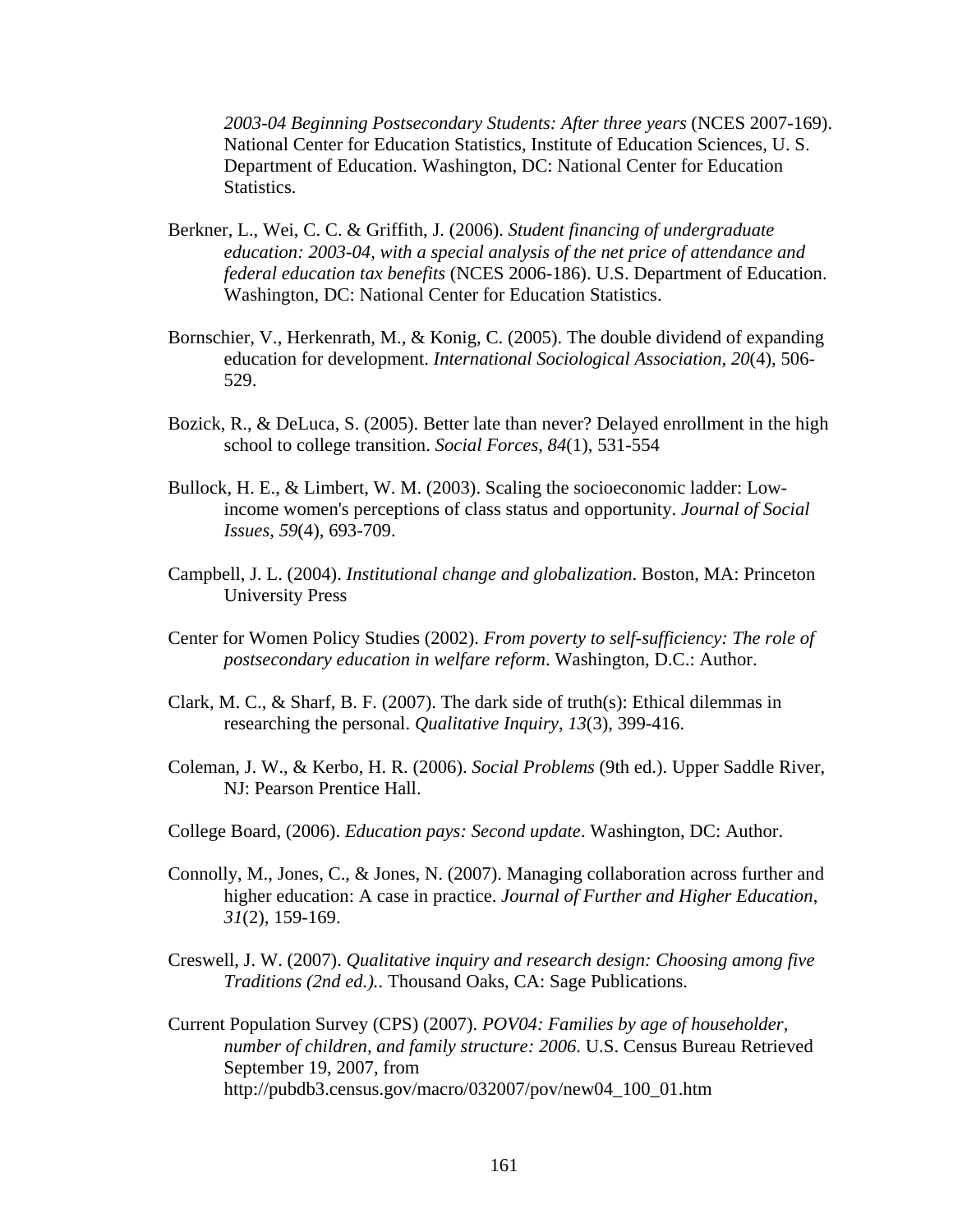- DeNavas-Walt, C., Proctor, B. D., & Smith, J. (2007). *Income, poverty, and health insurance coverage in the United States: 2006 (P60-233). U.S. Census Bureau.* Washington, DC: U. S. Government Printing Office
- Denzin, N. K. (1978). *The research act: A theoretical introduction to sociological methods* (2nd ed.). New York: McGraw-Hill Book Co.
- Dequech, D. (2006). The new institutional economics and the theory of behavior under uncertainty. *Journal of Economic Behavior & Organization*, *59*, 109-131.
- Dougherty, K. J., & Kienzl, G. S., (2006). It's not enough to get through the open door: Inequalities by social background in transfer from community colleges to four year colleges. *Teachers College Record*, *108*(3), 452-487.
- Dowd, A. C., & Coury, T. (2006). The effect of loans on the persistence and attainment of community college students. *Research in Higher Education*, *47*(1), 33-62.
- Drucker, J., & Goldstein, H. (2007). Assessing the regional economic development impacts of universities: A review of current approaches. *International Regional Science Review*, 30(1), 20-46.
- Duquaine-Watson, J. M. (2007). "Pretty darned cold": Single mother students and the community college climate in post-welfare reform America. *Equity & Excellence in Education*, *40*(3), 229-240.
- Dynarski, S. (2003). Does aid matter? Measuring the effect of student aid on college attendance and completion. *The American Economic Review*, *93*(1), 279-288.
- Dynarski, S. (2002). The behavioral and distributional implications of aid for college. *The American Economic Review*, *92*(2), 279-285.
- Eisner, E. (1998). *The enlightened eye: Qualitative inquiry and the enhancement of educational practice*. Upper Saddle River, NJ: Prentice Hall.
- Evans, P. (2004). Development as institutional change: *The pitfalls of monocropping and the potentials of deliberation. Studies in comparative international development*, *38*(4), 30-52.
- Fallah, B. N., & Partridge, M. (2007). The elusive inequality-economic growth relationship: Are there differences between cities and the countryside? *Annals of Regional Science*, 41(2), 375-400.
- Fisher, M. (2007). Why is the U.S. poverty higher in nonmetropolitan than in metropolitan areas? *Growth and Change*, *38*(1), 56-76.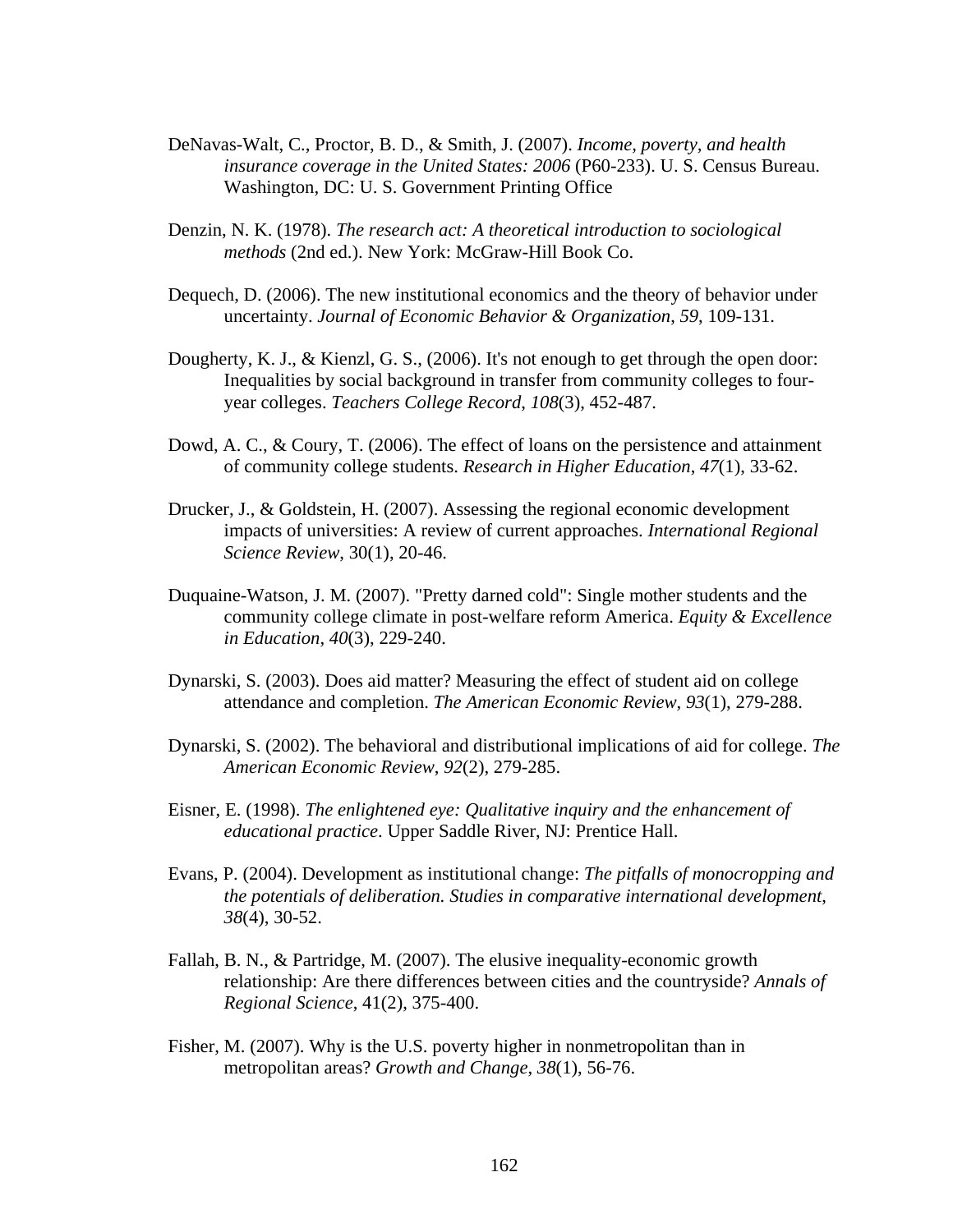- Floyd, D. L., Skolnik, M. L., & Walker, K. P. (Eds.) (2005). *The community college baccalaureate: Emerging trends & policy issues*. Sterling, VA: Stylus.
- Floyd, D. L., & St. Arnauld, C. (2007). An exploratory study of community college baccalaureate teacher education programs. *Community College Review*, *35*(1), 66- 84.
- Fording, R. C., & Berry, W. D. (2007). The historical impact of welfare programs on poverty: Evidence from the American states. *The Policy Studies Journal*, *35*(1), 37-60.
- Galor, O., & Zeira, J. (1993). Income distribution and macroeconomics. *Review of Economic Studies*, *60*, 35-52.
- Gigliotti, R. J., & Gigliotti, C. C. (1998). Self-concept of academic ability and the adult college student. *Sociological Inquiry*, *68*, 295-311.
- Goan, S. K., & Cunningham, A. F. (2007). *Differential characteristics of 2-year postsecondary institutions* (NCES 2007-164). U. S. Department of Education. Washington, DC: National Center for Education Statistics.
- Goetz, S. J., & Rupasingha, A. (2003). The returns on higher education: Estimates for the 48 contiguous states. *Economic Development Quarterly*, *17*(4), 337-351.
- Goldstein, H., & Drucker, J. (2006). The economic development impact of universities on regions: Do size and distance matter? *Economic Development Quarterly*, *20*(1), 22-43.
- Gottheil, F. (2002). *Principles of economics* (3rd ed.). Cincinnati, OH: South-Western Thomson Learning.
- Government Accountability Office (GAO). (2007). *Poverty in America: Economic research show adverse impacts on health status and other social conditions as well as the economic growth rate* (GAO-07-344). Washington, DC: U.S. Government Printing Office
- Graham, S. W., & Gisi, S. L. (2000). Adult undergraduate students: What role does college involvement play? *NASPA Journal*, *38*, 99-121.
- Haleman, D. L. (2004). Great expectations: single mothers in higher education. *International Journal of Qualitative Studies in Education*, *17*(6), 769-785.
- Hardy, D. E., Katsinas, S. G., & Bush, B. (2007). Tidal wave II, community colleges, and student financial aid. *Enrollment Management Journal*, *1*(1), 23-48.
- Hecker, D. E. (2005, November). Occupational employment projections to 2014. *Monthly*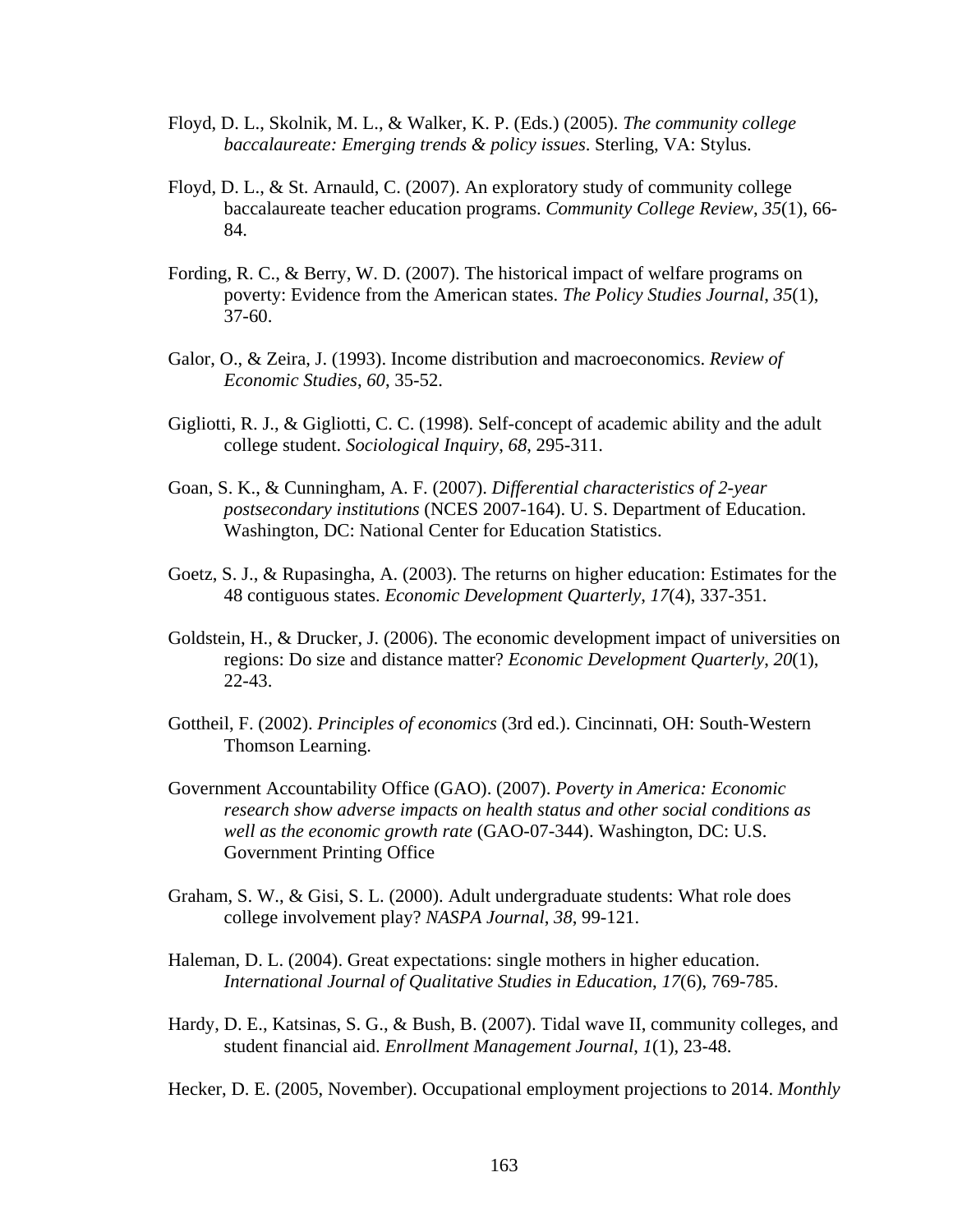*Labor Review*, 70-101.

- Hendel, I., Shapiro, J., & Willen, P. (2005). Educational opportunity and income inequality. *Journal of Public Economics*, *89*, 841-870.
- Henslin, J. M. (2006). *Essentials of sociology: A down-to-earth approach* (6th ed.). Boston, MA: Pearson.
- Horn, L., Cataldi, E. F., & Sikora, A. (2005). *Waiting to attend college: Undergraduates who delay their postsecondary enrollment* (NCES 2005-152). U. S. Department of Education, National Center for Educational Statistics. Washington, DC: Government Printing Office.
- Immergut, E. M. (1998). The theoretical core of the new institutionalism. *Politics Society*, *26*, 5-34.
- Institute for Higher Education Policy (2005). *The investment payoff: A 50-state analysis of the public and private benefits of higher education*. Washington, DC: Author
- Jennings, P. K. (2004). What mothers want: Welfare reform and maternal desire. *Journal of Sociology and Social Welfare*, *31*(3), 113-130
- Johnson, L. G., Schwartz, R. A., & Bower, B. L. (2000). Managing stress among adult women students in community colleges. *Community College Journal of Research & Practice*, *24*(4), 289-300.
- Kahn, P., & Polakow, V. (2002). Struggling to live and to learn: Single mothers, welfare policy and post-secondary education in Michigan. In F.F. Piven, J. Acker, M. Hallock, & S. Morgen (Eds.), *Work Welfare and Politics* (pp. 157-171). Eugene, OR: University of Oregon Press.
- Kasworm, C. (2003). Adult meaning making in the undergraduate classroom. *Adult Education Quarterly*, *53*(2), 81-98.
- Katsinas, S. G., Alexander, F. K., & Opp, R. D. (2003). *Preserving access with excellence: Financing for rural community colleges* (Rural Community College Initiative Policy Paper). Chapel Hill, NC: MDC Inc.
- Keller, K. R. I. (2006). Investment in primary, secondary, and higher education and the effects on economic growth. *Contemporary Economic Policy*, *24*(1), 18-34.
- Kirsch, I., Braum, H., & Yamamoto, K, & Sum, A., (2007, January). *America's Perfect Storm: Three forces changing our nation's future*. Princeton, NJ: Educational Testing Service.
- Knapp, L. G., Kelly-Reid, J. E., and Whitmore, R. W. (2006). *Enrollment in*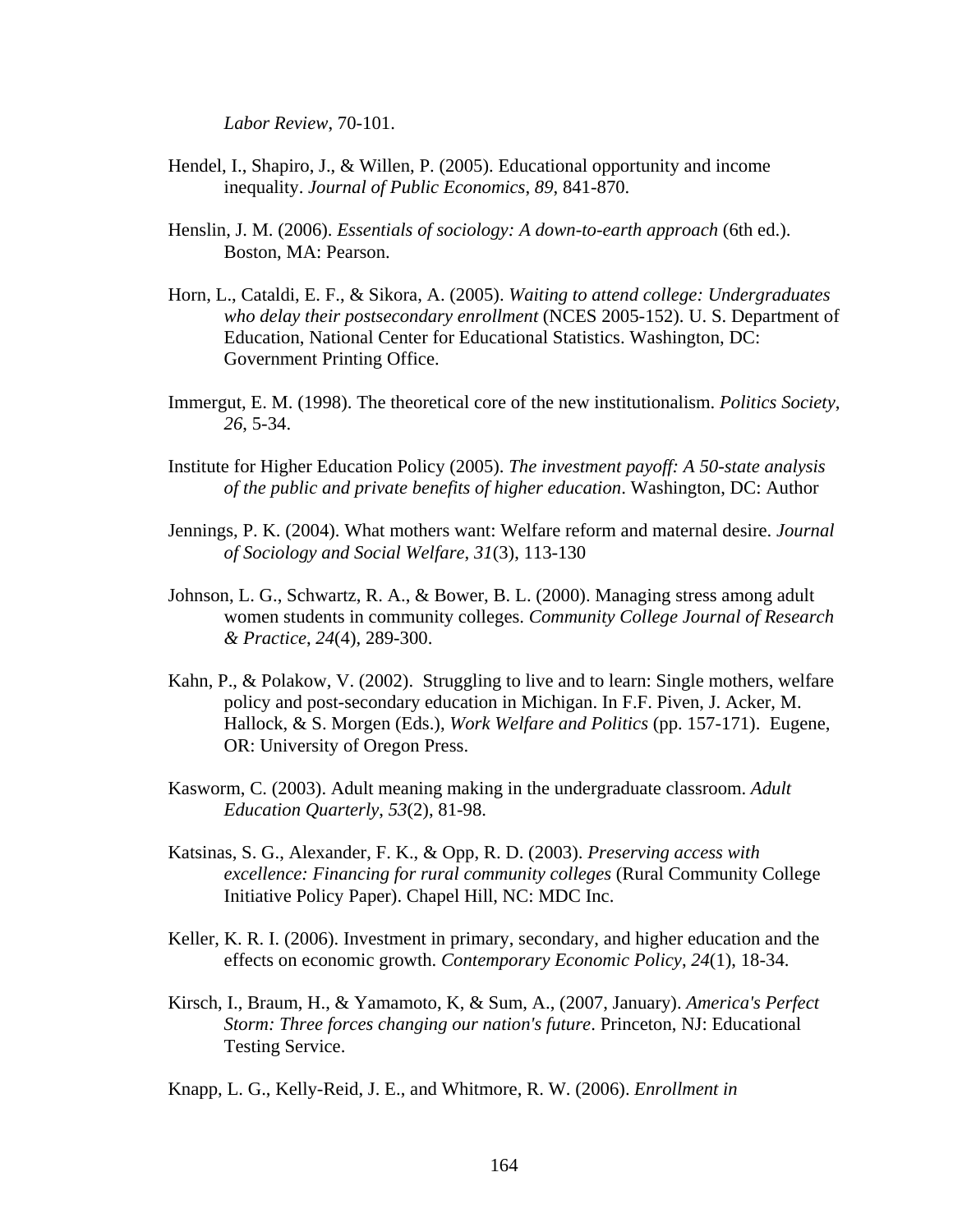*postsecondary institutions, fall 2004; graduation rates, 1998 & 2001 cohorts; and financial statistics, fiscal year 2004* (NCES 2006-155). U. S. Department of Education. Washington, DC: National Center for Education Statistics. Retrieved June 14, 2007 from http://nces.ed.gov/pubsearch/pubsinfo.asp?pubid=2006155.

- Krueger, A., & Lindahl, M. (2001). Education for growth: Why and for whom. *Journal of Economic Literature*, *39*(4), 1101-1136.
- Lincoln, Y. S., & Guba, E. G. (1985). *Naturalistic inquiry*. Beverly Hills, CA: Sage Publications.
- London, R. A. (2006). The role of postsecondary education in welfare recipients' paths to self-sufficiency. *The Journal of Higher Education*, *77*(3), 472-496.
- Luttrell, W. (1997). *Schoolsmart and motherwise: Working-class women's identity and schooling.* New York: Routedge.
- Mamuneas, T. P., Savvides, A., & Stengos, T. (2006). Economic development and the return to human capital: A smooth coefficient semiparametric approach. *Journal of Applied Econometrics*, *21*, 111-132.
- Mantzavinos, C., North, D. C., & Shariq, S. (2001, July). *Learning, change and economic performance*. Paper presented at the conference of the International Society for New Institutional Economics, Berkeley, CA.
- Marginson, S. (2006). Dynamics of national and global competition in higher education. *Higher Education*, 52, 1-39.
- Monteils, M. (2004). The analysis of the relation between education and economic growth. *Compare*, *34*(1), 103-115.
- Norrick, N. R. (2005). The dark side of tellability. *Narrative Inquiry*, *15*(2), 323-343.
- North, D. C. (1991). Institutions. *Journal of Economic Perspectives*, *5*(1), 97-112.
- North, D. C. (1990). *Institutions, Institutional Change and Economic Performance*. Cambridge, MA: Cambridge University Press.
- Nussbaum, M. C. (2003). Capabilities as fundamental entitlements: Sen and social justice. *Feminist Economics*, 9(2-3), 33-59.
- Pandey, S., Zhan, M., & Youngmi, K. (2006). Bachelor's degree for women with children: A promising pathway to poverty reduction. *Equal Opportunities International*, *25*(7), 488-505.

Patton, M. Q. (2002). *Qualitative research & evaluation methods* (3rd ed.). Thousand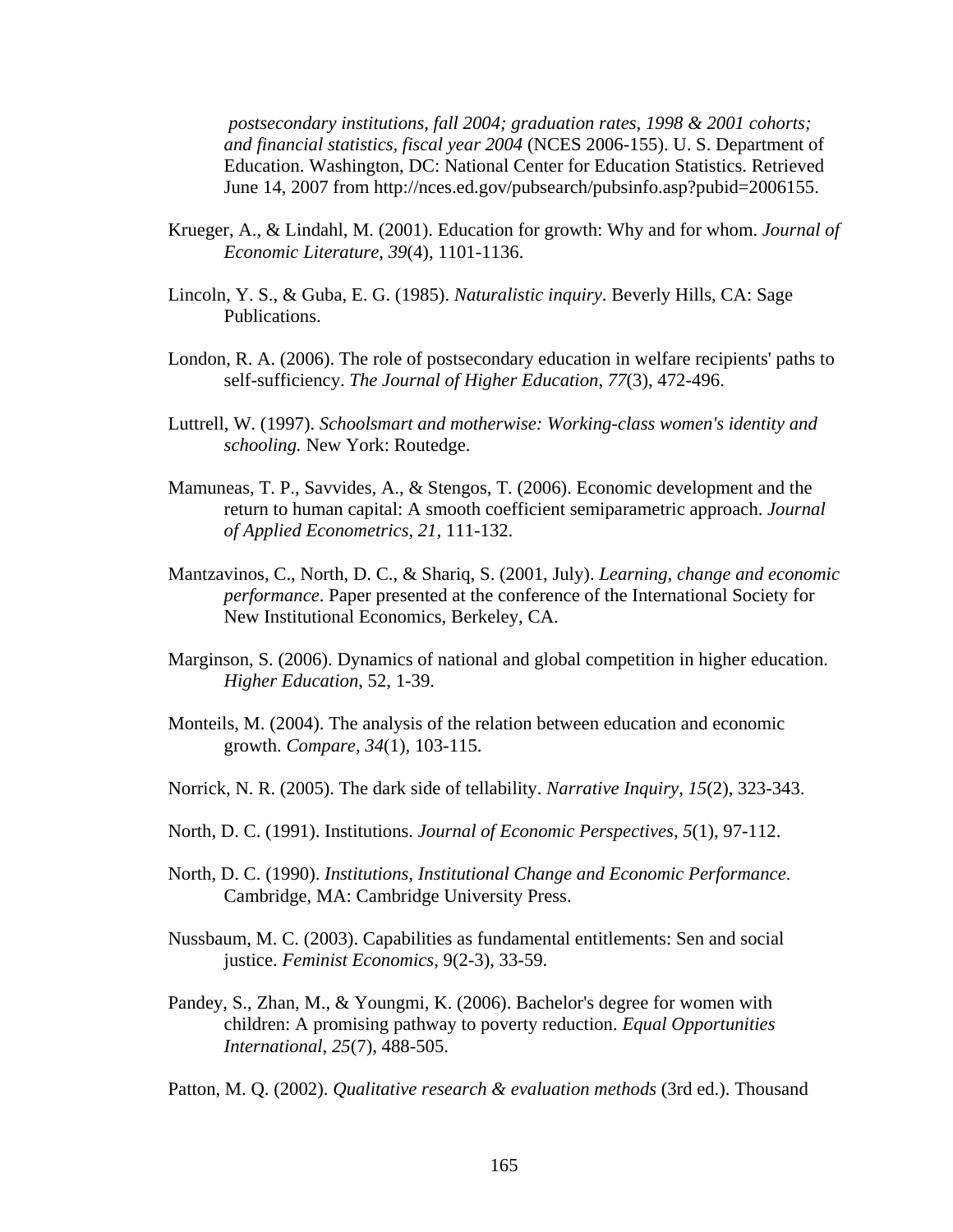Oaks, CA: Sage Publications.

- Paulsen, M. B., & St. John, E. P. (2002). Social class and college costs: Examining the financial nexus between college choice and persistence. *The Journal of Higher Education*, *73*(2), 189-236.
- Peshkin, A. (1993). The goodness of qualitative research. *Educational Researcher*, 22(2), 23-29.
- Portes, A. (2006). Institutions and development: A conceptual reanalysis. *Population and Development Review*, *32*(2), 233-262.
- Raby, R. L., & Thomas, D. (2006). Equity, access, and democracy: The community college model. *Education & Society*, *24*(1), 57-75.
- Reindl, T. (2007, March). *Hitting home: Quality, cost, and access challenges confronting higher education today*. Jobs for the Future, Making Opportunity Affordable, and The Lumina Foundation for Education. Retrieved on March 13, 2007 from www.makingopportunityaffordable.org/wp content/file\_uploads/Hitting\_Home\_030107.pdf
- Robeyns, I. (2003). Sen's capability approach and gender inequality: Selecting relevant capabilities. *Feminist Economics*, *9*(2-3), 61-92.
- Rowan-Kenyon, H. T. (2007). Predictors of delayed college enrollment and the impact of socioeconomic status. *The Journal of Higher Education*, *78*(2), 188-214.
- Sanchez, J. R., Laanan, F. S., & Wiseley, W. C. (1999). Postcollege earnings of former students of California community colleges: Methods, analysis, and implications. *Research in Higher Education*, *40*(1), 87-113.
- Seftor, N. S., & Turner, S. E. (2002). Back to school: Federal student aid policy and adult college enrollment. *The Journal of Human Resources*, *37*(2), 336-352.
- Seidman, I. (2006). *Interviewing as qualitative research: A guide for researchers in education and the social sciences* (3rd ed.). New York: Teachers College Press.
- Sen, A. (1999). *Development as freedom.* New York, NY: Anchor Books.
- Shaw, K. M. (2004). Using feminist critical policy analysis in the realm of higher education: The case of welfare reform as a gendered educational policy. *Journal of Higher Education*, *75*(1), 56-79.
- Singell, Jr. L. D. (2003). Come and stay a while: Does financial aid effect retention conditioned on enrollment at a large public university? *Economics of Education Review*, 23, 459-471.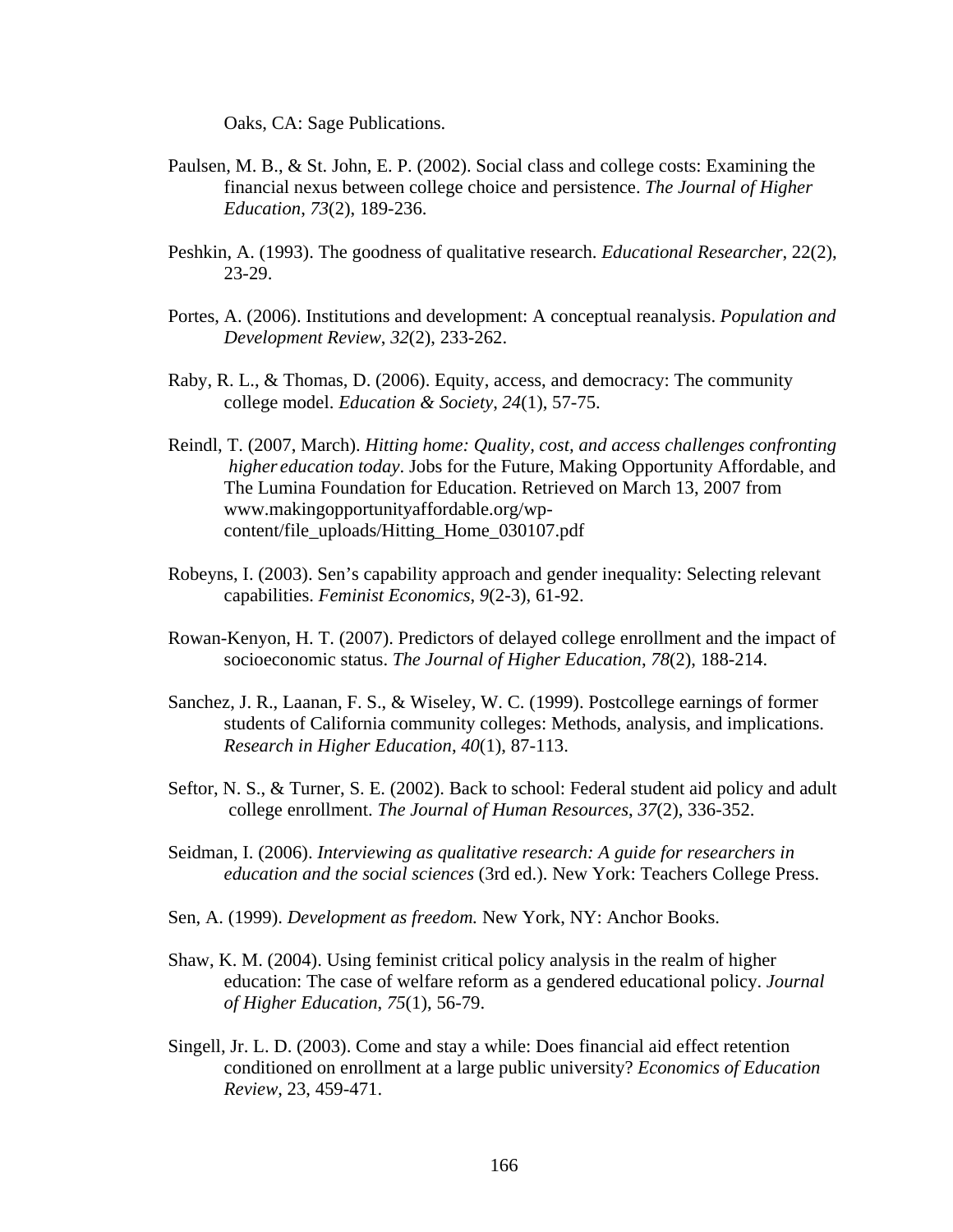- St. John, E. P. (2006). *Contending with financial inequality: Rethinking the contributions of qualitative research to the policy discourse on college access*. American Behavioral Scientist, 49(12), 1604-1619.
- Stake, R. E. (1995). *The art of case study research*. Thousand Oaks, CA: Sage Publications.
- Stake, R. E. (2006). *Multiple case study analysis*. New York: The Guilford Press.
- Stake, R. E. (2005). Qualitative case studies. In N. K. Denzin's, & Y. S. Lincoln's (Eds.) *The Sage Handbook of Qualitative Research* (3rd ed.) (pp. 443-466). Thousand Oaks, CA: Sage Publications.
- Stewart, F. (2000). *Income distribution and development*. Paper presented at United Nations Conference on Trade and Development High-level Round Table on Trade and Development: Directions for the Twenty-first Century, Bangkok.
- Stratton, L. S., O'Toole, D. M., & Wetzel, J. M. (2007). Are the factors affecting dropout behavior related to initial enrollment intensity for college undergraduates. *Research in Higher Education*, *48*(4), 453-485.
- Stroobants, V. (2005). Stories about learning in narrative biographical research. *International Journal of Qualitative Studies in Education*, *18*(1), 47-61.
- Su. B. W. (2005, November). The U.S. economy to 2014. *Monthly Labor Review*, 10-24.
- Townsend, B. K. (2007). Interpreting the influence of community college attendance on baccalaureate attainment. *Community College Review*, *35*(2), 128-136.
- Townsend, B. K., & Wilson, K. B. (2006). "A hand hold for a little bit": Factors facilitating the success of community college transfer students to a large research university. *Journal of College Student Development*, *47*(4), 439-464.
- U. S. Census Bureau. (2007). *Poverty thresholds 2006*. Retrieved on March 9, 2007 from www.census.gov/hhes/www/poverty/threshld/thresh06.html.
- U.S. Department of Education. (2006). *A test of leadership: Charting the future of U.S. higher education*. Washington, DC: Author.
- Voitchovsky, S. (2005). Does the profile of income inequality matter for economic growth? Distinguishing between the effects of inequality in different parts of the income distribution. *Journal of Economic Growth*, *10*, 273-296.
- Waldrop, D. (2003). Ethical issues in qualitative research with high-risk populations. In D. K. Padgett's (Ed.) *The Qualitative Research Experience* (pp. 236-249). United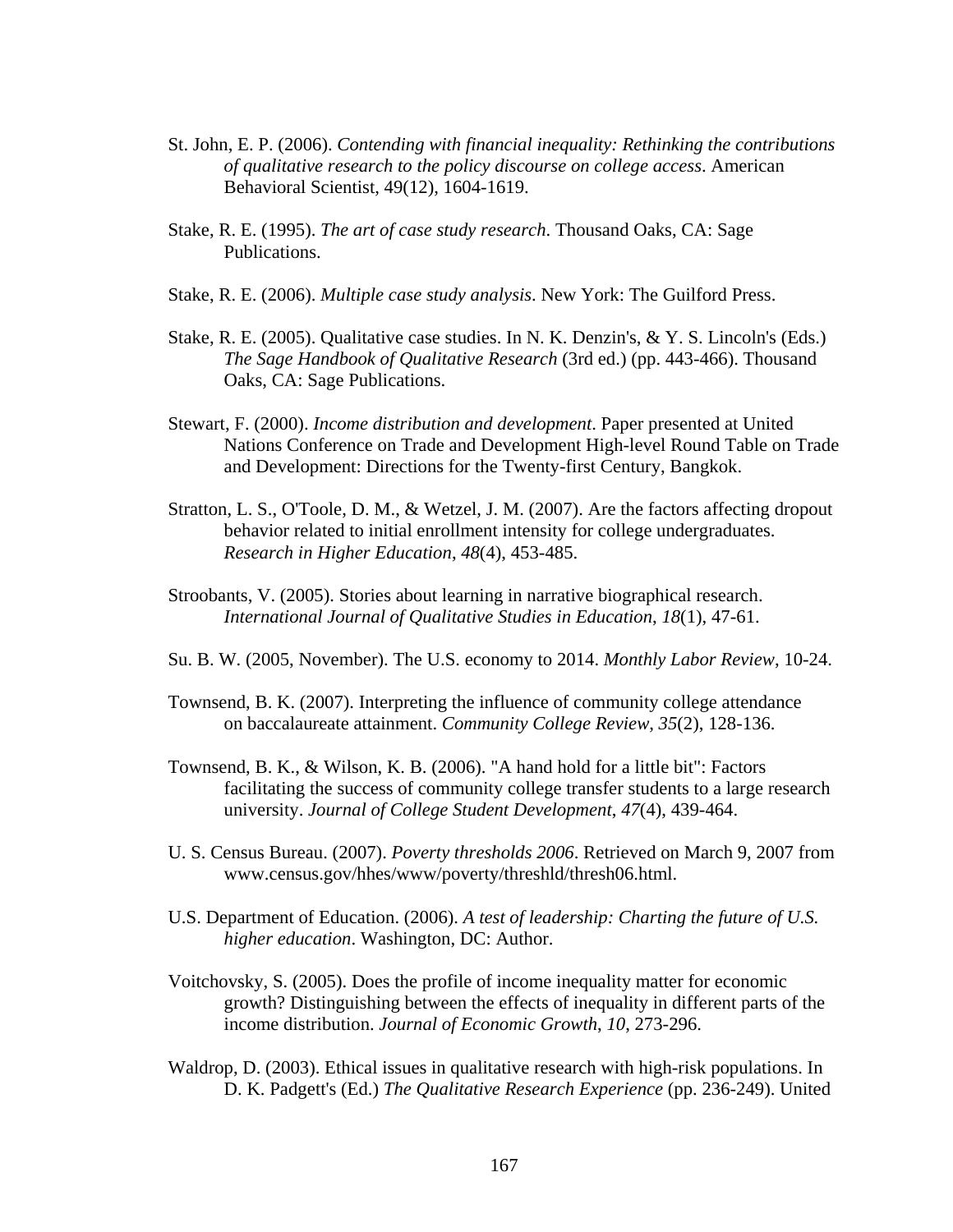States: Thomson Brooks/Cole.

- Walpole, M. (2003). Socioeconomic status and college: How SES affects college experiences and outcomes. *Review of Higher Education*, *27*(1), 45-62.
- Wassmer, R., Moore, C. & Shulock, N. (2004). The effects of racial/ethnic composition on transfer rates in community colleges: Implications for policy and practice. *Research in Higher Education*, *45*(6), 651-672.
- Weeden, K. A., Kim, Y., Di Carlo, M., & Grusky, D. B. (2007). Social class and earnings inequality. *American Behavioral Scientist*, *50*(5), 702-736.
- Wei, C. C., Nevill, S., and Berkner, L. (2005). *Independent Undergraduates: 1999-2000* (NCES 2005-151). U.S. Department of Education. Washington, DC: National Center for Educational Statistics.
- Weller, C. (2006). The middle class falls back. *Challenge*, 49(1), 16-43.
- Yin, R. K. (2003) *Case study research: Design and methods* (3rd ed.). Thousand Oaks, CA: Sage Publications.
- Yin, R. K. (1984). *Case study research: Design and methods*. Beverly Hills, CA: Sage Publications.
- Zhan, M., & Pandey, S. (2004). Economic well-being of single mothers: Work first or postsecondary education? *Journal of Sociology and Social Welfare*, *31*(3), 87- 112.